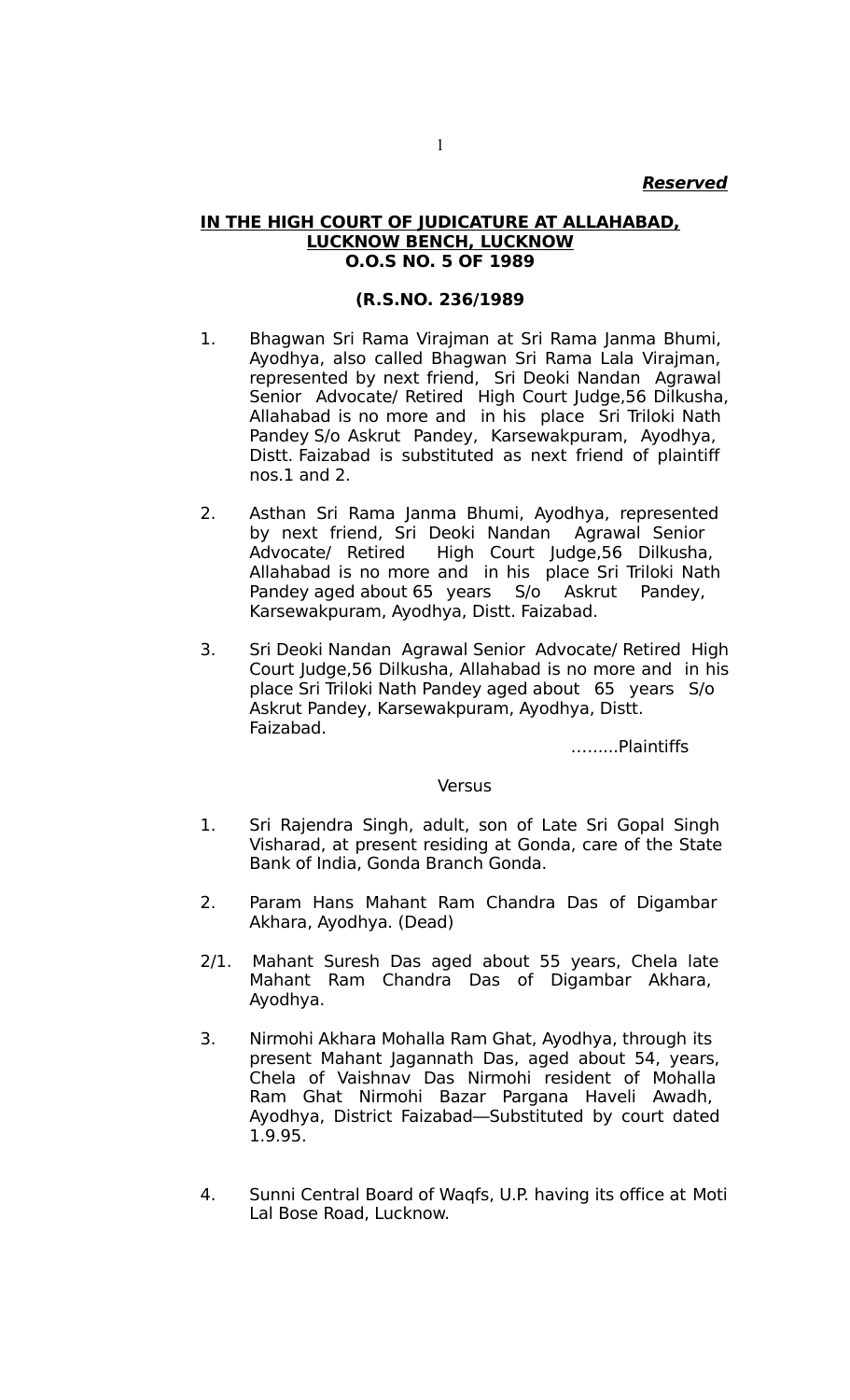- 5. Sri Mohammad Hashim, Adult, son of Sri Karim Bux, resident of Mohalla Sutahti, Ayodhya
- 6. Sri Mohammad Ahmad, Adult son of Sri Ghulam Hasan, resident of Mohalla Rakabganj, Faizabad.
- 7. State of Uttar Pradesh, through the Secretary, Home Department, Civil Secretariat, Lucknow.
- 8. The Collector & District Magistrate, Faizabad.
- 9. The City Magistrate, Faizabad.
- 10. The Senior Superintendent of Police, Faizabad.
- 11. The President, All India Hindu Mahasabha, New Delhi.
- 12. The President, All India Arya Samaj, Dewan Hall, Delhi.
- 13. The President, All India Sanatan Dharma Sabha Delhi.
- 14. Sri Dharam Das Adult, Chela Baba Abhiram Das, Resident of Hanuman Garhi, Ayodhya.
- 15. Sri Pundarik Misra, Adult son of Sri Raj Narain Misra, resident of Baham pur Sarai, Rakabganj, Faizabad.
- 16. Sri Ram Dayal Saran Adult, Chela Ram Lakhan Saran, resident of Ramcharit Manas Bhavan, Mohalla Ramkot, Ayodhya.
- 17. Sri Ramesh Chandra Tripathi Adult, son of Sri PARASH Ram Tripathi, resident of Village Bhagwan Patti, Pargana Minjhaura, Tehsil Akbarpur, District Faizabad. **Parties mentioned at serial Nos. 18 and 19 have been deleted vide order dated 20.09.1989.**
- 20. Sri Umesh Chandra Pandey, Adult, son of Sri Uma Shankar Pandey, Advocate, resident of Ranopali, Ayodhya.
- 21. Sri Rama Janma Bhumi Nyas, a Trust, having its office at Sankat Mochan Ashram, Sri Hanuman Mandir, Rama Krishan Puram, Sector VI, New Delhi, through Sri Ashok Singhal, Managing Trustee.
- 22. Shia Central Board of Waqfs, U.P. Lucknow. **Party mentioned at serial No. 23 has been deleted vide order dated 27.01.1992.**
- 24. Prince Anjum Quder, Prestrict, All India Shia Conference, Qaomi Ghar, Nadan Mahal Road, Lucknow.
- 25. All India Shia Conference, through Sri S. Mohammad Hasnain Abidi, Honorary General Secretary, Qaomi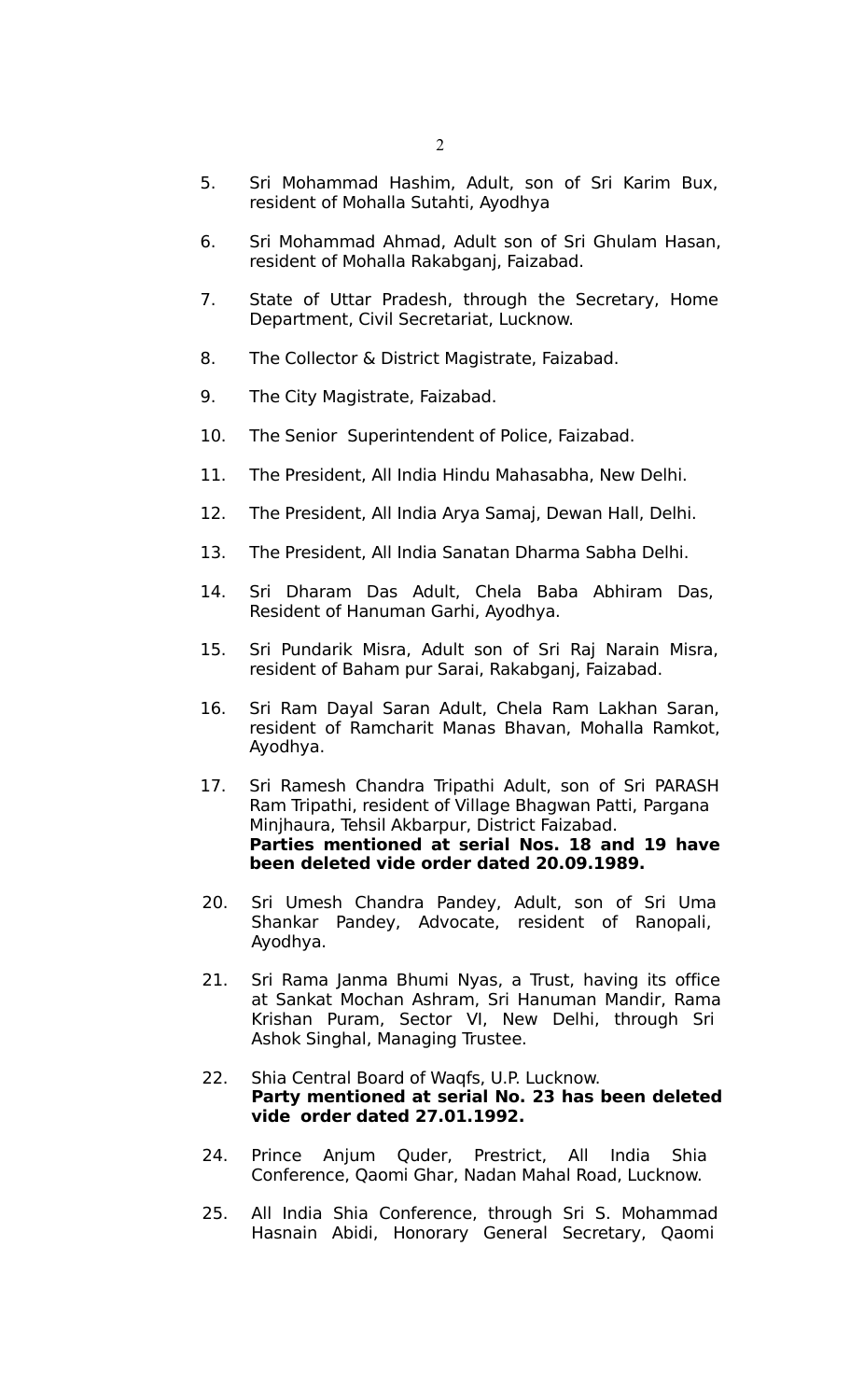Ghar, Nadan Mahal Road, Lucknow.

26. Hafiz Mohd. Siddiqui, aged about 46 years son of late Haji Mohd. Ibrahim, resident of Lalbagh Moradabad, General Secretary, Jamaitul Ulema Hind U.P. Jamait Building B.N. Verma Road, Kutchery Road, Lucknow—**Amended vide order dated 15.4.92 r/w order dated 21.4.92**

27. Vakeeluddin aged about 55 years, son of Ismail, resident of Madarpur Pergna and Tehsil Tanda District Faizabad.

----------

…...............Defendants

# **Judgment delivered by Hon'ble Dharam Veer Sharma, J.**

This suit was initially filed by Bhagwan Sri Ram Virajman at Sri Ram Janma Bhumi, Ayodhya also called Bhagwan Sri Rama Lala Virajman represented by the then next friend, Sri Deoki Nandan Agarwala, Asthan Sri Ram Janma Bhumi, Ayodhya represented by next friend Sri D. N. Agarwal and Sri Deoki Nandan Agarwala for a declaration that the entire premises of Sri Ram Janma Bhumi at Ayodhya as described and delineated in Annexures 1 and 2 belong to the plaintiff's deities and for a perpetual injunction against the defendants prohibiting them from interfering with, or raising any objection to, or placing any obstruction in the construction of the new temple building at Sri Ram Janma Bhumi after demolishing and removing the existing buildings and structures etc. situate there at, in so far as it may be necessary or expedient to do so for the said purpose. After the death of Sri Deoki Nandan Agarwal, Sri T. P. Verma was substituted as next friend and after his removal Sri Triloki Nath Pandey has been substituted as next friend of plaintiffs no.1 and 2 and defendant no.3 in place of Sri T.P. Verma.

According to the plaint allegations the plaintiffs no. 1 and 2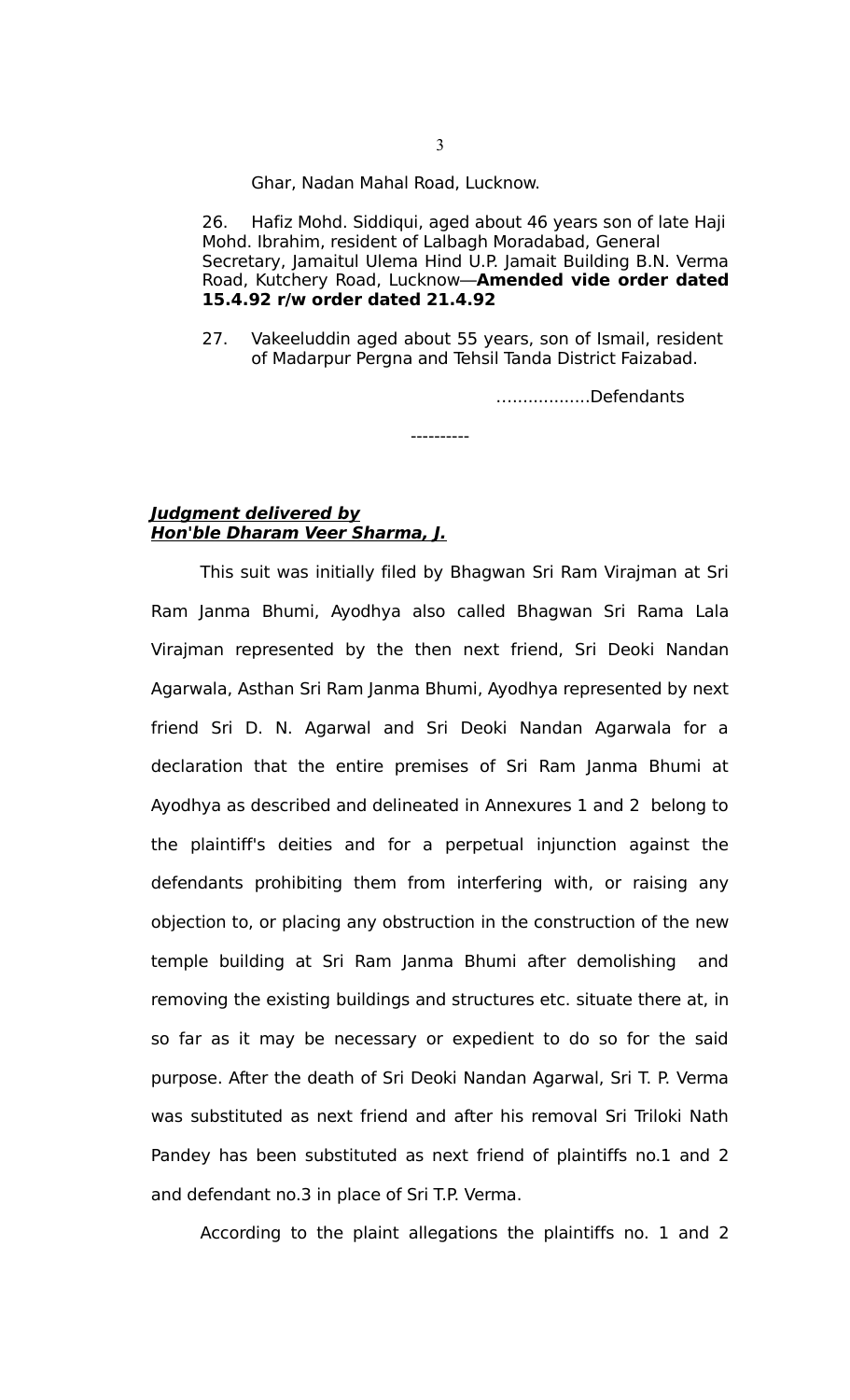,namely, Bhagwan Sri Ram Virajman at Sri Ram Janma Bhumi, Ayodhya also called Sri Ram Lala Virajman, and the Asthan Sri Rama Janama Bhumi, Ayodhya, with the other idols and places of worship situate thereat, are juridical persons with Bhagwan Sri Rama as the presiding Deity of the place. The plaintiff no.3 is a Vaishnava Hindu, and seeks to represent the Deity and the Asthan as a next friend.

The place Sri Rama Janma Bhumi is too well known at Ayodhya need not any description for purposes of identification of the subject matter of dispute in this plaint. Two site plans of the building premises and of the adjacent area known as Sri Rama Janma Bhumi, prepared by Sri Shiv Shankar Lal pleader in the discharge of his duty as a commissioner appointed by the Court of Civil Judge, Faizabad, in Suit No.2 of 1950: Sri Gopal Singh Visharad Versus Sri Zahur Ahmad and Others; along with his report dated 25.5.1950, are being annexed to the plaint and made part of it as Annexures I and II respectively. The Suit No.2 of 1950 was filed on 16.1.1950, by Sri Gopal Singh Visharad against Zahoor Ahmad and other persons. The plaintiff of that suit died recently and his name has been substituted by his son, who has been impleaded as plaintiff No.1/1 in this suit. The five defendants of the suit are dead and their names struck off under the order of this Court. Therefore, they have not been impleaded as defendants no. 7 to 10 respectively in this suit also. In the above suit relief claimed was for a declaration that the plaintiff was entitled to perform the Puja and to have Darshan of Bhagwan Ram Chandra and others Virajman at Asthan Janma Bhumi without any hindrance, dispute or interruption and the permanent injunction restraining the defendant and their successors from ever removing the idols of Sri Bhagwan Ram Chandra and others Virajman at Asthan Janma Bhumi from the place where

4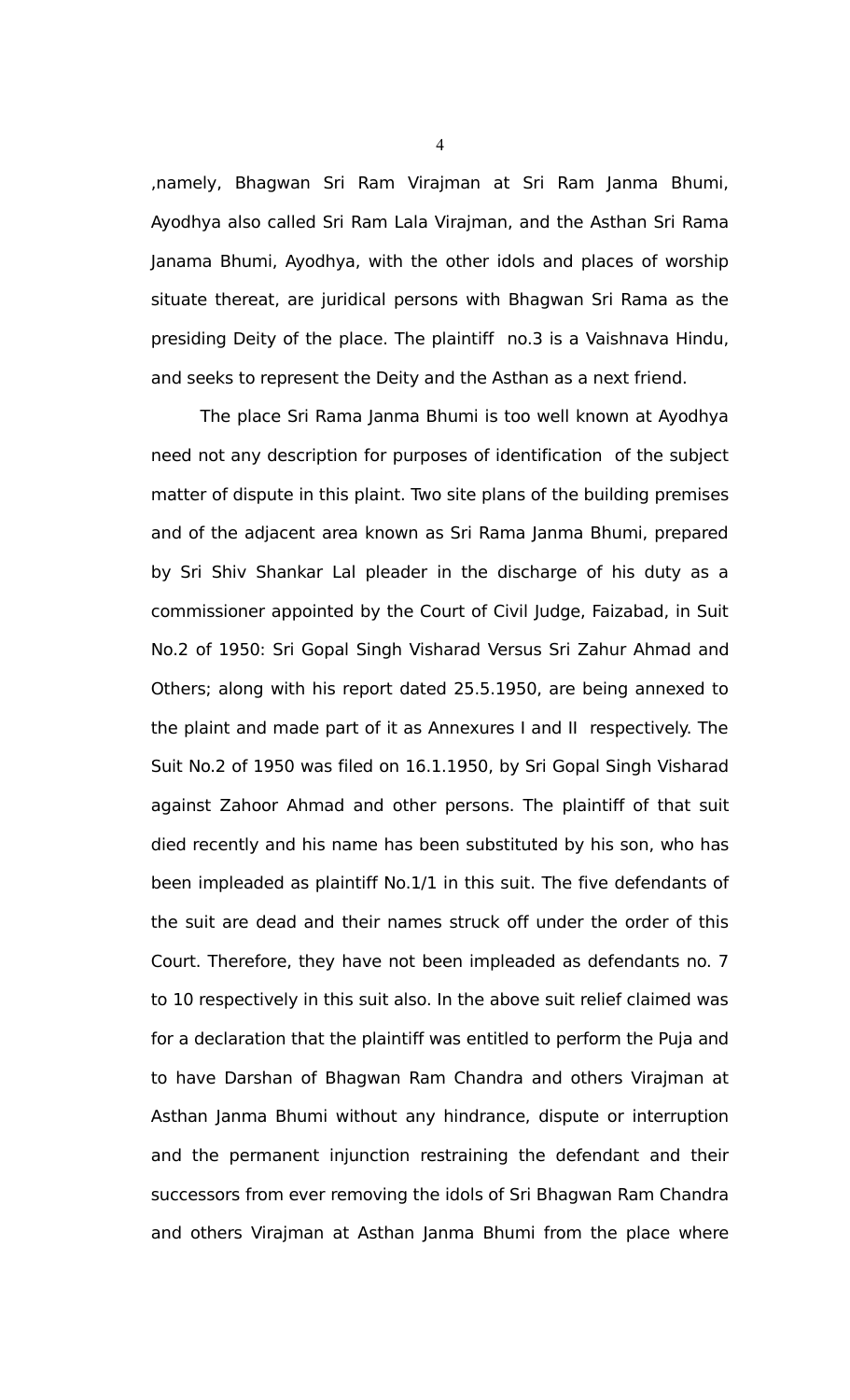they were, or closing the entrance gate or other passages of ingress and egress, and from interfering or disturbing the Puja or Darshan in any manner whatsoever, was also claimed.

Suit No.25 of 1950, was filed a few months later, by Paramhans Ramchandra Das. This suit has been withdrawn by the plaintiff and the third suit being suit no.26 of 1959 was thereafter filed in the Court of Civil Judge, Faizabad by the Nirmohi Akhara, Ayodhya, who has been impleaded as defendant no.3 in this suit, claiming the relief of removal of Babu Priya Dutt Ram, defendant no.1 thereto from the management and charge of the temple of Janma Bhumi with the idol of Lord Ram Chandra and others installed therein. Babu Priya Dutt was appointed as a Receiver in the year 1950 by the City Magistrate, Faizabad in a proceeding under Section 145 of the Cr.P.C. 1898. The defendants No. 2 to 5 of this suit are defendants no. 7 to 10 of this suit. The other defendants have died and their legal representatives have not been brought on the record obviously because the cause of action did not survive against them.

Suit no. 12 of 1961 was thereafter filed by the Sunni Central Board of Waqfs, U.P., and 8 other on 18.12.1961 in the Court of the Civil Judge, Faizabad. The reliefs claimed were (a) A declaration that the property indicated by the letters A B C D in the sketch map annexed to the plaint is a "public mosque commonly known as 'Babri Masjid', and that the land adjoining the mosque shown in the sketch map by letters E F G H is a public Muslim "graveyard", and (b) "for delivery of possession of the mosque and graveyard in suit by removal of the idols and other articles which the Hindus may have placed in the mosque as objects of their worship". The Sunni Central Board of Waqfs, U.P. is being impleaded as Defendant No.4 in this suit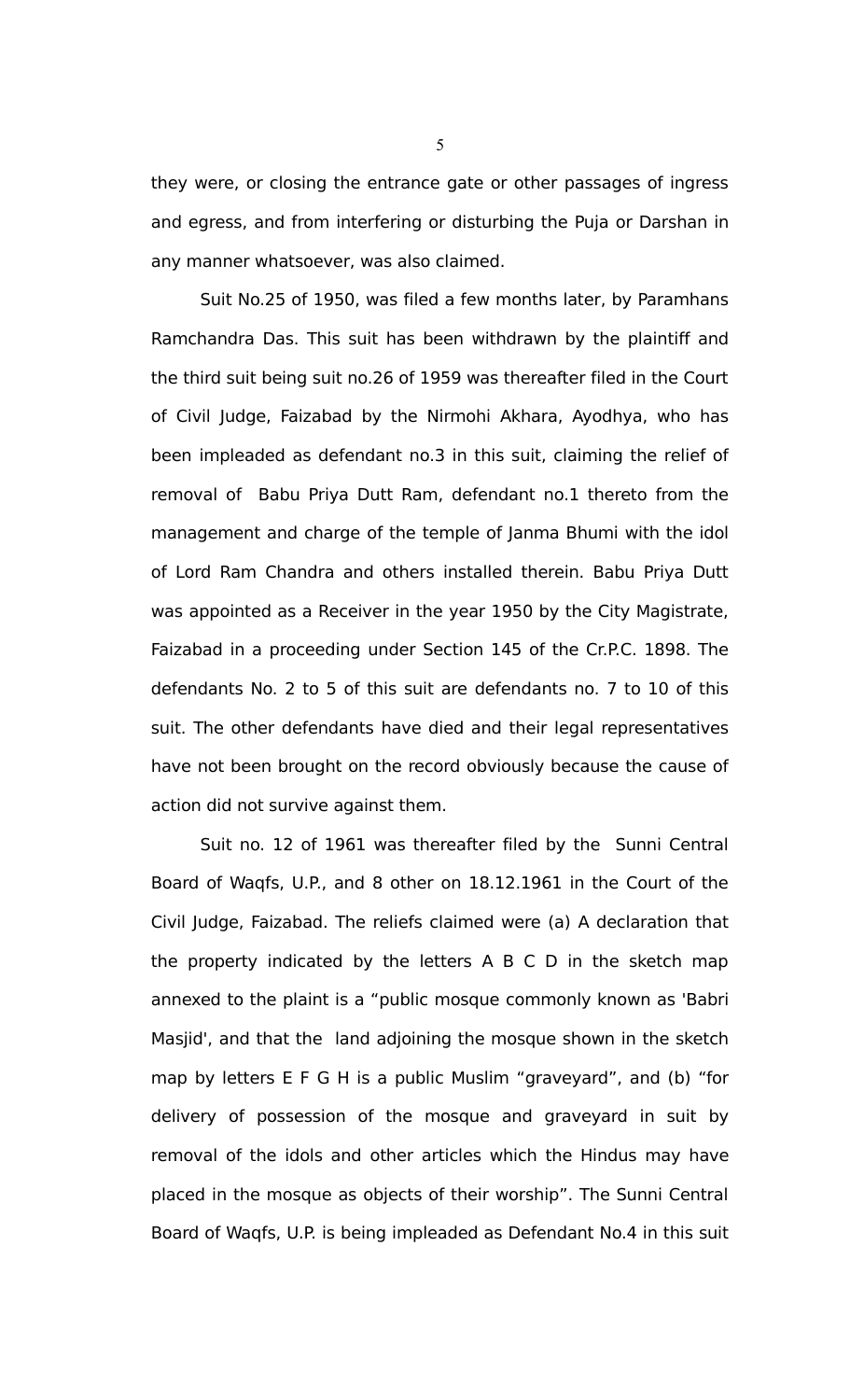and of the remaining plaintiffs of that suit, the only surviving plaintiffs No. 7 and 9 are being impleaded as Defendants No. 5 and 6 hereto. Of the defendants to that suit, the legal representatives of defendants no. 1, 13 and 15, who have been impleaded therein, are being impleaded as Defendants no.1, 14 and 16 respectively in this suit. The surviving defendants no. 2,3, 5, 6, 7, 8, 10, 11, 12, 14, 17, 18 and 19 of that suit, are being impleaded as defendants no. 2, 3, 7, 8, 9, 10, 11, 12, 13, 15, 17, 18 and 19 respectively herein. Remaining defendants no.4 and 16 have died and have been left out.

It has further been averred in the plaint that the order dated 8.8.1962 of the Court of the Civil Judge, Faizabad, in Suit No.12 of 1961, the plaintiffs thereof were permitted to sue, on behalf of the entire Muslim community, the defendants no.1 to 4 therein as representatives of, and for the benefit of the entire Hindu community. Of them, defendant no.4 has since died. Defendants no. 10 to 19 were impleaded therein later, on their own request of themselves. Defendant no.16 has since died, their legal representatives have not been impleaded in that suit. They have, therefore, been left out in this suit. By an order dated 4.8.1951, suits no. 2 and 25 of 1950 were consolidated together and by an order dated 6.1.1964 all the suits were consolidated and Suit No.12 of 1961 was made the leading case. In suit no.2 of 1950 an ad-interim injunction was issued on 16.1.1950 in the terms prayed for but on an application made by the Defendant District Magistrate, the ad-interim injunction was modified on 19.1.1950 to read as under:

> "The parties are hereby restrained by means of temporary injunction to refrain from removing the idols in question from the site in dispute and from interfering with Puja etc. as at present carried on."

6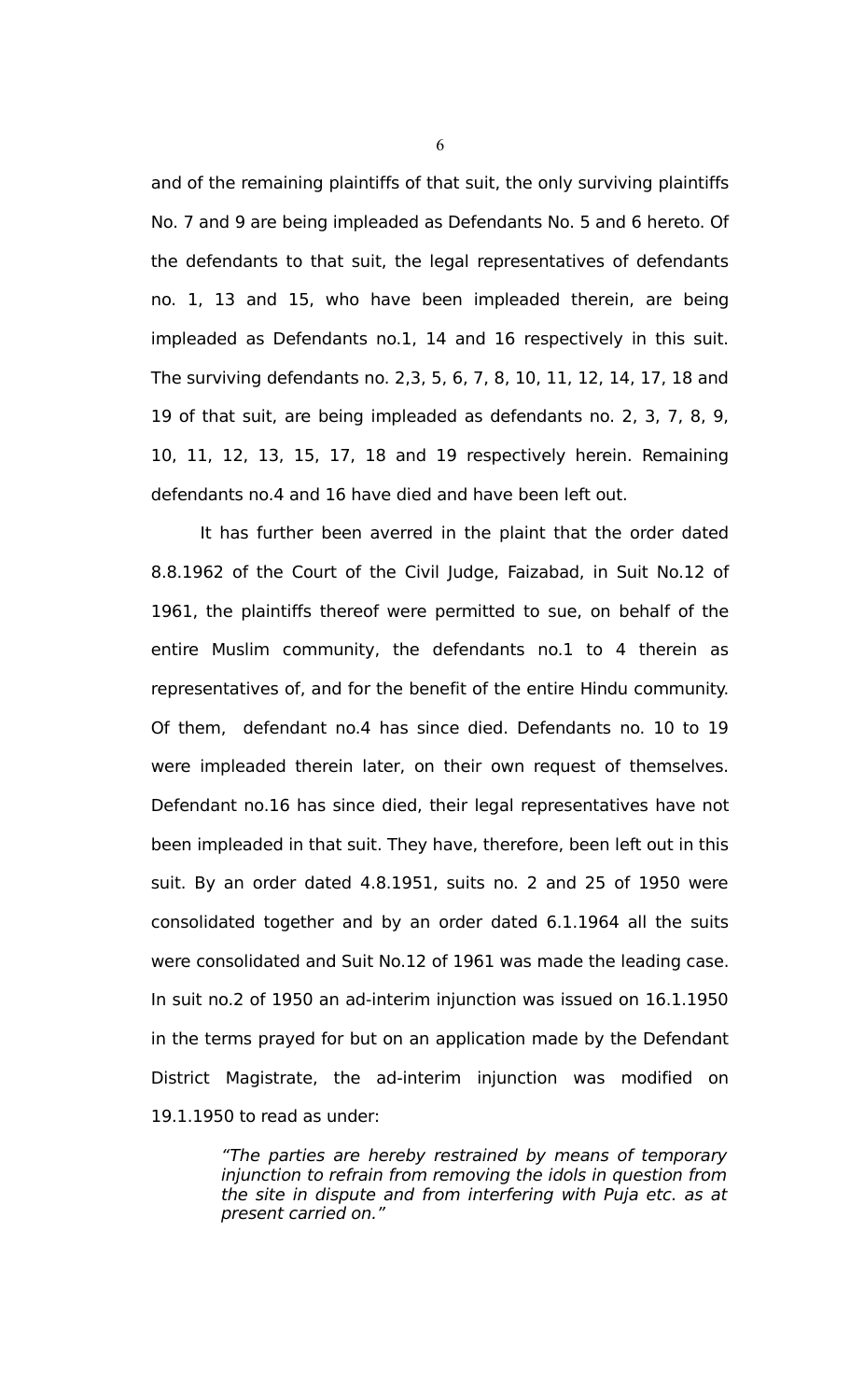This order was confirmed by order dated 3.3.1951 in the following terms:-

### " the interim injunction order dated 16.1.50 as modified on 19.1.50 shall remain in force until the suit is disposed of."

A first appeal from that order, being F.A.F.O No. 154 of 1951, in the High Court at Allahabad, was dismissed by judgment dated 26.4.1955. The Interim injunction continues to remain in force, ever since down to the present day. The plaintiffs went on to aver that more than 25 years ago issues were framed but hearing has not yet commenced. The Sewa and Puja of the plaintiff Deities has in the meanwhile been looked after by a Receiver, to begin with by Babu Priya Dutt Ram, appointed by the City Magistrate and later by Sri K.K. Ram Verma, who worked upto 1970 onwards. He was discharged by the Court of the IIIrd Additional District Judge, Faizabad, by order dated 25.8.1988. Sri L.P.N. Singh was appointed Receiver, who functioned upto 22.11.1988, when by an order of that date Sri Jamuna Prasad Singh was appointed as a Receiver. It was expected that the suits would be disposed of soon after consolidation of the above suits. But for one reason or another, they continued to remain pending, and still continue to remain pending, with a dim prospect of their immediate hearing. Defendant no.20 moved an application in the interest of worshippers, with the prayers for allowing a closer Darshan in the Court of the Munsif Sadar, Faizabad, who refused to pass orders but on appeal therefrom, the court of the District Judge, Faizabad by an order dated 1.2.1986 directed the authorities to remove the barrier by opening the locks on the gates O and P shown in the map.

The plaintiff deities and their devotees are extremely unhappy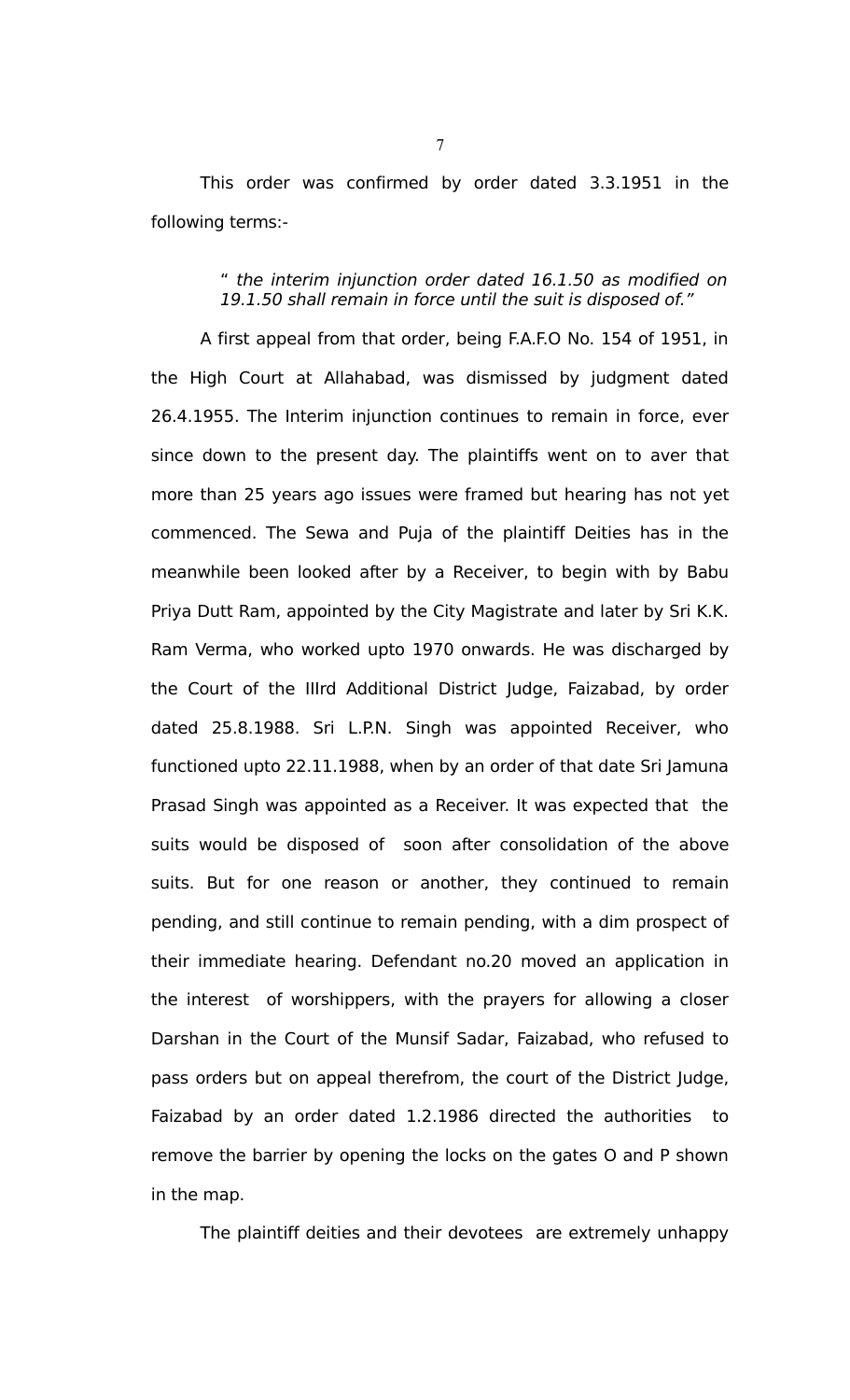with the prolonged delay in the hearing and disposal of the said suits, and are not satisfied with the working of the Receiver. It is believed that a large portion of the money offered by the worshippers is being misappropriated by the Pujaries and other Temple staff, and the receiver has not controlled the same. The devotees of the plaintiff's deities are desirous of having a new temple constructed, befitting of their pristine glory, after removing the old structure at Sri Ram Janma Bhumi, Ayodhya.

In order to improve the temple administration and to reconstruct a new temple at Sri Ram Janma Bhumi, the sacred duty of managing and performing the Sewa, Archana and Puja of the plaintiff's deities and the task of protecting, renovating, reconstructing and developing the Temple premises, in short, of managing all their estate and all their affairs, was entrusted, by unanimous public opinion, to Jagadguru Ramanandacharya Swami Shivaramacharaya of Kashi, who was the head of the Ramananda Sampradaya to which most of the Sadhus and Vairagis of Ayodhya belong. The Trust was formally declared by the Hindu public by a deed of trust dated 18.12.1985 and registered the same day by Sub-Registrar, S.D.No.1, at Delhi vide No. 16510 in Additional Book No.4, Volume 1156, at pages 64 to 69. A copy of the said Deed of Trust is annexed to and made part of the plaint as Annexure III.

The said Trust Deed apart from declaring himself to be the First Trustee for life and the Pramukh and Dharmakarta of the Trust, which was named Sri Swami Shivaramacharya, and other persons were also made trustees, Sri Vishnu Hari Dalmia, named the Treasurer and Sri Ashok Singhal the Managing Trustee, the power was given to the Marga Darshak Mandal of the Vishva Hindu Parisahd to nominate 4

8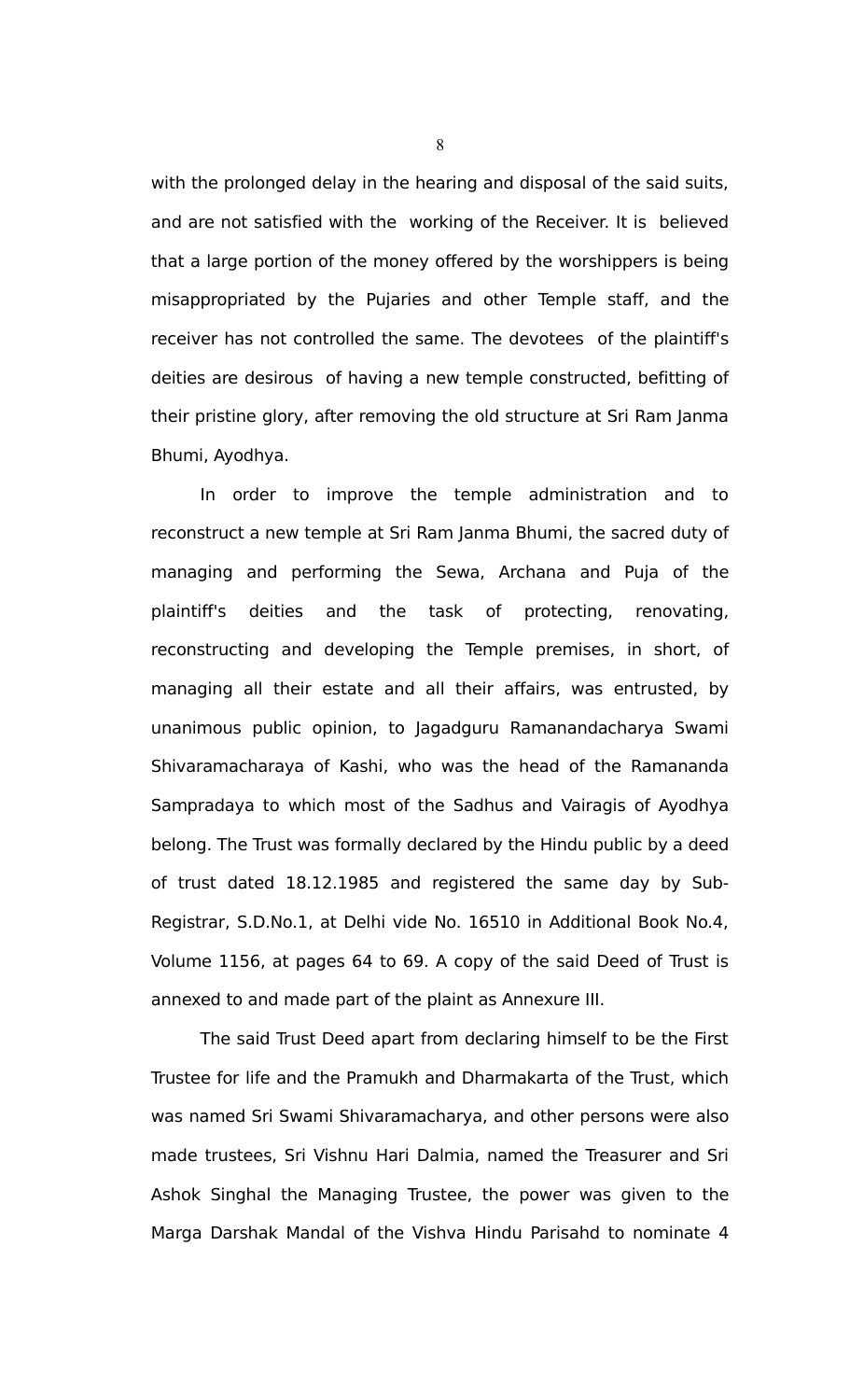Trustees who are Mahatmas from different parts of India, and to its Governing Council to nominate 10 Trustees from among eminent Hindu citizens of India, and in exercise of the said power four persons were appointed Trustees from among the Mahatmas and from among Hindu citizens of India. Sri justice Shiv Nath Katju, Retired Judge, High Court, Allahabad, Sri Justice Deoki Nandan Agarwala, Retired Judge of same Court, Allahabad, Rajmata Srimati Vijae Raje Scindhia of Gwalior, Sri Satish Chandra Dikshit, Retired Director General of Police, Uttar Pradesh, Lucknow and Sri Badri Prasad Toshniwal, Industrialist, New Delhi were made trustees. Further Jagadguru Ramanandacharya Swami Shivaramacharya of Kashi who was the Pramukh and Dharmakarta of the Nyas and Paramhans Mahant Ramchandra Dasji Maharaj of Digambar Akhara, Ayodhya are acting as a Pramukh and Dharmkarta of the Nyas. Sant Pravar Prabhu Duttji Brahamchari, of Sankirtan Bhawan Jhusi, died after the institution of the suit. Two vacancies among the trustees from among the Mahatmas have been filled up with Veetraag Sant Paramhans Pujya Swami Vamdeoji Maharaj and Mahant Dharma Dasji Maharaj were appointed trustees. From among the eminent Hindu citizens of India, four persons, namely, Moropant Pingle, Sri Brahma Deoji, Sri Surya Krishnaji and Sri Yashuvant Bhai Bhatt have been appointed trustees.

It has further been averred that Sri Rama Janma Bhumi Nyas is directly interested in the Seva, Puja and other affairs of the plaintiff deities. It is being impleaded as defendant no.21 in this suit.

Although the aforesaid suits have been pending trial for such an extraordinarily long number of years, they are inadequate and cannot result in a settlement of the dispute which led to their institution or the problems arising there from, inasmuch as neither the

9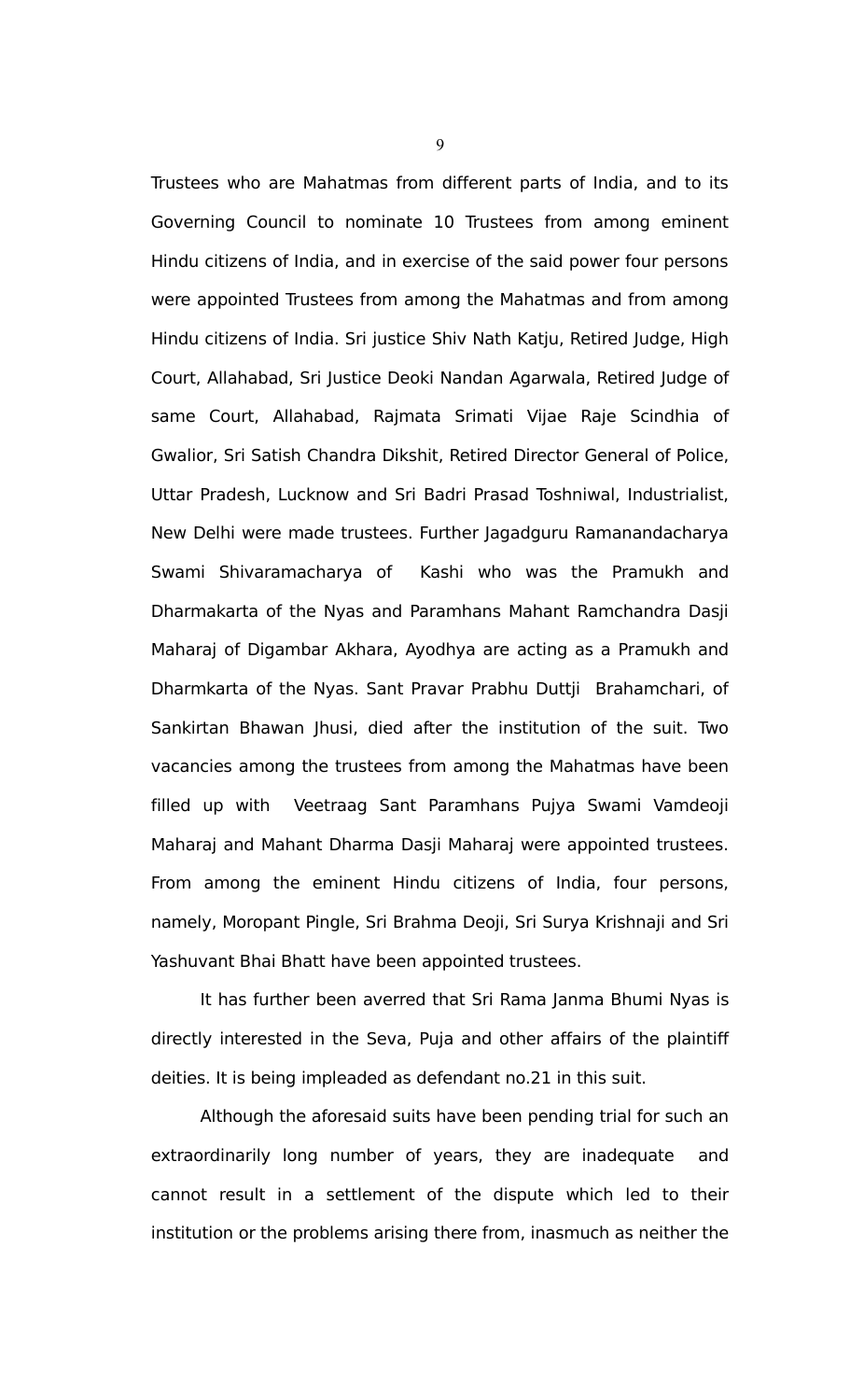presiding Deity of Bhagwan Sri Ram Virajman nor the Asthan Sri Rama Janma Bhumi, the plaintiffs no. 1 and 2 herein, who are both juridical persons, were impleaded therein, although they have a distinct personality of their own, separate from their worshippers and sewaks, and some of the actual parties thereto, who are worshippers, are to some extent involved in seeking to gratify their personal interests to be served by obtaining a control of the worship of the plaintiff deities. The events which have occurred during these four decades, and many material facts and points of law require to be pleaded from the view point of the Plaintiff deities, for a just determination of the dispute relating to Sri Ram Janma Bhumi, Ayodhya, and the land and buildings and other things appurtenant thereto. The plaintiffs have been accordingly advised to file a fresh suit of their own.

It is manifestly established by public records of unimpeachable authority that the premises in dispute is the place where Maryada Purushottam Sri Ramchandra Ji Maharaj was born as the son of Maharaja Dashrath of the solar Dynasty, which according to the tradition and the faith of the devotees of Bhagwan Sri Rama is the place where HE manifested HIMSELF in human form as an incarnation of BHAGWAN VISHNU. The place has since ever been called Sri Rama Janma Bhumi by all and sundry through the ages.

The place itself or the ASTHAN SRI RAMA JANAMA BHUMI as it has come to be known, has been an object of worship as a Deity by the devotees of BHAGWAN SRI RAMA, as it personafies the spirit of the Divine worshipped in the form of SRI RAM LALA or Lord RAMA the child. The Asthan was thus deified and has had a juridical personality of its own even before the construction of a Temple building or the installation of the idol of Bhagwan Sri Rama thereat. It has further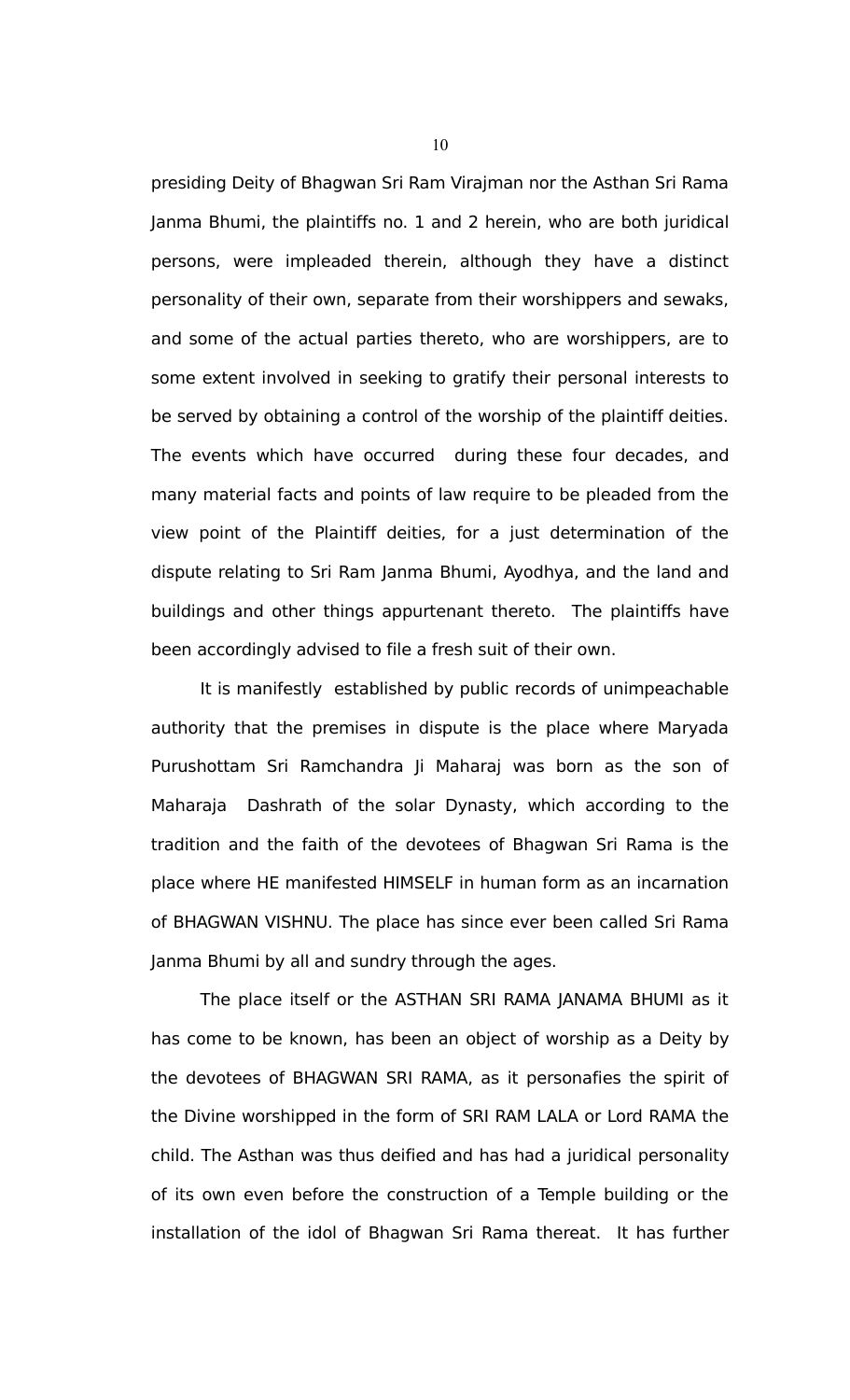been stated that Hindus do not worship the stone or the metal shaped into the form of their ISHTA DEVATA or the stone of SALIGRAM which has no particular shape at all. They worship the Divine, which has no quality or shape or form, but can be known only when it manifests ITSELF in the form of an incarnation, and therefore, adopt the form of his incarnation as their ISHTA DEVA. They can meditate upon the formless and the shapeless DIVINE which is worshipped by most Hindus, and not its material form or shape in an idol. This SPIRIT of the DIVINE in an idol is invoked by the ritual of pranapratishtha. The SPIRIT of the DIVINE is indestructible and ever remains present everywhere at all times for any one to invoke it in any shape or form in accordance with his own aspiration. Different persons are at different levels of realization of the REALITY. Some find it helpful to pursue a particular set of rituals for their spiritual uplift. A large section of Hindus follow BHAKTI MARGA, and BHAGWAN SRI RAMA or BHAGWAN SRI KRISHNA is their ISHTA DEVA.

According to the faith of the devotees of BHAGVAN SRI RAMA LALA, or Lord Rama the Child, it is the spirit of BHAGWAN SRI RAMA as the Divine Child which resides at Asthan Sri Rama Janma Bhumi and can be experienced by those who pray there and invoke that Spirit for their spiritual uplift. That Spirit is the Deity. An idol is not necessary for invoking the Divine Spirit. Another example of such a Deity is that of KEDARNATH. The temple of KEDARNATH has no idol in it. It is the undulating surface of stone which is worshipped there as the Deity. Still another example of such a Deity is the Vishnupad Temple at Gaya. Similarly at Ayodhya the very Asthan Sri Ram Janma Bhumi is worshipped as a Deity through such symbols of the Divine Spirit as the Charan and the Sita Rasoi. The place is a deity. It has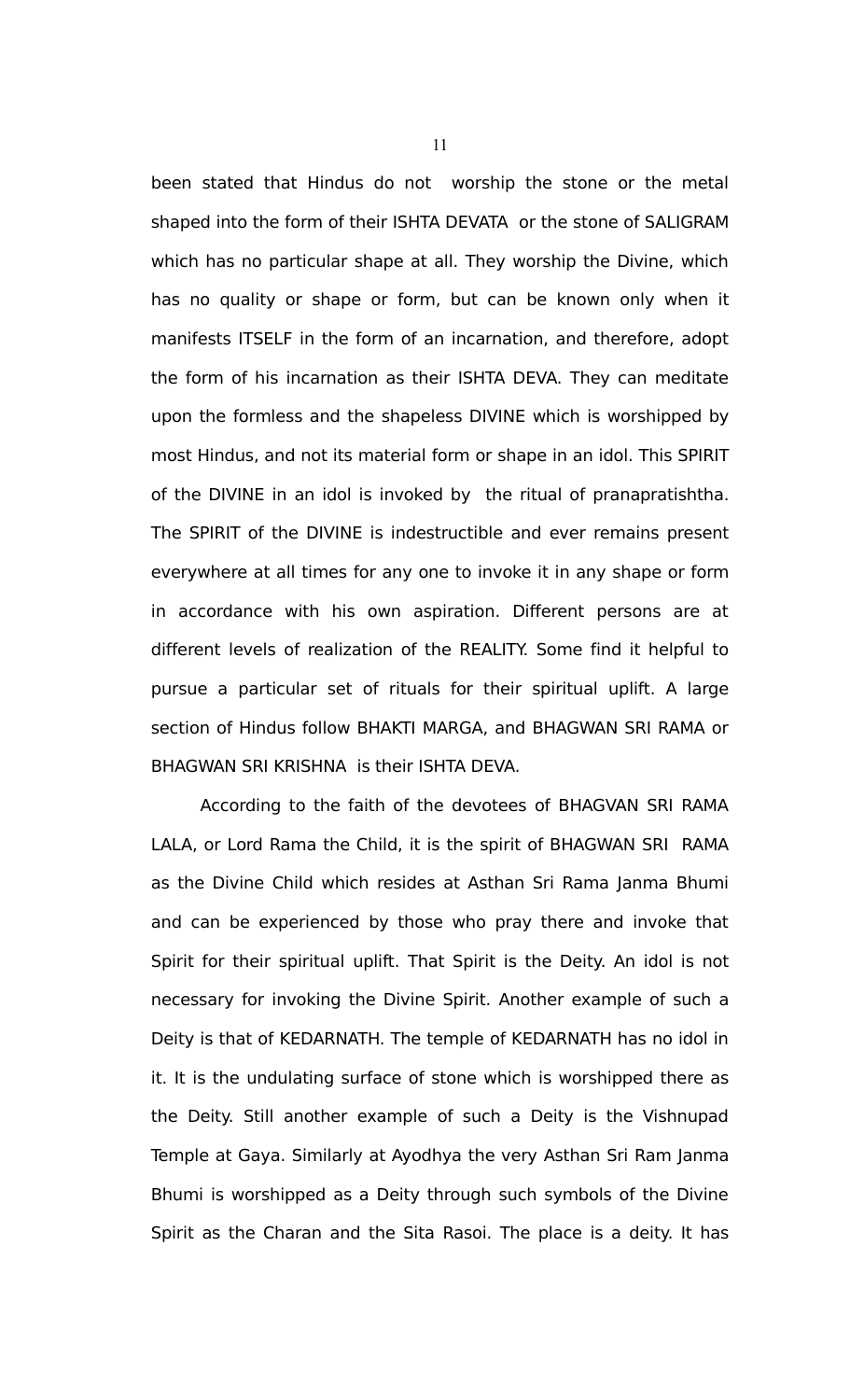existed in this immovable form through the ages, and has ever been juridical persons. The actual and continuous performance of Puja of such an immovable Deity by its devotees is not essential for its existence as a Deity. The deity continues to exist so long as the place exists, and being land, it is indestructible. Thus, Asthan Sri Rama Janma Bhumi is an indestructible and immovable Deity who has continued to exist throughout the ages.

According to the books of history and public records of unimpeachable authenticity, establish indisputably that there was an ancient Temple of Maharaja Vikramaditya's time at Sri Rama Janma Bhumi, Ayodhya. That temple was destroyed partly and an attempt was made to raise a mosque thereat, by the force of arms, by Mir Baqi, a commander of Baber's hordes. The material used was almost all of it taken from the Temple including its pillars which were wrought out of Kasauti or touchstone with figures of Hindu Gods and Goddesses carved on them. There was a great resistance by the Hindus and many battles were fought from time to time by them to prevent the completion of the mosque. To this day it has no minarets, and no place for storage of water for Vazoo. Many lives were lost in these battles. The last such battle occurred in 1855. Sri Rama Janma Bhumi, including the building raised during Baber's time by Mir Baqi, was in the possession and control of Hindus at that time. According to the 1928 Edition of the Faizabad Gazetteer published by the Government Press U.P. "Ayodhya is pre-eminently a city of temples. It is locally affirmed that at the time of the Musalman conquest there were three important Hindu shrines at Ayodhya and little else. These were the Janmasthan temple, the Swargaddwar and the Treta-ka-Thakur. The Janmasthan was in Ramkot and marked the birthplace of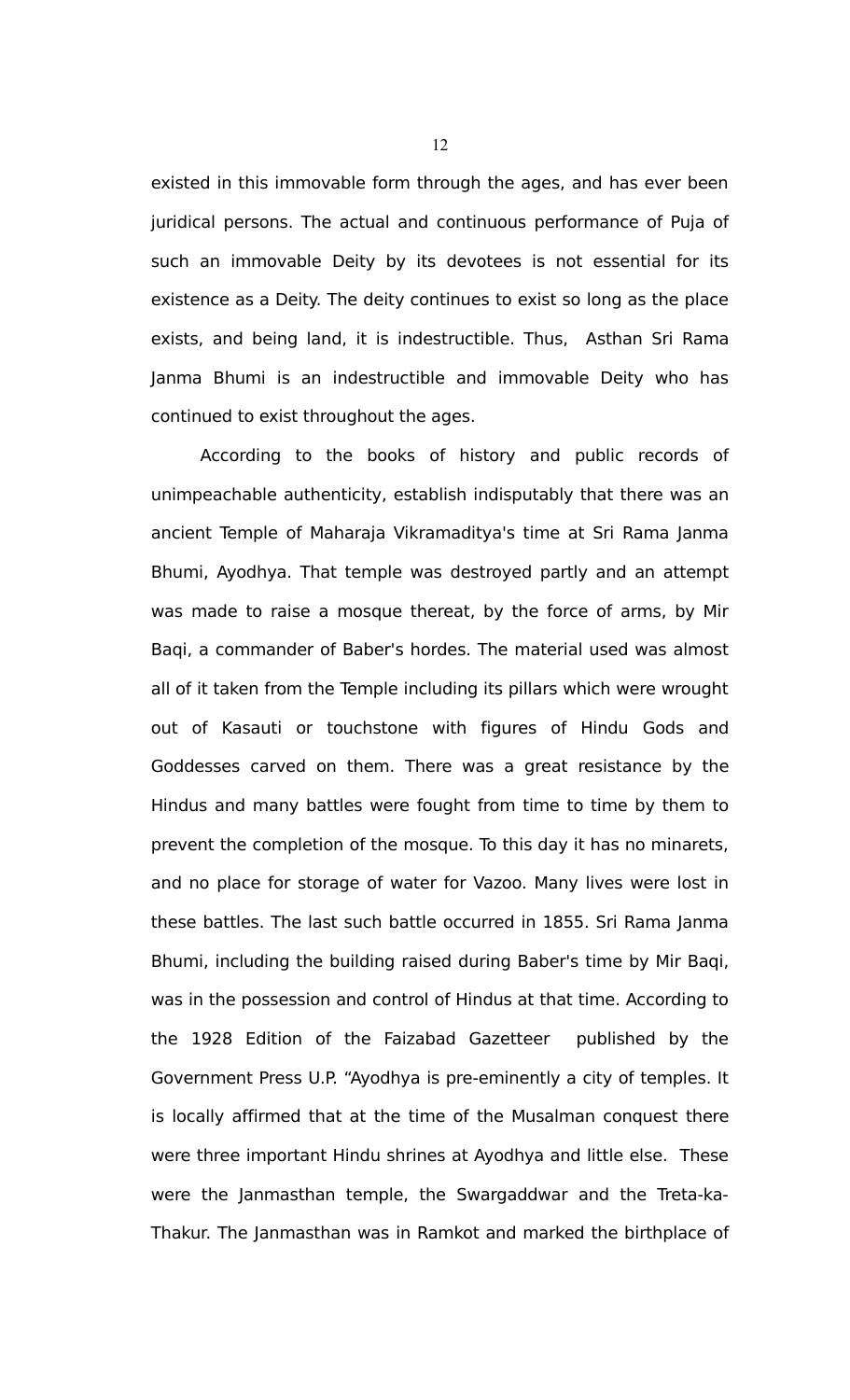Rama. In 1528 Babar came to Ayodhya and halted here for a week. He destroyed the ancient temple and on its site built a mosque, still known as Babar's mosque. The materials of the old structure were largely employed, and many of the columns are in good preservation, they are of close-grained black stone, called by the natives kasauti and carved with various devices. Their length is from seven to eight feet, and the shape square at the base, centre and capital, the rest being round or octagonal. The mosque has two inscriptions, one on the outside and the other on the pulpit, both are in persian and bear the date 935 Hijri and again according to the same Gazetteer. "This desecration of the most sacred spot in the city caused great bitterness between Hindus and Musalmans. On many occasions the feeling led to bloodshed, and in 1855 an open fight occurred, the Musalmans occupying the Janmasthan in force and then making a desperate assault on the Hanuman Garhi. They charged up the steps of the temple, but were driven back with considerable loss. The Hindus then made counter-attack and stormed the Janmasthan, at the gate of which seventy-five Musalmans were buried, the spot being known as the Ganj Shahidan or the martyr's resting place. Several of the king's regiments were present, but their orders were not to interfere. It is further averred that Maulvi Amir Ali of Amethi in Lucknow organized a regular expedition with the object of destroying the Hanuman Garhi, but he and his forces were stopped in the Barabanki district. (Gazetteer of Barabanki, P. 168). It is said that upto this time both Hindus and Musalmans used to worship in the same building; but since the mutiny an outer enclosure has been put in front of the mosque and the Hindus, who are forbidden access to the inner yard, make their offerings on a platform which they have raised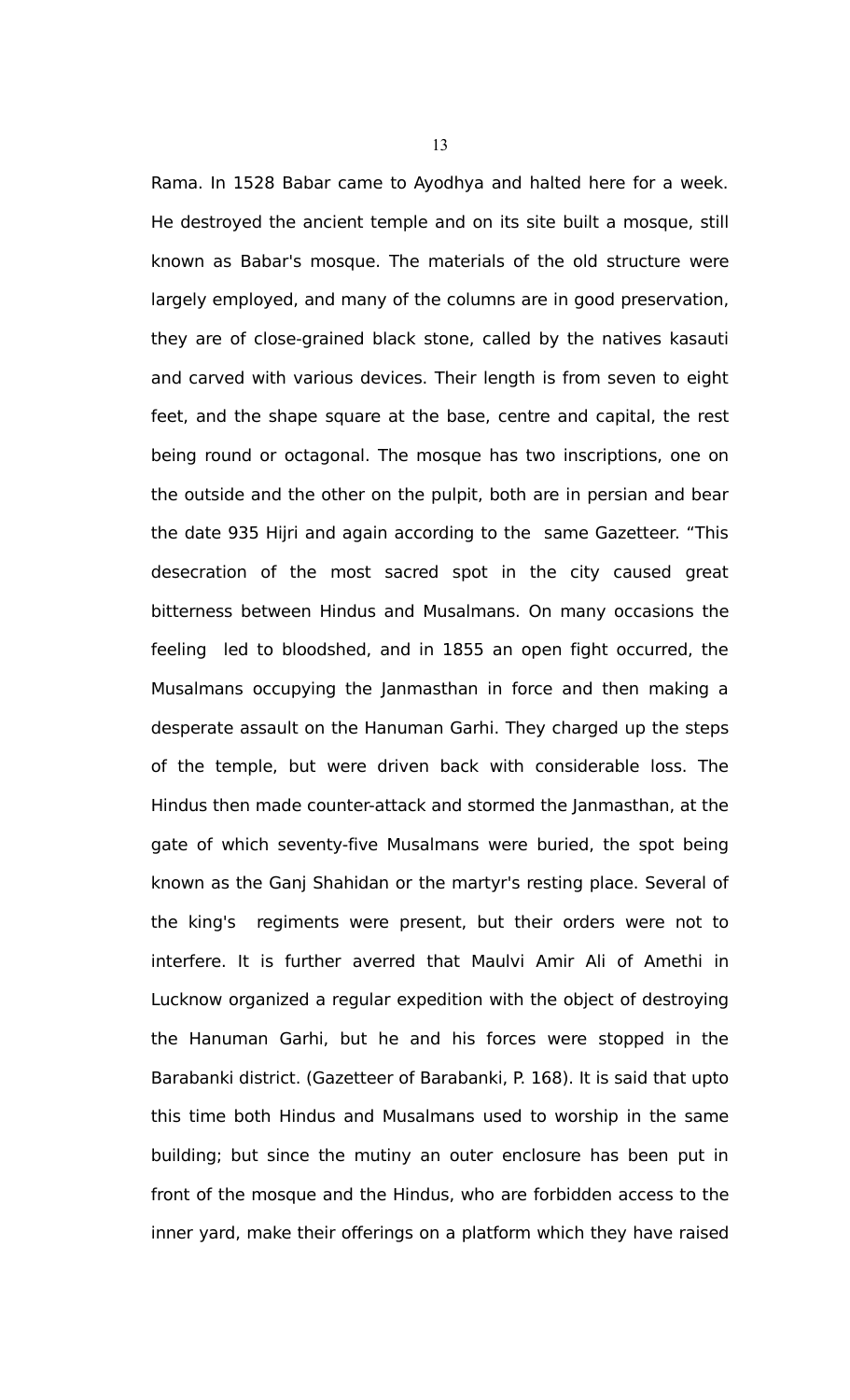in the outer one."

The disputed structure could not be a mosque as it was raised by force of arms on land belonging to the plaintiff deities, after destroying the ancient Temple situate thereat, with its materials including the Kasauti pillars with figures of Hindus gods carved thereon. According to para 24 of the plaint some salient points in this regard have been mentioned.

(a) According to the Koran, ALLAH spoke to the Prophet thus:-

"And fight for the religion of GOD against those who fight against you; but transgress not by attacking them first, for GOD loved not transgressors. And kill them wherever you find them; and turn them out of that whereof they have dispossessed you; for temptation to idolatory is more grievous than slaughter. Yet fight not against them in the holy temple, until they attack you therein"

(b) According to all the Muslim authorities and precedents and the decided cases also, ALLAH never accepts a dedication of property which does not belong to the Waqif that is, the person who purports to dedicate property to ALLAH for purposes recognized as pious or charitable, as waqf under the Muslim law. By his acts of trespass and violence for raising a mosque on the site of the temple after destroying it by force, Mir Baqi committed a highly un-Islamic act. His attempt to convert the Temple into a mosque did not, therefore, create a valid dedication of property to Allah, whether in fact or in law, and it never became a mosque.

(c) In respect of all that Mir Baqi tried to do with the Temple, the land always continued to vest in the Plaintiff Deities, and

14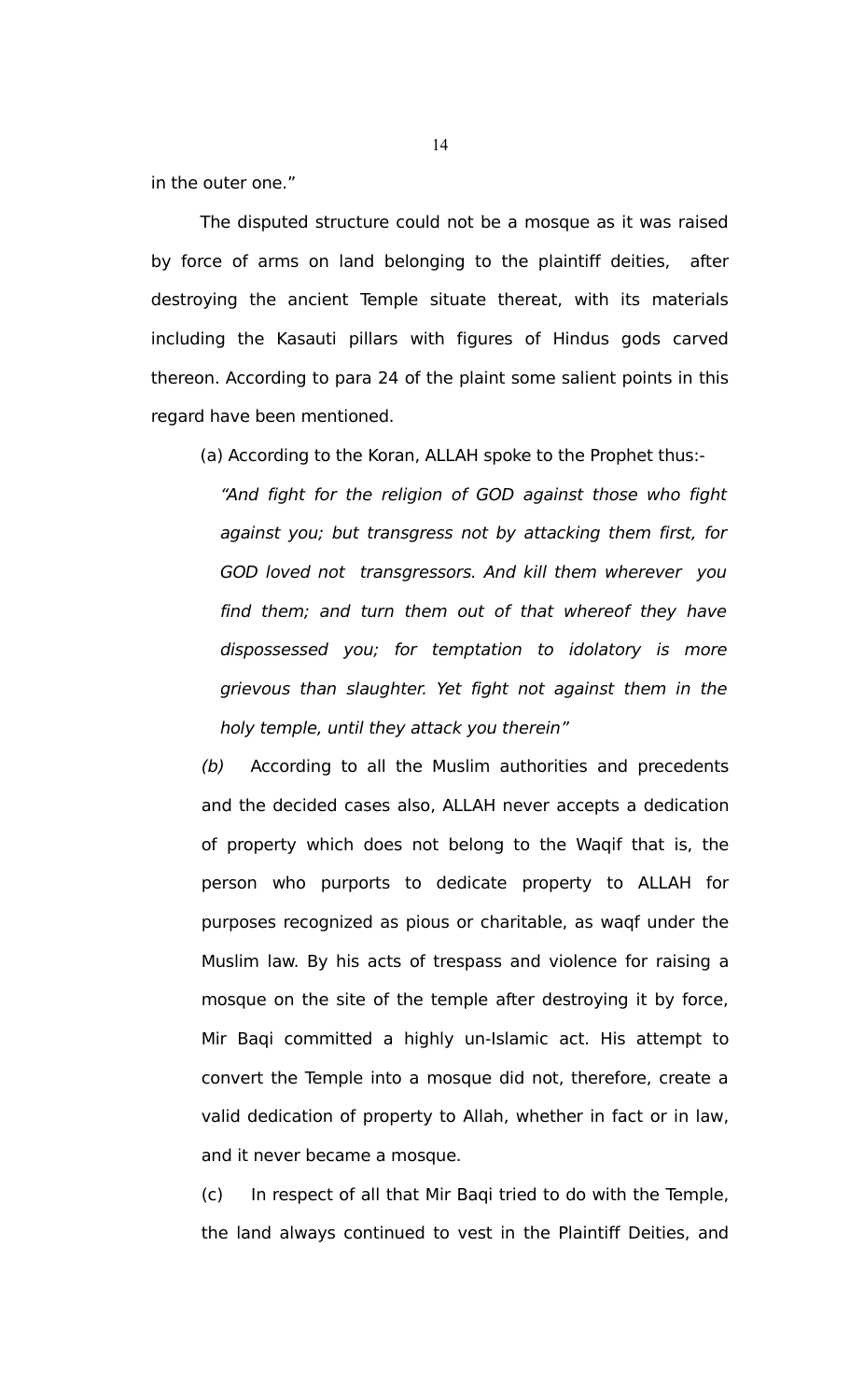they never surrendered their possession over it. Their possession continued in fact and in law. The ASTHAN never went out of the possession of the Deity and HIS worshippers. They continued to worship HIM through such symbols as the CHARAN and SITA RASOI, and the idol of BHAGWAN SRI RAM LALA VIRAJMAN on the Chabutra, called the Rama Chabutra, within the enclosed courtyard of the building directly in front of the arched opening of its Southern dome. No one could enter the building except after passing through these places of Hindu worship. According to the Muslim religion and law there can be no idol worship within the courtyard of a mosque, and the massage to a mosque must be free and unobstructed and open at all times to the 'Faithful'. It can never be through Hindu place of worship. There can be no co-sharing of title or possession with ALLAH in the case of mosque. His possession must be exclusive.

 (d) A mosque must be built in place of peace and quiet, but near to a place where there is a sizeable Muslim population according to the tenets of Islam, and as insisted upon by it, a mosque cannot be built in a place which is surrounded on all sides by Temples, where the sound of music or conch shells or Ghanta Ghariyals must always disturb the peace and quiet of the place.

(e) A mosque must have a minaret for calling the Azan.

 (f) According to the claim laid by the Muslims in their Suit No. 12 of 1961, the building is surrounded on all sides by graveyard known as 'Ganj Shahidan'. The building could not be a mosque and could not be used as a mosque for the offering of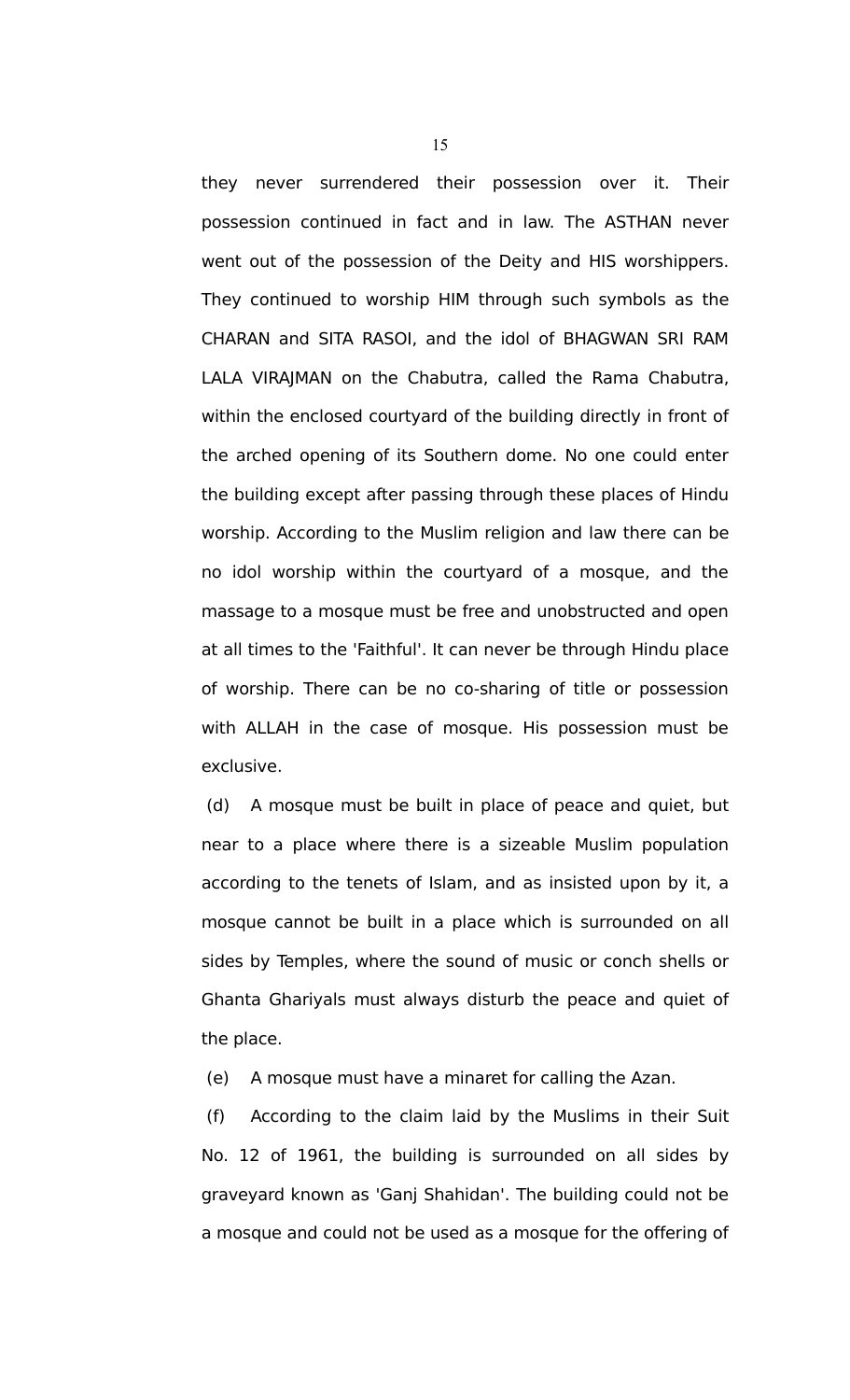prayers, except the funeral prayers on the death of a person buried therein.

 (g) There is no arrangement for storage of water for Wazoo and there are the Kasauti pillars with the figures Hindu Gods and Goddesses.

It has further been averred by the plaintiffs that the worship of the plaintiff deities has continued since ever throughout the ages at Sri Rama Janma Bhumi. The place belongs to the Deities. No valid waqf was ever created or could have been created of the place or any part of it, in view of the title and possession of the plaintiff deities thereon. Neither ALLAH nor any person on his behalf had any possession over any part of the premises at any time whatsoever, not to speak of any adverse possession.

At any rate no prayers have ever been offered in the building at Sri Rama Janma Bhumi, which was recorded as Janmasthan Masjid, during the British times, and confined, after the annexation of Avadh through the area within the boundary wall raised by them adjacent to the arch openings, in the courtyard which is now enclosed by what may now be described as the outer boundary wall. The domes of the building and substantial parts of it were destroyed by the Hindus in the year 1934 during the communal riots which occurred by way of retaliation to cow slaughter by some Muslims at Ayodhya. Although the building was got rebuilt by the Government, no one dared to offer namaz therein. No action was taken by anyone for its use or management as a mosque. Neither of the two Boards of Waqfs in U.P., namely the Sunni Central Board of Waqfs and the Shia Central Board of Waqfs, created on the passing of the U.P. Muslim Waqfs Act in 1936, took any action or positive steps for the establishment of the building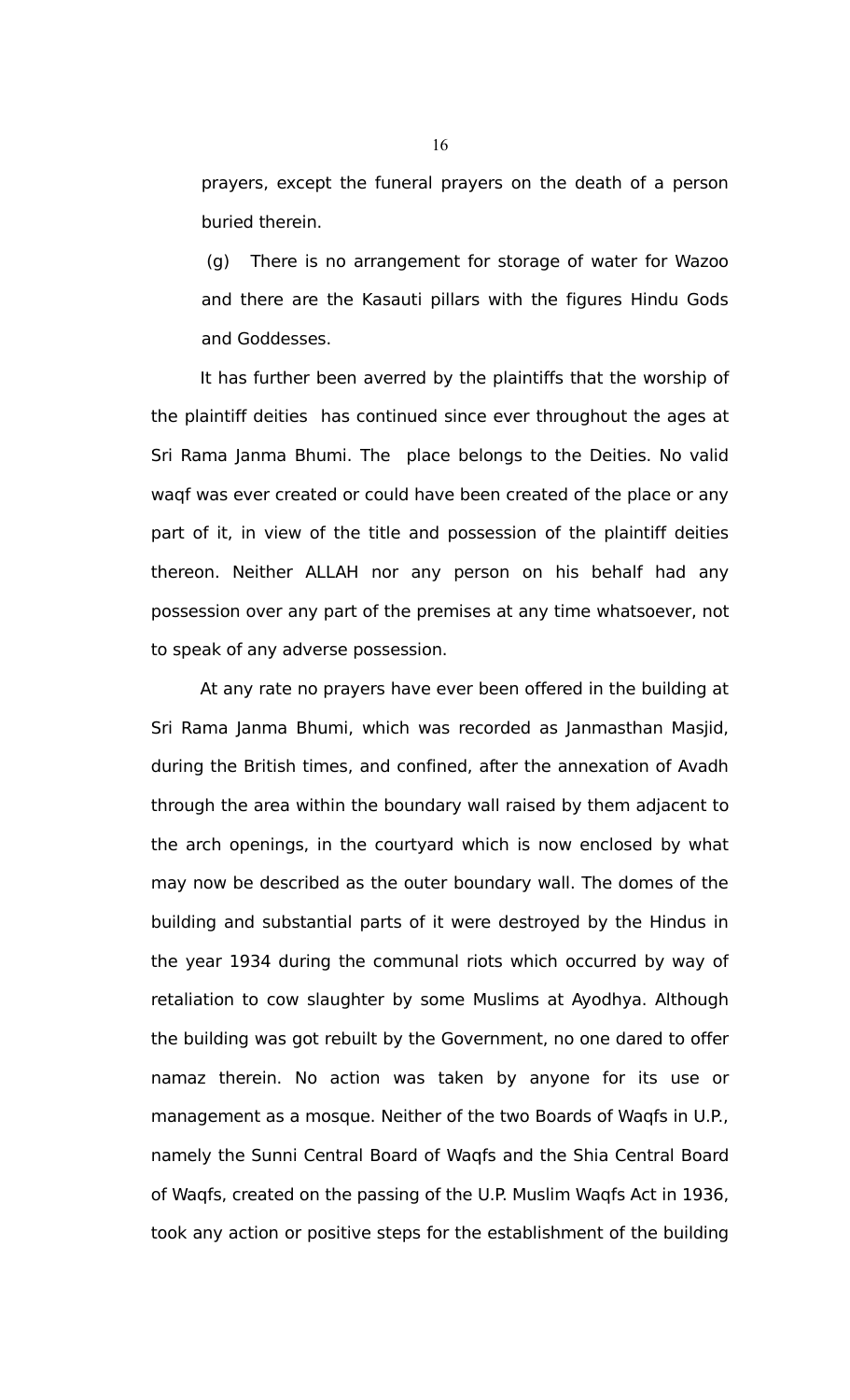as a mosque. No one acted as Mutwalli or Khadim of the building as a mosque.

After independence from the British Rule, the Vairagis and the Sadhus and the Hindu public, dug up and levelled whatever graves had been left in the area surrounding Sri Rama Janma Bhumi Asthan and purified the place by Akhand Patha and japa by thousands of persons all over the area. Ultimately, on the night between the  $22^{nd}$  / 23<sup>rd</sup> December, 1949 the idol of Bhagwan Sri Rama was installed with the ceremony under the central dome of the building also. No resistance was offered by any Muslim to any of these acts, the local authorities found it difficult to get out of their old habits acquired under the British Rule, and a First Information Report was recorded by the Police on their own and proceedings were initiated by the Additional City Magistrate Under Section 145 of the Code of Criminal Procedure, 1898, by recording a Preliminary Order dated 29.12.1949. The Magistrate did not identify any Hindu or Muslim individuals as parties to the dispute, and merely said that he was satisfied on information received from Police sources and other credible sources "that a dispute between Hindus and Muslims in Ayodhya over the question of rights of proprietorship and worship in the building claimed variously as Babri Masjid and Janma Bhumi Mandir is likely to lead to a breach of the peace." Babu Priya Dutt Ram was appointed Receiver after his death in 1970 Sri K.K.Ram Verma was appointed in his place by the City Magistrate, although the City Magistrate had dropped the proceedings under Section 145 Cr.P.C. by order dated 30.07.1953, with the finding that there was no apprehension of the breach of peace any longer. The Receiver appointed by Magistrate was replaced by civil court Receiver. At the highest, the Receiver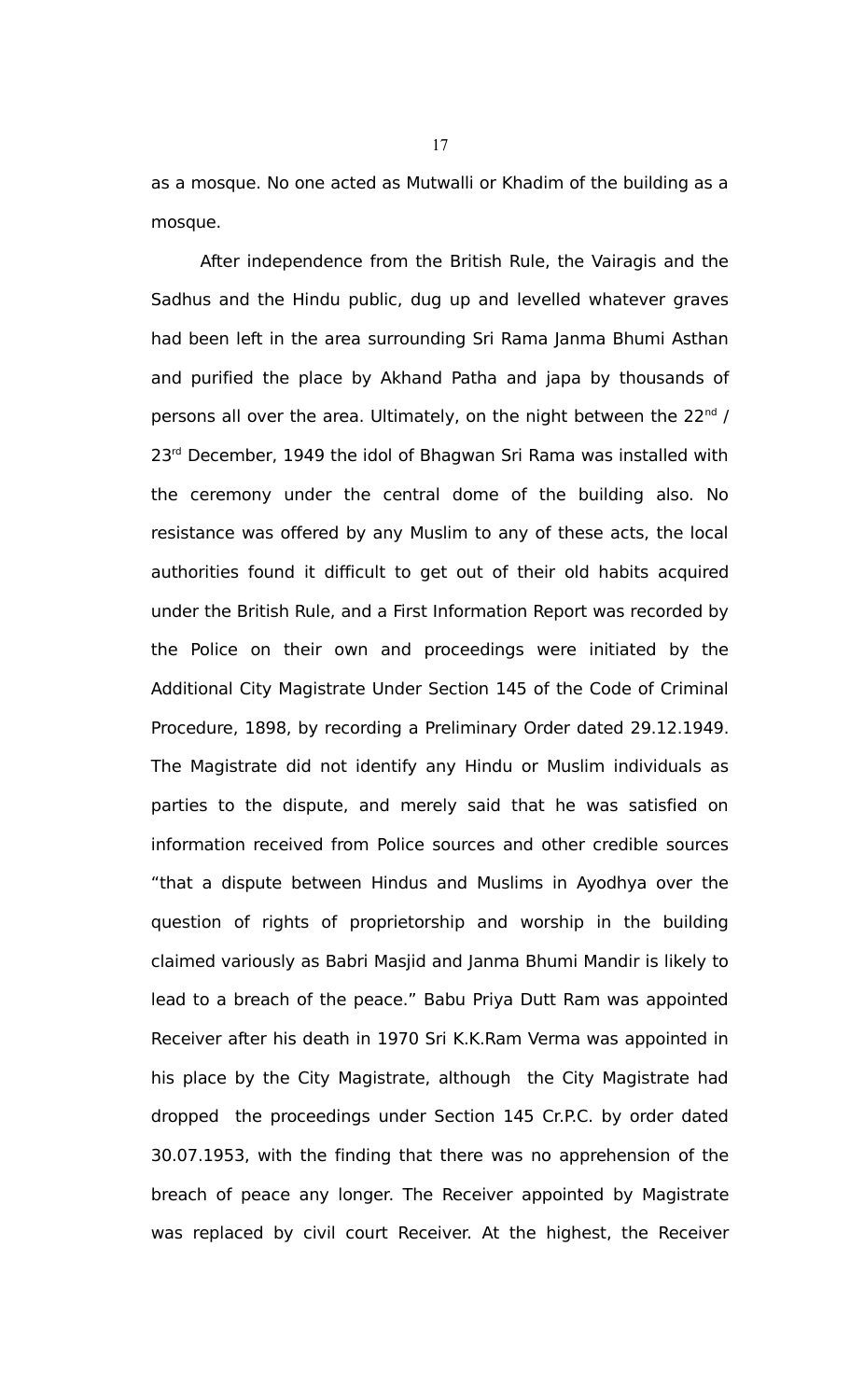acted like a Shebait. He did not disturb the possession of the plaintiff Deities. The possession of deities over the building in premises is admitted by all the concerned parties. Ever since the installation of the first plaintiff's idol since the possession of deities continued all along , their possession places the matter of their title beyond any doubt or dispute. Even if there had been any person claiming title to the property adversely to the Plaintiff Deities that would have been extinguished by their open and long adverse possession, which created positively and affirmatively a proprietary title to the premises in the Plaintiff Deities.

Hindu Public and the devotees of the Plaintiff Deities, who had dreamed of establishing Ram-Rajya in Free India, that is, the rule of Dharma and righteousness, of which Maryada Purushottam Sri Ramchandra Ji Maharaj was the epitome, have been keenly desirous of restoring his Janma Asthan to its pristine glory, as a first step towards that national aspiration given to us by Mahatma Gandhi. For achieving this, they are publicly agitating for the construction of a grand Temple in the Nagar style. Plans and a model of the proposed Temple have already been prepared by the same family of architects who built the Somnath Temple. The plaintiff's suit no. 12 of 1961, could not represent the entire Muslims community. Some defendants no. 1 to 4 are not capable of representing the entire World of Hindus. Waqf created by a Shia Waqif would be a Shia Waqf and could not be a Sunni Waqf. Since according to the case of plaintiff other Suit No.4/89, the mosque was built by Mir Baqi and he was Shia, his heirs were Mutwallis one after the other. But the Shia Central Board of Waqfs, U.P. did not agitate the case any further, the judgment of civil court, Faizabad dated 30.03.1946 in Suit No.29/1945 is not binding.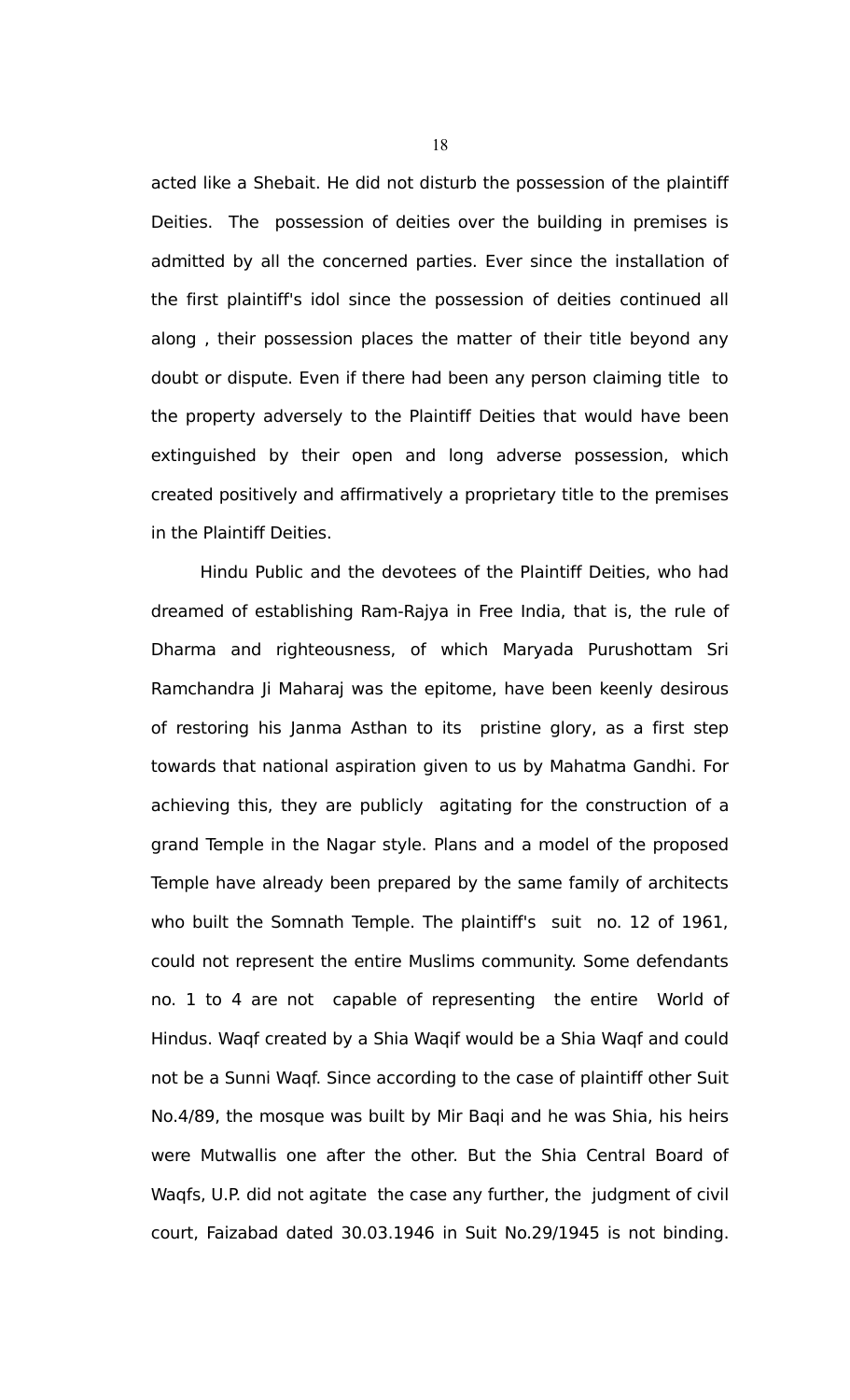According to the report dated 10.12.1949 of Mr. Mohammad Ibrahim, Waqf Inspector, and an office note signed by the Secretary of the Sunni Central Board of Waqfs, U.P. and dated 25.11.1948, Sri Javed Husain, the nambardar of village Sahanwa, and in the line of descent, Mir Baqi was the Mutwalli of the Waqf, although it appears, he was not acting as such and did not submit to the jurisdiction of the said Board of Waqfs. The persons of Shia are also being impleaded as defendant no. 22 to 25 in the present suit.

The saint assembled in a meeting held at Ujjain during May, 1992 resolved to start the KAR SEWA for the construction of New Temple at Sri Ram Janma Bhumi from the SHILANYAS site, on July 9, 1992 and that resolve was re-affirmed. In spite of all efforts to the contrary, the KAR SEWAKS climbed up the three domed structure and brought it down with their bare hands, about 5 hours after on 6.12.1992 and the debris was thereafter cleared and carried away by the KAR SEWAKS as holy mementos, leaving the place where the Deity of BHAGWAN SRI RAMA LALA was installed in the Central Dome of the demolished structure flat in the form of a CHABUTRA on which the Deity was immediately re-installed, the place was enclosed by a brick boundary wall and a canopy was also erected for the protection of the Deity, and PUJA was continued as of yore.

Owing full responsibility for the orders that firing shall not be resorted to by the security forces against the KAR SEWAKS and the inability to prevent the demolition, Sri Kalyan Singh, the then Chief Minister of U.P. resigned from that office by the evening of 6.12.1992. The President under Article 356 of the Constitution on the advice of Prime Minister dissolved the Legislative Assembly before midnight that day on 7.1.1993. The President promulgated the ACQUISITION OF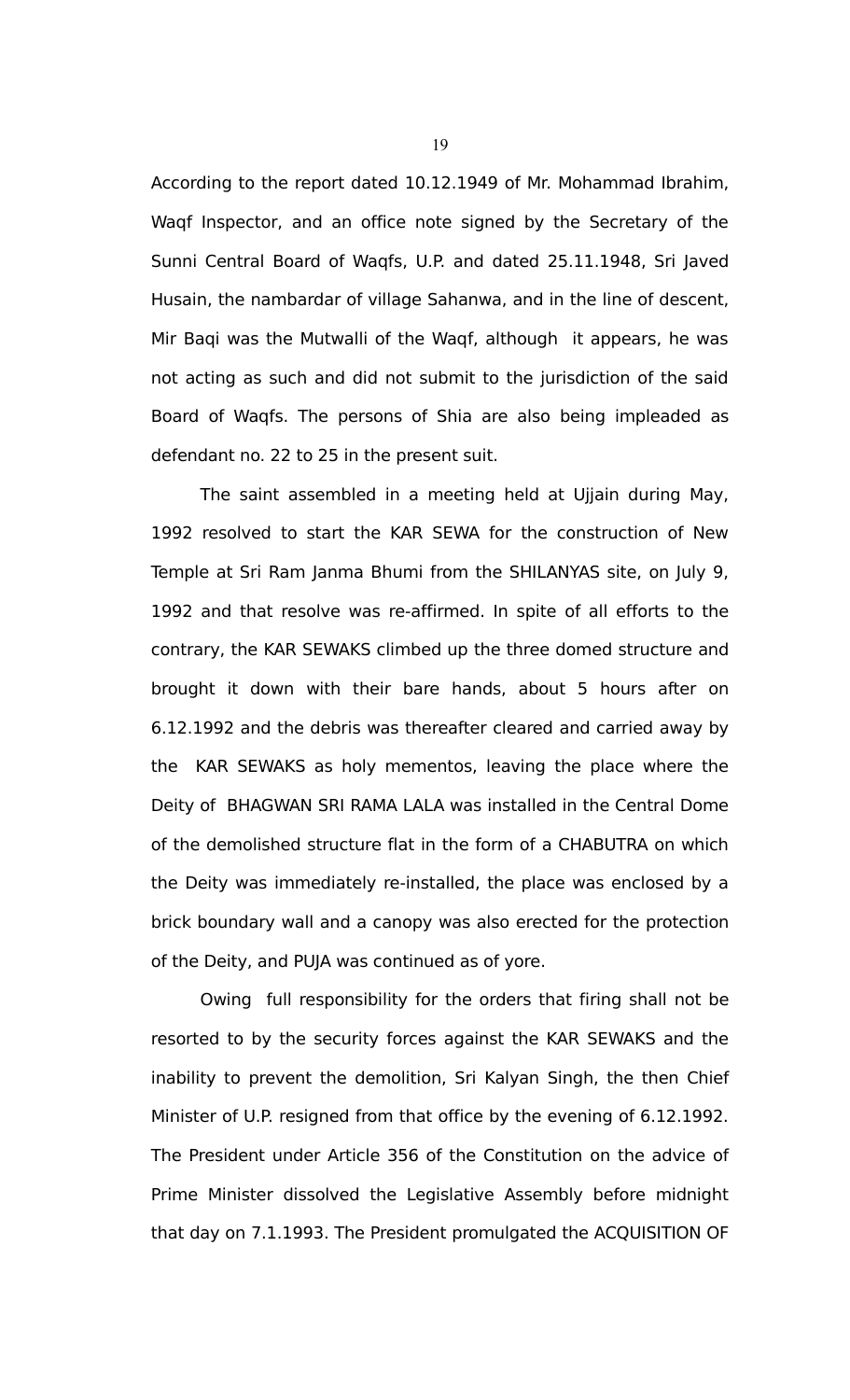CERTAIN AREA AT AYODHYA ORDINANCE, NO. 8 of 1993 and simultaneously referred to the Supreme Court, under Article 143(1) of the Constitution for consideration and opinion, the following question:-

"Whether a Hindu temple or any Hindu religious structure existed prior, to the construction of the Ram Janma Bhumi-Babri Masjid (including the premises of the inner and outer courtyards of such structure) in the area on which the structure stood?"

The said Ordinance was replaced and re-enacted by Parliaments Act No. 33 of 1993, and was published the same day in the Gazette of India Extraordinary but was deemed to have come into force on the  $7<sup>th</sup>$  January 1993, the day on which the Ordinance was promulgated. The plaintiff deities over the juristic persons in law could not have been, nor do they appear to have been acquired under the said enactment. Nor could the right of the Hindus in general and the devotees of Sri Ram in particular to worship them be acquired or taken away. But the right to manage their property including the arrangements to be made for maintaining their worship on the SHEBAITI rights which in themselves constitute heritable property under the Hindu law, would seem to have been taken away and entrusted for the time being to the Commissioner, Faizabad Division, Faizabad, ex-officio under Section 7 of the Act.

The Authorized person is required by sub-Section (2) of Section 7 of the enactment to maintain status quo as it existed on the  $7<sup>th</sup>$ January, 1993, in the area in which the disputed structure stood. The validity of the said enactment was challenged in several writ petitions in the Hon'ble Court which were withdrawn by the Supreme Court for hearing and decision along with the hearing of the preliminary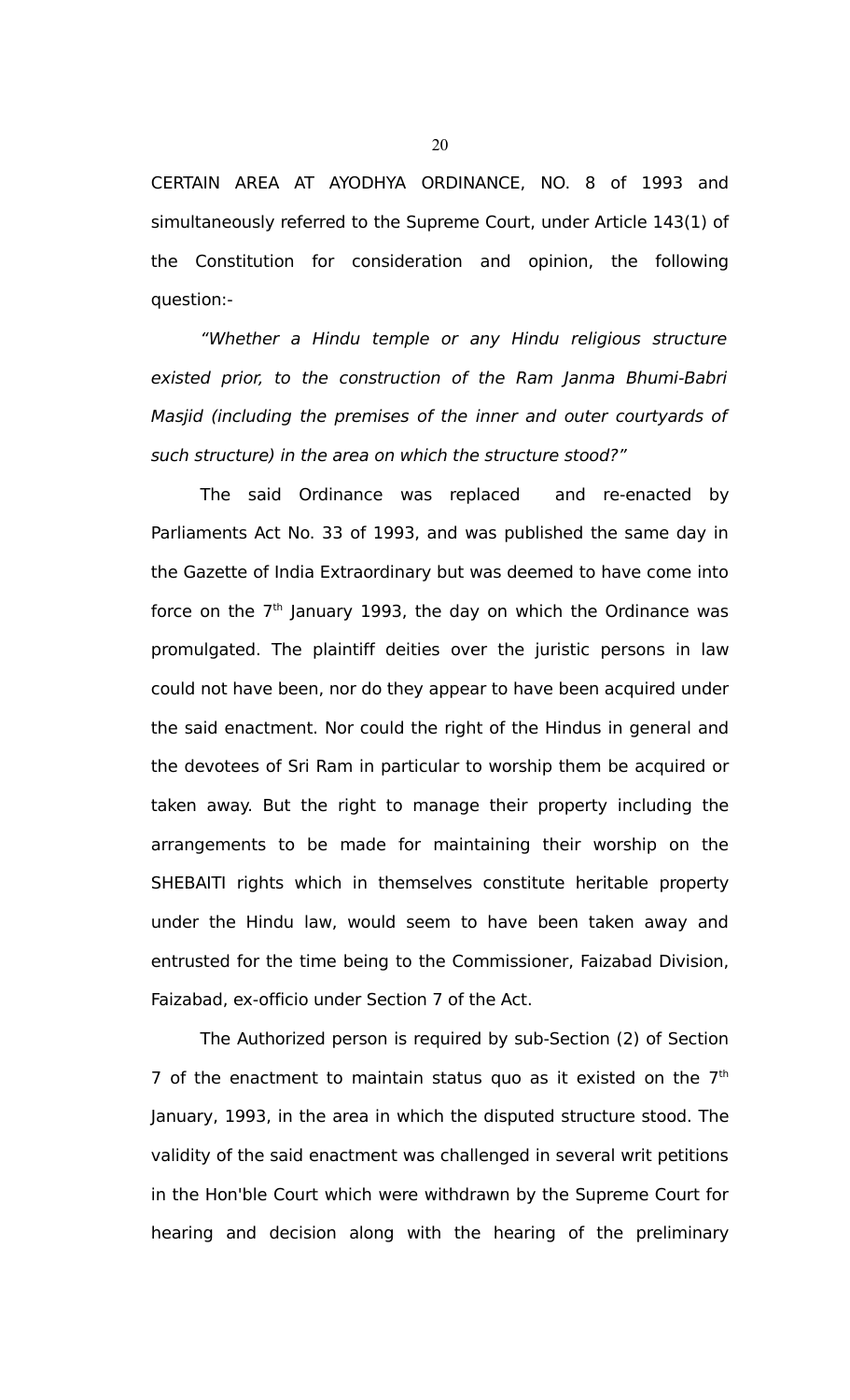objection to the maintainability of the Presidential Reference under Article 143(1) of the Constitution. It was sought to be challenged in the connected O.O.S. No. 3 and 4 of 1989 in this Court as well, and in issue "whether the suit has abated or services" was raised thereupon. Notice was also issued thereafter to Attorney General of India, by the Hon'ble Court, but before the hearing of the issue could be taken up by it, it was stayed by the Supreme Court, while ordering the withdrawal of the writ petition against the acquisition from this Court to itself for hearing and decision.

In Dr. M. Ismail Faruqui Vs. Union of India and others case and the Special Reference No.1 of 1993 under Article 143(1) of the Constitution, the Supreme Court has declared the sub-Section 3 of Section 4 of the Act No.33 of 1993, to be unconstitutional and invalid, but upheld the validity of the other provisions thereof subject to the interpretation put thereon by it.

The cause of action for this suit has been accruing from day to day, particularly since recently when the plans of temple reconstruction are being sought to be obstructed by violent action from the side of certain Muslim Communalists. The map prepared by Shiv Shankar Lal, Commissioner has been made part of the plaint as annex Nayas Patrak has also been filed and is appended.

The defendant no.3 has filed written statement wherein it is stated that Sri Deoki Nandan Agarwal posing himself as the Next Friend has filed this long cumbersome suit embracing a wide range of matters and topics, mostly irrelevant collected from alleged many and various records and books and annals of history. The suit was initially instituted in the Court of Civil Judge, Faizabad on 1.7.1989 and has been transferred to this Court. It has further been stated that the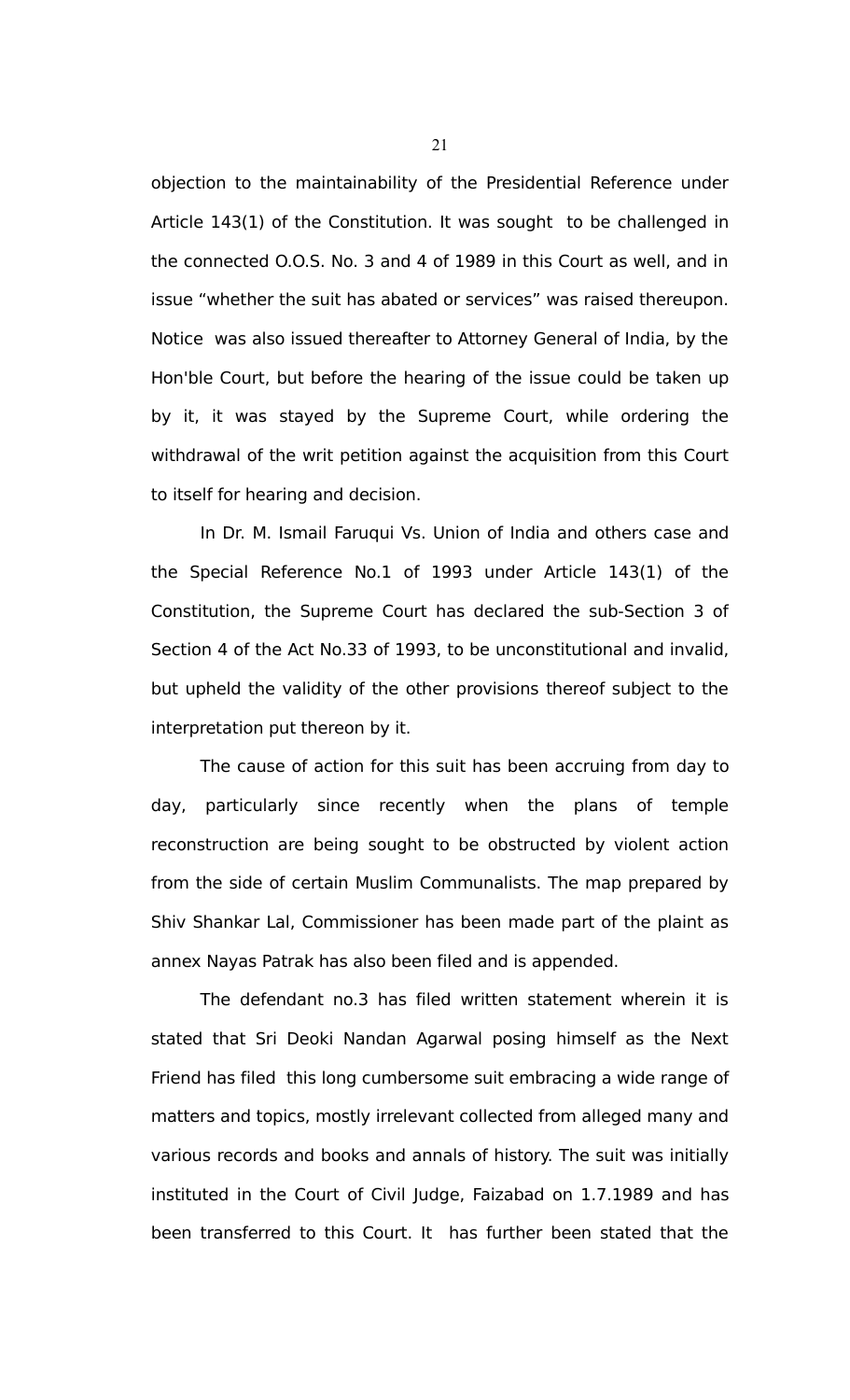present suit is malicious suit and is designed to damage the title and interest of the answering defendant. Sri Deoki Nandan Agarwal has no right to act as Next Friend of plaintiffs no. 1 and 2 and plaintiff no.2 is not even a juridical persons. The suit is liable to be dismissed summarily.

It is wrong to say that the Bhagwan Shri Ram is also called Ram Lala Virajman. Bhagwan Shri Ram is installed not at Janma Bhoomi but in the temple known as Janma Bhoomi Temple "Sthan Shri Ram Janma Bhumi" is meaningless phrase Sthan is not a juridical person. Sri Deoki Nandan Agarwal lives at Ayodhya and is not at all interested in Sri Ram Janma Bhumi Temple. The whole world knows that Lord Ram was born in Ayodhya where the temple Ram Janma Bhumi stands.

Denying the averments made in different paras of the plaint in his additional pleas. Defendant no.3 has further stated that the relief sought by the plaintiffs are imaginary and inconsistent. He has also filed additional written statement/supplementary written statement and averred that Annexure 2 attached with the plaint does not bear any plot nos. (settlement or Nazul) nor it is bounded as to give any definite identity of property. Temple Shri Vijay Ragho Ji Sakshi Gopal has never been subject matter of the any of the suit O.O.S. No. 4/1989. Panches and Sadhus of Akhara are living in the surrounding since before the human memory. The outer Sahan consisted little temple of Bhagwan Ram Lala along with other place which are regularly worshipped according to the customs prevailing amongst Rama Nandi Vairagies. The temple of Ram Lala Ji and other deities have ever been in management and charge of Nirmohi Akhara as Sheibait till outer portion with Bhandar was attached u/s 145 Cr.P.C.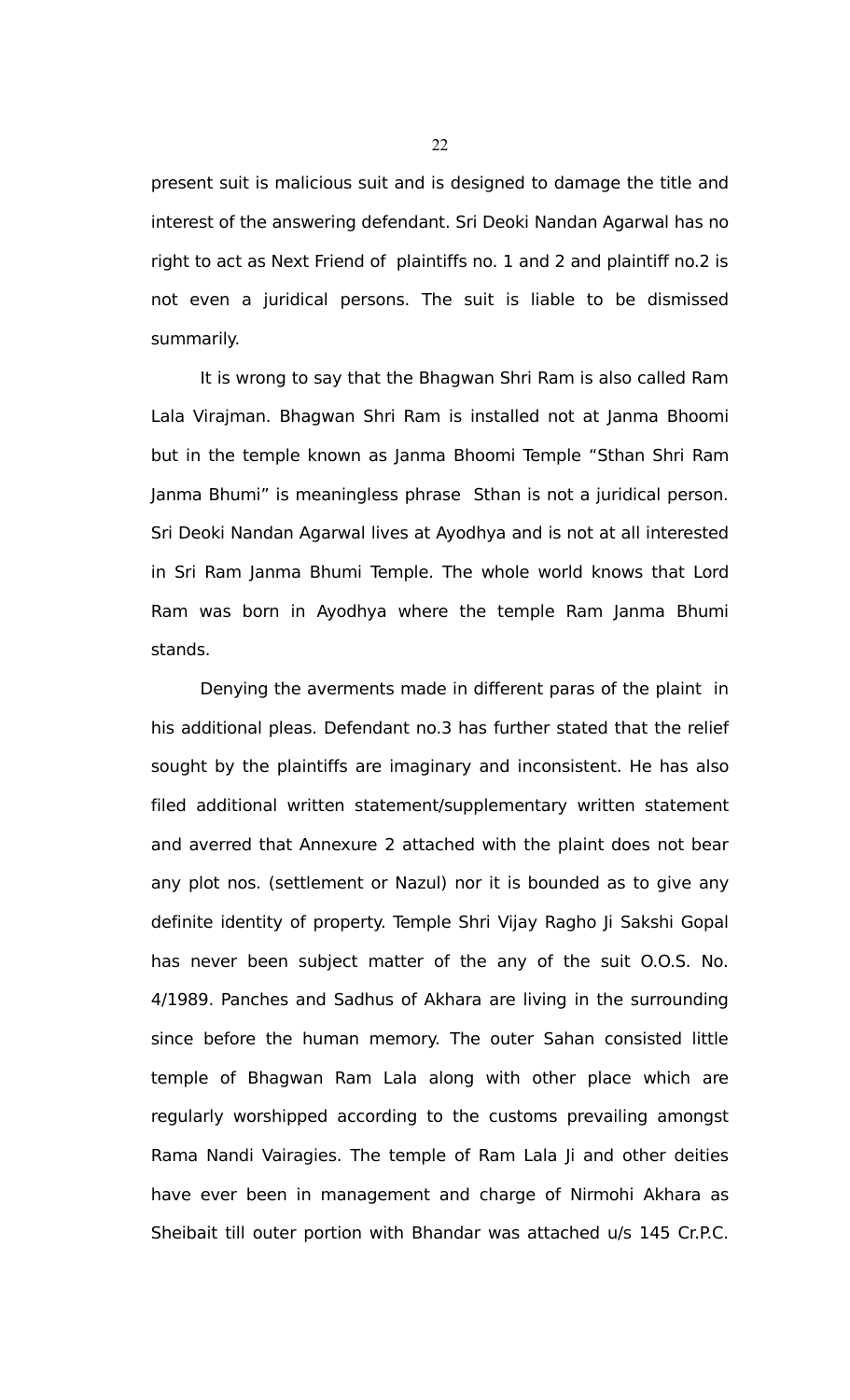On 18.2.1982 a receiver is appointed there vide order of Civil Judge, Faizabad in Reg. Suit No. 239/82. Sri Rama Nandi Nirmohi Akhara versus K.K. Ram Varma etc. due to lootpat committed by Dharam Das Mr. Deoki Nandan Agarwal has named himself to be witness of Dharam Das. Suit is barred by provision of Section 34 of Specific Relief Act for want of possession and is not maintainable as such.

The outer portion consisting of Bhagwan Ram Lala on Sri Ram Chabutra along with other deities, Chathi Pujan Sthan and Bhandar with eastern outer wall carrying engraved image of Varah Bhagwan with southern and northern wall and also western portion of wall carries the present municipal No.10/12/29 (old 506, 507 and older 647) of Ram Kot ward of Ayodhya City. The attachment made in 1949 is only in respect of main building of Garbh Grahya having three "Shikher" where in the deity of Bhagwan Sri Ram Chandra Ji is installed by Nirmohi Akhara from time beyond the human memory and are since then is management and possession of it till the said property attached. The suit is fully time barred. Sri Deoki Nandan Agarwal is office bearer of VHP. The outer portion with surrounding temples were illegally acquired by VHP. Backed BJP Government which is under challenge in writ petition. The suit is liable to be dismissed.

Second additional written statement has also been filed in which existence of alleged Nyas has been challenged.

Defendant No.4 has filed written statement wherein it is stated that disputed place has always been known as Babri Masjid and the idol in question was stealthily and surreptitiously kept inside the mosque in the night of 22<sup>nd</sup> /23<sup>rd</sup> December, 1949 by some mischiefmongers against whom an F.I.R. had also been lodged at the Police Station, Ayodhya on 23<sup>rd</sup> December, 1949. The report and map

23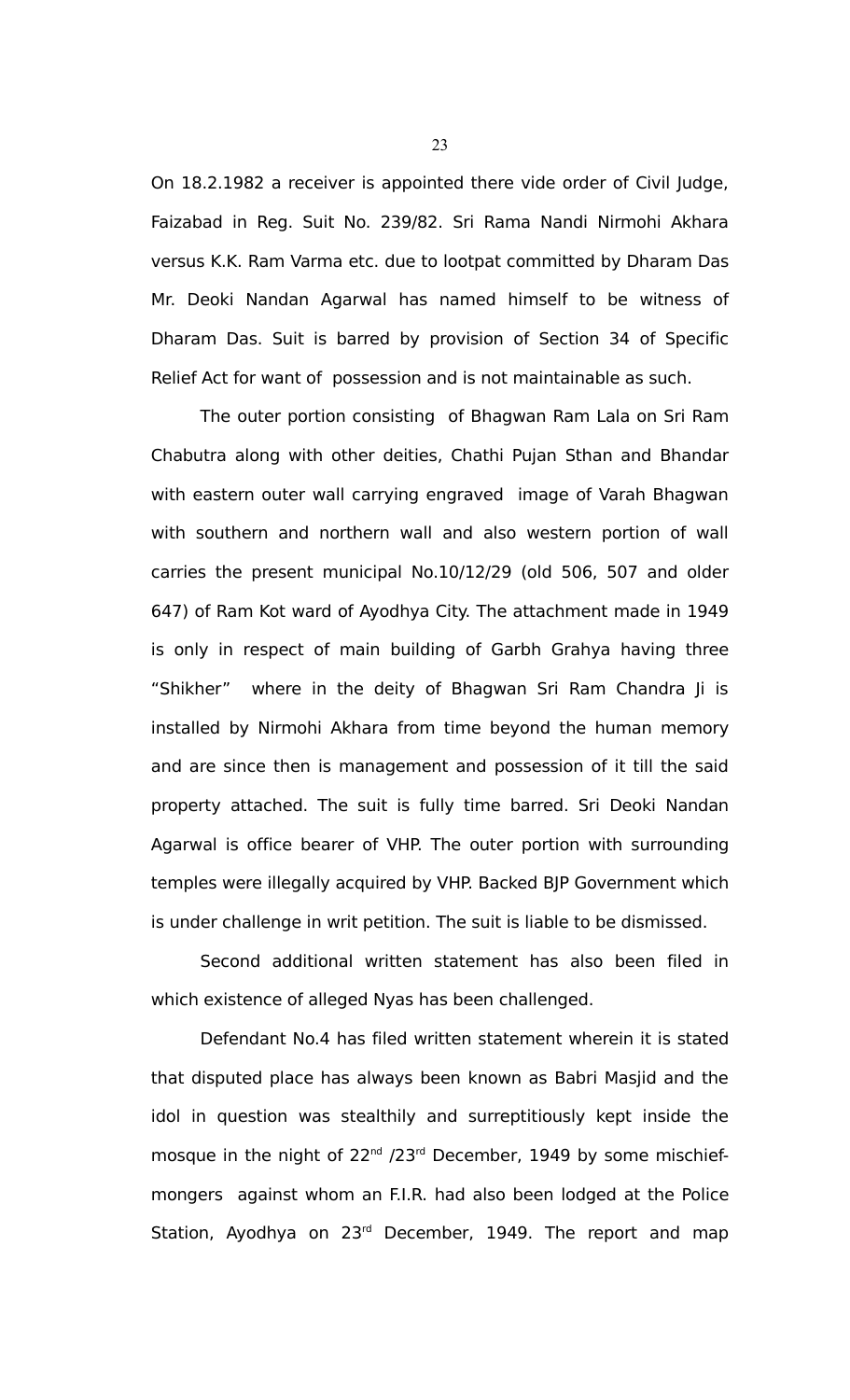submitted by Sri Shiv Shankar Lal, Pleader and do not depict the correct portion of the spot and the same cannot be relied upon for identification and description of the property in suit. Denying different paras of the plaint it has been averred that suit no.12 of 1961 was filed in the representative capacity and the application for permission to sue in this capacity was allowed by learned Civil Judge, Faizabad. There is no question of Seva and Puja of the alleged deities as no such deities exist in the building in question and the idols kept therein could not be treated as deities. Defendant no.20 had no right or title or locus standi to move the said application for the opening of the gate of the mosque for closer Darshan. The order passed on 1.2.1986 of the District Judge, Faizabad was patently and manifestly illegal and without jurisdiction against which two writ petitions are pending in this Court.

The building in dispute is not the Janam Bhoomi of Sri Ram Chandraji and no idols of Sri Ram Chandraji were ever installed in the said building and as such there arises no question of any right or claim of the defendant no.20 or of anyone else to perform Pooja and Darshan over there. The property in suit is an old mosque known as Babri Masjid and the same was constructed during the regime of Emperor Babar. No idol was there prior to the incident of the night of  $22<sup>nd</sup>$  /23<sup>rd</sup> December, 1949 in the mosque. Idols were surreptitiously and stealthily kept in the mosque by some mischievous elements as the plaintiff no.1 to 2 cannot at all be treated as deities. The receiver appointed by the Court is not taking proper interest in the maintenance of the building and in spite of the orders of the Court, no repairs of the building have been undertaken for the last several years. The desire of the plaintiff's of removing the mosque and of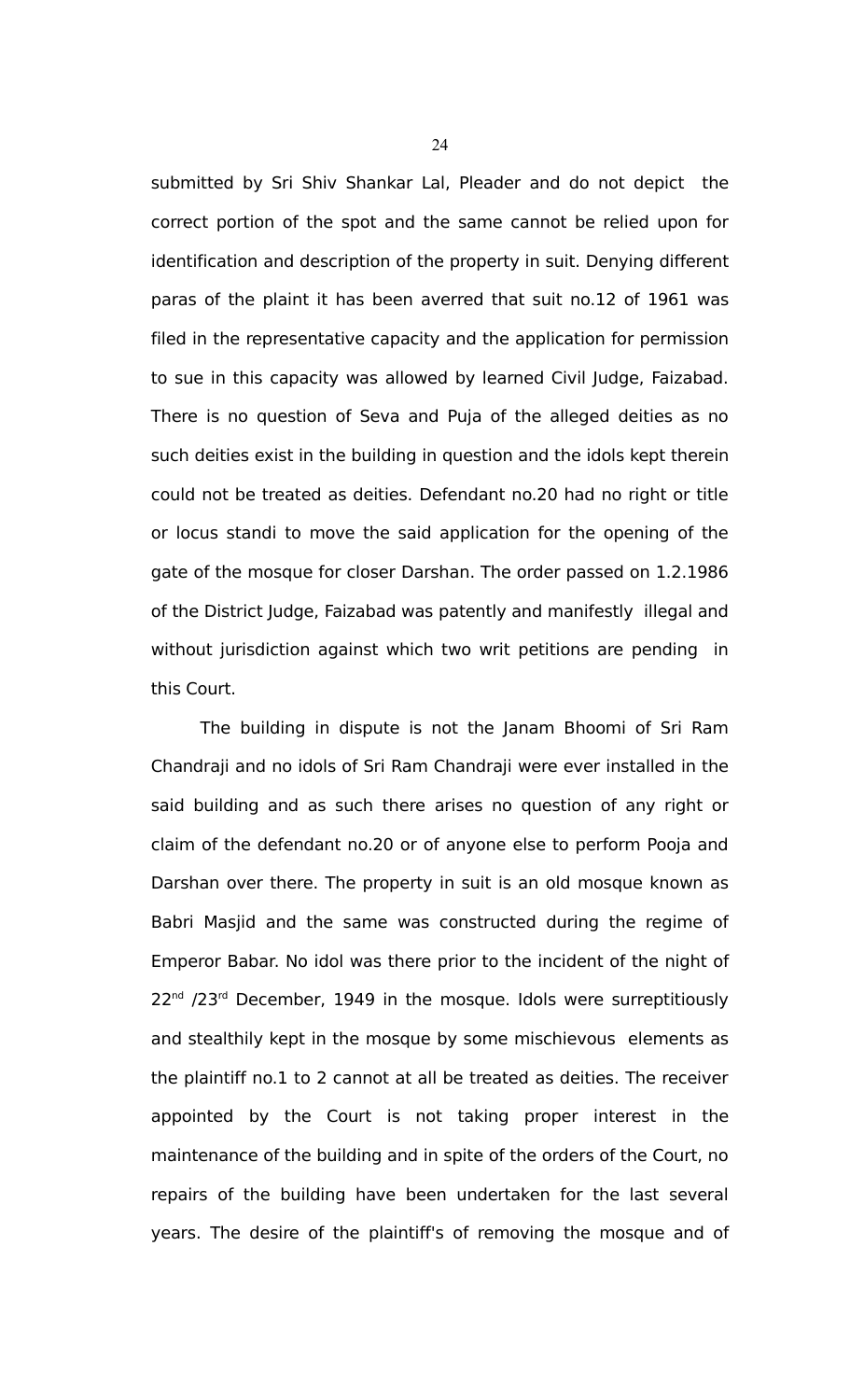constructing a temple on the site of the said mosque is wholly uncalled for and unwarranted and mischievous and any such attempt will be fraught with very dangerous consequences.

Plaintiffs no.1 and 2 are not juridical persons and the suit filed on their behalf is wholly misconceived and not maintainable. The idol was surreptitiously and stealthily kept inside the mosque in the night of 22<sup>nd</sup> /23<sup>rd</sup> December, 1949 has neither been installed in accordance with the tradition and rituals of Hindu Law and nor there have been any ceremonies prescribed by Hindu Law for the installation of the idols and as such the idols kept in the mosque have got no legal entity and that being so there arises no question of impleadment of the same and moreover, the plaintiff no.3 has also got no direct right or title or concern with the property in suit and as such he is also not entitled to institute the present suit. In any case the instant suit having been filed after expiry of more than 39 years since after the attachment of the property in suit the instant suit is heavily barred by time and it is not maintainable.

In the present suit the booklets circulated at Ayodhya by Vishwa Hindu Parisahd and other Hindu organizations and other books of Hindu mythology describe the period of Sri Ram Chandraji as that of Treta Yug meaning thereby that he was born more than 9 lakh years ago. Goswami Tulsidadji had written book of Shri Ramchandraji known as Sri Ram Charit Manas at a place known as Datun Kund situate at a distance of about one kilometre from Ayodhya in District Faizabad and as such had there been any birth place of Sri Ramchanddraji in Ayodhya, Goswami Tulsidasji must have specifically mentioned about the same in his Ram Charit Manas and as a great devotee of Sri Ramchandraji Goswami Tulsidasji cannot be expected to have skipped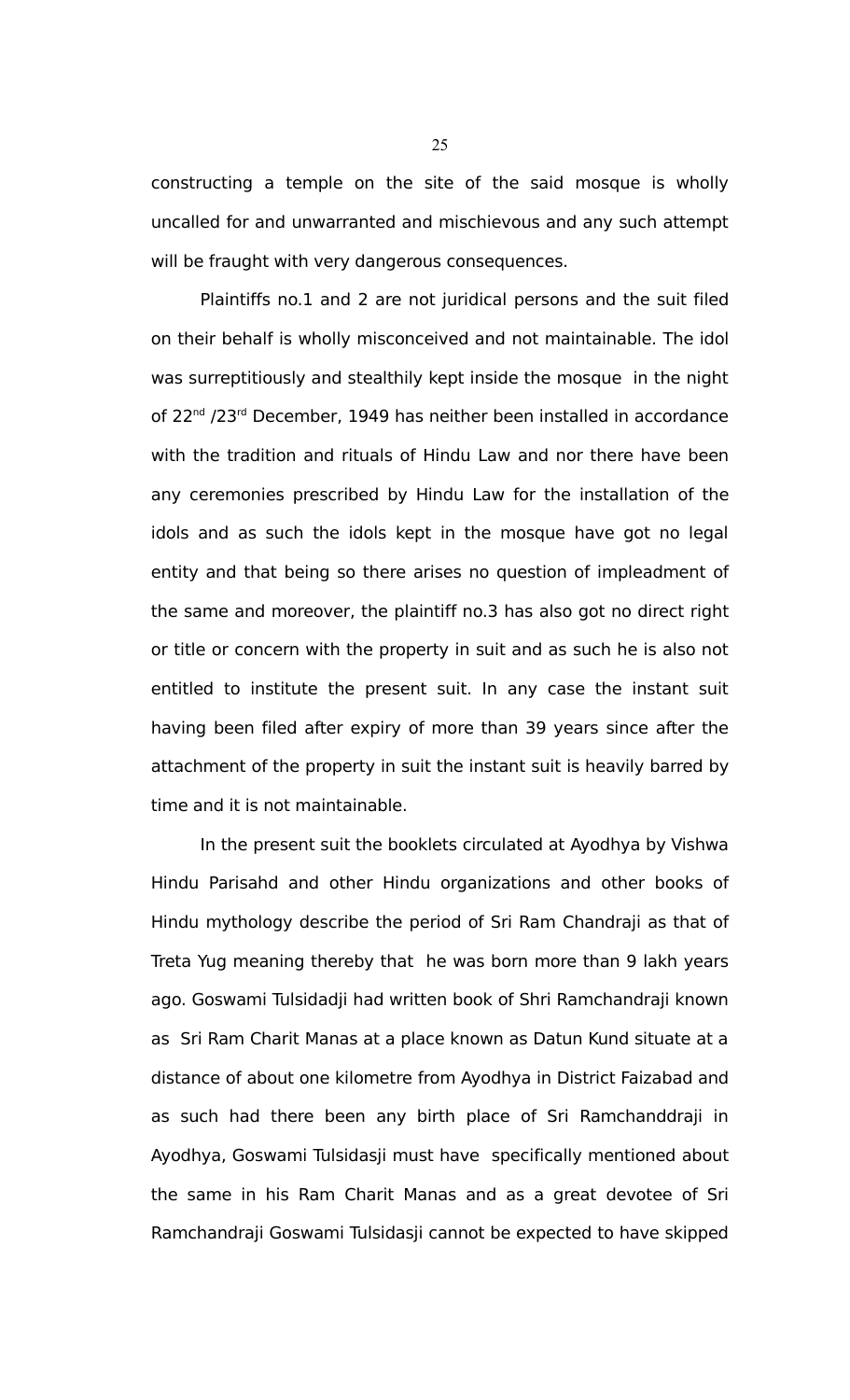over or concealed or kept quiet over such an important fact regarding the life history of Sri Ramchandraji and had there been any iota of truth in the story of Sri Ram Janam Bhoomi temple being there at Ayodhya at the site of the Babri Masjid prior thereto and had there been any incident of demolition of any such temple and construction of Babri Masjid over the same. Goswami Tulsidasji must have taken up this matter in the Court (Darbar) of Emperor Akbar and Emperor Akbar must have undone the alleged wrong specially so when the Court of Akbar was full of Advisors, councillors and ministers from Hindu community and his own Queen was also Jodha Bai. The description of Ayodhya given in the Balmiki Ramayan does not tally with the present Ayodhya. Mahant Raghubar Das in 1885 had filed a suit against the Secretary of State for India in Council and Mohd. Asgar Mutwalli of the said mosque in the Court of Sub-Judge, Faizabad in which a site plan was also annexed alongwith the plaint and in the said site plan the mosque in question was specifically mentioned in the western side of the Chabutra in respect whereof the said suit was filed for permission to erect temple over the said Chabutra.. The said Mahant could not succeed even in that suit which was dismissed on 24.12.1885 by the Sub- Judge, Faizabad, and the appeal filed against the said judgment and decree dated 24.12.1885 was also dismissed by the District Judge, Faizabad and the second appeal filed against the same had also been dismissed by the Judicial Commissioner of Avadh. The aforesaid suit was filed by Mahant Raghubar Das on behalf of other Mahants and Hindus of Ayodhya and Faizabad. As such the plaintiffs cannot claim any portion of the Babri Masjid to have been defied or having become a juridical personality by the name of Asthan Ram Janam Bhoomi and specially so when neither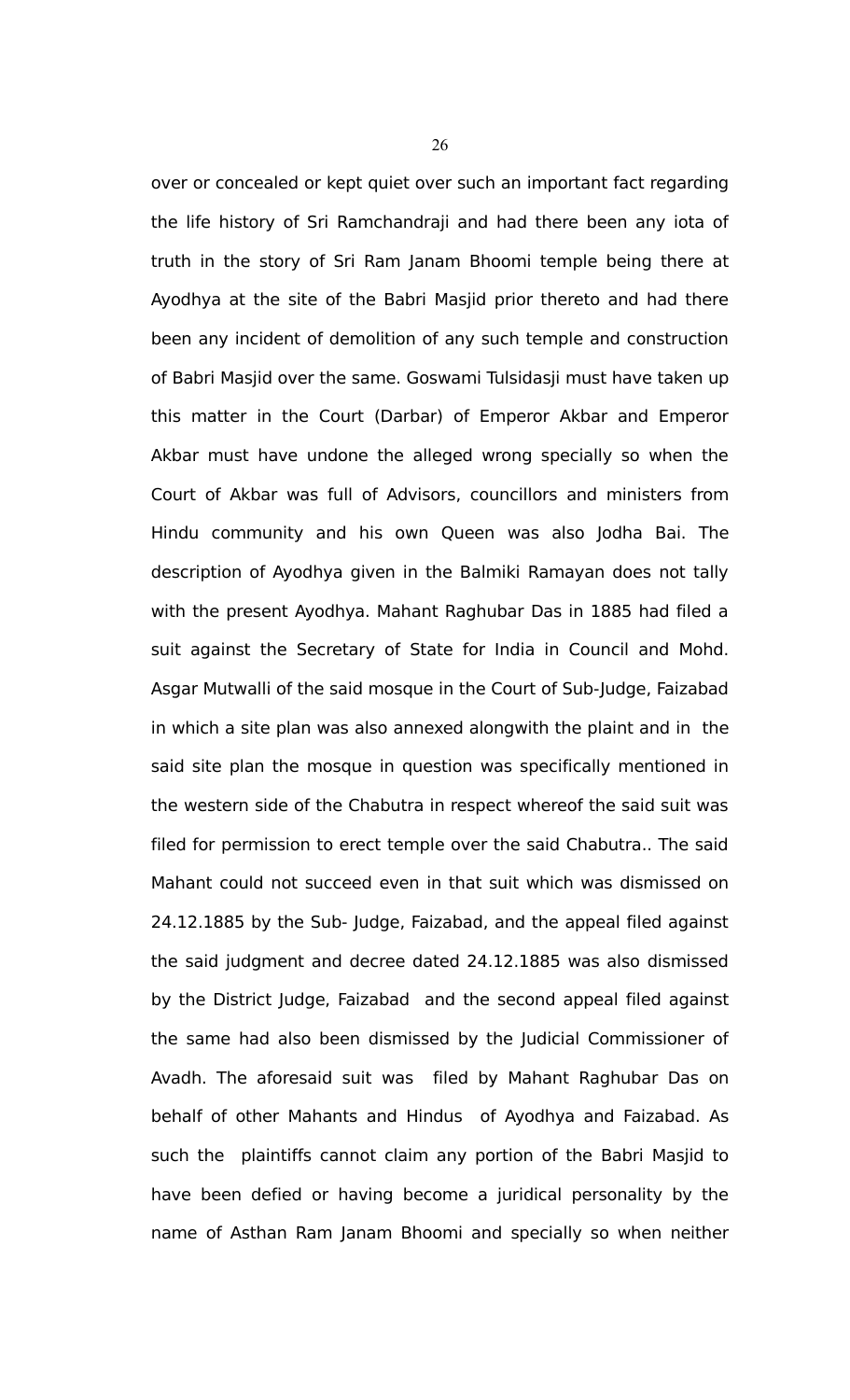there has been any installation of deity and nor any personification of the same in accordance with the tenets of Hindu religion or law. It is further submitted that the plaintiff are even estopped from claiming the mosque in question as the Janam Bhoomi of Sri Ram Chandraji as the plaintiffs' predecessors and specially Mahant Raghubar Das had confined his claim to the Chabutra (platform) of 17' x 21' outside the said mosque is being Janam Asthan of Ram Chandraji and also because there already exists another temple known as Janam Asthan temple situate at a distance of less than 100 yards only from Babri Masjid and on its northern side.

An F.I.R. was lodged about the incident of  $22^{nd}$  /23 $^{rd}$  December, 1949 at the Police Station Ayodhya in the morning of 23.12.1949 by a Hindu Officer of the Police Station himself who had mentioned in the said F.I.R. that some mischievous element had kept the said idol in the preceding night in a stealthy and surreptitious manner by sheer use of force and the said building had been attached on 29.12.1949 and Receiver for the care and custody of the said building had also been appointed who had drawn up a scheme of Management and the same was submitted on 5.1.1950 by the Receiver. Sita Rasoi situate outside the premises of the said mosque. It is not correct to say that mosque was constructed after demolishing a temple. It is also not correct to say that the material used in the construction of the said mosque was almost all of it taken from any temple, and it is also incorrect to say that the pillars of the said mosque were wrought out of Kasauti or touchstone with figures of Hindu Gods and Goddesses carved on them. The fact is that such pillars are available at some other place also. Minarets or domes is not at all required for any mosque.An existence of minarets or domes are not at all required for any mosque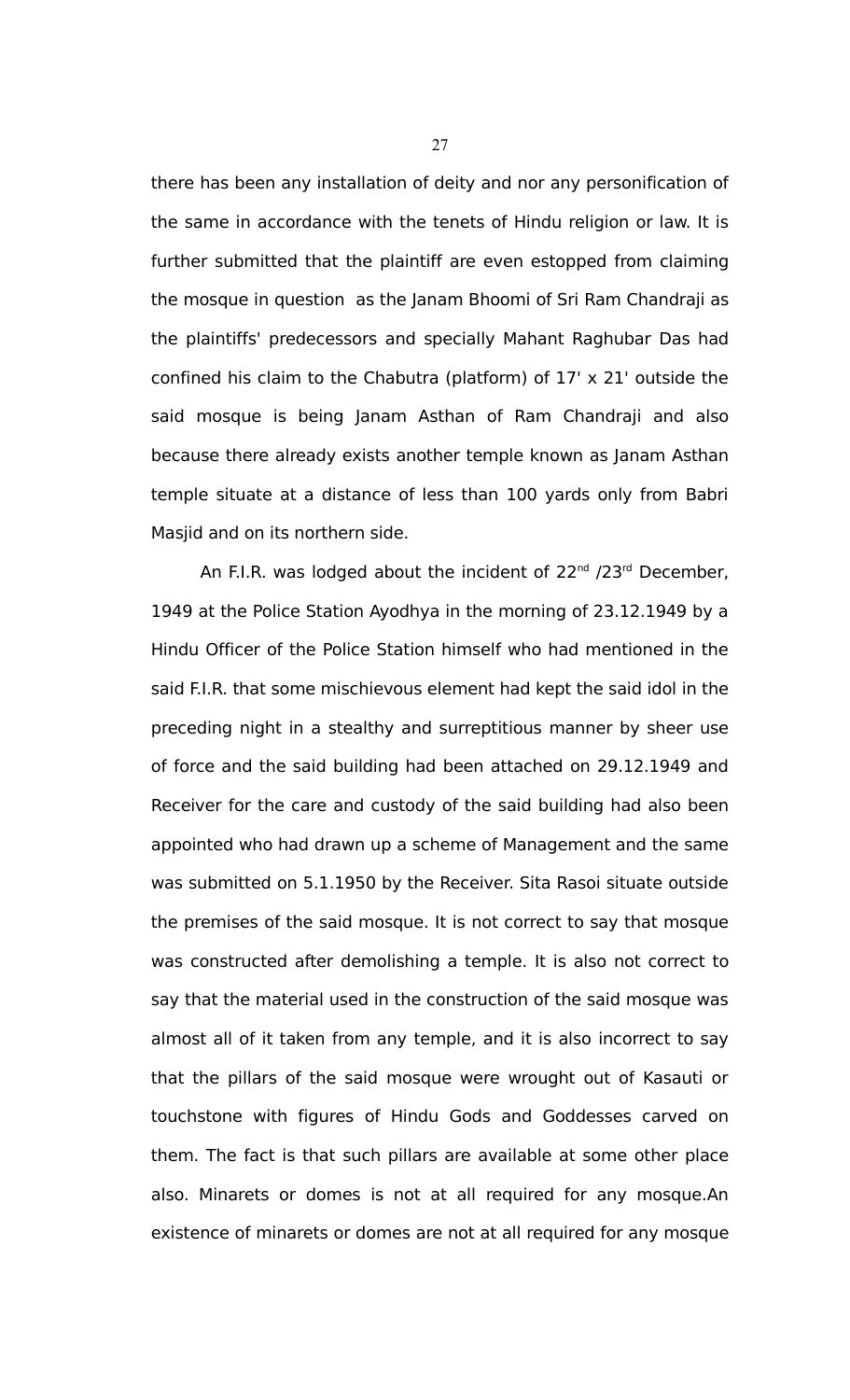and so also there is no necessity of any place for storage of water for VAZOO for any mosque although in the close vicinity of Babri Masjid a well is very much there for taking out water for the purpose of VAZOO. It is also incorrect to say that any life was lost in any battle fought in respect of Babri Masjid and no battle in respect of Babri Masjid had taken place till 1885.

The expedition of Maulvi Ameer Ali had no concern or connection with the Babri Masjid. Hindus and Muslims both were never in joint possession of the Babri Masjid, nor they worshipped jointly in the disputed structure. Emperor Babar was a Sunni Muslim and the vacant land on which the Babri Masjid was built lay in his State territory and did not belong to anyone and it could very well be used by his officers for the purposes of the mosque and specially so when the Emperor Babar himself consented and gave approval for the construction of the said mosque. Mir Baqi did not destroy any temple at any point of time. Demolition of temple by Mir Baqi has not been mentioned in any book of Mughal history or in any authentic book of history as such it is absolutely false and concocted to suggest that the mosque in question was constructed at the site of any temple and Mosque can not be built at a place which is surrounded by temples, where the sound of music and Konch shell, Ghanta Gharyal disturbs the peace and quiet of the place.

It is reiterated that the mosque in question has been used for offering regular five times prayers upto 22<sup>nd</sup> December, 1949 and even Friday prayers have been offered in the same till 16<sup>th</sup> December, 1949. The possession of the Muslims has remained uninterrupted and continuous in the mosque in question since its construction and up to 22.12.1949 any right of any person has ceased to exist. In view of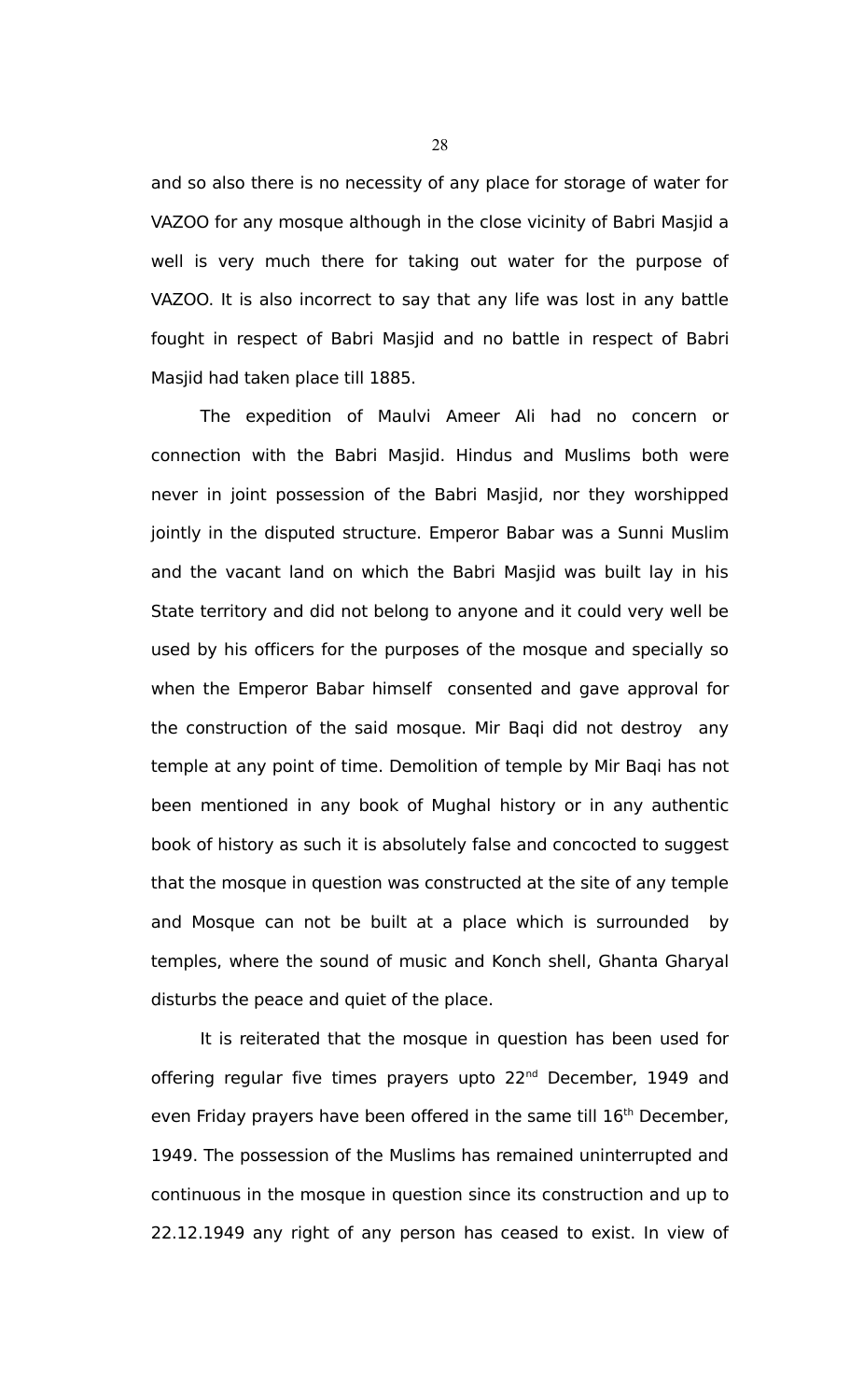these facts five times prayers used to be offered in the said mosque upto 22.12.1949 and Friday prayers were also offered upto 16.12.1949 and 23.12.1949 when the Muslims led by the Imam of the said mosque had approached the authorities of the district to offer Friday prayer in the said mosque. They were persuaded to offer Friday prayer on that date in some other mosque with the specific assurance that they will be allowed to offer Friday prayers in the mosque in question on the next Friday falling on 30.12.1949. But before that the mosque in question had been attached by the Magistrate under Section 145 Cr.P.C. and since then the attachment of the said mosque is continuing some Bairagees had damaged a portion of the mosque and as such the District Magistrate of Faizabad had got the said damaged portion of the mosque repaired through a Muslim contractor thereafter. There has always been Mutwalli or Moazin or Imam or Khatib or Khadim of the said Mosque. His name finds mention even in the Government Gazette of 1944.

The fact is that Muslims reside not only behind the mosque but also in the localities situated in the southern and eastern site of the mosque. It has further been mentioned in the written statement filed by Sunni Central Board of Waqf of U.P. that there is no justification for the present campaign being carried on for starting construction of Ram Janam Bhumi Temple at the site of the Babri Masjid w.e.f. 9.11.89. There is no question of construction of any such temple at the site of the mosque and Muslims will never permit any such attempt being successful. The judgment of Civil Judge, Faizabad in Suit No. 27 of 45 is binding upon the parties and controversy about the Shia or Sunni nature of the waqf in question has been set at rest by the aforesaid judgment. There is no bar for appointment of Shia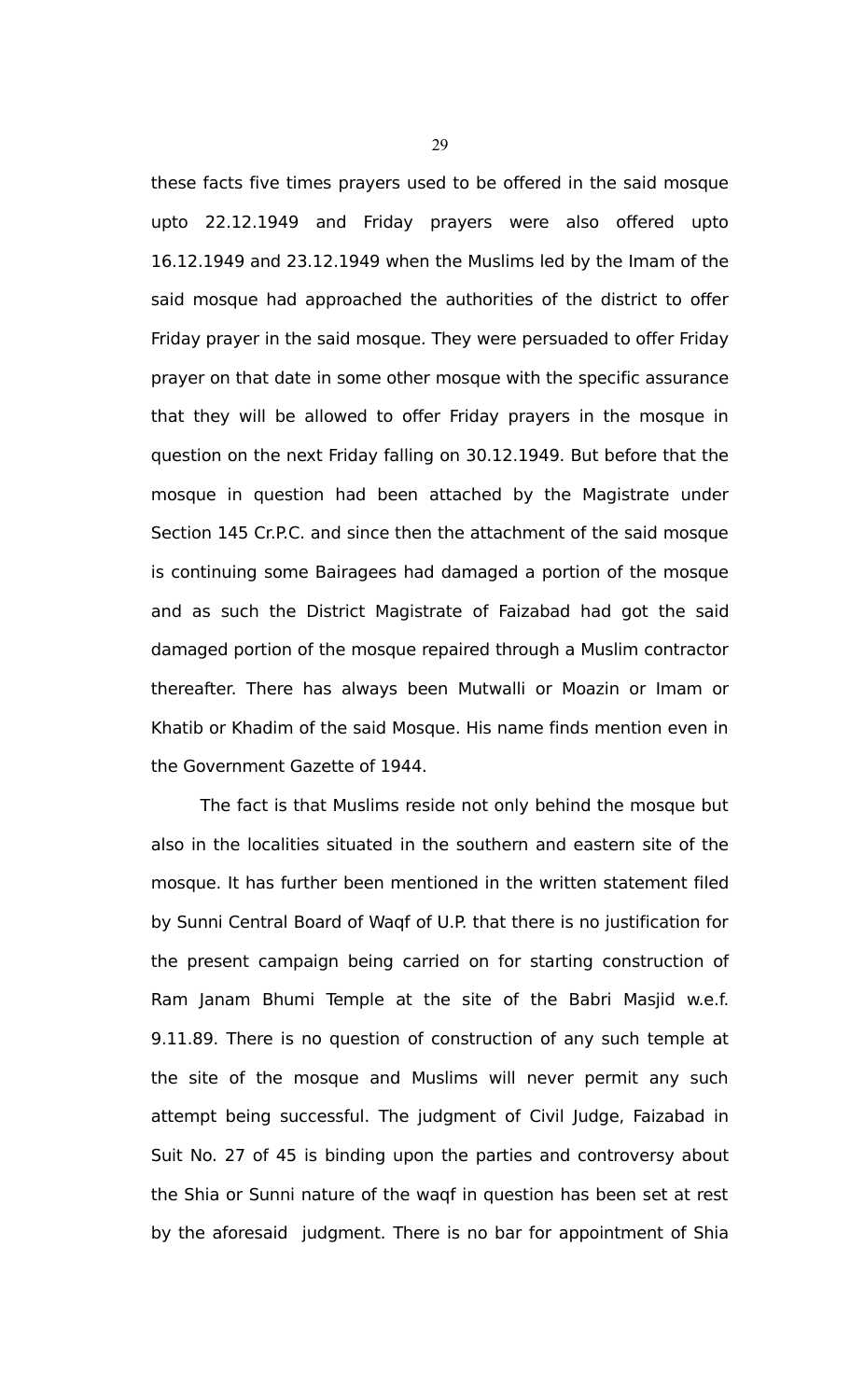Mutwalli of a Sunni Waqf; so also a Sunni Muslim can very well be appointed as mutwalli of a Shia Waqf.

It is incorrect to say that any responsible Muslim has ever made a suggestion for the removal of the structure of the mosque to any other place as it is quite foreign to the Muslim law and there is no possibility of any such course being adopted by the Muslims in respect of the mosque in question. The concept of the mosque is that the entire area below as well as above the portion of the mosque remains dedicated to God Almighty and as such it is not the construction or structure of a mosque alone which is important but more important is the land on which the mosque stands constructed because the land also stands dedicated to God Almighty and the same cannot be removed. Suit is barred by time the property in suit has also not been properly described no valid notice under section 80 in C.P.C. has been given to defendants no. 7 to 10. Therefore, this suit could not be filed in absence of the notice. The subject matter of the instant suit is a waqf property and stands registered as a waqf in the Register of Waqf maintained by the Sunni Waqf Board under Section 30 of the Waqf Act and a Gazette notification in respect thereto has also been issued by the State Government in 1944 and the same stands recorded as a mosque even in the revenue record and other Government record and the same is even accepted as a mosque by the State Government and its officers in the written statement filed in Regular Suit No. 2 of 1950 as well in Regular Suit No.25 of 1950. The suit is barred for want of notice under Section 65 of the U.P. Muslim Waqf Act, 1960 and the reports of the Archaeological experts have been to the effect that there appear to be no symptoms of human habitation in the present Ayodhya of more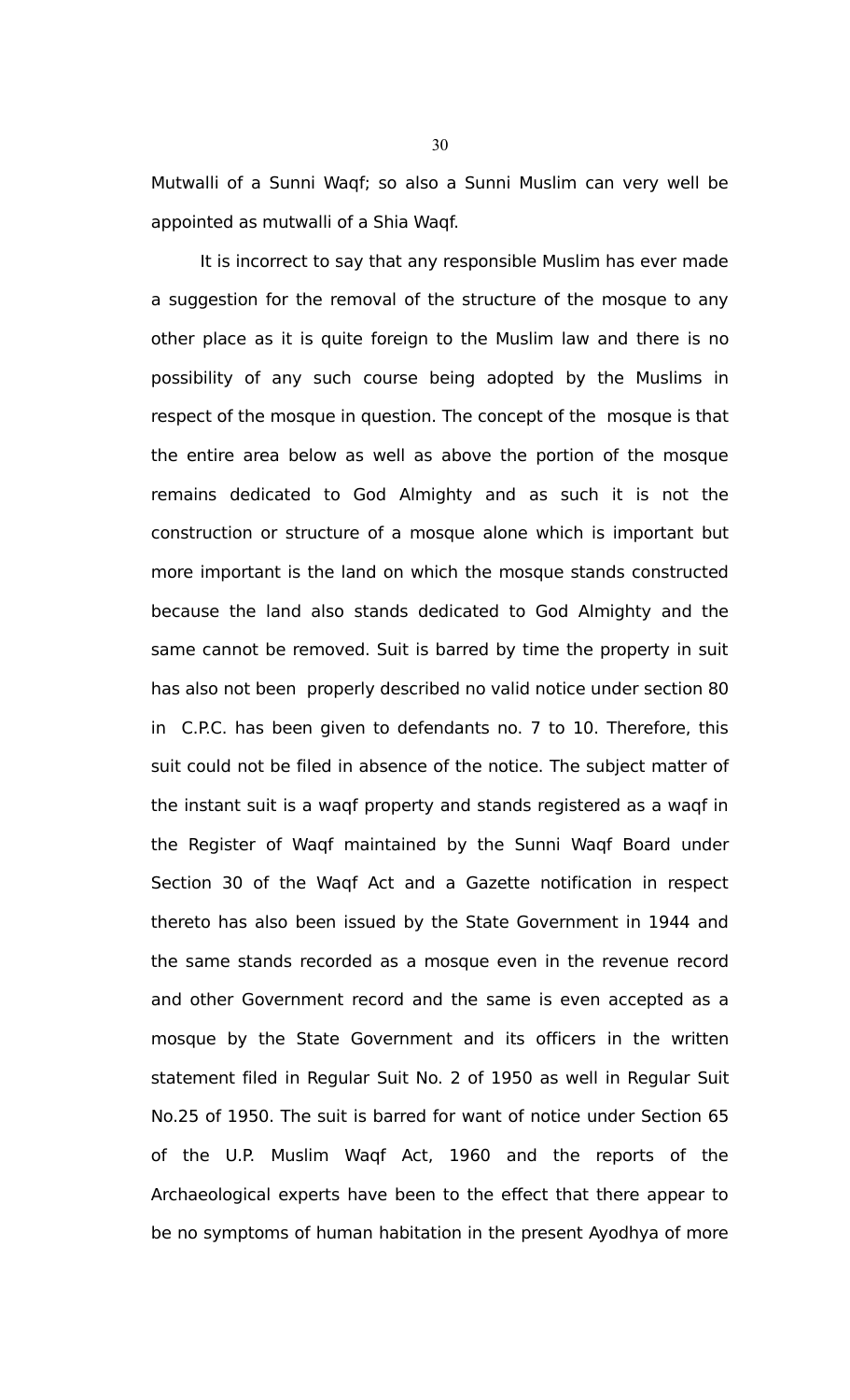than 700 B.C. and also the suit is barred by Section 34 of the Specific Relief Act and is also bad for mis-joinder and non-joinder of the parties.

Defendants no.4 and 5 have also filed additional written statement wherein all the facts mentioned in amended para 35 H I J K have been denied.

Defendant no.6 has adopted the written statement filed by defendant no.5. Defendant no.11 has filed written statement where it is averred that All India Hindu Mahasabha be also included in the trust created for protecting, renovating, reconstructing and developing the temple premises, in short, of managing all their estates and all their affairs. Defendant no.17 Sri Ramesh Chandra Tripathi has supported the plaint allegations.

Defendant no.23 Jawwad Husain has denied all the plaint allegations in his additional pleas. He has submitted that he has wrongly been impleaded as a party, plaintiff no. 1 and 2 has no right to sue. He has supported the plaint allegations and averred that there is Janma Sthan in the north side of disputed property in the north of the road.

Defendant no.24 has denied the plaint allegations in para-10. He has stated that Muslims of India has the highest regard for Lord Rama. These sentiments of the Muslims are best reflected in the poem entitled " Rama" composed by the greatest Muslim thinker of India of the present century Allama Dr. Sir Muhammad Iqbal, who had summed up in just one verse of the long poem what Muslims of India think of Shri Ram Chandraji:

"Hae Ram ke wajood pa Hindostan ko naaz

Ahl-e Nazar Samajht-e hain usko Imam-e- Hind."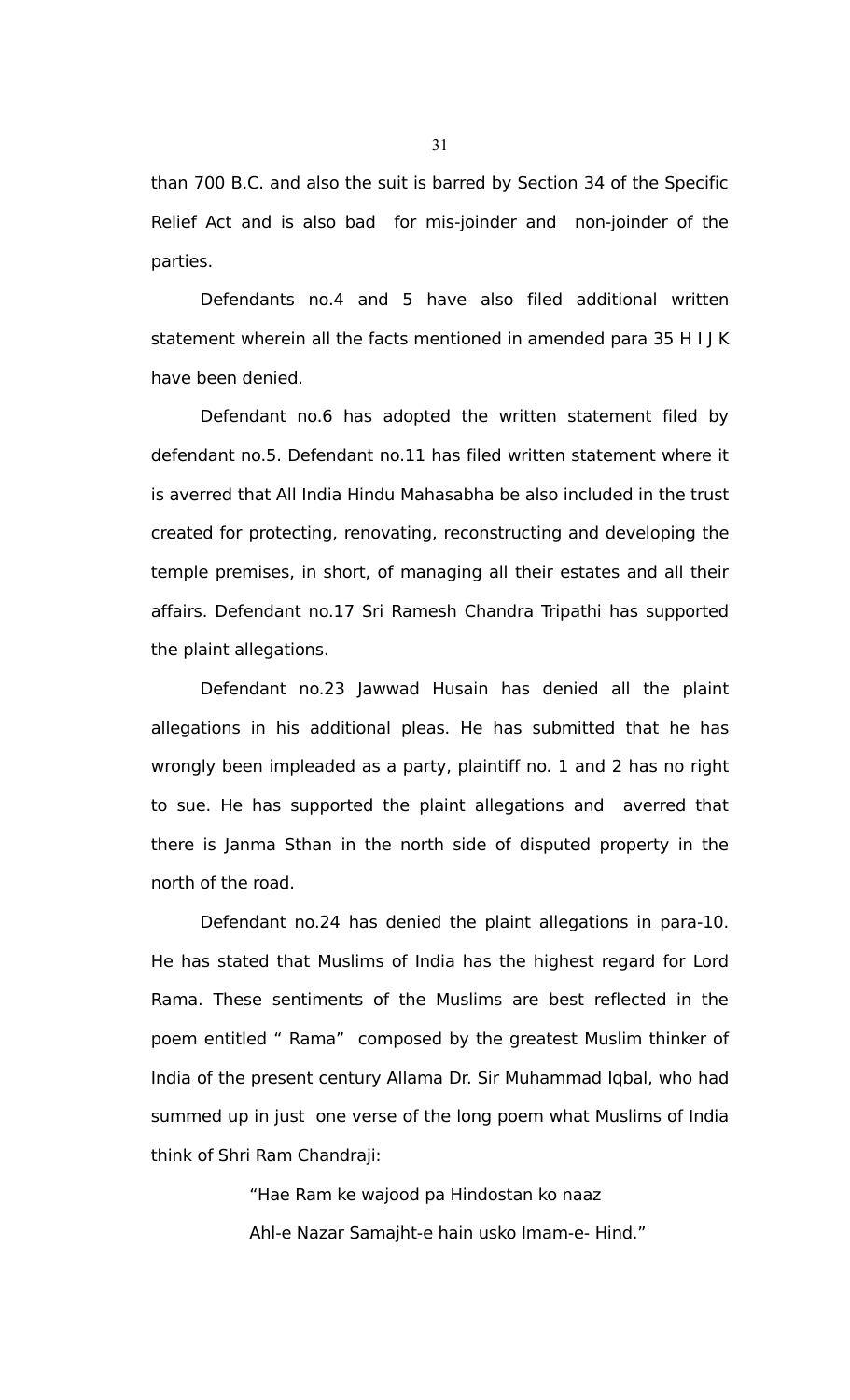Meaning- India is proud of the existence of Ram. The intelligentsia consider him as the leader of India.

Rest of paras of written statement he has supported the written statement filed by defendants no. 4 and 5. An important para 26 has been pertinent to be mentioned of this written statement where in it is averred that para 34 and 35 of the plaint, the answering defendant being a representative of the Shia Muslims of India is deadly against any form of sacrilegious actions. He is of the firm view that no place of worship of any religion should be destroyed and no place of worship should be constructed on the ruins of the destroyed one. The answering defendant firmly believes that the Babri Masjid was certainly not built after destroying the Vikramaditya Mandir or any temple. Yet, at the same time if it is unequivocally proved in this Hon'ble Court in the light of historical archaeological and expert scientific evidence that the Babri Masjid was really built after demolishing any Mandir on the Mandir land, only then this defendant will withdraw his opposition.

Defendant no. 25 has also filed written statement denying the plaint allegations in his additional pleas of General Secretary of India Shia Conference has averred that the premises in question has always been mosque and it is a mosque. In the night of  $22^{nd}$  /23<sup>rd</sup> December, 1949, certain persons forcibly entered into the mosque and put an idol in the same, against them an F.I.R. was lodged in the Police Station, Ayodhya in the morning of  $23<sup>rd</sup>$  of December, 1949. A case was registered. A Receiver was appointed. There is no Hindu deity as juristic person in relation to the premises in question nor there is any Hindu deity with the name and style of Asthan Sri Ram Janam Bhumi Ayodhya. Sri Deoki Nandan Agarwal cannot be a next friend to the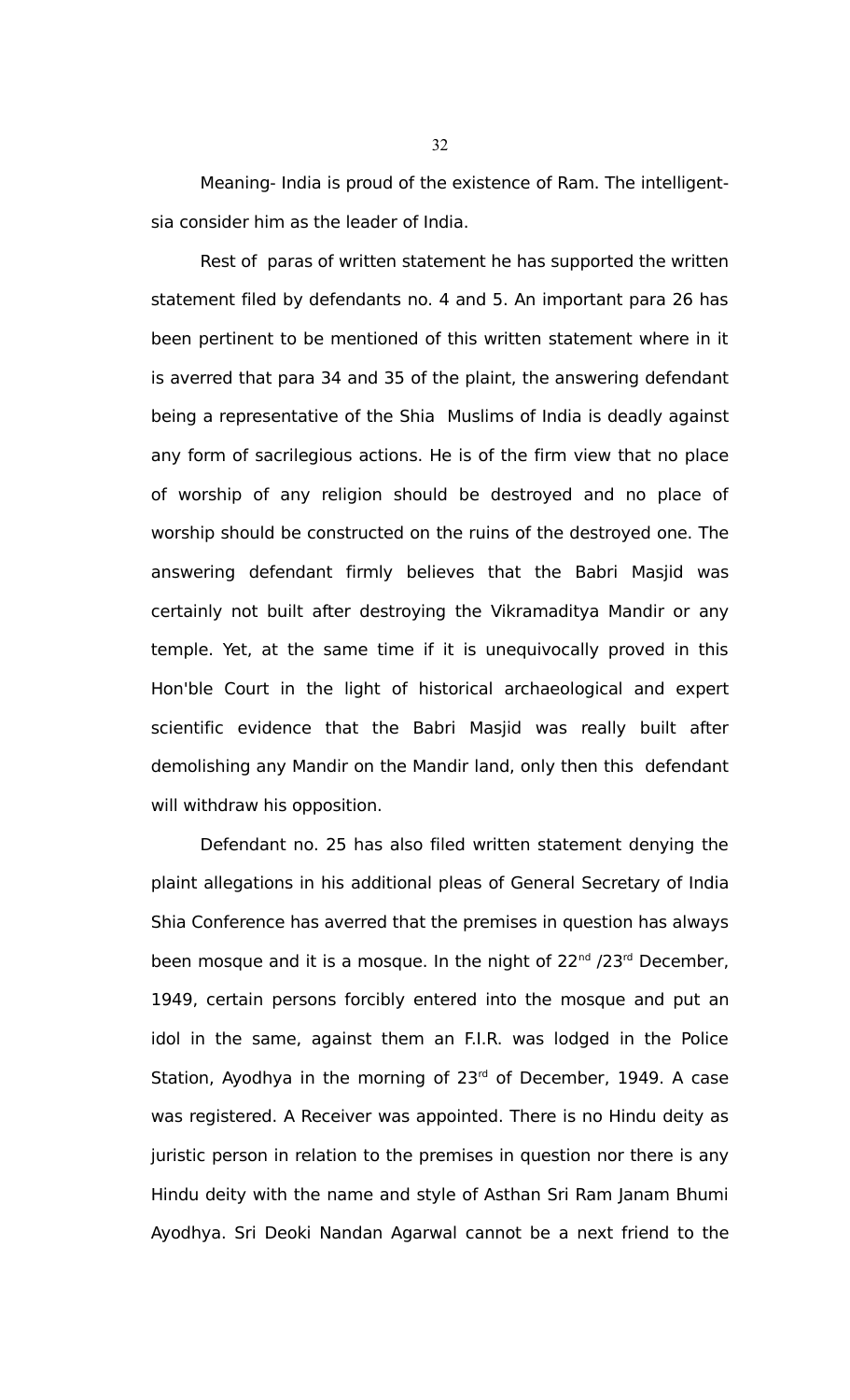deity. The suit is not maintainable and is liable to be dismissed.

# **ISSUES:-**

# **Following Issues arose for decision:-**

- **(1)** Whether the plaintiffs 1 an 2 are juridical persons?
- **(2)** Whether the suit in the name of deities described in the plaint as plaintiffs 1 and 2 is not maintainable through plaintiff no. 3 as next friend?
- **3(a)** Whether the idol in question was installed under the central dome of the disputed building (since demolished) in the early hours of December 23, 1949 as alleged by the plaintiff in paragraph 27 of the plaint as clarified on 30.4.92 in their statement under order 10 Rule 2 C.P.C. ?
- **3(b)** Whether the same idol was reinstalled at the same place on a chabutra under the canopy?
- **3(c)** "Whether the idols were placed at the disputed site on or after 6.12.92 in violation of the courts order dated 14.8.1989, 7.11.1989 and 15.11. 91 ?
- **3(d)** If the aforesaid issue is answered in the affirmative, whether the idols so placed still acquire the status of a deity?"
- **(4)** Whether the idols in question had been in existence under the "Shikhar" prior to 6.12.92 from time immemorial as alleged in paragraph-44 of the additional written statement of defendant no. 3 ?
- **(5)** Is the property in question properly identified and described in the plaint ?
- **(6)** Is the plaintiff No. 3 not entitled to represent the plaintiffs 1 and 2 as their next friend and is the suit not competent on this account ?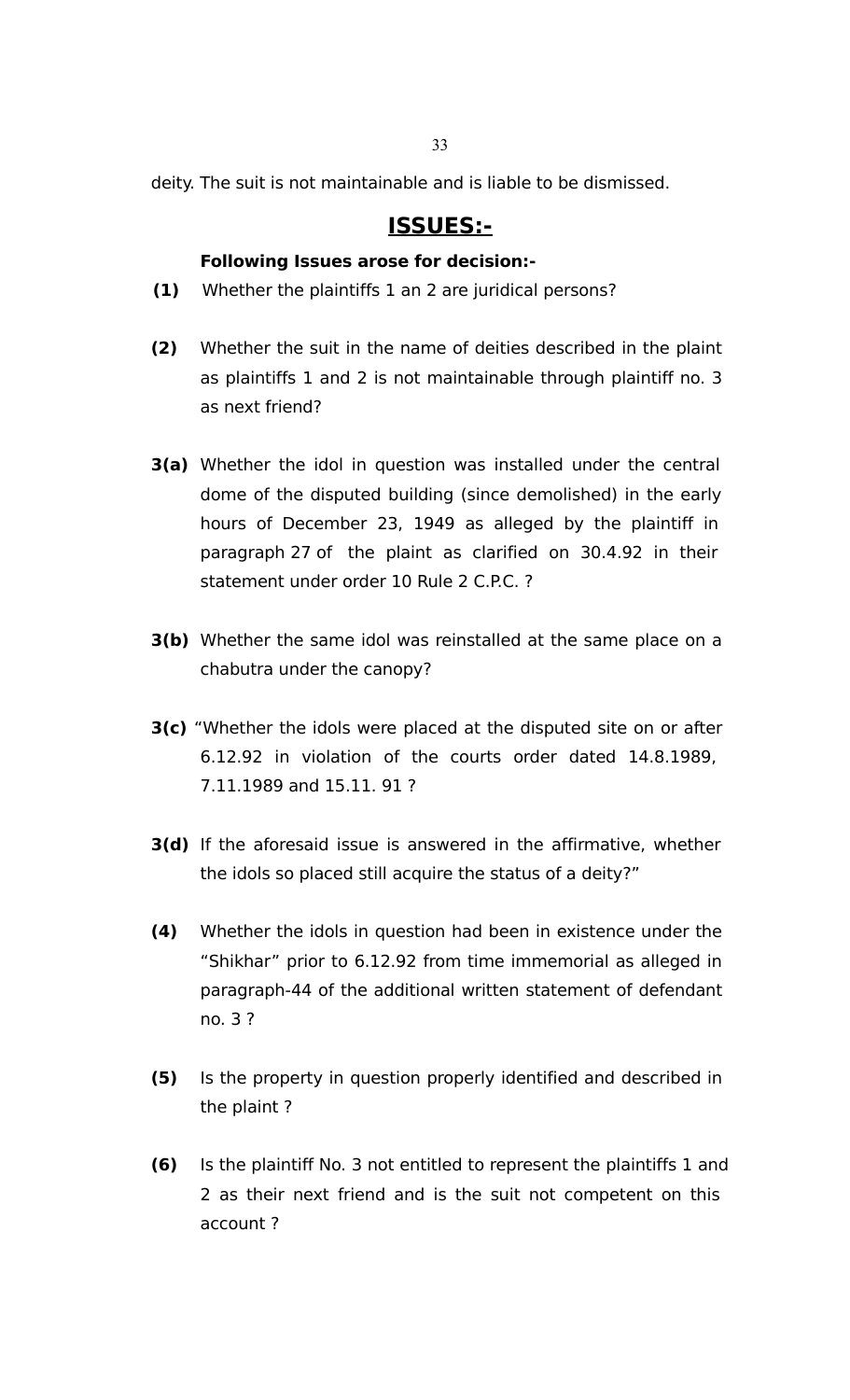- **(7)** Whether the defendant no. 3, alone is entitled to represent plaintiffs 1 and 2, and is the suit not competent on that account as alleged in paragraph 49 of the additional written statement of defendant no. 3 ?
- **(8)** Is the defendant Nirmohi Akhara the "Shebait" of Bhagwan Sri Rama installed in the disputed structure ?
- **(9)** Was the disputed structure a mosque known as Babri Masjid ?
- **(10)** Whether the disputed structure could be treated to be a mosque on the allegations, contained in paragraph-24 of the plaint ?
- **(11)** Whether on the averments made in paragraph-25 of the plaint, no valid waqf was created in respect of the structure in dispute to constitute is as a mosque ?
- **(12)** If the structure in question is held to be mosque, can the same be shifted as pleaded in paragraphs 34 and 35 of the plaint ? Deleted vide court order dated 23.2.96.
- **(13)** Whether the suit is barred by limitation ?
- **(14)** Whether the disputed structure claimed to be Babri Masjid was erected after demolishing Janma-Sthan temple at its site.
- **15.** Whether the disputed structure claimed to be Babri Masjid was always used by the Muslims only, regularly for offering Namaz ever since its alleged construction in 1528 A.D. to 22<sup>nd</sup> December, 1949, as alleged by the defendants 4 and 5 ?
- **16.** Whether the title of plaintiffs 1 & 2, if any, was extinguished as alleged in paragraph 25 of the written statement of defendant no. 4 ? If yes, have plaintiffs 1 & 2 reacquired title by adverse possession as alleged in paragraph 29 of the plaint ?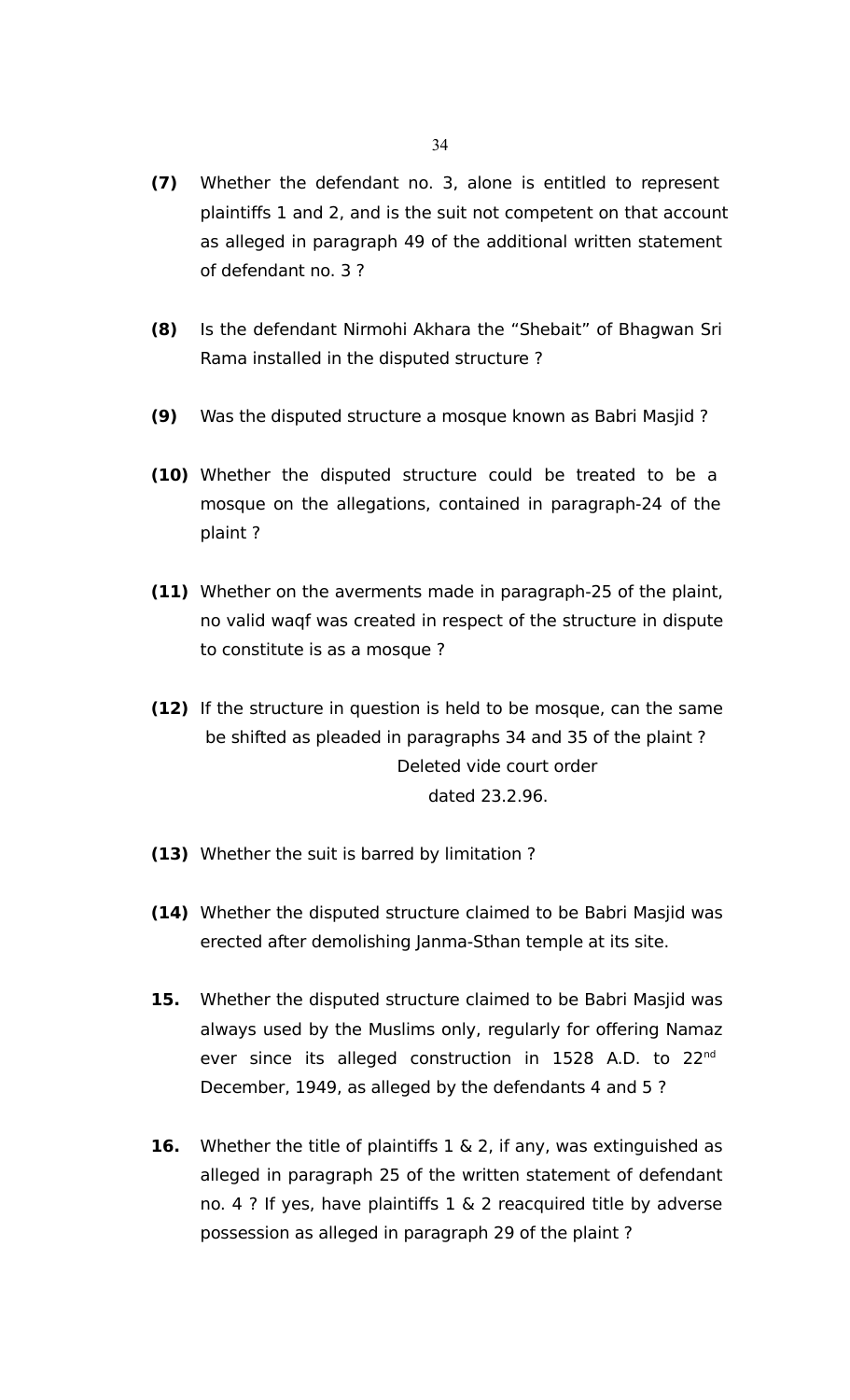**17.** Whether on any part of the land surrounding the structure in dispute there are graves and is any part of that land a Muslim Waqf for a graveyard ?

> Deleted vide this Hon'ble Court order dated 23.2.96.

- **18.** Whether the suit is barred by Section 34 of the the Specific Relief Act as alleged in paragraph 42 of the additional written statement of defendant no. 3 and also as alleged in paragraph 47 of the written statement of defendant no. 4 and paragraph 62 of the written statement of defendant no. 5 ?
- **19.** Whether the suit is bad for non-joinder of necessary parties, as pleaded in paragraph 43 of the additional written statement of defendant no. 3 ?
- **20.** Whether the alleged Trust, creating the Nyas defendant no. 21, is void on the facts and grounds, stated in paragraph 47 of the written statement of defendant no. 3 ?
- **21.** Whether the idols in question cannot be treated as deities as alleged in paragraphs 1, 11, 12, 21, 22, 27 and 41 of the written statement of defendant no. 4 and in paragraph 1 of the written statement of defendant no. 5 ?
- **22.** Whether the premises in question or any part thereof is by tradition, belief and faith the birth place of Lord Rama, as alleged in paragraphs 19 and 20 of the plaint ? If so, its effect ?
- **23.** Whether the judgment in suit No. 61/280 of 1885 filed by Mahant Raghuber Das in the Court of Special Judge, Faizabad is binding upon the plaintiffs by application of the principles of estoppel and res judicata, as alleged by the defendants 4 and 5 ?
- **24.** Whether worship has been done of the alleged plaintiff deity on the premises in suit since time immemorial as alleged in paragraph 25 of the plaint?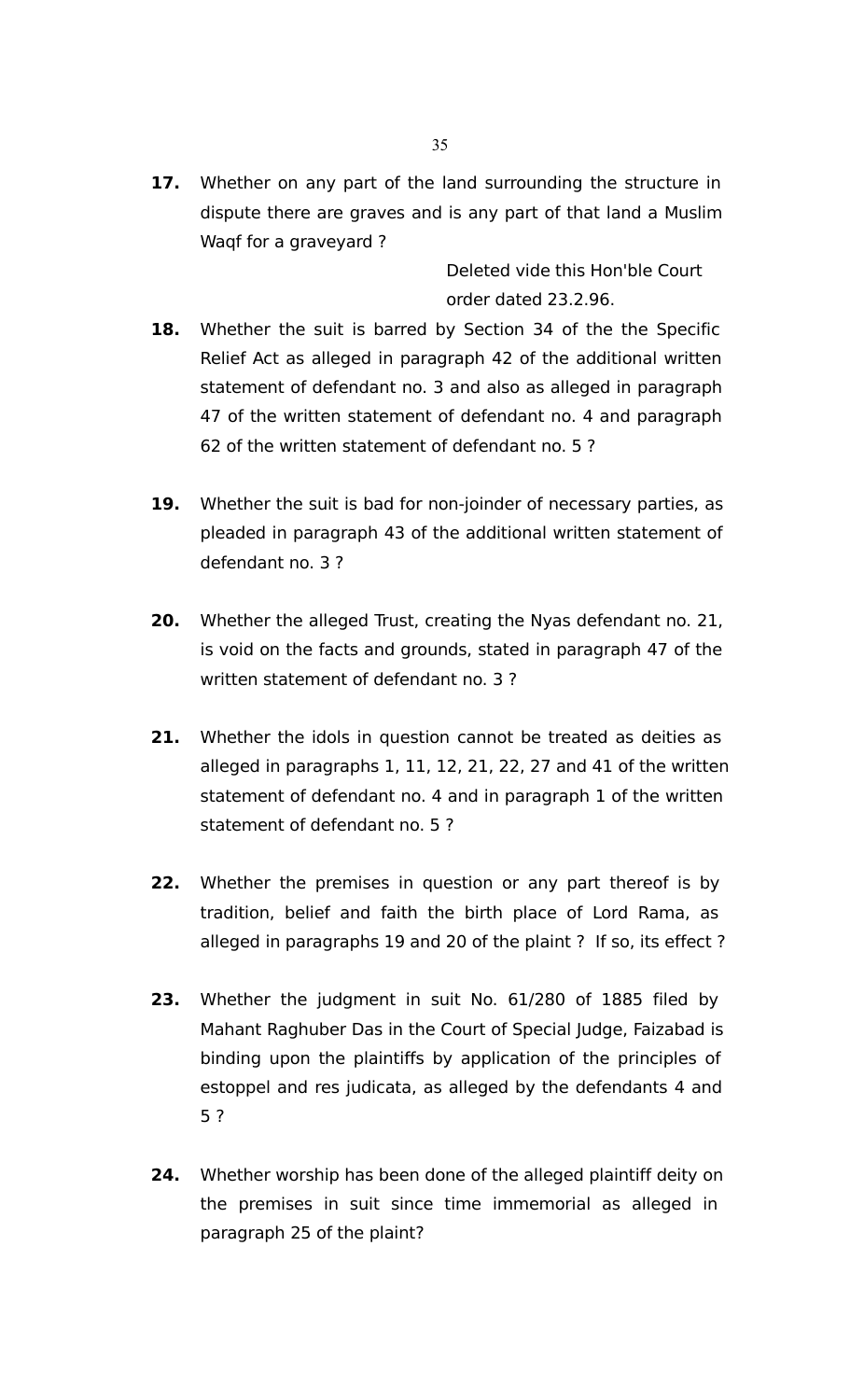- 25. Whether the judgment and decree dated 30<sup>th</sup> March 1946 passed in suit no. 29 of 1945 is not binding upon the plaintiffs as alleged by the plaintiffs ?
- **26.** Whether the suit is bad for want of notice under Section 80 C.P.C. as alleged by the defendants 4 and 5?
- **27.** Whether the plea of suit being bad for want of notice under Section 80 C.P.C. can be raised by defendants 4 and 5 ?
- **28.** Whether the suit is bad for want of notice under Section 65 of the U.P. Muslim Waqfs Act, 1960 as alleged by defendants 4 and 5 ? If so, its effect?
- **29.** Whether the plaintiffs are precluded from bringing the present suit on account of dismissal of suit no. 57 of 1978 (Bhagwan Sri Ram Lala Vs. state) of the Court of Munsif Sadar, Faizabad?
- **30.** To what relief, if any, are plaintiffs or any of them entitled?

# **Annexure-I Pages 215-316**

### **Statement under Order X Rule 2 C.P.C. in O.O.S. No. 5 of 1989**

At the instance of Sri R.L. Varma, Sri Deoki Nandan Agarwal makes the following clarification under Order X Rule 2 C.P.C.

------------

In the early hours of December, 23, 1949 the idol of Bhagwan Sri Ram Lala, which was already on Ram Chabutra, was transferred to the place where he presently sits, that is, under the central dome of the disputed building. I was not personally present at that time at the place. This information was conveyed to me by Paramhans Ram Chandra Das of Digamber Akhara. This transfer of the idol was done by Paramhans Ram Chandra Das and Baba Abhi Ram Das and certain other persons whose name I do not remember at the moment.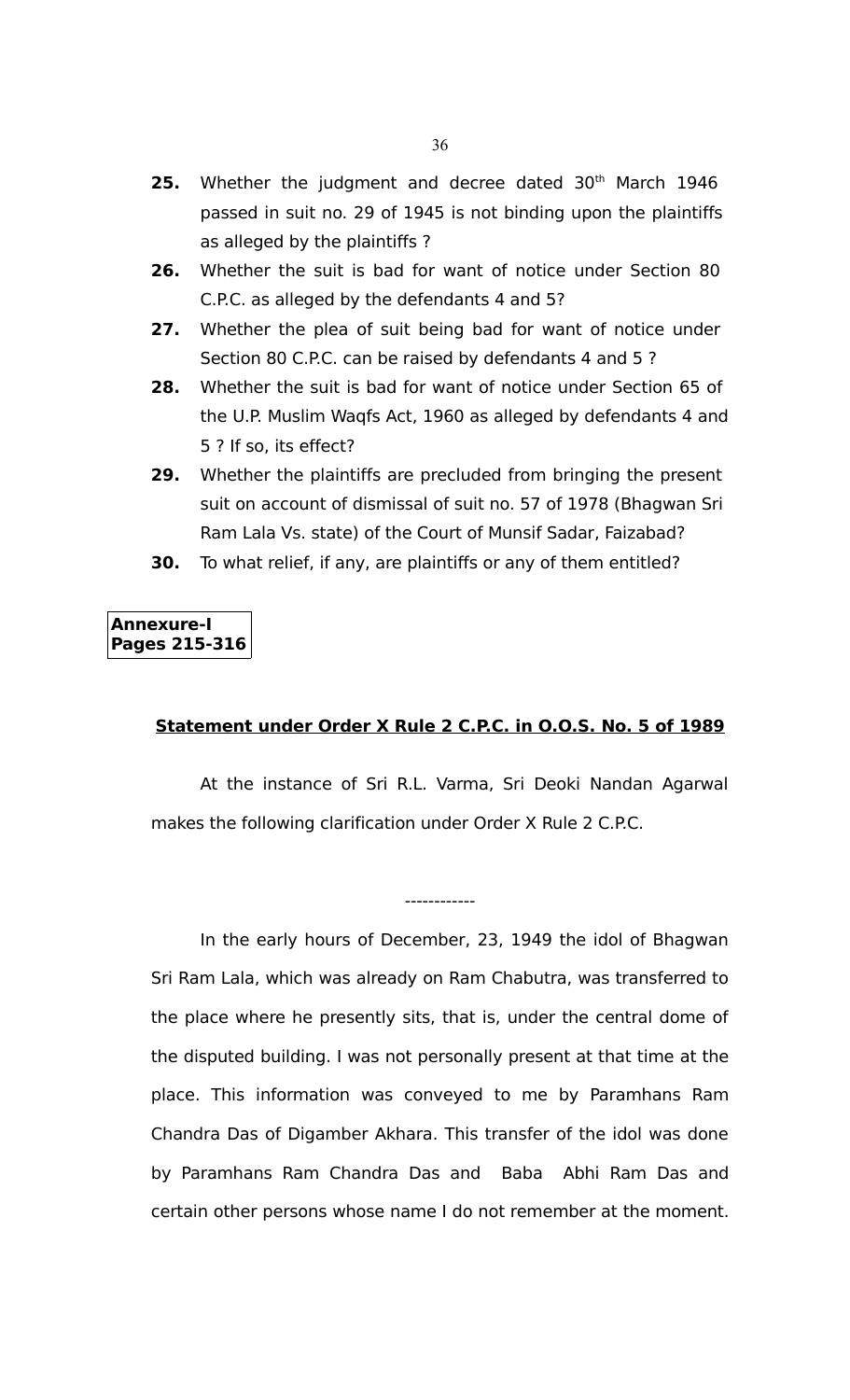I will have to look into the record to give their names.

The idol is Chal Vigraha (moveable idol).

Paramhans Ram Chandra Das had informed me that all the due ceremonies were performed when the idol was transferred.

Presently, the property in suit is bounded on three sides by a wall constructed by the State Government recently and on the north by public road.

The entire area enclosed by the aforesaid wall belongs to the deity.

30.04.1992 Sd/-illegible MHS/- 30.4.92

#### **FINDINGS**

### **ISSUES NO. 9, 10, 14 & 22**

- **9. Was the disputed structure a mosque known as Babri Masjid ?**
- **10. Whether the disputed structure could be treated to be a mosque on the allegations, contained in paragraph-24 of the plaint ?**
- **14. Whether the disputed structure claimed to be Babri Masjid was erected after demolishing Janma-Sthan temple at its site?**
- **22. Whether the premises in question or any part thereof is by tradition, belief and faith the birth place of Lord Rama as alleged in paragraphs 19 and 20 of the plaint ? If so, its effect ?**

### **FINDINGS**

These issues are interrelated and can be taken up together. I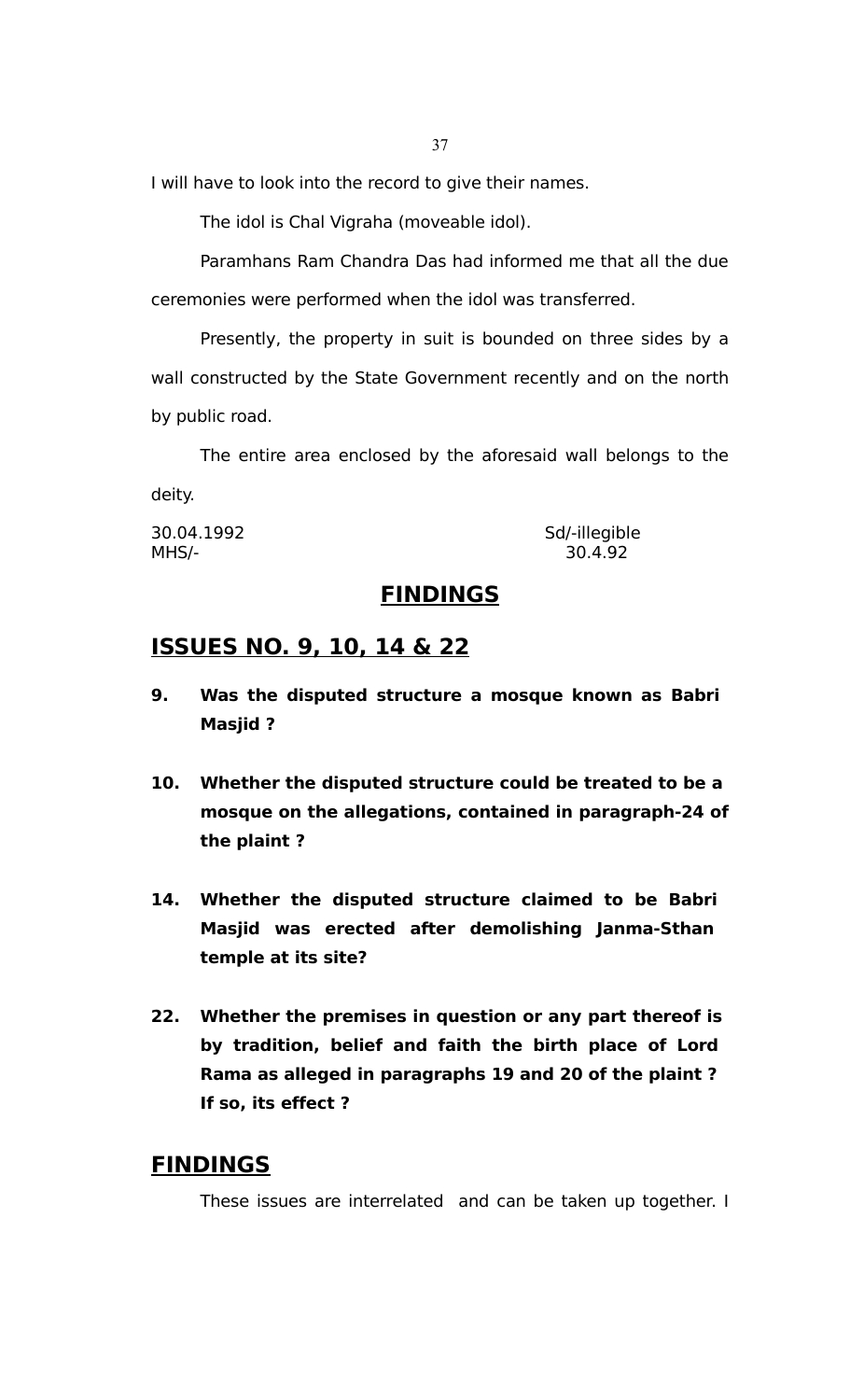have already recorded finding in leading case O.O.S. No.4 of 1989. Copy of the judgment be placed on record. In view of the finding on issues no. 1, 1(a), 1(b), 1-B(b), 11, 19(d), 19(e) and 19(f) no separate finding is required as the issues are identical issues in this case. These issues no. 9, 10, 14 and 22 are decided accordingly.

#### **ISSUES NO.15, 16 & 24**

- **15. Whether the disputed structure claimed to be Babri Masjid was always used by the Muslims only, regularly for offering Namaz ever since its alleged construction in 1528 A.D. To 22nd December 1949 as alleged by the defendants 4 and 5 ?**
- **16. Whether the title of plaintiffs 1 & 2, if any, was extinguished as alleged in paragraph 25 of the written statement of defendant no. 4 ? If yes, have plaintiffs 1 & 2 reacquired title by adverse possession as alleged in paragraph 29 of the plaint ?**
- **24. Whether worship has been done of the alleged plaintiff deity on the premises in suit since time immemorial as alleged in paragraph 25 of the plaint?**

#### **FINDINGS**

These issues are interrelated and can be taken up together. I have already recorded finding in leading case in O.O.S. No.4 of 1989. Copy of the judgment be placed on record. In view of the finding on issue no.1B-(c), 2, 4, 12, 13, 14, 15, 19(a), 19(b), 19(c), 27 and 28 no separate finding is required as the issues are identical issues in this case. Issues no. 15, 16 & 24 are decided accordingly.

#### **ISSUES NO.23**

**Whether the judgment in suit No. 61/280 of 1885 filed by**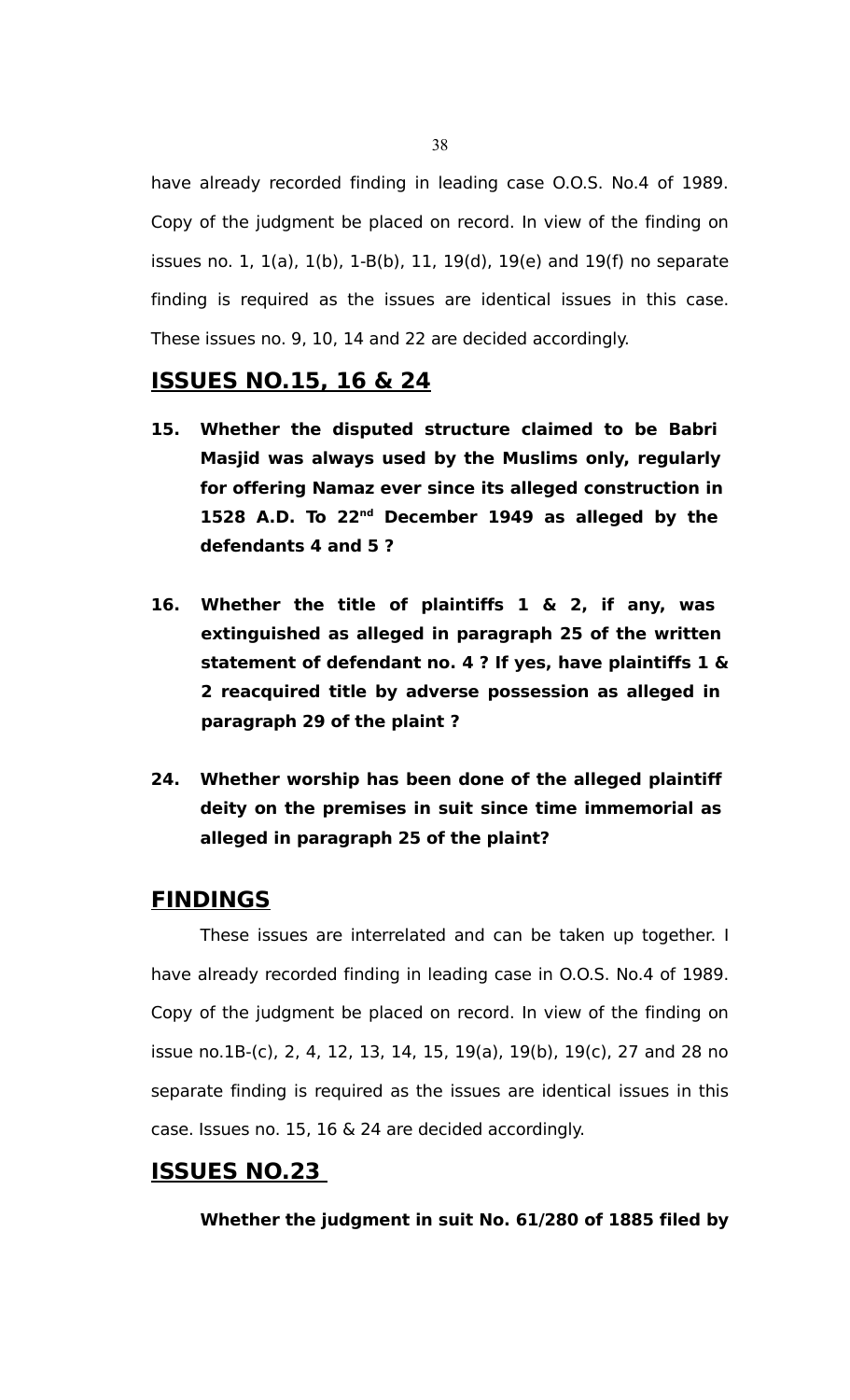**Mahant Raghuber Das in the Court of Special Judge, Faizabad is binding upon the plaintiffs by application of the principles of estoppel and res judicata as alleged by the defendants 4 and 5 ?**

#### **FINDINGS**

In view of the finding on issue no.8 in O.O.S. No. 4 of 1989, the leading case, the issue is decided against the defendants and in favour of the plaintiffs.

#### **ISSUES NO. 1, 2 & 6**

- **1. Whether the plaintiffs 1 an 2 are juridical persons?**
- **2. Whether the suit in the name of deities described in the plaint as plaintiffs 1 and 2 is not maintainable through plaintiff no. 3 as next friend?**
- **6. Is the plaintiff No. 3 not entitled to represent the plaintiffs 1 and 2 as their next friend and is the suit not competent on this account ?**

### **FINDINGS**

Since Issue Nos. 1,2 and 6 are inter connected, they can conveniently be disposed of at one place.

The instant suit has been filed by Bhagwan Sri Rama Virajman at Sri Ram Janma Bhumi, Ayodhya also called Sri Rama Lala Virajman and the Asthan Sri Rama Janma bhumi, Ayodhya through next friend with following reliefs ,

(A) A declaration that the entire premises of Sri Ram Janma Bhumi at Ayodhya,as described and delineated in Annexures I,II and III belong to the Plaintiff Deities,

(B) A perpetual injunction against the Defendants prohibiting them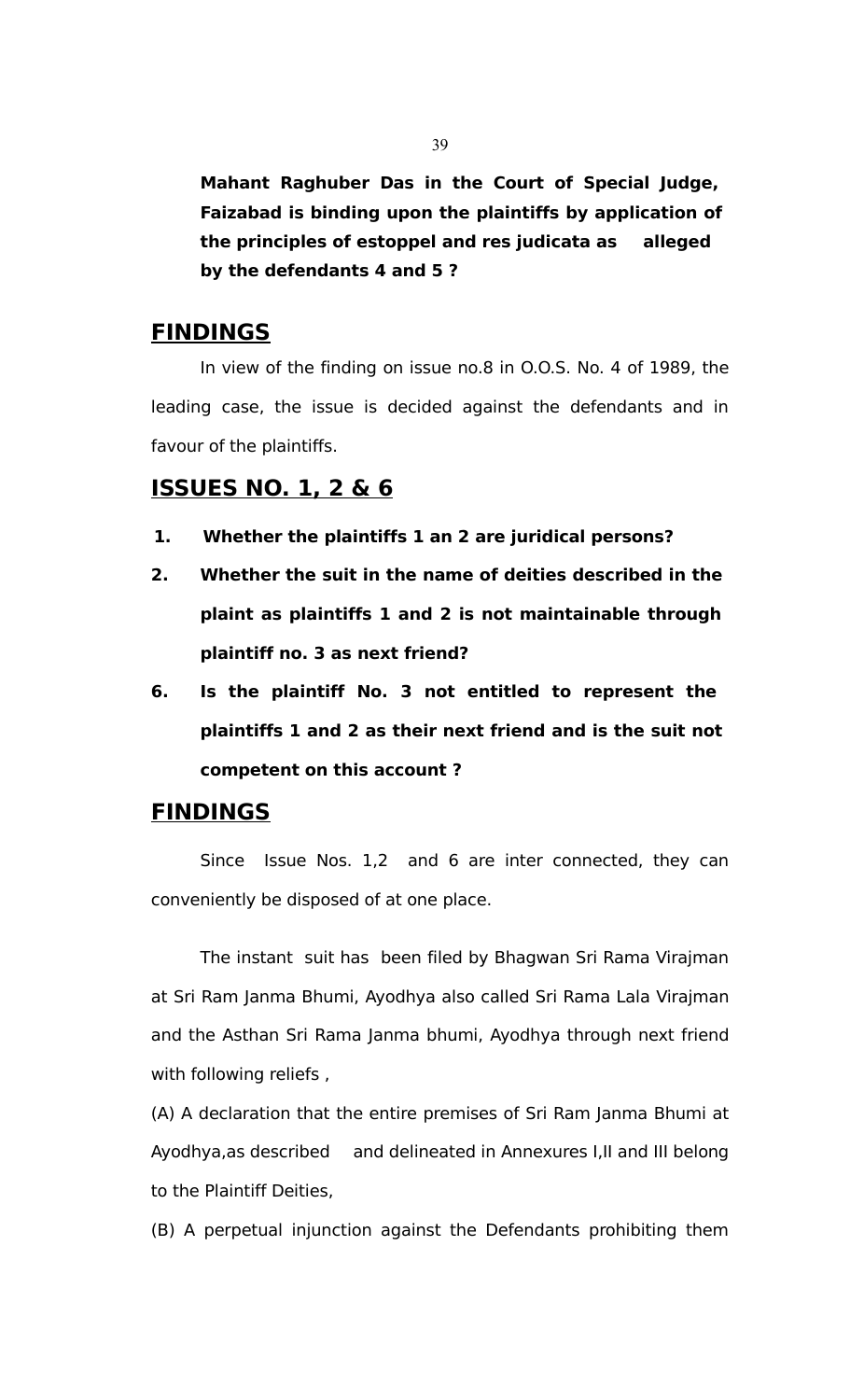from interfering with, or raising any objection to, or placing any obstruction in the construction of the new Temple building at Sri Ram Janma Bhumi, Ayodhya, after demolishing and removing the existing buildings and structures etc. situate thereat , in so far as it may be necessary or expedient to do so for the said purpose.

© Costs of the suit against such of the defendants as object to the grant of relief to the plaintiffs.

(D) Any other relief or reliefs to which the plaintiffs may be found entitled.

On behalf of the Plaintiff, it is submitted that Bhagwan Sri Rama Virajman at Sri Ram Janma Bhumi, Ayodha, also called Sri Ram Lala Virajman, Plaintiff no. 1 and the Asthan Sri Rama Janma Bhumi, Ayodhya with other idols and places of worship situate Plaintiff no.2 are juridical persons with Bhagwan Sri Rama as the presiding Deity of the place. Plaintiff No. 3 is a Vaishnva Hindu and seeks to represent the Deity and the Asthan as a next friend.

The place itself,or the ASTHAN SRI RAMA JANMA BHUMI has been an object of worship as a deity by the devotees of BHAGWAN SRI RAMA as it personifies the spirit of divine worshipped in the form of SRI RAM LALA or lord RAMA, the child. The Asthan was thus Deified. According to the faith of devotees BHAGWAN SRI RAMA LALA or LORD RAMA, the child has spiritual uplift . It is further averred that at Ayodhya , the very Asthan Sri Ram Janmabhumi is worshipped as a deity. Thus, the place is deified . Thus, it is juridical person. Thus, Asthan Sri Ram Janmabhumi is indestructible and immoveable deity, who has continued to exist throughout ages .

On behalf of the defendants it is averred that the plaintiffs no. 1 and 2 are not juridical persons.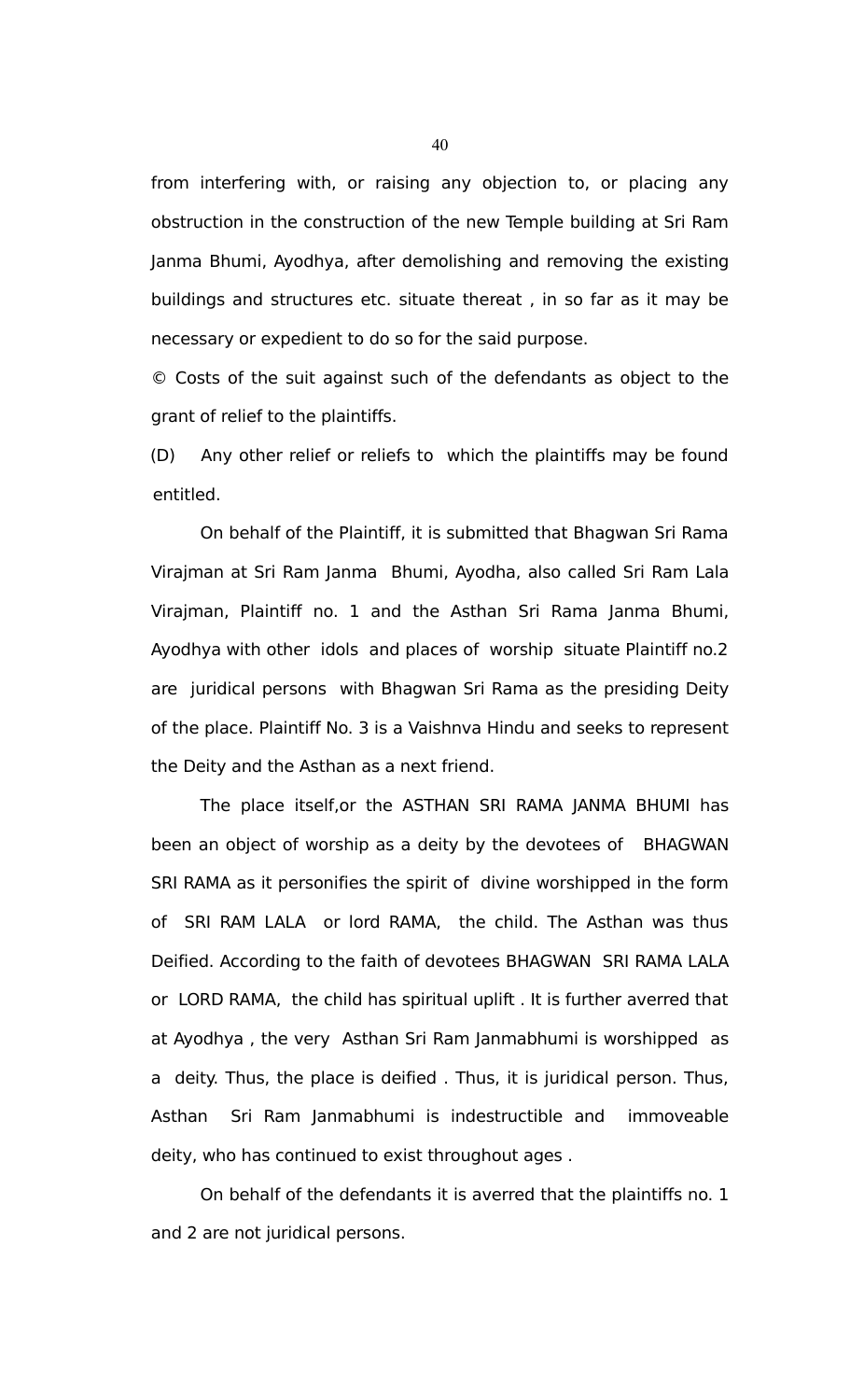Persons are classified as a natural and juristic person. A natural person is a being to whom the law attributes personality in accordance with reality and truth. Legal persons are beings, real or imaginary, to whom the law attributes personality by way of fiction. Legal personality is an artificial creation of the law.

Sri K.N. Bhat, learned Senior Advocate has drawn attention of this Court on following passages of "Hindu Law of Religious and Charitable Trusts 5<sup>th</sup> Edition' by Mukherjea. The relevant extracts are quoted below;

.\* "A Hindu idol", the Judicial Committee observed in one of its recent pronouncements, "is according to long established authority founded upon the religious customs of the Hindus and the recognition there of by Courts of Law, a juristic entity. It has a juridical status with the power of suing and being sued." You should remember, however, that the juridical person in the idol **is not the material image**, and it is an exploded theory that the image itself develops into a legal person as soon as it is consecrated and vivified by the Pran Pratistha ceremony. It is not also correct that the Supreme Being of which the idol is a symbol or image is the recipient and owner of the dedicated property. ( p.38.)

\* From the spiritual standpoint the idol might be to the devotee the very embodiment of Supreme God but that is a matter beyond the reach of law altogether. (p.39.)

\* The early Vedic hymns make no allusion to idol worship, and Max Muller held that idolatry did not exist among them. 'The religion of the Vedas,' he declared, 'knows no idols.' The Jabala Upanishad says, 'Images are meant only as aids to meditation for the ignorant'. (p.149)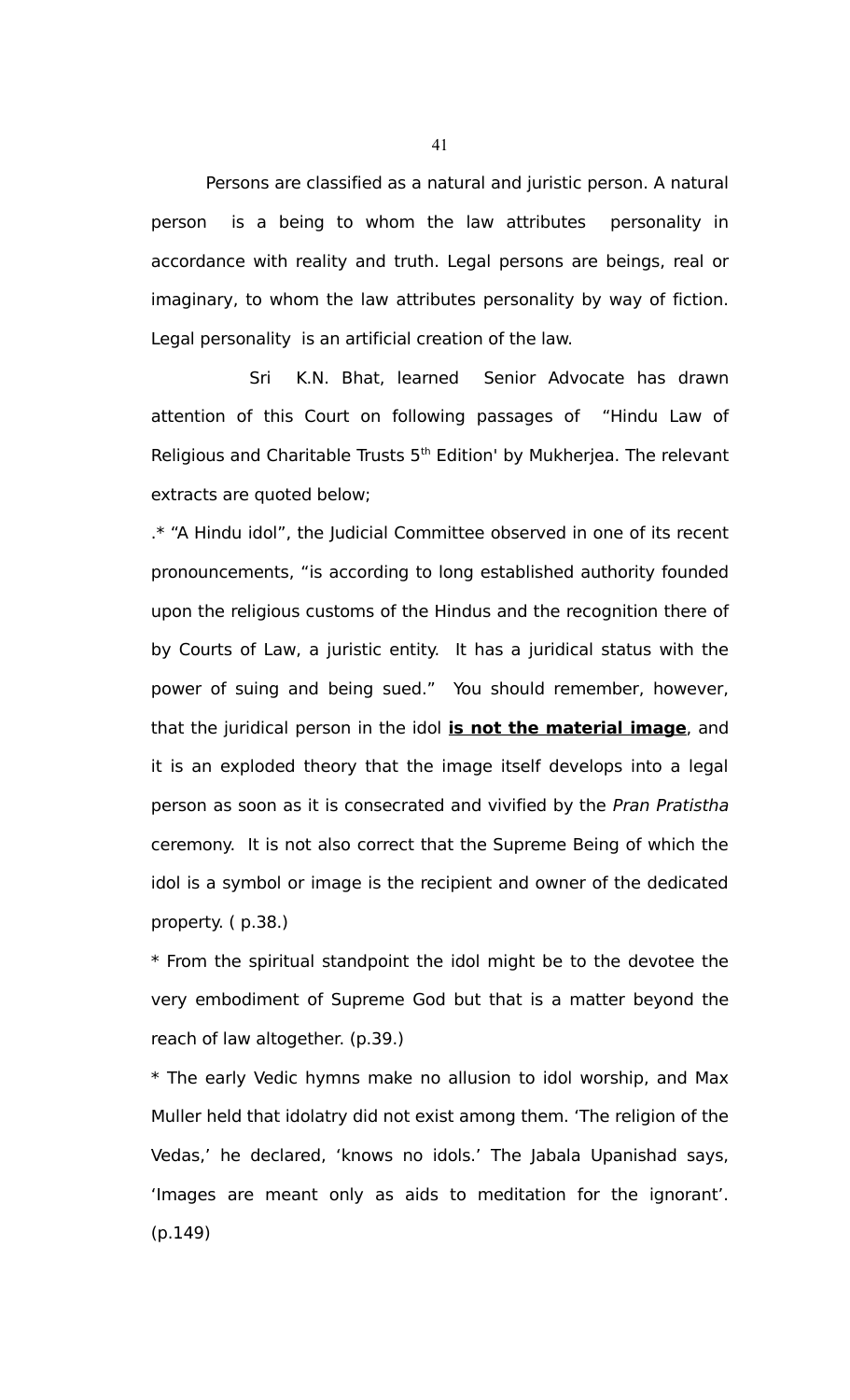\* The image simply gives a name and form to the formless God and the orthodox Hindu idea is that conception of form is only for the benefit of the worshipper and nothing else. (p.153.)

\* "The idol, deity or religious object," observed West and Buhler in their Digest on Hindu Law, "is looked upon as a kind of human entity." It is a sacred entity and ideal personality possessing proprietary rights. The Judicial Committee has pointed out on more occasions than one that it is only an ideal sense that property can be said to belong to an idol and the possession and management of it must, in the nature of things, be entrusted to some person as Shebait or manager. The legal principle has thus been summed up in one of the pronouncements of the Judicial Committee:

"A Hindu idol is, according to long-established authority, founded upon the religious customs of the Hindus, and the recognition thereof by courts of law, a 'juristic entity.' It has a juridical status, with the power of suing and being sued. Its interests are attended to by the person who has the deity in his charge and who in law is its manager, with all the powers which would, in such circumstances, on analogy, be given to the manager of the **estate of an infant heir**. It is unnecessary to quote the authorities; for this doctrine, thus simply stated, is firmly established."( pp.158)

**\* Existence of idol is** (not) **necessary for temple.-** While usually an idol is instituted in a temple, it does not appear to be an essential condition of a temple as such. In an Andhra case, it was held that to constitute a temple, it is enough **if it is a place of public religious worship** and if the people believe in its religious efficacy, irrespective of the fact **whether there is an idol or a structure** or other paraphernalia. **It is enough if the devotees or the pilgrims feel**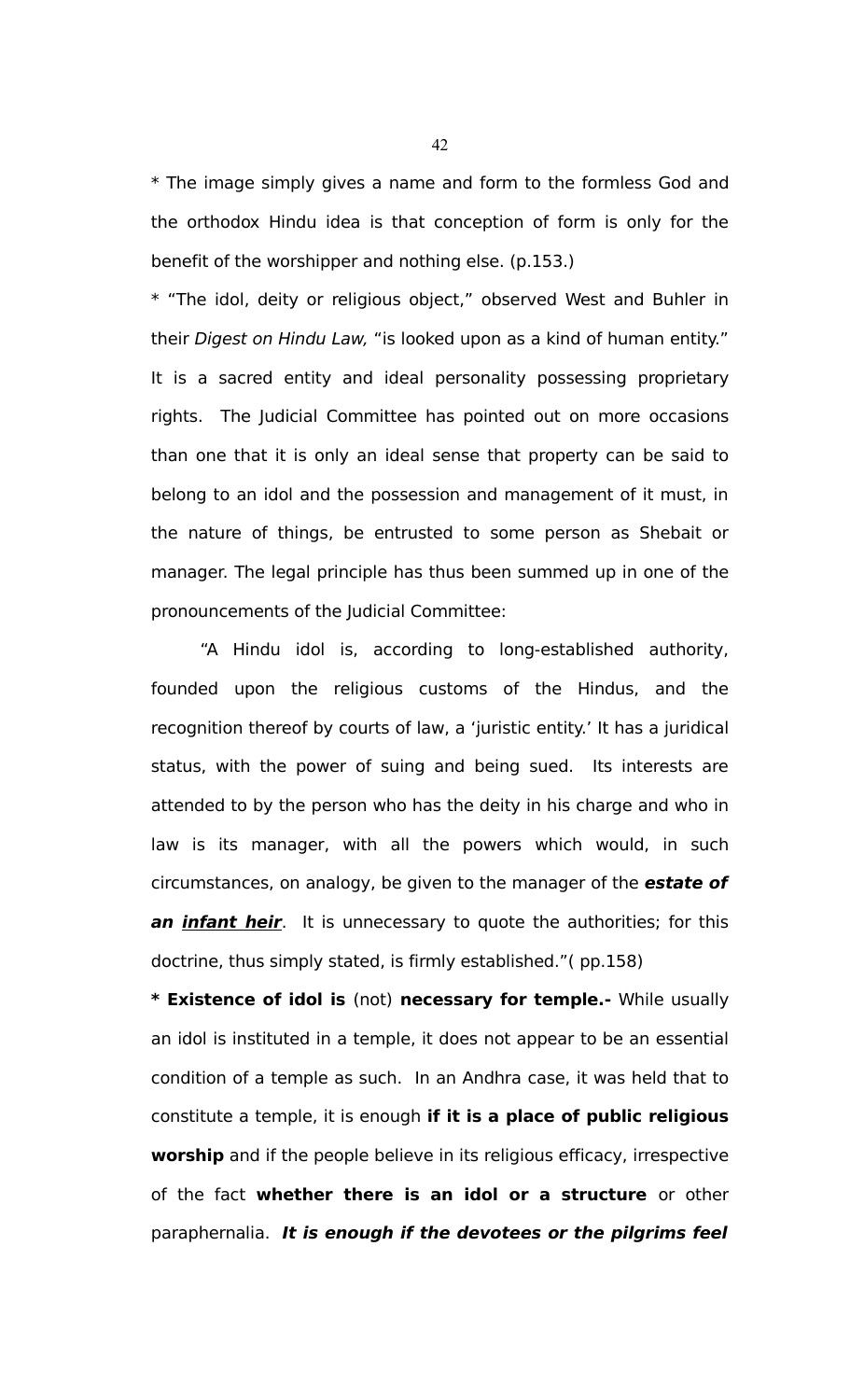## **that there is one superhuman power which they should worship and invoke its blessings.** pp.158-159.

\* Moreover, - and this was pointed out by Chatterjee, J., who was a member of the Full Bench – **the conception of Hindu jurists was not that the image of clay or stone constituted the juristic person**. The Smriti writers have laid down that if an image is broken or lost another may be substituted in its place; when so substituted it is not a new personality but the same deity, and properties vested in the lost or mutilated thakur become vested in the substituted thakur. Thus, a dedication to an idol is really a dedication **to the deity who is ever-present and ever-existent, the idol being no more than the visible image** through which the deity is supposed specially to manifest itself by reason of the ceremony of consecreation. The decision in Bhupati Smrititirtha v. Ramlal has been followed by other High Courts in India, and it has been held by the Allahabad High Court in Mohor Singh v. Het Singh that a bequest to complete the building of a temple which was commenced by the testator and to install and maintain an idol therein was a valid bequest under the Hindu law. ( pp.162-163)"

He has further invited the attention of this Court on paras 11,12 and 13 of AIR 2000 Supreme Court 1421 **Shiromani Gurdhwara Prabhandak committee Amritsar Vs. Shri Som Nath Dass and others .** They are as under:

11. The very words "Juristic Person" connote recognition of an entity to be in law a person which otherwise it is not. In other words, it is not an individual natural person but an artificially created person which is to be recognised to be in law as such. When a person is ordinarily understood to be a natural person, it only means a human person.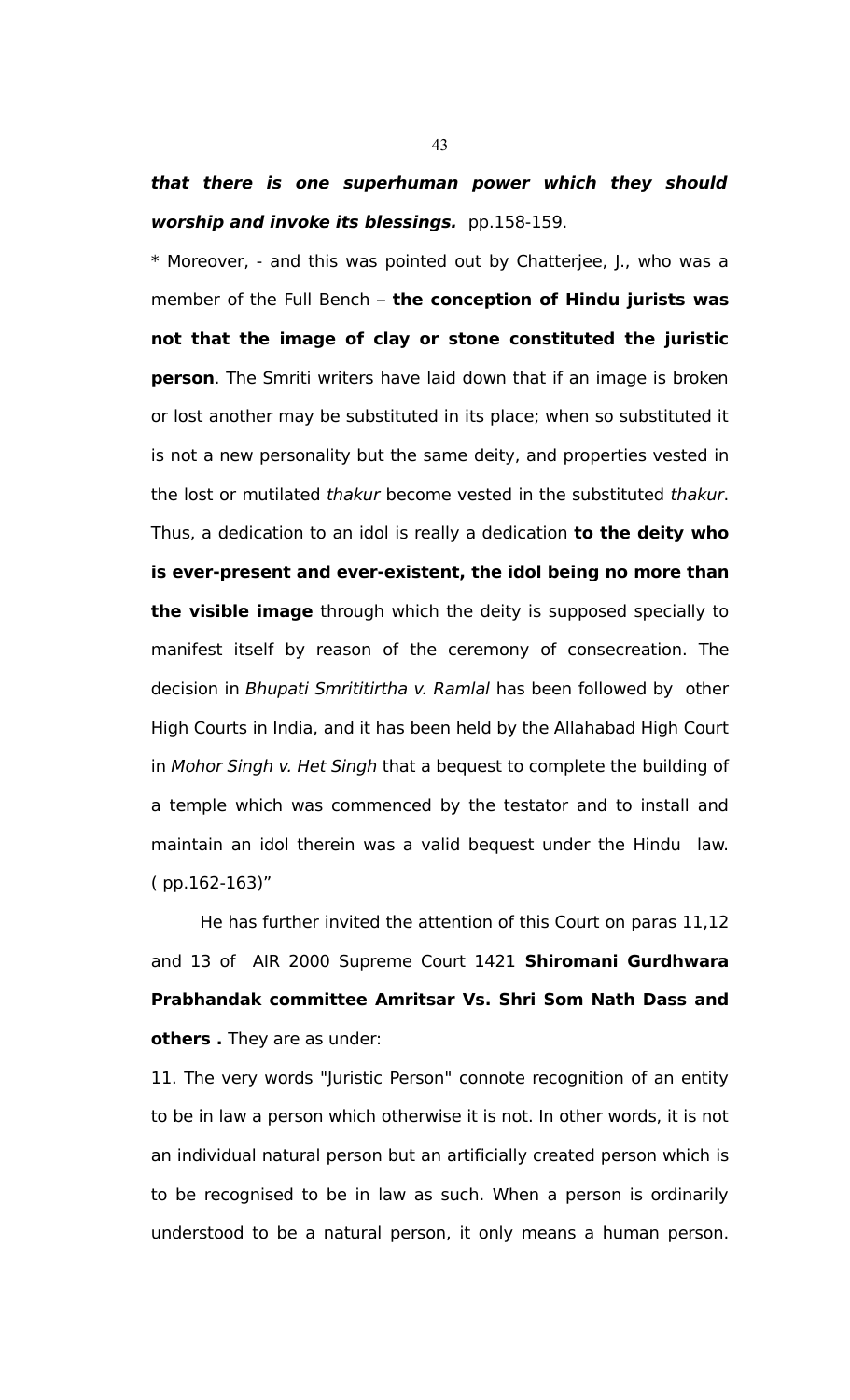Essentially, every human person is a person. If we trace the history of a "Person" in the various countries we find surprisingly it has projected differently at different times. In some countries even human beings were not treated to be as persons in law. Under the Roman Law a "Slave" was not a person. He had no right to a family. He was treated like an animal or chattel. In French Colonies also, before slavery was abolished, the slaves were not treated to be legal persons. They were later given recognition as legal persons only through a statute. Similarly, in the U.S. the African-Americans had no legal rights though they were not treated as chattel.

12. In Roscoe Pound's Jurisprudence Part IV, 1959 Ed. at pages 192- 193, it is stated as follows:

In civilized lands even in the modern world it has happened that all human beings were not legal persons. In Roman law down to the constitution of Antonymous Pius the slave was not a person. "He enjoyed neither rights of family nor rights of patrimony. He was a thing, and as such, like animals, could be the object of rights of property."....In the French colonies, before slavery was there abolished, slaves were "put in the class of legal persons by the statute of April 23, 1833" and obtained a "somewhat extended juridical capacity" by a statute of 1845. In the United States down to the Civil War, the free Negroes in many of the states were free human beings with no legal rights.

13. With the development of society, 'where an individual's interaction fell short, to upsurge social development, co-operation of a larger circle of individuals was necessitated. Thus, institutions like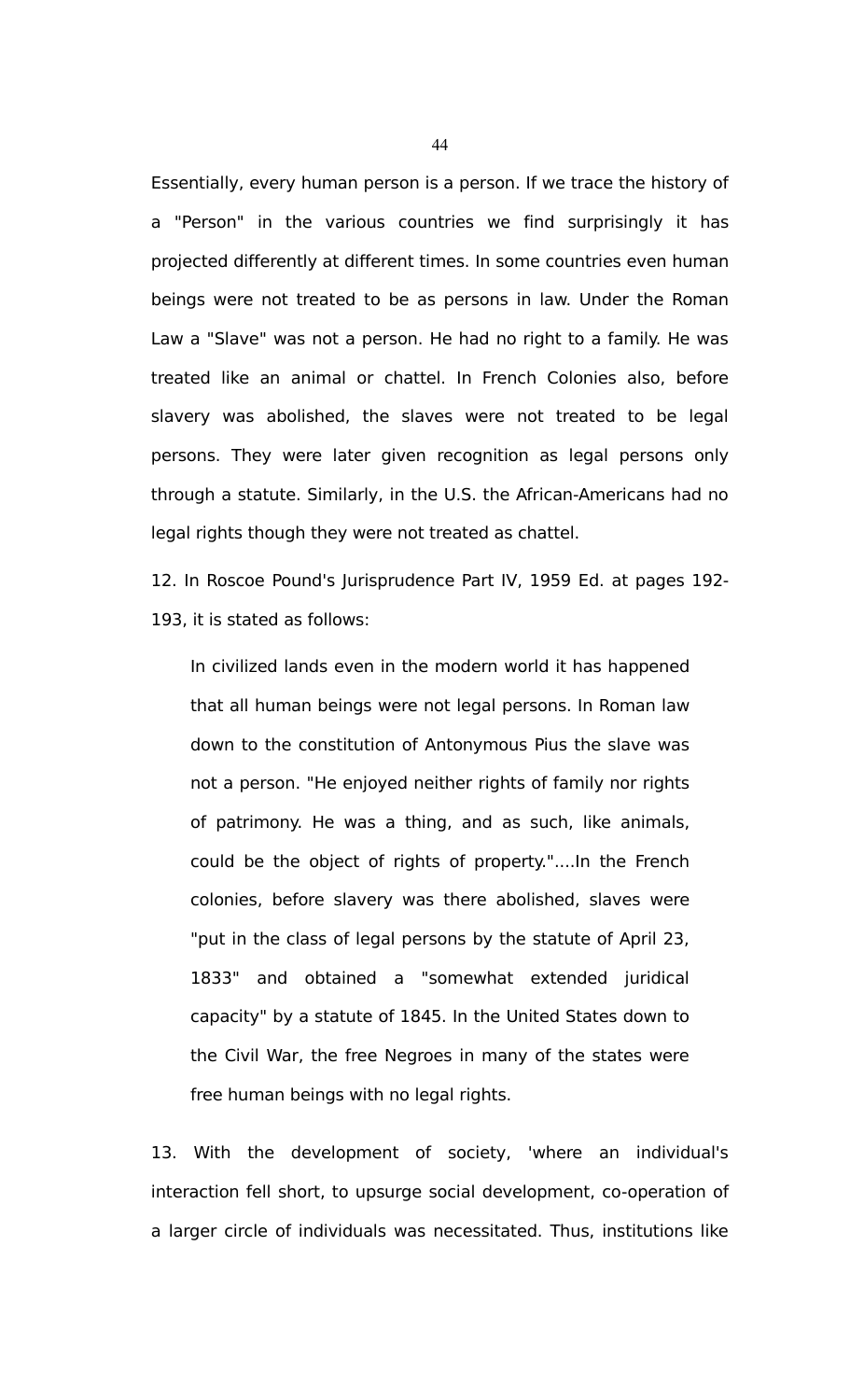corporations and companies were created, to help the society in achieving the desired result. The very Constitution of State, municipal corporation, company etc. are all creations of the law and these "Juristic Persons" arose out of necessities in the human development. In other words, they were dressed in a cloak to be recognized in law to be a legal unit.

Corpus Juris Secundum, Vol. LXV, page 40 says:

Natural person. A natural person is a human being; a man, woman, or child, as opposed to a corporation, which has a certain personality impressed on it by law and is called an artificial person. In the C.J.S. definition 'Person' it is stated that the word "person," in its primary sense, means natural person, but that the generally accepted meaning of the word as used in law includes natural persons and artificial, conventional, or juristic persons.

Corpus Juris Secundum, Vol. VI, page 778 says:

Artificial persons. Such as are created and devised by human laws for the purposes of society and government, which are called corporations or bodies politic.

Salmond on Jurisprudence, 12th Edn., 305 says:

A legal person is any subject-matter other than a human being to which the law attributes personality. This extension, for good and sufficient reasons, of the conception of personality beyond the class of human being is one of the most noteworthy feats of the legal imagination.... Legal persons, being the arbitrary creations of the law, may be of as many kinds as the law pleases. Those which are actually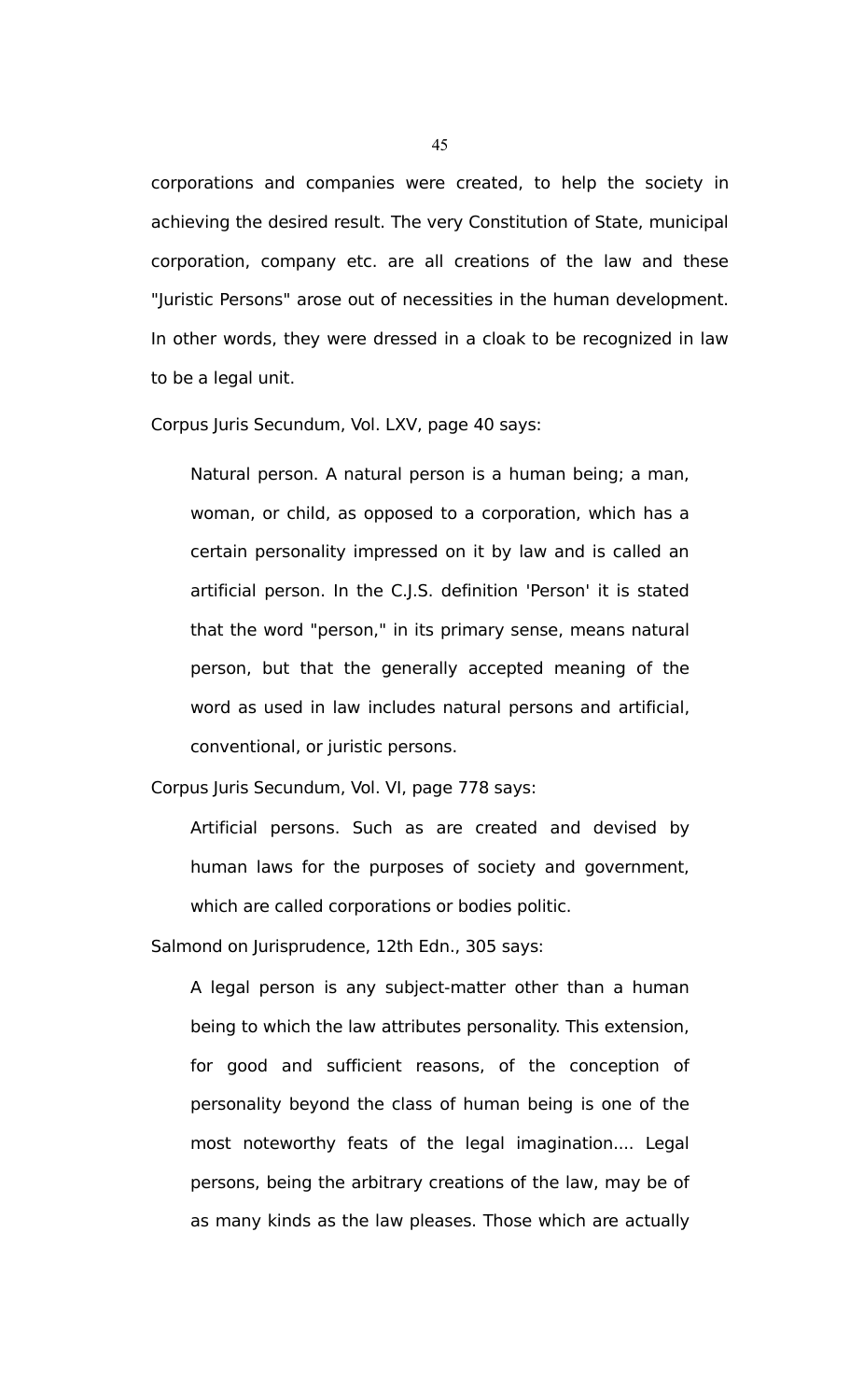recognised by our own system, however, are of comparatively few types. Corporations are undoubtedly legal persons, and the better view is that registered trade unions and friendly societies are also legal persons though not verbally regarded as corporations. ... If, however, we take account of other systems than our own, we find that the conception of legal personality is not so limited in its application, and that there are several distinct varieties, of which three may be selected for special mention...

1. The first class of legal persons consists of corporations, as already defined, namely, those which are constituted by the personification of groups or series of individuals. The individuals who thus form the corpus of the legal person are termed its members....1

2. The second class is that in which the corpus, or object selected for personification, is not a group or series of persons, but an institution. The law may, if it pleases, regard a church or a hospital, or a university, or a library, as a person. That is to say, it may attribute personality, not to any group of persons connected with the institution, but to the institution itself....

3. The third kind of legal person is that in which the corpus is some fund or estate devoted to special uses - a charitable fund, for example or a trust estate...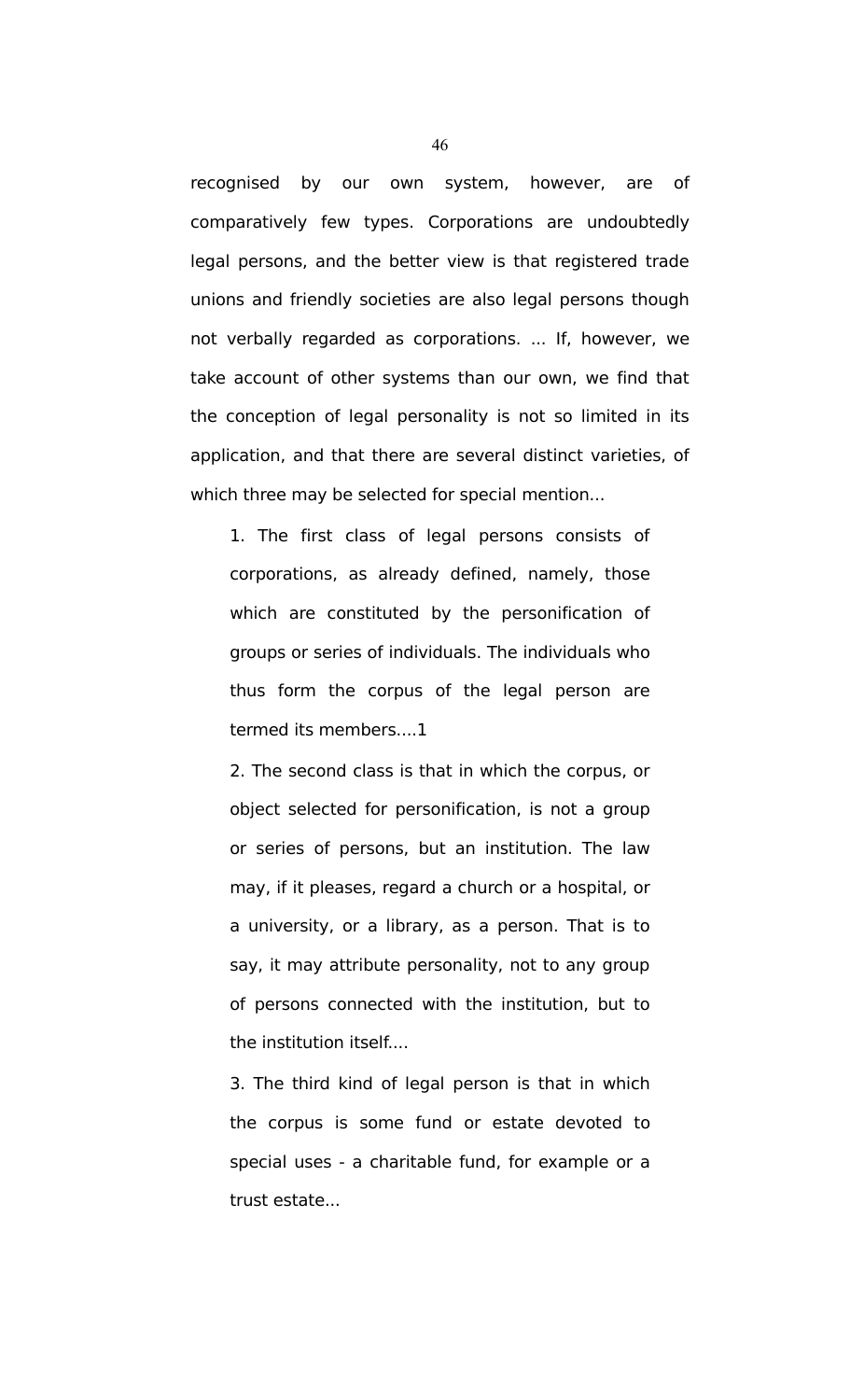Jurisprudence by Paton, 3rd Edn. page 349 and 350 says:

It has already been asserted that legal personality is an artificial creation of the law. Legal persons are all entities capable of being right-and-duty-bearing units - all entities recognised by the law as capable of being parties to legal relationship. Salmond said: 'So far as legal theory is concerned, a person is any being whom the law regards as capable of rights and duties...

...Legal personality may be granted to entities other than individual human beings, e.g. a group of human beings, a fund, an idol. Twenty men may form a corporation which may sue and be sued in the corporate name. An idol may be regarded as a legal persona in itself, or a particular fund may be incorporated. It is clear that neither the idol nor the fund can carry out the activities incidental to litigation or other activities incidental to the carrying on of legal relationships, e.g., the signing of a contract: and, of necessity, the law recognises certain human agents as representatives of the idol or of the fund. The acts of such agents, however (within limits set by the law and when they are acting as such), are imputed to the legal persona of the idol and are not the juristic acts of the human agents themselves. This is no mere academic distinction, for it is the legal persona of the idol that is bound to the legal relationships created, not that of the agent. Legal personality then refers to the particular device by which the law creates or recognizes units to which it ascribes certain powers and capacities." Analytical and Historical

47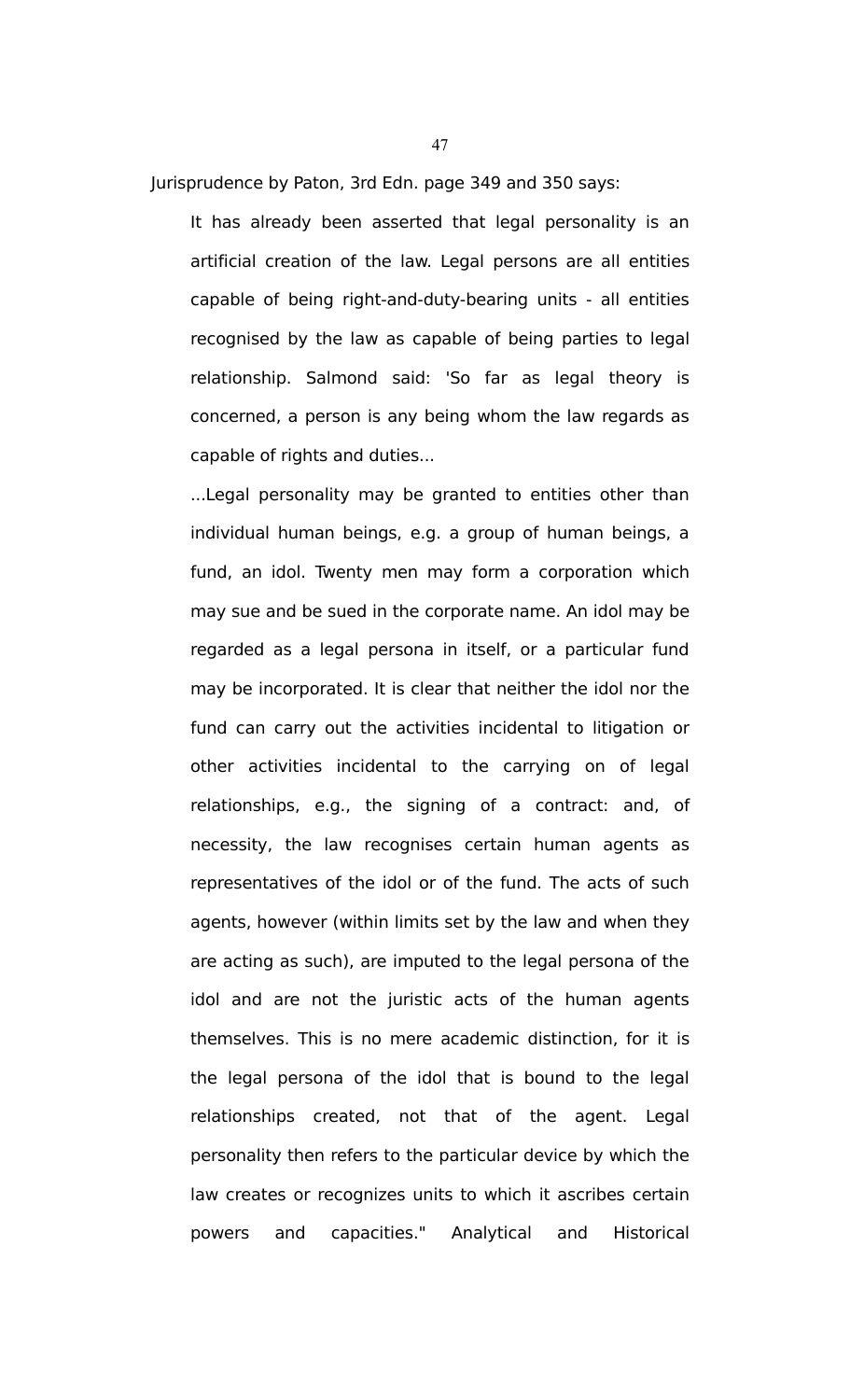- Jurisprudence, 3rd Edn. At page 357 describes "person"; We may, therefore, define a person for the purpose of jurisprudence as any entity (not necessarily a human being) to which rights or duties may be attributed.
- 14. Thus, it is well settled and confirmed by the authorities on jurisprudence and Courts of various countries that for a bigger thrust of socio-political-scientific development evolution of a fictional personality to be a juristic person became inevitable. This may be any entity, living inanimate, objects or things. It may be a religious institution or any such useful unit which may impel the Courts to recognise it. This recognition is for subserving the needs and faith of the society. A juristic person, like any other natural person is in law also conferred with rights and obligations and is dealt with in accordance with law. In other words, the entity acts like a natural person but only through a designated person, whose acts are processed within the ambit of law. When an idol, was recognised as a juristic person, it was known it could not act by itself. **As in the case of minor a guardian is appointed, so in the case of idol, a Shebait or manager is appointed to act on its behalf. In that sense, relation between an idol and Shebait is akin to that of a minor and a guardian. As a minor cannot express himself, so the idol, but like a guardian, the Shebait and manager have limitations under which they have to act.** Similarly, where there is any endowment for charitable purpose it can create institutions like a church hospital, gurudwara etc. The entrustment of an endowed fund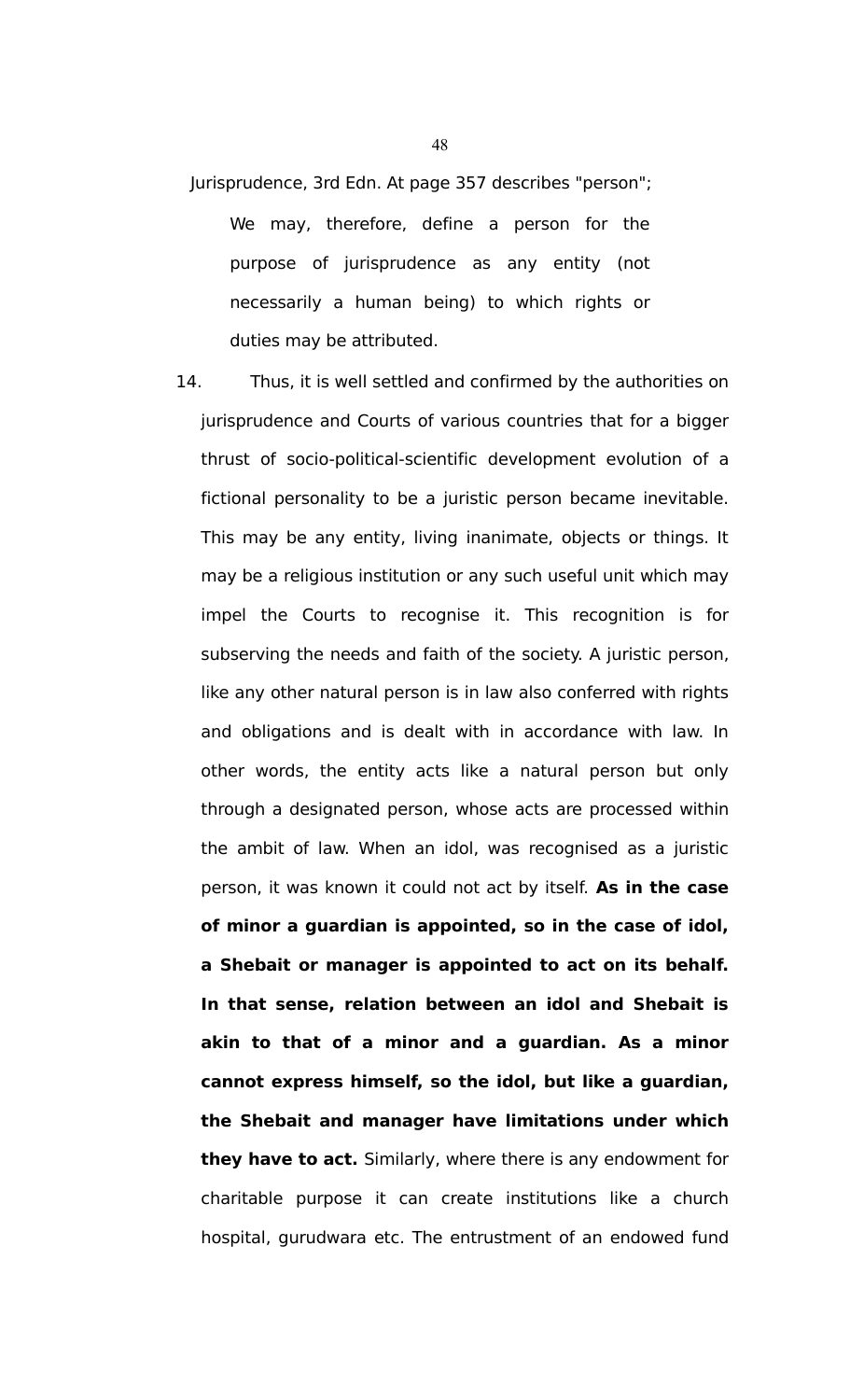for a purpose can only be used by the person so entrusted for that purpose in as much as he receives it for that purpose alone in trust. When the donor endows for an Idol or for a mosque or for any institution, it necessitates the creation of a juristic person. The law also circumscribes the rights of any person receiving such entrustment to use it only for the purpose of such a juristic person. The endowment may be given for various purposes, may be for a church, idol, gurdwara or such other things that the human faculty may conceive of, out of faith and conscience but it gains the status of juristic person when it is recognised by the society as such."

Shri Ravi Shanker Prasad Senior Advocate has argued that the concept of deity is distinguishing feature of Hindu faith that the concept of deity in Hindu faith has been considered in this outstanding book. The concept of deity is a distinguishing feature of the Hindu faith. The deity is the image of Supreme Being. The temple is the home of the deity. It is enough that Supreme Super Human Being Power i.e. an idol or image of the Supreme Being installed in the temple. The worship of such an image of the Supreme Being is acceptable in Hindu law. Hindus have also the believe that idol represent dignity. In this context, para 1.33 pages 26 and 27 of the Hindu Law of Religious and Charitable Trust by B.K. Mukharjee, 1952 Edition is reproduced as under:-

> 4. The traditional and classical legal literature relating to Hindus has also duly sanctified such belief and faith which has been exalted to a juristic status requiring legal recognition. In this connection, "**the Hindu Law of**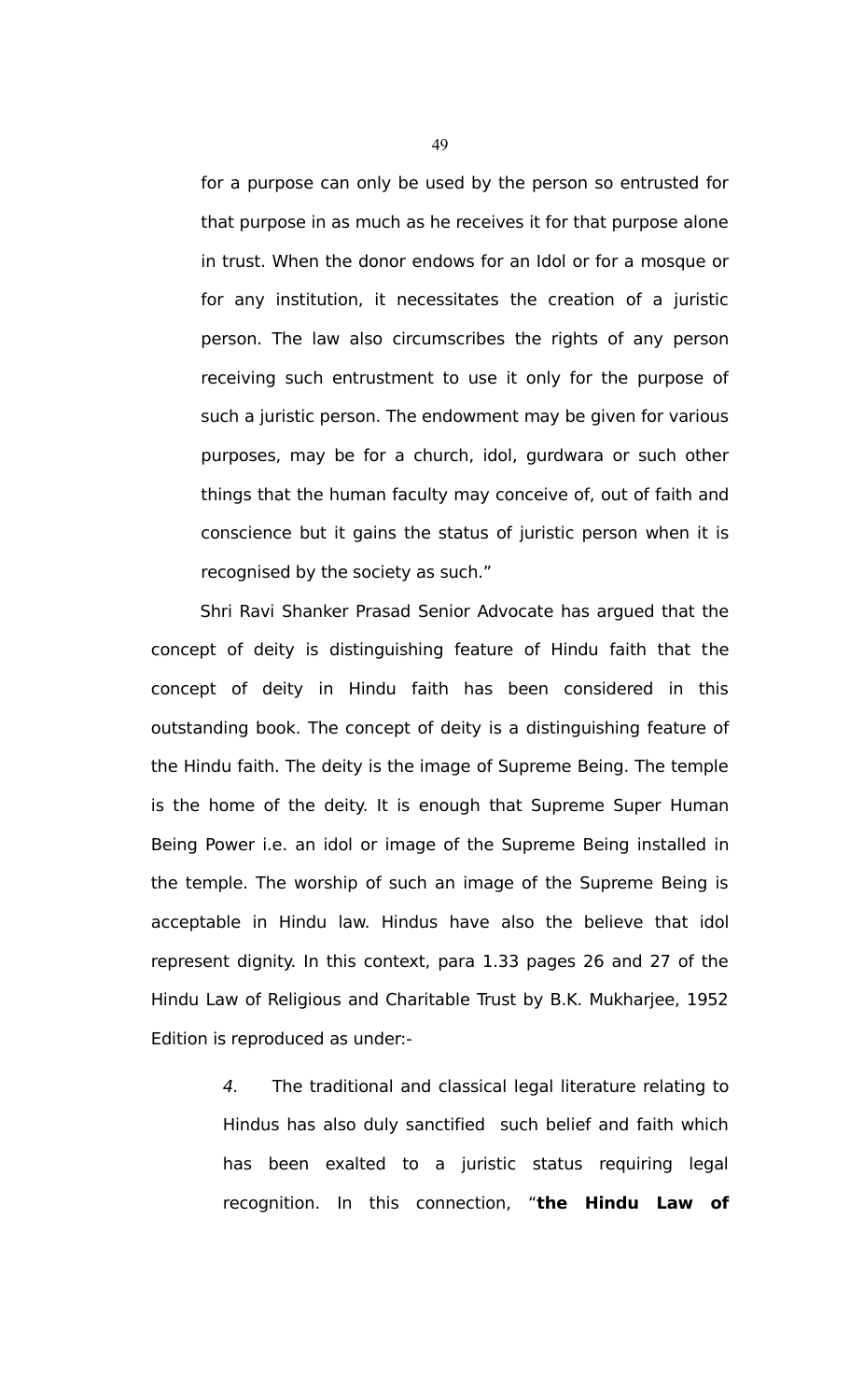**Religious and Charitable Trusts" by B.K. Mukherjea** lays down some of the relevant concepts relating to deity and the temple along with concerned page number which are consistently being recognized as judicial authorities, not only in India but also abroad. The concept mentioned therein along with concerned page numbers are being quoted below:

**Page 26-27 – Para "1.33: Idols representing same divinity –** One thing you should bear in mind in connection with image worship viz. That the different images do not represent separate divinities; they are really symbols of the one Supreme Being, and in whichever name and form the deity might be invoked, he is to the devotee the Supreme God to whom all the functions of creation, preservation and destruction are attributed. In worshipping the image therefore the Hindu purports to worship the Supreme Deity and none else. **The rationale of image worship is thus given in a verse which is quoted by Raghunandan:**

**"**Chinmayasyaadwitiiyasya Naskalashariirina Saadhakaanaam Hinaathayi Brahmanii Roopakalpanaa."

"**It is for the benefit of the worshippers that there is conception of images of Supreme Being which is bodiless, has no attribute, which consists of pure spirit and has got no second."**

**Page 38-Para "1.50. The idol as a symbol and embodiment of the spiritual purpose is the juristic person in whom the dedicated property vests:-** As you shall see later on the decision of the Courts of India as well as of the Privy Council have held uniformly that the Hindu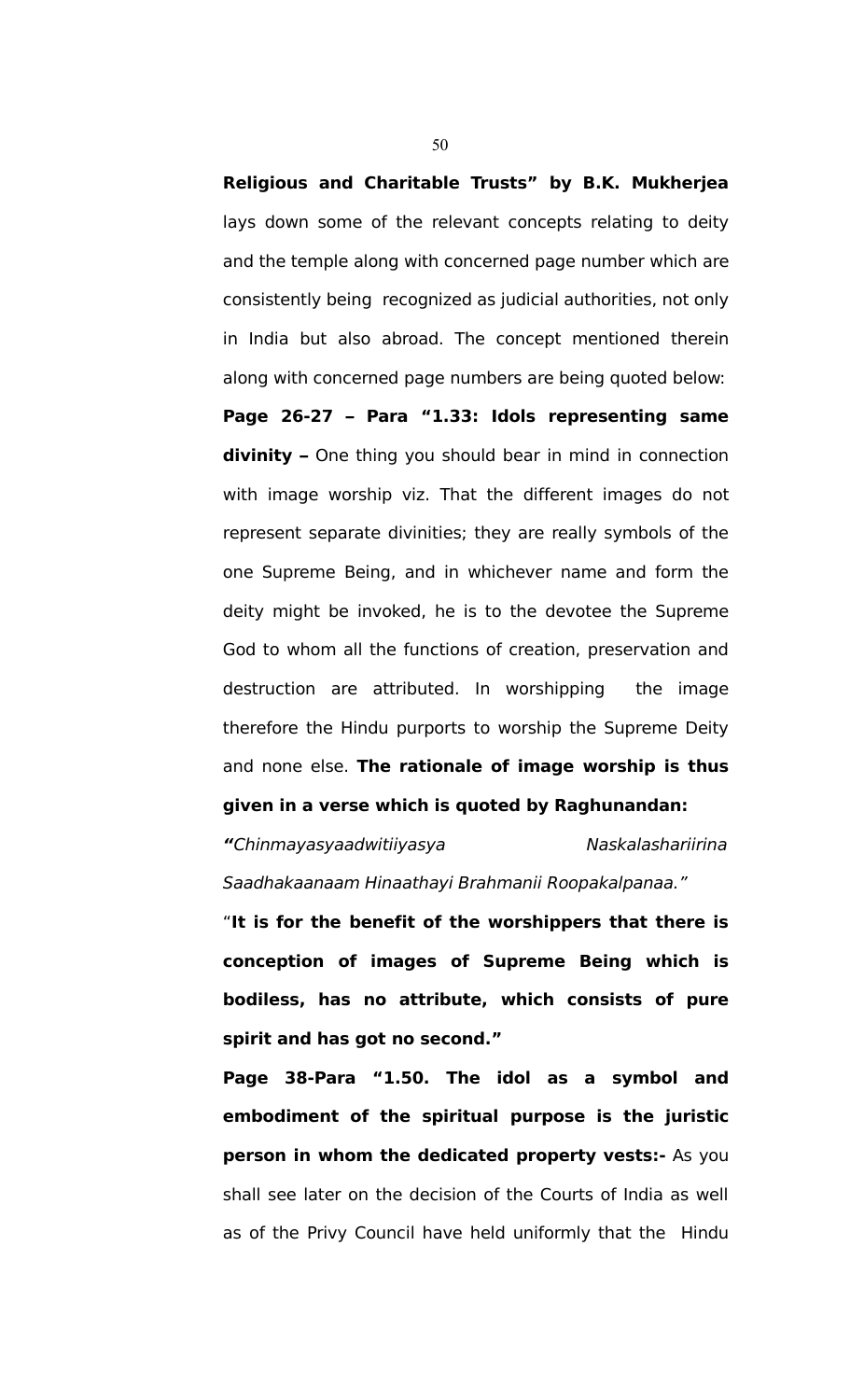idol is a juristic person in whom the dedicated property vests. "A Hindu idol", the Judicial Committee observed in one of its recent pronouncements, "is according to long established authority founded upon the religious customs of the Hindus and the recognition thereof by Courts of Law, a juristic entity. It has a juridical status with the power of suing and being sued." You should remember, however, that the juridical person in the idol is not the material image, and it is an exploded theory that the image itself develops into a legal person as soon as it is consecrated by the Pran Pratistha ceremony. It is not also correct that the Supreme Being of which the idol is a symbol or image is the recipient and owner of the dedicated property. The idol as representing and embodying the spiritual purpose of the donor is the juristic person recognized by law and in this juristic person the dedicated property vests."

**Page 38-39-Para "1.51. Deity owner in a secondary sense.-**The discussions of several Hindu sages and commentators point to the conclusion that in case of dedicated property the deity is to be regarded as owner not in the primary but in the secondary sense. All the relevant texts on this point have been referred to by Sir Asutosh Mookerjee in his judgment in Bhupati v Ramlal and I will reproduce such portions of them as are necessary for my present purpose."

Sulapani, a reputed Brahminical Jurist, in his discourse on Sraddha thus expresses his views regarding the proper significance of gift to God:- "in 'Donation' having for its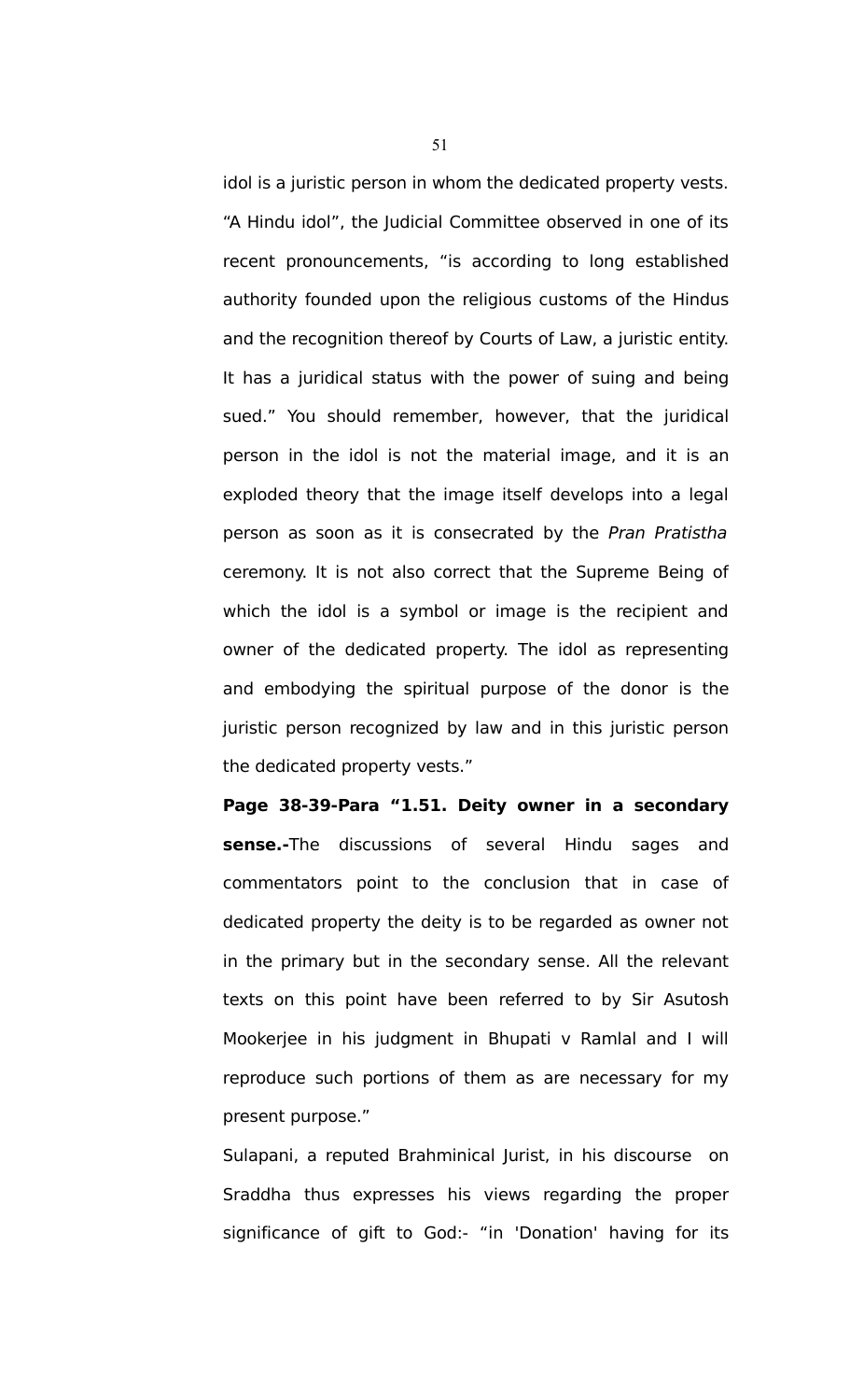dative case, the Gods like the Sun, etc., the term 'donation' has a secondary sense. The object of this figurative use being extension to it of the inseparable accompaniment of that (gift in its primary sense), viz., the offer of the sacrifical fee etc. it has already been remarked in the chapter on the Bratis that such usage as Devagram, Hastigram, etc., are secondary". Sree Krishna in commenting on this passage thus explains the meaning of the expression Devgram: "Moreover, the expression cannot be used here in its primary sense. The relation of one's ownership being excluded, the possessive case affix (in Devas in the term Devagram) figuratively means abandonment for them (the Gods)". Therefore, the expression is used in the sense of "a village which is the object of abandonment intended for the Gods". This is the purport. According to Savar Swami, the wellknown commentator on Purba Mimansa, Devagram and Devakhetra are figurative expressions. What one is able to employ according to one's desire is one's property. The Gods however do not employ a village or land according to their use."

**Page 39-Para "1.52.** These discussions are not free from obscurity but the following conclusions I think can be safely drawn from them:-(1) According to these sages the deity or idol is the owner of the dedicated property but in a secondary sense. The ownership in its primary sense connotes the capacity to enjoy and deal with the property at one's pleasure. A deity cannot hold or enjoy property like a man, hence the deity is not the owner in its primary sense.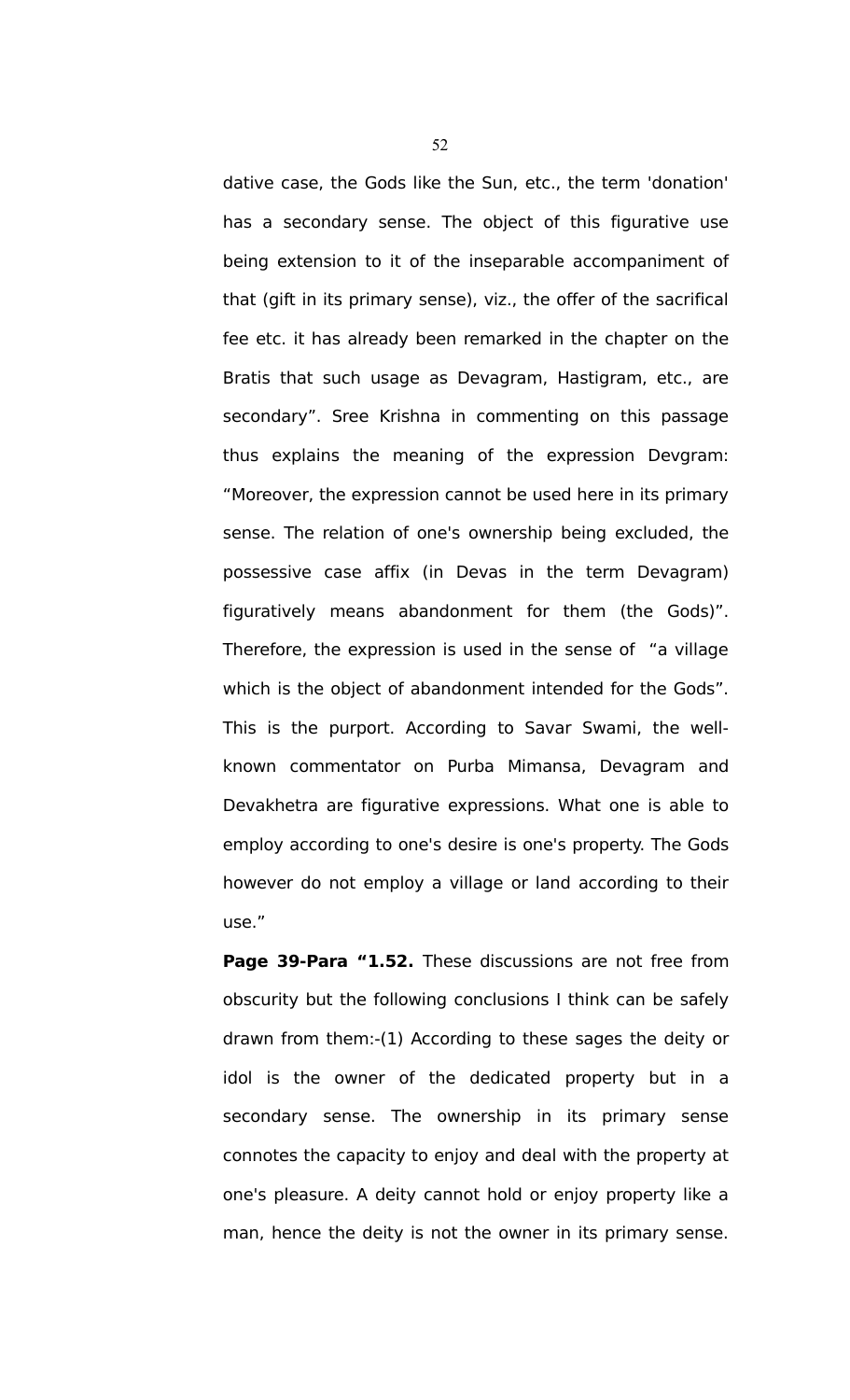(2) Ownership is however attributed to the deity in a secondary or ideal sense. This is a fiction (Upchaar) but not a mere figure of speech, it is a legal fact; otherwise the deity could not be described as owner even in the secondary sense. (3) The fictitious ownership which is imputed to the deity is determined by the expressed intentions of the founder; the debutter property cannot be applied or used for any purpose other than that indicated by the founder. The deity as owner therefore represents nothing else but the intentions of the founder. Although the discussions of the Hindu Jurists are somewhat cryptic in their nature, it is clear that they did appreciate the distinction between the spiritual and legal aspects of an idol. From the spiritual standpoint the idol might be to the devotee the very embodiment of Supreme God but that is a matter beyond the reach of law altogether. Neither God nor any supernatural being could be a person in law. So far as the deity stands as the representative and symbol of the particular purpose which is indicated by the donor, it can figure as a legal person and the correct view is that in the capacity alone the dedicated property vests in it."

Thus, the Hindu concept of deity is worship of his image. It is an admitted case that deities were installed and are being worshiped in the structure. The time of installation has been seen in another issue but the factum is the same that the deities were available inside the structure and the plaintiff has sought the relief of the removal without arraying them as a party. It is not a matter of dispute that deity is a juristic person. The plaintiff is not in a position to say whether Pran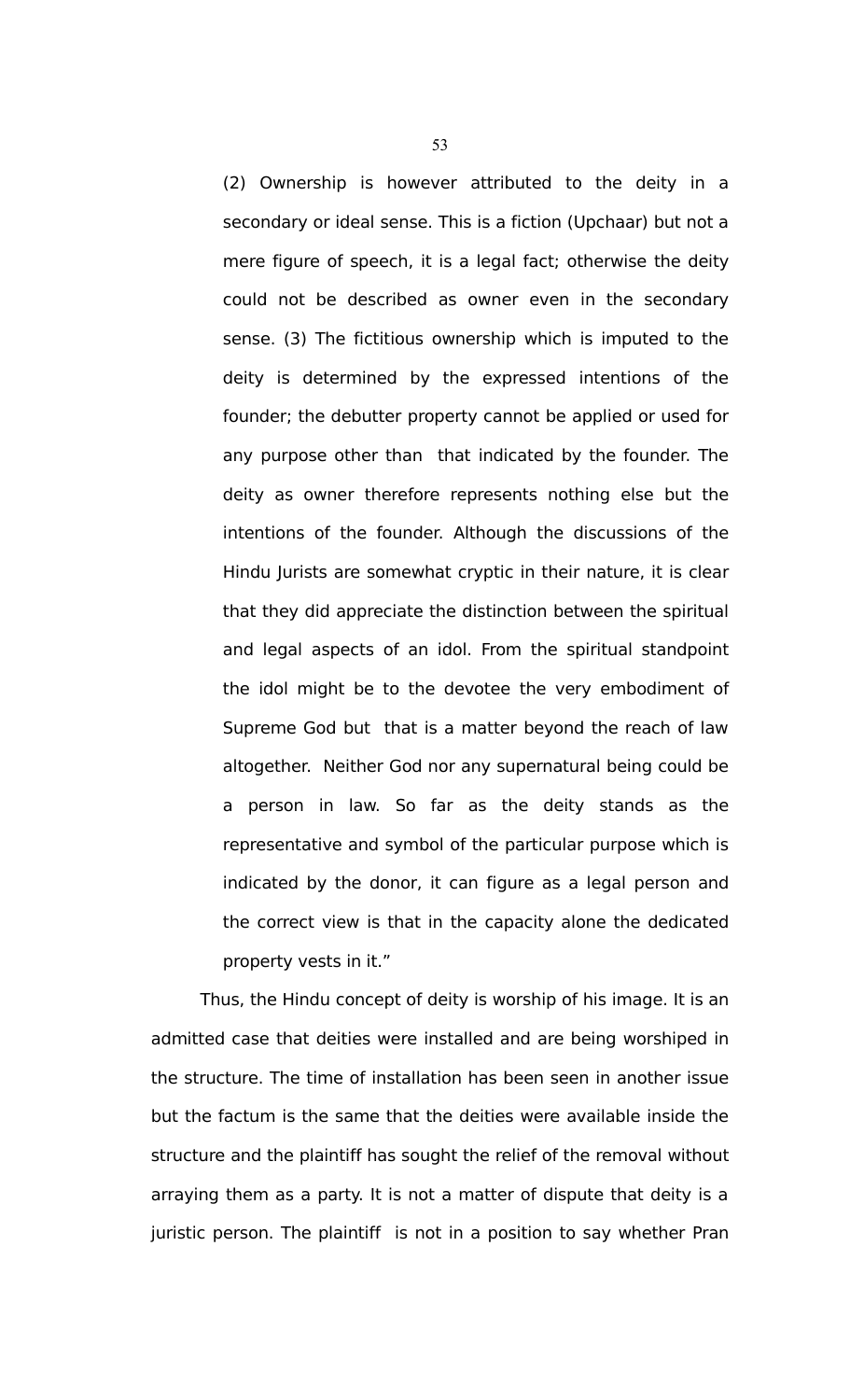Pratishtha was performed or not. The Hindu concept is that deities had to be worshipped. Thus the idol is a juristic person but they did not recognize a temple to be so. It is also a settled proposition of law that no decree can be passed against the juristic person without arraying them as a party. Thus, in view of the decision of the Hon'ble Apex Court in 2**000 (4) SSC 146, Shiromani Gurudwara Prabandhak Committee Vs. Somnath Das,** the deities installed and admitted by the plaintiff are the juristic persons. In view of **AIR 1957 SC Page 133, Deoki Nandan Aggarwal vs. Murlidhar** endowment property in favour of an idol is possible as they are juristic persons. On the contrary, that the defendants Hindus' claim that deities were Pran Pratishthit and according to their faith they are being properly worshipped and Muslims cannot claim that the religious performance of Hindus were defective and accordingly they are not juristic persons. In view of **AIR 1966 Patna 235, Ram Ratan Lal Vs. Kashinath Tewari and others** that the actual Sankalp and Samarpan is not necessary. It is always possible that by worship also, the deities acquire divinity. it is admitted between the parties that the prayers were offered to the deities at least from December, 1949 and the suit was filed after a long time even then the plaintiff cannot, at this stage, suggest that there was no Pran Pratishtha in the temple of the deities. It is also a matter of common knowledge that deities are installed with Pran Pratishta. There is no difference between idol and deities. According to Hindu faith the worship is going on for the last 61 years. Accordingly at no stretch of imagination, at this stage, it can be said that without any Pran Pratishtha or Pooja the deities were installed.

Thus, in view of **AIR 1925 Privy Council 139 Pramatha Nath**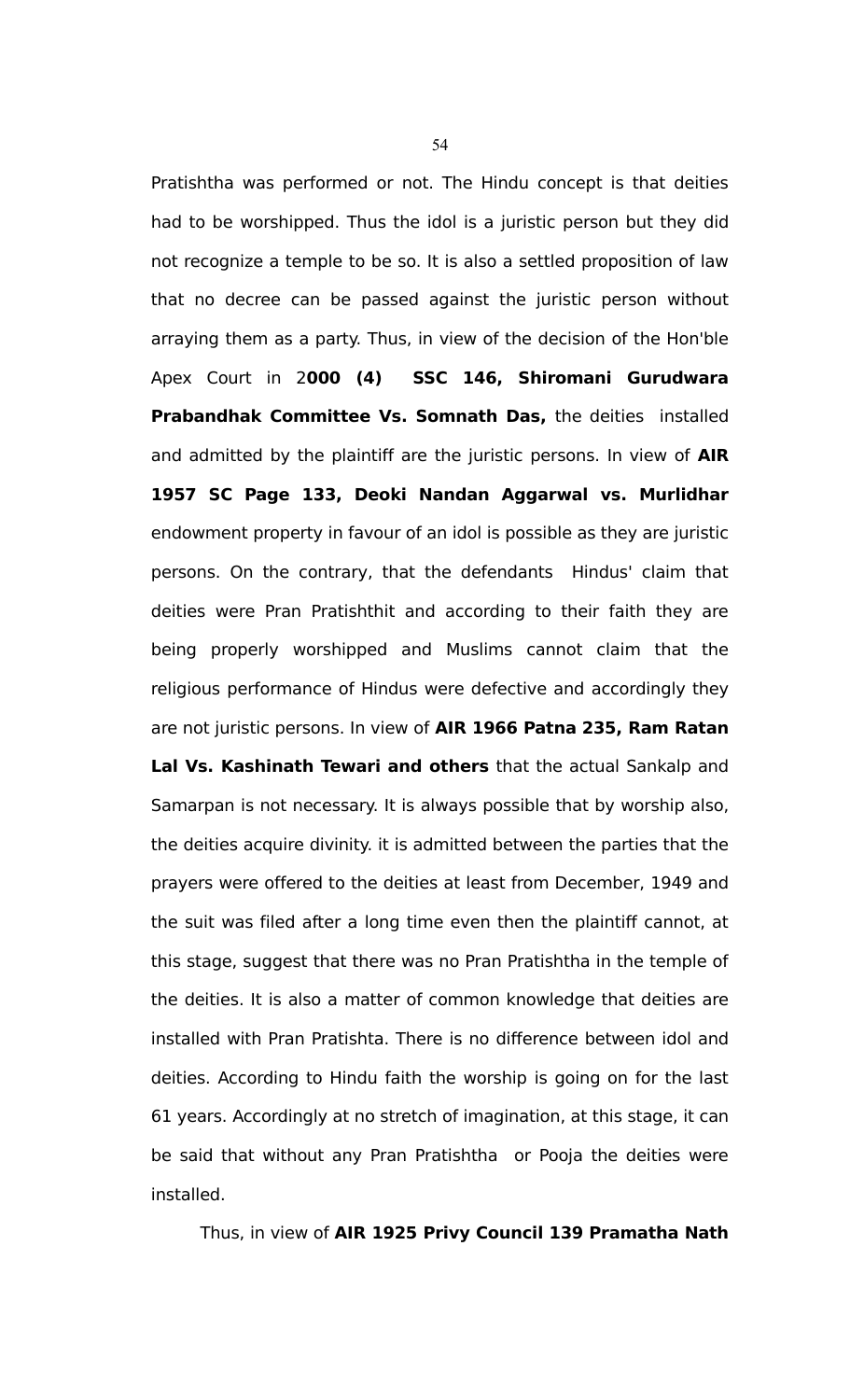**Mullick Vs. Pradyumna Kumar Mullick** even idol is a juristic person and it can sue and be sued. It is not a property which can be shifted to other place. Thus in this case once the parties accept that idols were placed and the worship was going on in that event there is no difference between deities and idols. The worship/prayers were offered. They were properly being worshipped for the last many decades. Accordingly, at this stage there is no justification to hold that the idol should not be treated as juristic persons. There is no material available on record that deities cannot be supposed to be juristic persons. Thus on hyper technical grounds and for want of any evidence from the side of defendants that Pran Pratishtha of the deities plaintiff nos.  $1 \& 2$  was not done and they are not juristic persons cannot be accepted.

 I have given anxious thoughts to the facts in issue. In this context it appears that plaintiff no. 1 and 2 are juridical persons.

#### **IDOL – JURIDICAL PERSON**

A Hindu idol is a juristic entity and has a juridical status. The idol itself is not a legal person. The idol is representing and embodying the spiritual purpose of the donor and it is this purpose, which is the juristic person. The purpose of making a gift to person is not to confer benefit on God, but to confer a benefit on those who worship in that temple, by making it possible for them to have the worship conducted in a proper and impressive manner. The Madras High Court in the case of Vidyapurana Vs. Vidyanidhi [ILR Mad 435], Justice Bhashyam Iyengar suggested that the community itself for whose spiritual benefit the Institution is founded or endowed may be more appropriately regarded as a corporate body forming the juristic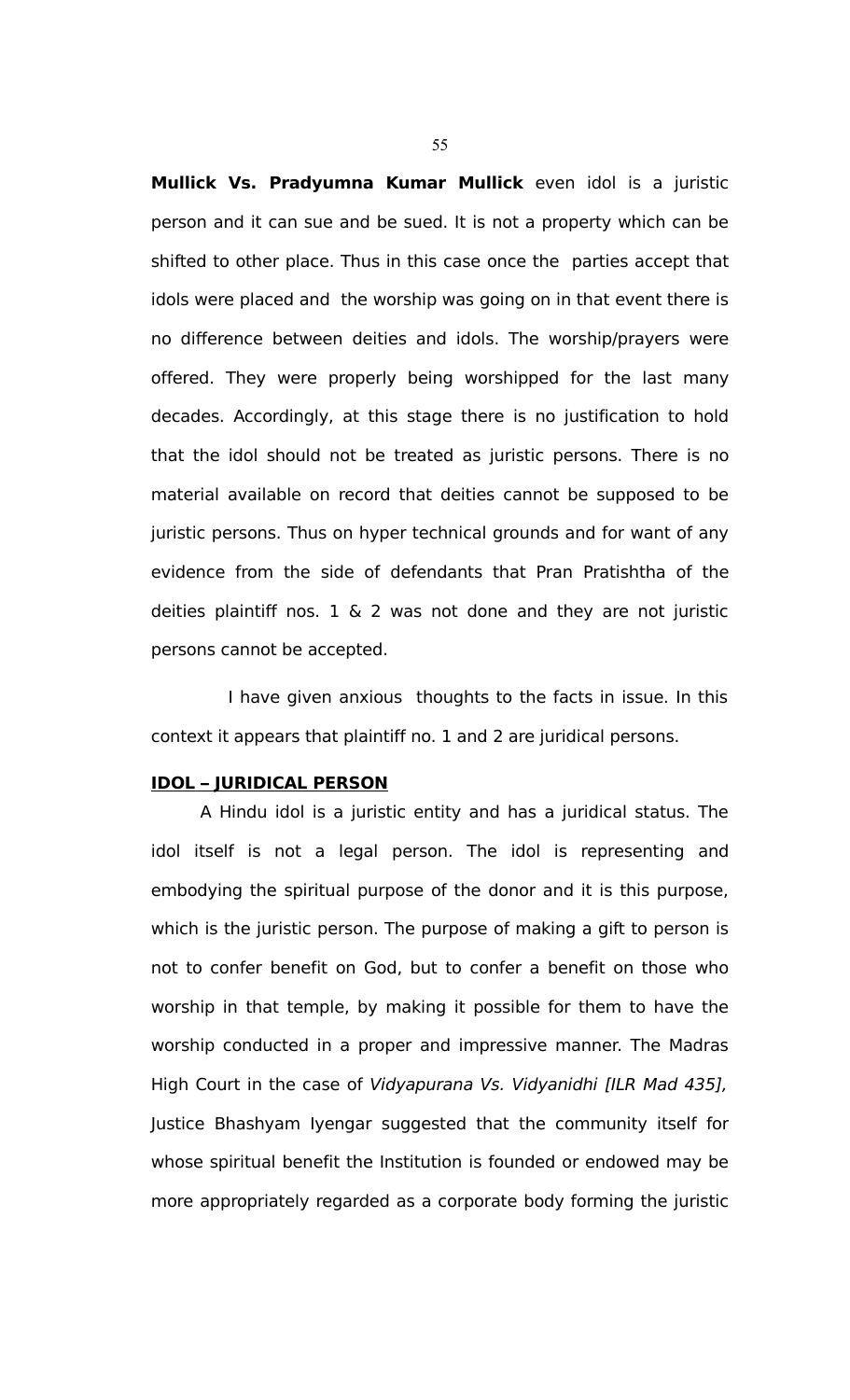person rather than the idol or presiding deity.

The Privy Council in the case of Maharaja Jagadindra Nath Roy Bahadur Vs. Rani Hemanta Kumari Debi [ILR 32 CAL 129 : XXXI I.A. 203] observed:

"There is no doubt that an idol may be regarded as a juridical person capable as such of holding property, though it is only in an ideal sense that property is so held. And probably this is the true legal view when the dedication is of the completest kind known to the law."

In this case it was argued that the period of limitation to file the suit expired when the Sebait was a minor and the Sebait was not entitled to claim the benefit of Section 7 of the Indian Limitation Act for the extension of period of limitation. By virtue of his minority the Privy Council observed that the possession and Management of the dedicated property belong to Sebait. The right to file the suit is vested with the Sebait and not in the idol. The right to sue accrue to the plaintiff when he was under aged and he was entitled to file a suit after attaining majority. In the case of Asthanjanamabhoomi, the claim of adverse possession does not arise for the simple reason that such claim for adverse possession can be made in respect of properties dedicated to a deity and not where the property itself is the deity. Such a claim also arise as the idol was not represented by a Sebait who was competent to take a decision on behalf of the idol. The Supreme Court in the case of Bishwanath Vs. Sri Thakur Radha Ballabhji [AIR 1967 SC 1044] has placed reliance on the observation of the Privy Council in the case of Jagad **estate of an infant** indra Nath Roy Bahadur. Thereafter it is observed as under: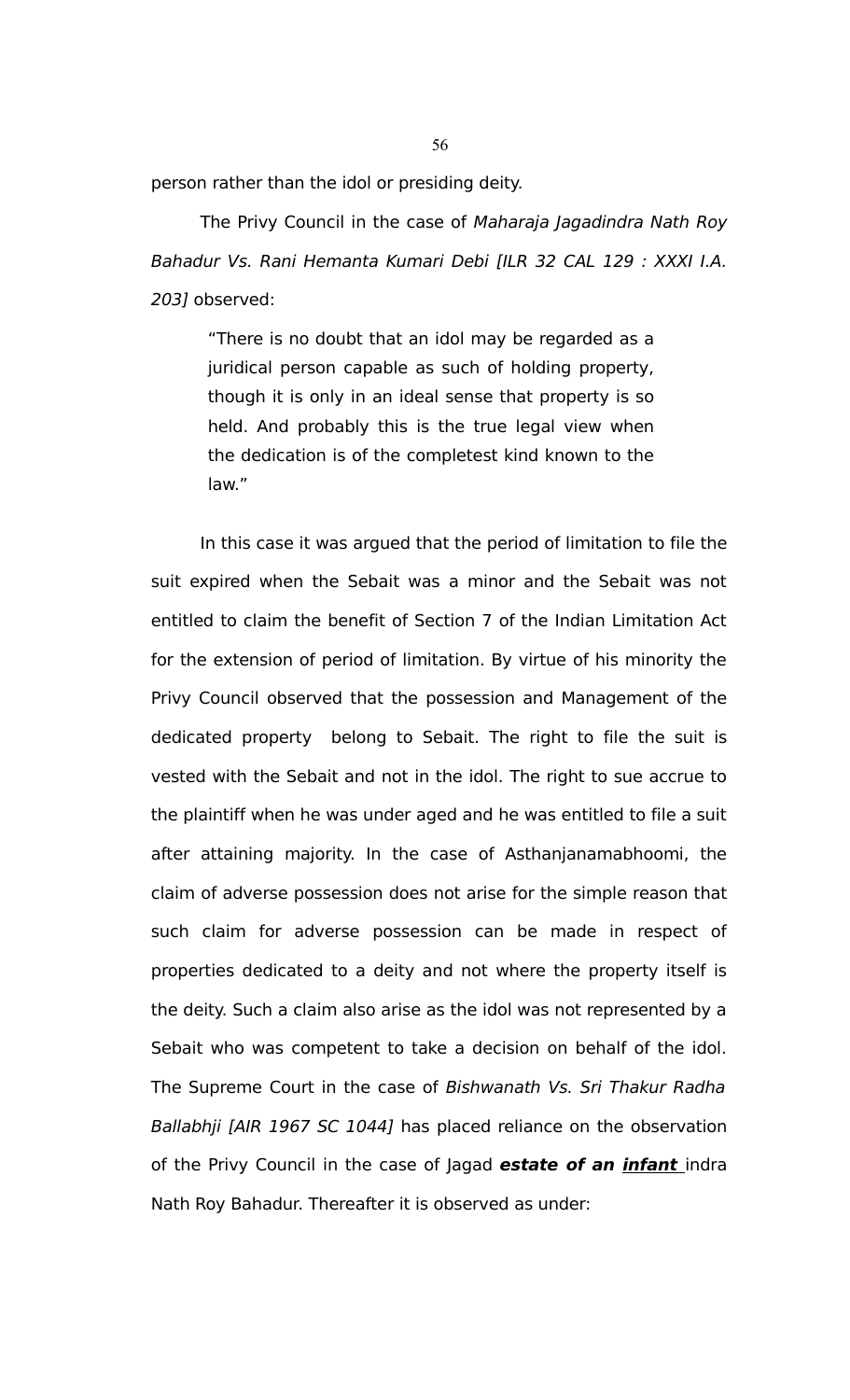"Three legal concepts are well settled : (1) An idol of a Hindu temple is a juridical person; (2) when there is a Shebait, ordinarily no person other than the Shebait can represent the idol; and (3) worshippers of an idol are its beneficiaries, though only in a spiritual sense. It has also been held that person who go in only for the purpose of devotion have according to Hindu law and religion, a greater and deeper interest in temples than mere servants who serve there for some pecuniary advantage : See Kalyana Venkataramana Ayyangar Vs. Kasturi Ranga Ayyangar AIR 1917 Mad 112 at page 118".

Thereafter the Supreme Court has observed further that:

"The question is, can such a person represent the idol when Shebait acts adversely to its interest and fails to take action to safeguard its interest. On principle we do not see any justification for denying such a right to the worshipper. An idol is in the position of a minor and when the person representing it leaves it in a lurch, a person interested in the worship of the idol can certainly be clothed with an adhoc interest. It is a pragmatic, yet a legal solution to a difficult situation. ….... That is why decisions have permitted a worshipper in such circumstances to represent the idol and to recover the property for the idol. It has been held in a number of decisions that worshippers may file a suit praying for possession of a property on behalf of an endowment."

The Supreme Court has placed reliance on the observation of B.K. Mukherjee in his book, "The Hindu Law of Religious & Charitable Trust" II Edition, wherein it is observed that, where the Shebait refuses to act for the idol, or where the suit is to challenge the act of the Shebait himself as prejudicial to the interest of the idol, then there must be some other agency which must have the right to act for the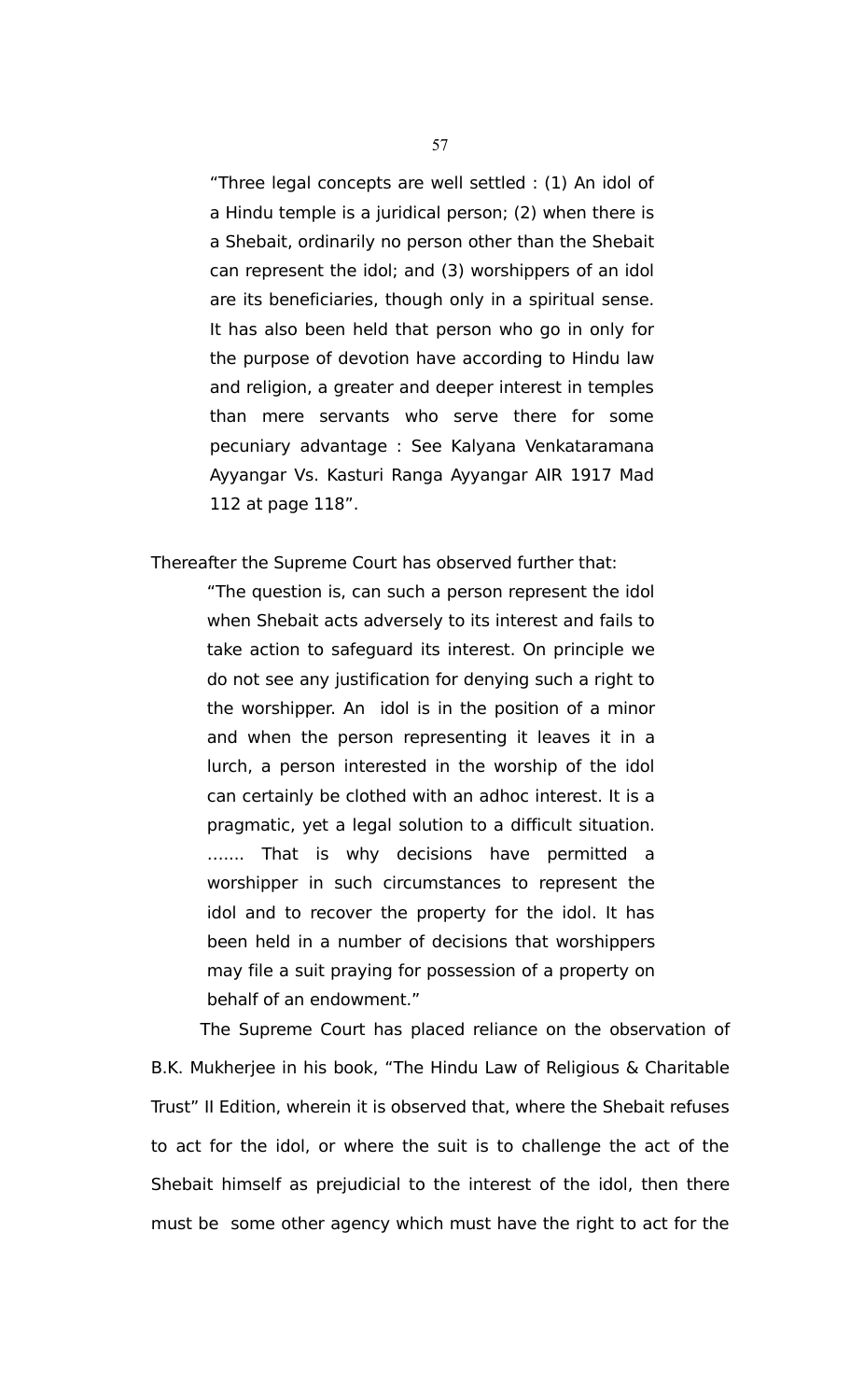idol. It is in this background, the Supreme Court has held the right of a worshipper is to file a suit representing the idol. The principle laid down in this case is applicable to the facts of the present case where the worshippers of Ashtanajanamabhoomi have filed the suit for safeguarding the interest of the deity. The ratio of the said case also supports of a view that a deity can be considered as a perpetual infant, which can only be represented by its next friend. A worshipper can file a suit on behalf of the idol where Shebait is in different or has an adverse interest (Kissan Bagwan Vs. Suri Morati Sansthan [AIR 1947 Nagpur 253].

The Supreme Court in the case of Jogendra Nath Naskar Vs. IT Commissioner has observed as under:

"Neither God nor any supernatural being could be a person in law. But so far as the deity stands as the representative and symbol of the particular purpose which is indicated by the donor, it can figure as a legal person".

The Supreme Court in the case of Ramaraghava Reddy Vs. Seshu Reddy (AIR 1967 SC 436) observed that:

> "Where the Shebait himself is negligent or where the Shebait himself is guilty party against whom the deity needs relief it is open to the worshippers or other persons interested in the religious endowment to file suits for the protection of the trust properties. In such a case suit can be filed by a next friend."

The Supreme Court relied upon the observation in the case of Pramath Nath Vs. Pradyumna Kumar [AIR 1925 PC 139] wherein it is stated that:

> "Will of the idol on that question must be respected, inasmuch as the idol was not represented otherwise than by Shebaits, it ought to appear through a disinterested next friend appointed by the Court."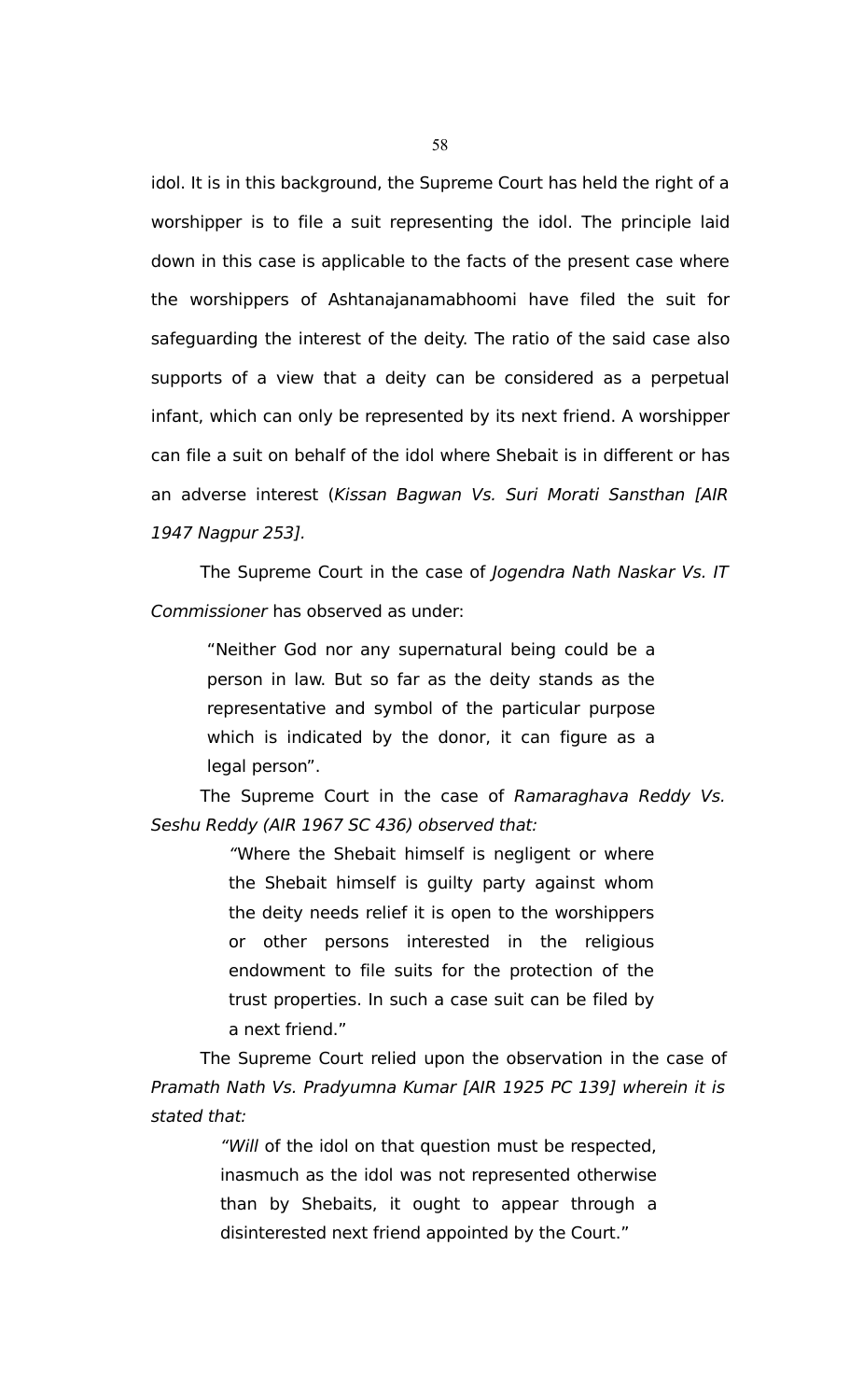It has been argued that deities are perpetual minors for the purpose of law of contract. However, this argument is not accepted in Bhopal Shreedar Vs. Shasheebhusan [AIR 1933 Cal 109]. The deity is held to be person or individual for the purpose of Income Tax Act. However the minority status of the deity is not accepted in the matter of holding of property as held by the Full Bench of Madras High Court in MA Manathounithai Desikar Vs. Sundar (AIR 1971 Mad 1)."

Thus, there is difference between juristic and legal persons. **Juristic Person:** Persons are classified or distinguished as natural and legal (or juristic). A natural person is a being to whom the law attributes personality in accordance with reality and truth. Legal persons are beings, real or imaginary, to whom the law attributes personality by way of fiction when there is none if fact. Legal personality is an artificial creation of the law. According to the Supreme Court in **Som Prakash Rekhi V. Union of India, AIR 1981 SC 212** "A legal person is any entity other than human being to which law attributes personality" Further, "the very words 'Juristic Person' connote recognition of an entity to be in law a person which otherwise it is not. In other words, it is not an individual natural person but an artificially created person which is to be recognized in law as such vide **SGPC V. Som Nath Dass, AIR 2000 SC 1421.**

Thus juristic or legal or artificial person is any subject matter to which the law attributes a fictitious personality. It is a legal creation either under a general law like Companies Act or by a specific enactment or by a decision of the court. Being the creation of law, legal persons can be of as many kinds structure as the law pleases. A legal person is holder of rights and duties, it can own and disposes of property, it can receive gifts and it can sue and be sued in its name in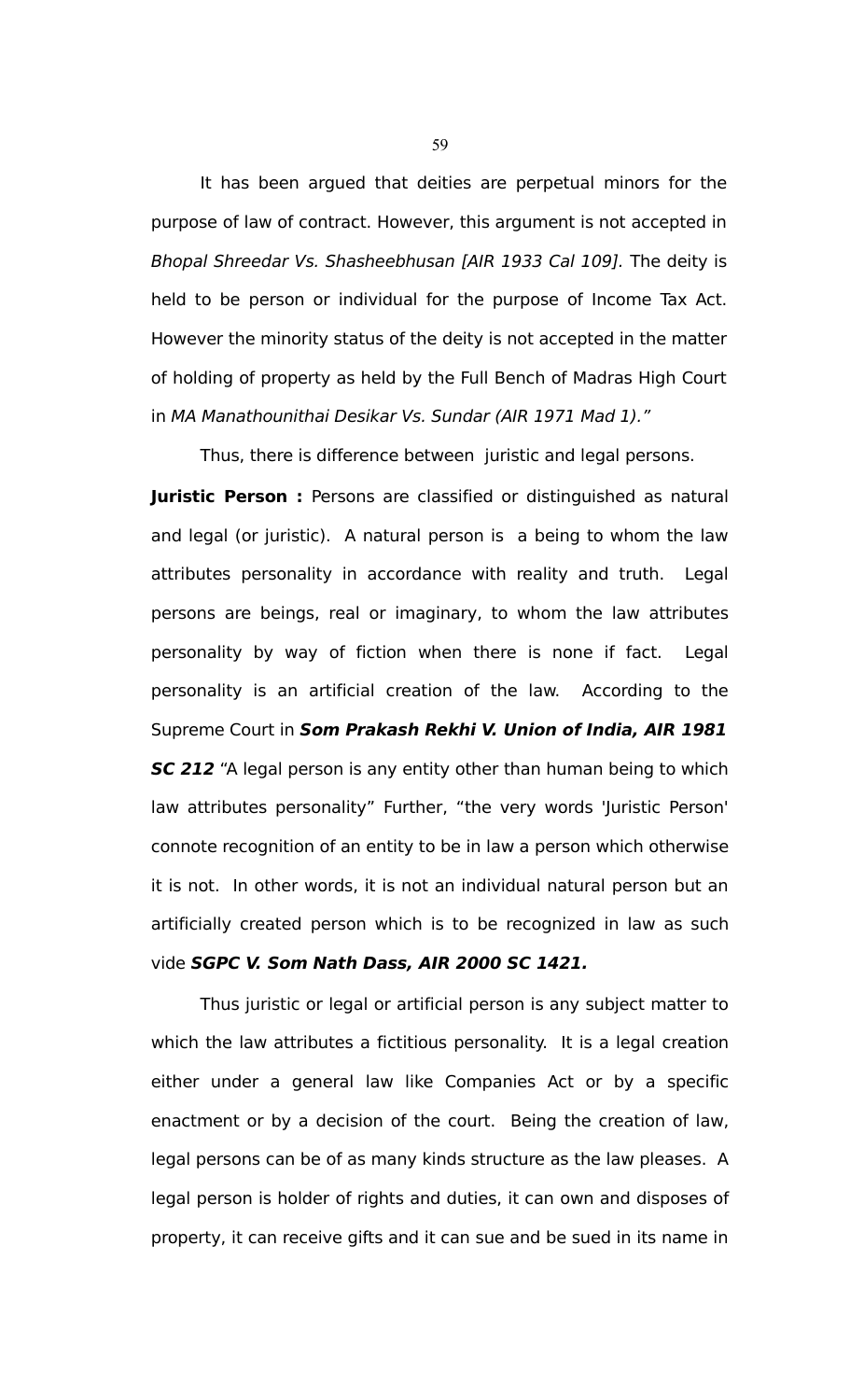the courts.

 The Privy Council in **Pramath Nath Mullick V. Pradyunna Nath Mullic (1925) 52 Indian Appeals 245, 264** consistently held this view in its words:

> "A Hindu Idol is, according to long established authority founded upon the religious custom of Hindus, and recognition thereof by the courts of law, a juristic entity. It has a judicial status with power of suing and being sued. Its interests are attended to by the person who has the deity in his charge and who is in law its manager."

The spiritual and legal aspects of Hindu idol need be distinguished. From the spiritual point of view idol is the very embodiment of the Supreme Being, but with this aspect of the matter law is not concerned, in fact it is beyond the reach of law. In law, neither God nor any supernatural being can be a person. But so far as the deity or idol stands as the representative and symbol of the particular purpose indicated by donor, it can figure as a legal person.

The plaintiffs have specifically pleaded and have given reasons as to why the place believed to be the birth place of Lord Ram is a deity. Reliance has been placed on paras 19,20 and 21 of the plaint. For convenience they are reproduced as below;-

"19. That it is manifestly established by public records of unimpeachable authority that the premises in dispute is the place where Maryada Purushottam Sri Ramchandra Ji Maharaj was born as the son of Maharaja Dashrath of the solar Dynasty, which according to the tradition and the faith of the devotees of Bhagwan Sri Rama is the place where HE manifested HIMSELF in human form as an incarnation of BHAGWAN VISHNU. The place has since ever been called Sri Rama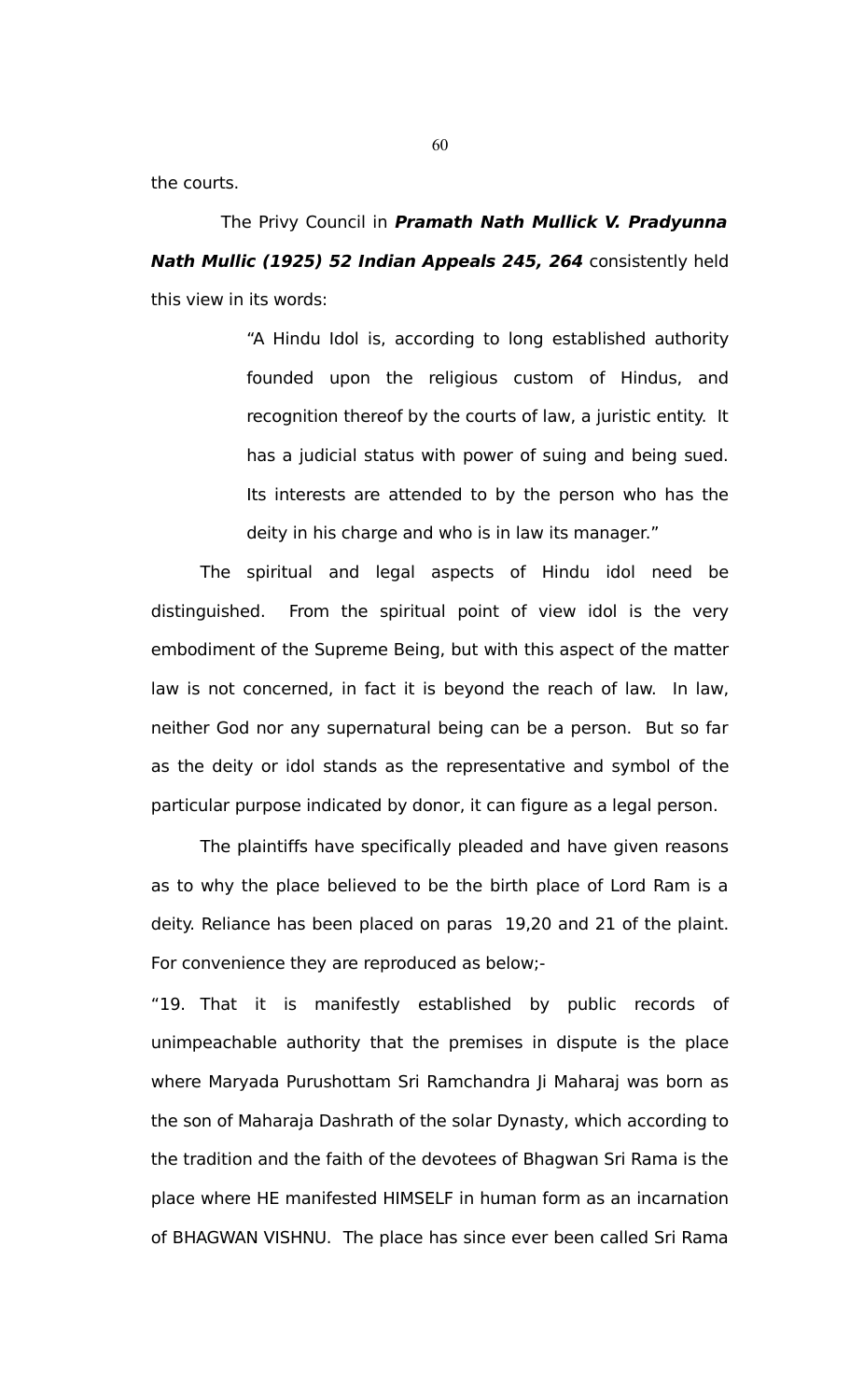Janma Bhumi by all and sundry through the ages.

20. That the place itself, or the ASTHAN SRI RAMA JANMA BHUMI, as it has come to be known, has been an object of worship as a Deity by the devotees of BHAGWAN SRI RAMA, as it personifies the spirit of the Divine worshipped in the form of SRI RAMA LALA or Lord RAMA the child. The Asthan was thus Deified and has had a juridical personality of its own even before the construction of a Temple building or the installation of the idol of Bhagwan Sri Rama thereat.

**21.** That it may be here stated that the Hindus do not worship the stone or the metal shaped into the form of their ISHTA DEVATA, or the stone of SALIGRAM which has no particular shape at all. They worship the Divine, which has no quality or shape or form, but can be known only when it manifests ITSELF in the form of an incarnation, and therefore, adopt the form of his incarnation as their ISHTA DEVA. For some even that is unnecessary. They can meditate upon the formless and the shapeless DIVINE and aspire for a knowledge of him through his grace. It is the SPIRIT of the DIVINE which is worshipped by most Hindus, and not its material form or shape in an idol. This SPIRIT of the DIVINE in an idol is invoked by the ritual of pranapratishtha. The SPIRIT of the DIVINE is indestructible and ever remains present everywhere at all times for any one to invoke it in any shape or form in accord with his own aspiration. Different persons are at different levels of realisation of the REALITY. Some find it helpful to pursue a particular set of rituals for their spiritual uplift. A large section of Hindus follow BHAKTI MARGA, and BHAGWAN SRI RAMA or BHAGWAN SRI KRISHNA is their ISHTA DEVA."

 Shri K.N. Bhat Senior Advocate has further urged that plaintiff nos. 1 and 2 are juristic persons , He has placed reliance on "the

61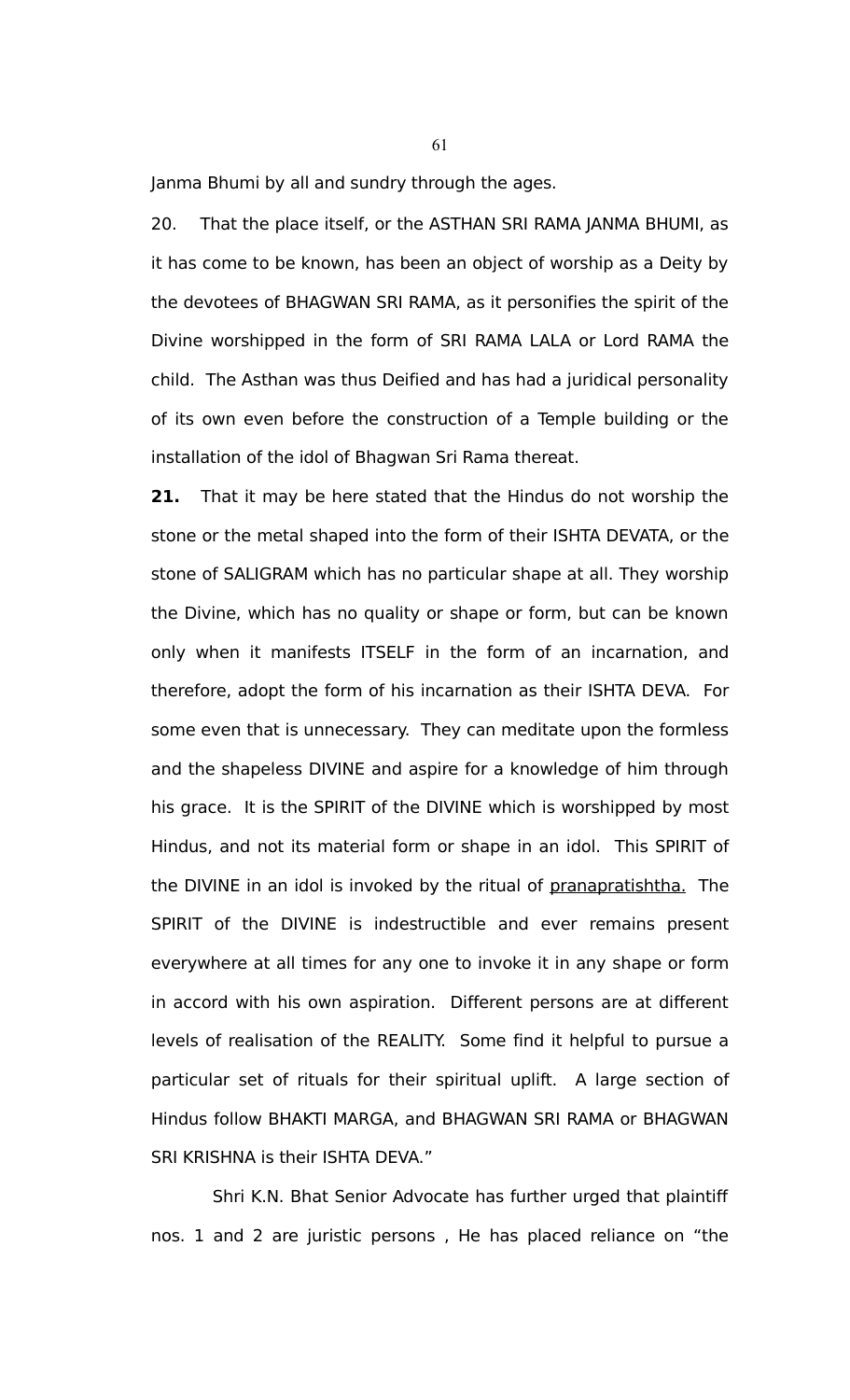Hindu Law of Religious and Charitable Trusts" by B.K.Mukherjea. Relevant extracts are reproduced as under:-

" A Hindu place of worship can be deemed to be a deity. Thus, on the basis of aforesaid contentions I hold that deities are juristic persons and they can sue or be sued. On behalf of Hindus it is urged that even by worship and chanting of Mantras Pranprathistha can be done. Accordingly the contentions that without any Pranprathistha deities are not juristic persons is not acceptable. Hindus claim that there was worship and Pranprathistha of the deities and they are juristic persons.

 In view of above discussion, there is no doubt that plaintiff no. 1 is a deity and plaintiff no. 2 is worshipped from times immemorial and accordingly it is also a deity and they can sue the defendants through the next friend .

The aforesaid view is based on the decision of Hon'ble apex court in **Bishwanath and another Vs. Shri Thakur Radhabhallabhji and others AIR 1967 S.C.1044,** which reads as under**:** 

8 . The second question turns upon the right of a worshipper to represent an idol when the Shebait or manager of the temple is acting adversely to its interest. Ganapathi Iyer in his valuable treatise on "Hindu and Mahomedan Endowments", 2nd Edition at page 226, had this to say in regard to the legal status of an idol in Hindu law :

"The ascription of a legal personality to the deity supposed to be residing in the image meets with all practical purposes. The deity can be said to possess property only in an ideal sense and the theory is, therefore, not complete unless that legal personality is linked to a natural person."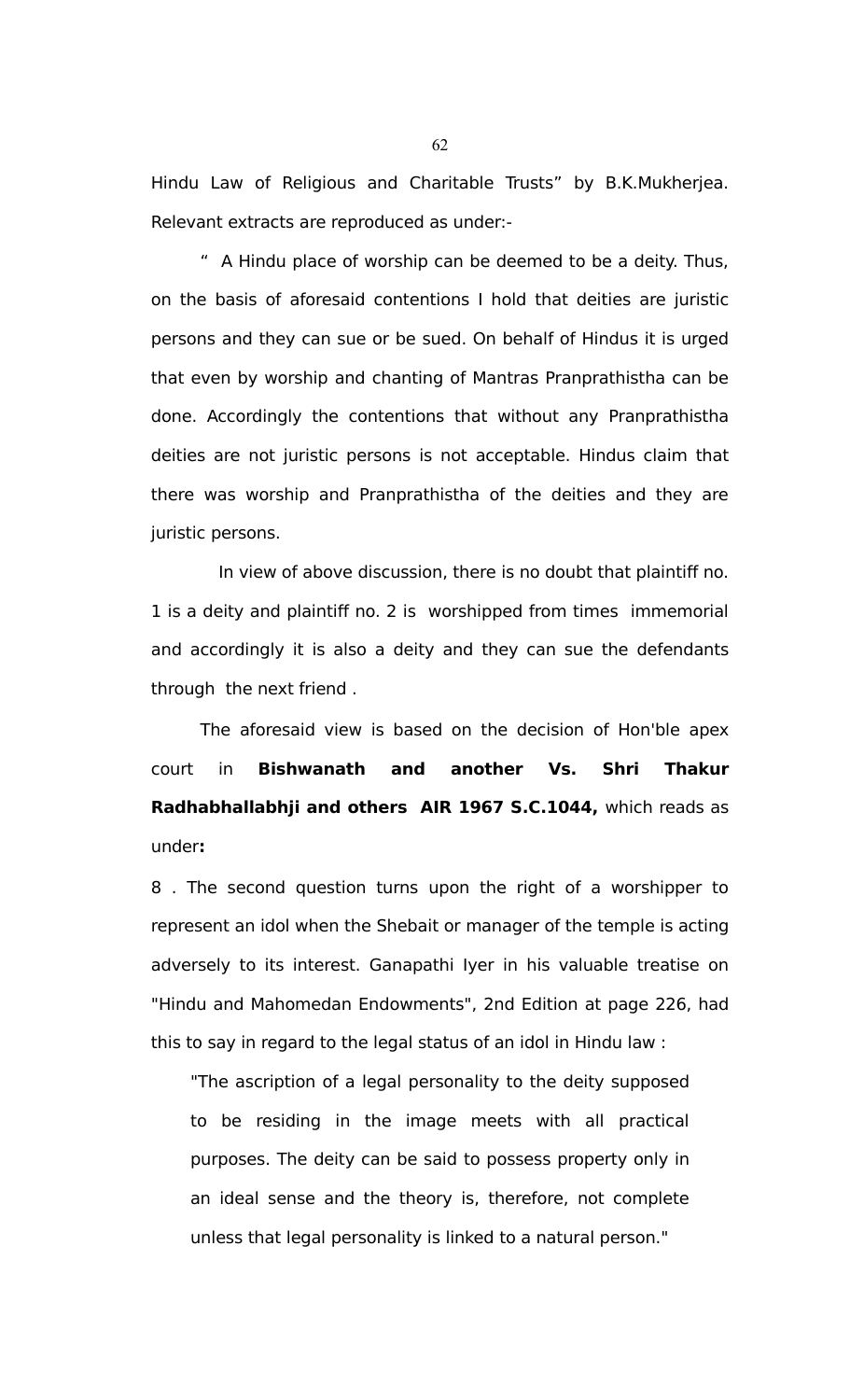It would be futile to discuss at this stage the various decisions which considered the relationship between the idol and its Shebait or Manager qua the management of its property, as the Privy Council in Maharaja Jagadindra Nath Roy Bahadur v. [Rani Hemanta Kumari Debi,](javascript:fnOpenGlobalPopUp() has settled the legal position and stated thus :

"There is no doubt that an idol may be regarded as a juridical person capable as such of holding property, though it is only in an ideal sense that property is so held."

 Dealing with the position of the Shebait of such an idol, the Privy Council proceeded to state :

"........ it still remains that the possession and management of the dedicated property belong to the Shebait. And this carries with it the right to bring whatever suits are necessary for the protection of the property. Every such right of suit is vested in the Shebait, not in the idol."

 This was a case where the Shebait filed a suit for eviction from the dedicated property within three years after attaining majority and the Board held that, as he had the right to bring the suit for the protection of the dedicated property, section 7 of the Limitation Act, 1877, would apply to him. The present question, namely, if a Shebait acts adversely to the interests of the idol whether the idol represented by a worshipper can maintain a suit for eviction, did not arise for consideration in that case. That question falls to be decided on different considerations.

9. Three legal concepts are well settled : (1) An idol of a Hindu temple is a juridical person; (2) when there is a Shebait, ordinarily no person other than the Shebait can represent the idol; and (3) worshippers of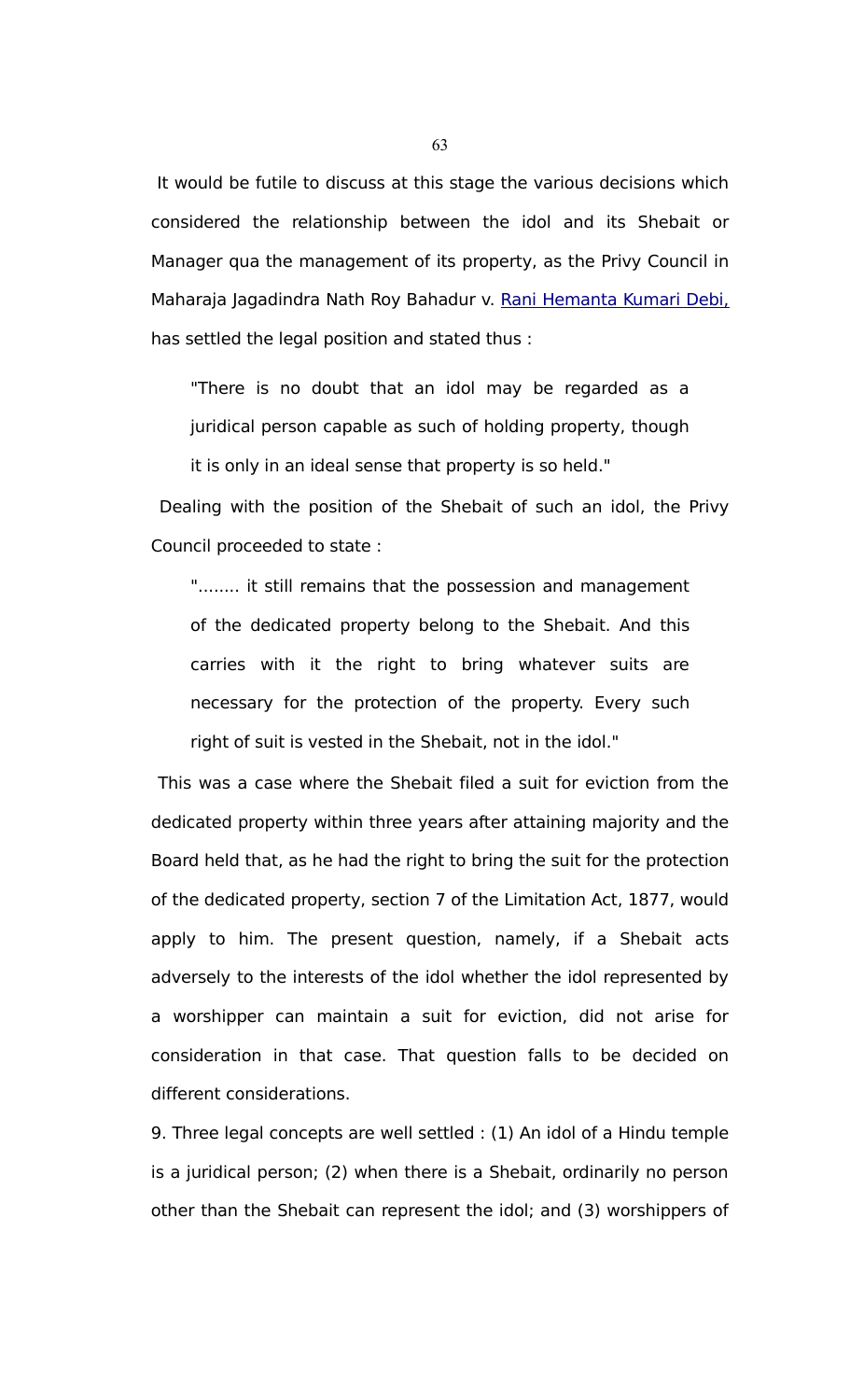an idol are its beneficiaries, though only in a spiritual sense. It has also been held that persons who go in only for the purpose of devotion have, according to Hindu law and religion, a greater and deeper interest in temples than mere servants who serve there for some pecuniary advantage : see Kalyana Venkataramana Ayyangar v. Kasturi Ranga Ayyangar . In the present case, the plaintiff is not only a mere worshipper but is found to have been assisting the 2nd defendant in the management of the temple.

10. The question is, can such a person represent the idol when the Shebait acts adversely to its interest and fails to take action to safeguard its interest. On principle we do not see any justification for denying such a right to the worshipper. An idol is in the position of a minor; when the person representing it leaves in the lurch, a person interested in the worship of the idol can certainly be clothed with an ad hoc power of representation to protect its interest. It is a pragmatic, yet a legal solution to a difficult situation. Should it be held that a Shebait, who transferred the property, can only bring a suit for recovery, in most of the cases it will be an indirect approval of the dereliction of the Shebait's duty, for more often than not he will not admit his default and take steps to recover the property, apart from other technical pleas that may be open to the transferee in a suit. Should it be held that a worshipper can file only a suit for the removal of a Shebait and for the appointment of another in order to enable him to take steps to recover the property, such a procedure will be rather a prolonged and a complicated one and the interest of the idol may irreparably suffer. That is why decisions have permitted a worshipper in such circumstances to represent the idol and to recover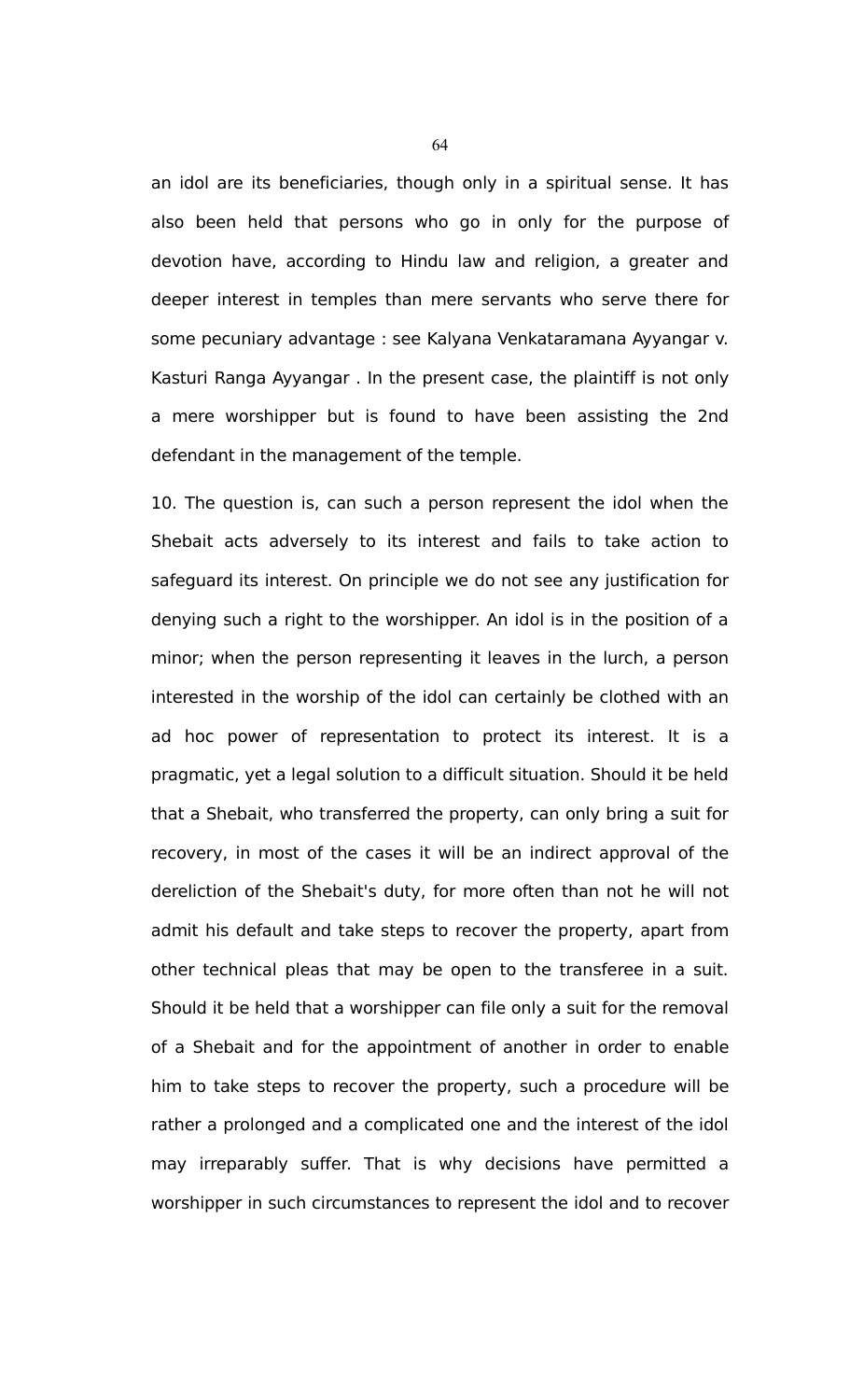the property for the idol. It has been held in a number of decisions that worshippers may file a suit praying for possession of a property on behalf of an endowment.

11. There are two decisions of the Privy Council, namely Pramatha Nath Mullick v. [Pradyumna Kumar Mullick](javascript:fnOpenGlobalPopUp() and Kanhaiyat Lal v. Hamid Ali , wherein the Board remanded the case to the High Court in order that the High Court might appoint a disinterested person to represent the idol. No doubt in both the cases no question of any deity filing a suit for its protection arose, but the decisions are authorities for the position that apart from a Shebait, under certain circumstances, the idol can be represented by disinterested persons. B. K. Mukherjea in his book "The Hindu Law of Religious and Charitable Trust" 2nd Edition, summarizes the legal position by way of the following propositions, among others, at page 249 :

"(1) An idol is a juristic person in whom the title to the properties of the endowment vests. But it is only in an ideal sense that the idol is the owner. It has to act through human agency, and that agent is the Shebait, who is, in law, the person entitled to take proceedings on its behalf. The personality of the idol might therefore be said to be merged in that of the Shebait.

(2) Where, however, the Shebait refuses to act for the idol, or where the suit is to challenge the act of the Shebait himself as prejudicial to the interests of the idol, then there must be some other agency which must have the right to act for the idol. The law accordingly recognises a right in persons interested in the endowment to take proceedings

65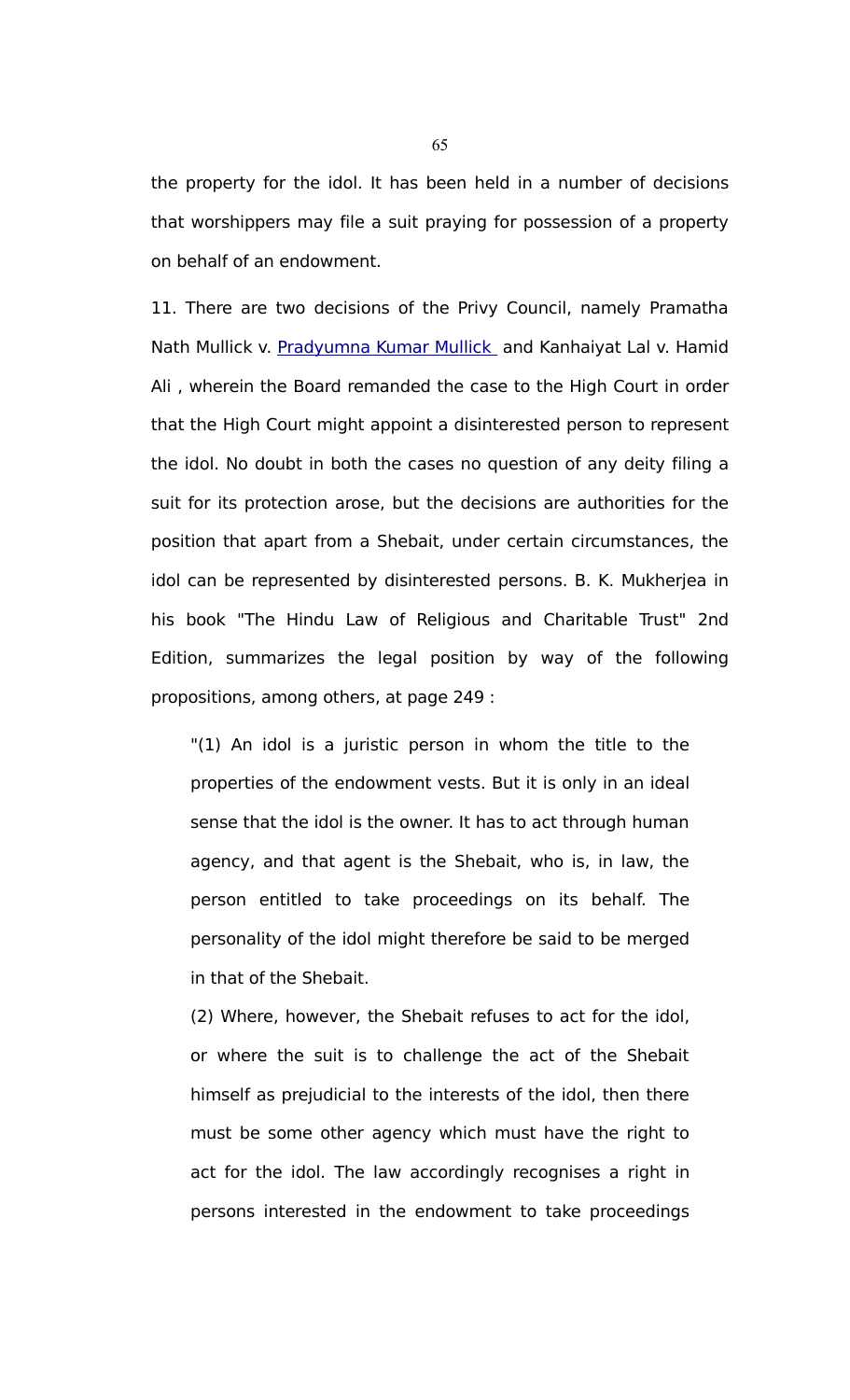on behalf of the idol.

This view is justified by reason as well as by decision.

In view of the aforesaid judgement a Shebait or worshipper can file the suit as next friend for the reasons that an idol is in a position of minor and it has to act through human agency. Thus, in this case the plaintiff no. 3 is the next friend and accordingly he has a right to maintain the suit.

It may further be clarified that plaintiff no. 3 was a Senior Advocate and a retired Judge of the High Court, who filed the suit as next friend and there is no allegation on behalf of the defendant that he was acting adversely to the interest of plaintiff nos. 1 and 2. Consequently, looking to the case from all angles it transpires that plaintiff nos. 1 and 2 are juridical persons and plaintiff no. 3 as a next friend is entitled to maintain the suit on the basis of settled proposition of law as laid down in AIR 1925 Privy Council page 139 Pramatha Nath Mullick Vs. Pradyumna Kumar Mullick and AIR 1933 Privy Council 198(1) KanhaiyaLal Vs. Hamid Ali

Reliance may be placed on following case laws and relevant portions of the judgements which are given below;

# **Official Trustee of West Bengal (For The Trust of Chitra Dassi) V. C.I.T., West Bengal, A.I.R.1974 S.C.1355 (para 3):**

**3.** It was conceded before us on behalf of the appellant that if the word used had been a "person" instead of an "individual" the deity would be a person because a person will include a juristic person. That a Hindu deity is a juristic person is a well established proposition and has been so for a long time. In Maharanee Shibessouree Debia v. Mothooranath Acharjo it was observed: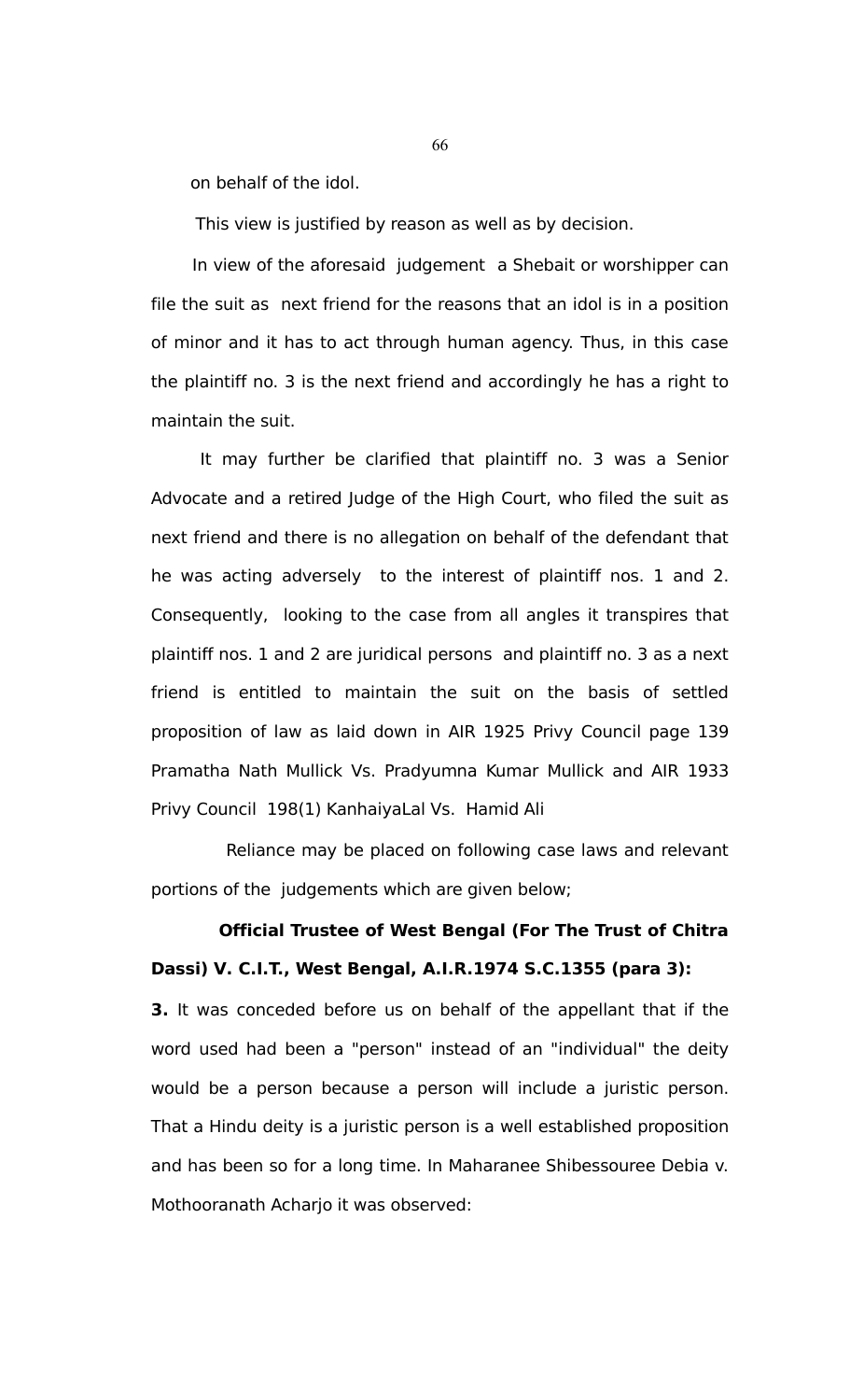The Talook itself, with which these jummas were connected by tenure, was dedicated to the religious services of the Idol. The rents constituted, therefore, in legal contemplation, its property. The Sahabit had not the legal property, but only the title of Manager of a religious endowment.

In Prosunno Kumari Debya v. Golab Chand Baboo, the above observations were cited with approval. In Manohar Ganesh v. Lakhmiram, a Division Bench of the Bombay High Court observed:

The Hindu law, like the Roman law and those derived from it, recognises, not only corporate bodies with rights of property vested in the corporation apart from its individual members, but also the juridical persons or subjects called foundations.... It is consistent with the grants having been made to the juridical person symbolized or personified in the idol....

The Madras High Court in Vidyapurna Tirtha Swami v. Vidyanidhi Tirtha Swami expressed the view:

It is to give due effect to such a sentiment widespread and deep rooted as it has always been, with reference to something not capable of holding property as a natural person, that the laws of most countries have sanctioned, the creation of a fictitious person in the matter, as is implied in the felicitous observation made in the work already cited: 'Perhaps the oldest of all juristic persons is the God, hero or the saint'.

In Pramatha Nath Mullick v. Pradumna Kumar Mullick

A Hindu idol is, according to long established authority,

67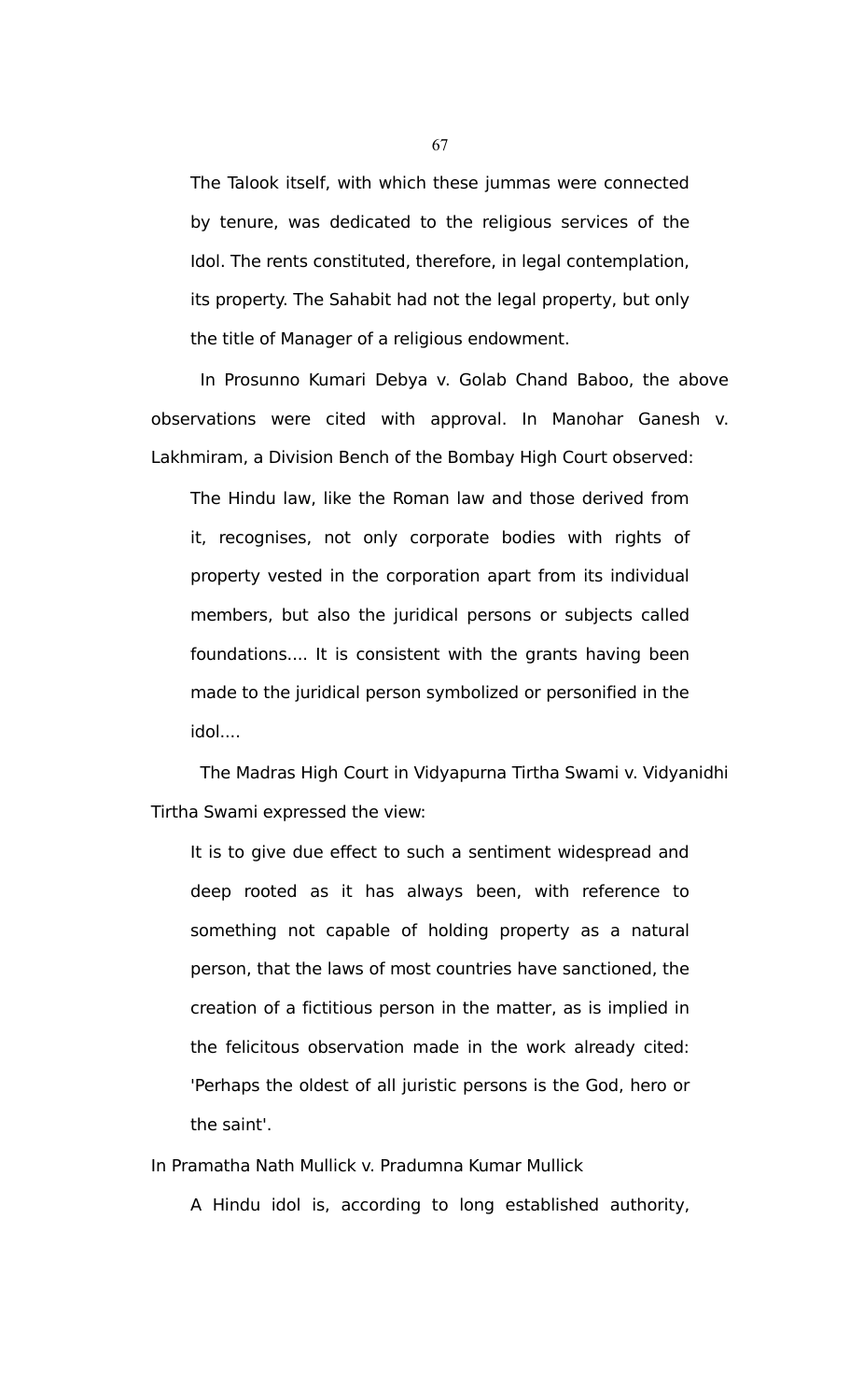founded upon the religious customs of the Hindus, and the recognition thereof by courts of law, a "juristic entity'. It has a juridical status with the power of suing and being sued. Its interests are attended to by the person who has the deity in his charge and who is in law its manager with all the powers which would, in such circumstances, on anology, be given to the manger of the estate of an infant heir. It is unnecessary to quote the authorities : for this doctrine, thus simply stated, is firmly established.

In **Shri Kalanka Devi Sansthan vs. the Maharashtra Revenue Tribunal, Nagpur and Ors., [A.I.R.1970 S.C.439]** Apex Court held as under:

4. Now it is well known that when property is given absolutely for the worship of an idol it vests in the idol itself as a juristic person. As pointed out in Mukherjee's Hindu Law of Religious and Charitable Trust at pp. 142-43, this view is in accordance with the Hindu ideas and has been uniformly accepted in a long series of judicial decisions. The idol is capable of holding property in the same way as a natural person. "It has a juridical status with the power of suing and being sued. Its interests are attended to by the person who has the deity in his charge and who is in law its manager with all the powers which would, in such circumstances, on analogy, be given to the manager of the estate of an infant heir". The question, however, is whether the idol is capable of cultivating the land personally. The argument raised on behalf of the appellant is that under Explanation I in Section 2(12) of the Act a person who is subject to any physical or mental disability shall be deemed to cultivate the land personally if it is cultivated by the servants or by hired labourer. In other words an idol or a Sansthan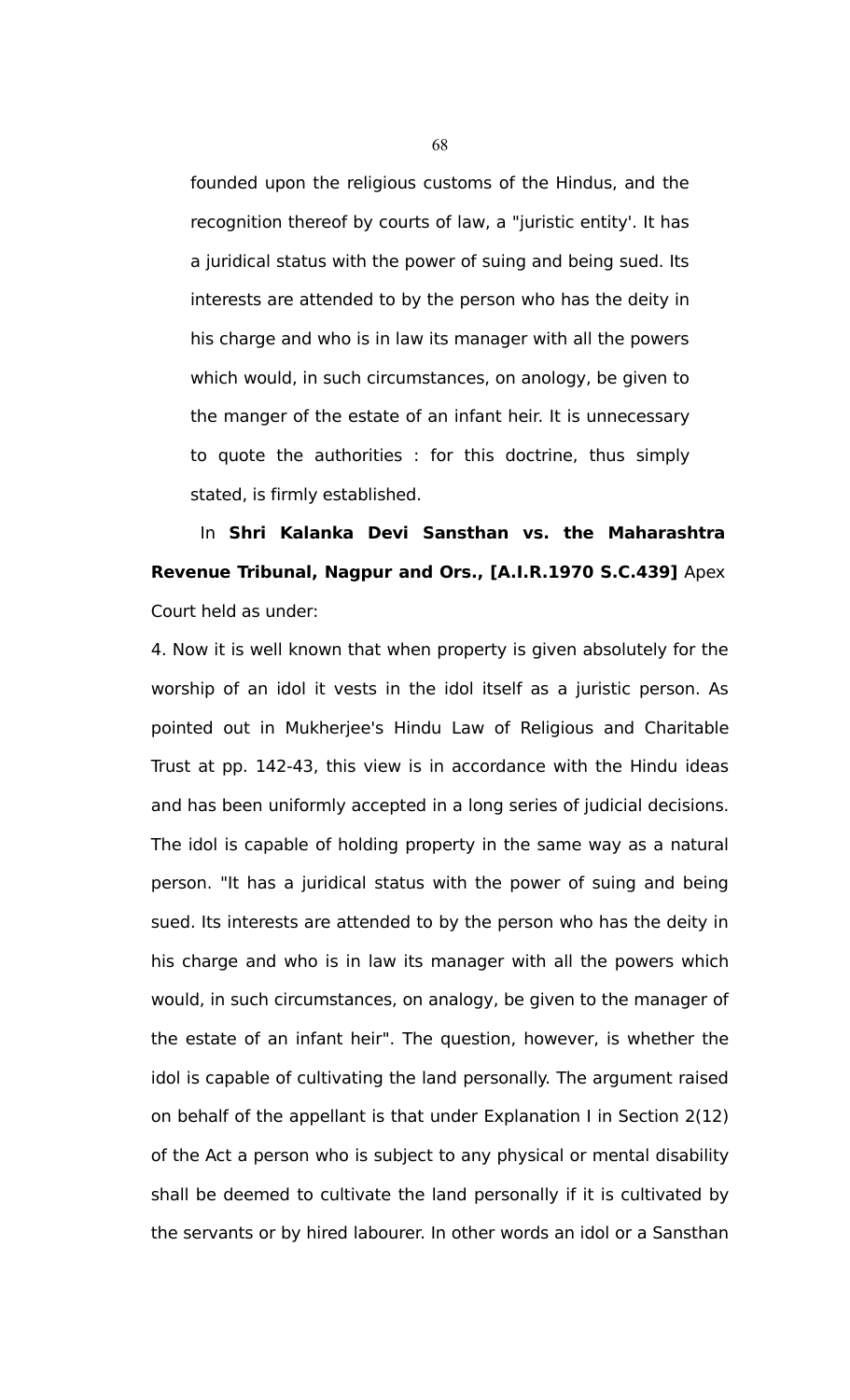that would fall within the meaning of the word "person" can well be regarded to be subject to a physical or mental disability and land can be cultivated on its behalf by servants or hired labourers. It is urged that in Explanation (I) the idol would be in the same position as a minor and it can certainly cultivate the land personally within the meaning of Section 2(12). It is difficult to accept the suggestion that the case of the appellant would fall within Explanation (I) in Section 2(12). Physical or mental disability as denned by Section 2(22) lays emphasis on the words "personal labour or supervision". As has been rightly pointed out in Shri Kesheoraj Deo Sansthan, Karanji v. Bapurao Deoba and Ors. in which an identically similar point came up for consideration, the dominating idea of anything done personally or in person is that the thing must be done by the person himself and not by or through some one else. In our opinion the following passage is that judgment at p. 593 explains the whole position correctly :

It should thus appear that the legislative intent clearly is that in order to claim a cultivation as a personal cultivation there must be established a direct nexus between the person who makes such a claim, and the agricultural processes or activities carried on the land. In other word disputed structure, all the agricultural operations, though allowed to be done through hired labour or workers must be under the direct supervision, control, or management of the landlord. It is in that sense that the word disputed structure "personal supervision" must be understood. In other word disputed structure, the requirement of personal supervision under the third category of personal cultivation provided for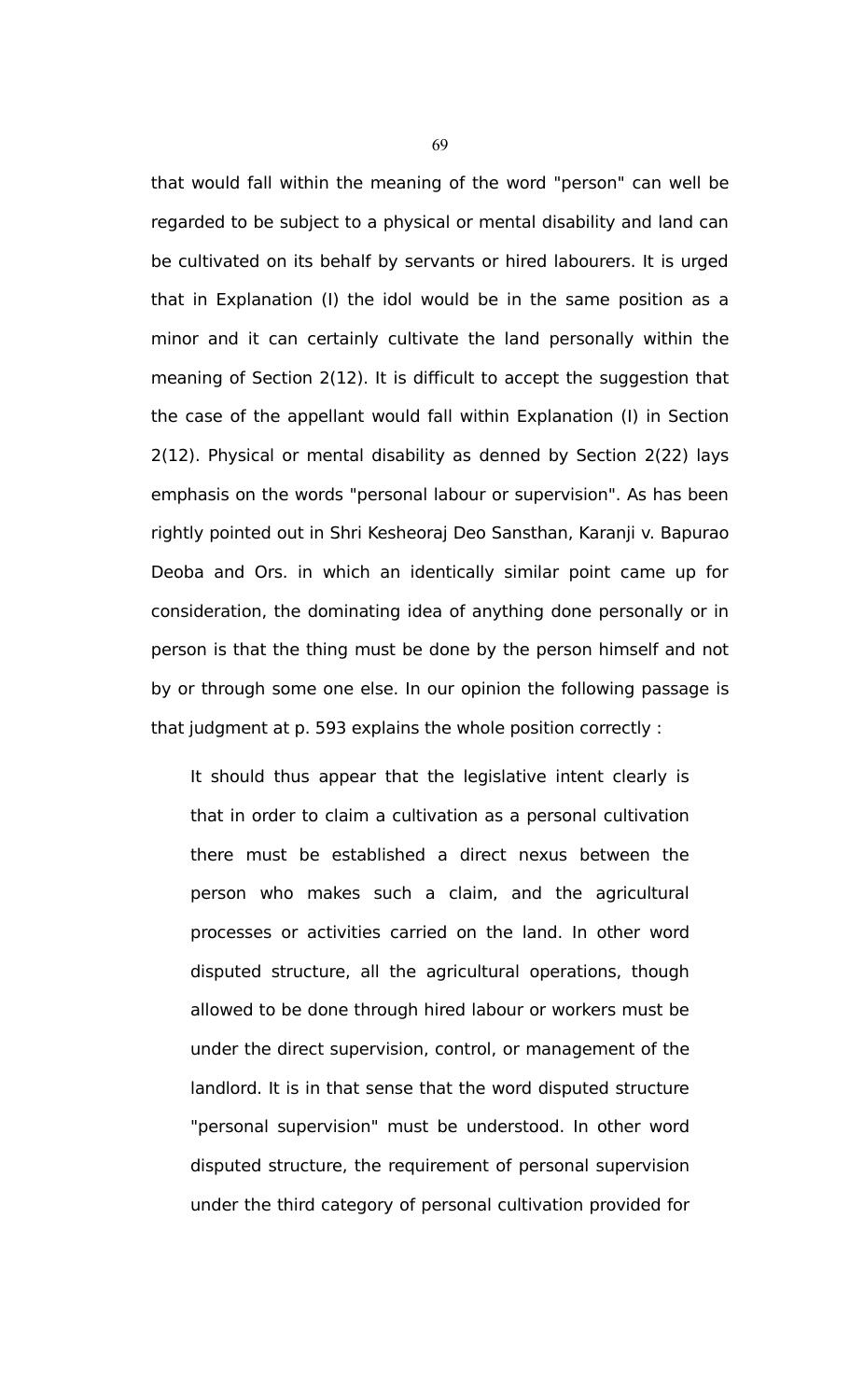in the definition does not admit of an intermediary between the landlord and the labourer, who can act as agent of the landlord for supervising the operations of the agricultural worker. If that is not possible in the case of one landlord, we do not see how it is possible in the case of another landlord merely because the landlord in the latter case is a juristic person.

In other words the intention is that the cultivation of the land concerned must be by natural persons and not by legal persons.

### In **Yogendra Nath Naskar v. Commissioner of Income-tax, Calcutta, (AIR 1969 SC 1089)** Apex Court held as under:

Neither God nor any supernatural being could be a person in law. But so far as the deity stands as the representative and symbol of the particular purpose which is indicated by the donor, it can figure as a legal person. The true legal view is that in that capacity alone the dedicated property vests in it. There is no principle why a deity as such a legal person should not be taxed if such a legal person is allowed in law to own property even though in the ideal sense and to sue for the property, to realise rent and to defend such property in a court of law again in the ideal sense. Our conclusion is that the Hindu idol is a juristic entity capable of holding property and of being taxed through its Shebaits who are entrusted with the possession and management of its property. It was argued on behalf of the appellant that the word 'Individual' in Section 3 of the Act should not be construed as including a Hindu deity because it was not a real but a juristic person. We are unable to accept this argument as correct. We see no reason why the meaning of the word 'individual' in Section 3 of the Act should be restricted to human being and not to juristic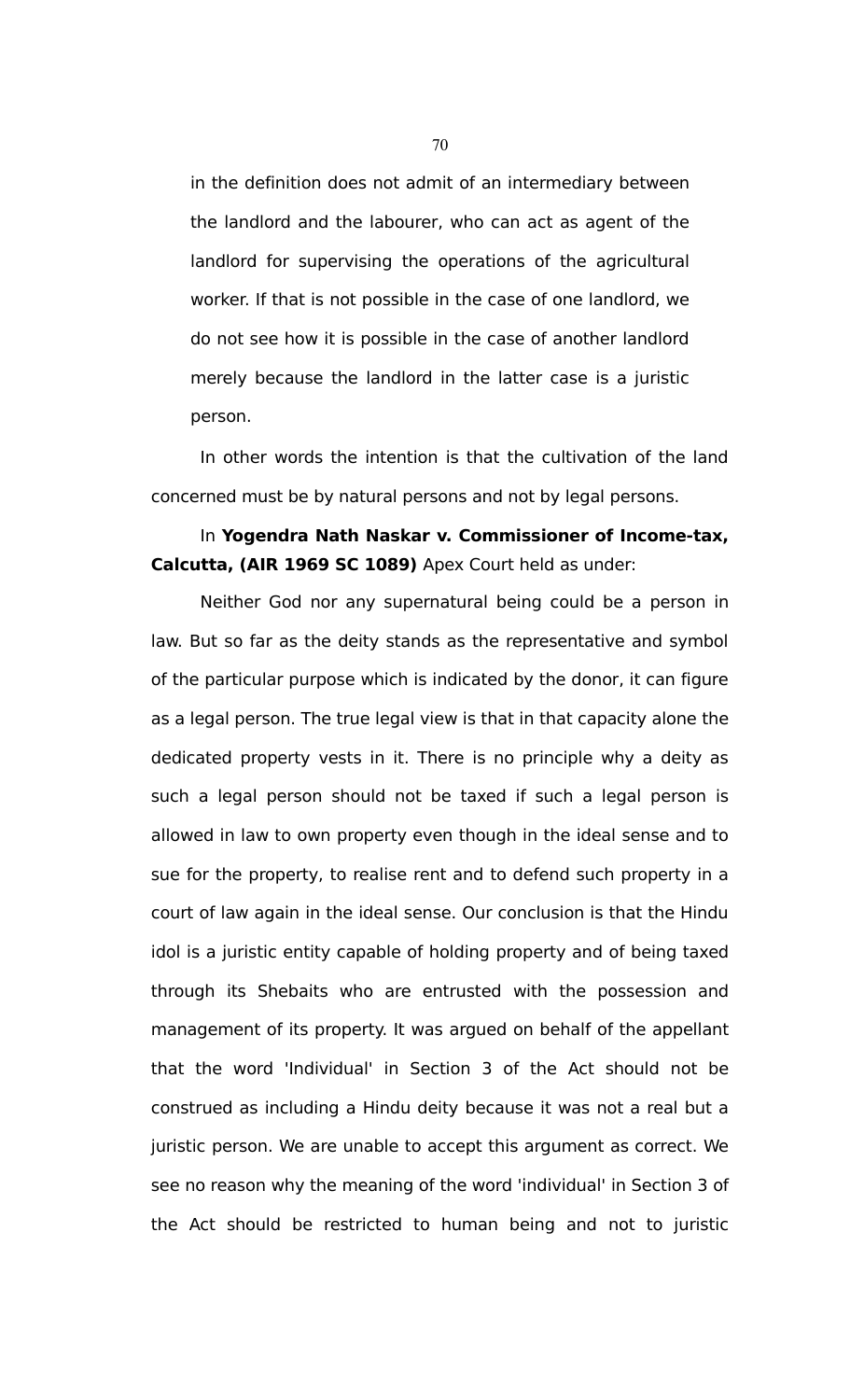entities.

In **Ram Jankijee Deities & Ors. v. State of Bihar and Ors, (AIR 1999 SC 2131)** Apex Court held as under:

One of the questions emerging at this point, is as to nature of such an idol, and the services due thereto. A Hindu idol is, according to long established authority, founded upon the religious customs of the Hindus, and the recognition thereof by Courts of law, a "juristic entity." It has a juridical status with the power of suing and being sued. Its interests are attended to by the person who has the deity in his charge and who is in law its manager with all the powers which would, in such circumstances, on analogy, be given to the manager of the estate of an infant heir. It is unnecessary to quote the authorities; for this doctrine, thus simply stated, is firmly established.

A useful narrative of the concrete realities of the position is to be found in the judgment of Mukerji J. in Rambrahma Chatterjee v. Kedar Nath Banerjee , "We need not describe here in detail the normal type of continued worship of a consecrated image - the sweeping of the temple, the process of smearing, the removal of the previous day's offerings of flowers, the presentation of fresh flowers, the respectful oblation of rice with flowers and water, and other like practices. It is sufficient to state that the deity is, in short, conceived as a living being and is treated in the same way as the master of the house would be treated by his humble servant. The daily routine of life is gone through with minute accuracy; the vivified image is regaled with the necessaries and luxuries of life in due succession, even to the changing of clothes, the offering of cooked and uncooked food, and the retirement to rest."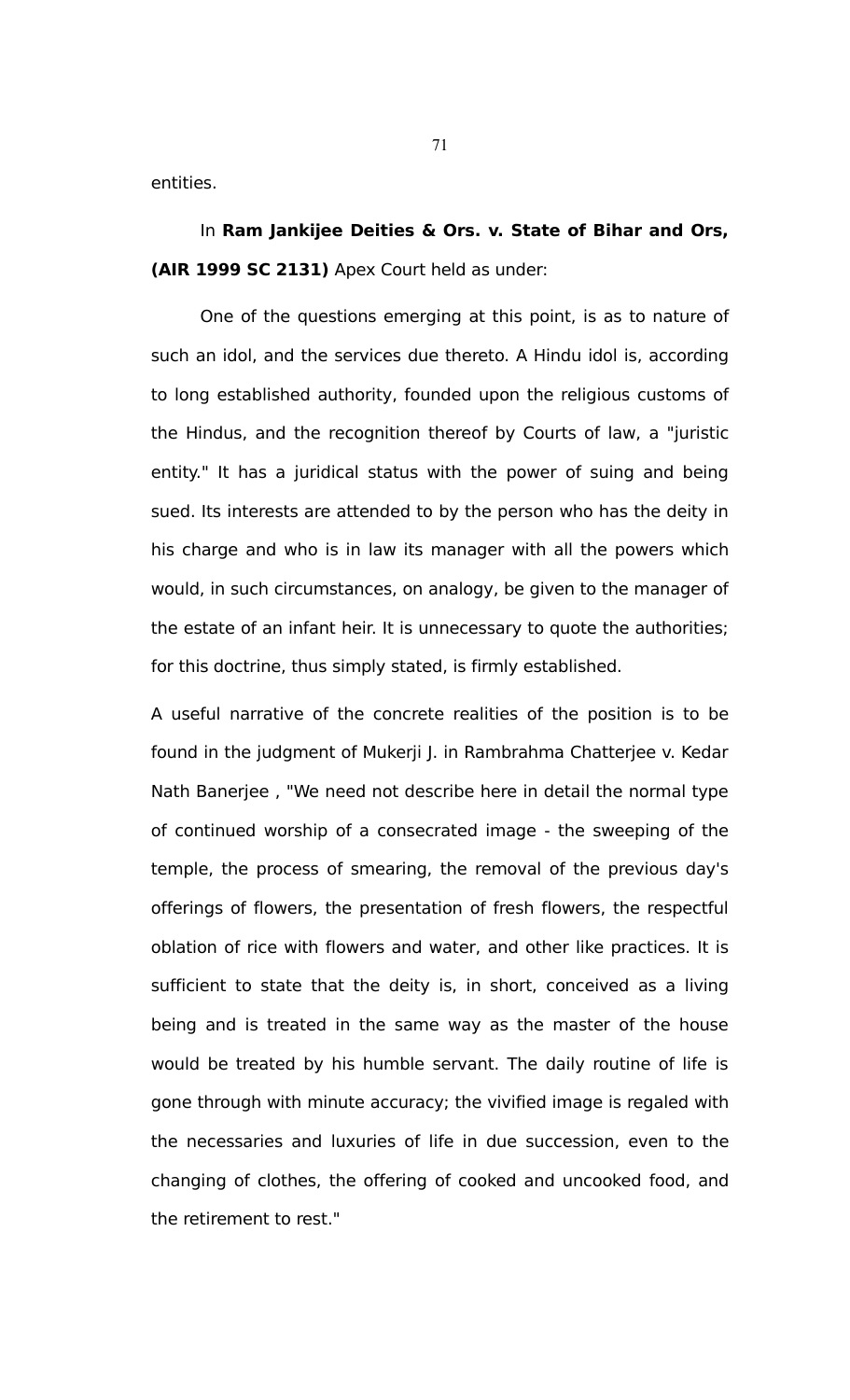19. In this context reference may also be made to an earlier decision of the Calcutta High Court in the case of Bhupatinath v. Ramlal Maitra , wherein Chatterjee, J. (at page 167) observed:

'A Hindu does not worship the "idol" or the material body made of clay or gold or other substance, as a mere glance at the mantras and prayers will show. They worship the eternal spirit of the deity or certain attributes of the same, in a suggestive form, which is used for the convenience of contemplation as a mere symbol or emblem. It is the incantation of the mantras peculiar to a particular deity that causes the manifestation or presence of the deity or according to some, the gratification of the deity.

20. God is Omnipotent and Omniscient and its presence is felt not by reason of a particular form or image but by reason of the presence of the omnipotent: It is formless, it is shapeless and it is for the benefit of the worshippers that there is manifestation in images of the Supreme Being. 'The Supreme Being has no attribute, which consists of pure spirit and which is without a second being, i.e. God is the only Being existing in reality, there is no other being in real existence excepting Him - (see in this context Golap Chandra Sarkar, Sastri's Hindu Law: 8th Edn.). It is the human concept of the Lord of the Lordsit is the human vision of the Lord of the Lords: How one sees the deity: how one feels the deity and recognises the deity and then establishes the same in the temple upon however performance of the consecration ceremony. Shastras do provide as to how to consecrate and the usual ceremonies of Sankalpa and Utsarga shall have to be performed for proper and effective dedication of the property to a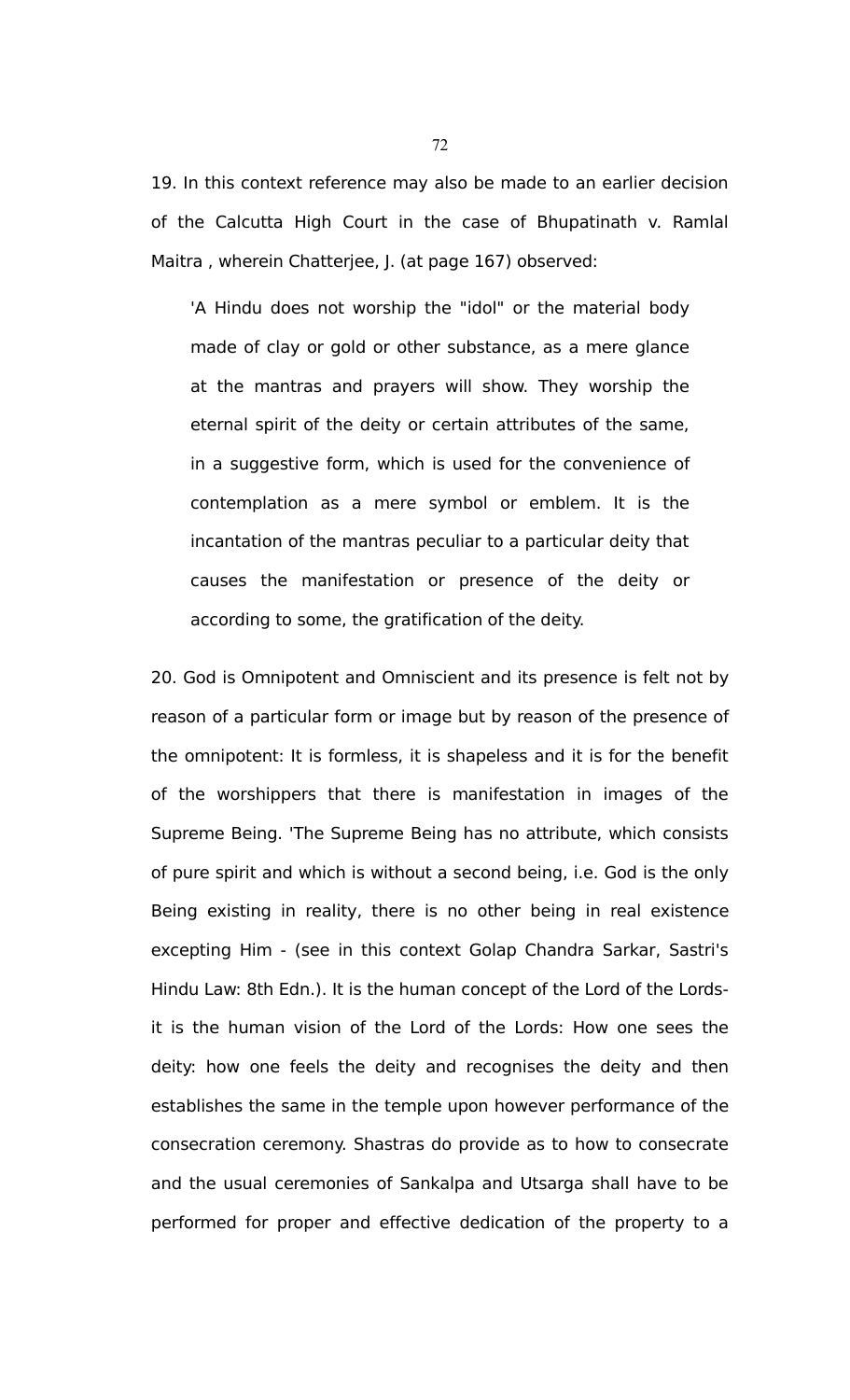deity and in order to be termed as a juristic person. In the conception of Debutter, two essential ideas are required to be performed: In the first place, the property which is dedicated to the deity vests in an ideal sense in the deity itself as a juristic person and in the second place, the personality of the idol being linked up with natural personality of the shebait, being the manager or being the Dharam karta and who is entrusted with the custody of the idol and who is responsible otherwise for preservation of the property of the idol. The Deva Pratistha Tatwa of Raghunandan and Matsya and Devi Puranas though may not be uniform in its description as to how Pratistha or consecration of image does take place but it is customary that the image is first carried to the Snan Mandap and thereafter the founder utters the Sankalpa Mantra and upon completion thereof, the image is given bath with Holy water, Ghee, Dahi, Honey and Rose water and thereafter the oblation to the sacred fire by which the Pran Pratistha takes place and the eternal spirit is infused in that particular idol and the image is then taken to the temple itself and the same is thereafter formally dedicated to the deity. A simple piece of wood or stone may become the image or idol and divinity is attributed to the same. As noticed above, it is formless, shapeless but it is the human concept of a particular divine existence which gives it the shape, the size and the colour. While it is true that the learned Single Judge has quoted some eminent authors but in our view the same does not however, lend any assistance to the matter in issue and the Principles of Hindu Law seems to have been totally misread by the learned Single Judge.

I agree with the contentions of Senior Advocate, Sri Bhat, that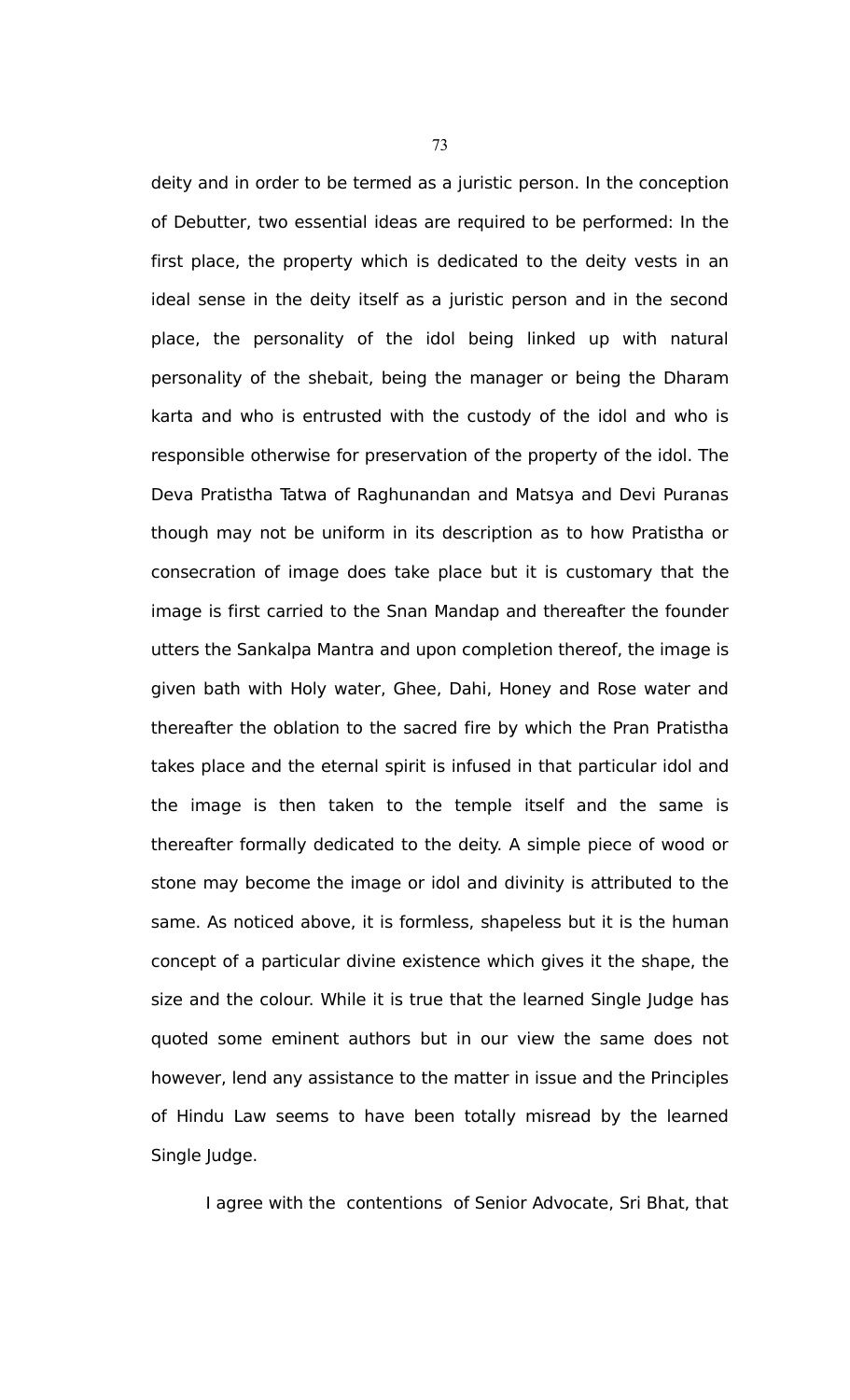plaintiff nos. 1 and 2 are like infants and in view of AIR 1925 Privy Council page 139 at page 140 **Pramatha Nath Mullick Vs Pradyumna Kumar** they are juristic entity and have juridical status.

In **AIR 1937 Calcutta, 338 Bimal Krishna Ghosh Vs. Shebaits of Sree Sree Ishwar Radha Ballav Jiu a Division Bench** of Calcutta High Court held that deities are perpetual infants and legal owner of the property and Shebait occupies the position of a Manager.

In celebrated case of Allahabad High Court **Jodhi Rai Vs Basdeo Prasad 1911 (33) Allahabad ( ILR)page** 735 at page 737 the Full Bench of this Court held that deity is like minor and idol was held to be a juristic person, who can hold the property. If a suit is brought by or against minor it should be brought like a suit of minor. Thus, a suit on behalf of idol can be brought in the name of an idol represented by the Manager.

In AIR 1967 Supreme Court 1044 **Bishwanath and another Vs. Shri Thakur Radhabhallabhji and others** the apex court took a view that idols like plaintiff nos. 1 and 2 in the suit are minors and their interest cannot be left in a lurch and even the worshipper can sue on their behalf and he is clothed with an ad hoc power of representation to protect the interest of the deities. Thus, plaintiff no. 3 has rightly filed the suit on behalf of plaintiff nos. 1 and 2 , the deities. I do not find any justification to hold that the decision of Full Bench in the case of J**odhi Rai Vs. Basdeo Prasad 1911 (33) Allahabad (ILR)**( supra) requires any re-consideration for the reason that Full Bench of this Court considered a number of decisions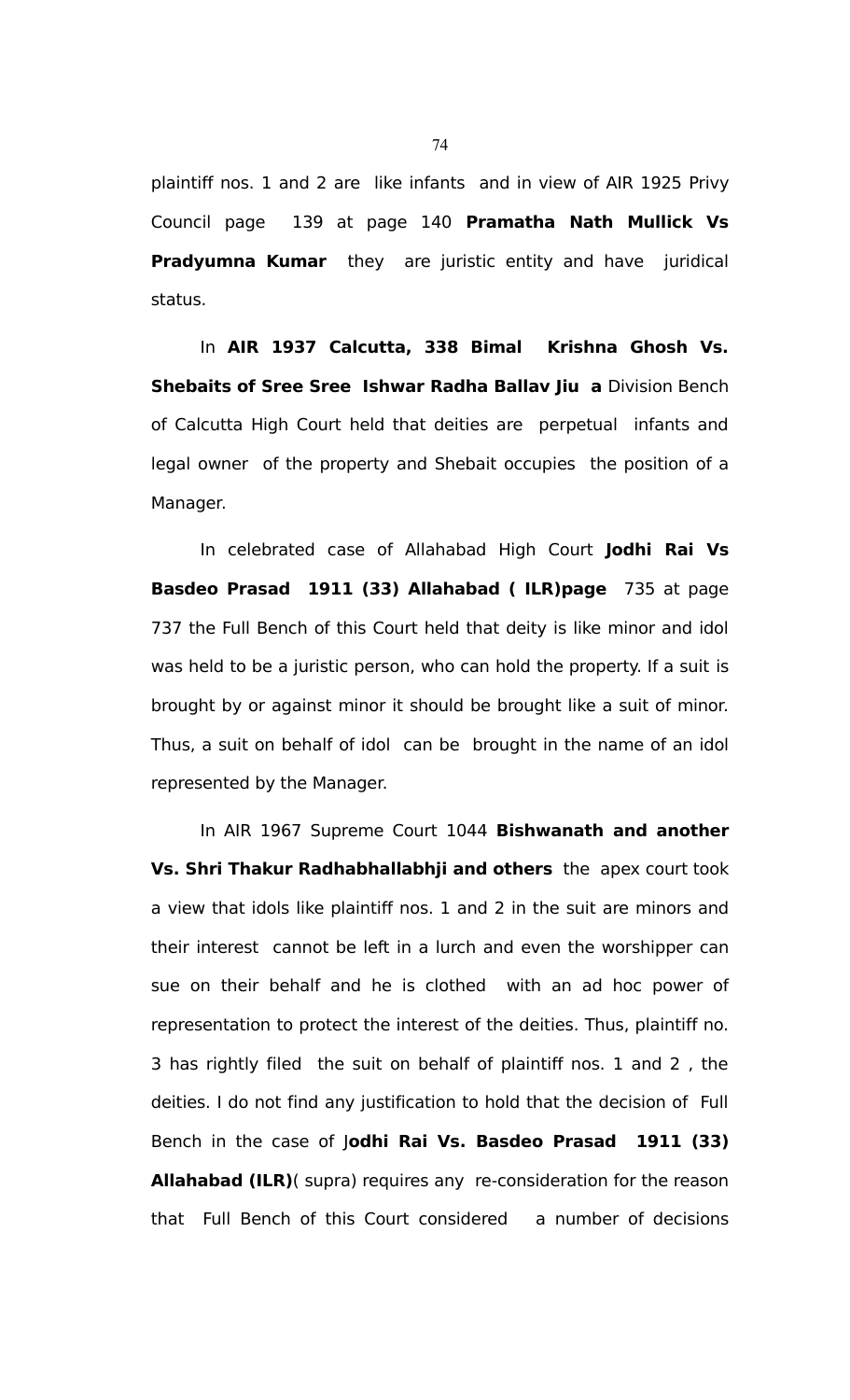including earlier Full Bench decision of different High Courts.

The decision is correct on the ground that Hon'ble Apex Court in **Bishwanath and another Vs. Shri Thakur Radhabhallabhji and others AIR 1967 Supreme Court page 1044** also considered the position of idols as minors. I do not find any flaw on the part of the plaintiff no. 3 to file the suit as next friend for the deities, plaintiffs no. 1 and 2. Action of plaintiff no. 3 is further justified by a Full Bench decision of Madras High Court as reported in **AIR 1971 Madras page 1( Full Bench) Manathu Maitha Desikr Vs. Sundaralingam** where their Lordships took the view that the deity, who is owner of the property, suffers from physical disability as a minor and its interest had to be looked after in perpetuity Thus, in the instant case plaintiff no. 3 ,who is next friend and senior Advocate and retied Judge of the High Court has filed the suit alleging that deities, who are minor, under physical disability are juridical persons and can maintain the suit for declaration and injunction .

In view of the discussion referred to above , I hold that plaintiff nos. 1 and2 are juridical persons and deities can be represented through plaintiff no. 3, as next friend, who is worshipper and he is also entitled and is competent to act on their behalf.

Issue nos. 1,2 and 6 are decided in favour of plaintiffs and against the defendants.

# **ISSUE NO. 5**

### **Is the property in question properly identified and described in the plaint ?**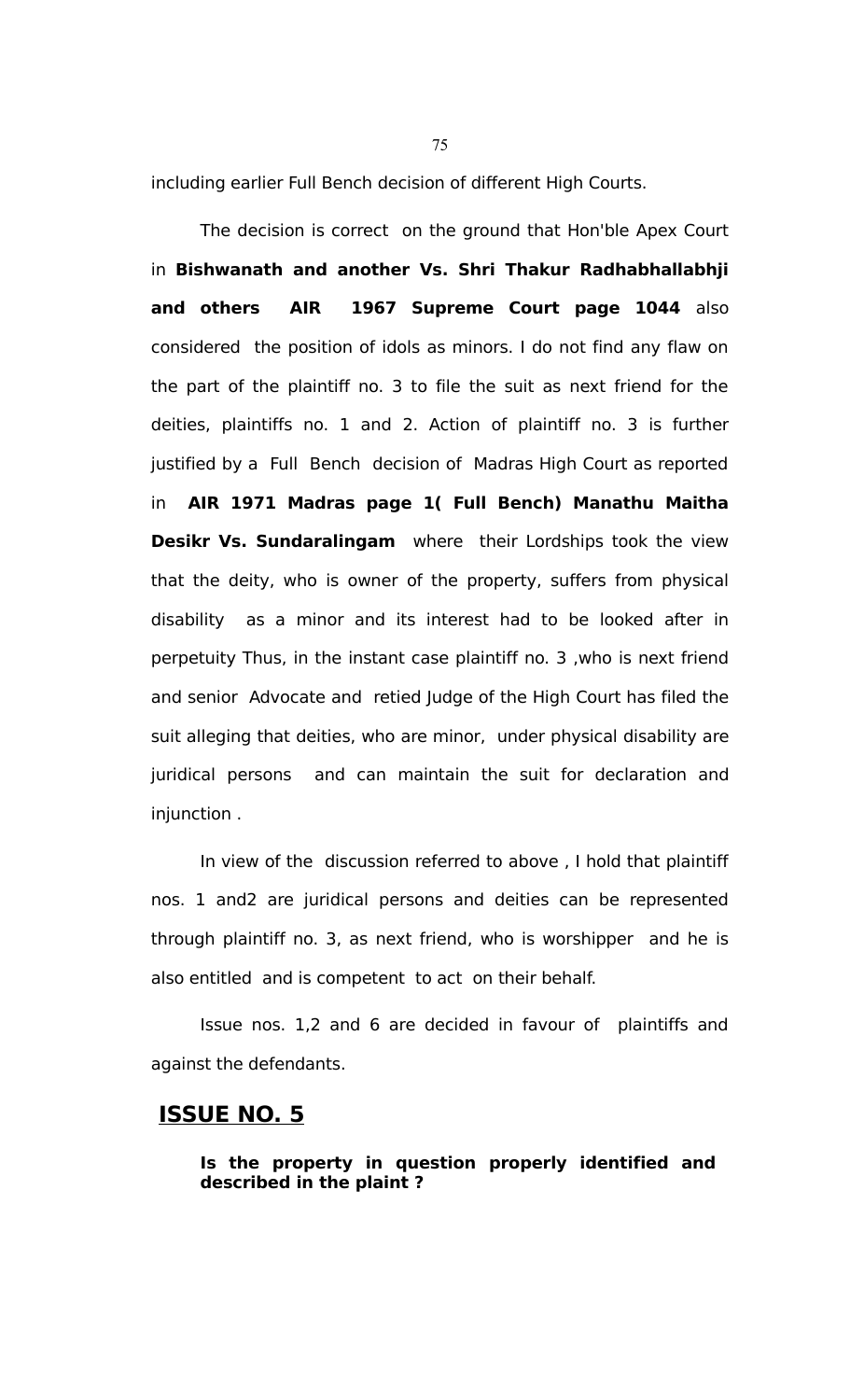# **FINDINGS**

The property, in question, is said to have been not properly identified and described in the plaint. On behalf of the plaintiffs, the attention of this Court was drawn on paras 1,2,14, 18,20 and 24 of the plaint coupled with the statement of plaintiff No. 3, Sri Devki Nandan Agrwal, whose statement was recorded under Order X Rule 2 C.P.C. On 30.4. 1992. On 10.9.1992 the Court has also passed the order on Application No. 110-0 of 1992. Thus, the details of the property in suit have already been given and property is identified. Thus, at the time of filing of the suit the property was not vested in the Central Government. Undisputedly, the plaintiffs have clearly mentioned the land which is identifiable . The plaintiffs have attached the map along with the plaint. Out of such maps , the map prepared by Vakail Commissioner Sri Sheo Shanker Lal in Original Suit No. 2 of 1950, has also been attached. Thus, the land in question is identifiable. Issue No. 5 is decided in favour of the plaintiffs and against the defendants.

# **ISSUE NOS. 7 & 8**

- **7. Whether the defendant no. 3, alone is entitled to represent plaintiffs 1 and 2, and is the suit not competent on that account as alleged in paragraph 49 of the additional written statement of defendant no. 3 ?**
- **8. Is the defendant Nirmohi Akhara the "Shebait" of Bhagwan Sri Rama installed in the disputed structure ?**

# **FINDINGS**

Since these issues are inter related, they can be conveniently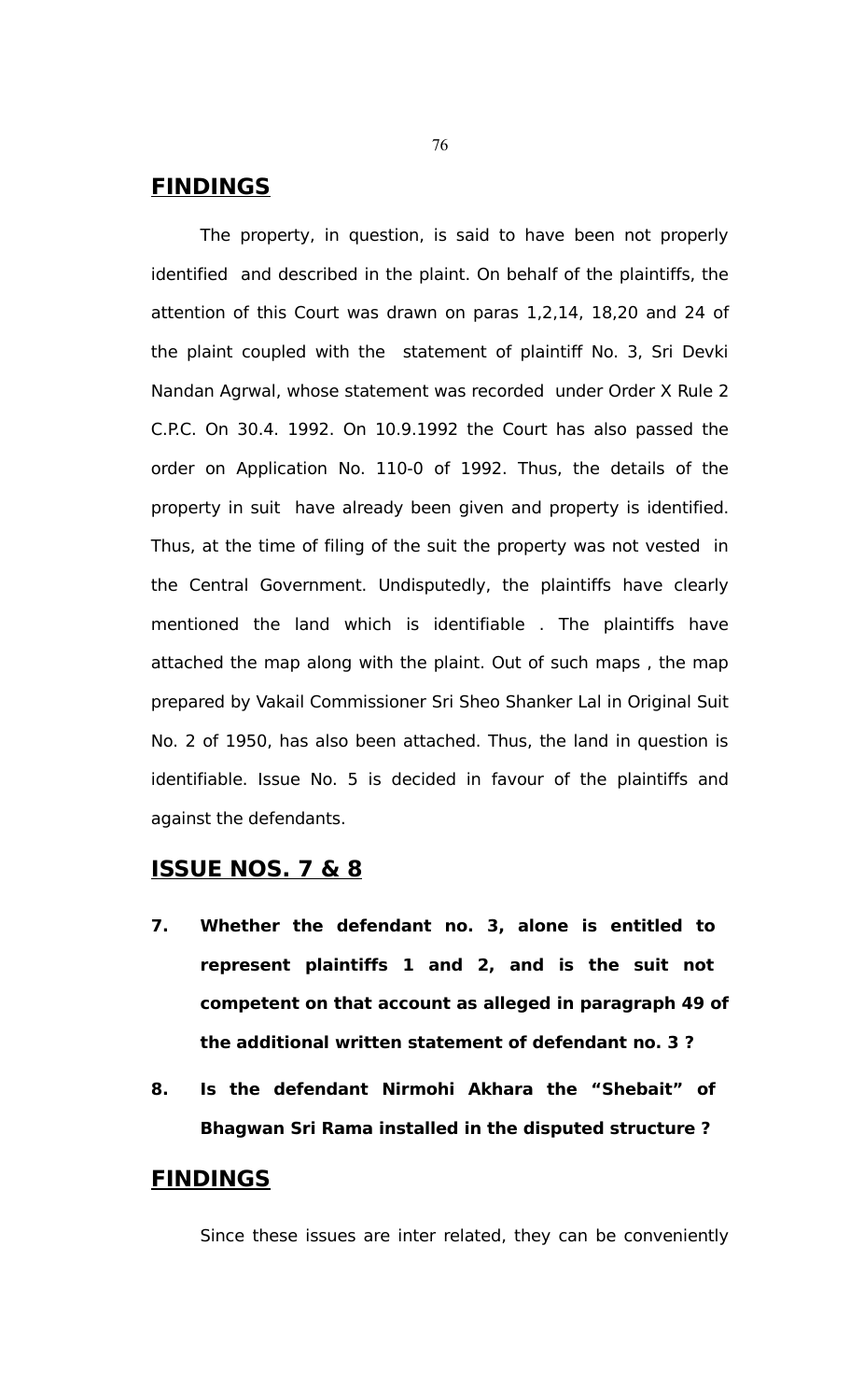decided at one place.

On behalf of the defendant no. 3, it has been claimed that plaintiff no. 3 is not entitled to file present suit on behalf of the plaintiff nos. 1 and 2 and in view of para 49 of additional written statement plaintiff no. 1 can only be represented by defendant no.3 and, therefore, plaintiff no. 1 should be transposed as defendant to be represented by defendant no. 3. It has further been submitted that defendant no. 3 Nirmohi Akhara has not come out with a case that they are Shabait of Bhagwan Shri Ram installed in the disputed property. In this context the attention of this Court was drawn to the averments of Original Suit No. 26 of 1959 Nirmohi Akhara Vs. Priya Dutt Ram which has been re-numbered as O.O.S.No. 3 of 1989. In the instant suit it has been stated that Nirmohi Akhara is of public character and Mahant Raghunath Das was the head and its Mahant and Sarvarakar. Thus, the case of the plaintiff in O. O.S.No. 3 of 1989, who is at present defendant no.3, before this Court is that they have claimed ownership of the property in suit as religious denomination . It has further been averred at paras 4-A and 4-B of the plaint of O.O.S. No.3 of 1989 that Nirmohi Akhara owned several temples and was managing the same. Thus, it is established that defendant no. 3 claimed his right over the disputed property as an owner. They have not contested the suit as Sarvarakar or Shebait of any deity referred to in O. O.S.No. 3 of 1989. It further transpires from the averments of plaint in O.O.S.No. 3 of 1989 that they have referred to the temple of Janambhumi which does not situate in the place in dispute where deities are installed. In O.O.S.No. 5 of 1989, the plaintiffs no. 1 and 2 are the deities and plaintiff no.3 as a next friend and worshipper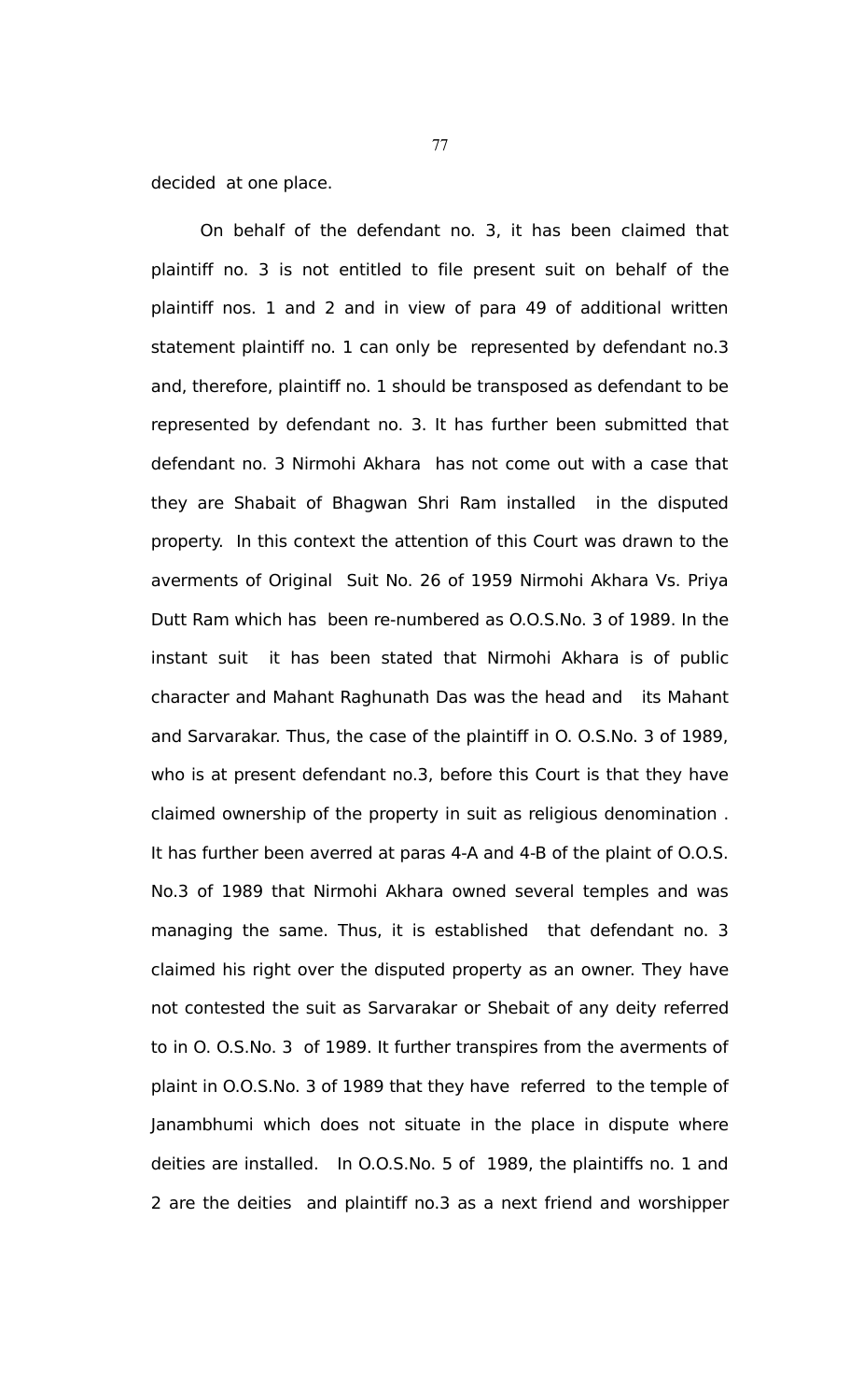has filed the suit in which defendant no. 3 has filed written statement to this effect that the suit should be dismissed. He has also requested that the plaintiff no. 1 should be transposed as defendant as stated in para 49 of additional written statement. Thus, in the property in suit, defendant no. 3 does not claim any interest or has not shown any inclination to protect the interest of infant deities, who are in the eyes of law minors . Thus, assertion of defendant no. 3 that the plaintiff no. 3 was not competent to sue on behalf of plaintiff nos. 1 and 2 appears to be misconceived. The defendant no. 3 has failed to adduce any evidence in support of his claim. He has not even referred to anywhere in the written statement or additional written statement filed before this Court in O.O.S.No. 5 of 1989 that he is Sarvarakar or Shabait of the deities and he is alone competent to contest the case. On the other hand, he claims ownership of a temple which is not in existence where the deities , the plaintiffs no. 1 and 2 are not installed. As regards the existence of plaintiff no. 2 is concerned, defendant no. 3 denies the existence. Even if for the argument sake it is presumed that he is Sarvarakar, he is Shabait or the Manager, even then it can safely be presumed that under the above circumstances he has ignored the interest of the idols and he has refused to act for the idols and he has acted as a Shabait against the interest of the idols. Thus, his action can be deemed to be pre judicial to the interest of the idols. Consequently, in such a situation in the light of the decision of Hon'ble the apex court in A.I.R.1967 Supreme Court 1044 **Bishwanath and another Vs. Shri Thakur Radhaballabhji and oth**ers , the plaintiff no. 3 alone is competent to represent plaintiff nos. 1 and 2 as a worshipper . The worshipper can also be permitted to institute the suit as idol or its beneficiaries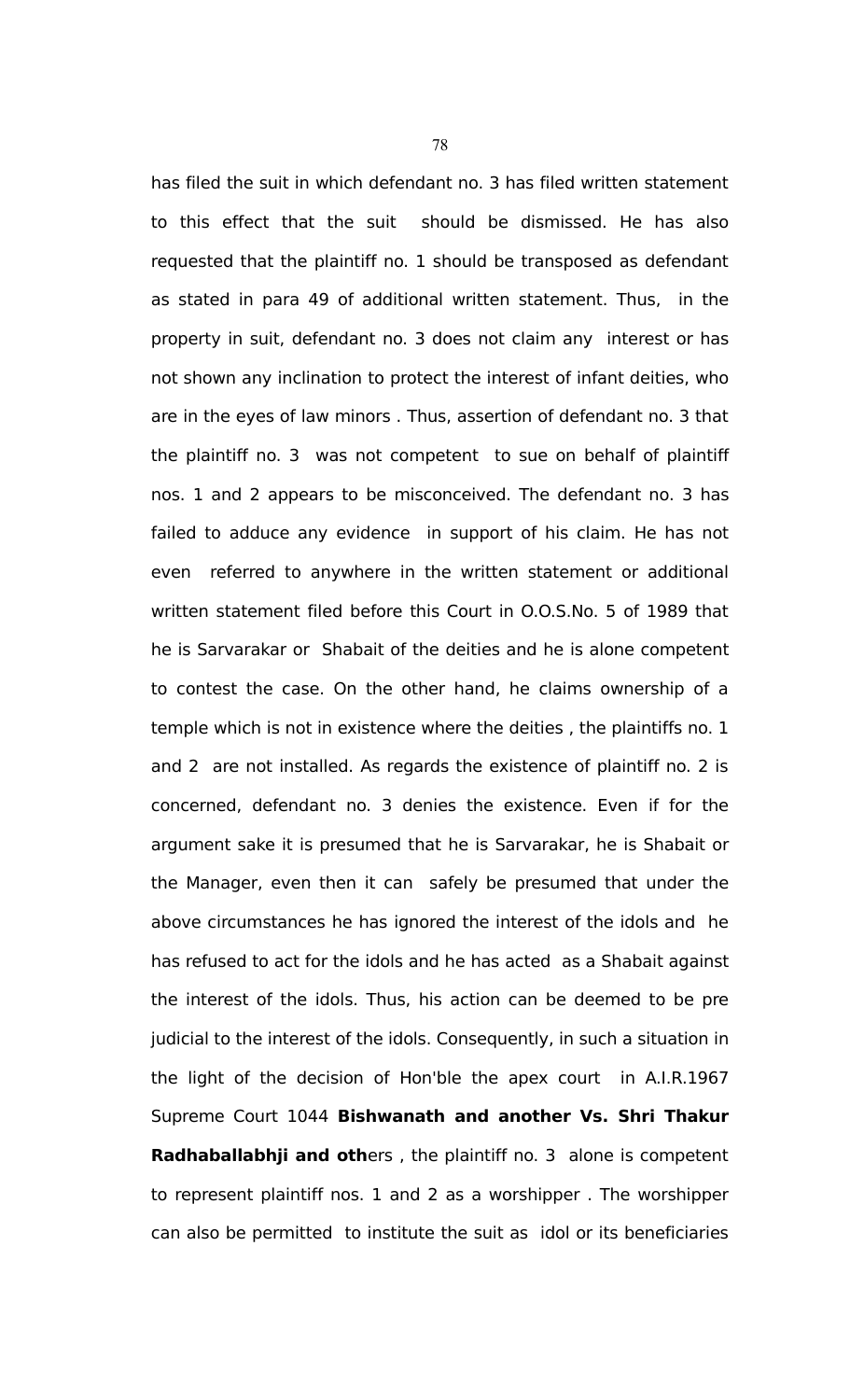in spiritual sense and its transpires from the averments of the plaint that plaintiff no. 3 has claimed himself to be the devotee of plaintiff nos. 1 and 2 and had shown deeper interest in plaintiff nos. 1 and 2 as worshipper and without any pecuniary advantage from plaintiff nos. 1 and 2. There are circumstances in which the interest of the idol can be protected even by appointing any disinterested person by the Court to represent the idol apart from Shabait, if his conduct is pre judicial to the deities. Hon'ble the Apex Court has clarified this situation in paras 8,9,10 and 11 of the view taken in **Bishwanath and another Vs. Shri Thakur Radhabhallabhji and others (Supra).** For convenience para 10 is reproduced as under :

" 10. The question is, can such a person represent the idol when the Shebait acts adversely to its interest and fails to take action to safeguard its interest. On principle we do not see any justification for denying such a right to the worshipper. An idol is in the position of a minor; when the person representing it leaves in the lurch, a person interested in the worship of the idol can certainly be clothed with an ad hoc power of representation to protect its interest. It is a pragmatic, yet a legal solution to a difficult situation. Should it be held that a Shebait, who transferred the property, can only bring a suit for recovery, in most of the cases it will be an indirect approval of the dereliction of the Shebait's duty, for more often than not he will not admit his default and take steps to recover the property, apart from other technical pleas that may be open to the transferee in a suit. Should it be held that a worshipper can file only a suit for the removal of a Shebait and for the appointment of another in order to enable him to take steps to recover the property, such a procedure will be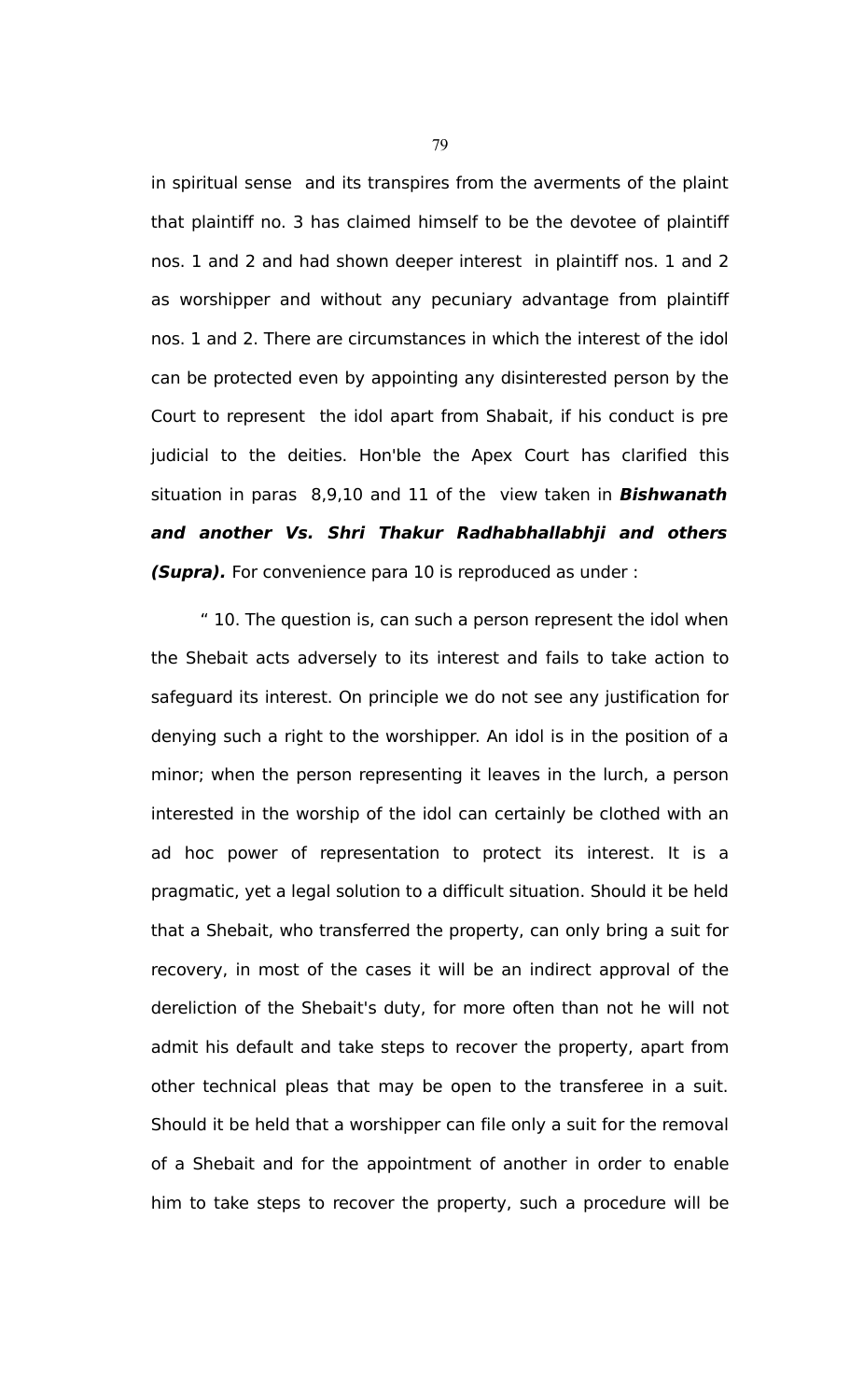rather a prolonged and a complicated one and the interest of the idol may irreparably suffer. That is why decisions have permitted a worshipper in such circumstances to represent the idol and to recover the property for the idol. It has been held in a number of decisions that worshippers may file a suit praying for possession of a property on behalf of an endowment; see **Radhabai v. Chimnaji (1878)ILR 3 Bom 27, Zafaryab Ali v. Bakhtawar Singh**, **(1883),ILR 5 All 497, Chidambaranatha Thambiran vs. P. S. Nallasiva Mudaliar, 6 Mad LW 666: (AIR 1918 Mad 464), Dasondhay vs. Muhammad Abu Nasar, (1911) ILR 33 All 660 at p. 664: (AIR 1917 Mad 112) (FB), Sri Radha Kirshnaji v. [Rameshwar Prashad Singh :](javascript:fnOpenGlobalPopUp() AIR 1934 Pat 584, Manmohan Haldar v. Dibbendu Prosad Roy Choudhury, AIR 1949 Cal 199. "**

Thus, defendant no. 3 Nirmohi Akhaa is not Shebait of Bhagwan Shri Ram installed in the disputed structure and also not competent to maintain the present suit in which as per his request plaintiff no. 1 should be transposed as defendant . On the contrary, the plaintiff no. 3 has proved before this Court that he may be permitted to represent the idols ,plaintiffs no. 1 and 2 as he is worshipper and idols are in the position of a minor and their interest cannot be left in a lurch. Opposite Party No. 3 is a person interested in the worship of the idols .Thus, at least he has ad hoc power of representation to protect the interest of the deities . Thus, in view of the submissions , plaintiff no. 3 is entitled to maintain the suit and defendant no. 3 is not competent to represent plaintiffs no. 1 and 2, the deities.

In view of the discussion referred to above issue nos. 7 and 8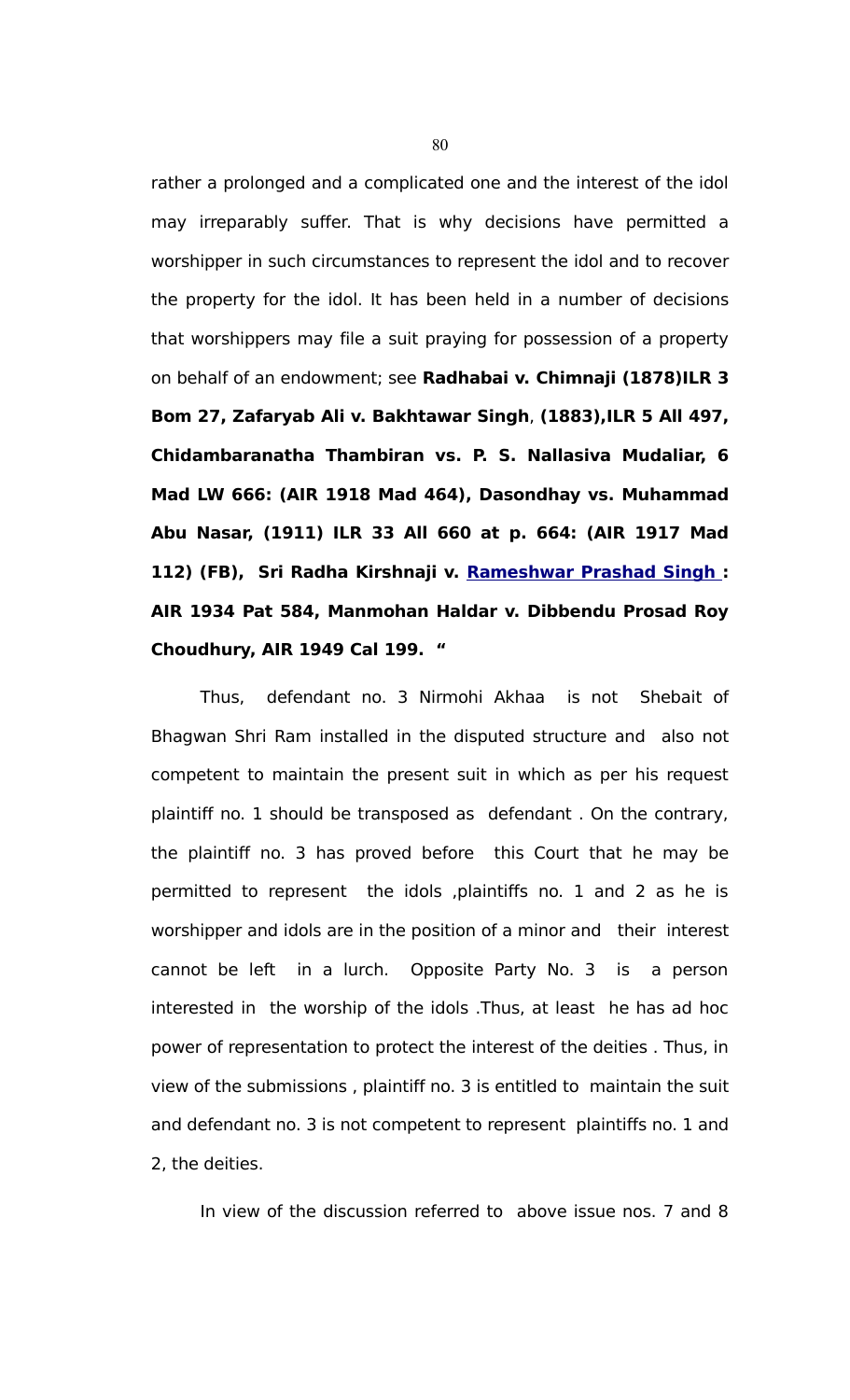are decided against the defendant no. 3 and in favour of the plaintiff nos. 1 to 3.

# **ISSUE NO. 19**

**Whether the suit is bad for non-joinder of necessary parties, as pleaded in paragraph 43 of the additional written statement of defendant no. 3 ?** 

# **FINDINGS**

it has been urged on behalf of the defendant no. 3 that in view of the contentions raised in para 43 of the additional written statement, the suit is bad for non-joinder of the necessary party. Para 43 of the additional written statement is reproduced as under ;-

"That outer portion consisting of Bhagwan Ram Lala on Sri Ram Chabutra along with other deities, Chathi Pujan Sthan and Bhandar with eastern outer wall carrying engraved image of Varah Bhagwan with southern and northern wall and also western portion of wall carries the present municipal No. 10/12/29 old 506, 507 and older 647 of Ram Kot ward of Ayodhya City had been a continuous referred in main litigation since 1885 till Reg. Suit No. 239/82 of the Court of Civil Judge, Faizabad and in every case Nirmohi Akhara was held always in possession and ianagement of this temple so the Bhagwan Ram Lalaji installed by Nirmohi Akhara on this Ram Chabutra is a distinct legal entity owned by defendant no.3. That suit is bad for want of impleadment of necessary party as mentioned above."

In view of the contentions in para 43 it transpires from it that defendant no. 3 has come out with case that Nirmohi Akhra always remained in possession and management of the temple of Bhagwan Shri Ram Lala installed by Nirmohi Akhara and the deities are distinct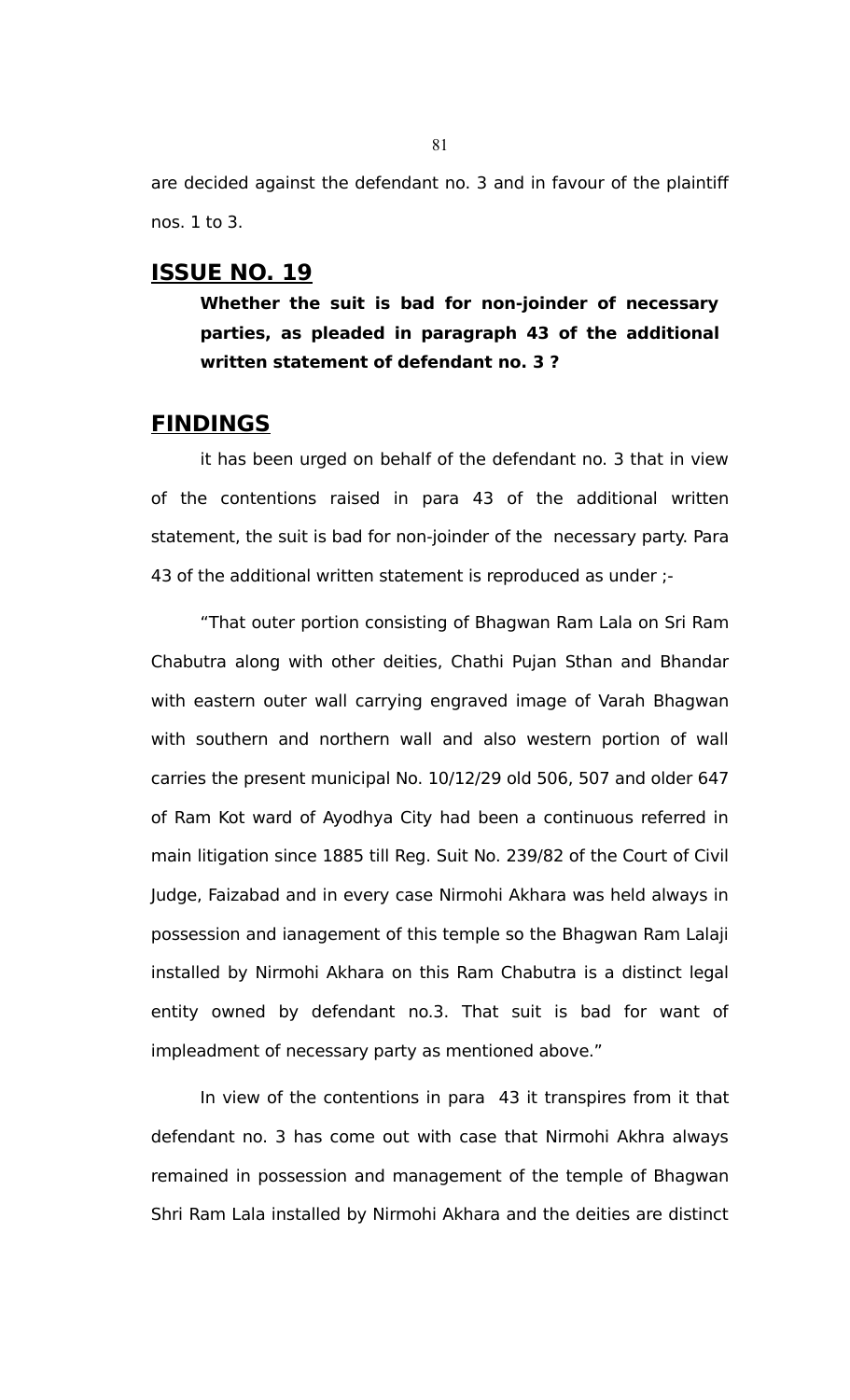legal entity at Ram Chabutra. It is also claimed by defendant no. 3 that he contested the suit in the year 1885 and also contested the case no. 237/82 before Civil Judge, Faizabad.

In this context it transpires that this Court has already recorded finding on issue nos. 1,2,6,7 and 8. In view of the findings it transpires that plaintiff no. 3 was found entitled to represent plaintiff nos. 1 and 2 as next friend and defendant no. 3 was not found to be the Shabait of plaintiff nos. 1 and 2.

On the contrary, it transpires that in view of the decision of Hon'ble the apex court in AIR 1967 Supreme Court 1044 **Bishwanath and another Vs. Shri Thakur Radhabhallabhji and others** and the law laid down by the apex court at para nos. 11 and 12 of the aforesaid ruling, the defendant no. 3 acted against the interest of the minor and file O.O.S.No. 3 of 1989 which is connected case in which he claims himself to be the owner of the property in suit and as referred to another temple of Ram Lala. Thus, he has not taken proper care for the interest of minor deities, plaintiff nos. 1 and 2. Thus, it is not open for him to raise a plea that he alone is competent to institute the suit on behalf of the plaintiff no. 1 Defendant No. 3 has even declined plaintiff no. 2 as a deity and thus, apparently he is not entitled to protect the interest of plaintiff no.2. Thus, from all or any angle the suit is not bad for non-joinder of defendant no 3. The plaintiff no. 3 as a worshipper has right to maintain the suit.

Issue no. 19 is decided accordingly.

# **ISSUE NO.20**

**Whether the alleged Trust, creating the Nyas defendant**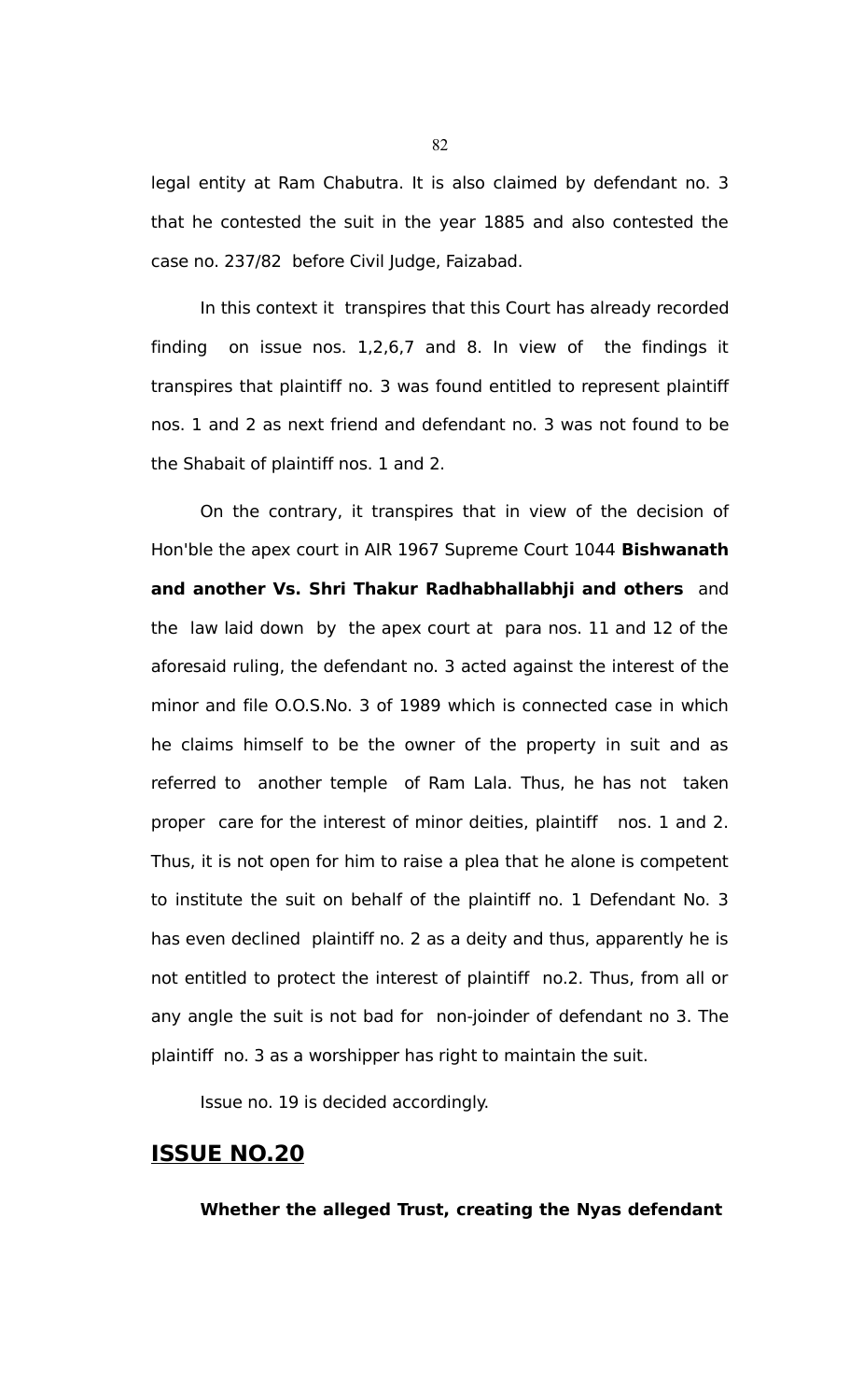# **no. 21, is void on the facts and grounds stated in paragraph 47 of the written statement of defendant no. 3 ?**

# **FINDINGS**

On behalf of defendant no. 3 it is submitted that in view of the averments in para 47 of the written statement no valid trust could be created and thus, the alleged trust cannot maintain the suit. It is further submitted that plaintiff no. 3 is associated with Vishwa Hindu Parishad and he is not worshipper of plaintiff nos. 1 and 2. At para 16 of the written statement it is submitted that alleged trust has no relevance at all to the present dispute. Mahant Ram Kewal Das is a simple Sadhu and he has been made as a trustee. Due to malicious plan of the alleged Trust he encroached upon the rights and interest of Nirmohi Akhara which is Pandhayati Akhra and is governed by panches of Akhara. The trust came into existence in 1985 to damage the interest of Akhara, defendant no. 3. The trust is not directly interested in the welfare interest and worship of Bhagwan Shri Ram and Nyas is not proper party. On the other hand, on behalf of plaintiff, it is suggested that in order to improve the temple administration and to re-construct a new temple at Ram Janam Bhumi and also Seva Archana and puja plaintiffs-deities and to protect their interest the trust has been created by the Hindus,who reposed the trust in Ramanand Sampradaya and Jagat Guru Mahant Ram Kewal Das is looking after the trust and the deed is also enclosed as Annexure No. 4 to the plaint. A perusal of annexure no. 4 to the plaint reveals that the trust was created for the betterment and for the protection of interest of deities and for the construction of the temple also to expand religious thoughts among the masses and also to provide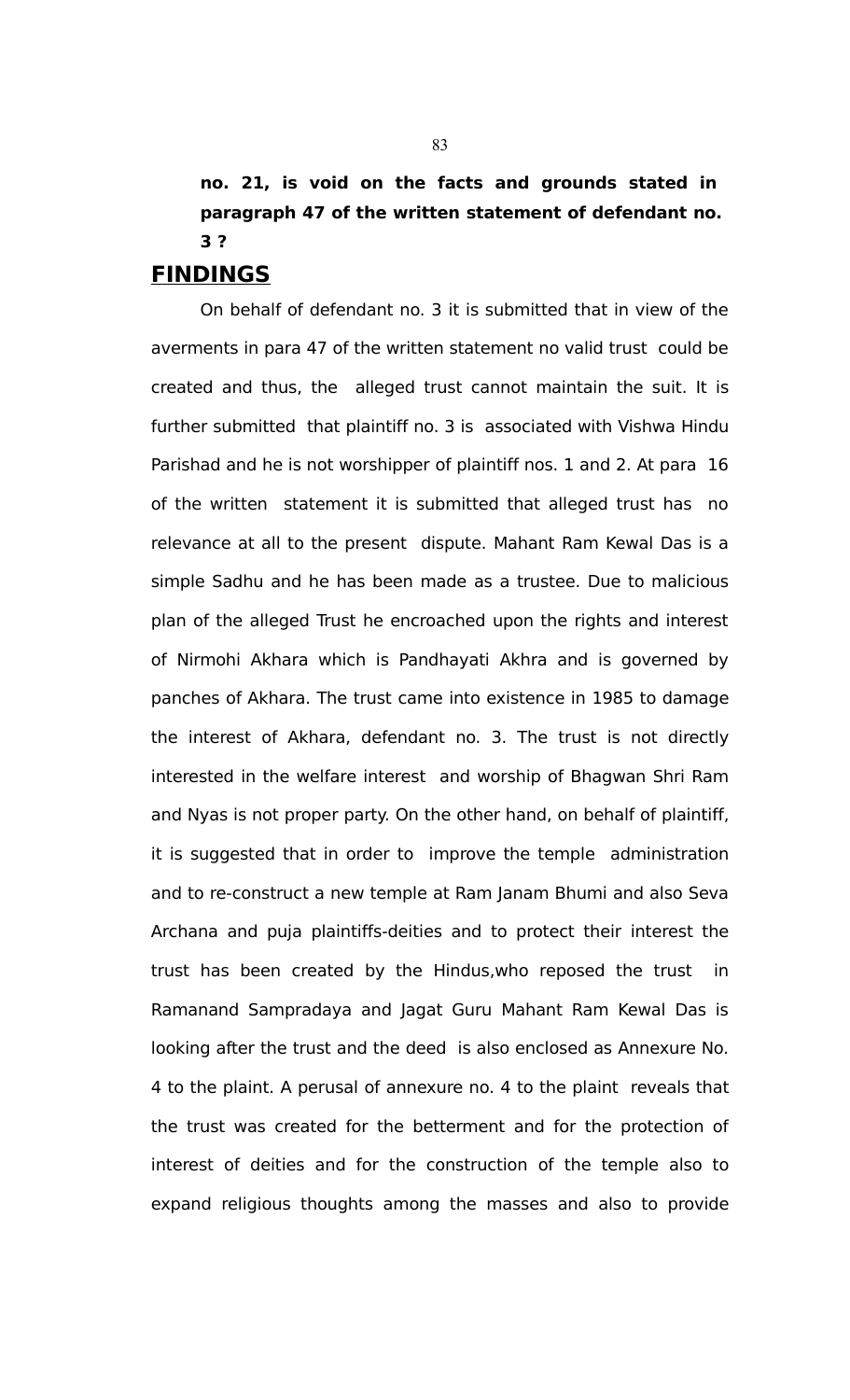proper facilities to the pilgrims. The deed is registered. Nirmohi Akhara has not filed any suit challenging the validity of the trust created in the year 1985. They have also not agitated before any competent court for the formation of the trust. Thus, the trust which came into existence in the year 1985 has filed the suit in 1989. In this reference it is pertinent to refer that defendant no. 3 now cannot challenge before this Court the formation of the trust. Unless trust deed is cancelled, it has to be presumed as registered document and no inference can be drawn that the deed was registered maliciously against the interest of defendant no. 3. Thus, no declaration can be given in this suit that trust deed is void on the ground referred to in para 47 of the additional written statement.

There is no evidence worth the name that the plaintiff was illegally playing in the hands of Vishwa Hindu Parishad and maliciously wants to usurp the property of defendant no. 3. Thus, looking to the averments of the plaint specially paras 15,16 and 17 and annexure no. 4 of the plaint, it transpires that trust deed may be created by Hindus for lawful purpose .

Thus, the object of the trust is not forbidden by law and the trust is valid. Issue no. 20 is decided in favour of the plaintiffs and against the defendant no.3.

# **ISSUE NO. 21**

**Whether the idols in question cannot be treated as deities as alleged in paragraphs 1, 11, 12, 21, 22, 27 and 41 of the written statement of defendant no. 4 and in paragraph 1 of the written statement of defendant no. 5 ?**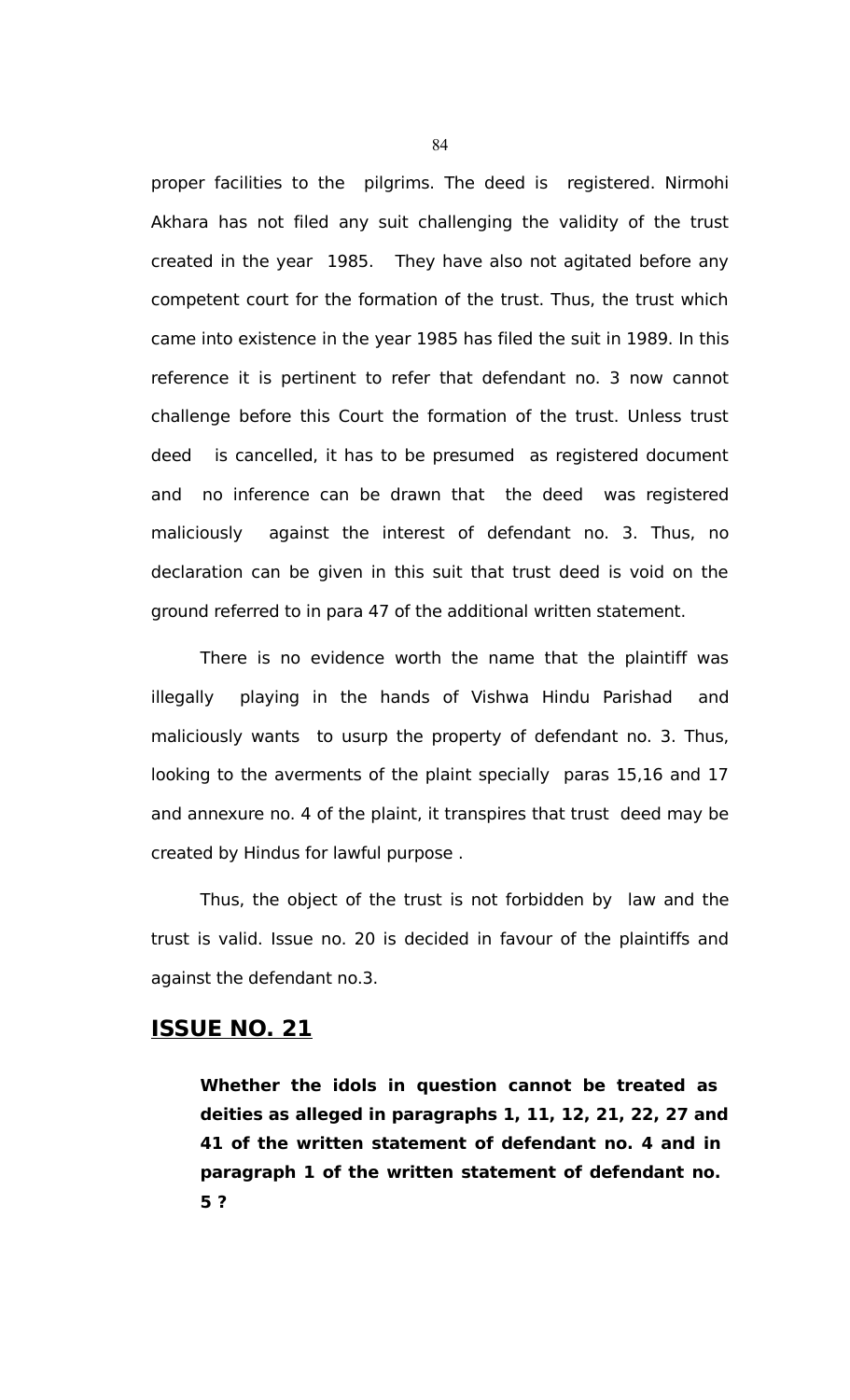# **FINDINGS**

On behalf of the defendants, it is suggested that idols in question cannot be treated as a deity. In this reference written statements filed by defendant no. 4 and defendant no. 5 have been relied upon. The attention of this Court was drawn of paras 1,11,12,21,22,27 and 41 of written statement of defendant no. 4 and para 1 of the written statement of defendant no. 5.

 I have gone through the averments made in the aforesaid paragraphs. It transpires that defendant nos. 4 and 5 have denied the contents of plaint. It has been averred that plaintiff nos. 1 and 2 cannot be treated as deities as the idols were kept inside the mosque in the night of 22/23 rd December, 1949. Thus, the idols were not placed in accordance with the tradition and ritual of Hindu law. It is further submitted that there is no comparison of Kedar Nath , Vishnu Pad temple of Gaya with plaintiff no. 2. It is also mentioned that Sita Rasoi and Charan situate outside the premises of the mosque. Ram Chandra Ji as divine Lord cannot be said to reside at any place or in any idols kept inside the said mosque. Such idols and the place inside the mosque cannot be said to be deity. They have denied the contents of para 27 of the plaint and averred that no Pranprathistha or purification of the alleged Asthan was done. The instant suit is not maintainable as plaintiff nos. 1 and 2 are neither deities nor they can be treated as juristic persons. On behalf of the plaintiffs it is submitted that according to concept of Hindu Law the deity is based on faith. The deity is is the image of Supreme Being. The temple is the home of the deity. It is enough that Supreme Being is installed in the temple. The worship of such images of Supreme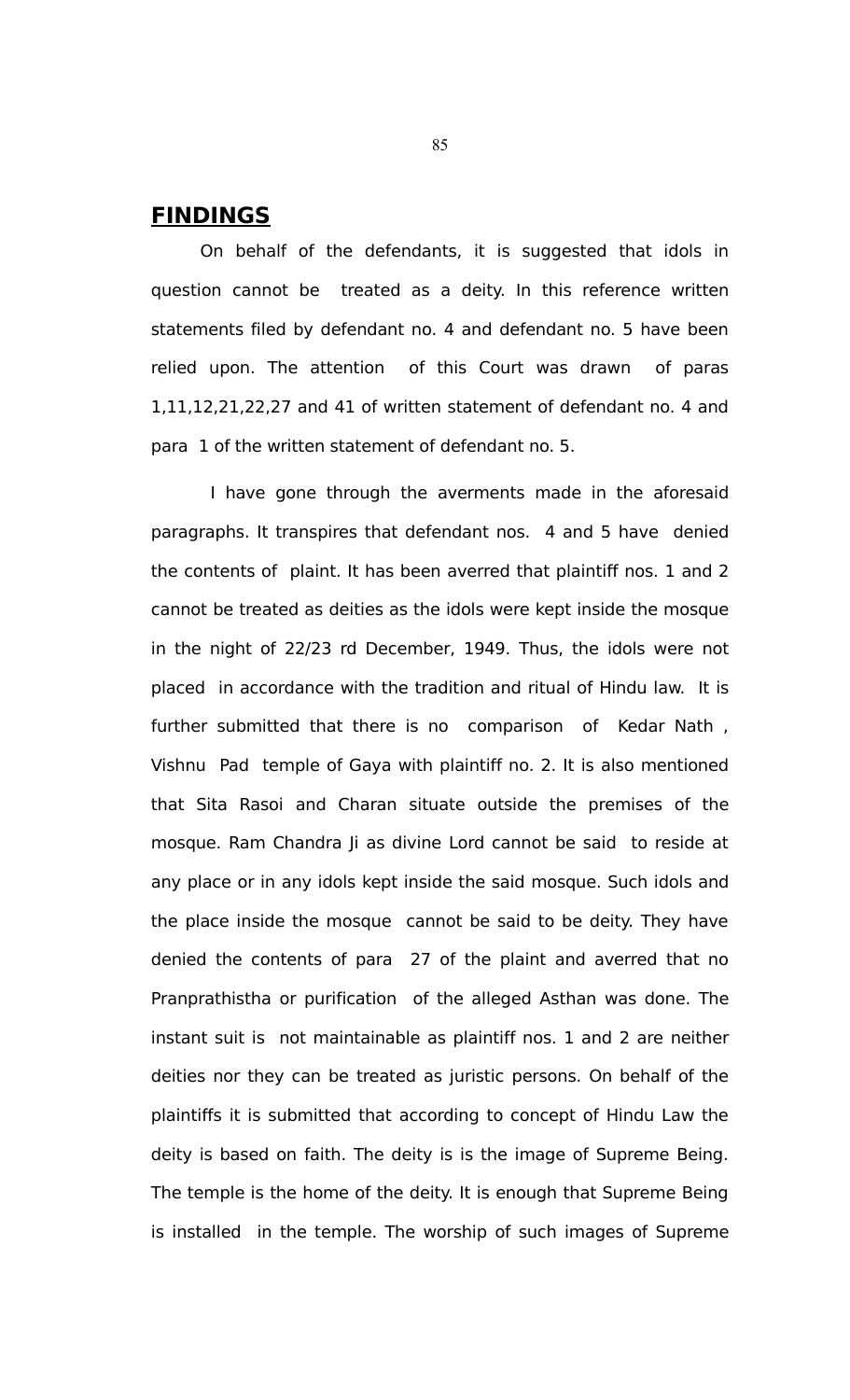Being is acceptable in Hindu Law. The Hindus have also the belief that idols represent deity. Reliance has been placed on a book" The Hindu Law of Religious and Charitable Trust by B.K.Mukharjee on para 1.33 pages 26 and 27.

> The traditional and classical legal literature relating to Hindus has also duly sanctified such belief and faith which has been exalted to a juristic status requiring legal recognition. In this connection, "**the Hindu Law of Religious and Charitable Trusts" by B.K. Mukherjea** lays down some of the relevant concepts relating to deity and the temple along with concerned page number which are consistently being recognized as judicial authorities, not only in India but also abroad. The concept mentioned therein along with concerned page numbers are being quoted below: **Page 26-27 – Para "1.33: Idols representing same divinity –** One thing you should bear in mind in connection with image worship viz. That the different images do not represent separate divinities; they are really symbols of the one Supreme Being, and in whichever name and form the deity might be invoked, he is to the devotee the Supreme God to whom all the functions of creation, preservation and destruction are attributed. In worshipping the image therefore the Hindu purports to worship the Supreme Deity and none else. **The rationale of image worship is thus given in a verse which is quoted by Raghunandan:**

> **"**Chinmayasyaadwitiiyasya Naskalashariirina Saadhakaanaam Hinaathayi Brahmanii Roopakalpanaa."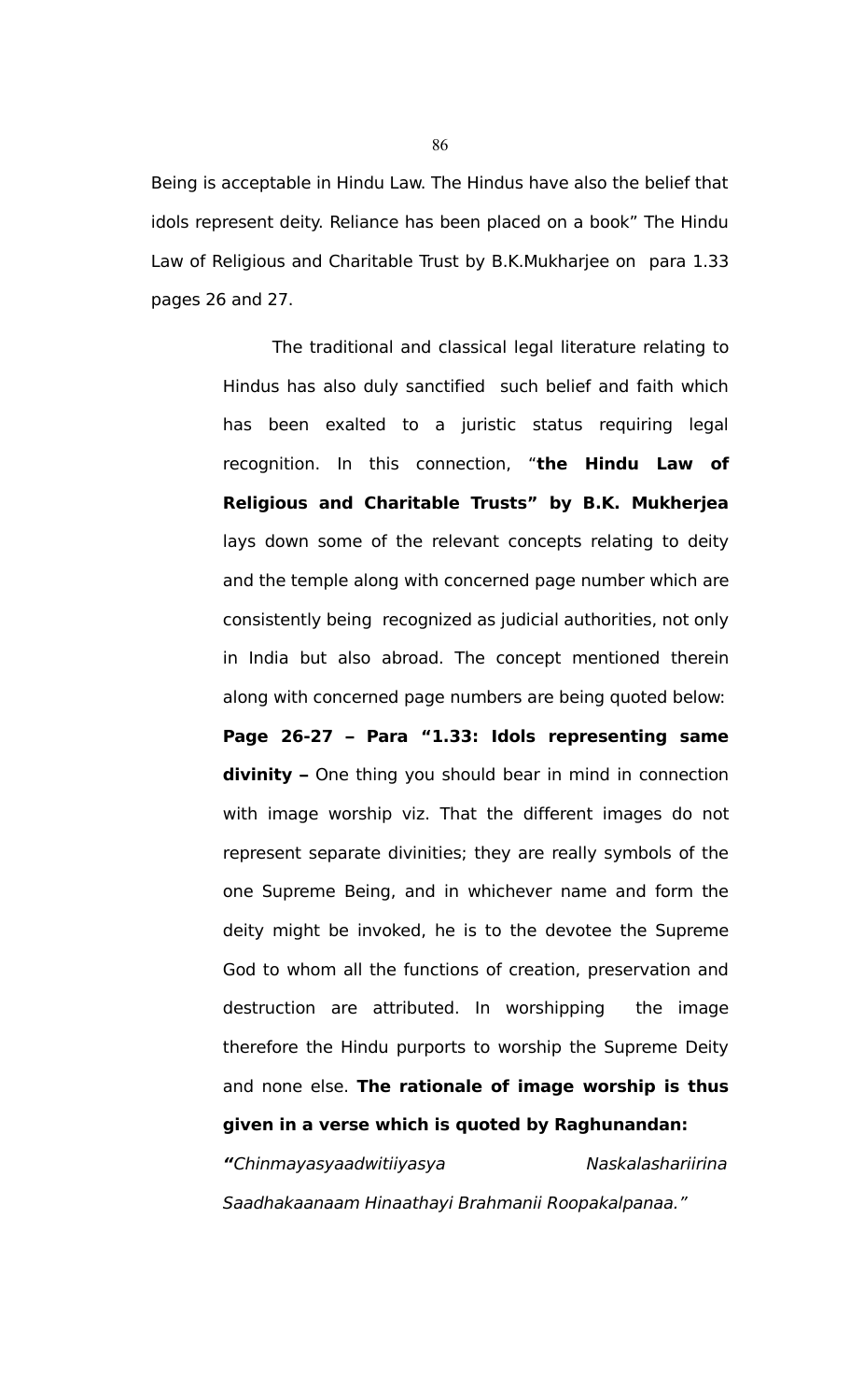"**It is for the benefit of the worshippers that there is conception of images of Supreme Being which is bodiless, has no attribute, which consists of pure spirit and has got no second."**

Temples and mutts are the two principal religious institutions of the Hindus. There are numerous texts extolling the merits of founding such institutions. In Sri Hari Bhaktibilash a passage is quoted from Narsingha Purana which says that "whoever conceives the idea of erecting a divine temple, that very day his carnal sins are annihilated; what then shall be said of finishing the structure according to rule …......... He who dies after making the first brick obtains the religious merits of a competed Jagna."

**Other kinds of religious and charitable benefactions.- "**A person consecrating a temple", says Agastya, "also one establishing an asylum for ascetics also, one consecrating an alms house for distributing food at all times ascend to the highest heaven."

Besides temples and mutts the other forms of religious and charitable endowments which are popular among the Hindus are excavation and consecration of tanks, wells and other reservoirs of water, planting of shady trees for the benefit of travellers, establishment of Choultries, satras or alms houses and Dharamsala for the neefit of mendicants and wayfarers, Arogyasalas or hospitals, and the last though not the least, Pathshalas or schools for giving free education. Excavation of tanks and planting of trees are Purtta works well known from the earliest times. I have already mentioned that there is a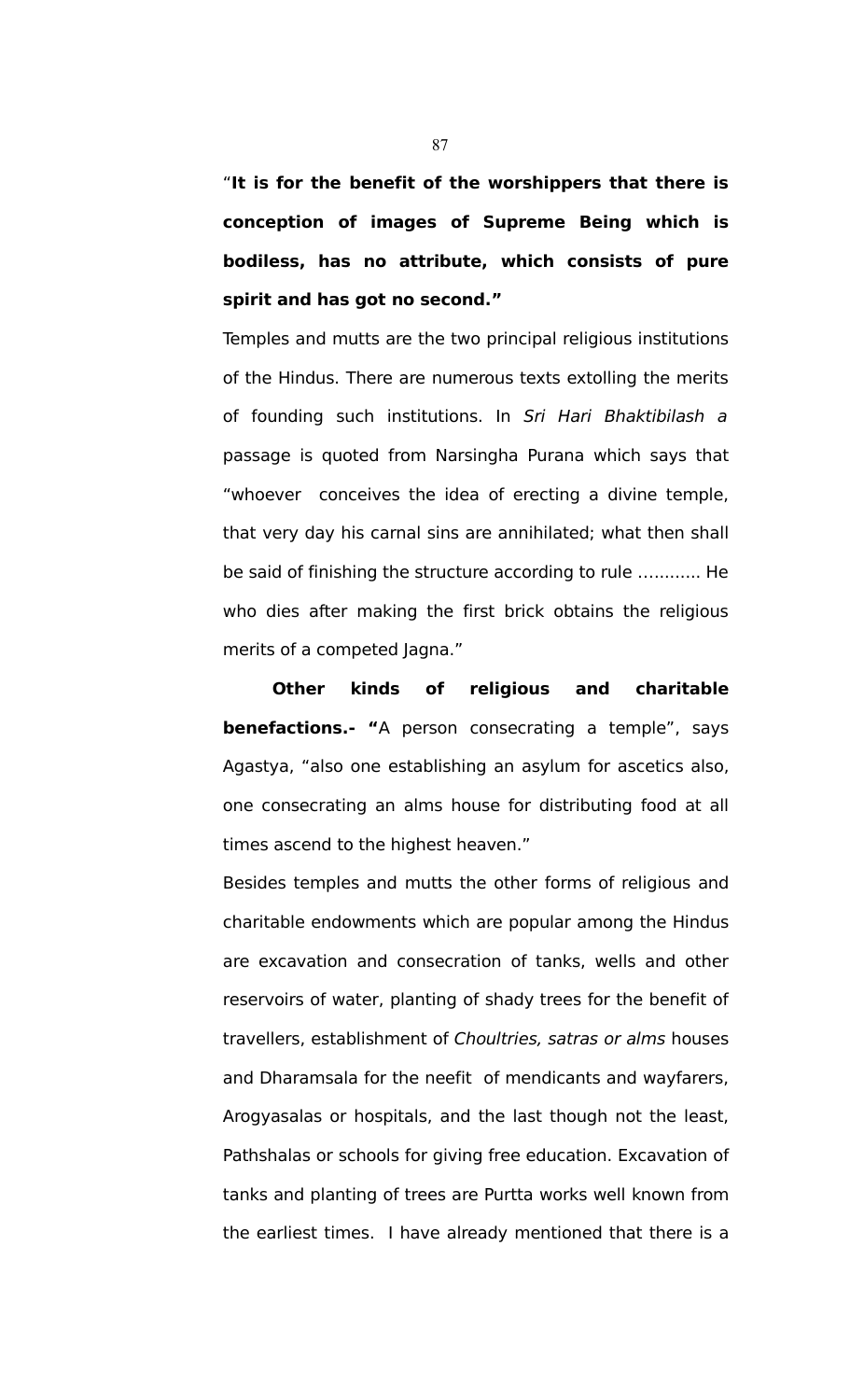mention of rest houses for travellers even in the hymns of the Rigveda. The Propatha of the Vedas is the same thing as Choultrie or sarai and the name given to it by subsequent writers is Pratishraygrih. They were very popular during the Buddhist tie. In Dana Kamalakara, a passage is quoted from Markandeya Puran which says that one should make a house of shelter for the benefit of travellers; and inexhaustible is his religious merit which secures for him heaven and liberation. There are more passages than one in the Puranas recommending the establishment of hospitals. "One must establish a hospital furnished with valuable medicines and necessary utensils placed under an experienced physician and having servants and rooms for the shelter of patients. This text says further that a man, by the gift of the means of freeing others from disease, becomes the giver of everything. The founding of educational institutions has been praised in the highest language by Hindu writers. Hemadri in his Dankhanda has quoted a passage from Upanishad according to which gifts of cows, land and learning are said to constitute Atihaan or gifts of surpassing merit. In another text cited by the same author, it is said that those excluded from education do not know the lawful and the unlawful; therefore no effort should be spared to cause dissemination of education by gift of property to meet its expenses".

**Page 38-Para "1.50. The idol as a symbol and embodiment of the spiritual purpose is the juristic person in whom the dedicated property vests:-** The Privy Council have held uniformly that the Hindu idol is a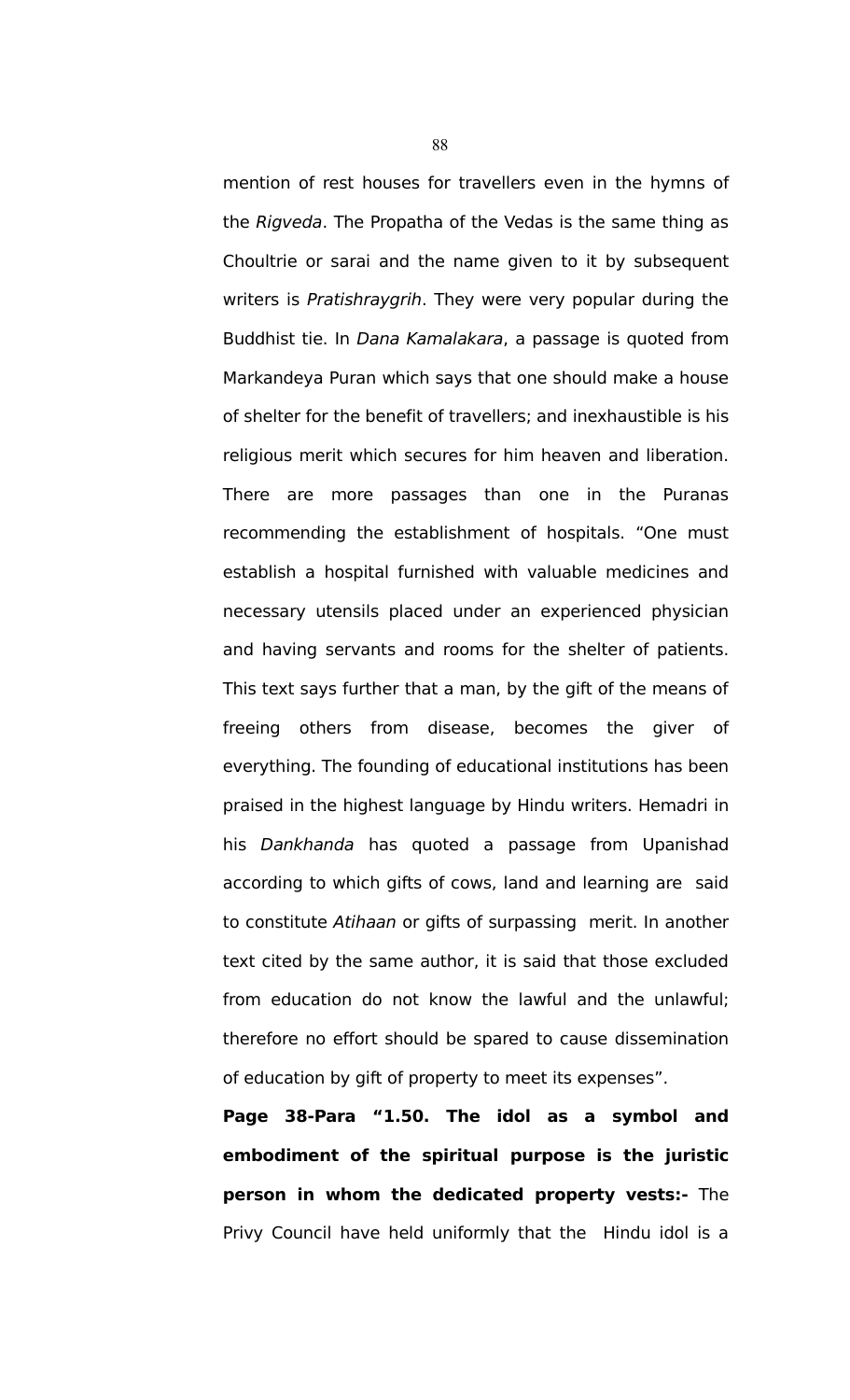juristic person in whom the dedicated property vests. "A Hindu idol", the Judicial Committee observed in one of its recent pronouncements, "is according to long established authority founded upon the religious customs of the Hindus and the recognition thereof by Courts of Law, a juristic entity. It has a juridical status with the power of suing and being sued." You should remember, however, that the juridical person in the idol is not the material image, and it is an exploded theory that the image itself develops into a legal person as soon as it is consecrated by the Pran Pratistha ceremony. It is not also correct that the Supreme Being of which the idol is a symbol or image is the recipient and owner of the dedicated property. The idol as representing and embodying the spiritual purpose of the donor is the juristic person recognized by law and in this juristic person the dedicated property vests."

**Page 38-39-Para "1.51. Deity owner in a secondary sense.-**The discussions of several Hindu sages and commentators point to the conclusion that in case of dedicated property the deity is to be regarded as owner not in the primary but in the secondary sense. All the relevant texts on this point have been referred to by Sir Asutosh Mookerjee in his judgment in Bhupati v Ramlal and I will reproduce such portions of them as are necessary for my present purpose."

Sulapani, a reputed Brahminical Jurist, in his discourse on Sraddha thus expresses his views regarding the proper significance of gift to God:- "in 'Donation' having for its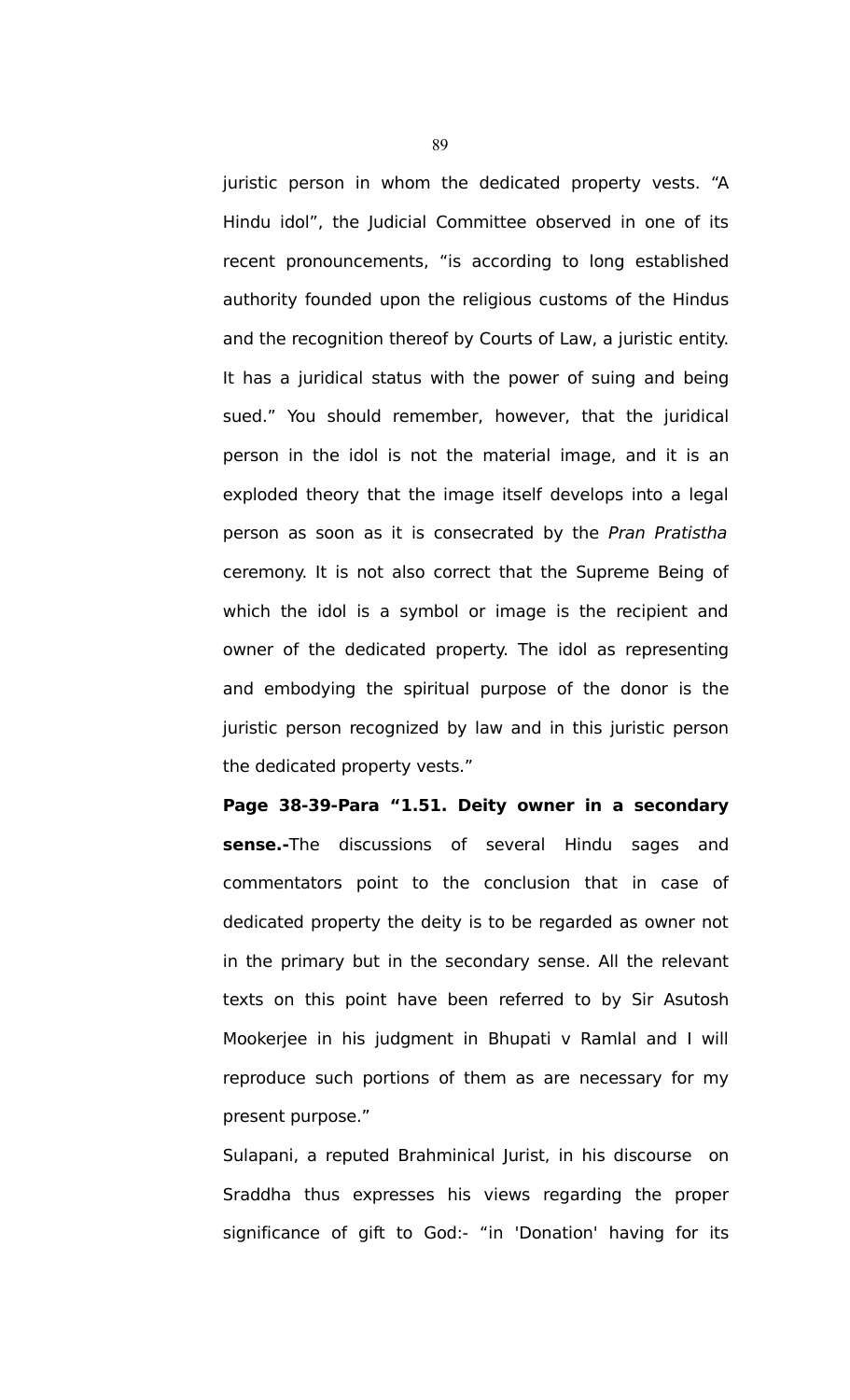dative case, the Gods like the Sun, etc., the term 'donation' has a secondary sense. The object of this figurative use being extension to it of the inseparable accompaniment of that (gift in its primary sense), viz., the offer of the sacrificial fee etc. it has already been remarked in the chapter on the Bratis that such usage as Devagram, Hastigram, etc., are secondary". Sree Krishna in commenting on this passage thus explains the meaning of the expression Devgram: "Moreover, the expression cannot be used here in its primary sense. The relation of one's ownership being excluded, the possessive case affix (in Devas in the term Devagram) figuratively means abandonment for them (the Godsputed structure)". Therefore, the expression is used in the sense of "a village which is the object of abandonment intended for the Godisputed structure". This is the purport. According to Savar Swami, the well-known commentator on Purba Mimansa, Devagram and Devakhetra are figurative expressions. What one is able to employ according to one's desire is one's property. The Gods however do not employ a village or land according to their use."

**Page 39-Para "1.52.** These discussions are not free from obscurity but the following conclusions I think can be safely drawn from them:-(1) According to these sages the deity or idol is the owner of the dedicated property but in a secondary sense. The ownership in its primary sense connotes the capacity to enjoy and deal with the property at one's pleasure. A deity cannot hold or enjoy property like a man, hence the deity is not the owner in its primary sense.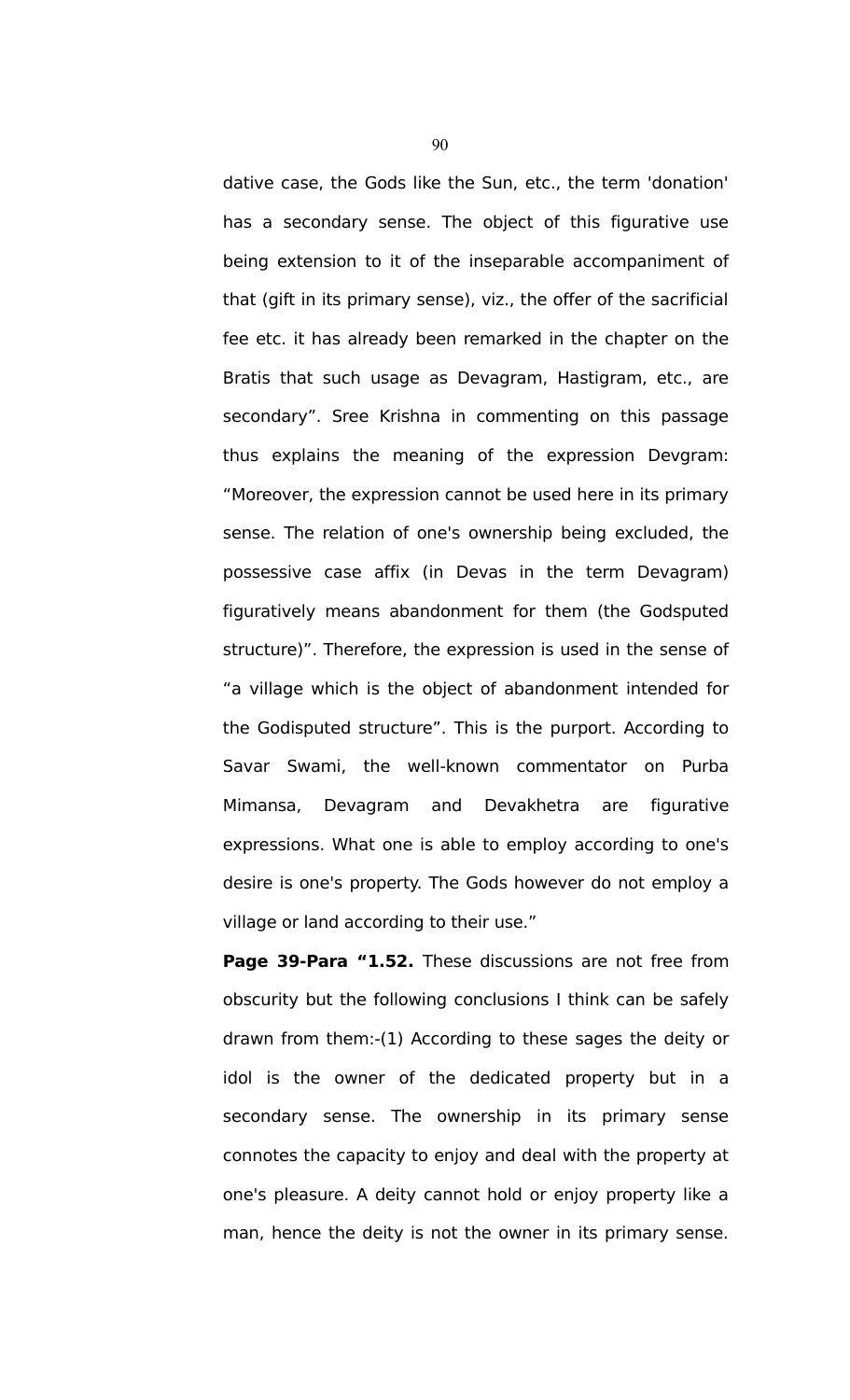(2) Ownership is however attributed to the deity in a secondary or ideal sense. This is a fiction (Upchaar) but not a mere figure of speech, it is a legal fact; otherwise the deity could not be described as owner even in the secondary sense. (3) The fictitious ownership which is imputed to the deity is determined by the expressed intentions of the founder; the debutter property cannot be applied or used for any purpose other than that indicated by the founder. The deity as owner therefore represents nothing else but the intentions of the founder. Although the discussions of the Hindu Jurists are somewhat cryptic in their nature, it is clear that they did appreciate the distinction between the spiritual and legal aspects of an idol. From the spiritual standpoint the idol might be to the devotee the very embodiment of Supreme God but that is a matter beyond the reach of law altogether. Neither God nor any supernatural being could be a person in law. So far as the deity stands as the representative and symbol of the particular purpose which is indicated by the donor, it can figure as a legal person and the correct view is that in the capacity alone the dedicated property vests in it."

Thus, the Hindu concept of deity is worship of his image. It is an admitted case that deities were installed and are being worshiped. The time of installation has been seen in another issue but the factum is the same that the deities were available inside the structure and the plaintiffs have sought the relief as a juristic person. The defendants are not in a position to say that Pran Prathistha was not performed.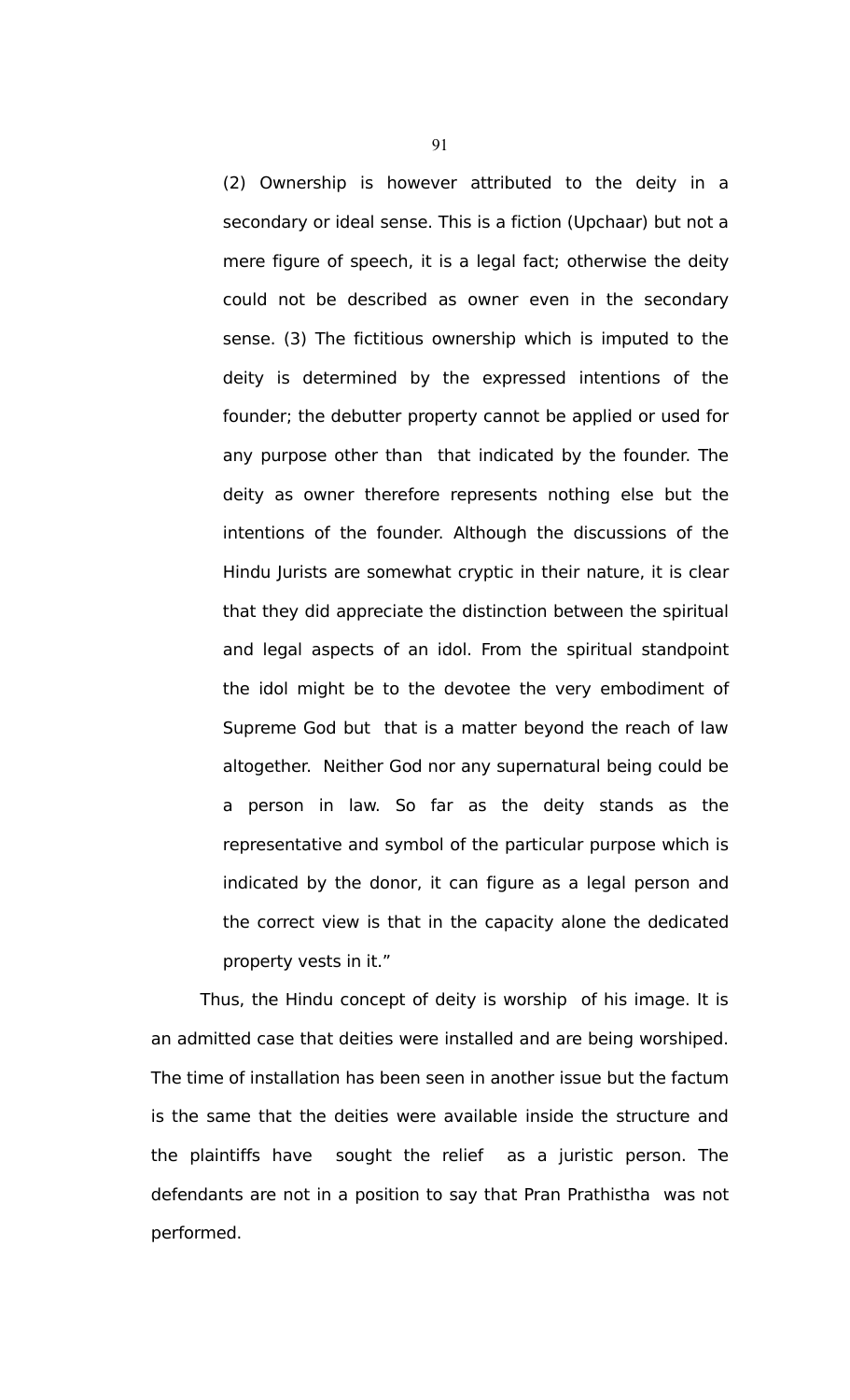Further I find that Svyambhu symbols of deities do not need pratistha while pratistha of manmade symbols of deities can be done by single mantra of the divine yajurved for following reasons:-

- **1.** According to Shastric (Scriptural) injunctions Sri Ramajanmasthan Sthandil, a Svayambhu Linga (Symbol) brought into existence and established by the Lord of Universe Sri Vishnu Himself as such in-spite of being decayed, or damaged, or destroyed It shall forever remain sacred place of Worship as it does not need purification or consecration or change. Pratistha is required only in respect of man-made Images/Idols/Symbols of Deities that can be done by chanting single Mantra XXXI.1 or II.13 of the Holy Divine Sri Yajurved (Vagasaneyee Samhita also known as Sri Shukla Yajurved ) .A deity needs to be worshipped by providing all things which are required for leading a healthy and excellent life.
- **2.** Svayambhu i.e. Self-built or Self existent or Self-revealed Lingas (symbols) of Devatas (Gods) or the Lingas (Symbols) established by Gods structure, or by those versed in the highest religious truths, or by Asuras, or by sages, or by remote ancestors, or by those versed in the mantras need not to be removed though decayed or even broken. Only decayed or broken Pratisthita Images/Idols require to be replaced with new one. In respect of renewal of the images Treatise on Hindu Law celebrated Jurist Golapchandra Sarkar, Sastri reproduces the Shastric injunction (Scriptural law) as follows:

"Raghunanda's Deva-Pratistha-Tantram, last paragraph reads as follows:

"8. Now (it is stated) the prescribed mode of Renewal of Decayed Images. Bhagwan says – 'I shall tell you briefly

92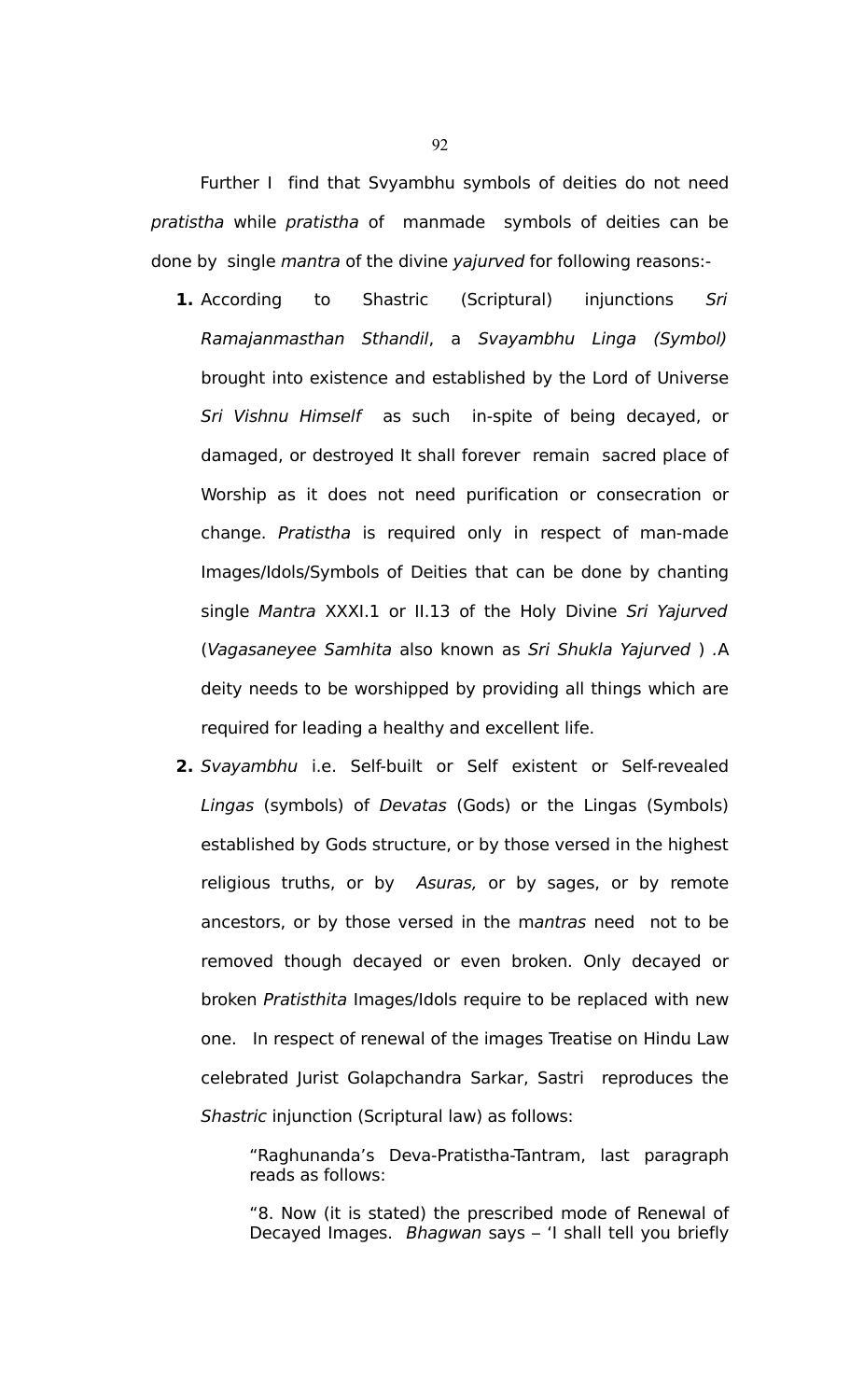the holy ordinance for renewing Decayed Images \* \* \*' "Whatever is the material and whatever size of the image of Hari (or the God, the protector) that is to be renewed; of the same material and of the same size, and image is to be caused to be made; of the same size of the same form (and of the same material), should be (the new image) placed there; either on the second or on the third day (the image of) Hari should be established; if, (it be) established after that, even in the prescribed mode, there would be blame or censure or sin; in this very mode the linga or phallic symbol and the like (image) should be thrown away; (and) another should be established, of the same size (&c.) as already described, - Haya-Sirsha". "9. God said, -

'I shall speak of the renewal in the prescribed mode of lingas or phallic symbols decayed and the like  $\&c^*$  \*  $\&$  (A linga) established by Asuras, or by sages or by remote ancestors or by those versed in the tantras should not be removed even in the prescribed form, though decayed or even broken.'

(Agnipuranam Chapter 103 Poona Edition of 1900 AD. p.143)

[There is a different reading of a part of this sloke noted in the foot-note of the Poona Edition of this Puran as one of the Anandashram series of sacred books: according to which instead of  $-$  " or by remote ancestors or by those versed in the tantras" –

the following should be substituted, namely].

"Or by Gods or by those versed in the highest religious truths."

"10. Now Renewal of Decayed (images is considered); that is to be performed when a linga and the like are burnt or broken or removed (from its proper place). But this is not to be performed with respect but a *linga* or the like which is established by a Sinddha or one who has become successful in the highest religious practice, or which is *anadi* i.e. of which the commencement is not known, or which has no commencement. But their Mahabhisheka or the ceremony of great anointment should be performed: - this is said by Tri-Vikrama" – Nirnaya – Sindhu – Kamalakar Bhatta, Bombay Edition of 1900 p.264.

The author of the *Dharma-Sindhu* says as above in almost the same words– see Bombay Edition of 1988 p.234 of that work. "

 [Treatise on Hindu Law by Golapchandra Sarkar, Sastri (6<sup>th</sup> Edition, published by Easter Law House in 1927 at p.745-748]

**3.** Alberuni who compiled his book India in or about 1030 A.D. on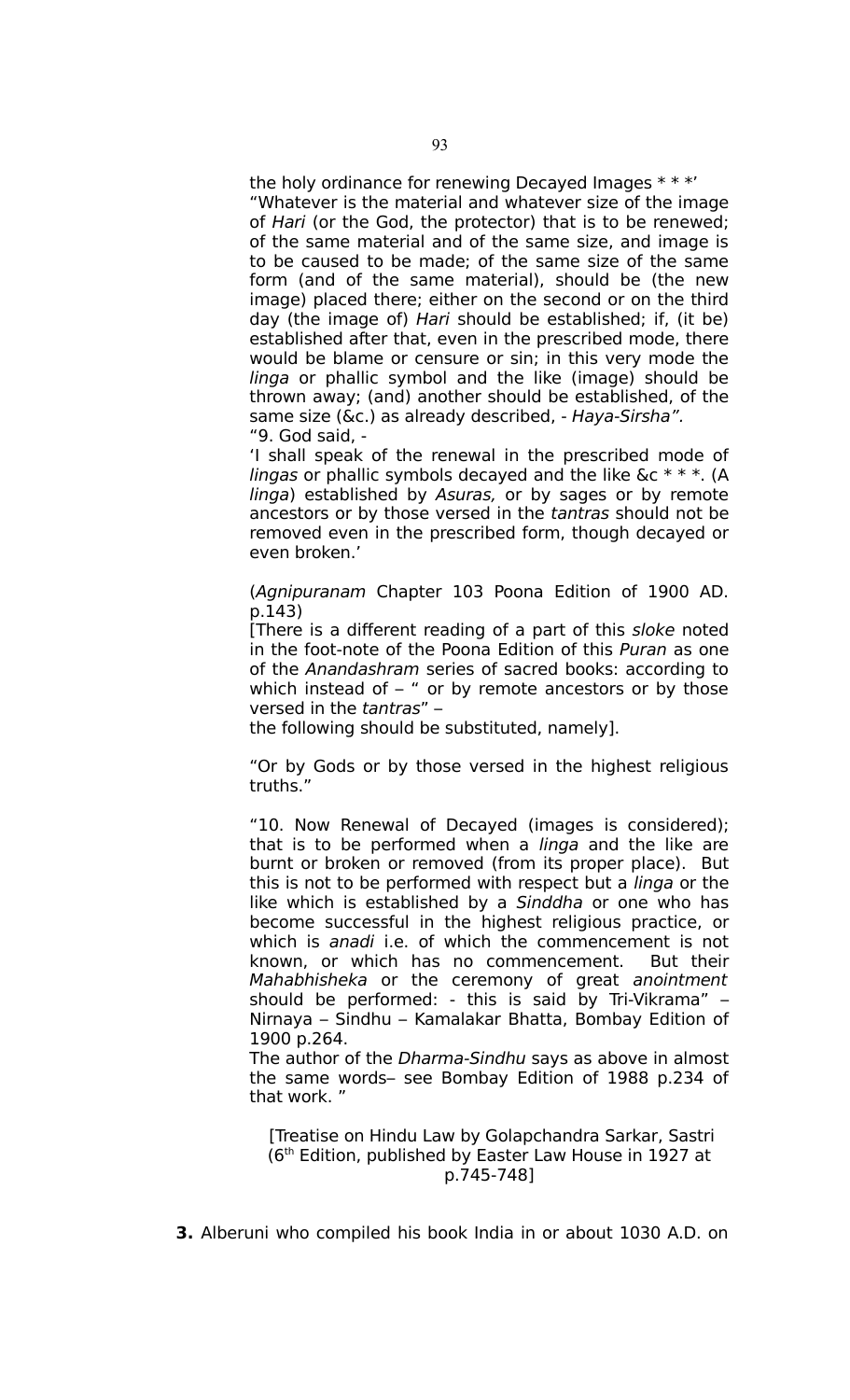page 121 of his book has written that the Hindus honour their Idols on account of those who erected them, not on account of the material of which they are, best example whereof is Linga of sand erected by Rama. In his book on pages 117, 209, 306- 07 and 380 he has also narrated about the Lord Rama. Relevant extract from page 121 of his book Alberuni's India Translated by Dr. Edward C. Sachau. Reprint 2007 of the 1<sup>st</sup> Edn. 1910 published Low Price Publications, Delhi reads as follows:

> "The Hindus honour their idols on account of those who erected them, not on account of the material of which they are made. We have already mentioned that the idol of Multan was of wood. E.g. the linga which Rama erected when he had finished the war with the demons was of sand. Which he had heaped up with his own hand. But then it became petrified all at once, since the astrologically correct moment for the erecting of the monument fell before the moment when the workmen had finished the cutting of the stone monument which Rama originally had ordered." (ibid page 121)

**4.** According to the Hindus' Divine Holy & Sacred Scriptures there are two types of images one Svayambhu (self-existent or selfrevealed or self-built) and other Pratisthita (established or consecrated). Where the Self-possessed Lord of Universe Sri Vishnu has placed himself on earth for the benefit of mankind, that is styled Svayambhu and it does not require Pratistha. As at Ramajanamasthan the Lord of Universe Sri Vishnu appeared and placed Himself on said sacred place said sacred place itself became Svayambhu for the reason that invisible power of the Almighty remained there which confers merit and salvation to the devotees. Consecrated artificial man-made Lepya images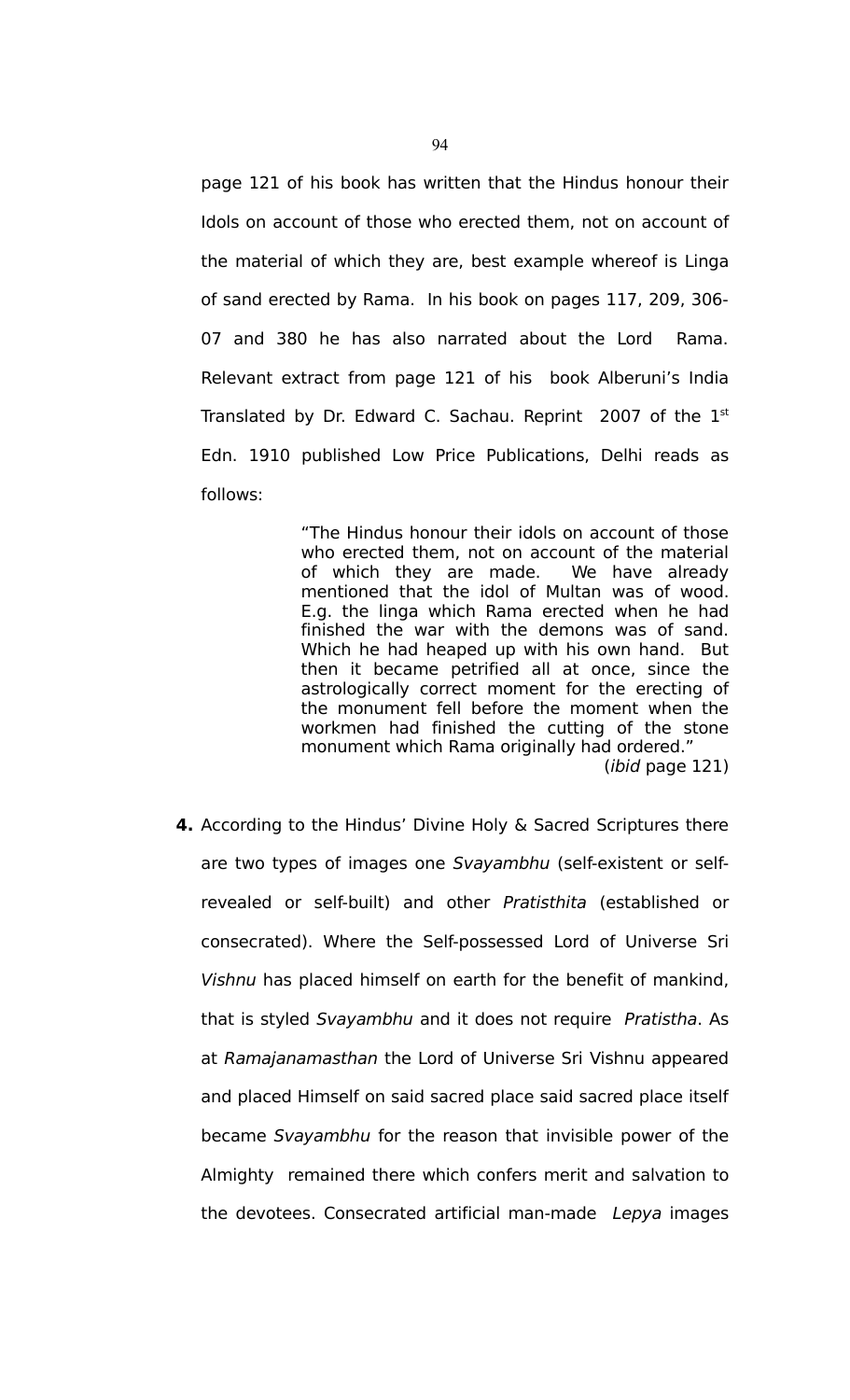i.e. moulded figures of metal or clay; and Lekhyas i.e. all kinds of pictorial images including chiselled figures of wood or stone not made by moulds are called Pratisthita. . B. K. Mukherjee in his book on Hindu Law referring authorities describes Svayambhu and Pratisthita artificial Images as follows:

"4.5 Images – their descriptions –

images, according to Hindu authorities are two kinds; first is known as Svayambhu or self-existent, while the other is Pratisthita or established. The Padmapuran says : The image of Hari (God) prepared of stone, earth, wood, metal, or the like and established according to the rights laid down in Vedas, Smritis and tantras are called the established; …

where the self possessed Vishnu has placed himself on earth in stone, or wood for the benefit of mankind, that is styled the self re-built." Svayambhu or self-built image is a product of nature, it is anadi or without any beginning and the worshipper's simply discover its existence. Such image does not require consecration or Pratistha. All artificial or man made images require consecration. An image according to Matsyapuran may properly be made of gold, silver, copper, iron, bronze or bell metal or any kind of gem, stone, or wood, conch shell, crystal or eve earth. Some persons worship images painted on wall or canvas says the says the Britha Puran and some worship the spheroidical stones known as Salgran. Generally speaking, the puranic writers classified artificial images under two heads; viz. (1) Lepya and (2) Lekhya. Lepya images are moulded figures of metal or clay, while Lekhyas denote all kinds of pectoral images including chiselled figures of wood or stone not made by moulds.

[Hindu Law of Religious and Charitable Trusts of B. K. Mukherjea 5<sup>th</sup> Edition, Published by Eastern Law House at page 154.]

### **5.** According to the Holy Scripture Sri Narsingh Puranam (62.7-14

 $\frac{1}{2}$ ) Pratistha of the Lord of Universe Sri Vishnu should be done by chanting  $1<sup>st</sup>$  Richa of the Purush Sukta of Shukla Yajurved [i.e. Vagasaneyee Samhita Chapter XXXI] and be worshipped dedicating prescribed offerings by chanting  $2^{nd}$  to  $15^{th}$ Richas of the Purush Sukta. And if worshipper so wish after completion of worship he may by chanting  $16<sup>th</sup>$  Richas of the Purush Sukta pray to Sri Vishnu for going to his His own abode.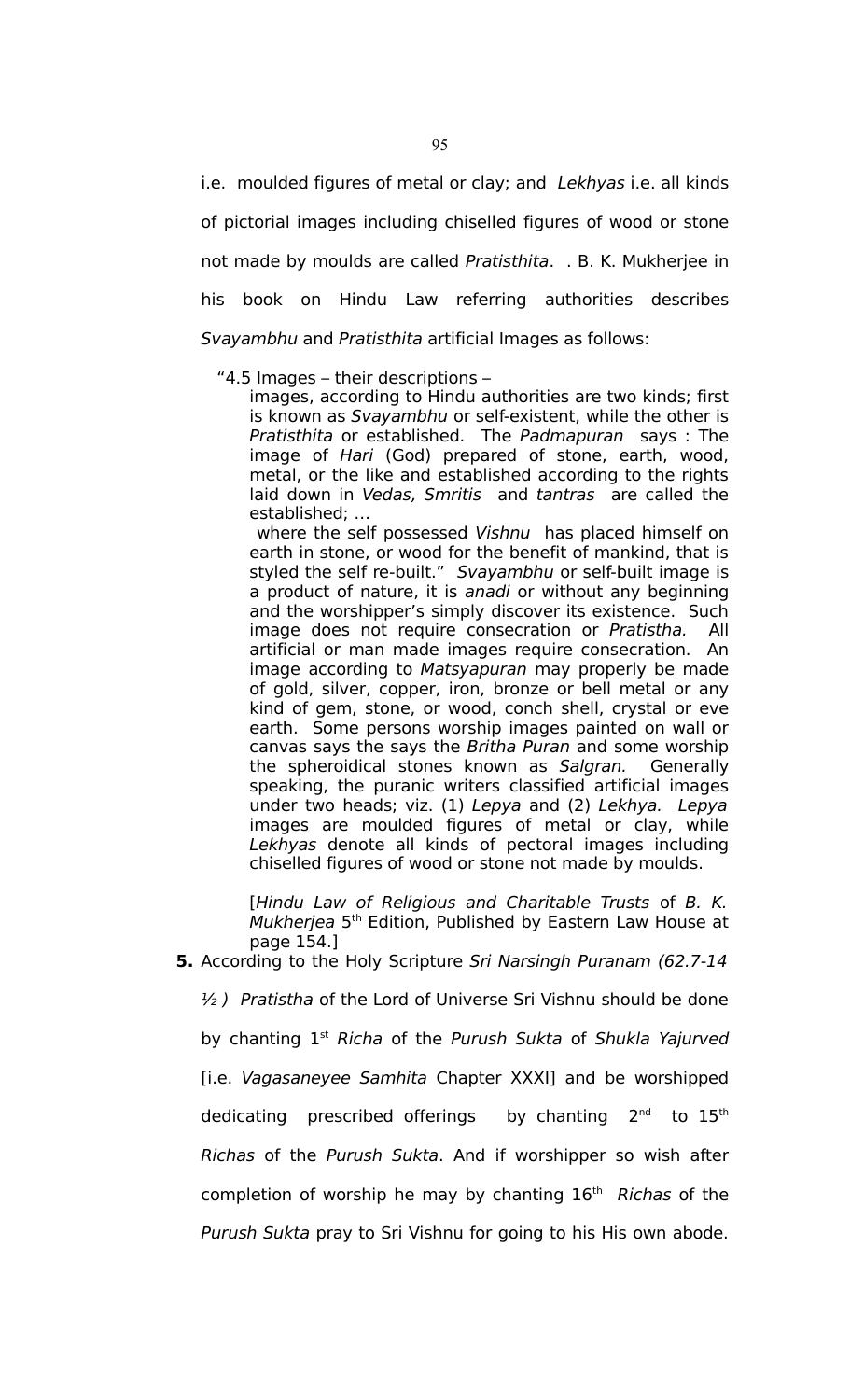Above-mentioned verses of Sri Narsingh Puranam and Hindi translation thereof reads as follows:

तस्य सर्वमयत्वाच्च स्थण्डिले प्रतिमासु च।

आनुष्ट्वभस्य सूक्तस्य विष्णुस्तस्य च देवता॥ ও पुरुषो यो जगद्वीजं ऋषिर्नारायणः स्मृतः। दद्यात्पुरुषसूक्तेनं यः पुष्पाण्यप एव च॥  $\epsilon$ अर्चितं स्याज्जगत्सर्वं तेन वै सचराचरम्। आद्ययाऽऽवाहयेद्देवमृचा तु पुरुषोत्तमम्॥ ९ द्वितीययाऽऽसनं दद्यात्पाद्यं दद्यात्तृतीयया। चतुर्थ्यार्थ्यः प्रदातव्यः पञ्चम्याऽऽचमनीयकम्॥ १० षष्ठ्या स्नानं प्रकुर्वीत सप्तम्या वस्त्रमेव च। यज्ञोपवीतमष्टम्या नवम्या गन्धमेव च॥११ दशम्या पुष्पदानं स्यादेकादश्या च धूपकम्। द्वादश्या च तथा दीपं त्रयोदश्यार्चनं तथा॥१२ चतुर्दश्या स्तुतिं कृत्वा पञ्चदश्या प्रदक्षिणम्। षोडश्योद्वासनं कुर्याच्छेषकर्माणि पूर्ववत्॥१३ स्नानं वस्त्रं च नैवेद्यं दद्यादाचमनीयकम्। षण्मासात्सिद्धिमाप्नोति देवदेवं समर्चयन्॥१४ तेनैव संवत्सरेण सायुन्यमधिगच्छति। अब पूजनका मन्त्र बताते हैं। शुक्ल यजुर्वेदीय रुद्राष्टाध्यायीमें जो पुरुषसूक्त है, उसका उच्चारण करते हुए भगवान्का पूजन करना चाहिये। पुरुषसूक्तका अनुष्टुप् छन्द है, जगत्के कारणभूत परम पुरुष भगवान् विष्णु देवता हैं, नारायण ऋषि हैं और भगवत्पूजनमें उसका विनियोग है। जो पुरुषसूक्तसे भगवान्को फूल और जल अर्पण करता है, उसके द्वारा सम्पूर्ण चराचर जगत् पूजित हो जाता है। पुरुषसूक्तकी पहली ऋचासे भगवान् पुरुषोत्तमका आवाहन करना चाहिये। दूसरी ऋचासे आसन और तीसरीसे पाद्य अर्पण करे। चौथी ऋचासे<br>अर्घ्य और पाँचवींसे आचमनीय निवेदित करे। छठी ऋचासे स्नान कराये और सातवींसे वस्त्र अर्पण करे। आठवींसे यज्ञोपवीत और नवमी ऋचासे गन्ध निवेदन करे। दसवींसे फूल चढ़ाये और ग्यारहवीं ऋचासे धूप दे। बारहवींसे दोप और तेरहवीं ऋचासे नैवेद्य, फल, दक्षिणा आदि अन्य पूजन-सामग्री निवेदित करे। चौदहवीं ऋचासे स्तुति करके पंद्रहवींसे प्रदक्षिणा करे। अन्तमें सोलहवीं ऋचासे विसर्जन करे। पूजनके बाद शेष कर्म पहले बताये अनुसार ही पूर्ण करे। भगवान्के लिये स्नान, क्कै्स्त्र, नैवेद्य और आचमनीय आदि निवेदन करे। इस प्रकार देवदेव परमात्माका पूजन करनेवाला पुरुष छ: महीनेमें सिद्धि प्राप्त कर लेता है। इसी क्रमसे यदि एक वर्षतक पूजन करे तो वह भक्त सायुज्य मोक्षका अधिकारी हो जाता है।। ७∽१४९, ॥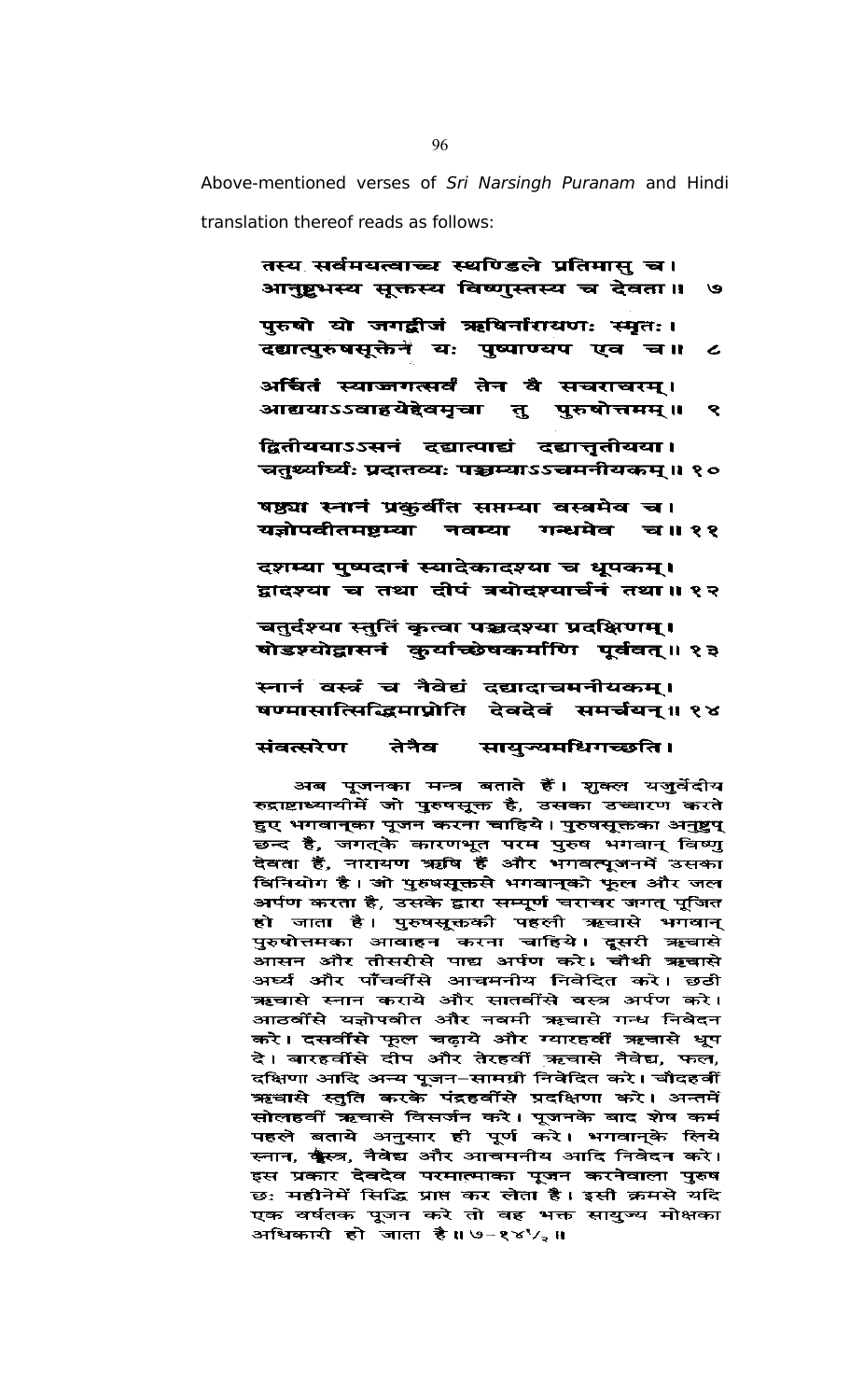#### (Sri Narsingh Puranam 62.7-14 ½ )

Be it mentioned herein that in the above Sri Narsingh Puranam 62.13 Sloke enumerates Pradakshina i.e. Parikrama (circumbulation) as  $14<sup>th</sup>$  means of reverential treatment of the Deity and thereby makes it integral part of the religious customs and rituals of service and worship of a Deity.

**6.** 1<sup>st</sup> Holy Spells of Purush Sukta of the Holy Devine Shukla Yajurved [i.e. Vagasaneyee Samhita Chapter XXXI] prescribed by the Holy Sri Narsingh Puranam for Pratistha of the Lord of Universe Sri Vishnu reads as follows:

#### सहस्रकीर्षा पुरुषः सहस्राक्षः सहस्रपात् । स भूमि $\mathbf{\hat{q}}$  सर्वतंः स्पृत्वाऽत्यतिष्ठद्दशाङ्गुरुम् ।। १ ॥

मन्त्रार्थ-सभी लोकों में व्याप्त महानारायण सर्वात्मक होने से अनन्त शिर बाले, अनन्त नेत्र वाले और अनन्त चरण (पैर) वाले हैं। ये पाँच तत्त्वों से बने इस गोलकरूप समस्त व्यष्टि और समष्टि ब्रह्माण्ड को तिरछा, ऊपर, नीचे सब तरफ से ब्याप्त कर नाभि से दस अंगुल परिमित देश, हृदय का अतिक्रमण कर अन्तर्यामी रूप में स्थित हुए थे ।। १ ॥

(ibid as translated by Swami Karpatriji and published by Sri Radhakrishna Dhanuka Prakasan Samsthanam, Edn. Vikram samvat 2048)

Simple English translation whereof reads as follows:

'The Almighty God who hath infinite heads, infinite eyes; infinite feet pervading the Earth on every side and transgressing the universe installed Him in sanctum as knower of inner region of hearts'.

Be it mentioned herein in the Mimamsa Darshan as commented in Sanskrit by Sri sabar Swami and in Hindi by Sri Yudhisthir Mimamsak and Mahabhasya meaning of "Sahasra" has also been given "infinite" as also "one" apart from "thousand" and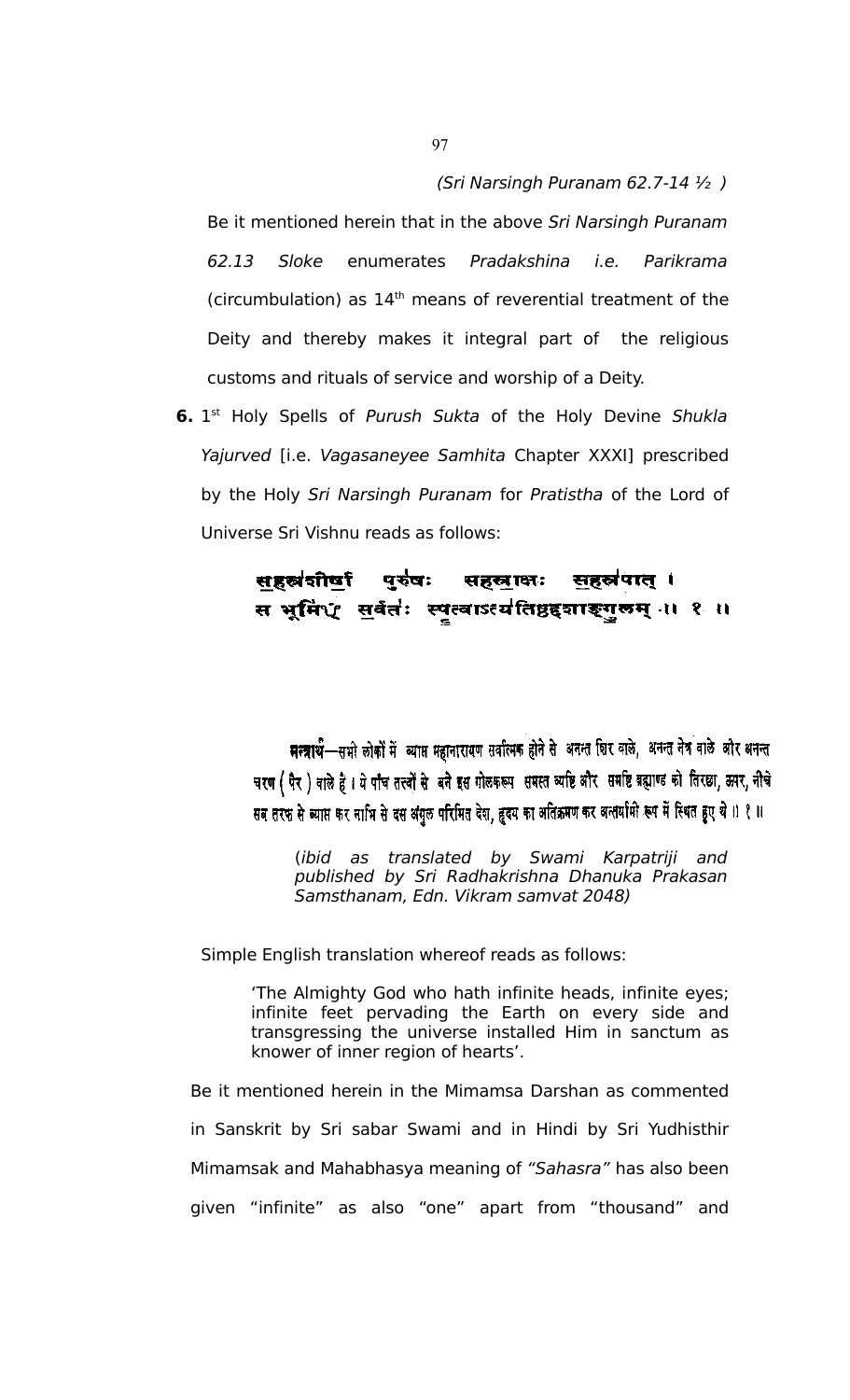according to context one or other meaning is adopted.

**7.** Nitya Karma Puja Prakash has prescribed a Mantra of Yajurved [i.e. Vagasaneyee Samhita Chapter II.13] for Pratistha of Lord Ganesh. Relevant portion of the said book reads as follows;

अनन्तर सर्वप्रथम गणेशजीका पूजन करे। गणेश-पूजनसे पूर्व उस नूतन प्रतिमाकी निम्न-रीतिसे प्राण-प्रतिष्ठा कर ले-

प्रतिष्ठा-बायें हाथमें अक्षत लेकर निम्न मन्त्रोंको पढ़ते हुए दाहिने हाथसे उन अक्षतोंको गणेशजीकी प्रतिमापर छोड़ता जाय-

ॐ मनो जूतिर्जुषतामाज्यस्य बृहस्पतिर्यज्ञमिमं तनोत्वरिष्टं यज्ञ \* समिमं दधातु । विश्वे देवास इह मादयन्तामो३ म्प्रतिष्ठ ।

ॐ अस्यै प्राणाः प्रतिष्ठन्तु अस्यै प्राणाः क्षरन्तु च । अस्यै देवत्वमचयिं मामहेति च कश्चन॥

इस प्रकार प्रतिष्ठा कर भगवान् गणेशका षोडशोपचार पूजन $\overline{a}$ (पु॰ सं॰ १७४—१८५ के अनुसार) करे। तदनन्तर नवम्रह (पु॰ सं॰ २१०), षोडशमातृका (पृ॰ सं॰ २०५) तथा कलश-पूजन (पृ॰ सं॰ १८६) के अनुसार करे।

[Nitya Karma Puja Prakash published by Gita Press Gorakhpur 32nd Edn. 2060 Vikram Samvat at page 244]

**8.** The Holy Sri Satpath-Brahman interpreting said Mantra II.13 of the Holy Sri Shukla Yajurved [i.e. Vagasaneyee Samhita] says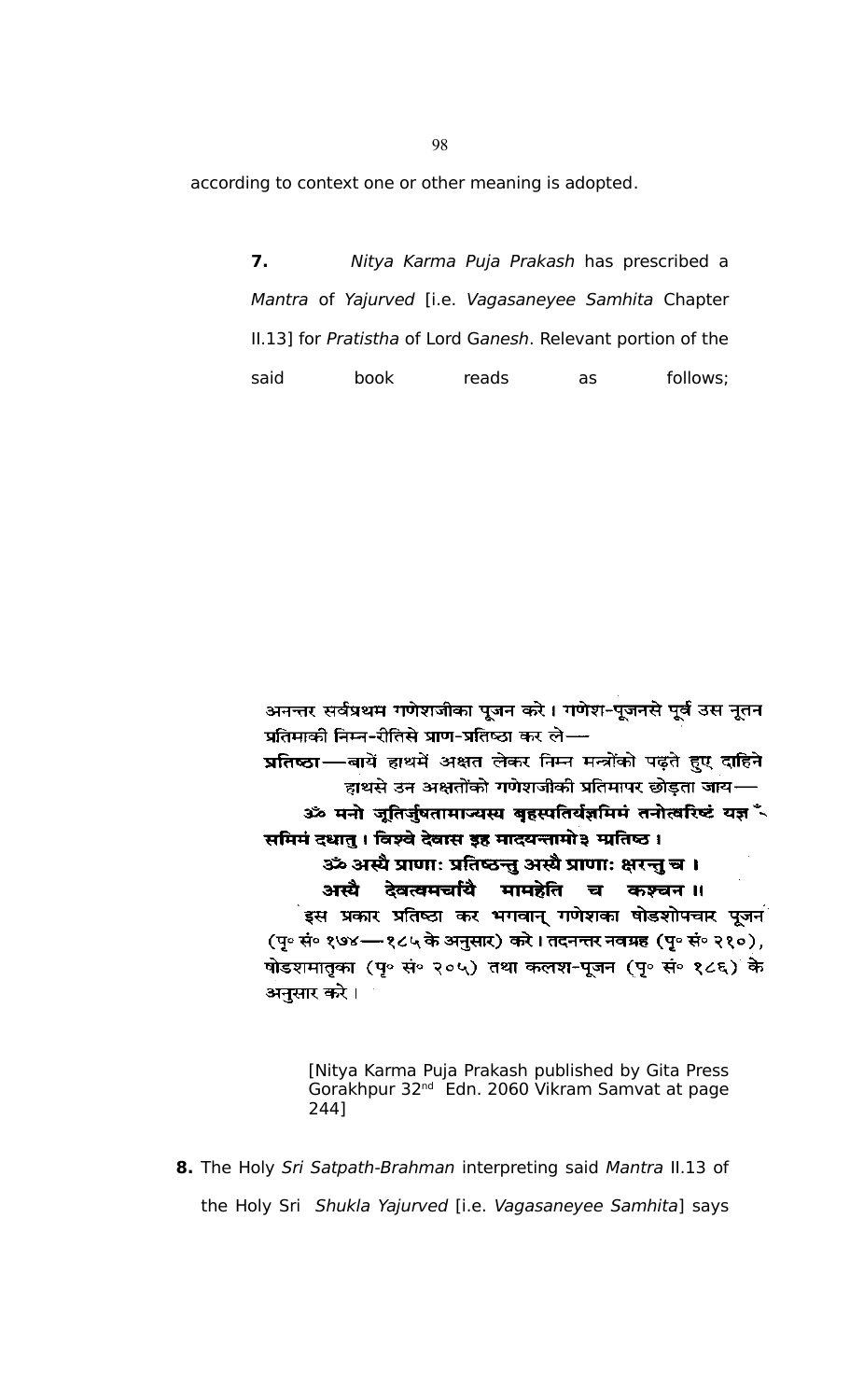that Pratistha of all Gods should be done by said Mantra. Be it mentioned herein that the Holy Sri Satpath-Brahman being Brahmn Part of Divine Sri Shukla Yajurved, interpreting Mantras of said Vagasaneyee Samhita tells about application of those Mantras in Yajnas (Holy Sacrifices). Said Mantra II.13 of the Divine Sri Shukla Yajurved (Vagasaneyee Samhita) as well as Sri Satpath-Brahman (I.7.4.22) with original texts and translations thereof read as follows:

> मनों जूतिर्जुबतामाज्यस्य बृहस्यतिर्गुज्ञप्रिमं तंनोत्वरिं युज्ञार्थ समिनं दंचातु । विन्वे देवासं इह मादयन्तामो३म्पतिर्हं ॥ १३ ॥

[ ४४ ] ( जूतिः मणः आज्यस्य जुपर्ता) तेरा वेबवान् नन वृतका तेवन करे, ( बृहस्पतिः इमं यहं तनोतु ) ज्ञानका स्वानी इस बज्ञको कैलाने, ( हुर्म बर्क अरिष्टं सं बुधातु ) इस बज्ञको हिसारहित करके सम्बन् कारच करे। (विम्बे देवासाः इड् मादवन्तां) सब देव बहां आत्मिकत हों, (ओ प्रतिष्ठ) ऐसा ही होवे, प्रतिब्दित होवे ॥ १३ ॥

(ibid Hindi Translation of Padmbhushan Sripad Damodar Satvalekar,1989 Edn. Published by Swayadhyay Mandal pardi)

English translation of the above noted Hindi Translation reads

as follows:

"May your mind Delight in the gushing (of the ) butter. May Brihaspati spread (carry through) this sacrifice ! May he restore the sacrifice uninjured. May all the Gods rejoice here. Be established/seated here."

Sanskrit text of Sri Satpath-Brahman (I.7.4.22) as printed in 'Sri Shukla Yajurvediya Satpath Brahman' Vol. I on its page 150, Edn. 1988 Published by Govindram Hasanand, Delhi 110006 is reproduced as follows:

मनो जूतिर्बुषतामाज्यस्येति । मनसा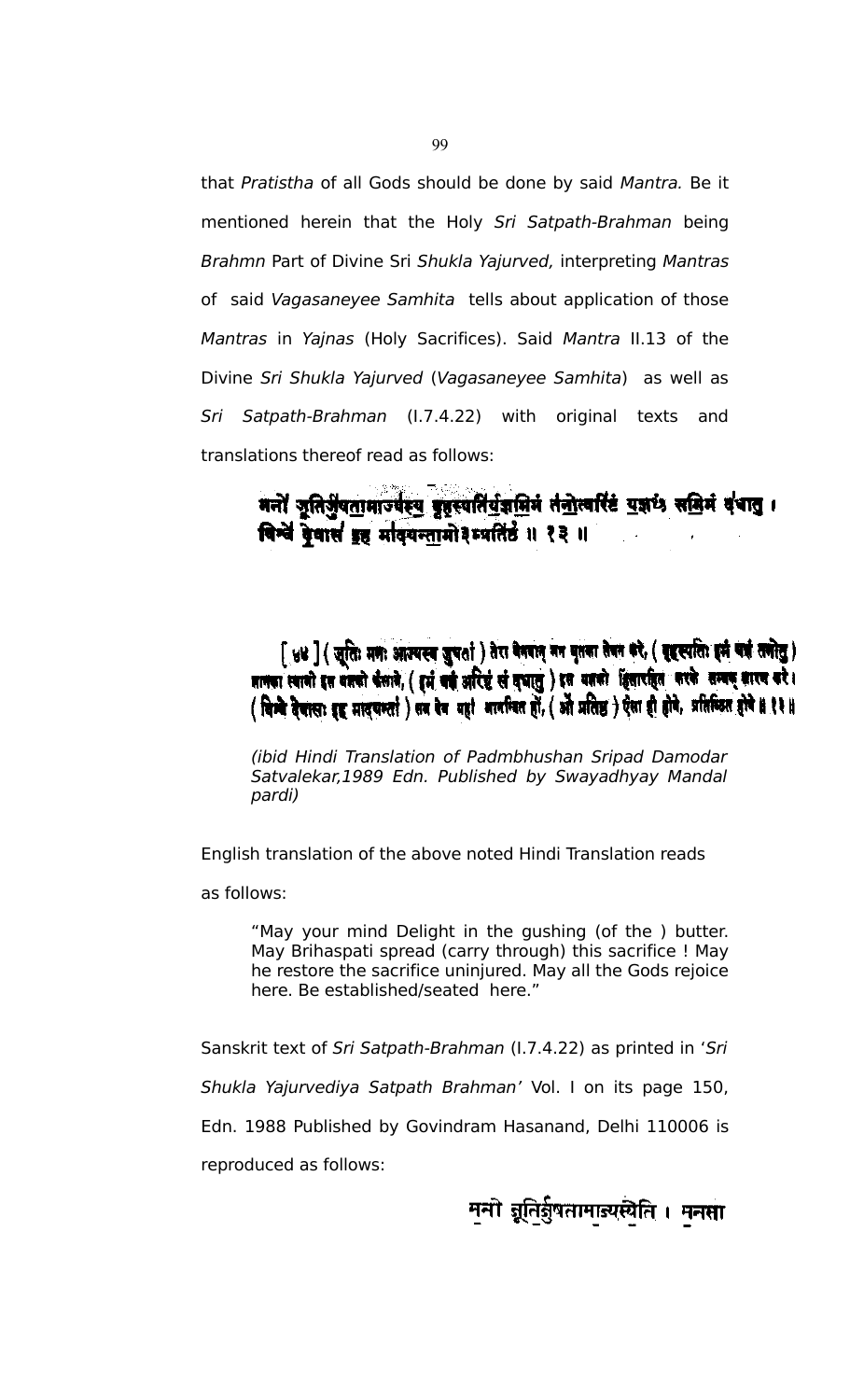वाण्ड्द्छ सूर्वमाप्तं तन्मनसेवैतत्सर्वमाप्रोति बृकुस्पतिर्यज्ञमिमं तनोत्नारिष्टं यज्ञ । समिन द्धालिति पहिलुरुं तत्सुंद्धाति विश्वे देवास इक् मादयत्तामिति सर्वं वे विद्ये देवाः सर्वेषोवेतत्संदधाति स यदि कामयेत ब्रूयात्प्रतिष्ठेति यसु कामयेतापि नादियेत ॥ २२॥ ब्रास्तवाम् ॥ २ [७ 8.] ॥ ग्रथ्यायः ॥ ७ ॥ ॥

English translation of Sri Satpath-Brahman (I.7.4.22) as printed in Volume 12 of the series "The Sacred Books Of The east" under title 'The Satpath - Brahmana' Part I on its page 215, Edn. reprint 2001 Published by Motilal Banarasidass, Delhi 110007 is reproduced as follows:

22. [He continues,  $Vag$ . S. II,  $13$ ]: 'May his mind delight in the gushing (of the) butter<sup>1</sup>!' By the mind, assuredly, all this (universe) is obtained (or pervaded, aptam): hence he thereby obtains this All by the mind.— 'May Brihaspati spread (carry through) this sacrifice! May he restore the sacrifice uninjured!'-he thereby restores what was torn asunder.—I May all the gods rejoice here!'—'all the gods,' doubtless, means the All: hence he thereby restores (the sacrifice) by means of the All. He may add, 'Step forward!' if he choose; or, if he choose, he may omit it.

(Sri Satpath-Brahman I.7.4.22)

**9.** 19<sup>th</sup> Holy Spells of Nasadiya Sukta of the Holy Devine Shukla Yajurved [i.e. Vagasaneyee Samhita Chapter XXIII] is also widely applied by the Knower of the Scriptures to invoke and establish a deity. Said Mantra reads as follows:

# गसानां त्वा गसपति ? हवामहे प्रियासा स्वा प्रिवपति ? हवामहे निभीनां त्वा निभिपति ? हजामहे बसो मम । म्राहमजानि गर्भेषमा स्वमञासि गर्भेषम् ॥

English Translation of this Mantra based on Hindi Translation of Padmbhushan Sripad Damodar Satvalekar,1989 Edn. Published by Swayadhyay Mandal pardi reads as follows: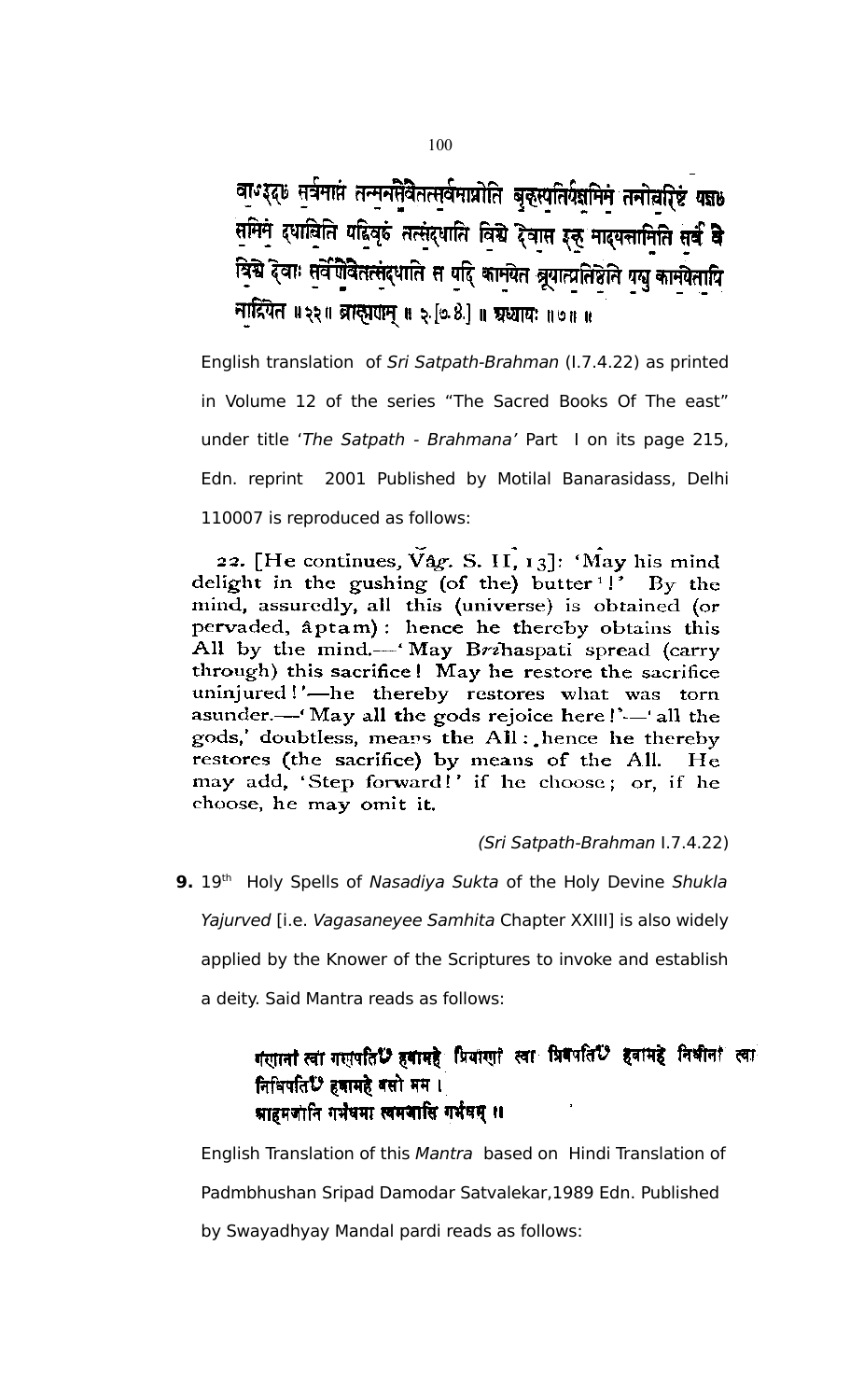"O, Lord of all beings we invoke Thee. O, Lord of beloved one we invoke Thee. O, Lord of Wealth we invoke Thee. O abode of all beings Thou are mine. O, Sustainer of Nature let me know Thee well because Thee the sustainer of Universe as embryo are Creator of All."

[Shukla Yajurved Chapter XXIII Mantra 19]

**10.** The vivified image is regained with necessaries and luxuries of life in due succession changing of clothes, offering of water, sweets as well as cooked and uncooked food, making to sleep, sweeping of the temple, process of smearing, removal of the previous day's offerings of flowers, presentation of fresh flowers and other practices are integral part of Idol-worship. These worships in public temple in olden days were being performed by Brahmins learned in Vedas & Agamas. B. K. Mukherjea in his book on Hindu Law writes as follows:

> "4.7 Worship of the idol – after a deity is installed it should be worshipped daily according to Hindu Shastras. The person founding a deity becomes morally responsible for the worship of the deity even if no property is dedicated to it. This responsibility is always carried out by a pious Hindu either by personal performance of the religious right or in the case of Sudras by the employment of a Bramhin priest. The daily worship of a sacred image including the sweeping of the temple, the process of smearing, the removal of the previous day's offerings of flowers, the presentation of fresh flowers, the reciprocal obligation of rice with sweets and water and other practices." The deity in shout is conceived of as leaving being and is treated in the same way as the master of the house would be treated by him humble servant. The daily routine of live is gone through, with minute accuracy, the vivified image is regained with necessaries and luxuries of life in due succession even to the changing of clothes, the offering of cooked and uncooked food and the retirement to rest.

> [Hindu Law of Religious and Charitable Trusts of B. K. Mukherjea  $5<sup>th</sup>$  Edition, Published by Eastern Law House at page 156.]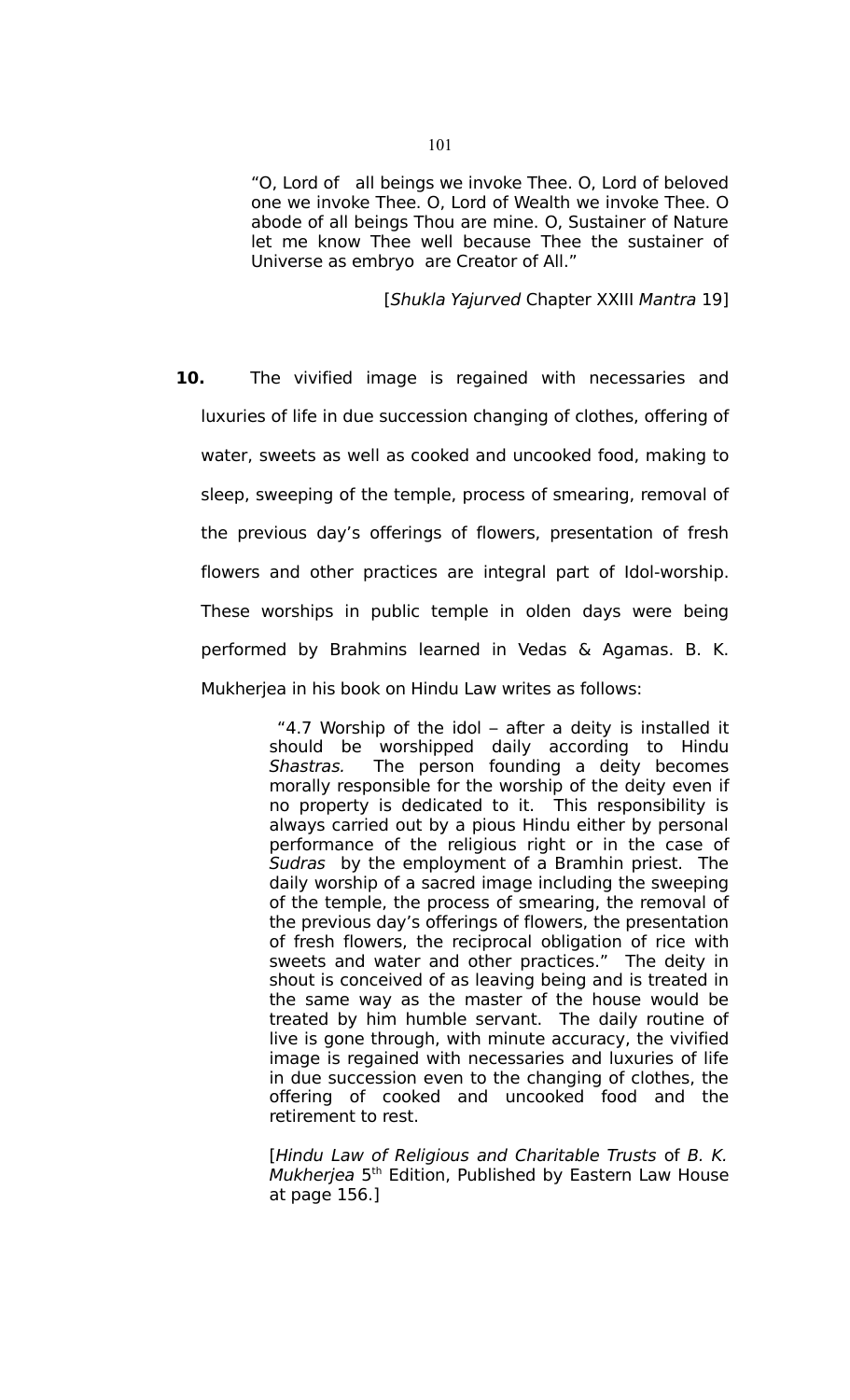In view of the discussions, referred to above, it transpires that images, idols are the symbols of Supreme Being. They are worshipped as Supreme deity. In these circumstances Ram Janm Bhumi is also a deity. Thus, plaintiff nos. 1 and 2 are deities and the averments made in the written statement by defendant nos. 4 and 5 , contrary to the averments of the plaint, are not tenable in accordance with the provisions of Hindu Law, Hidu rituals and other Hindu sacred books. Thus, I hold that plaintiff nos. 1 and 2 are deities. Issue no. 21 is decided in favour of the plaintiffs and against the defendants no. 4 and 5.

# **ISSUE NOS. 26 & 27**

- **26. Whether the suit is bad for want of notice under Section 80 C.P.C. as alleged by the defendants 4 and 5?**
- **27. Whether the plea of suit being bad for want of notice under Section 80 C.P.C. can be raised by defendants 4 and 5 ?**

# **FINDINGS**

Since these issues are inter related , they can conveniently be decided at one place.

On behalf of defendant nos. 4 and 5 it has been urged that the suit is bad for want of notice under Section 80 C.P.C. This plea has not been raised on behalf of defendant nos. 7,8,9 and 10, who have not filed any written statement nor have contested the suit. It is not the case of defendant nos. 7 to 10 before this court that they wanted to any opportunity to re-consider the legal position or to settle the claim without any litigation. In this case the above defendants were proforma parties. No effective relief was claimed against them . Thus,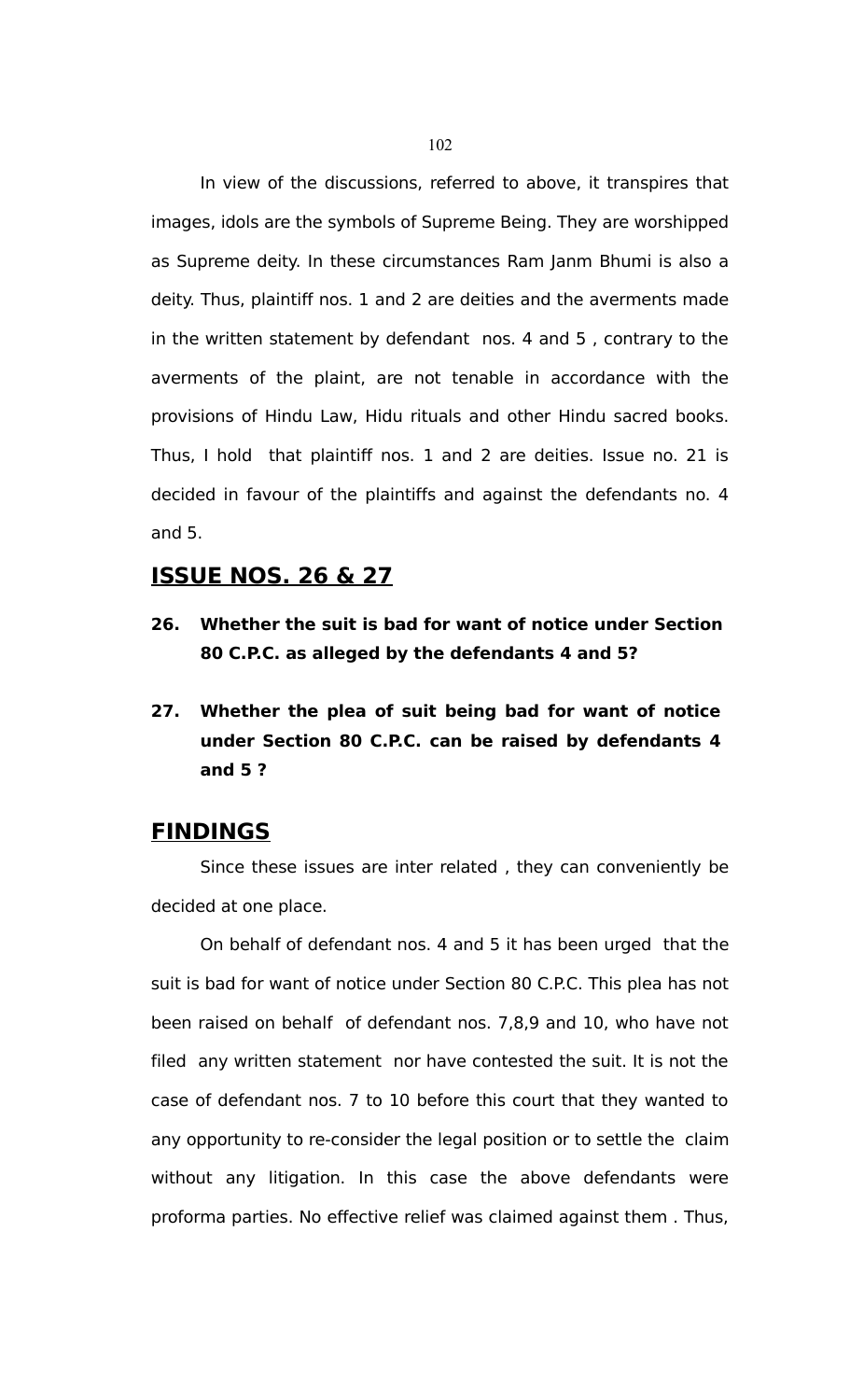the defendant no. 4 and 5 are not in a position to raise the plea that the suit is bad for want of notice under Section 80 C.P.C. Notice under Section 80 C.P.C. was to be given by the plaintiffs to defendant nos. 7 to 10, who have not contested the case and have not raised plea that the suit is bad for want of notice. Thus, legally defendant nos. 4 and 5 cannot raise the plea on behalf of defendant nos. 7 to 10 that the suit is bad for want of notice under Section 80 C.P.C. Further it has been urged on behalf of the plaintiffs that no application was ever made during the pendency of the suit by the defendant nos. 4 and 5 for the rejection of the plaint. Thus, it is not open for them at the stage of conclusion of the suit to raise the plea that the plaint should be rejected.

At best, names of defendant nos. 7 to 10 may be expunged, which is also not required for the reason that in the plaint itself it has been mentioned that in the construction of the temple, the defendants no. 7 to 10 were not causing any hindrance. Para 36 of the plaint is reproduced as under;

" That the cause of action for this suit has been accruing from day to day, particularly since recently when the plans of Temple reconstruction are being sought to be obstructed by violent action from the side of certain Muslim Communal.ists."

Thus, neither it is possible for defendant nos. 4 and 5 to raise the plea that the suit is bad for want of notice under Section 80 C.P.C. nor is barred by Section 80 C.P.C.

For the reasons referred to above, issue nos. 26 and 27 are decided against defendant nos. 4 and 5.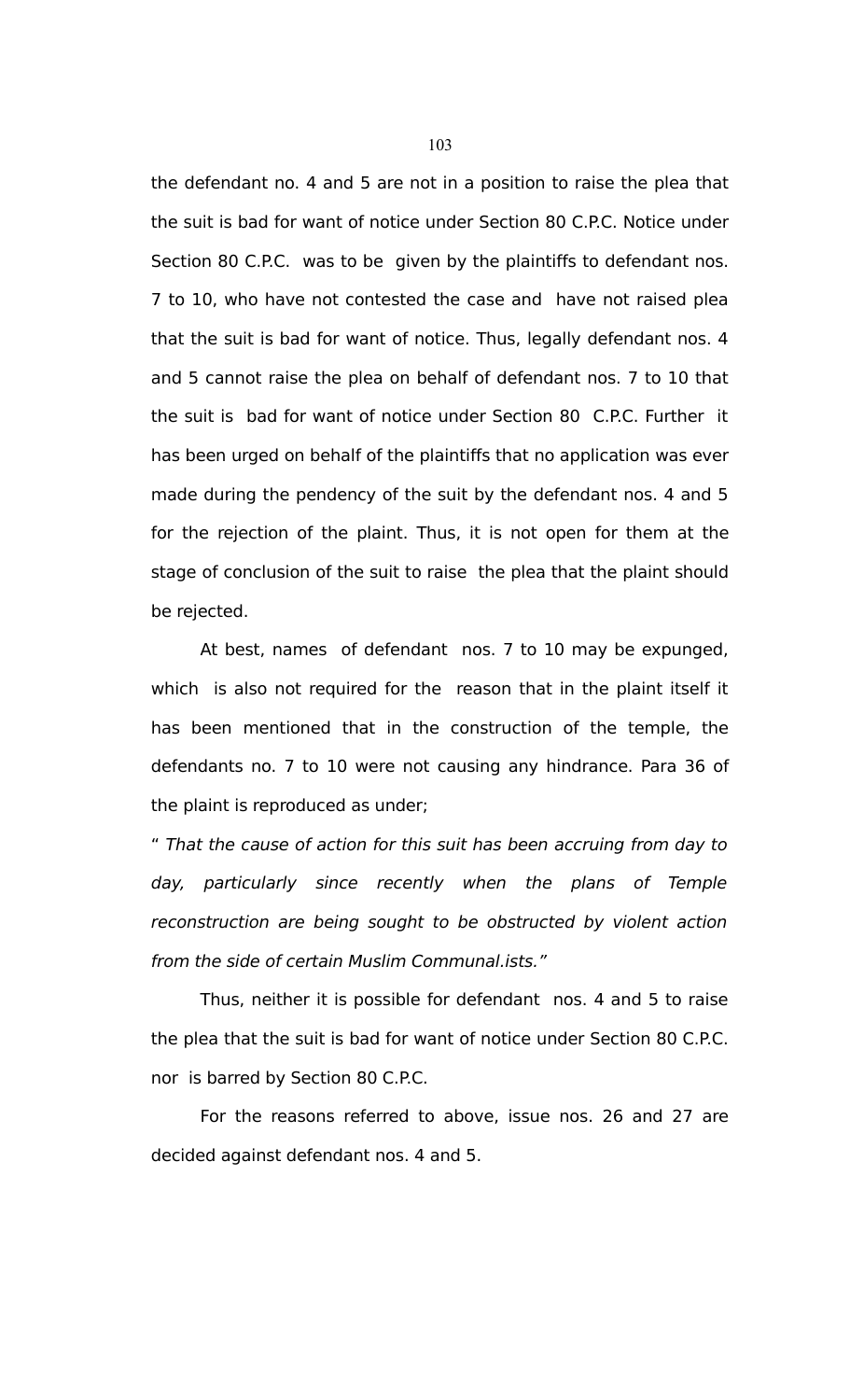# **ISSUE NO. 25**

**Whether the judgment and decree dated 30th March 1946, passed in suit no. 29 of 1945, is not binding upon the plaintiffs as alleged by the plaintiffs ?**

### **FINDINGS**

On behalf of the plaintiffs, it is submitted that according to the documents filed by defendant nos. 4,5 and 6 Babri mosque was a Sunni Waqf. O.O.S.No. 29 of 1945 was filed in the Court of Civil Judge, Faizabad by Shia Central Waqf Board against Sunni Central Waqf Board of U.P. The judgment dated 30.3.1946 shows that the plaintiffs were not arrayed as parties . The plaintiff no.2 was already in existence but no care was taken to implead plaintiff no.2. It further transpires from reading of the above judgment and also from the plaint of O. S.No. 12 of 1961 I..e, O.O.S.No. 4 of 1989 that waqf of Babri mosque was Sunni waqf and its Mutwallis were Shias. This position seems to be in comprehensible in law in as much as a waqf created by Shia would be a Shia waqf and could not be a Sunni waqf. According to the Muslims, the mosque was built by Mir Baki and he was a Shia and that he being waqif, his heirs were Mutwallis . Shia Central Waqf Board U.P. did not agitate the case in any appellate court as the suit was collusive and this judgment is not binding on the plaintiffs. It appears from the reading of the judgement in O.O.S.No. 29 of 1945 that it was not in the capacity of the representative suit. Accordingly the judgment was not in rem but in personam. In view of the provisions of Section 41 and 43 of the Indian Evidence Act relevancy of the judgment can be seen. Under Section 41 the judgments passed are judgment in rem and they are having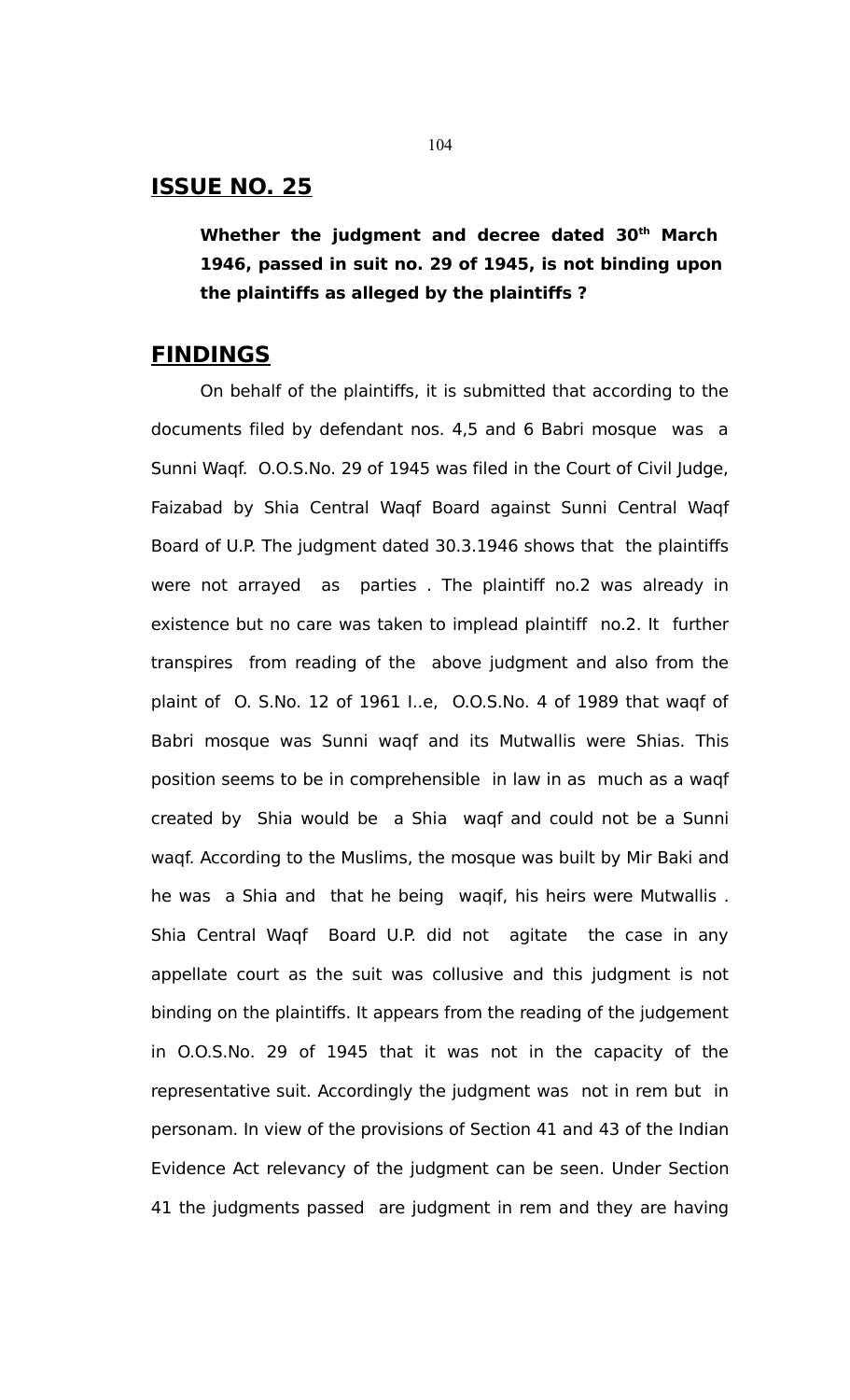binding effect on every body including the persons, who were not arrayed as parties. Under Section 43 of the Evidence Act any other judgment which is not judgment in rem is a judgment in personam and is binding between the parties. Accordingly judgment in O.O.S. No. 29 of 1945 was not judgment in rem., accordingly it is not covered under Section 41 of the Evidence Act but is covered under Section 43 of the Evidence Act and is also binding between Shia and Sunni Central Waqf board and not on the plaintiffs, who were not arrayed as parties.

Issue no. 25 is decided in favour of the plaintiffs against the defendants.

# **ISSUE NO. 29**

**Whether the plaintiffs are precluded from bringing the present suit on account of dismissal of suit no. 57 of 1978 (Bhagwan Sri Ram Lala Vs. state) of the Court of Munsif Sadar, Faizabad.** 

# **FINDINGS**

It has been submitted on behalf of the defendants that in view of the dismissal of Suit No.57 of 1978 Bhagwan Sri Ram Lala Vs State the instant suit ( O.O.S.No. 5 of 1989) cannot be filed by the plaintiffs. I have gone through the plaint of suit no. 57 of 1978 in which plaintiff no.1 was Bhagwan Ram Lala and plaintiff no. 2 was Sia Raghav Sharan.The suit was filed against State of U.P., Sunni Central Waqf Board against K.K.Verma, Receiver . The plaintiffs claimed relief against defendant no. 6 that Receiver be directed to hand over the possession of the property in suit . The suit was dismissed. It further transpires that defendant no. 6 was appointed in O.S. No. 12 of 1961 that is O.O.S.No. 4 of 1989 pending before this Court and accordingly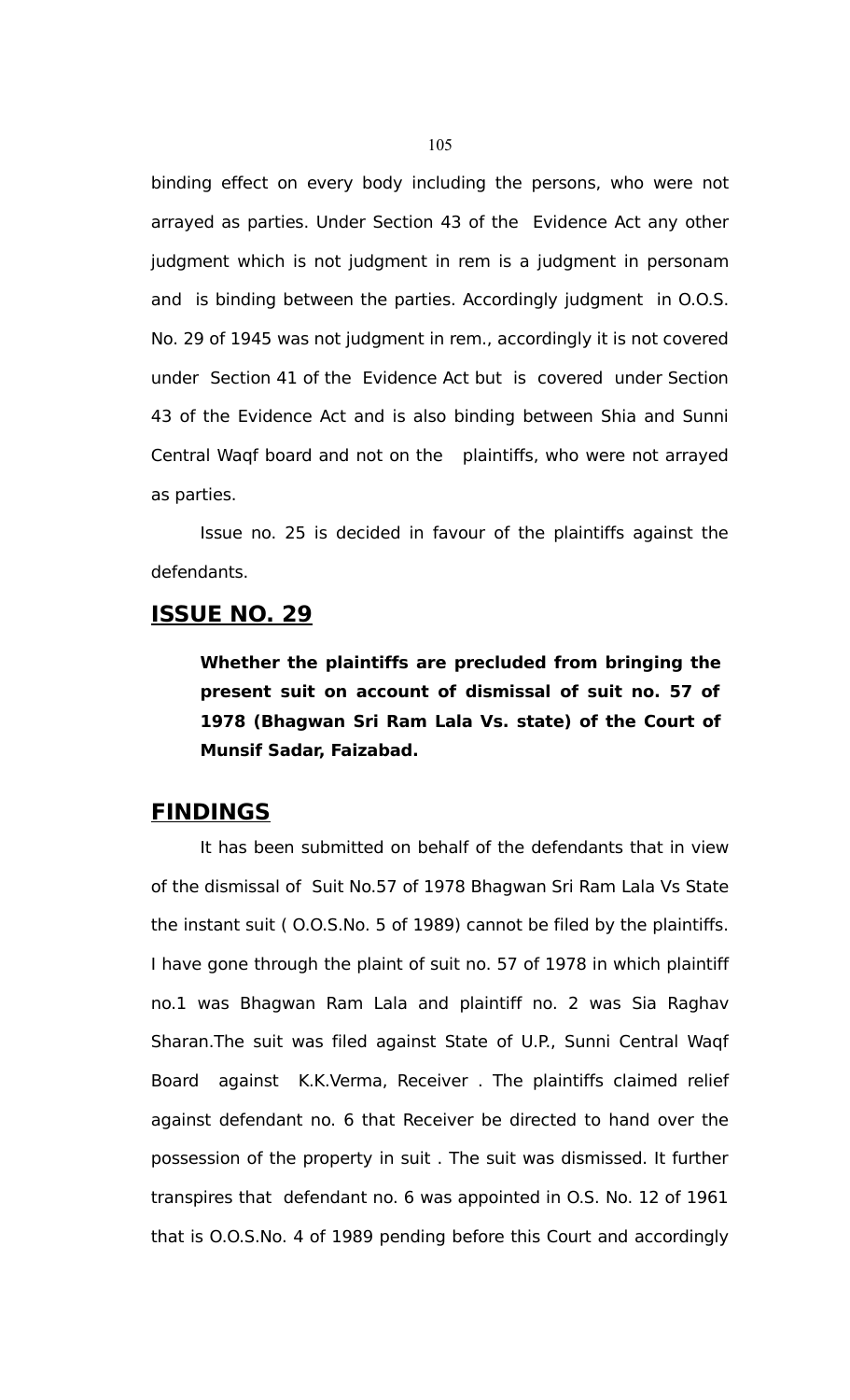Sunni Waqf board urged that the Receiver could only be removed by the Court which appointed him .Suni Waqf Board had also referred that the property earlier was attached in a proceeding under Section 145 Cr.P.C. It was claimed that the suit be dismissed. Thereafter in non-compliance of the Court's order the suit was dismissed. In the plaint itself at para 3 it was mentioned that earlier the City Magistrate attached the property in the proceedings under Section 145 Cr.P.C.Thus, even if for argument sake, it is presumed that plaintiff no.1 filed the suit, it does not make difference for the reason that plaintiff no. 2 was not the party in the earlier suit and Trust was also not in existence.

The cause of action in O.O.S.No. 5 of 1989 is different. In this case injunction has been sought against the defendants not to interfere in raising the constructions of the new temple. Thus, the earlier suit was filed for removing the Receiver which has been the subject matter of O.O.S.No. 4 of 1989 and the same was dismissed. Consequently, O.O.S.no. 57 of 1978 was barred by Section 9 C.P.C. and it was not maintainable and cognizable because the Receiver was appointed by the Court in O.O.S.No. 4 of 1989. Thus, the suit no. 57 of 1978 was not decided and the judgment is not binding on the parties. Sunni waqf Board was defendant no.5 in O.O.S.No. 57 of 1978. They have filed the written statement to this effect that the suit was not maintainable and without recording any finding on merits the suit was dismissed for want of prosecution. Accordingly the suit does not fall within the ambit of Section 11 C.P.C. In view of Section 11 C.P.C. it further transpires that parties are not the same. The subject matter is not the same. The Court of Munsif Faizabad which entertained the suit no. 57 of 1978 was not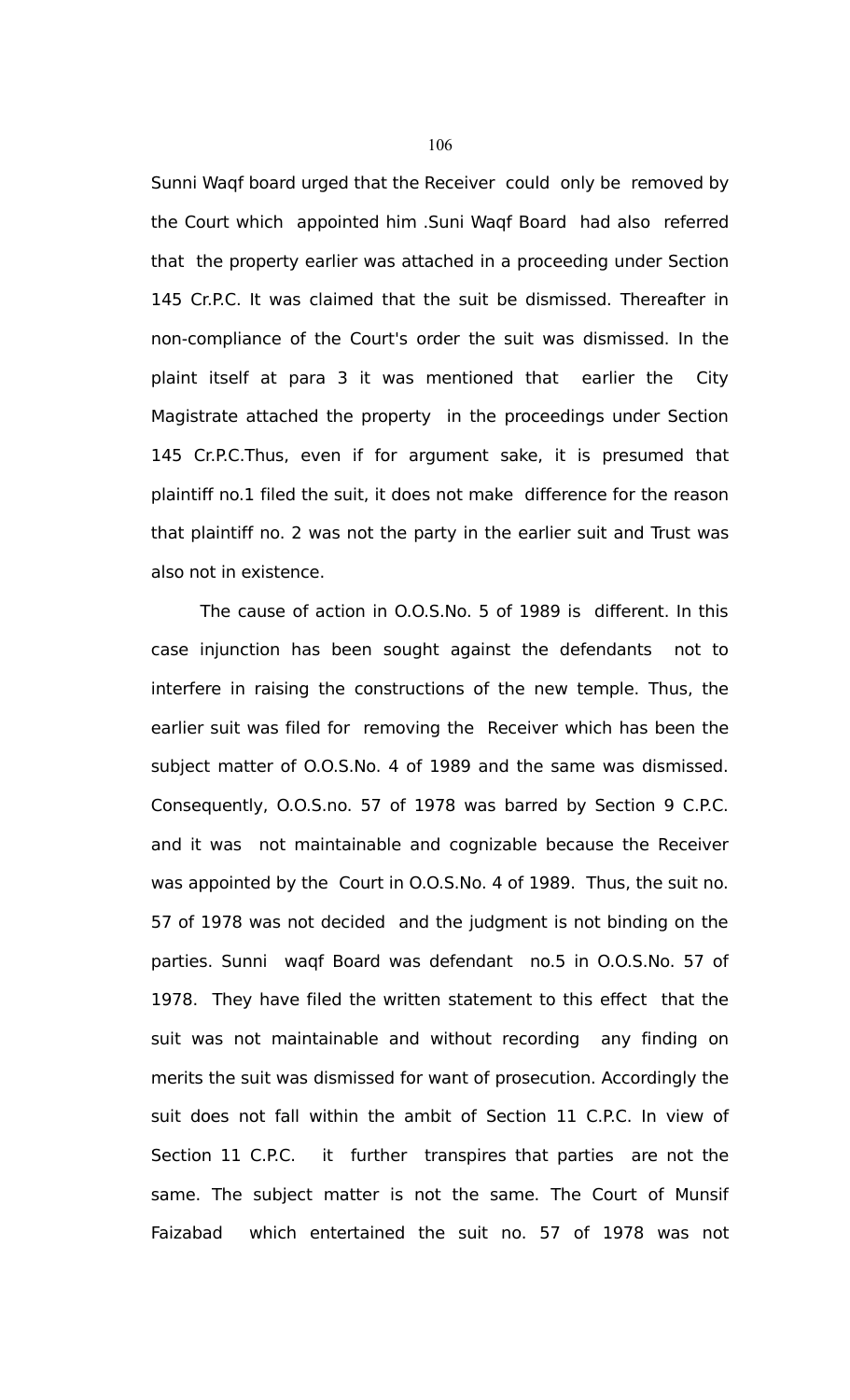competent to try the suit no. 57 of 1978 which was subsequently filed after filing suit no. 12 of 1961 ( O. O.S.No. 4 of 1989 which was already pending.) Thus, in this case no decision was rendered by the Court and accordingly Section 11 C.P.C. does not come in play. Thus, the matter was heard and finally decided in the former suit (O.S.No. 57 of 1978). The matter is also not directly and substantially in issue. Thus, in view of the provisions of Section 11 C.P.C. the plea as raised by the defendants that the plaintiffs are precluded from bringing the present suit is not acceptable and they have failed to demonstrate before this Court the reasons that may preclude the plaintiffs from filing the present suit. They have also failed to establish that the case falls within the ambit of Section 11 C.P.C. Issue No. 29 is decided in favour of the plaintiffs and against the defendants.

# **ISSUE NO. 28**

**Whether the suit is bad for want of notice under Section 65 of the U.P. Muslim Waqfs Act, 1960 as alleged by defendants 4 and 5 ? If so, its effect.** 

# **FINDINGS**

On behalf of defendant no. 4 and 5 it has been submitted that the suit is bad for want of notice under Section 65 of the Muslim Waqf Act,1960. It has further been submitted that in the suit Waqf Board has been arrayed as defendant. On behalf of defendant nos. 4 and 5 it has been urged that without giving notice under Section 65 of U.P. Muslim waqf Act, 1960, the suit cannot be instituted. It is further submitted that the plaintiff has not stated any where as to what was the necessity to implead the Waqf Board as defendant without giving any notice. Thus, the suit fails on this count.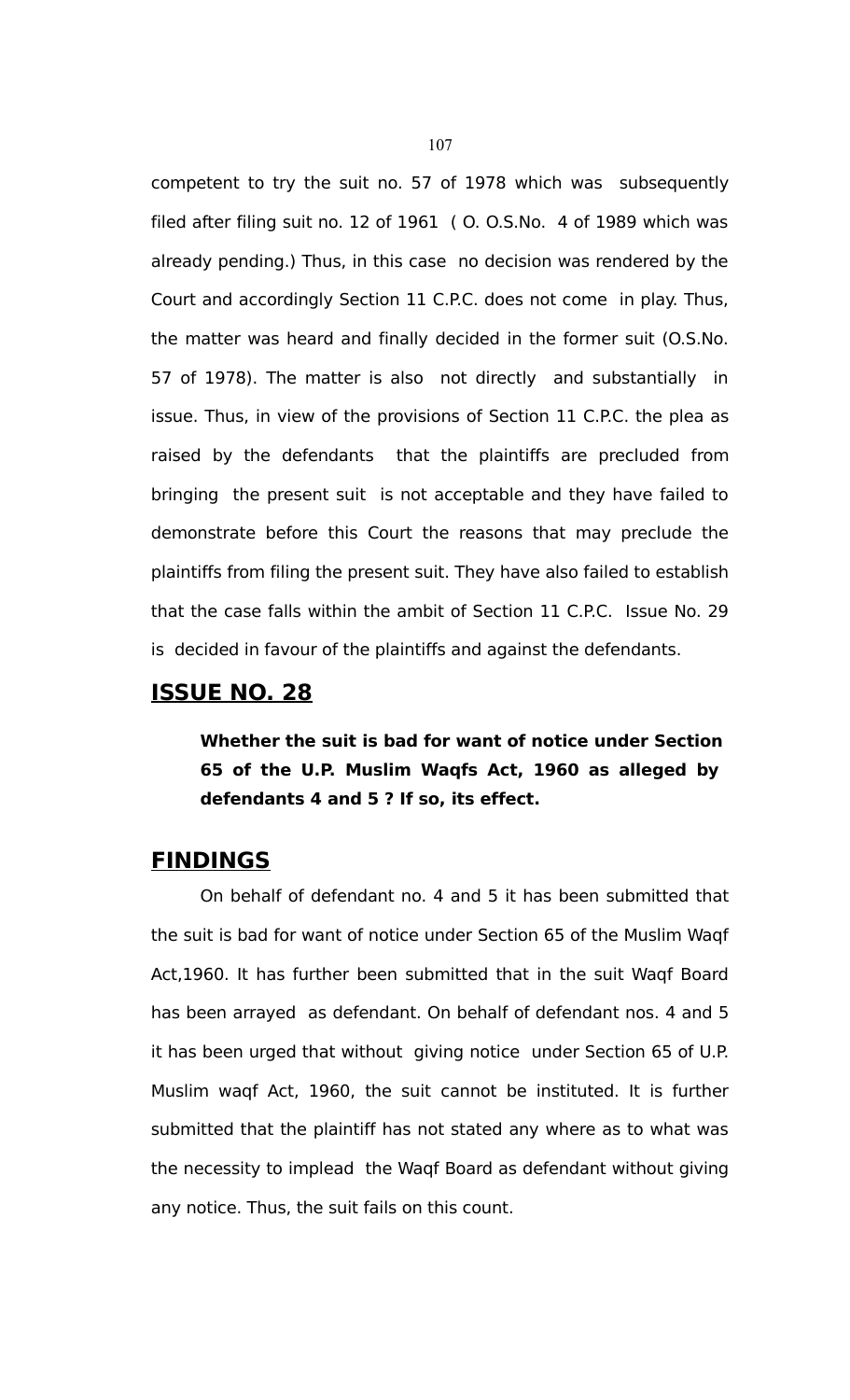On behalf of the plaintiffs it is submitted that the notice was not required to be given and Waqf Board was formally joined in this case . Waqf Board was the proforma defendants and no notice was required to be given and at best the name can be expunged. I have gone through the contents of the plaint and the relief claimed by the plaintiff nos. 1 to 3. It transpires that the plaintiffs have not claimed any relief against the Waqf Board. They have been arrayed as party simply because of the fact that the plaintiffs have referred O.O.S.No. 4 of 1989 in the plaint. These suits have to be decided together. Consequently, whatever has to be said by the Waqf Board has to be said by the plaintiffs in O.O.S.No. 4 of 1989, the same can be led in this case also. The object of the notice is not required under this Section to give the Waqf Board a notice so that an opportunity may be provided to re-consider the legal position and to make amendment or to settle the claims even without litigation. The whole object of serving notice is to give sufficient warning and the case proposed to be instituted and matter can be settled by the Sunni Waqf Board. The plaintiffs have filed the suit subsequent to the filing of the suit by the plaintiff Sunni Waqf Board (OOS No. 4 of 1989) with the assertion that he was compelled to file the suit because the deities, who are minors, could not contest the case as they have not been arrayed as party by Sunni Waqf Board. It was further submitted that no valid Waqf was ever created or could have been created about the Janmbhumi which is plaintiff no. 2 and is a deity. It was further averred in the plaint that the deities are in possession of the property in suit and they are not party to any of the litigation. In para 31 of the plaint reference has been given to O.S No. 12 of 1961 filed by Sunni Central Waqf Board. It was further mentioned in the plaint that on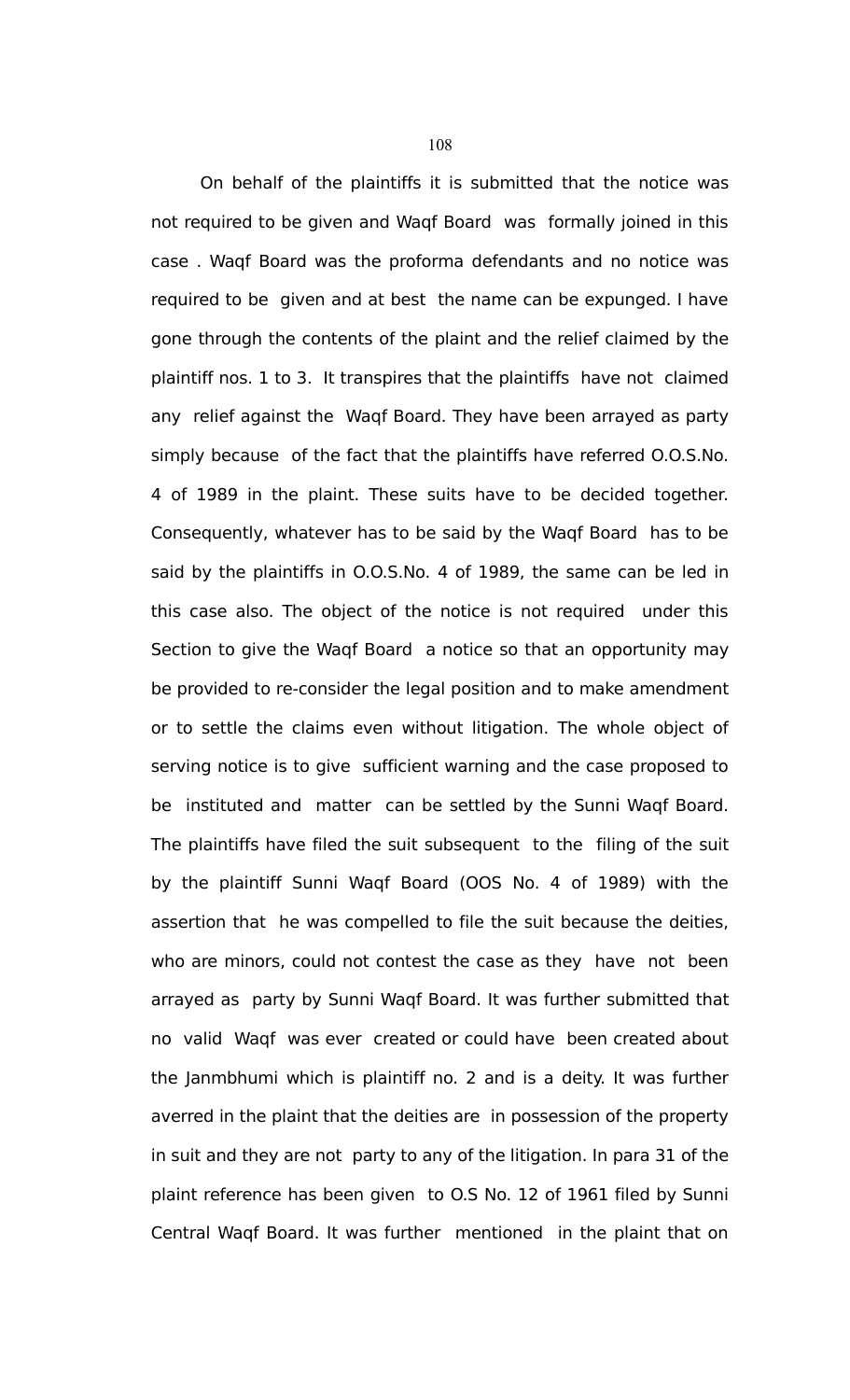account of delay in disposal of the case rights and duties are affected. Initially the plaintiffs claimed the relief that opposite parties be restrained not to interfere in the construction of the temple of Ram Lala. Thus, in this case the deities have come forward through next friend, alleging that Sunni Waqf Board was guilty of not arraying them as a party. Issue No. 21 in OOS No. 4 of 1989 was framed and was decided by this Court. Thus , looking to the case from all or any angle ,it transpires that without any valid notification under Section 17 the Waqf could not be registered,accordingly ,even if waqf has been arrayed as a party, the suit is not bad for want of any notice as no valid waqf could be created about the property in suit in which plaintiff no. 2 is a deity. Waqf Board was guilty in not arraying the plaintiff nos. 1 and 2 as party in O.S.No. 12 of 1961 Thus, in this case notice under Section 65 of Muslim Waqf Act was not required. Issue No. 28 is decided in favour of the plaintiffs and against defendants no. 4 and 5.

# **ISSUE NO. 18**

**Whether the suit is barred by Section 34 of the the Specific Relief Act as alleged in paragraph 42 of the additional written statement of defendant no. 3 and also as alleged in paragraph 47 of the written statement of defendant no. 4 and paragraph 62 of the written statement of defendant no. 5 ?**

## **FINDINGS**

It has been averred in additional written statement of defendant no. 3 at para 42 and also as alleged in para 47 of the written statement of defendant no. 4 and para 62 of the written statement of defendant no. 5 that the suit is barred by Section 34 of the Specific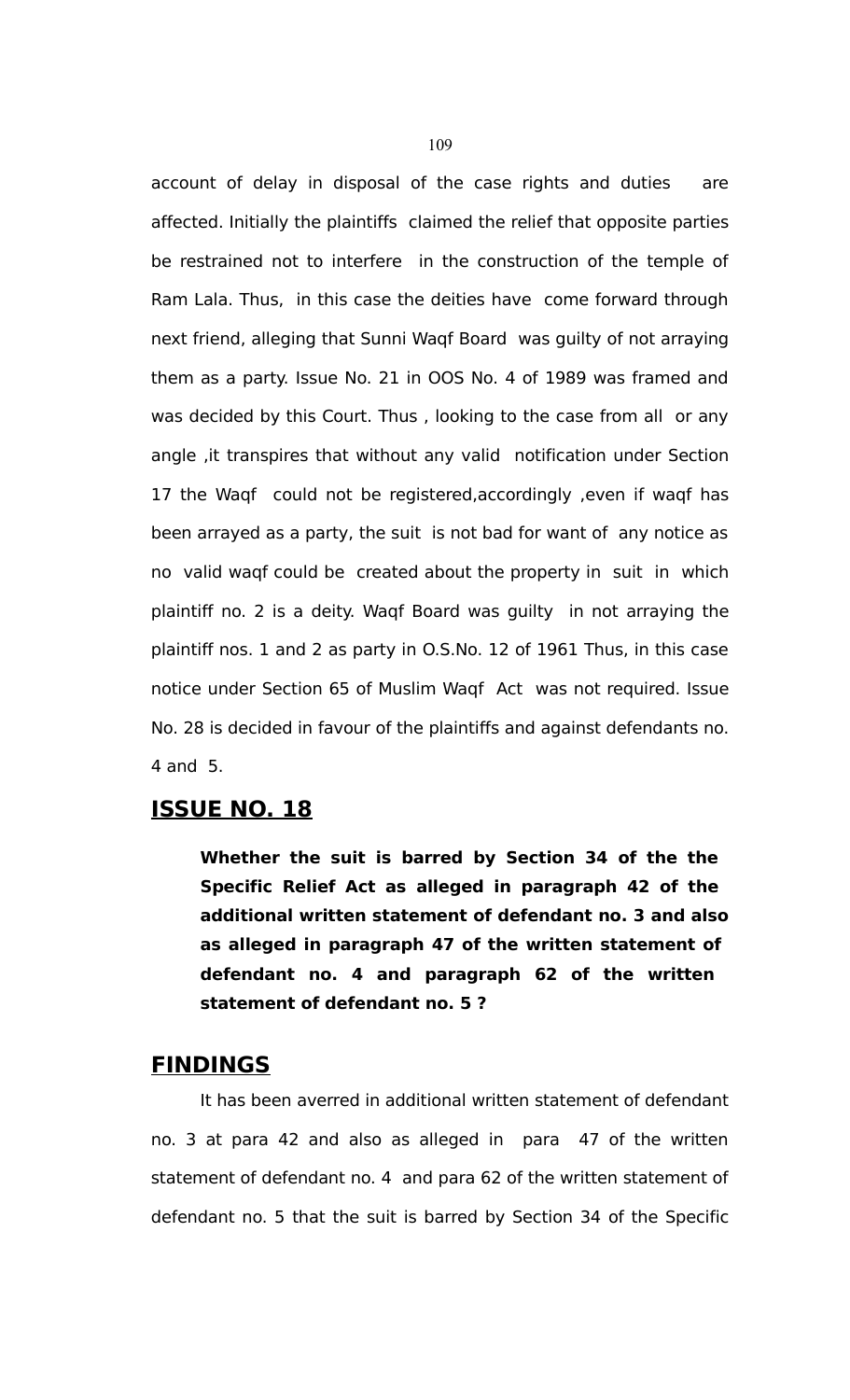Relief Act. On behalf of defendant no. 3 it is submitted that Nirmohi Akhara owns the property.

It is further submitted on behalf of defendant no. 3 that plaintiffs no. 1 and 2 had never been the subject matter of any suit in OOS No. 4 of 1989. It has further been submitted that as per revenue record also the property does not belong to plaintiff nos. 1 and 2. The property has already been attached and OOS No. 4 of 1989 was filed by Sunni Waqf Board and for the same properties the plaintiff no.3 cannot maintain the suit as it is barred by Section 34 of the Specific Relief Act.

On behalf of the plaintiff it is submitted that plaintiff nos. 1 and 2 are juridical persons and they have right to file the suit and they acquired the legal character. I have already referred while deciding issue nos.1 and 2 that plaintiffs no. 1 and 2 are juridical persons and plaintiff nos. 3 is the next friend, who can maintain the suit. Thus, the plaintiff nos. 1 and 2 have acquired the legal character as they are juridical persons and because of the legal character they can file the suit. It has been urged on behalf of the plaintiff nos. 1 and 2 that if there is cloud on the legal character of the parties against the law and defendants are restraining the plaintiffs for execution of any legal duty, the suit can be filed. In this case the plaintiffs have sought the relief of declaration and injunction. Thus, the plaintiff nos. 1 and 2 have the legal character and they have also proved that they are entitled to act as their rights are denied by the defendants. The plaintiffs have established that their right subsist on the date of filing of the suit . The defendants have failed to establish that the plaintiffs are not entitled for declaration and they have no legal character or right to hold property.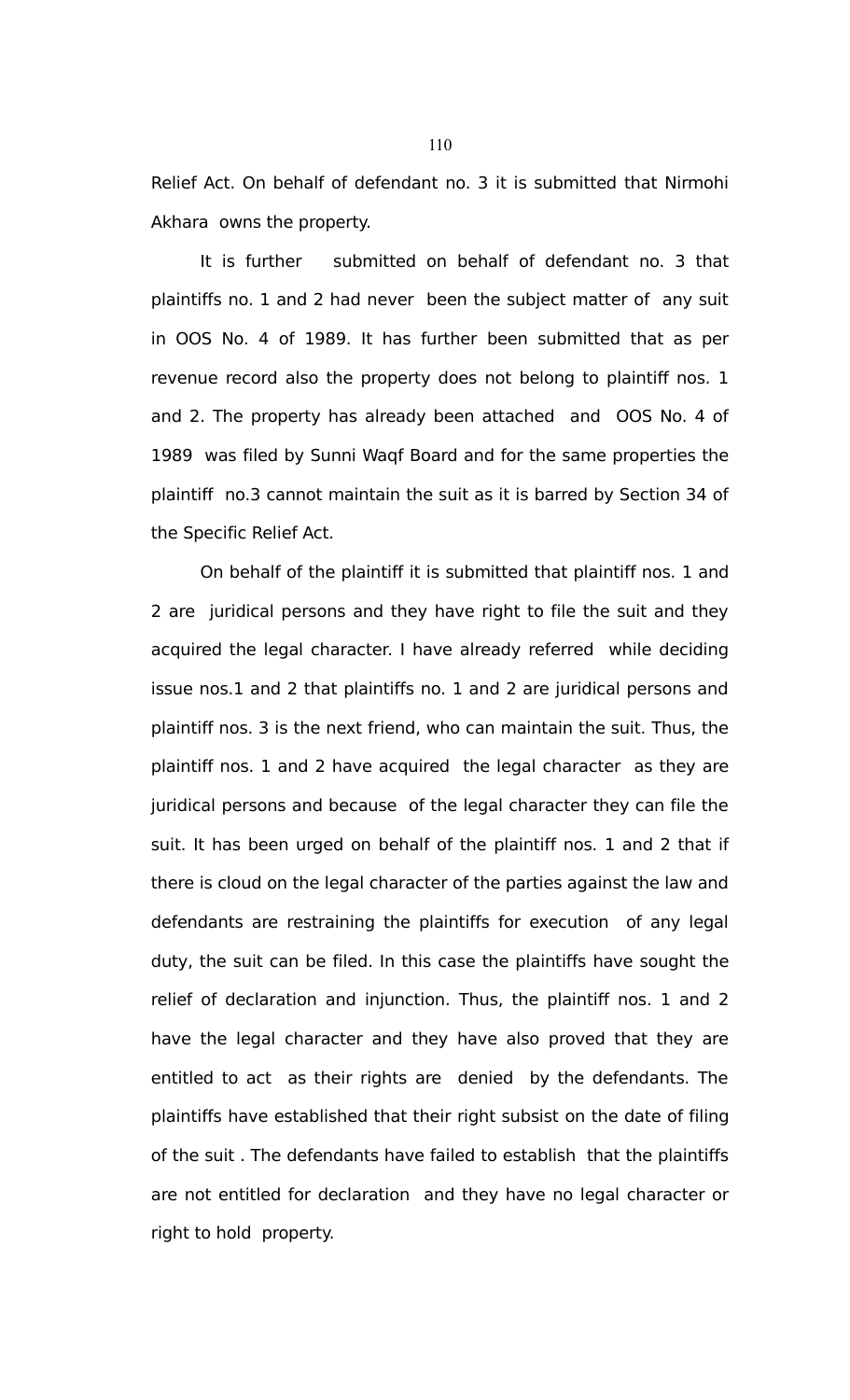The plaintiffs have field the suit for declaration, claiming right to property and further sought relief of injunction on the ground that the defendants are denying the legal character or rights of the plaintiffs over the property in suit. This is a case in which the defendants deny a legal character and right of property of plaintiffs no. 1 and 2 with rival claims. Thus, in view of the provisions of Section 34 of Specific Relief Act there is no bar in filing the present suit and the defendants have failed to establish that the plaintiff is not entitled to legal character or any right to hold the property . The defendants have also failed to establish as to why the plaintiffs are not entitled to maintain the suit and the plaintiffs have not filed suit with clean hands. Thus, according to sound principles of law the grant of declaration and injunction under Section 34 is discretionary. Having regard to the circumstances of the case, the defendants have failed to demonstrate that the suit is barred by Section 34 of the Specific Relief Act. Issue no. 18 is decided in favour of the plaintiffs and against the defendants.

#### **ISSUE NOS. 3-a, 3- b, 3-c , 3-d & 4**

- **3a. Whether the idol in question was installed under the central dome of the disputed building (since demolished) in the early hours of December 23, 1949 as alleged by the plaintiff in paragraph 27 of the plaint as clarified on 30.4.92 in their statement under order 10 Rule 2 C.P.C. ?**
- **3b. Whether the same idol was reinstalled at the same place on a chabutra under the canopy.**
- **3c. Whether the idols were placed at the disputed site on or after 6.12.92 in violation of the courts order dated**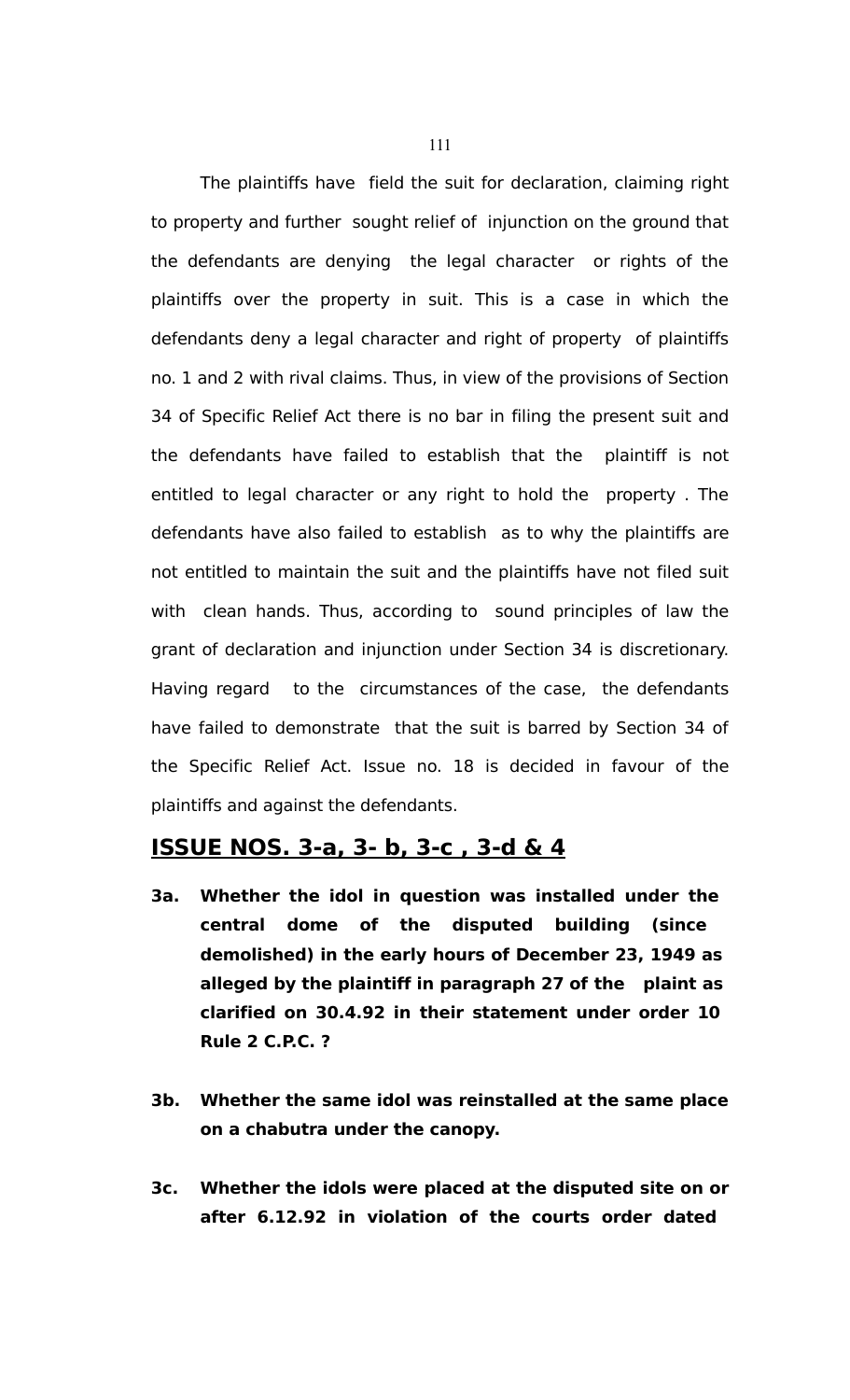**14.8.1989, 7.11.1989 and 15.11. 91 ?**

- **3d. If the aforesaid issue is answered in the affirmative, whether the idols so placed still acquire the status of a deity?" Issue as it stands now'**
- **4. Whether the idols in question had been in existence under the "Shikhar" prior to 6.12.92 from time immemorial as alleged in paragraph-44 of the additional written statement of defendant no. 3 ?**

## **FINDINGS**

Since these issues are inter connected, they can conveniently be decided at one place.

O.O.S. No. 4 of 1989 was filed in the year 1961 bearing R.S. No. 12 of 1961. This case was transferred for adjudication to High Court by an order of a Division Bench of this Court and the Hon'ble Chief Justice constituted the Full Bench which passed several orders including the orders dated 14.8.1989, 7.11.1989 and 15.11.1991 and directed to maintain status quo.

It has come in evidence and also this is the plaint case in para 27 that the idols in question were installed under the central dome of the disputed building ( since demolished) in the intervening night of 22/23 rd December,1949. In O.O.S. No. 4 of 1989 the plaintiffs have also come out with this case that deities were installed under the central dome in the intervening night of 22/23 rd December, 1949. There is no dispute between the parties about the identity of the idols which amount to the deity also. It is also admitted to the plaintiffs in OOS No. 5 of 1989 that same deities were reinstalled at same place and Chabutra under the canopy. In this regard oral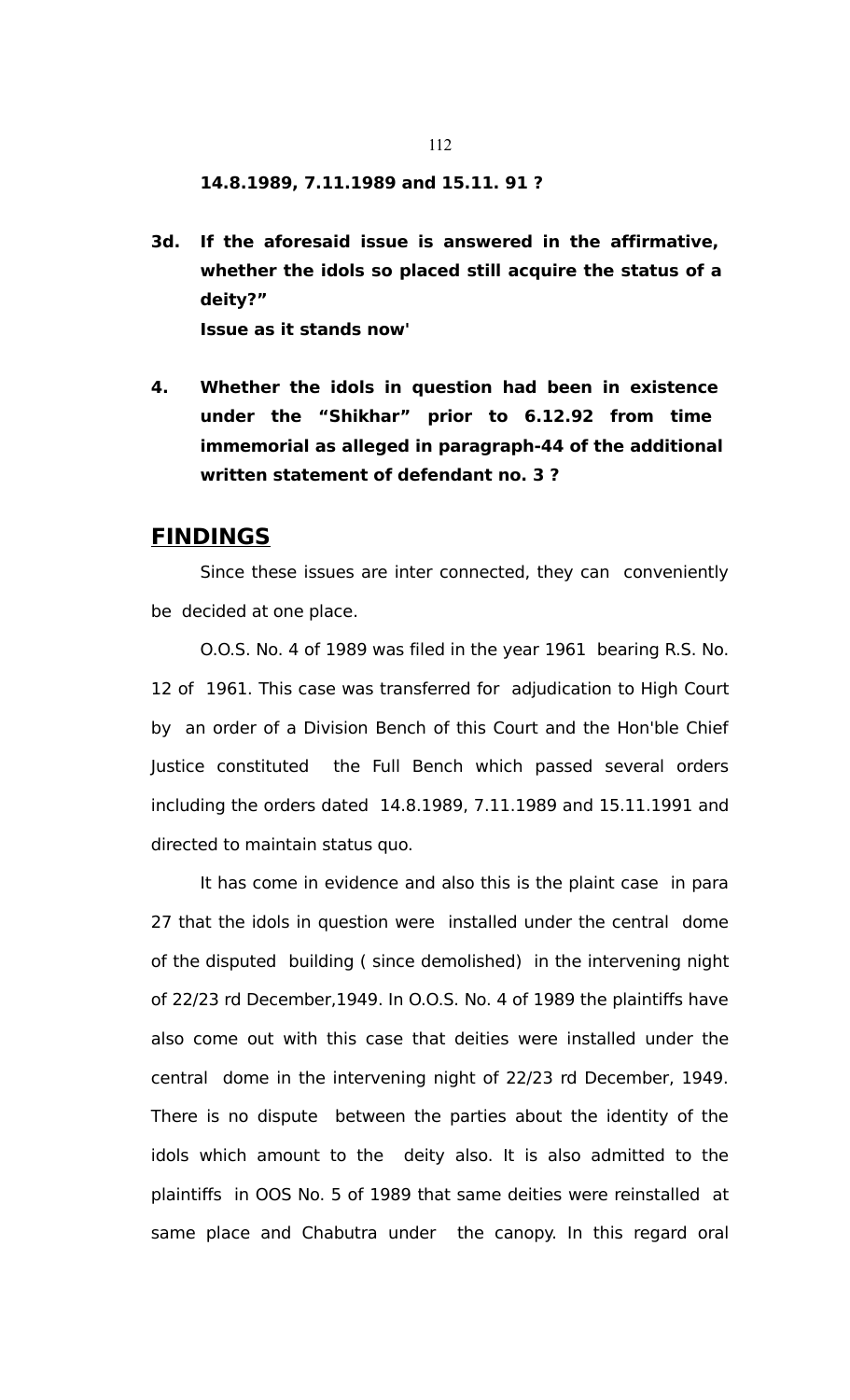evidence was also adduced. O.P.W1 Param Hans Ram Chandra Das in his statement has stated that the same idols which were installed under the Central dome of the disputed building, which was demolished on 6.12.1992, were installed at the same place on Chabutra under the canopy on 6.12.1992 by certain worshippers. The names of worshippers have not been stated in the crossexamination and also no effort was made on behalf of the opposite parties to ascertain the names of those worshippers. There is no other evidence available on record to contradict or corroborate the statement of O. P.W.1, referred to above. It further transpires from the reading of the plaint that at para 27 of the plaint of OOS No. 5 of 1989 that the plaintiffs have come out with a case that the deities were installed with ceremonies under the central dome of the building with religious ceremonies and after purification of the place by Akhand Path and Jap by thousand of persons of the area. Thus, it is admitted to the plaintiffs of OO.S. No. 5 of 1989 that idols which were placed earlier were again reinstalled as per the manner referred to above. At para 35 J of the plaint it has been referred that at about 11 a.m. On 6.12.1992 after acquiring the debris at the same place ,i.e, surrounded previously by Central dome on Chabutra the deities were immediately re-installed and the place was enclosed by brick boundary wall and canopy was erected for the protection of the deity and Puja was continued as of yore.

In view of the aforesaid circumstances it transpires that deities were placed definitely in violation of the orders of the Court dated 14.8. 1989,7.11.1989 and 15.11.1991 by the Karsevaks, who were not the parties in any of the proceedings and plaintiffs of OOS No. 4 of 1989 have also not filed any application of contempt against them .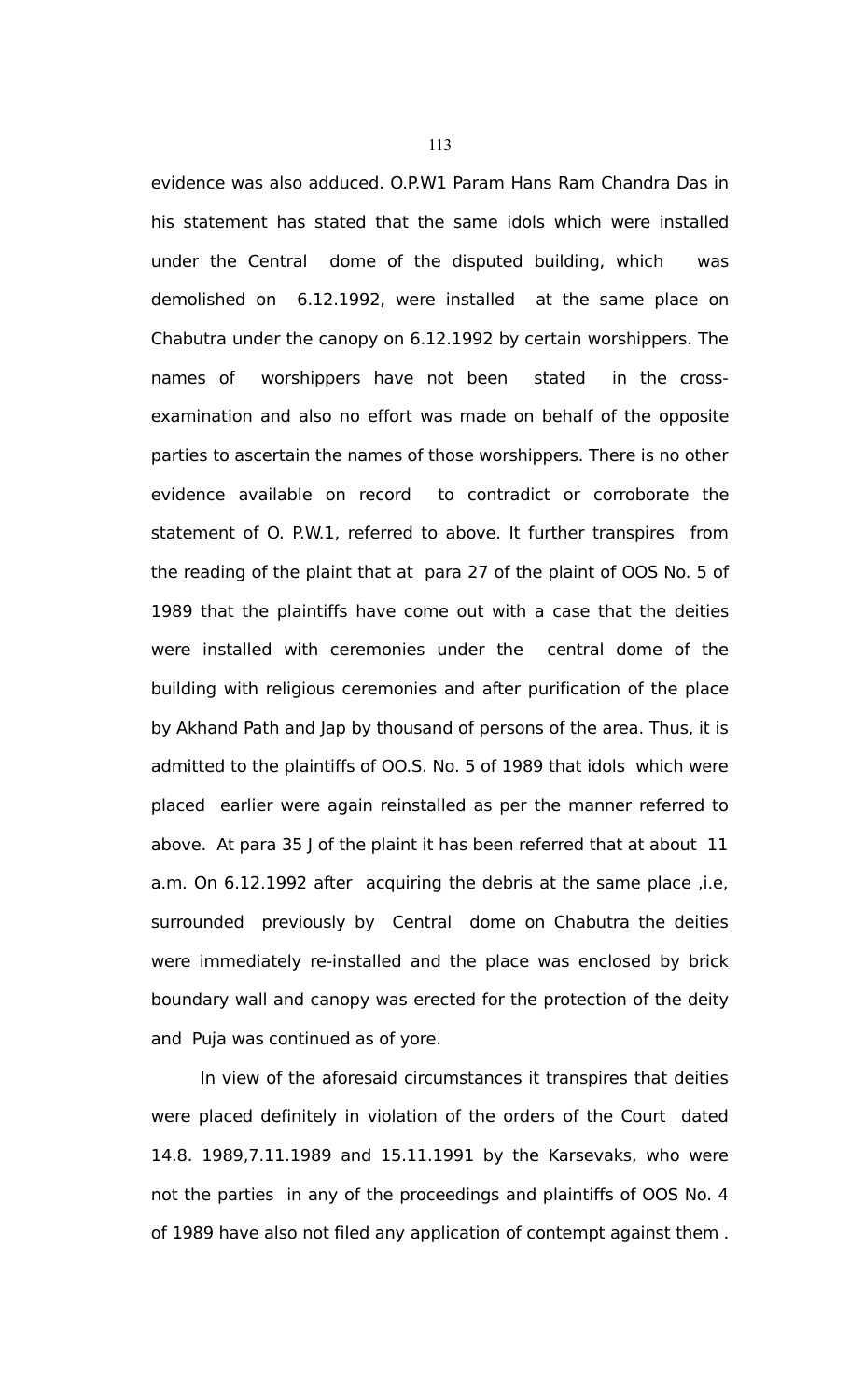The plaintiffs of OOS No. 4 of 1989 have also not adduced any evidence to rebut the assertion that the deities were re-installed on the Chabutra after the demolition of the disputed structure on 6.12.1992. Thus, it is established from the record that the deities were installed under the Central Dome in the intervening night of 22/23-12-1949 or at the early hours of 23.12.1949 and the same idols were re-installed at the same place on the Chabutra under the canopy on 6.12. 1992.

It further transpires from the record that deities which were shifted from Ram Chabutra on 23.12.1949 were movables and the movable deities were re-installed at the disputed site, that is, on Chabutra under the canopy on 6.12.1992 to a place which was earlier known as central dome of the disputed building. Thus, the deities which were worshipped earlier and moved from one place to another have to be presumed as deities and their divinity cannot be presumed to be changed.

On behalf of defendant no. 3 it has been urged that attachment which was made in the year 1949 is only in respect of the main building of Garbh Grih carrying Shikhars wherein deity of Bhagwan Sri Ram was installed by Nirmohi Akhara from the times beyond human memory and since then is under the management and possession of defendant no. 3. It appears not to be based on record. Firstly, for the reasons that Sunni Waqf Board and others have filed O.O.S. No. 4 of 1989 alleging that the mosque was attached and deities were installed in the intervening night of 22/23/12/1949 and secondly, there is overwhelming evidence to this effect that in the disputed structure there was no deity installed at any point of time prior to 22/23/12/1949.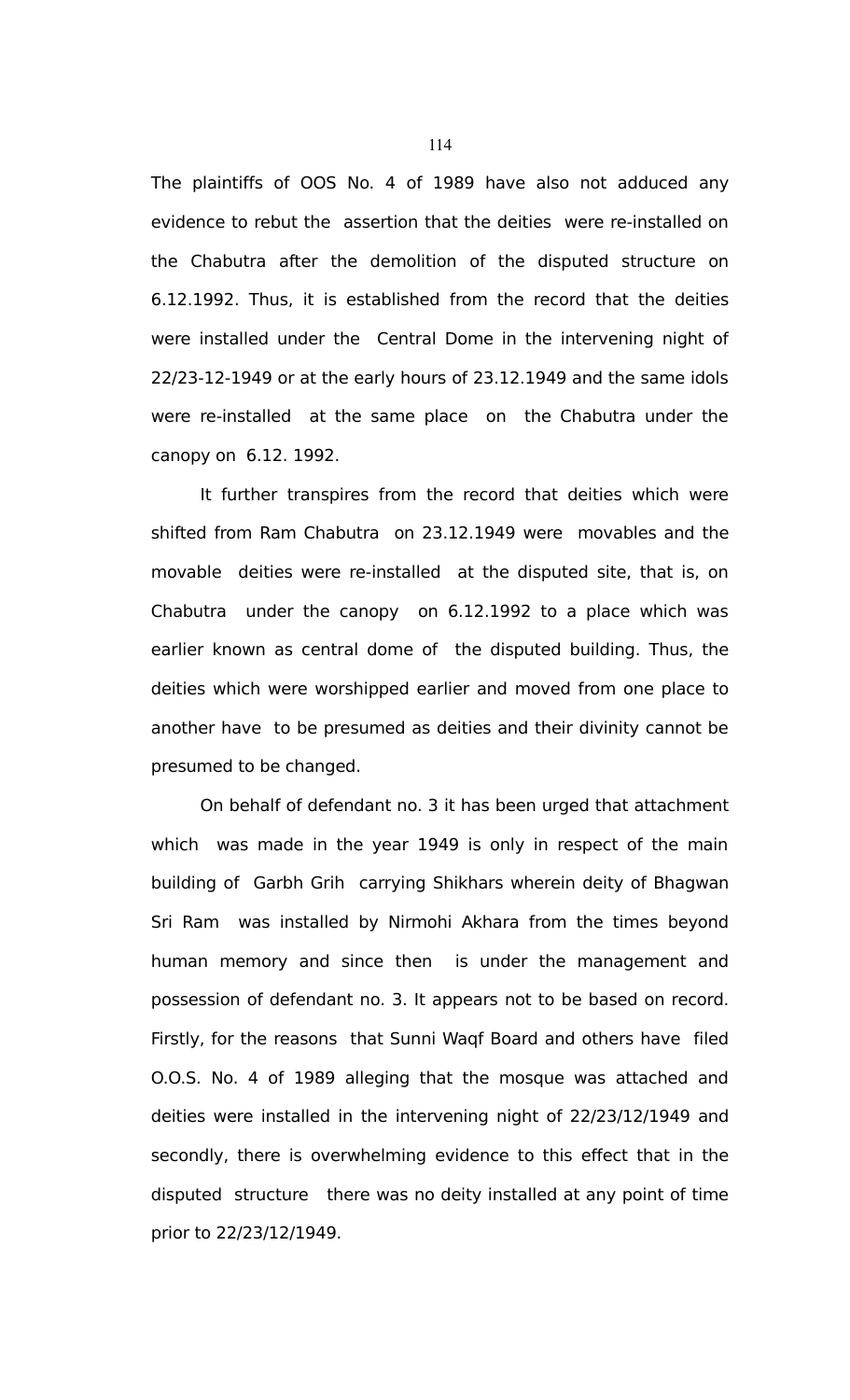I have already perused the oral evidence of the witness D.W.3/ to D.W.3/ 20 on the basis of their testimony. They do not support the case of defendant no. 3. Thus, the defendant no. 3 has failed to establish that idols in question had been in existence under the Shikhar prior to 22/23.12.1949. It further transpires from the written statement of defendant no. 3 that he has set up different case in his written statement and has further failed to establish his claim alleged in para 44 before this Court.

Issue Nos. 3(a), 3(b), 3(c) 3(d) and 4 are decided accordingly in favour of the plaintiffs and against the defendants.

## **ISSUE NO. 11**

**Whether on the averments made in paragraph-25 of the plaint, no valid waqf was created in respect of the structure in dispute to constitute is as a mosque ?**

## **FINDINGS**

The plaintiffs have come out with a case that Ram Janm Bhumi is a deity. It has been worshipped throughout from the time immemorial and the place belongs to the deity. No valid Waqf can be created by Muslims as they were not owners of the property in suit and trespassed over the property. Accordingly no title could vest in any body except the deities at Ram Janam Bhumi and no valid Waqf could be created about it. The attention of this Court was drawn on following facts and law by Sri M.M. Pandey Advocate ;

 Classification as SUNNI Wakf/Mosque and SHIA Wakf/Mosque: Statutory classification of Sunni & Shia Wakf is set out in U.P.Wakfs Act 13 0f 1936, Section 4(3)(a), to be decided principally on the basis of contents of the deed of Wakf. Section 6(2)(a) of U.P.Muslim Wakfs Act 1960 also speaks of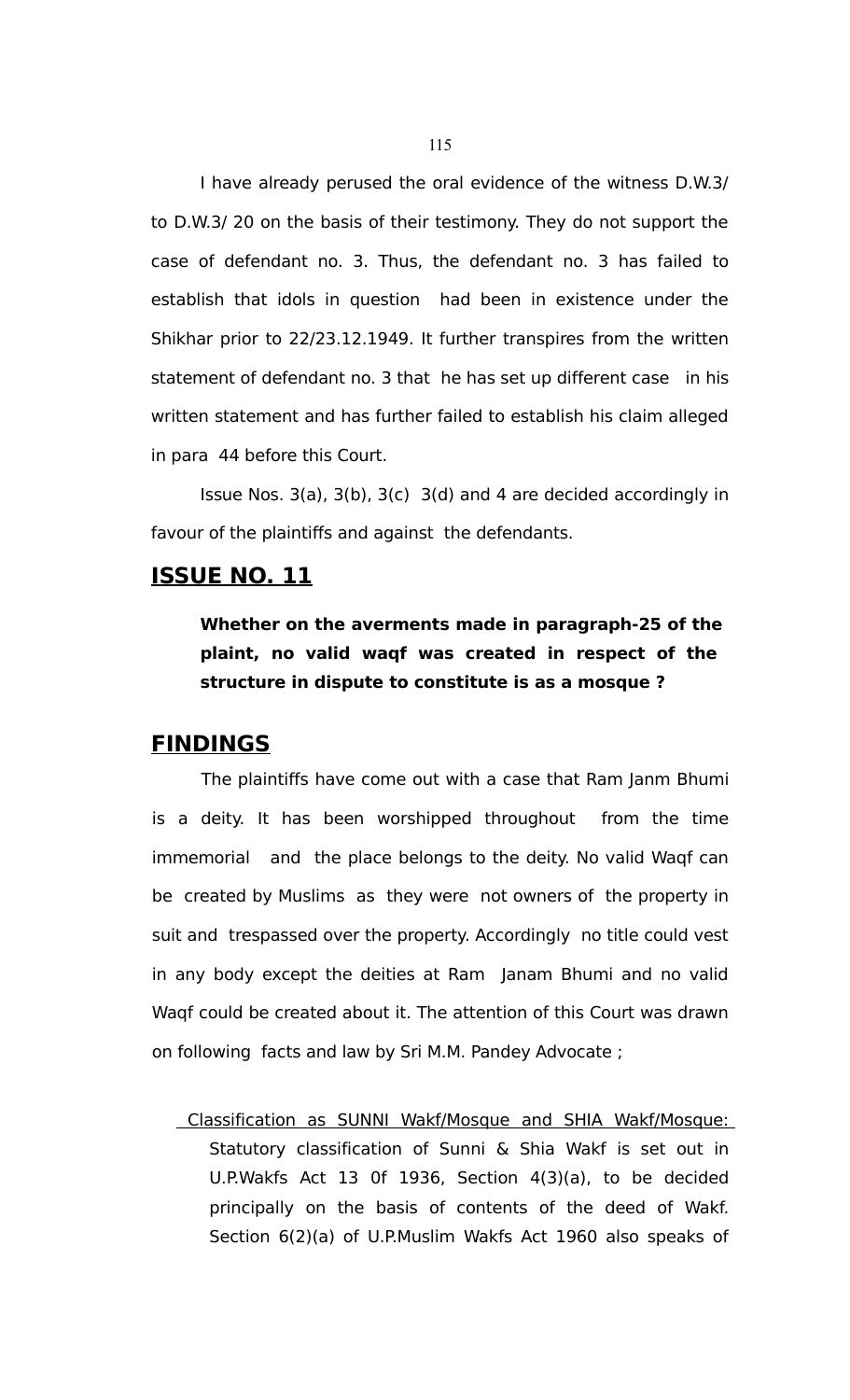Shia Wakfs & Sunni Wakfs, and the Proviso thereof says that 'clear indications in the recital of the deed of Wakf as to the sect to which it pertains' shall be the basis of classification. Both Wakf Acts of 1936 & 1960 carry significant provisions that anything required or permitted by the Act to be done in respect of Shia or Sunni Wakfs shall be done by the Shia Central Board of Wakf or Sunni Central Board of Wakf, as the case may be. For the purposes of our case, Babri Masjid Wakf (besides being Un-Islamic) is Shia Wakf, hence Sunni Central Board of Wakf is not be entitled to file/maintain OOS 4 of 1989. If it is held in these suits that Babri Masjid was a Shia Wakf (if at all it was a valid Wakf), then OOS 4 of 1989 must fail because: (1) Plaintiff Sunni Central Board of Wakf would have no locus standi, (2) rest of the Plaintiffs have not sued for enforcement of their right, if any, of worship (3) and cannot seek relief (a) of Declaration or (b) & (c) of possession because those rights belong only to Mutawalli and none of them is Mutawalli. The Sunni Central Board of Wakf cannot be said to be a "Muslim Person having a right of worship" while all other functions which belong to it under the Wakf Act of 1960 (in force when OOS 4 of 1989 was filed) could be enforced by it only if the Babri Masjid could be held to be Sunni Wakf.There is no deed of Wakf relating to Babri Masjid; hence its nature shall have to be determined on the basis of evidence. To establish Shia or Sunni sect of a Wakf, it will be necessary for the parties to lead evidence: 2000 SC 1751, A.P.State Wakf Board Hyderabad Vs. A.I.Shia Conference. The Civil Judge had recorded at page 7 of the Judgment dt. 30.4.1946 mentioned in Para 88 below, that "It was also common ground between the Counsel of both sides that the determining factor whether the Mosque in suit was a Shia or Sunni Wakf would be the religion of its founder as neither Wakf Act 13 of 1936 nor the Muslim Law laid down any distinction between the two……" It has been held in 1957 SC 882, U.O.I Vs. T.R.Verma that the statement of a Court, recorded in a judgment, is generally taken to be correct. This admission is binding upon Sunni Waqf Board in these cases; it can, therefore, be safely held that the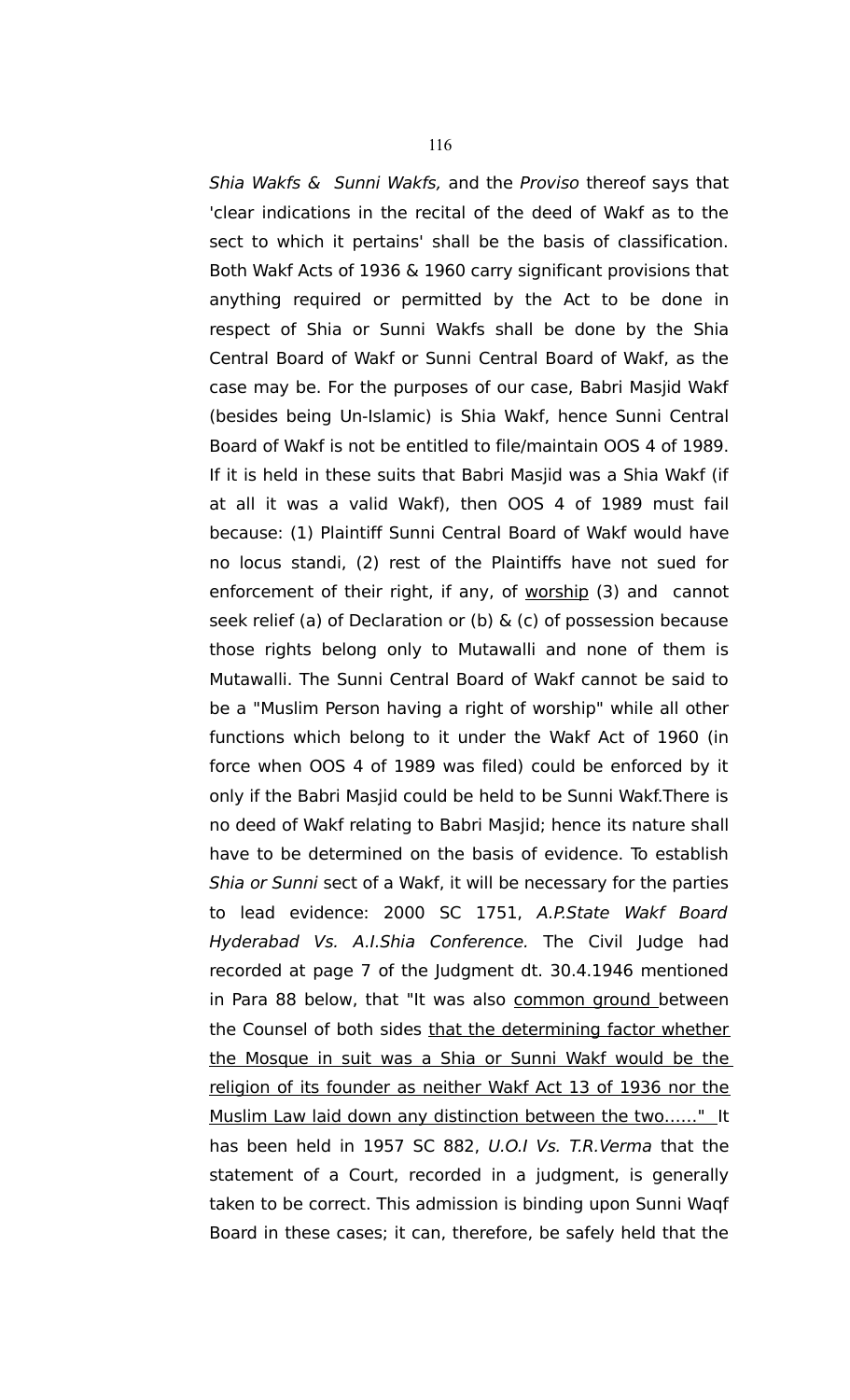Sect of Babri Mosque will depend upon the fact whether it was constructed by Mir Baqi or by Babar.

It has been held in 1988 All 1, Shah Abdul Bagi & Others Vs. State of U.P.& Others that Members of any sect of Muslim Community can file a suit for enforcement of their right to Worship in the Mosque of the other sect; but that would be a suit only for worship, and not for possession which belongs only to Mutawalli. No Mutawalli is a Plaintiff, and the Sunni Board cannot be said to be worshipper.

It is further urged by Sunni Waqf Board that certain Reports of the Wakf Commissioner under U.P.Wakf Act of 1936 are binding in these suits to establish that disputed structure is Babri Majid built by Babar and made Wakf for all Muslims. The Act, therefore, needs a close examination. The Preamble aims at providing better governance and administration of certain classes of Wakfs and supervision of Mutawalli's management. S. 3(1) does not create any 'new' class of Wakf and recognises only those known to the Mahommedan Law; the Statement of Objects & Reasons also says so and addisputed structure that the Act "is not intended to deprive the Mutawallis of any authority lawfully vested in them, nor it aims at defining all the powers, duties and liabilities of the Mutawallis…" S. 4(1) provides for appointment of a District Commissioner of Wakf "for the purpose of making survey of all wakfs". Procedural powers of Civil Court are conferred on the Commissiioner for summoning witnesses, production of documents, local inspection/investigation u/s 4(4) while making inquiries, but there are no guidelines how to 'initiate' an inquiry, what notices are required to be issued and to whom. S. 4(3) confers power on him to make 'such inquiries as he consider necessary'; there is no guideline for the manner in which he should proceed. This seems to be 'arbitrary' and violates the Constitutional requirement of fairness. The word 'necessary' will make Wakf Commissioner's discretion to be objective and open to judicial review. The Act does not provide for framing Rules of procedure for the Wakf Commissioner to observe before initiating an inquiry. If on particular facts or situation, Notice to a particular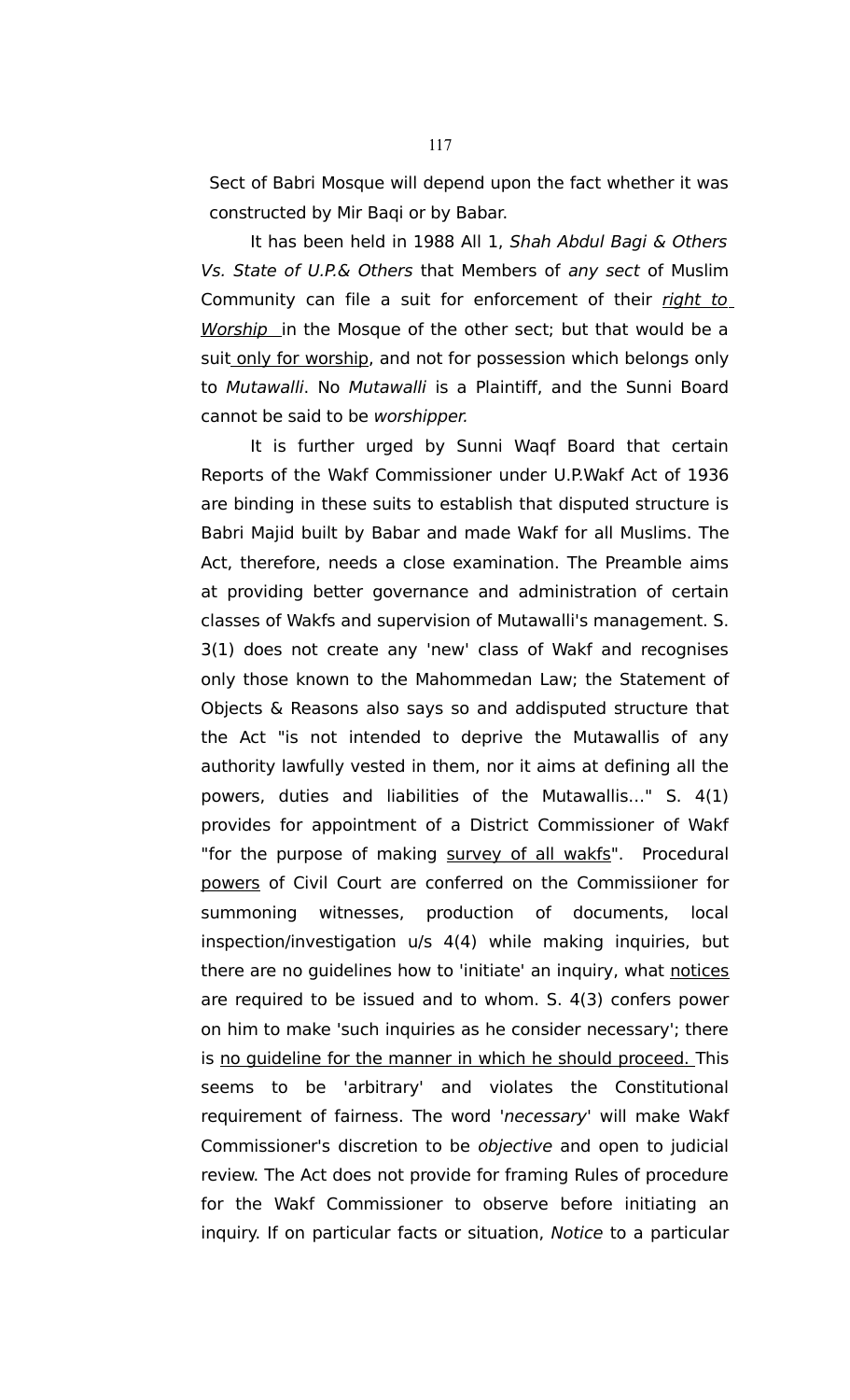person is essential in the interests of justice and fairness, the Wakf Commissioner cannot plead that he had unrestricted discretion whether or not to issue Notice; in law, every fair procedure is permissible unless specifically probited. The Act does not prohibit the Wakf Commissioner to issue notices for giving opportunity to persons interested while conducting the inquiry. The proceeding before the Wakf Commissioner is quasi judicial as held in the case of Board of Muslim Wakfs, Rajasthan Vs. Radha Kishen (1979)2 SCC 468 (para 25). Further the SC has held in paras 37 to 39 that where a stranger who is a **nonmuslim** is in possession of a certain property, his right, title and interest therein cannot be put to jeopardy merely because the property is included in the list prepared by the Wakf Commissioner under the U.P. Wakf Act. Although this decision concerns Section 6(1) of the Wakf Act of 1960, the SC has observed in para 35 that that Section "is based on Sub-section (2) of Section 5 of U.P. Muslim Wakf Act of 1936". This distinguishes the decision from that in 1959 SC 198, Sirajul Haq Khan Vs Sunni Central Board of Wakf where both Plaintiff and Defendants were Muslims. Thus Hindus, Nirmohi Akhara and any of the Defdts in OOS 4 of 1989, cannot be treated to be a 'person interested in a wakf' u/s 5(2) of the Wakf Act of 1936. It will also be appreciated that if Nirmohi Akhar & others were to be treated to be 'person interested in a wakf', it was incumbent upon the Wakf Commissioner to issue notices at that very time before deciding the issue. Even if it be treated to be administrative, an opportunity of hearing ought to have been given to Nirmohi Akhara & Hindu Community as held, after considering several decisions of Supreme Court, in the case of Muzaffar Hussain Vs. State of U.P, 1982 Allahabad Law Journal 909 (DB).

 Wakf Commissioner submits his report of inquiry to State Government u/s 4(5). The State Govt. has to 'forward a copy' of the report to Shia as well as Sunni Board of Wakf u/s 5(1) and commanding the Board, as soon as possible, to 'notify in the Gazette the Wakfs relating to the particular sect to which. according to such report, the provisions of this Act apply'. This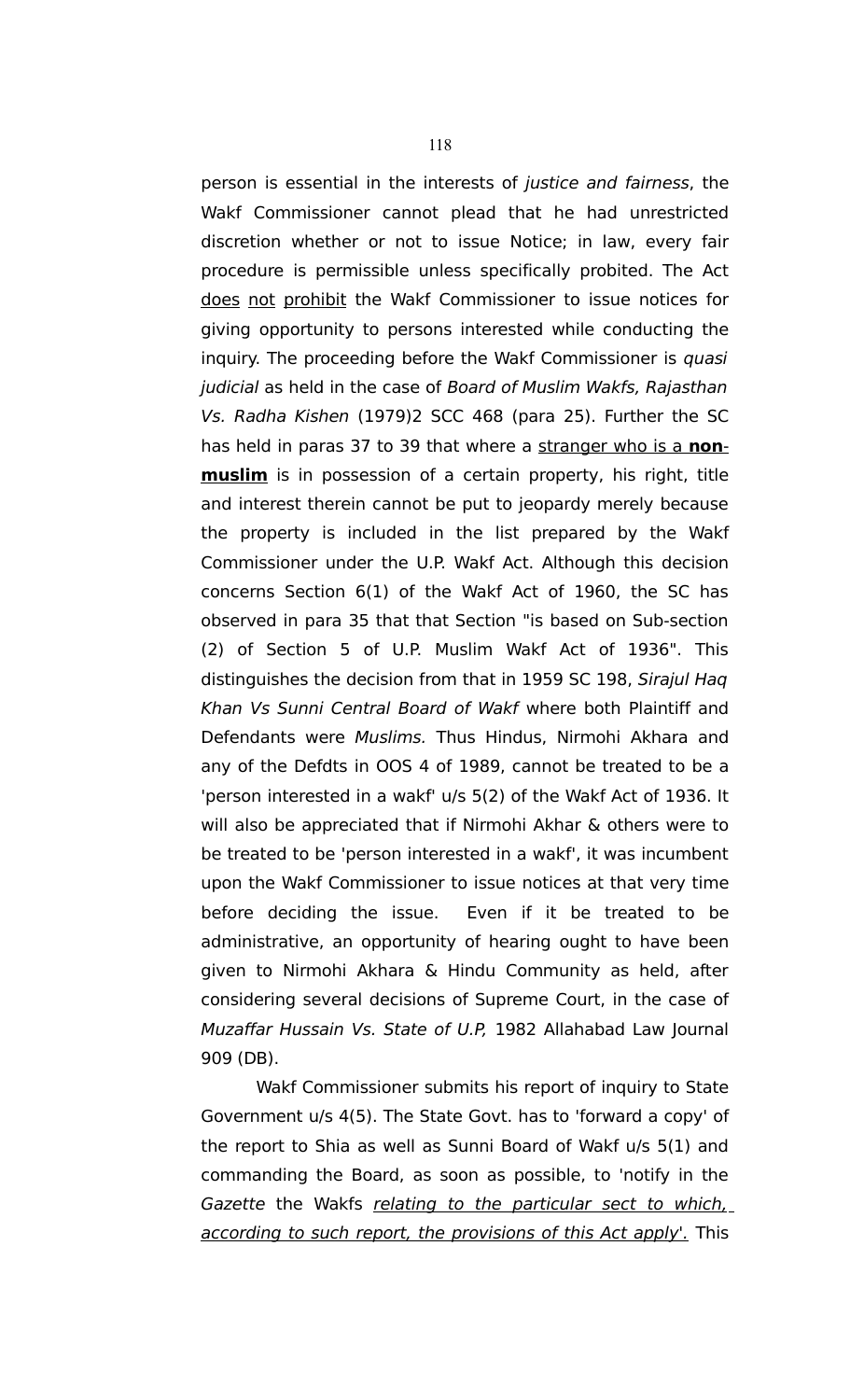signfies that Shia & Sunni Board are required to publish notices, in the Gazette, of only those Wakfs which relate respectively to Shia and Sunni Wakfs; further, only the particulars of the Wakf, without the report, are required to be published. Mere publication of the particulars of Wakf without the report cannot constitute notice of Wakf Commissioner's finding/report to Public, much less to any particular individual.

 Over and above the procedure contained in Ss 4 & 5 for the Wakf Commisioner in making survey and preparing lists of Wakfs and their publication by concerned Wakf Board, u/S. 38 authorises the Wakf Board concerned also to register a Wakf at its Office. This registration may be made on an application by Mutwalli under sub-section (2), or by wakif, his descendants, beneficiary or any Muslim of the sect under sub-section (3) or by 'any person other than the person holding possession' of wakf property under sub-section (6). In an application under sub-section (6), the Wakf Board is required to give notice of the application to the person in possession and hear him. The Board will make an inquiry and pass final orders. The question is that since the Act specifically provides for issue of notice by Wakf Board to a person in possession of wakf property (whoever he may be – even a stranger), why no provision is made for Wakf Commissioner to issue similar notice to person in possession for the purpose of inquiry  $u/ss$  4 & 5? An essential distinction is that while Wakf Commissioner is an officer of the State, the Wakf Board is not; hence while Wakf Commissioner may be presumed to act in a fair and just manner, the Wakf Board may not be presumed so to act, hence specific procedural methodology is prescribed for it in the matter of deciding a matter. As mentioned above, the proceedings before the Wakf Commissioner are quasi-judicial. 'Natural justice' would require such notice to be given to person in possession; failure to do so would render Wakf Commissioner's findings and list of Wakfs to be ineffective against strangers. In this case, Wakf Commissioner did not issue notice to Nirmohi Akhara who were admittedly in possession of Eastern half of the platform of disputed structure itself as settled by the British Administration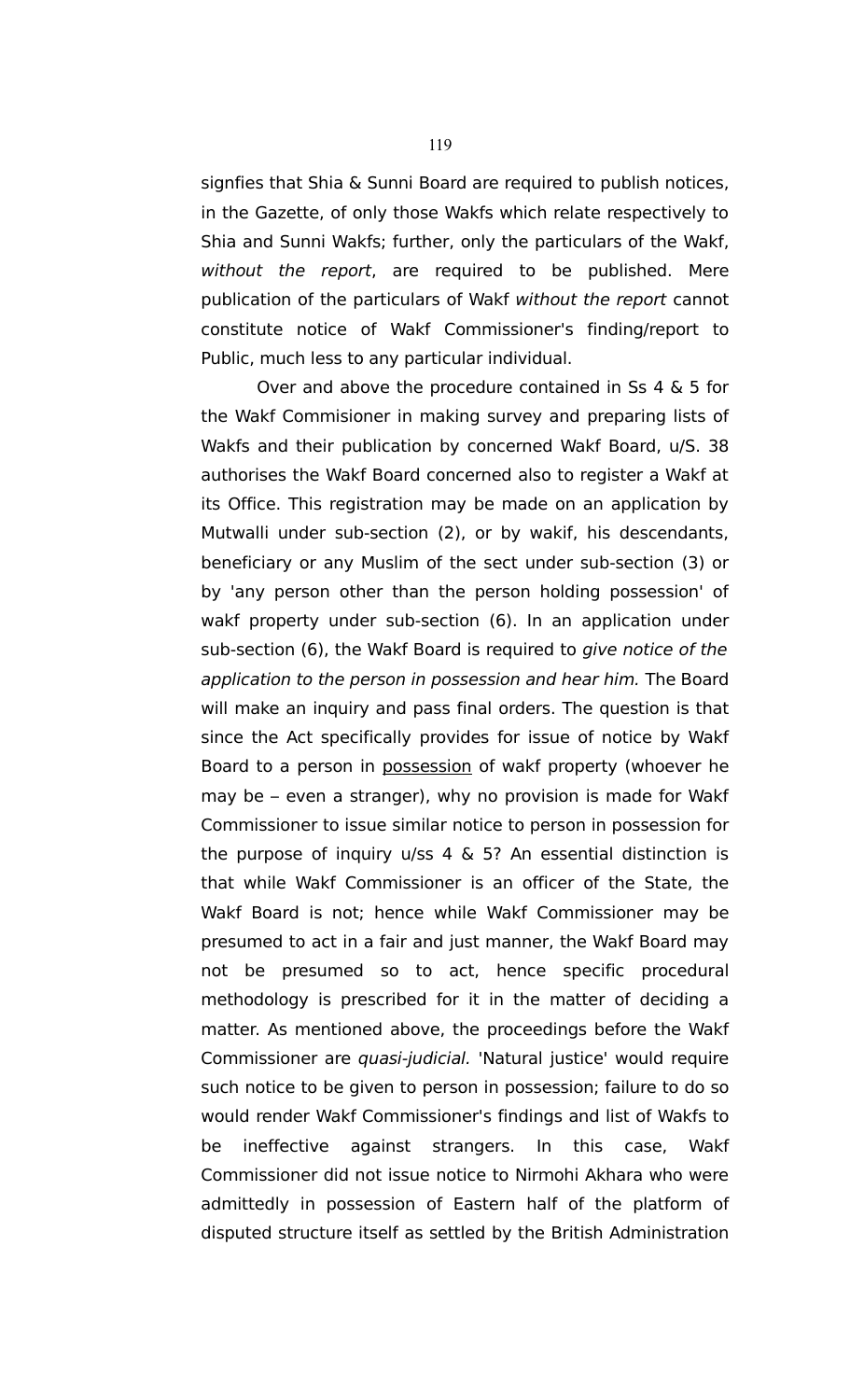in 1885, in addition to Ram Chabutra, Sita Rasoi Chabutra and other portions of DA within the campus of disputed structure. Admittedly, in 1934 during Hindu-Muslim riots, Hindus had demolished certain portions of disputed structure, thereby exerting their rights over the property to the knowledge of everyone concerned with disputed structure. The Govt. of U.P. even imposed punitive fine on Hindus for demolishing portions of disputed structure which was repaired by the Govt. Thus the Hindu public in general (in addition to Nirmohi Akhara) was interested in disputed structure, and a general public notice for Hindu worshippers too was called for. None was given, hence the entire proceeding of the Wakf Commissioner, declaring disputed structure to be Sunni Wakf, was illegal.

Then follows the provision which is most important for the purposes of these cases: S. 5(2) and 5(3). According to S. 5(2), the Mutawalli of a Wakf, or any person interested in a Wakf may bring a suit in a Civil Court for a declaration that any transaction held by the Commissioner of Wakfs to be Wakf is not Wakf, but no such suit by a person interested in the Wakf shall be instituted "after more than one year of the notification referred to in subclause (1)". Sub-section (3) provides that subject to the final result of such suit "the report of the Commissioner of Wakfs shall be final and conclusive". Subsection (4) commands that the Commissioner shall not be made a Defendant to the suit and no suit shall be instituted against him for anything done by him in good faith under colour of this Act. This bar cannot be made applicable to Plaintiffs of OOS 5 of 1989. Firstly, there is no valid Wakf of disputed structure. Secondly, the Plaintiffs were neither Parties to the proceedings before, nor were given an opportunity by Wakf Commissioner to contest the claim of declaration of disputed structure to be Wakf. Thirdly, neither Nirmohi Akhara, who were admittedly in possession of almost half portion of Platform (Chabutra) of disputed structure lying towards East of a grilled partition wall erected by British administration in 1855 in addition to considerable portions of campus of disputed structure, including Ram Chabutra, was given notice of the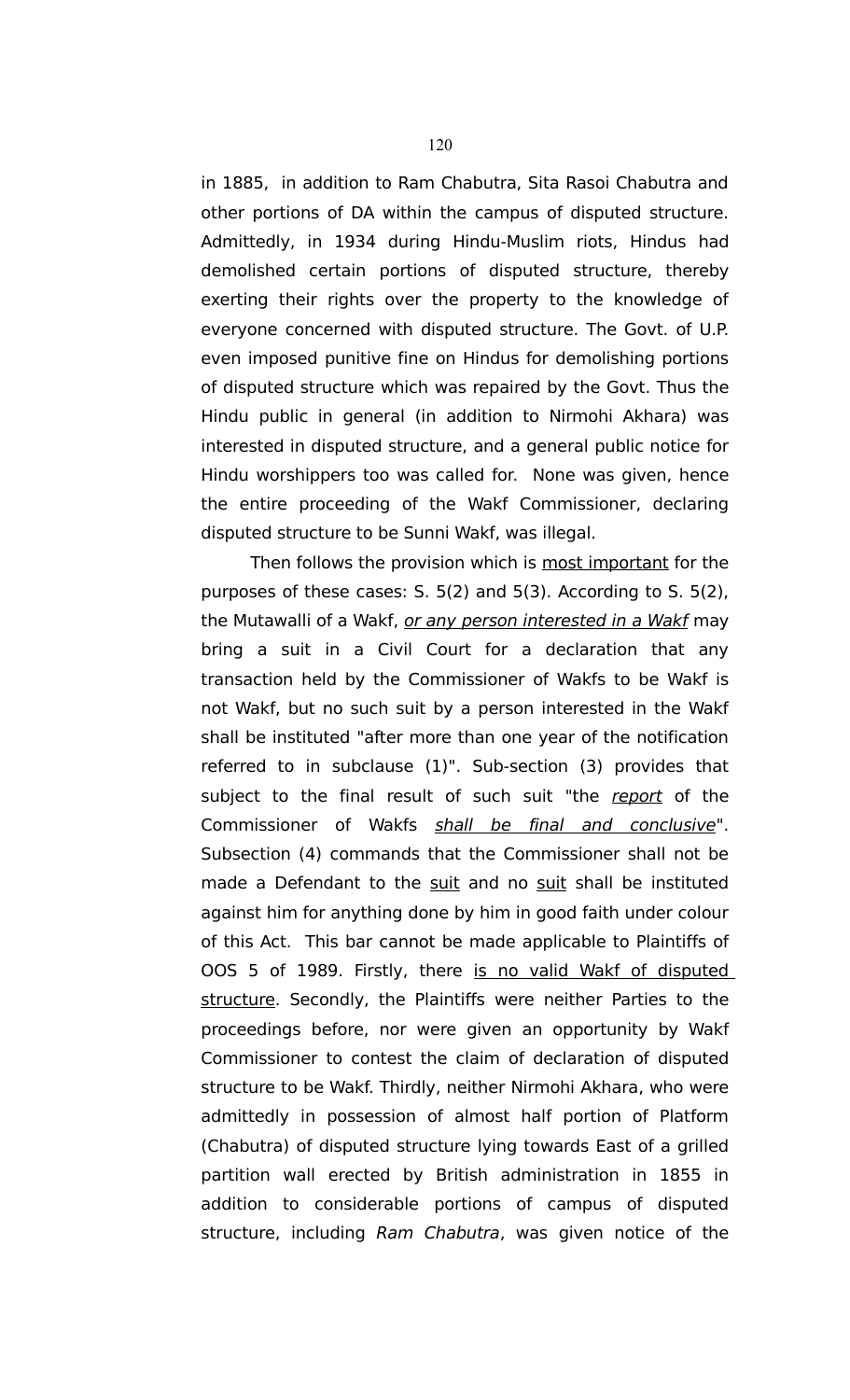proceedings, nor Hindu devotees/community were given general notice although since 1934 riots they were admittedly asserting rights over it. If the requirements of Section 5 of the Wakf Act of 1936 applied to Nirmohi Akhara/Hindu devotees on the ground that they were 'persons interested in the wakf', then that was all the more reason for the Wakf Commissioner to have given notice to these persons. The action and decision of Wakf Commissioner, or by Sunni Central Board of Wakf on its basis, therefore, could not be binding on Plaintiffs, Nirmohi Akhara or Hindu devotes/community.

 Facts regarding action taken under U.P.Muslim Wakf Act 1936 may now be considered. Ext. A4 (filed by Muslim Defdts 1 to 5 in OOS 1 of 1989) is report dt. 16.9.1938 of Mohd Owais, District Wakf Commissioner Faizabad addressed and submitted to Chief Commissioner of Wakfs, U.P., and Ext. A5 is report dt. 8.2.1941 of A. Majeed, District Wakf Commissioner. Ext. A5 records that Ext A4 was returned in January 1939 to District Wakf Commissioner because before action thereon could be taken, the post of Chief Commissioner of Wakfs had been terminated. There is no evidence to show what action the Govt. took before 'returning' the report to Wakf Commissioner and what the latter was expected to do further. Thus, Ext. A4 became a 'dead letter'. Ext. A4 mentions that vide Cl (e) of WS of Syed Mohd Zaki, the Mutawalli, to which Flag 1C2 was attached, 'it appears that in 935 AH, Emperor Babar built this mosque and appointed one Syed Abdul Baqi as Mutawalli and Khatib of the Mosque'. So, the source of this inference of the Wakf Commissioner was Flag 1C2 to WS of Mohd Zaki; but that document, which was the *primary evidence* of those facts, has not been filed by Sunni Waqf Board, hence the basis of that finding is not established here. The report further mentions that the Wakf Commissioner had heard that Mohd Zaki was an opium addict and the Mosque had not been kept in proper repairs; this indicates a probability that the Mutawall was not taking due care of the affairs of the Mosque. In any case, Ext A4 stood rejected.

Neither Ext. A5, nor the record shows how A. Majeed, the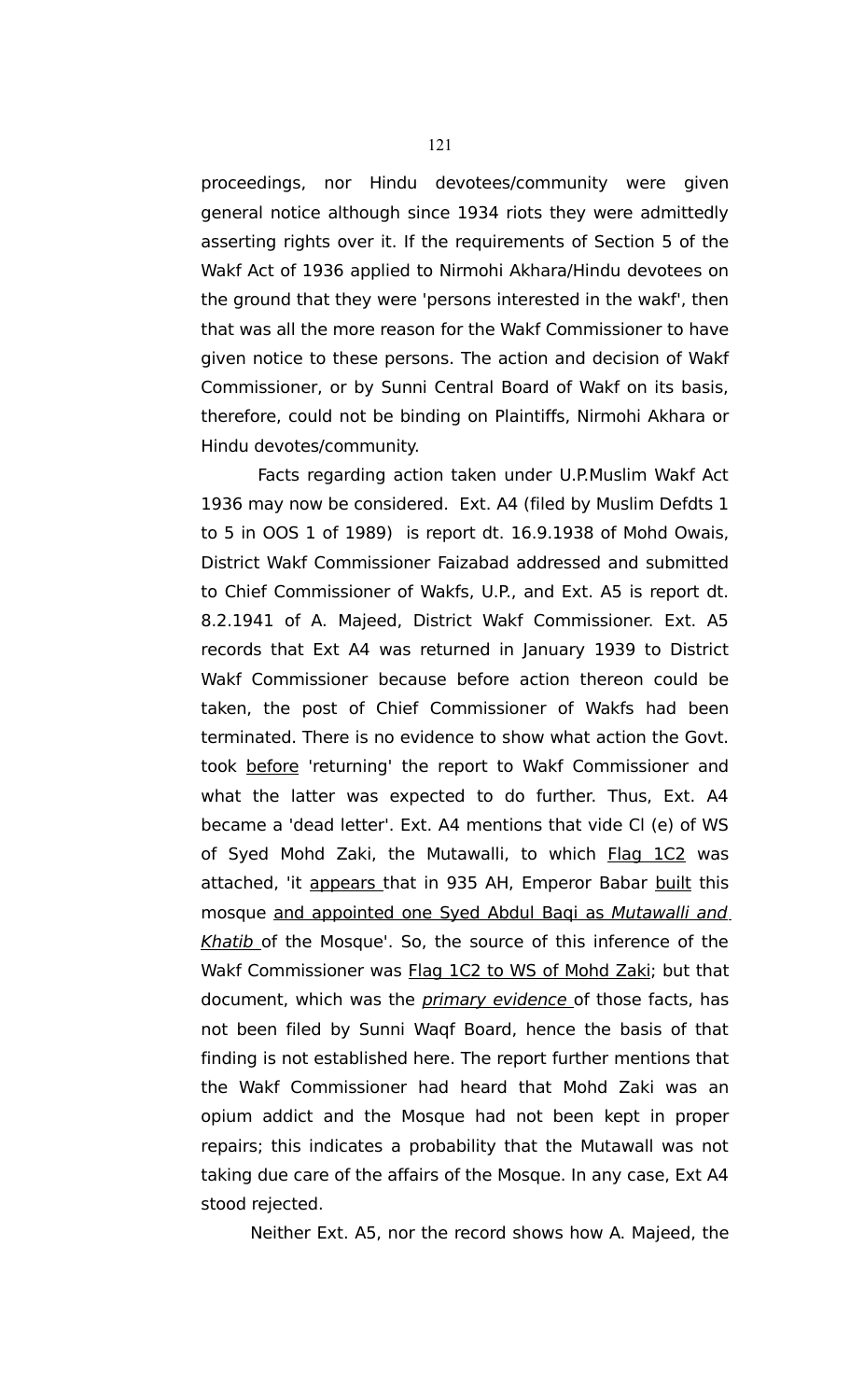new Wakf Commissioner, opened and proceeded with the inquiry; it is plain enough that inquiry by him should have been de novo. In the first paragraph of his report, he mentions that he made 'further inquiries and examined the pesh-namaz who filed certain papers'; but he has not mentioned a word about pesh-namaz's papers. In the same paragraph, he recorded: "I entirely agree with the findings of my predecessor and I submit my report". Indeed, A. Majeed has basically reproduced the findings of Mohd Owais verbatim, including the final recommendation; the only change is addition of substance of statement of Abdul Ghaffar, the pesh-namaz. Ext A5 therefore suffers from the vice of non-application of mind. Certain interesting features of the statement of Abdul Ghaffar, mentioned in the report, are significant. Firstly, having admitted that Mohd Zaki, the Mutawalli, was Shia, he added that the 'ancestors of Mohd Zaki were Sunnis who later on converted to Shia'. The Civil Judge held in 1945-suit of Shia Central Board against Sunni Central Board and held that Abdul Baqi was Shia. This means that some descendant of Abdul Baqi must have converted to Sunni and again some later descendant must have converted to Shia so that Mohd Zaki could be Shia. Prima facie, this is highly improbale, specially when Mohd Zaki was not given an opportunity by the Wakf Commissioner to meet that allegation. Secondly, Abdul Ghaffar admitted that 'he did not receive his pay during the last 11 years. In 1936, the Mutawalli executed a pronote promising to pay the arrear of pay, by instalments, but up to this time nothing actually was done.' The bias of Abdul Ghaffar aginst Mohd Zaki is obvious. The proceeding before the Wakf Commissioner is quasi judicial as held in the case of Board of Muslim Wakfs, Rajasthan Vs. Radha Kishen (1979)2 SCC 468 (para 25), and even if it be treated to be administrative, notice of hearing to affected persons was absolutely essential as indicated above in para 81. The entire proceeding leading to Ext. A5, thus, also stands vitiated.

 Further it is apparent from the Notification (following Ext A5) of entry of Babri Masjid at Serial No. 26 of Faizabad-Wakfs, that no mention of the particulars or details of disputed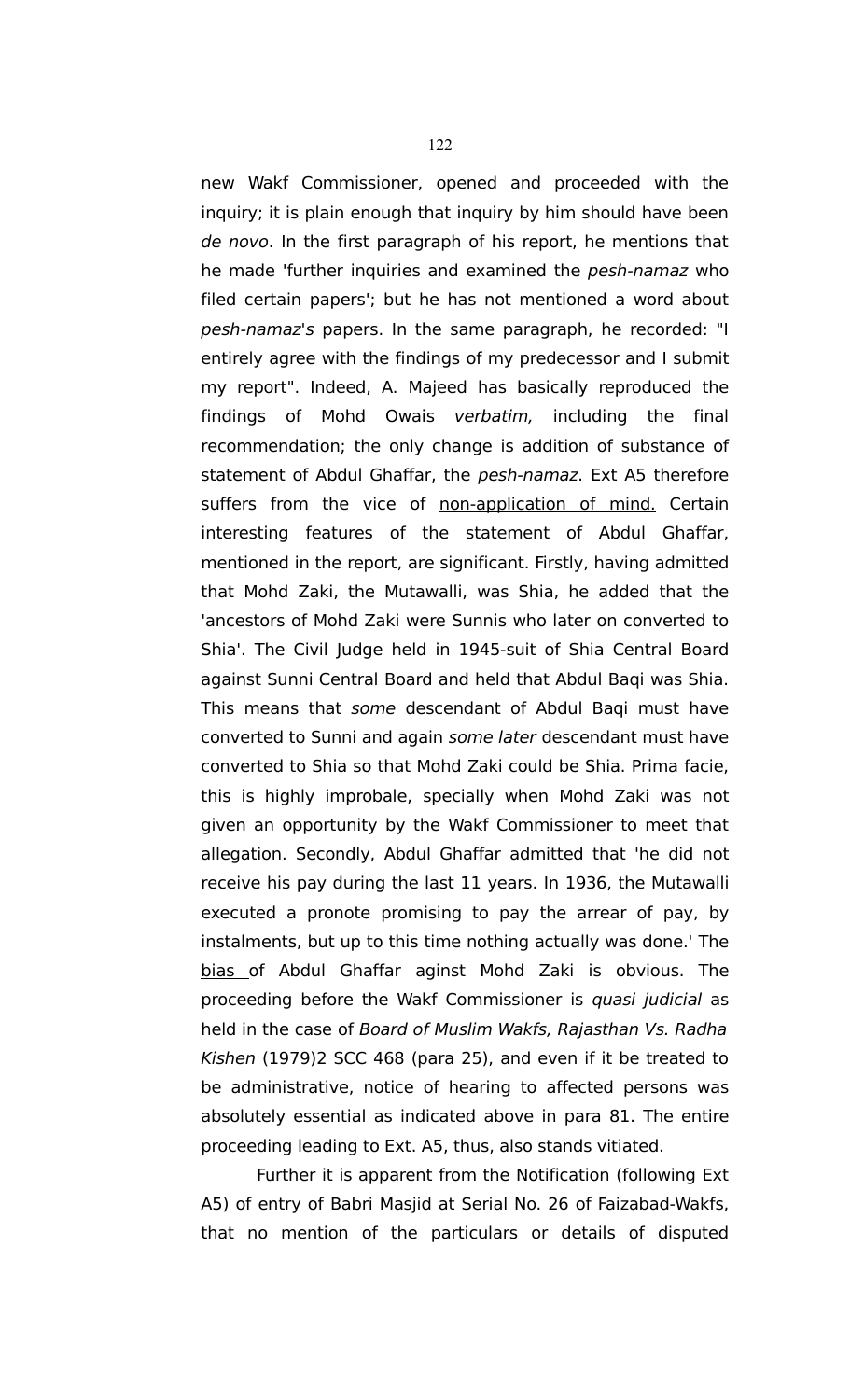structure has been made in the notification-column meant for the purpose; the column has been left blank. Thus, the Notification fails to establish the identity of disputed structure on its own. That omission could have been deliberate because Nirmohi Akhara and Hindus had been in possession not only of substantial portion of DA (the Campus inside the boundaries) but also the Eastern part of the Chabutra which had been part of disputed structure.

Next are the proceedings of Civil Judge in a suit between Shia & Sunni Central Boards of Wakf. It is necessary to consider findings and Judgment dt. 30.4.1946, Ext. 20 in OOS 4 of 1989 (also Ext A42 in OOS 1 of 1989), by Civil Judge Faizabad in R.S. NO. 29 of 1945; the suit was filed by Shia Central Board of Wakf against Sunni Central Board of Wakf (Plaintiff in OOS 4 of 1989). Shia Board claimed a right to manage disputed structure on the ground that disputed structure was a Shia Wakf because the Mosque was built by Abdul Baqi who was a Shia; Sunni Waqf Board contested the claim on the ground that it was Sunni Wakf because the Mosque was built by Babar who was a Sunni. The Civil Judge made a local inspection of disputed structure, Ext 53 in OOS 4 of 1989, in presence of Counsel for both Parties on 26.3.1945. The Judge recorded that the 1st Inscription fixed near the pulpit bore the construction year to be 923 Hijri, while the 2nd Inscription at the Central arch facing courtyard mentioned the year to be 935 Hijri. He also recorded that both Parties admitted that the 1st inscription 'was replaced anew in place of the original tablet which was demolished during the communal riots in 1934'. Obviously the 1st Inscription seen by the Civil Judge was not the original one; indeed the erroneous year 923 Hijri therein is inherent proof of that fact. The numberings of the Inscriptions correspond to Buchanan's numbering, but Buchanan's rendering was from the original, hence deserves greater weight than the one seen by the Civil Judge; the year in Buchanan's rendering is 935 Hijri, which is correct. The Civil Judge held (at pages 11-12) that inscriptions 'are inconclusive'. He observed in the Judgment that the 2nd inscription does not say that the Mosque was built by the order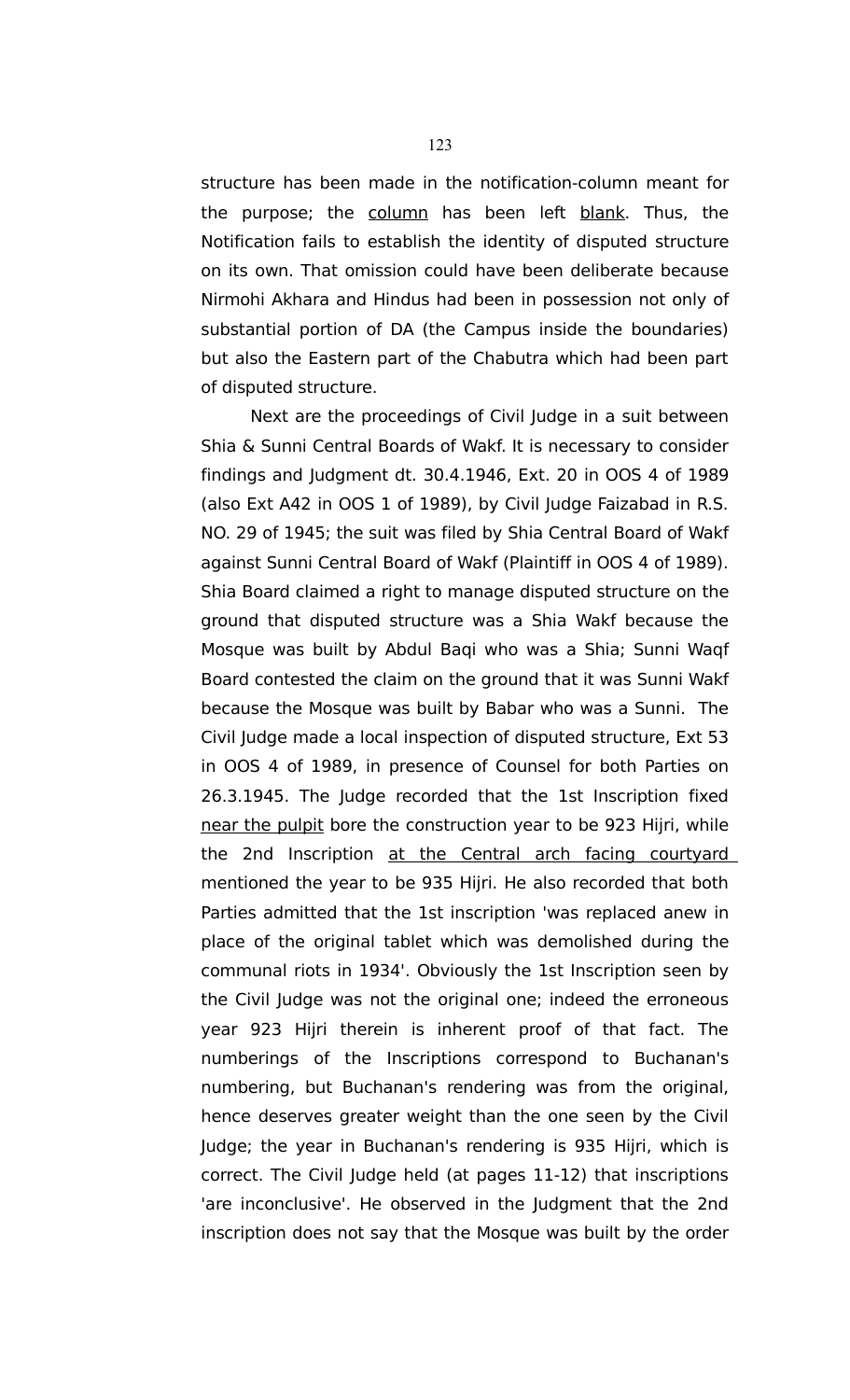of Babar and only refers to the reign of Babar, whereas the 1st inscription 'clearly supports the theory that Babar had ordered the building of the Mosque as stated in the Gazetteer and settlement report'. On these premises, the Civil Judge held that the 'Mosque was founded by Babar and not by Abdul Baqi'. The Civil Judge clearly considered the mentioned 'order' to be enough proof of its erection by Babar. This is unacceptable for reasons recorded. It is also significant that at page 10 he recorded that the Gazetteer (on which he placed reliance) mentioned that Babar 'destroyed the Janmasthan Temple and its site built a Mosque using largely the materials of the old structure'. As shown earlier in these Arguments, erection of the Mosque by demolishing a Temple at its site is un-Islamic, hence the disputed structure is illegal abinitio and non-est (See Para 52), but this aspect did not figure before the Civil Judge.

The Civil Judge further held that Babar was Sunni while Mir Baqi was a Shia, hence the Mosque was a Sunni Wakf on the position agreed by both Parties that the Sect of the Wakf of Mosque depending structure upon the Sect of the Founder (vide page 7 of the Judgment). The SC has held that facts recorded by the Court (as admitted by the Parties there) must be held to be correctly recorded: 1957 SC 882, U.O.I Vs. T.R.Verma. The Hindu Parties case, here, is that the Mosque was built by Mir Baqi who was a Shia, hence the Sect of disputed structure is a Shia Wakf. The decision of the Civil Judge is that disputed structure was erected by Mir Baqi but under orders of Babar. As already pointed out, 'order' to Mir Baqi was only Babar's 'consent' and 'approval' to erect the Mosque as pleaded last by Sunni Waqf Board referred to above; the so-called 'order' could not constitute Wakf of the Mosque by Babar. The view of the Civil Judge, thus, that disputed structure is a Sunni Wakf is incorrect (without prejudice to the position that the Mosque was un-Islamic, hence ab initio illegal & non-est).

The contention of Sunni Waqf Board, further is that the decision of Civil Judge that disputed structure was founded by Babar, hence it is Sunni Wakf, is binding in these suits. It seems that the decision is binding between Shia & Sunni Central Board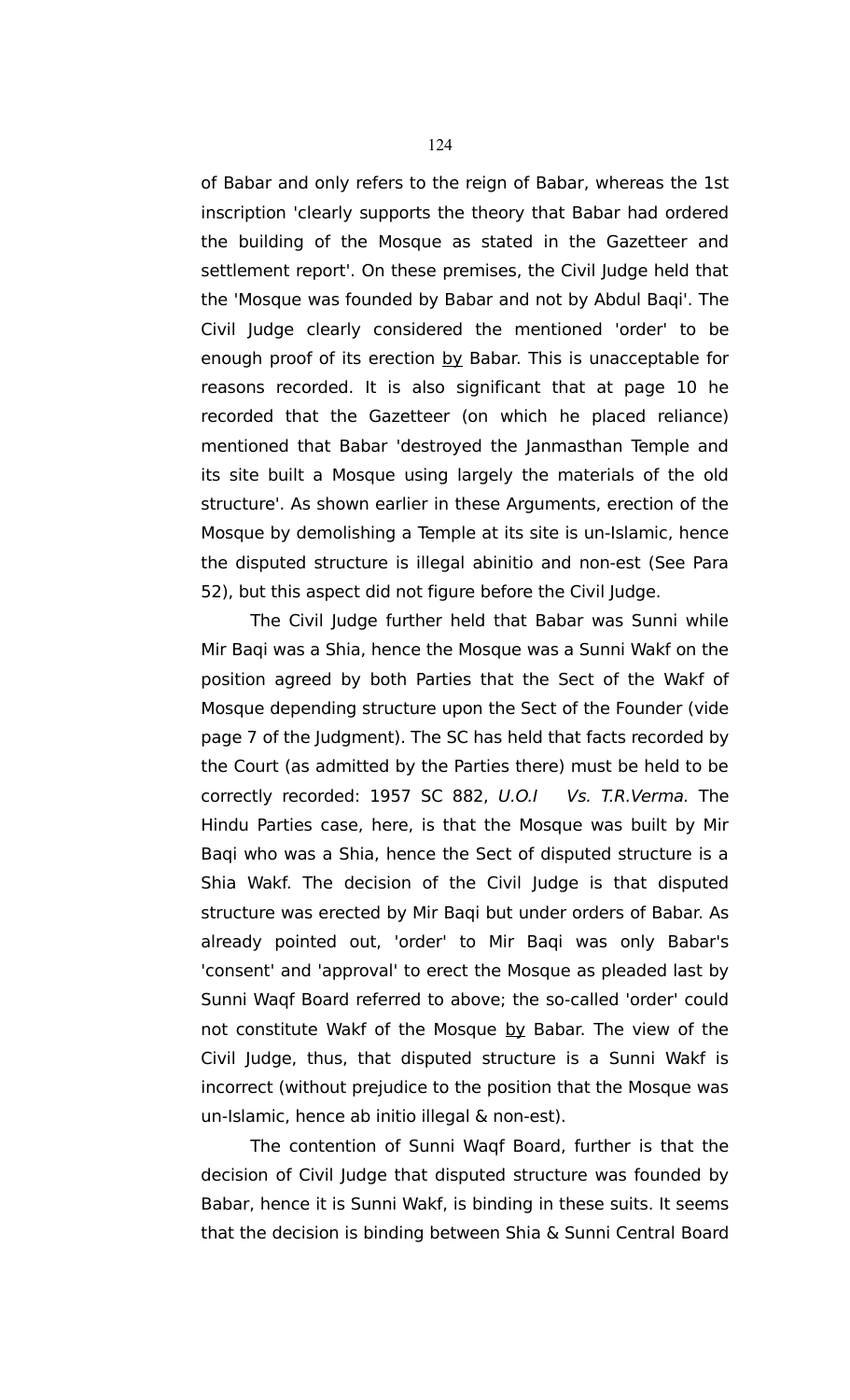of Wakf, but is not binding upon the Hindu Parties to these suits. It must be appreciated that the Suit between the Shia & Sunni Central Boardof Wakf was instituted in a Civil Court under Section 9 CPC and not under any special Statute like Wakf Acts. In 1945, the relevant Wakf Act in force was UP Muslim Wakfs Act XIII of 1936; that Act did not provide for a special adjudicatory body to settle disputes relating to Wakfs. In contrast to 1936 Act, U.P.Muslim Wakfs Act XVI of 1960 provided for a Tribunal to settle disputes relating to Wakfs; Chapter IX provided for "Tribunals – Their Constitution, Powers and Functions". Section 75 lays down 'Bar to suits in matter to be decided by Tribunals' and says that 'No person shall institute any suit or other proceeding in any Civil Court with respect to any dispute or question or matter which is required or permitted under this Act to be referred to a Tribunal for adjudication'. There is no similar provision in Wakf Act of 1936. The decision dt. 30.3.1946 by Civil Judge Faizabad in the Suit between Shia Central Board of Wakf and Sunni Central Board of Wakf, therefore, has no binding effect upon persons who were not Parties to that suit, hence it is not binding upon Plaintiffs of OOS 1 of 1989, 3 of 1989 and 5 of 1989.

It is also important that Civil Judge Faizabad has held in these very suits while deciding Issue No 17 of OOS 4 of 1989 that the Notification published by the Wakf Commissioner under the Wakf Act of 1936 is invalid. That finding (dt. 21.4.1996) is final against Sunni Waqf Board. An attempt to get over the finding has been made by framing Issue No 18 to consider the effect of Supreme Court Judgment in the case of Ghulam Abbas & others Vs. State of U.P. & others, 1981 SC 2198 on the finding of the Civil Judge. It may be mentioned that the Civil Judge had also answered Issues No. 5(a) and 5(c) against Sunni Waqf Board. It does not appear to be open to Sunni Waqf Board to challenge these findings of the Civil Judge in the present suits; they will be open only before SC in Appeal. The High Court is not exercising any Appellate jurisdiction nor can enter upon a Review of the findings.

The decision in Ghulam Abbas's case may be considered.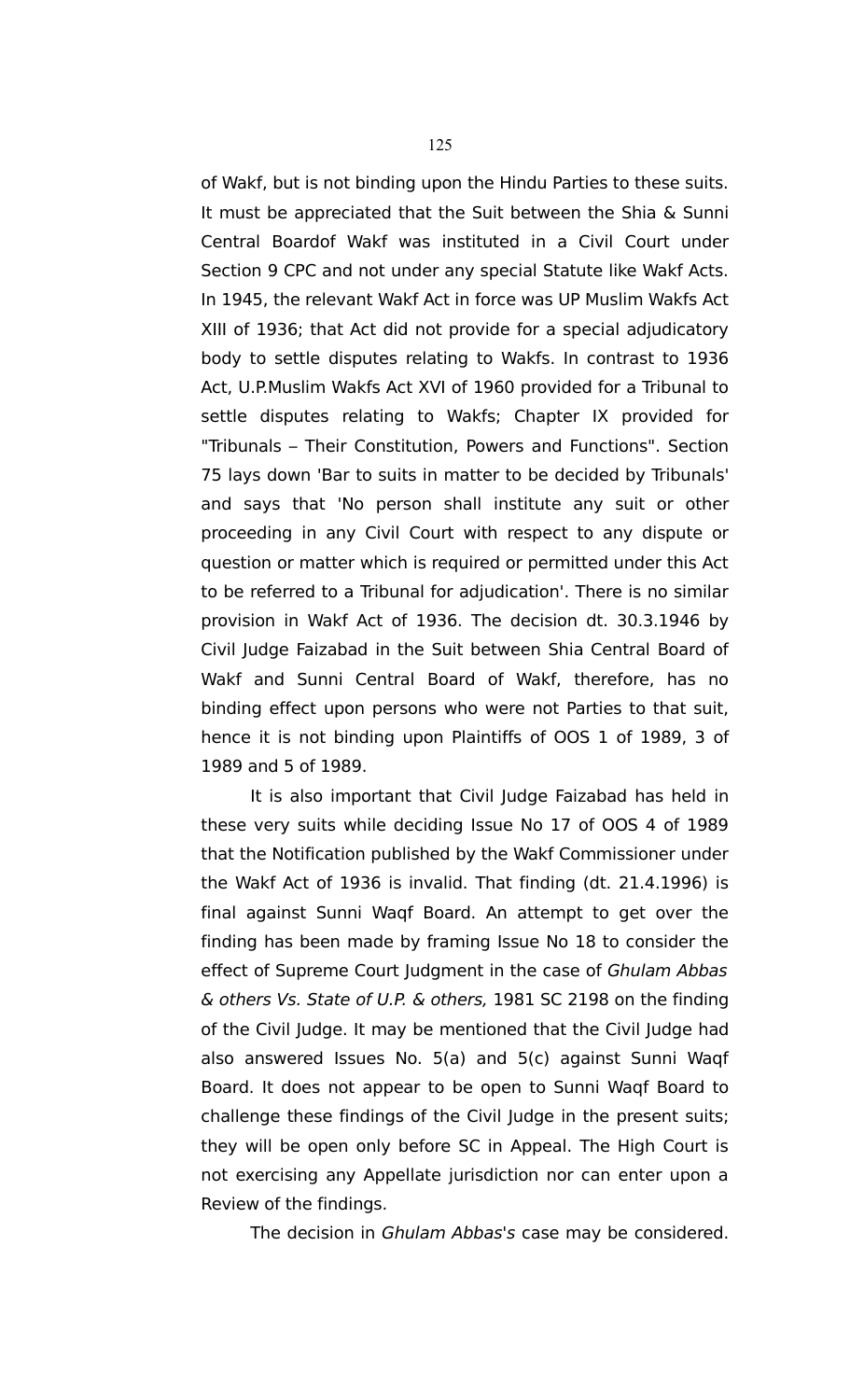In respect of Doshipura Mosque and other properties, the Wakf Commissoner, after survey & inquiry, made a report dt 28/31.10.1938 u/s 4(5) of Wakf Act 1936 with Appendix VIII of Sunni Wakfs, excluding the Mosque, and Appendix X of Shia Wakfs including the Mosque; copies of the report were sent to both Shia & Sunni Boards of Wakf. On receipt of the report, Shia Board published Notification dt. 15.1.1954 of Appendix X in Gazette dt. 23.1.1954 u/s 5(1). Neither Sunni Board nor any person interested in the Wakf filed suit u/s 5(2), within the period prescribed, to challenge the omission of disputed properties from Appendix VIII. However, Sunni Board published Notification dt. 26.2.1944, u/s 5(1), including disputed properties, obviously not based on Appendix VIII (which had excluded the properties). Supreme Court held Sunni Board's Notification dt. 26.2.1944 to be invalid on the ground that it was not based on Appendix VIII while S.5(1) required the Notification to be 'in accordance with' Commissioner's report and that Wakf Commisioner's report with Appendix X became 'final and conclusive' in favour of Shia Wakf.

When Wakf Act of 1960 came into force, the Sunni Board made 'Registration' of some of the disputed properties as Sunni Wakf u/s 29 of 1960-Act. Supreme Court held that any Survey report made and Registration of Wakf thereon was "futile and of no avail" because Registration of Wakf under 1936-Act had been kept alive by 1960-Act and the latter Act permitted Registration of only those Wakfs which were 'other than' those already Registered under 1936-Act. The claim of Shia community was upheld and Sunni Community were restrained permanently from interfering with exercise of rights by Shias. Now, there is absolutely nothing in common between Ghulam Abbas' case and the present case.

Since there was not valid notification under the Waqf Act before registration, the procedure was not adopted in the manner prescribed under the law.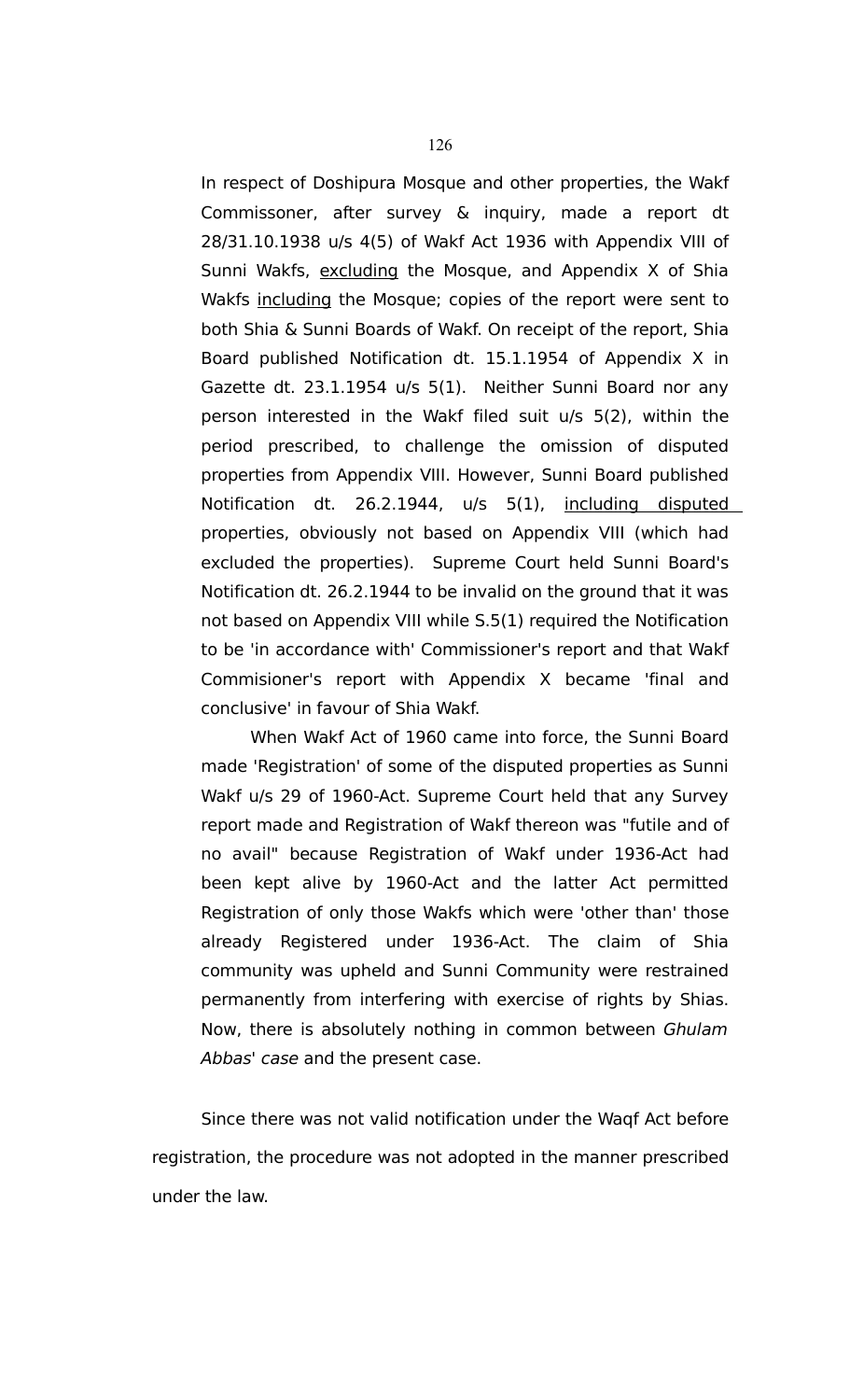In **the Premier Automobiles Ltd. Vs. Kamlakar Shantaram Wadke and others, AIR 1975 SC 2238,** Apex Court at paragraph No. 10 held that where Act creates an obligation, it should be enforced in a specified manner;

**"Para-10** In Doe V. Bridges, (1831) 1 B & Ad. 847 at page 859 are the famous and oft quoted words of Lord Tenterden, C.J. saying:

"Where an Act creates an obligation and enforces the performance in a specified manner, we take it to be a general rule that performance cannot be enforced in any other manner."

This passage was cited with approval by the Earl of HalSunni Waqf Boardury, L.C. In Pasmore V. The Oswaldtwistle Urban Disteict Council 1898, AC 387 and by Lord Simonds at ;. 407 in the case of Cutler V. Wands Stadium Ltd. 1949 AC 398.

Thus, in view of the decision of the Hon'ble Apex Court, it transpires that United Provinces Muslim Waqf Act, 1936 is an Act, which creates an obligation and enforces the performance in a specified manner. Thus in view of Section 5 of the aforesaid Act, it was necessary to make a publication before making any registration. Thus, it was incumbent upon the authorities to act in accordance with law and should have performed the duties in the manner provided under the law.

Thus, in this case the procedure as contemplated under Section 5(1) of Waqf Act was not complied with and the registration was made ignoring the provision, accordingly registration has no significance under the law. It may further be clarified that it makes no difference whether the registration was challenged or not. When it is apparent that the obligation to enforce the Act was not performed in the manner provided under the law by complying the provisions of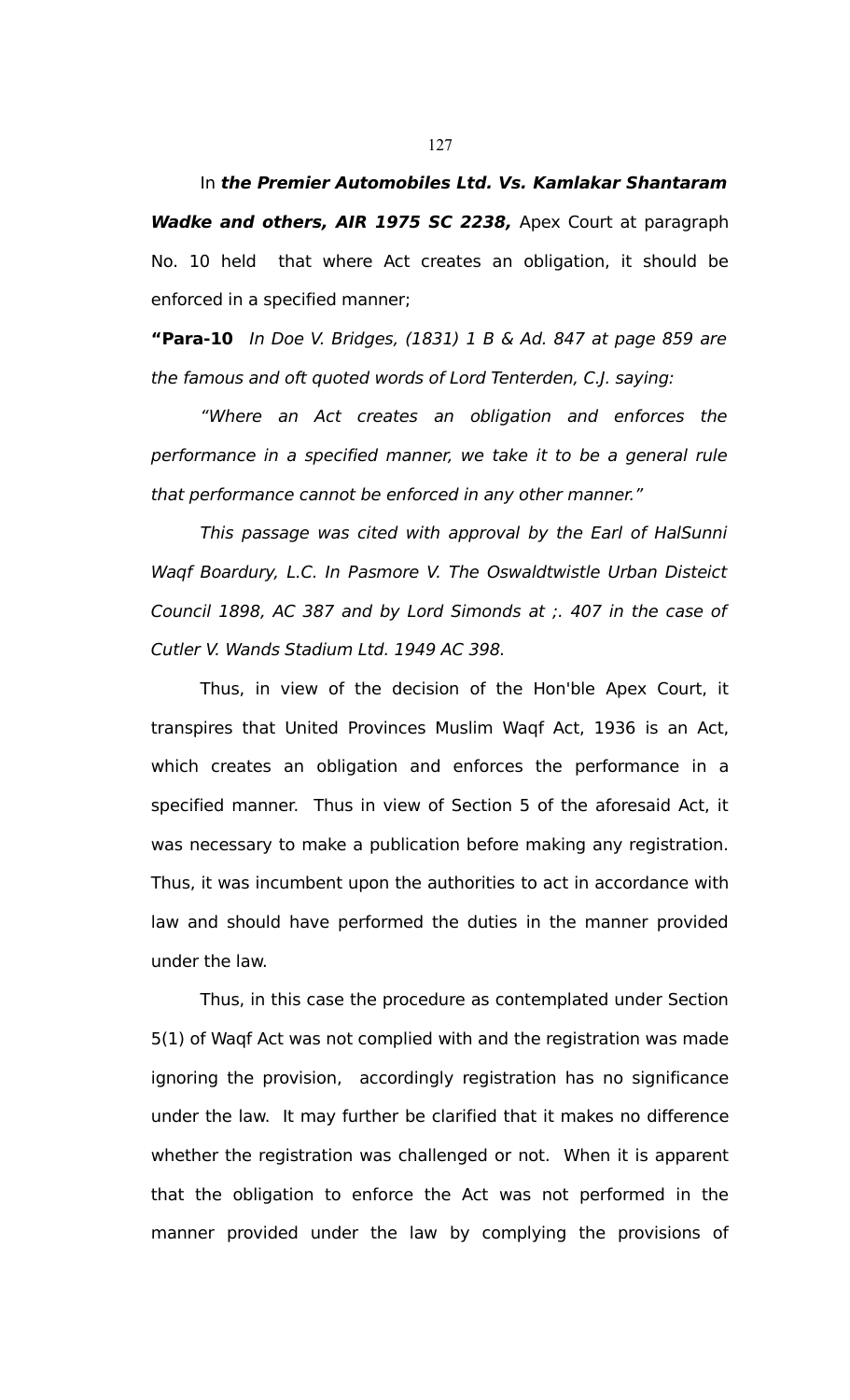Section 5 by the Board, in that event the registration has no effect and it does not bind the parties. It may further be clarified that once the Board had tried to get the Waqf registered and after enquiry the registration was not completed, it makes no difference whether two other modes were applied or not for registration. Other modes of registration could have been applied in accordance with law only. It is not the case where it has been urged that besides two other modes, the  $3<sup>rd</sup>$  mode was adopted. The sole mode that was adopted to register this Waqf as Sunni Waqf by holding an enquiry and without making any publication. Thus in view of the decision of the Apex Court, the registration is not in accordance with law.

On the contrary defendant nos. 4 and 5 have come out with a case that Waqf was registered . In this context I find that on 21.4.1966 learned Civil Judge has already decided issue no. 17 that no valid notification was made in respect of the property in dispute. Thus, without any valid notification the requirement of law was not complied with. Thus, in this case notification was not done which was required to be done under the Waqf Act before registration. Without any notification compliance of law shall not be presumed.

It further transpires that in O.O.S. No. 4 of 1989 the issue relating to waqf was also taken into consideration and attention of this court was drawn to the provisions of Section 87 of the Waqf Act,1985.

 There is a bar of Section 87 of the Waqf Act to the enforcement of right on behalf of unregistered waqf which has been dealt while deciding issue nos. 5-F and 5-C of O.O.S. No. 4 of 1989 . Since the registration of the waqf was made in contravention of the provisions of Waqf Act, 1936 and there was no valid notification,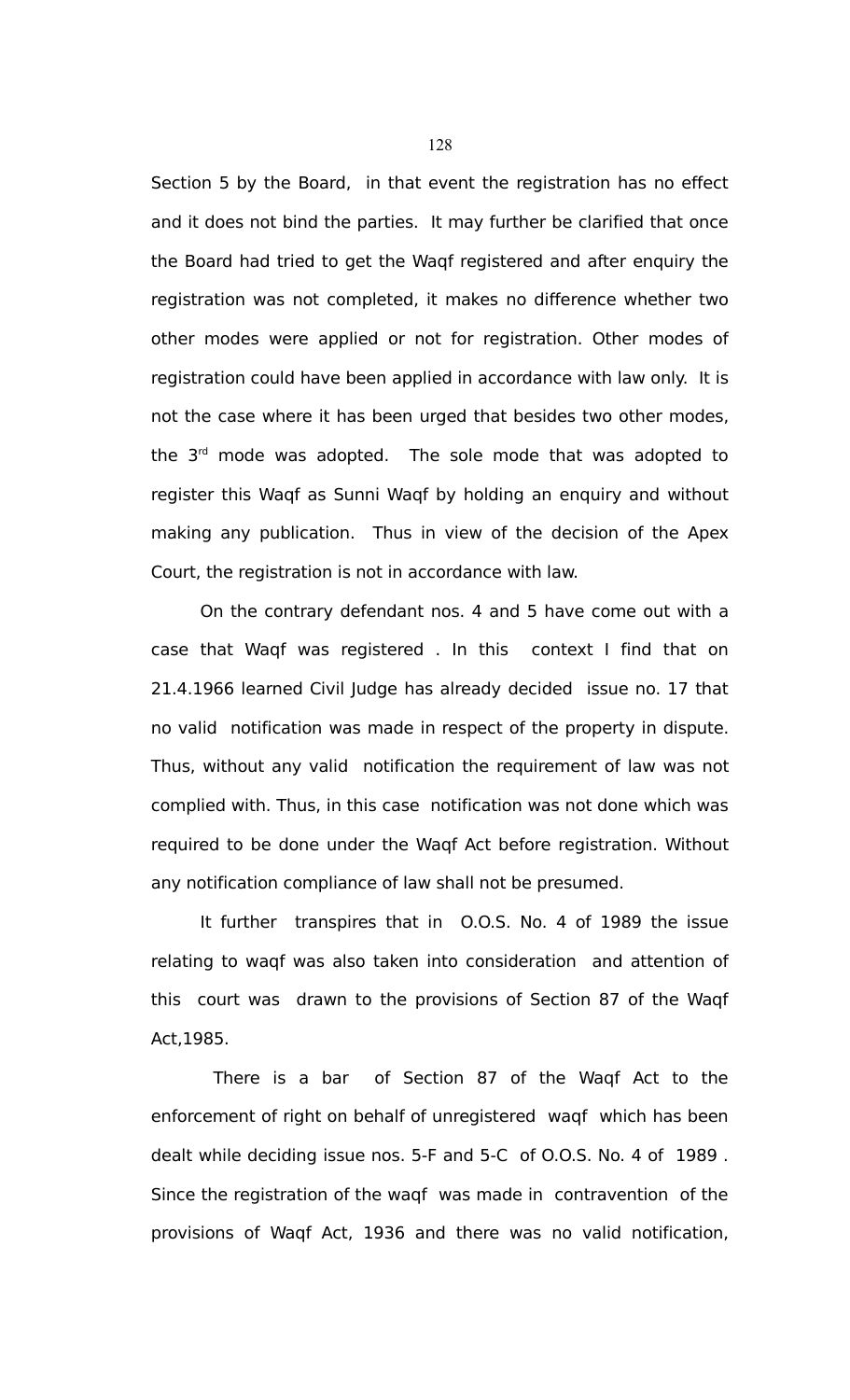accordingly the submissions of learned counsel for the plaintiffs are in accordance with law that no valid Waqf was created or could be created regarding the property of deities or about the deities as Ram Janm Bhumi, plaintiff no. 2 itself is a deity. Thus, no valid waqf could be created or was ever created with respect to the disputed property. Issue no. 11 is decided accordingly against the defendants and in favour of the plaintiffs.

## **ISSUE NO. 13**

#### **Whether the suit is barred by limitation ?**

## **FINDINGS**

The instant suit is for declaration and injunction. Plaintiffs no. 1 and 2, namely, Bhagwan Sri Ram Virajman at Sri Ram Janma Bhumi, Ayodhya also called Sri Ram Lala Virajman and the Asthan Sri Ram Janm Bhumi, Ayodhya with other idols and places of worship situate there have claimed themselves as juridical persons with Bhagwan Sri Ram as the presiding deity of the place. Plaintiff no. 3 is a Vaishnva Hindu worshipper and seeks to represent the deity and the Asthan as a next friend.

It has been urged on behalf of plaintiffs no. 1 and 2 that they are the deities and it has been urged on behalf of the plaintiffs that it is settled proposition of law that deities are like infant and they are not subject to limitation laws. The attention of this Court was drawn by Sri Ravi Shanker Advocate on this aspect while arguing in connected cases. Sri Ravi Shanker Advocate has relied upon following case;

**(i) AIR 1925 Privy Council, Page 139, at Page 140 – Pramatha Nath Mullick Vs. Pradyumna Kumar Mullick: "**One of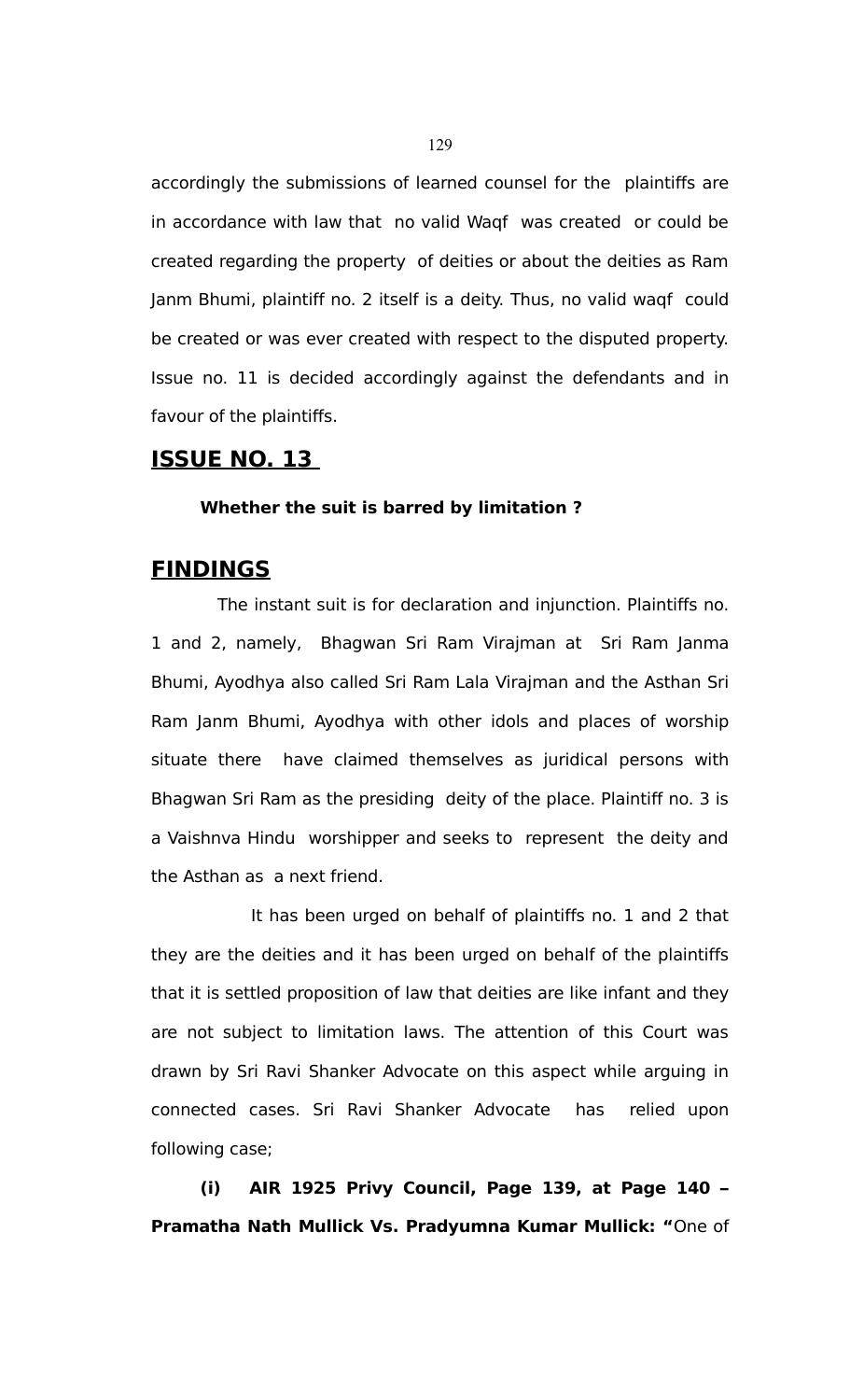the questions emerging at this point, is as to the nature of such an idol and the services due thereto. A Hindu idol is, according to long established authority, founded upon the religious customs of the Hindus, and the recognition thereof by Courts of Law, a juristic entity." It has a juridical status with the power of suing and being sued. Its interests are attended to by the person who has the deity in his charge and who is in law its manager with all the powers which would, in such circumstances, on analogy, be given to the manager of the estate of an infant heir. It is unnecessary to quota the authorities; for this doctrine, thus simply stated, is firmly established."

> **(ii) AIR 1937 Calcutta, 338 (Division Bench) Bimal Krishna Ghosh v. Shebaits of Sree Sree Ishwar Radha Ballav Jiu – at Page 340 - "**This observation is entitled to the highest respect and it is necessary, therefore, to look into the facts of the case closely to find out what their Lordships actually meant. It is clear from the facts set out in that judgment that in this case there was no gift of the idols but the property was given to one Udoy who was made a trustee in the legal sense of the word and upon whom were cast certain duties both religious and secular in their nature. He was to perform the worship of a certain idol with the income of a particular property and the remainder of the income was given to three people whose names were given in the will. In a case like this, where a private trust was created not of a purely religious character and the ownership of the property was vested in the trustee in the legal sense of the word, the Court could not possibly frame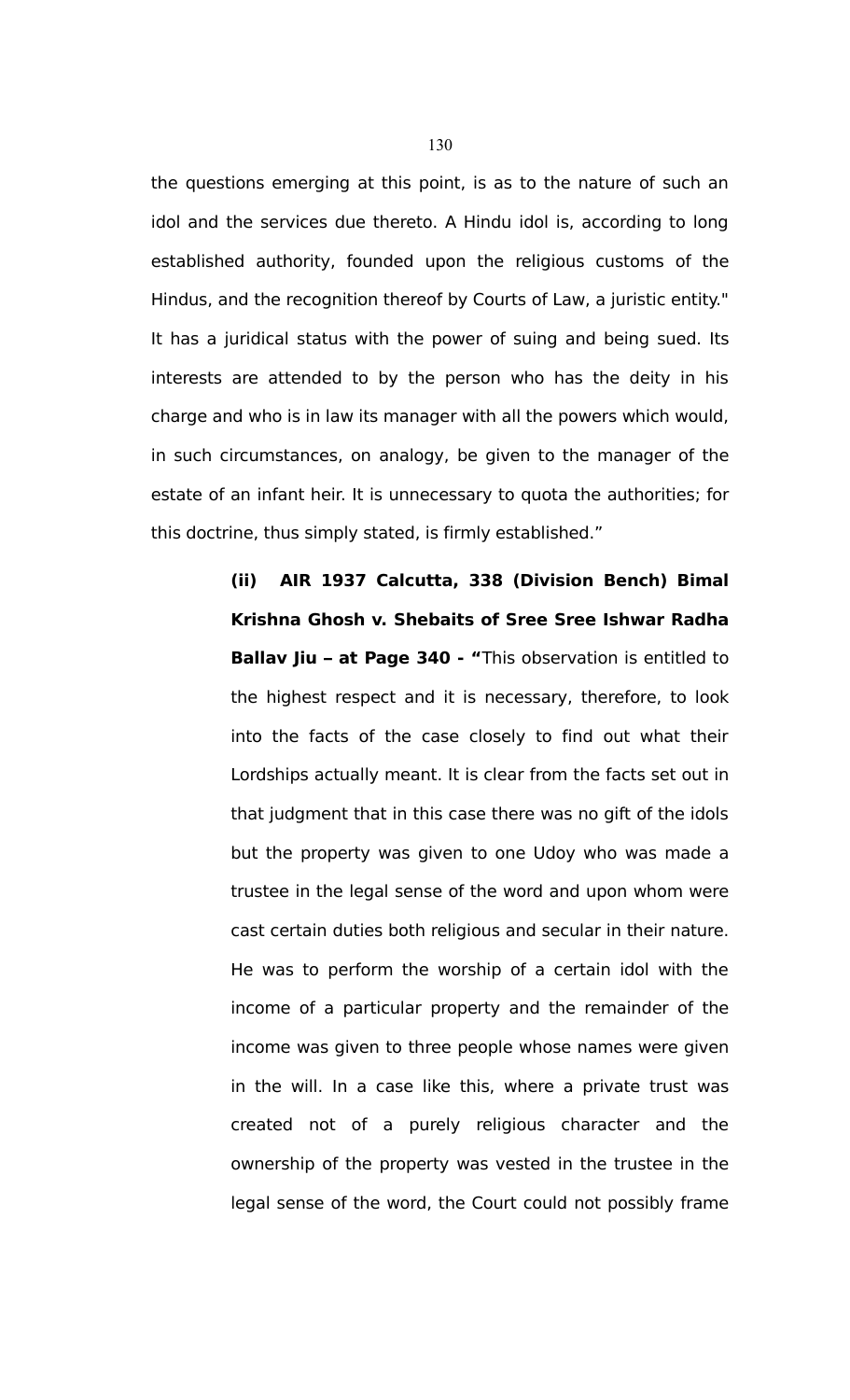a scheme for the administration of the trust estate. In a religious endowment, however, where the deity who is a perpetual infant is the legal owner of the property and the Shebaits occupy the position of managers or guardians, the position is different. In Manohar Mookerjee v. Peary Mohan Mookerjee AIR 1920 Cal 210, it was held by Asutosh Mookerjee, J. sitting with Panton, J. that:

In respect of a Debutter in this country, the founder or his heirs may invoke the assistance of a judicial tribunal for the proper administration thereof on the allegation that the trusts are not properly performed.

6. Mookerjee, J. invoked the analogy of the rule of English law according to which in case of a charitable corporation where the founder was a private person he and his heirs became visitors in law and in case such heirs were extinct or were incompetent the visitatorial powers devolved on the crown. It is true that in England such trusts are regarded as matters of public concern and the Attorney-General who represents the Crown takes proceedings on his behalf for protection of these charities: vide Att.Gen. v. James Brown (1816) 1 Swans 265 at p. 291. In India, the Crown is the constitutional protector of all infants and as the deity occupies in law the position of an infant, the Shebaits who represent the deity are entitled to seek the assistance of the Court in case of mismanagement or maladministration of the deity's estate and to have a proper scheme for management framed which would end the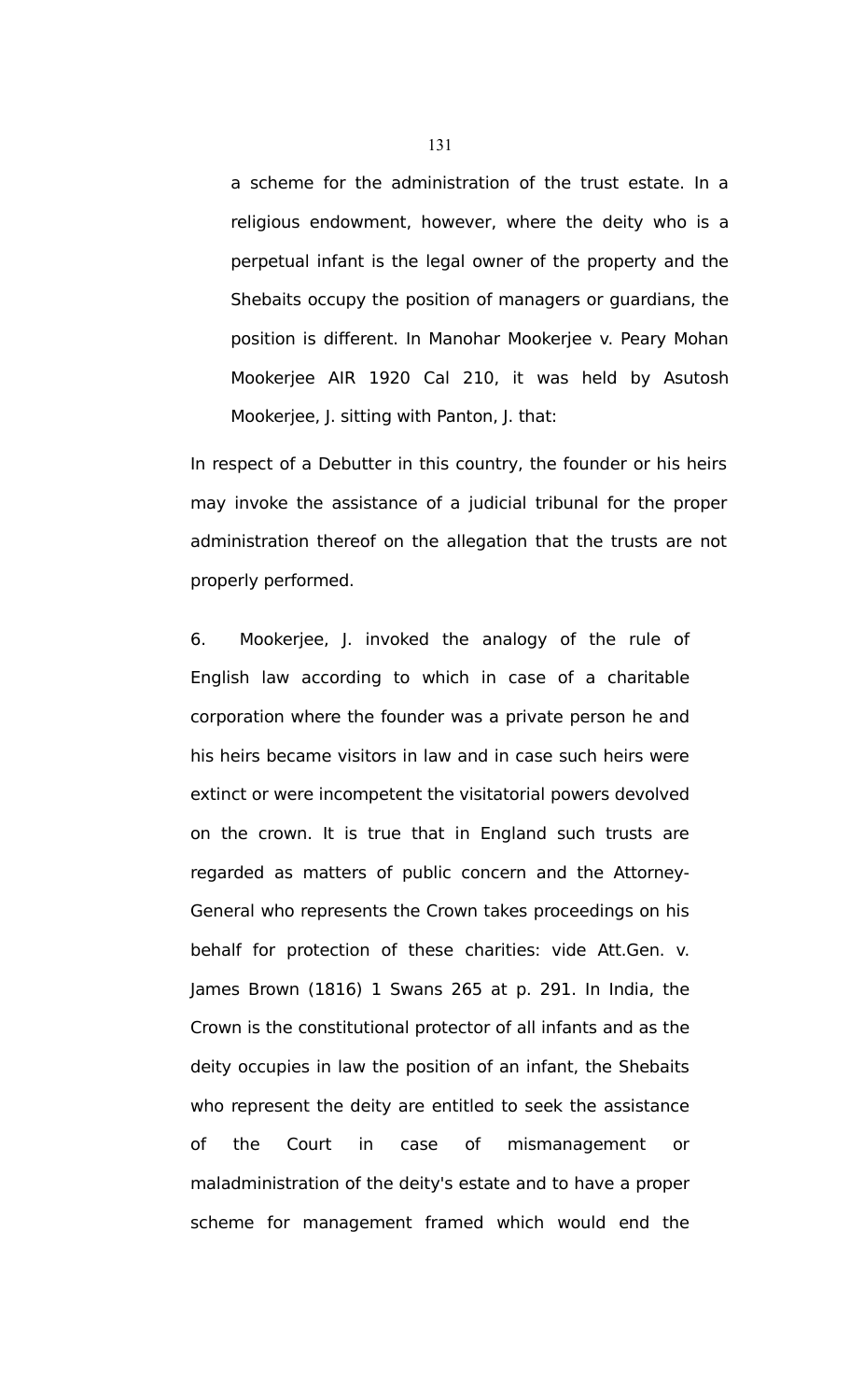disputes amongst the guardians and prevent the debutter estate from being wasted or ruined. This principle was reiterated in Rabindra Nath v. [Chandi Charan :](javascript:fnOpenGlobalPopUp() AIR1932Cal117 . The Privy Council itself directed the framing of a scheme, in case of a private debutter in Pramatha Nath v. [Pradhyumna Kumar Mullick](javascript:fnOpenGlobalPopUp() and the case was remanded to the trial Court expressly for that purpose. The same directions were given by this Court in the case in Prasad Das Pal v. [Jagannath Pal](javascript:fnOpenGlobalPopUp() : AIR1933Cal519 which was also a case of private debutter and we are unable to uphold the extreme contention raised by Mr. Biswas that a civil Court is incompetent to entertain a suit the object of which is to have a scheme established for the administration of a private debutter.

7. Mr. Biswas's second argument which he put forward in the alternative is that even if such a suit was cognizable by a Court of law, the deity is a necessary party to such a proceeding and it should be represented by a disinterested person as was done in Pramatha Nath v. **[Pradhyumna](javascript:fnOpenGlobalPopUp() Kumar Mullick** referred to above."

**(iii) 1911 (33) Allahabad (ILR), Page 735 (Full Bench) – Jodhi Rai v. Basdeo Prasad – Page 737 –** Deity described like a minor " With great respect we are unable to agree with the learned Judges. An idol has been held to be a juristic person who can hold property. Therefore, when a suit is brought in respect of property held by an idol, it is the idol who is the person bringing the suit or against whom the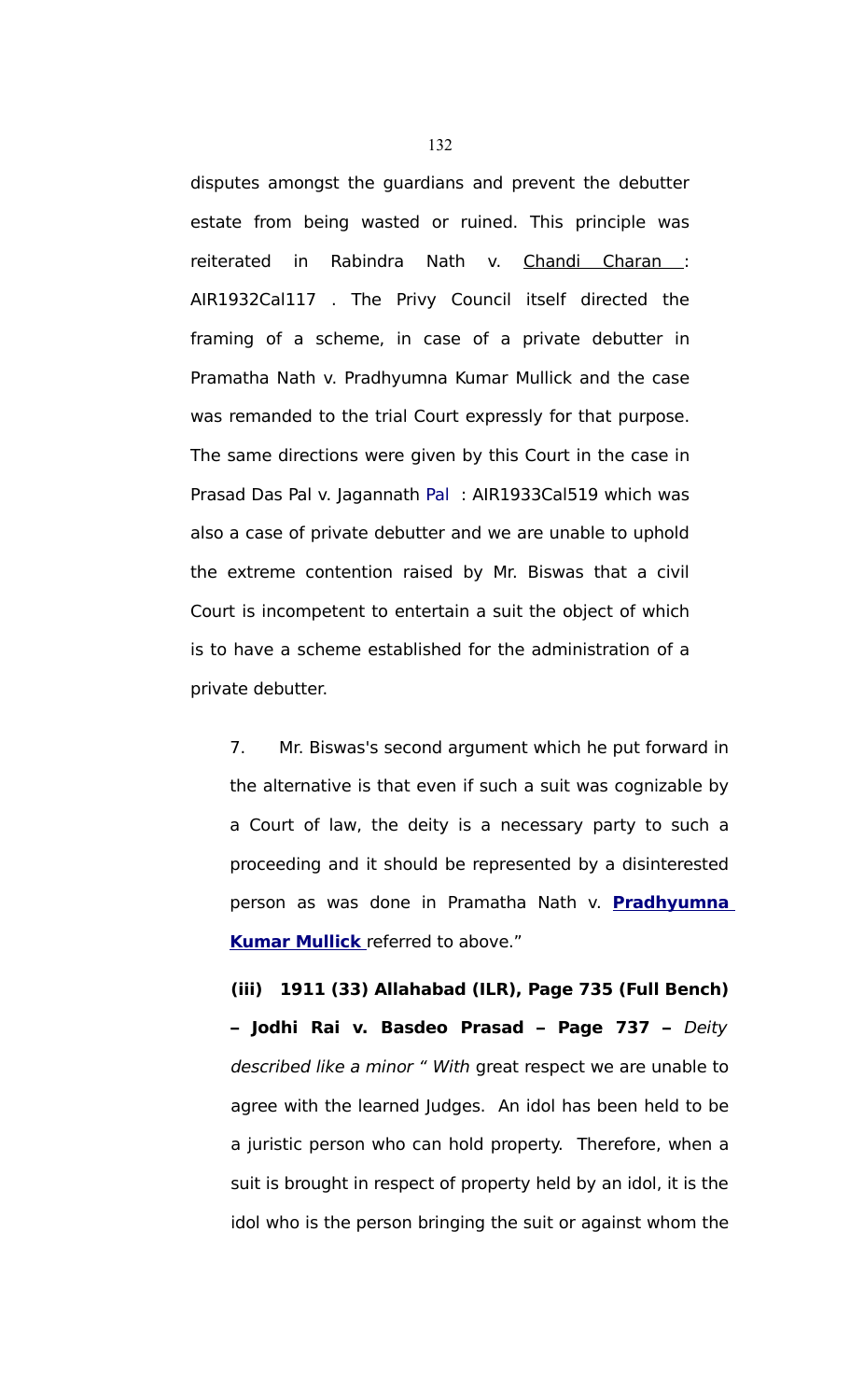suit is brought, the idol being the person beneficially interested in the suit. No doubt, in every suit the party bringing it or the party against whom it is brought must, when he is suffering from an incapacity, be represented by some other person, as in the case of an infant or a lunatic. Therefore, when a suit is brought on behalf of or against an idol, there must be on the record a person who represents the idol, such as the manager of the temple in which the idol is installed. The manager of the idol is not personally interested in the suit, any more than is the next friend or guardian of a minor. As a suit by a minor should be brought in the name of the minor and not of his next friend, so should a suit on behalf of the idol be brought in the name of the idol as represented by the manager, and in a suit against the idol the defendant should be similarly..... It is true that every pleading must be signed by a …. being; but this can be done by the manager, just in the same way as in the case of an infant the pleadings are signed by his next friend or guardian for the suit. The first defendant in this suit was, therefore, properly described in the plaint, and the view of the learned Judge in this respect is in our judgment erroneous. If there is any defect in the description of the defendants in suit of this kind, it is nothing more than an irregularity or mis-description. If, for instance, a suit on behalf of an idol is brought in the name of the manager of the idol that would not warrant the dismissal of the suit; but the plaint may be amended by correcting the description. Similarly, in the case of a defendant. Such an amendment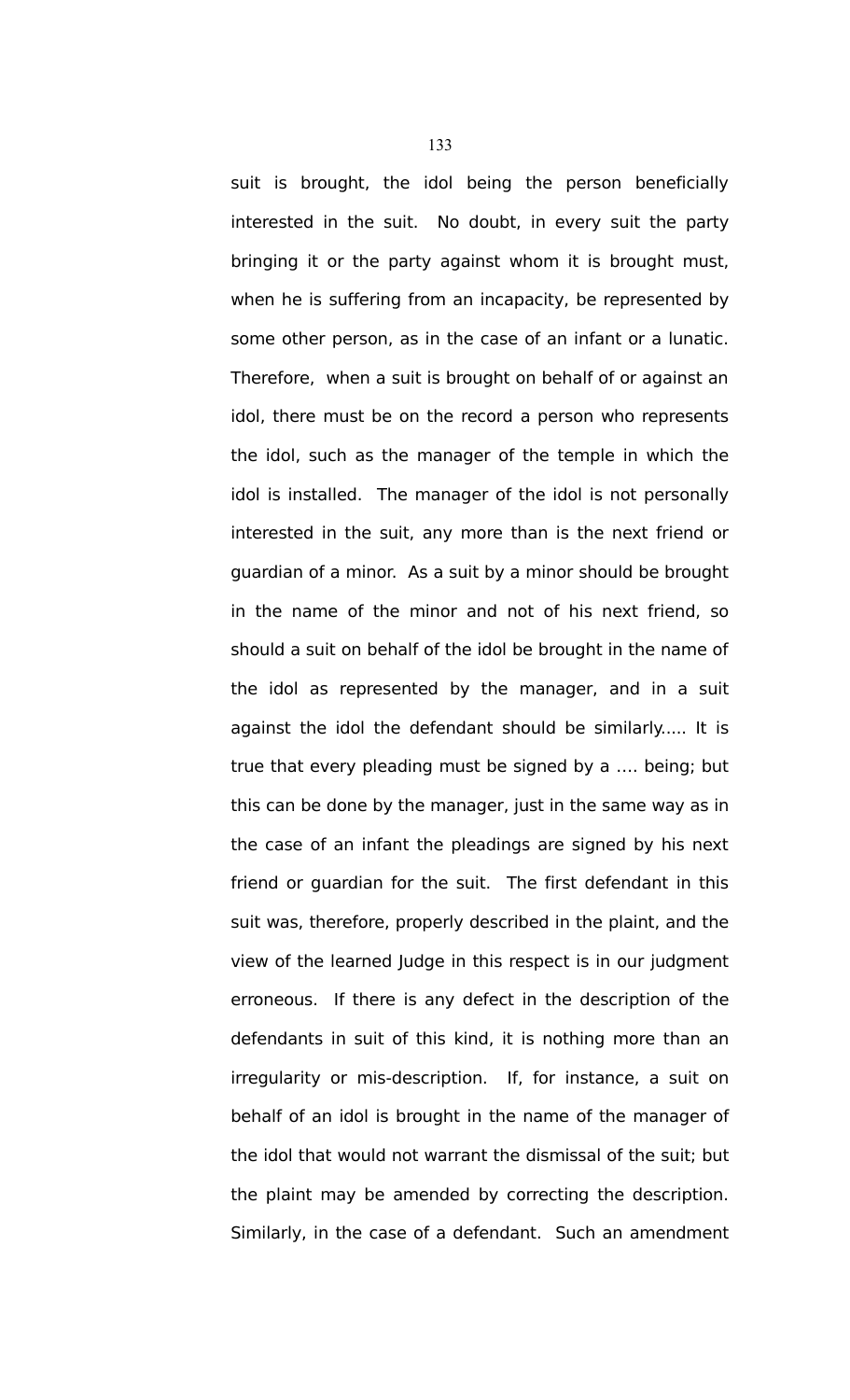would not have the effect to introducing a third party on the record, and no question of limitation would, in our opinion, arise. "

(iv) **AIR 1967 Supreme Court 1044, Vishwanath Vs. Radha Pal, Paragraph 10, at Page 1047 –** An idol is in the position of a minor and when the person representing it leaves it in a lurch, a person interested in the worship of the idol can certainly be clothed with an ad hoc power of representation to protect its interest :

"10. The question is, can such a person represent the idol when the Shebait acts adversely to its interest and fails to take action to safeguard its interest. On principle we do not see any justification for denying such a right to the worshipper. An idol is in the position of a minor; when the person representing it leaves in the lurch, a person interested in the worship of the idol can certainly be clothed with an ad hoc power of representation to protect its interest. It is a pragmatic, yet a legal solution to a difficult situation. Should it be held that a Shebait, who transferred the property, can only bring a suit for recovery, in most of the cases it will be an indirect approval of the dereliction of the Shebait's duty, for more often than not he will not admit his default and take steps to recover the property, apart from other technical pleas that may be open to the transferee in a suit. Should it be held that a worshipper can file only a suit for the removal of a Shebait and for the appointment of another in order to enable him to take steps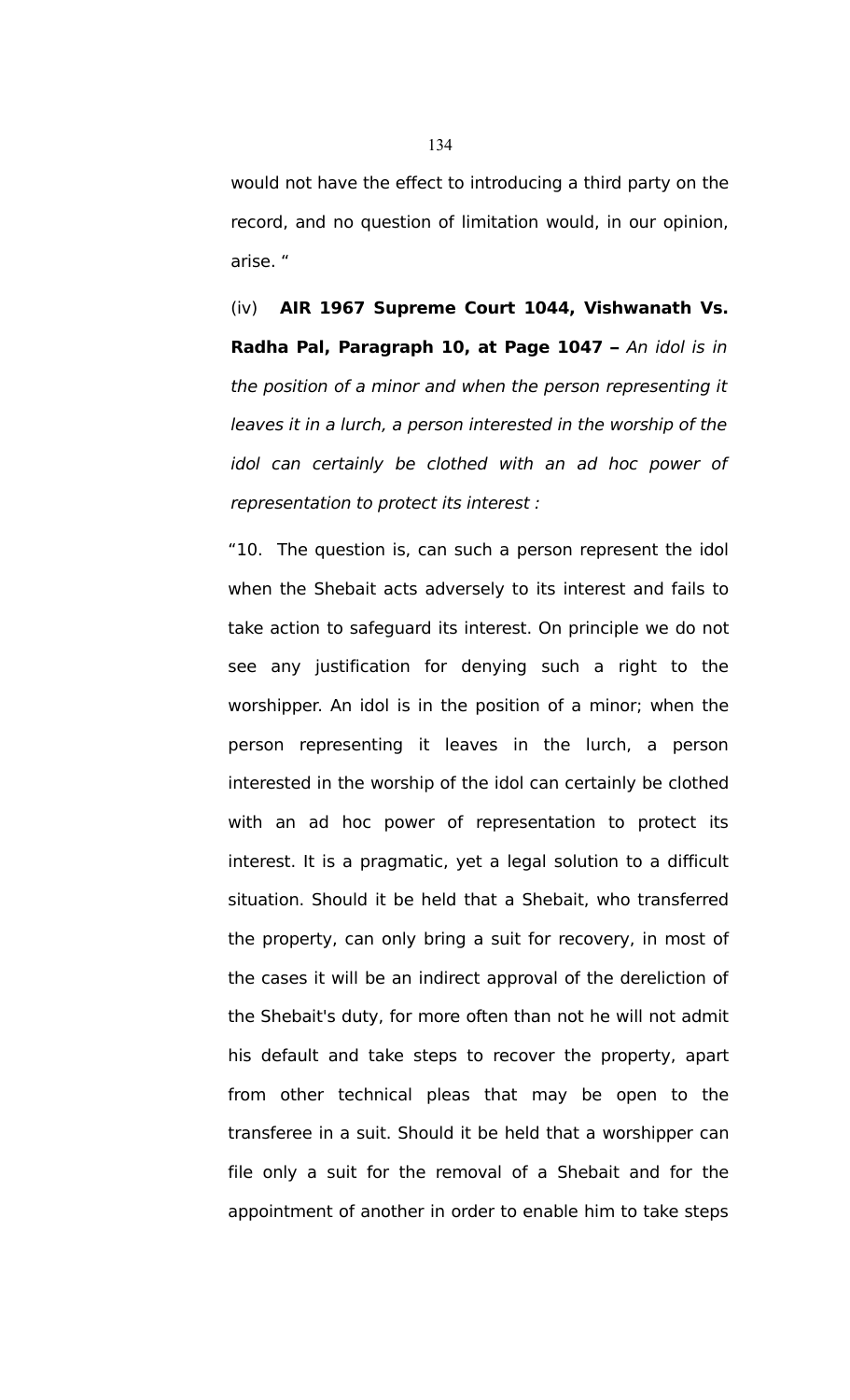to recover the property, such a procedure will be rather a prolonged and a complicated one and the interest of the idol may irreparably suffer. That is why decisions have permitted a worshipper in such circumstances to represent the idol and to recover the property for the idol. It has been held in a number of decisions that worshippers may file a suit praying for possession of a property on behalf of an endowment; see Radhabai v. Chimnaji, (1878) ILR 3 Bom. 27, Zafaryab Ali v. Bakhtawar Singh, (1883) ILR 5 All 497, Chidambaranatha Thambiran v. P. S. Nallasiva Mudaliar, 6 Mad LW 666: (AIR 1918 Mad. 464), Dasondhay v. Muhammad Abu Nasar, (1911) ILR 33 All 660 at p. 664 : (AIR 1917 Mad. 112) (FB), Radha Krishnaji v. Rameshwar Prasad Singh, AIR 1934 Pat 584, Manmohan Haldar v. Dibbendu Prosad Roy, AIR 1949 Cal 199.

11. There are two decisions of the Privy Council, namely Pramatha Nath Mullick v. [Pradyumna Kumar Mullick,](javascript:fnOpenGlobalPopUp() 52 Ind App 245 : (AIR 1925 PC 139) and Kanhaiya Lal v. Hamid Ali , 60 Ind App 263 : (AIR 1933 PC 198(1), wherein the Board remanded the case to the High Court in order that the High Court might appoint a disinterested person to represent the idol. No doubt in both the cases no question of any deity filing a suit for its protection arose, but the decisions are authorities for the position that apart from a Shebait, under certain circumstances, the idol can be represented by disinterested persons. B. K. Mukherjea in his book "The Hindu Law of Religious and Charitable Trust" 2nd Edition, summarizes the legal position by way of the following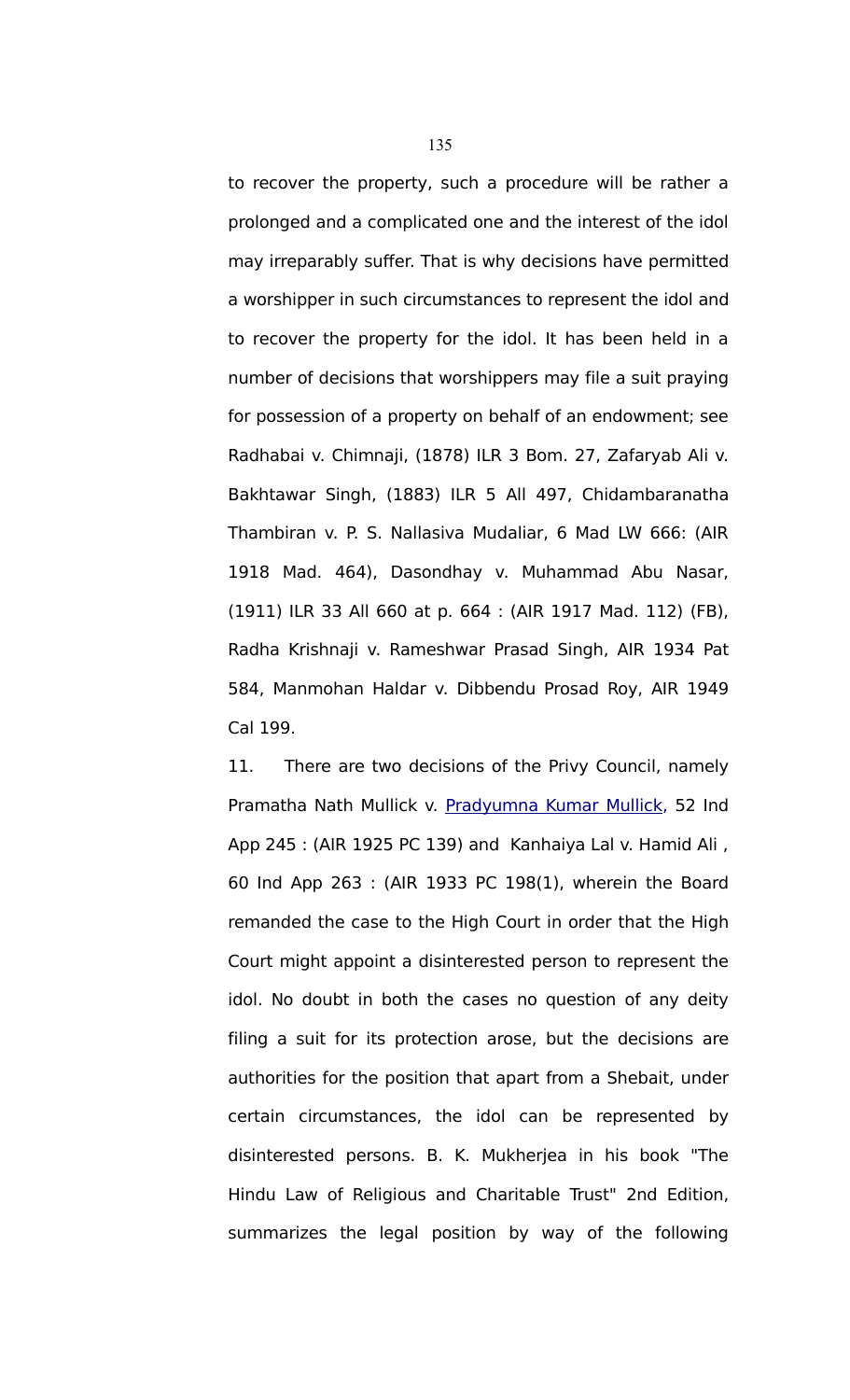propositions, among others, at page 249 :

"(1) An idol is a juristic person in whom the title to the properties of the endowment vests. But it is only in an ideal sense that the idol is the owner. It has to act through human agency, and that agent is the Shebait, who is, in law, the person entitled to take proceedings on its behalf. The personality of the idol might therefore be said to be merged in that of the Shebait.

(2) Where, however, the Shebait refuses to act for the idol, or where the suit is to challenge the act of the Shebait himself as prejudicial to the interests of the idol, then there must be some other agency which must have the right to act for the idol. The law accordingly recognises a right in persons interested in the endowment to take proceedings on behalf of the idol."

This view is justified by reason as well as by decisions.

**(v)** In **AIR 1971 Madras, Page 1 (Full Bench), Manathu Maitha Desikar Vs. Sundaralingam** it has been held that **s**ince deity who is the owner of property suffers form physical disability, its interests have to be looked after in perpetuity. Paragraphs 19 and 20 are reproduced as under :

"19. In Rajah Vurmah Valia's case, (1876-78) ILR 1 Mad. 235 (PC) just now referred to, the Judicial Committee having regard to the usage of the institution, would infer that the founder prescribed a method of devolution under which the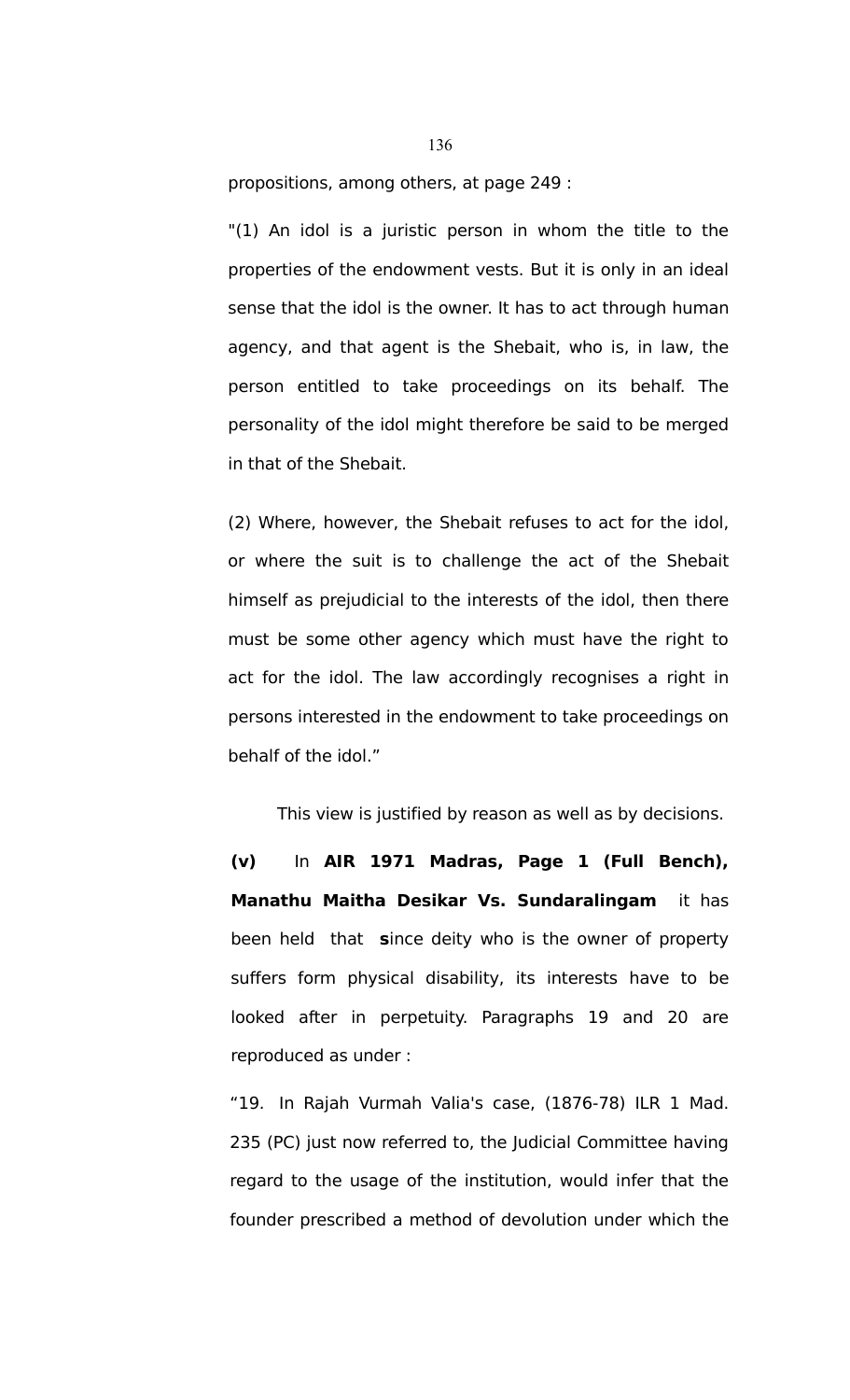senior most members for the time being of four different families should be managers or trustees of the temple. If the managership or the office of Urallars is regarded as right in property manifestly the rule of devolution prescribed goes against the principle laid down in Tagore case, 1872-73 Ind App Supp Vol. 47 and the succession to the office provided for is not according to the ordinary law of descent of private property. Mrishnaswami Pillai v. Mookayi Ammal, 31 Ind Cas  $35 = (AlR 1916 Mad. 1143 (1)$  is a case where this court recognized the validity of an arrangement with reference to a charity wherein the family had no beneficial interests for the management of the charity by the head of the family in each branch, females being excluded."

"20. What strikes us as the governing principle behind these decisions is that in the scheme of devolution of the office for administration of a public, religious or charitable institution when the dedication of property is of the completed character, no rights in the property are dealt with, the Dharmakartha or manaver provided thereunder having no proprietary interest in the dedicated property or profits therefrom. Else it must be held that Hindu Law by usage invests the founder with power to lay down the scheme of succession he considers it best in the interests of the foundation he endows. The founder when the dedication is complete divests himself of all proprietary rights in the property endowed. The deity, a juristic entity is the proprietor who never dies but labours under physical disability which renders it necessary that its interests should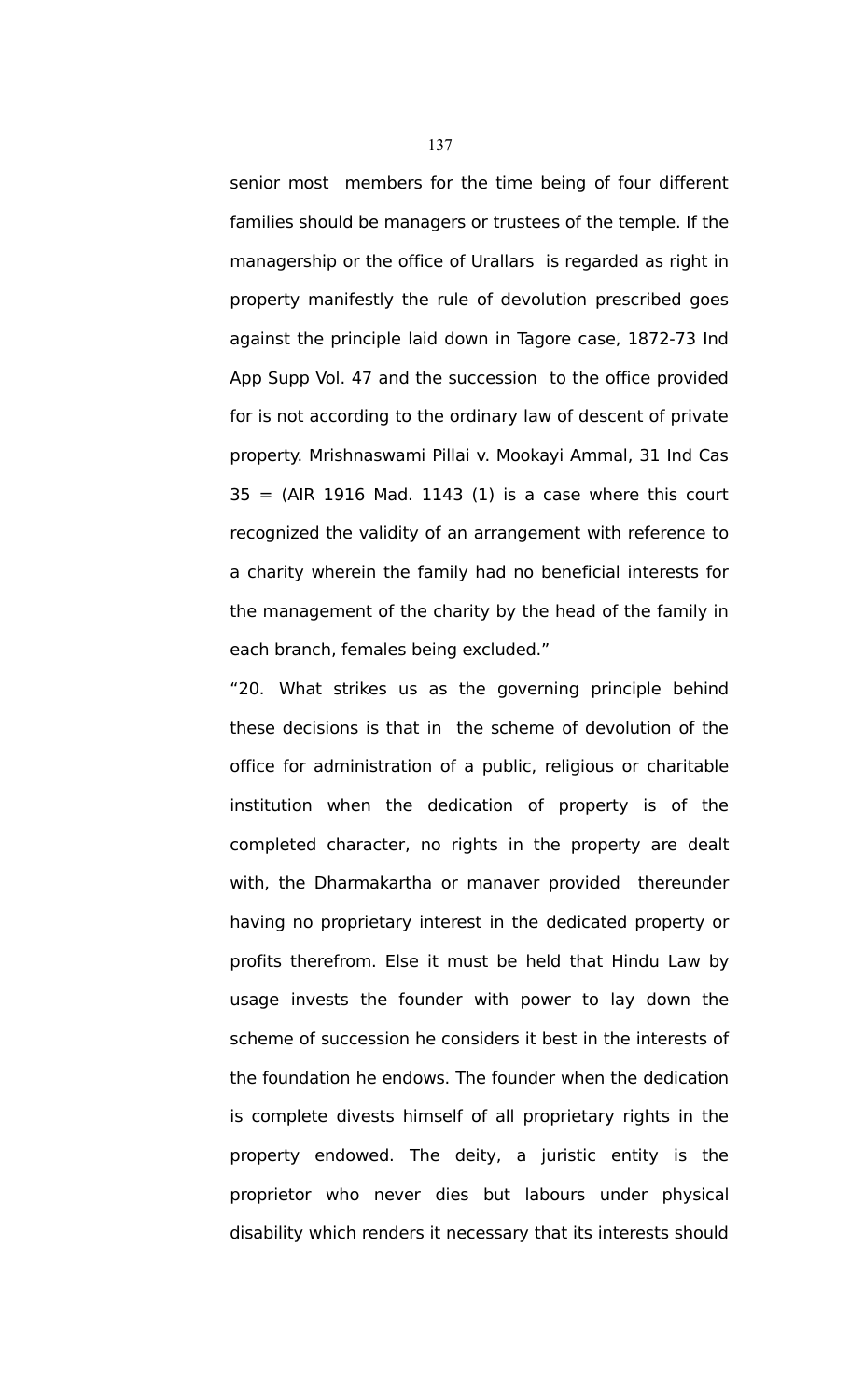be looked after in perpetuity. As a concomitant a power has been recognised in the founder to appoint and provide for a manager to look after the affairs of the deity which has become the owner of the property. The office which he creates for attending to the affairs of the deity is a thing of his own creation and if it is bare office without perquisites, there is no property in it in the Hindu Law sense of the term. There is one observation of their Lordships of the Judicial Committee in Tagore case, 1872-73 Ind App. Supp. Vol 47, which is significant in this context they stated:-

"The power of parting with property once acquired, so as to confer the same property upon another, must take effect either by inheritance or transfer, each according to law."

22. In 71 Mad. LJ 740 = (AIR PC 318) the Judicial Committee referred to the Full Bench decision with approval. Their Lordships said:-

"In (1900) ILR 23 Mad 271 it was held by this Board that the second ruling in the Tagore case, 1872-73 Ind App. Supp Vol. 47 above referred to is applicable to a hereditary office and endowment as well as to other immoveable property. This decision was followed in ILR 60 Cal. 452 = (AIR 1932 Cal. 791)

In Manohar Mukerji's case, ILR 60 Cal.,  $452 = (AIR Cal. 791)$  the question involved was as to the right to the shebaitship of two family deities and the validity of the Will of the founder who dies in 1840 providing for a life of succession providing for a life of succession to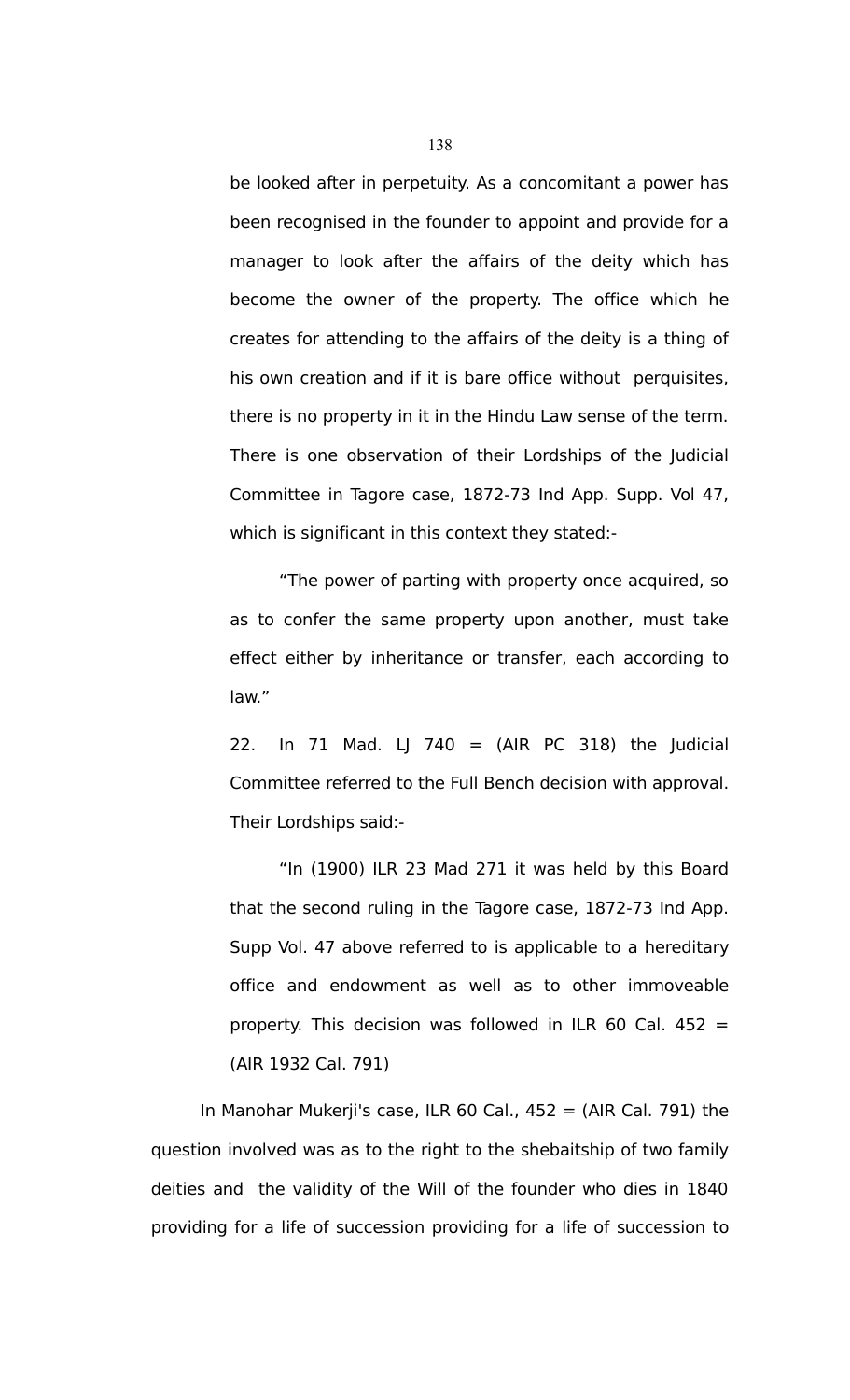the shebaitship at variance with the ordinary Hindu law of inheritance. The case is clearly distinguishable as it proceeds on the premise that Shebaitship is property."

Mr. Bhat Senior Advocate has made following submissions ;

"Suit No.5/1989 is for obtaining a declaration that "the entire premises of Shri Ram Janmabhumi at Ayodhya described and delineated in Annexures I, II and III belong to the plaintiff deities". The prayer is now restricted to the land occupied by the disputed structure Babri Masjid that was demolished.

The suit filed in July 1989 is governed by the **Limitation Act, 1963** and **Art.58** is relevant. It deals with "to obtain any other declaration". The period of limitation is three years and the time from which the period begins to run is "**when the right to sue first accrues**".

The period prescribed is subject to the provisions contained in Sections 4 to 24. The plaintiffs are seeking the protection of Section 6(1) which deals with legal disability and the relevant provision reads: "Where a person entitled to institute a suit …at the time from which the prescribed period is to be reckoned is a minor…he may institute the suit…within the same period after **the disability** has ceased".

The expressions "minor", "insane" or "idiot" have not been defined in the Limitation Act. Even the General Clauses Act does not define these expressions. Insanity may be for an indefinite period of time and so is the case with an idiot. Can a person lying in a coma following a stroke or accident be regarded as insane – he has lost his sanity. A state of coma can last for many years. The person surely is under a disability, but can he be brought under the protection of S.6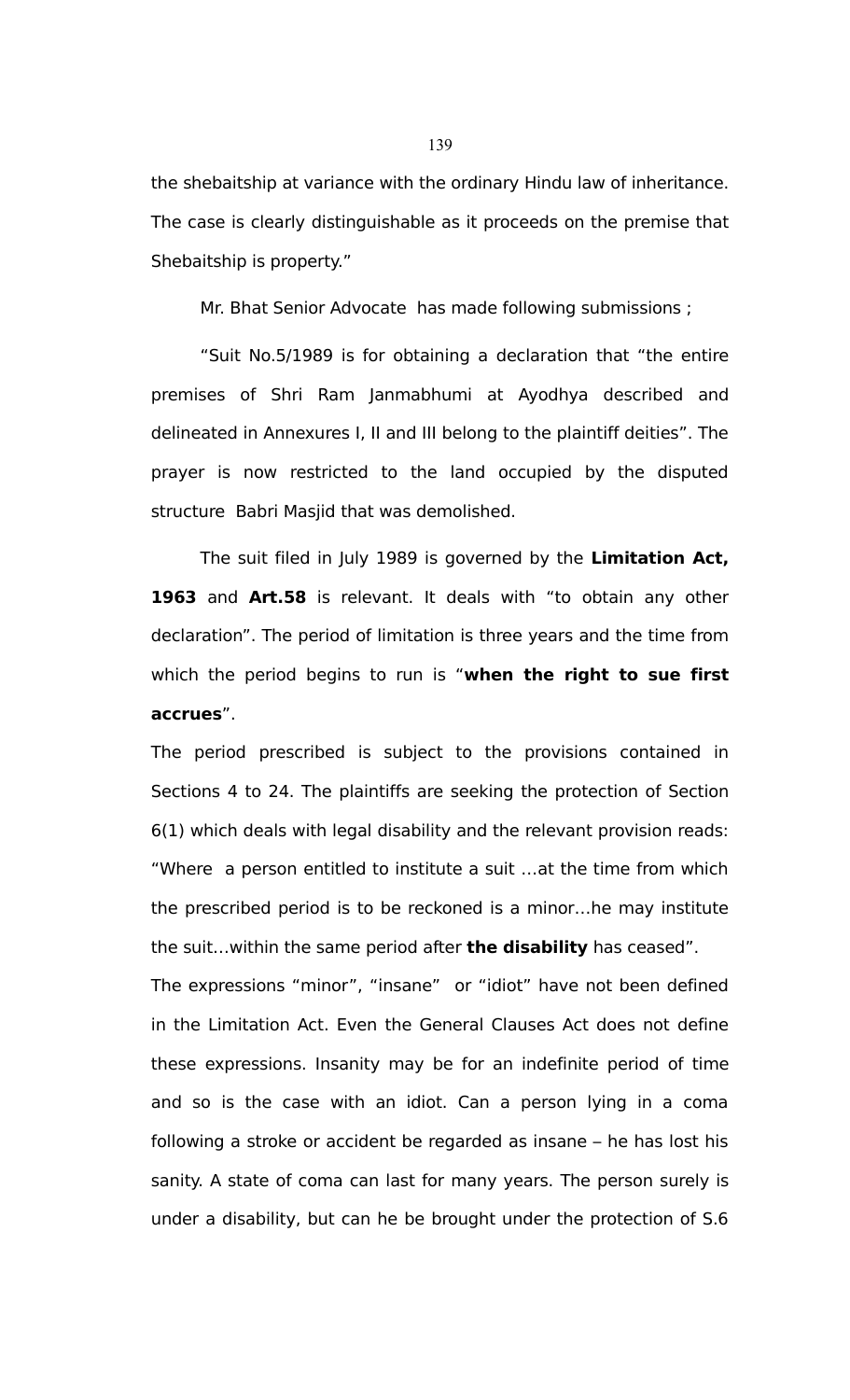or is he to be denied the protection altogether? The dictionary meaning of any of these expressions may provide some guidance but do not provide tests for determining whether a person is insane or an idiot.

In the case of a **minor**, the dictionary meaning is "a person under the age of full legal responsibility". The Majority Act of 1875 – S.3 defines the age of majority as 18 years. S.2 thereof makes some exceptions. However, the Legislature has the power to change this age. It is possible that the competent legislature may reduce the age of majority, say to 15 years, in which case the protection given under Sec.6 of the Limitation Act is reduced by that many years. In other words, the undefined expression "minor" occurring in Sec.6 cannot operate by its own force. Its meaning may depend upon sources outside the Limitation Act.

The expression "minor" for the purpose of Order 32 does not depend upon the age alone. The commentaries have noted that : "But if before the expiry of the age of eighteen a guardian for the person or for the property or for both, of the minor has been appointed or declared by a Court of Justice (apart from the provisions of O.32 of the Code), or the minor's property is taken charge of by a Court of Wards, then the period of minority is extended till the completion of the age of twenty-one vide (1907) 29 All.672 (FB), AIR 1976 Mad.235 (236) (DB), (1907) 31 Bom. 590 (603), ARI 1925 Cal.513 (514) (DB)" (See AIR Manual 6<sup>th</sup> Ed. Page 1045).

It is also pointed out that a Muslim girl who has attained puberty can sue for dissolution of marriage without a next friend. A Muslim girl who is major according to her personal law, but is not a major according to the Majority Act may institute a suit, without a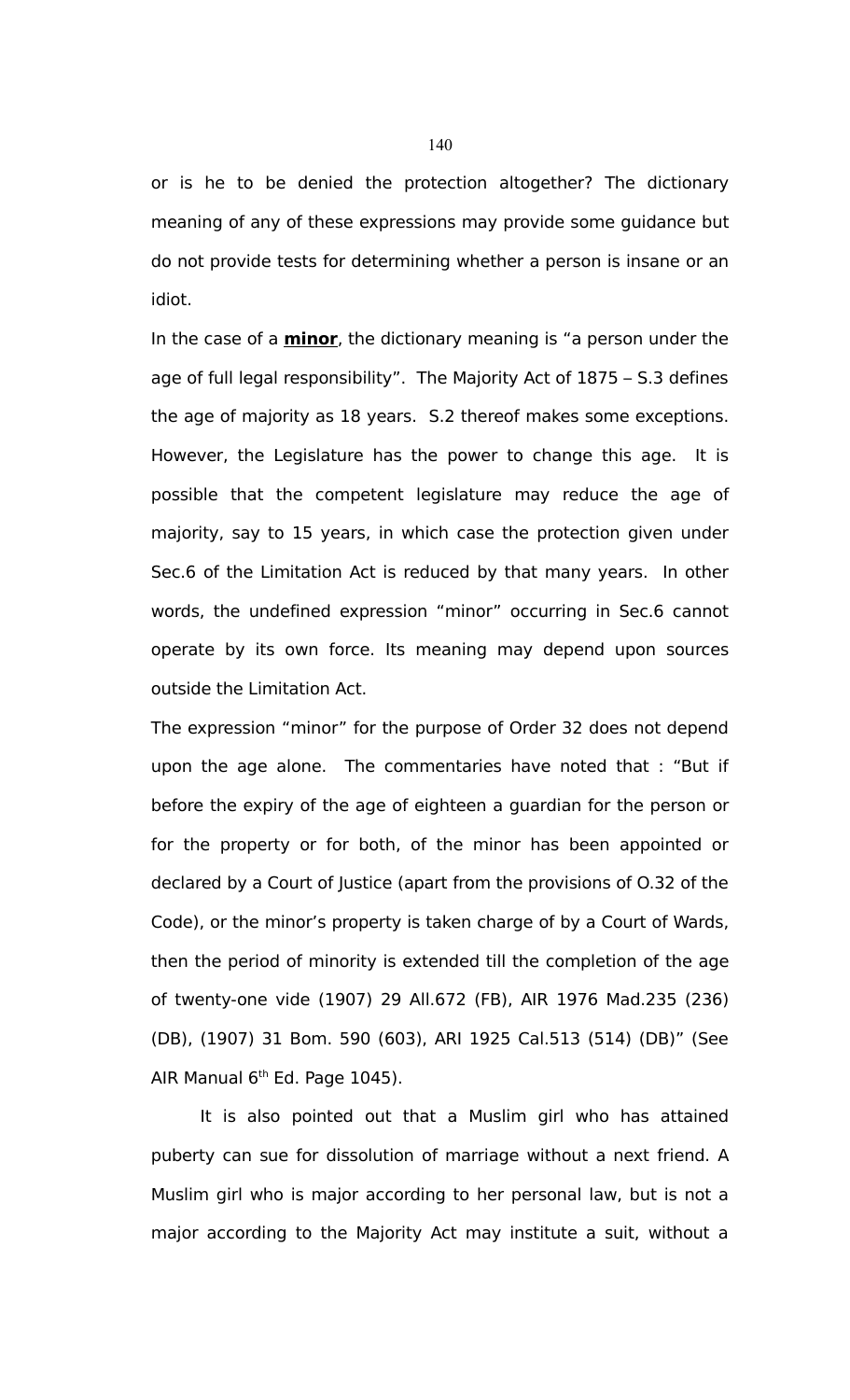next friend, for a declaration that she is not the wife of the defendant vide AIR 1964 J&K p.60.

Once the Supreme Court has declared in the case of **Vishwanath and Anr. V. Shri Thakur Radhaballabhji and Ors. AIR 1967 SC 1044,** that an idol or a deity **is in the position of a minor**, that idol or deity is entitled to all the benefits that the minor gets under the laws including the Limitation Act. It may be noted that under many of the special Acts, the expression "minor" is defined. For example, the Hindu Minority and Guardianship Act defines a 'minor' as a person who has not completed the age of 18 years. However, the definitions under special Acts are meant for the purpose of those Acts.

The expressions "insane" and "idiot" also do not have any particular definition and the Courts will have to decide whether a person is insane or an idiot based upon external aid. The Law Lexicon by T.P. Mukherjee,  $4<sup>th</sup>$  Ed. under the term "lunatic" based on a judgment of the Andhra Pradesh High Court defines the term as follows:-

"The words "idiot" and "unsoundness of mind" both indicate an abnormal state of mind as distinguished from weakness of mind or senility following old age. A man of weak mental strength cannot be called an idiot or a man of unsound mind. The intellectual competency of the human mind is of varying degrees. It fluctuates between brilliance and dullness. Sometimes in the same individual brilliance in one field surprisingly appears in juxtaposition with sub-normal practical apprehension in an allied field. The Act is not intended to protect dull witted people but only those who suffer from a mental disorder on derangement of the mind. (See Lunacy Act, 1912, Sec.3(5)) – Ganga Bhavanamma v. Somaraju, AIR 1957 A.P. 938 at 939."

 Lunacy Act of 1912 had some attempted definition of a lunatic –or insane. However, that Act has been repealed by the Mental Health Act of 1987 – the new Act has no fresh definitions. In any case, as already stated, the special definitions in any of these Acts are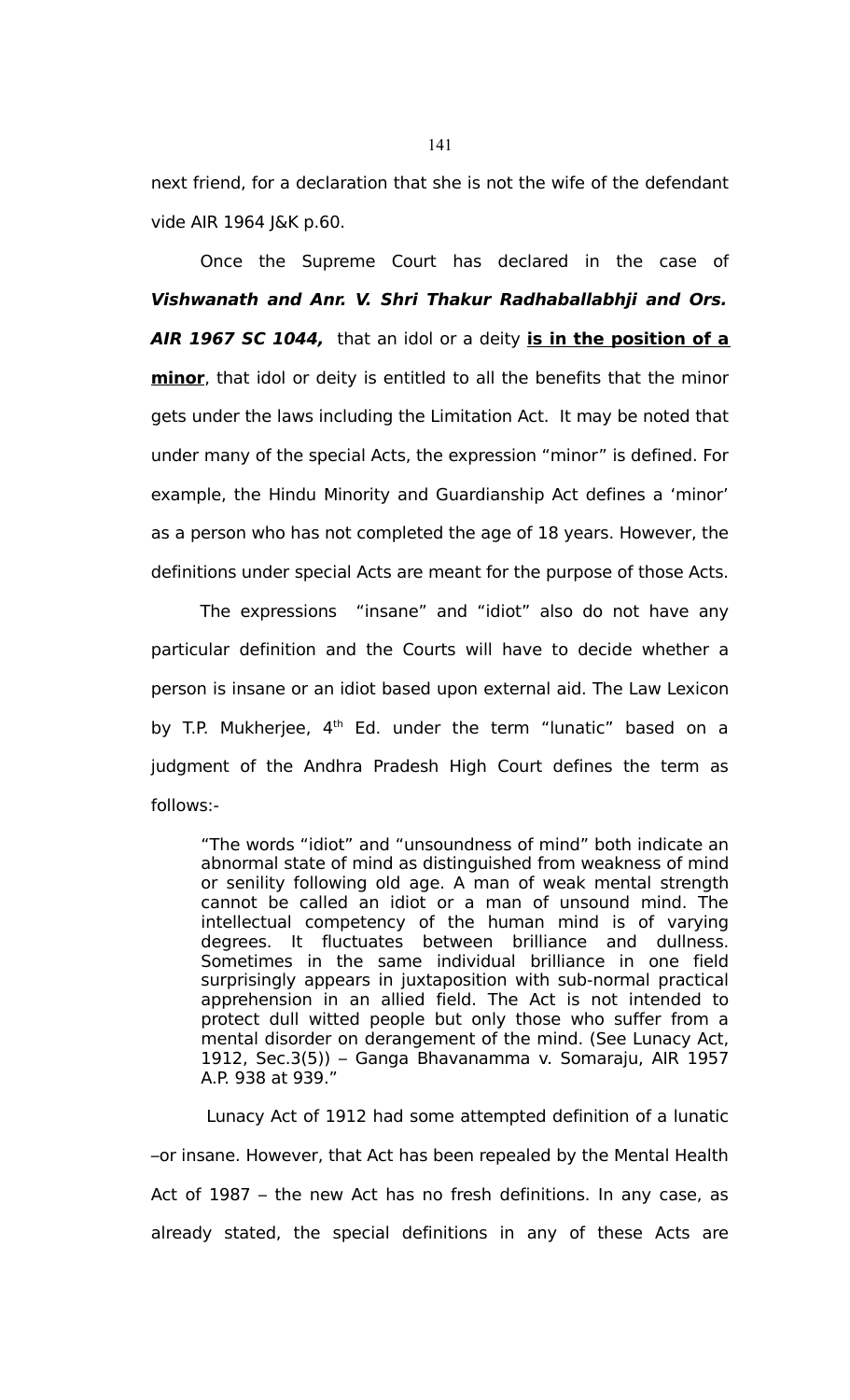intended for the purpose of that particular Act.

Article 141 of the Constitution of India is categorical that the law declared by the Supreme Court is binding on all courts and tribunals. In Bishwanath v. Shri Thakur Radhaballabhji, AIR 1967 SC 1044, the Court has laid down as a matter of law the following proposition: "The question is, can such a person represent the idol when the Shebait acts adversely to its interest and fails to take action to safeguard its interest. **On principle** we do not see any justification for denying such a right to the worshipper. **An idol is in the position of a minor;** when the person representing it leaves it in the lurch, a person interested in the worship of the idol can certainly be clothed with an ad hoc power of representation to protect its interest. **It is a pragmatic, yet a legal solution to a difficult situation."** The law declared, therefore, is that an idol is in the position of a minor. In that particular case it was for the purpose of permitting the worshipper to file a suit as a guardian or next friend - to safeguard the interest of the deity. It is submitted that by extending the benefit under Section 6 to a deemed minor –ie a deity - the cause of justice is not prejudiced; but only advanced. In a situation where the expression 'minor' is not defined, the deity who is in the position of a minor should receive the protection of S.6 – as if the deity is a minor. It may be that the duration of the disability could be long and indefinite - in the case of a insane or an idiot it could be life long.

There are no special provisions in the Limitation Act to deal with recognized juristic persons like a deity. Can it be the intention of the legislature not to apply the Limitation Act to a deity? Extending the benefit available to a minor to a deity can do no injustice to the world at large. It may be noted that in the majority of cases there is a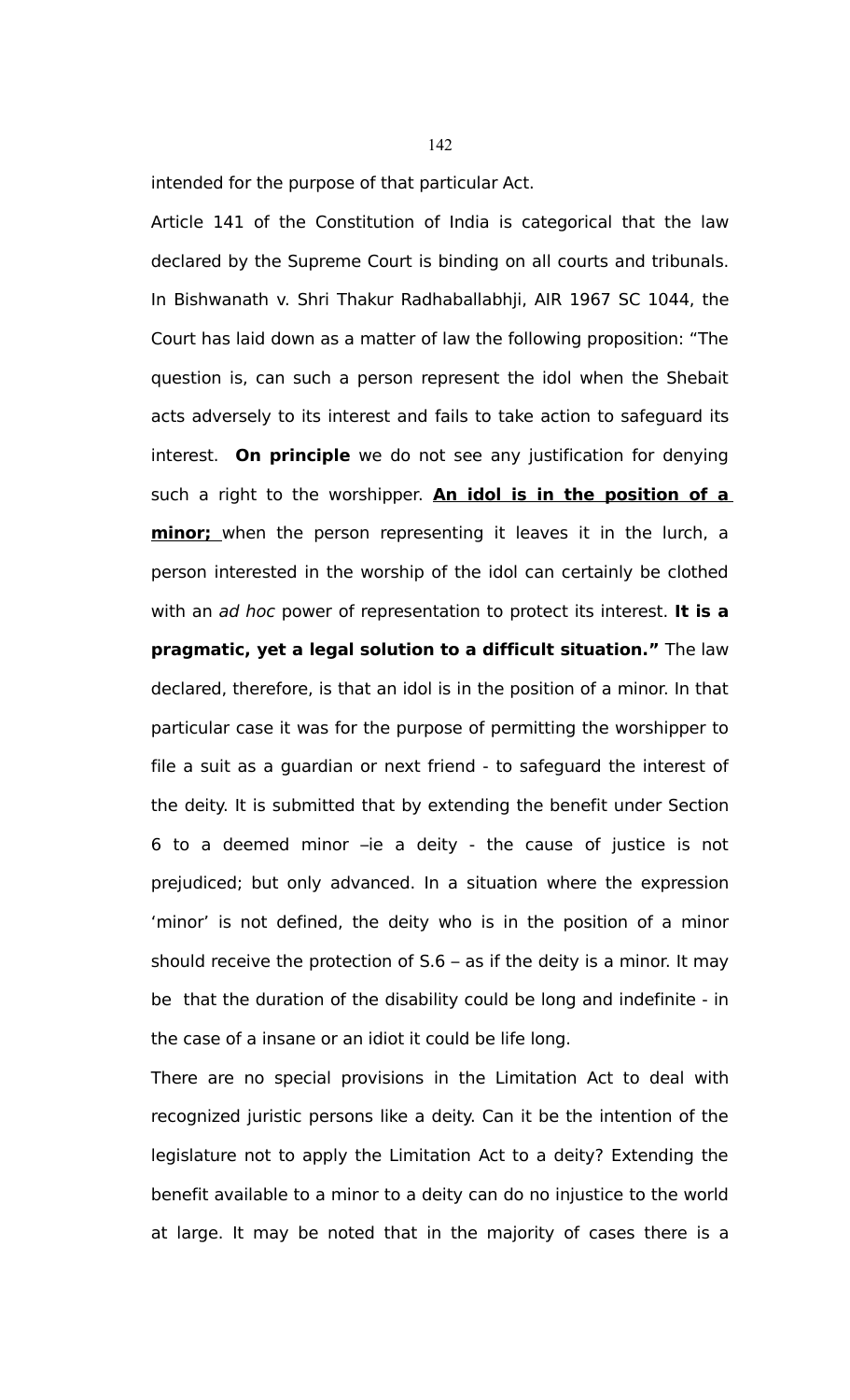shebait to take care of the idol or deity – in such cases S.6 does not come in to play. Cases dealing with the applicability of O.32 CPC have found that the said set of provisions may not be sufficient to protect the interest of a deity.

Thus, deity is a minor for the purpose of S.6 of the Limitation Act.

In the case of Maharaja Jagadindra Nath Roy Bahadur v. Rani Hemanta Kumari Debi – **31 IA 203, p.210**, it was held :

"And in the present case the right to sue accrued to the plaintiff when he was under age. The case therefore falls within the clear language of S.7 of the Limitation Act, which says that, "if a person entitled to institute a suit…. Be, at the time from which the period of limitation is to be reckoned, a minor," he may institute the suit after coming of age within a time which in the present case would be three years.

"It may be that the plaintiff's adoptive mother, with whom the settlement of 1877 was made as sebait, might have maintained a suit on his behalf and as his guardian. This is very often the case when a right of action accrues to a minor. But that does not deprive the minor of the protection given to him by the Limitation Act, when it empowers him to sue after he attains his majority."

Similarly, the law declared by a Division Bench of this Hon'ble Court Musi Imran v. Collector of Bijnore AIR 1934 All.434, Sulaiman, CJ, held at p.435 as under : "Now, if time began to run against the lunatic from the  $29<sup>th</sup>$  of August, 1920, when the defendant was discharged, then the three years would certainly have expired before the institution of the present suit. But it is admitted that the lunatic is still under a disability, and it must, therefore, be held that he is protected under Section 6 of the Indian Limitation Act. The mere fact,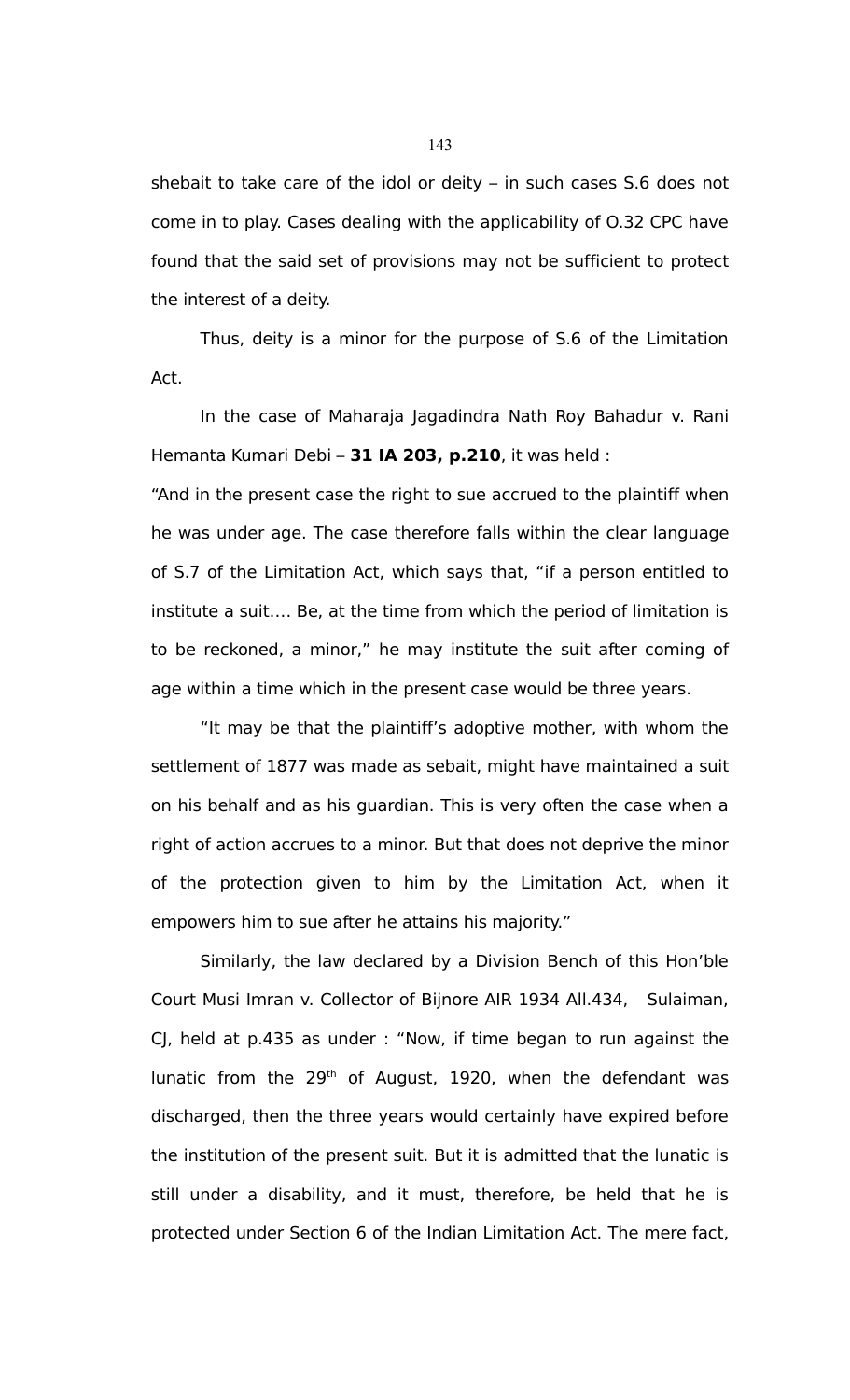that there was a guardian on his behalf who could have sued earlier, would not deprive him of the protection given by that Section."

In a decision reported in the Electricity Board, U.P. State v. Sheo Nath Singh AIR 1976 All. 118, it has been held : "The plaintiff Sheo Nath Singh was a minor both on the date of the accident and the date of the institution of the suit. Hence unless the provisions of Section 7 of the Limitation Act were applicable, the suit filed on his behalf during the continuance of the disability but after the expiry of the ordinary period of Limitation will be saved under the provisions of Section 6".

In the case reported in AIR 1938 Pat.92, it has been held as follows : " Section 6 applies **to every minor whether he has a guardian or not**, and the existence of a guardian competent to sue is immaterial. Under S.6(1) a minor is entitled to institute a suit or make an application for the execution of a decree within the statutory period of three years after attaining his majority and **it was never intended by the Legislature to restrict the protection given to a minor by the acts of his guardian in the matter of making an application for execution.[P 93 C2]**

Where therefore a guardian for minor applies for execution of a decree obtained on behalf of the minor, and the application is held to be barred by limitation, the minor is not precluded from applying for execution of the decree within the statutory period of three years from the date of attaining majority and the order in the previous execution proceedings is not binding on him : 7 CWN 594 and 32 Cal. 129 (PC), Rel. on; AIR 1935 Pat. 526

The above sample decisions have been cited to show that even if there was a guardian during the period when the plaintiff was a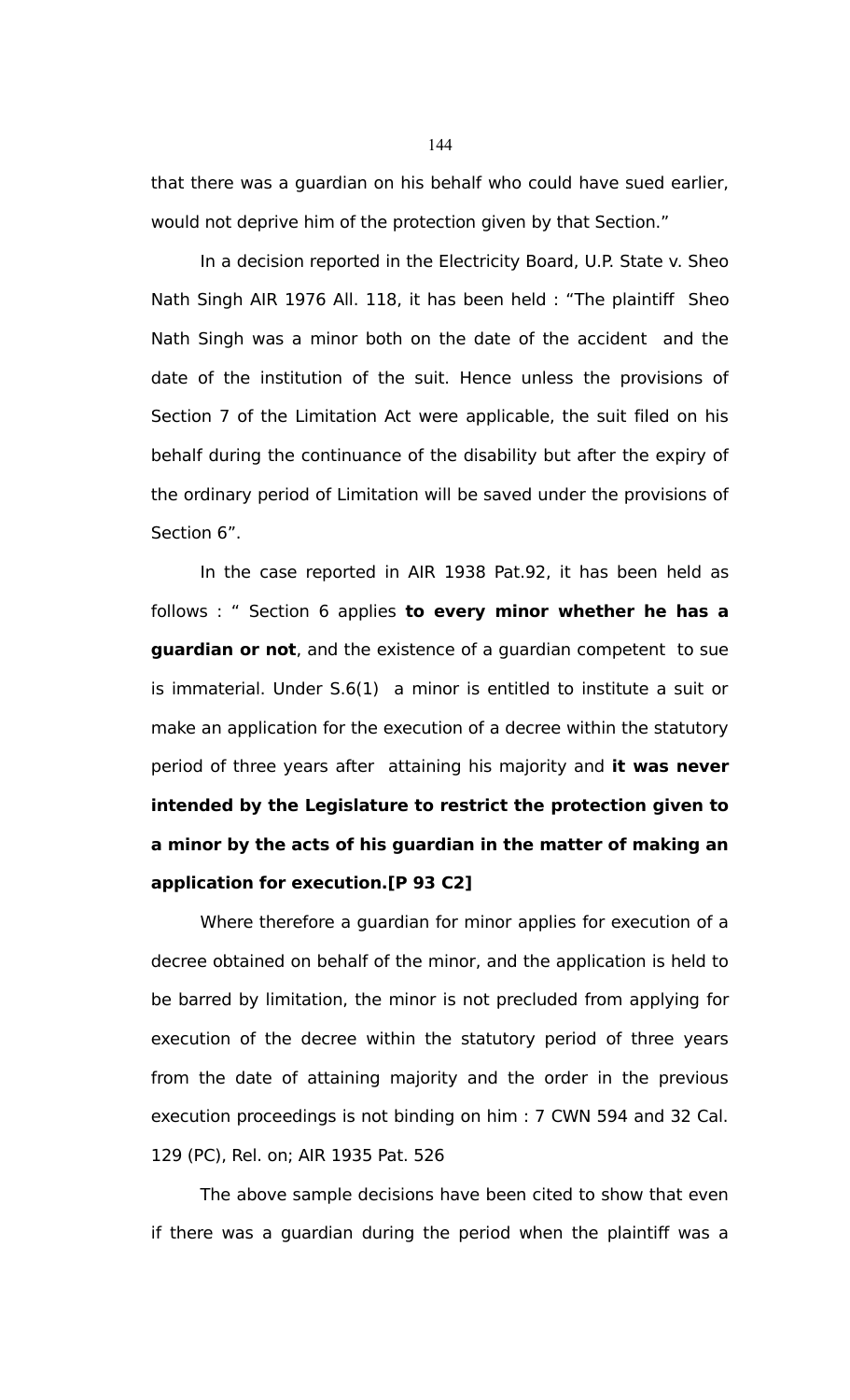minor, he is entitled to protection of Sec.6 of the Limitation Act.

Under Art.58 of the Limitation Act, the period of three years is to start when the right to sue first occurs; in the long history of this case on what date according to the defendants the period began to run?. Unless the defendants prove otherwise the plaint averments as to the cause of action should be the basis for applying the provisions about limitation. Plaint paragraph 18 explains why the present suit was filed despite the pendency of several other suits. In paragraph 30, it is pleaded, among others, that the Hindus were publicly agitating for the construction of a grand temple in the Nagar style. "Plans and a model of the proposed Temple have already been prepared by the same family of architect who built the Somnath temple. The active movement is planned to commence from September 30, 1989 and foundation stone of the new temple building, it has been declared, shall be laid on November 9, 1989." The plaint also sets out the details fo the pending proceedings under Sec.145 Cr.P.C. and before any of the steps mentioned in paragraph 30 could be taken like laying of the foundation stone, the title of the plaintiffs had to be declared. That is why on July 1, 2989, the suit was filed. Paragraph 36 of the plaint has to be read along with the other relevant averments. The defendant No.4 in response to the above paragraphs have asserted that the whole Rama temple was imaginary. It is no longer imaginary. It is a matter of public knowledge that the agitation for building a temple at the disputed area had gathered momentum throughout India, particularly from about the year 1989 culminating in the destruction of the structure on December 6, 1992. The averment that in 1989, there was a particular reason why the suit had to be filed is properly pleaded and justified.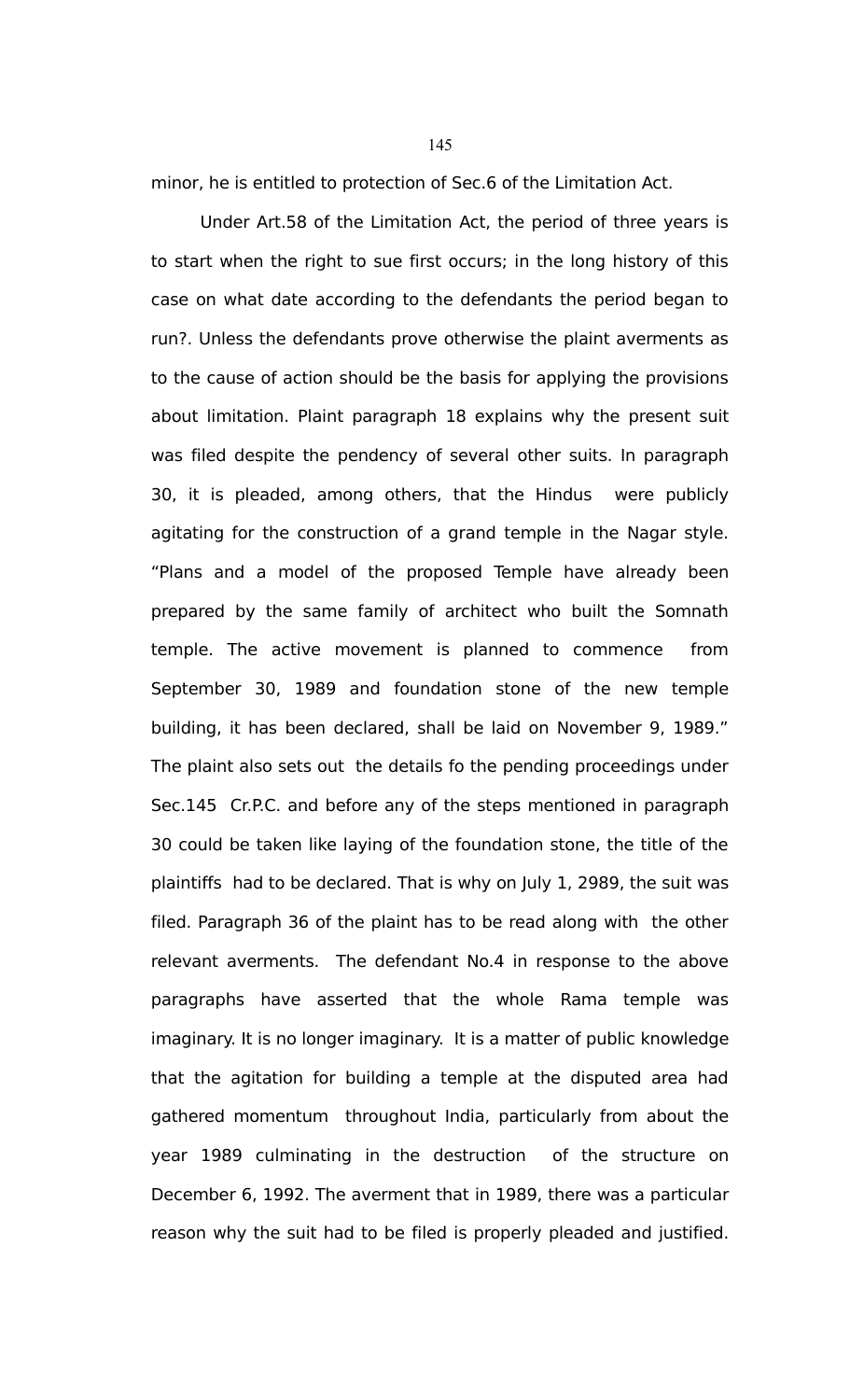Therefore the suit is within the prescribed period of limitation."

Shri M.M. Pandey Advocate on behalf of the plaintiffs has submitted that plaintiff nos. 1 an 2 are juristic persons. They are infant in perpetuity and they are not subject of law of limitation. It is settled proposition of Hindu law that deities cannot be deprived of their properties and their claim cannot be barred by time and thus their title can not extinct by dispossession also. His submissions are as under;

Sri M.M. Pandey, counsel for the plaintiffs submitted as under:-

- 1. As a Juristic Person, the 'Hindu Deity' is a Class by Himself with no exact parallel. "The Deity in short is conceived of as a living being and is treated in the same way as the master of the house would be treated by his humble servant. The daily routine of life is gone through with minute accuracy, the vivified Image is regaled with necessities and luxuries of life in due succession even to the changing of clothes, the offering of cooked and uncooked food and retirement to rest" [p. 156; 36 CLJ 478= 1923 Cal 60 (Mookerjee J.), Ram Bramh Chatterji Vs. Kedar Nath Banerjea – this observation was approvingly quoted by PC in 1925 PC 139, Pramatha Nath Vs Pradyumna Kumar; see also, ILR 8 Bom 432, Thackersay Vs. Harbhum].
- 2. Endowment in favour of Deity is a perpetual estate; it is capable of receiving and holding property, but it does not possess a power of alienation, hence endowment in favour of Deity is necessarily a tied up or perpetual estate; absolute gifts of lands or money *perpetually* to an Idol or for other religious purposes have been held to be valid in Hindu Law from early times (p.137). In Thyrammal Vs.Kanakammal (2005) 1 SCC 457 (para 15,16 & 17), the Supreme Court has held that a religious endowment does not create title in respect of the dedicated property in any body's favour, and property dedicated for religious charitable purpose for which the owner of the property or donor has indicated no administrator or manager, a property dedicated for general public use **is itself raised to the**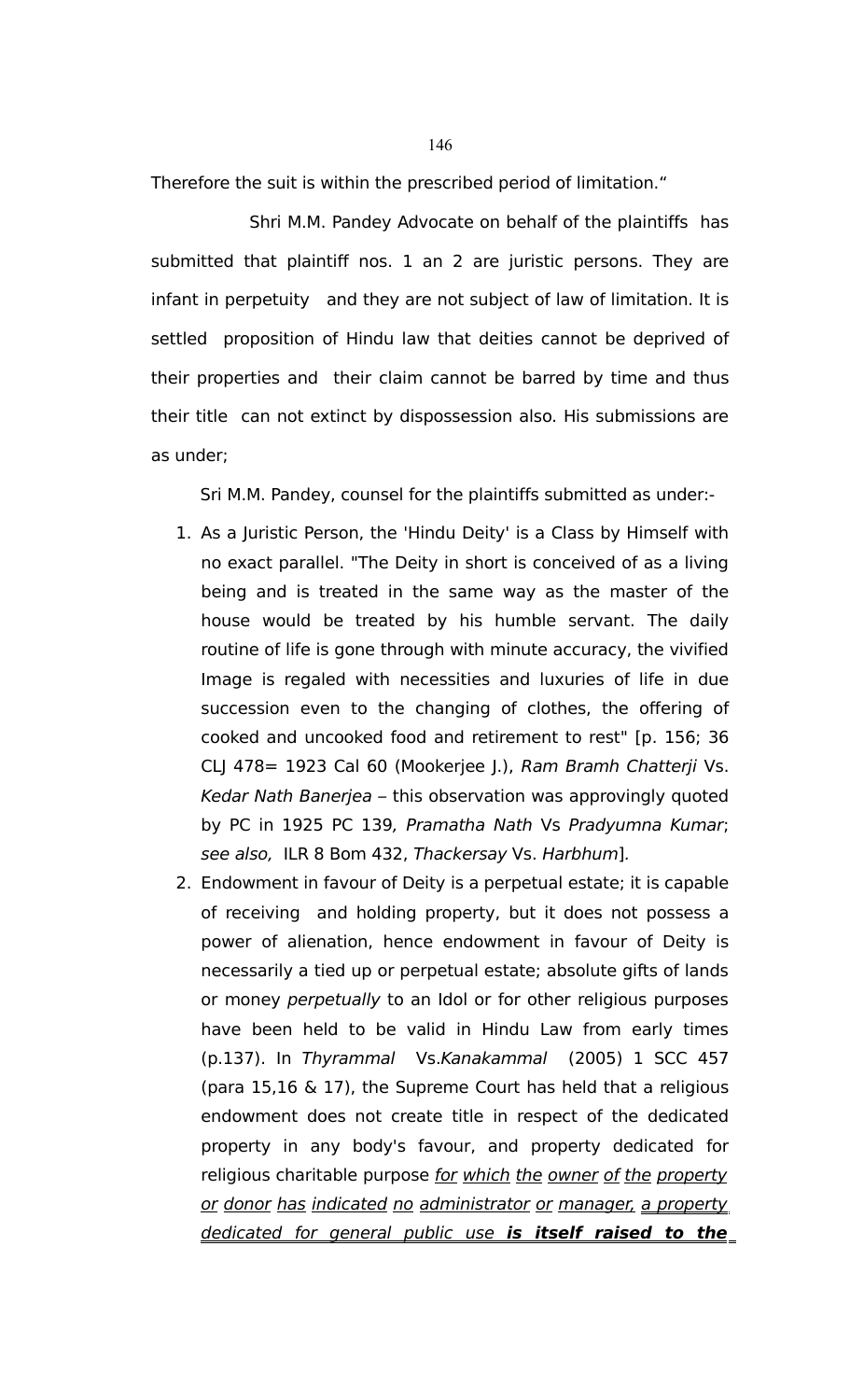**category of a Juristic Person and such a property vests in the property itself as a Juristic Person**. This special legal status squarely applies to Asthan Ram Janma Bhumi, Plaintiff No.2 in OOS 5 of 1989; the spot where Ram was born, and all properties appurtenant thereto belong to and vest in the spot itself as juristic person. No body else, not even the Shabait can become owner of the Deity or property of Deity (p. 248-249; ILR 12 Bom 247, Manohar Ganesh Tambekar Vs. Lakhmiram Govindram relied upon in ILR (1896) 23 Cal 645, Girijanand Vs. Shailja (at pages 655-656).

- 3. Since such vesting of the property is a perpetual estate and the Deity itself does not possess the power of its alienation (Prosonno Kumari Vs. Golab Chand LR 2 IA 145 at 150-151, & Palaniappa Vs. Devasikamony, 44 IA 147)), it follows that no law can divest the Deity of its property under any circumstance whatsoever. A Temple is the 'house' of the Deity (p.153 of B.K.Mukherjea's book); by destroying the house, neither the Deity nor Deity's property, on which the house stood, could cease to belong to Deity. Indeed, Section 18 of Transfer of Property Act recognises that the rule against perpetuity under that Act, does not apply to transfer of property for the benefit of public; such exclusion is in-built in Hindu Law itself.
- 4. Vide, page 19-20 of Mulla's "Principles of Hindu Law, 1958 Edn, some of the important recognised Dharmashastras are known as Smritis of Manu (200 BC), Yajnavalkya (1st Century AD –p. 24)), Narad (200 AD –p. 26)), Parashara, Brihaspati, Katyayana (4th-5th Century AD – p.32) etc; they are of universal application, not in substitution for another but all treated as supplementary to each other (-p.20). At page 33, Mulla records: "Katyayana maintains unimpaired the distinctive qualities of Smriti of Brahaspati to which he freely refers. His exposition is authoritative and remarkable for its freshness of style and vigorous approach. There can be little doubt that this Smriti must have been brought into line with the current law. It must have commanded a wide appeal as may readily be gathered from the profuse manner in which it has been quoted in all leading commentaries…………..The arduous task of collecting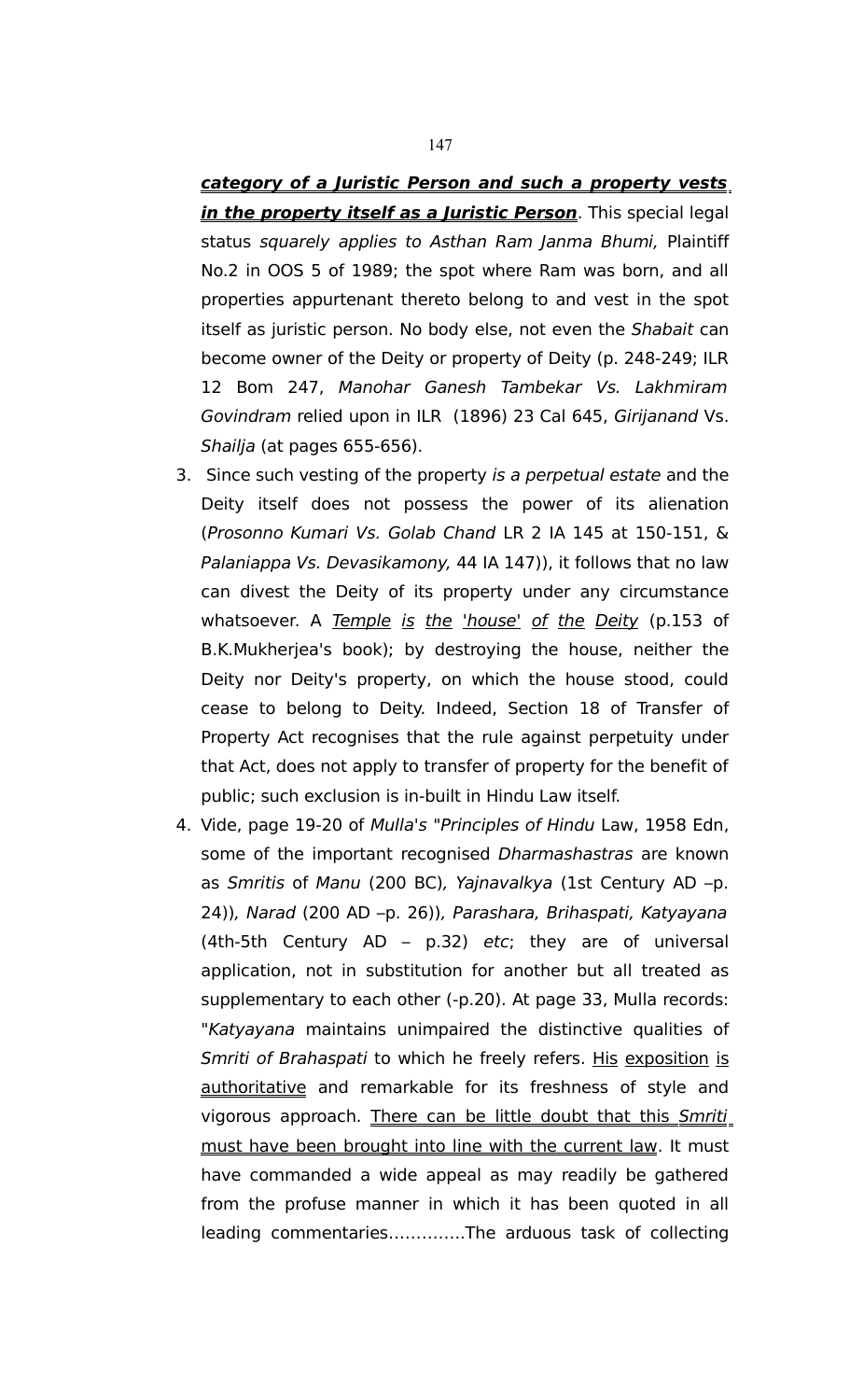all the available texts of Katyayana from numerous commentaries and digests was accomplished by Mahamahopadhyaya Kane who collated and published in 1933 about one thousand verses of the Smrtiti on Vyavahara (Procedure) with an English translation". As shall appear hereafter, statement of law in Katyayana Smriti is of special significance in these suits. The force, sanctity and King's duty relating to Temples has been strongly emphasised in the Hindu Law from ancient times. Apararka [held to be an Authority under Hindu Law by PC in Buddha Singh Vs. Laltu Singh, 42 I.A. 208 = ILR (1915) 37 All 604, see Mulla p.51-52 acknowledged by Banares School] says that King should not deprive Temples of their properties ( History of Dharam Shastra – Government Oriental Series - by P.V. Kane, Volume II Part II page 913). At page 911 Kane quotes Yagnavalkya that it is part of King's duty to prosecute and fine persons interfering with or destroying the property of Temples; he cites Manu (IX/280) requiring the King to pronounce death sentence on who breaks a Temple, and him who breaks an image to repair the whole damage and pay a fine of 500 pannas. The Deity and Temple not only served the object of Worship of Divine, but also served social purpose. Historian Romila Thapar writes in 'A History of India' Vol.I (Pelican Books 1990, 13th Impression 2001), at Page 279 that the Temple had long been the centre of Hindu social life in the village, place where Hindus congregated; it 'was the Bank, the Landowner, the administrative centre for the village and place of major entertainment in the form of festivals'. Mentioning Katyayana (4th-5th Century AD – vide Mulla at page 14) on judicial process, Romila Thapar writes at page 154 that Judgments were based either on legal texts or social usage or edict of the King which could not contradict the legal text or Usage; at page 160, she writes Social Law based on man-made **Tradition had already become the sacred law.** That is why Temples were immune from influence of the King. Page 28 of B.K.Mukherjea's authority mentions Yajnavalkya: 'Customary Law as well as Usages established by Kings should be carefully upheld, if not inconsistent with the revealed law'. Vijnaneswara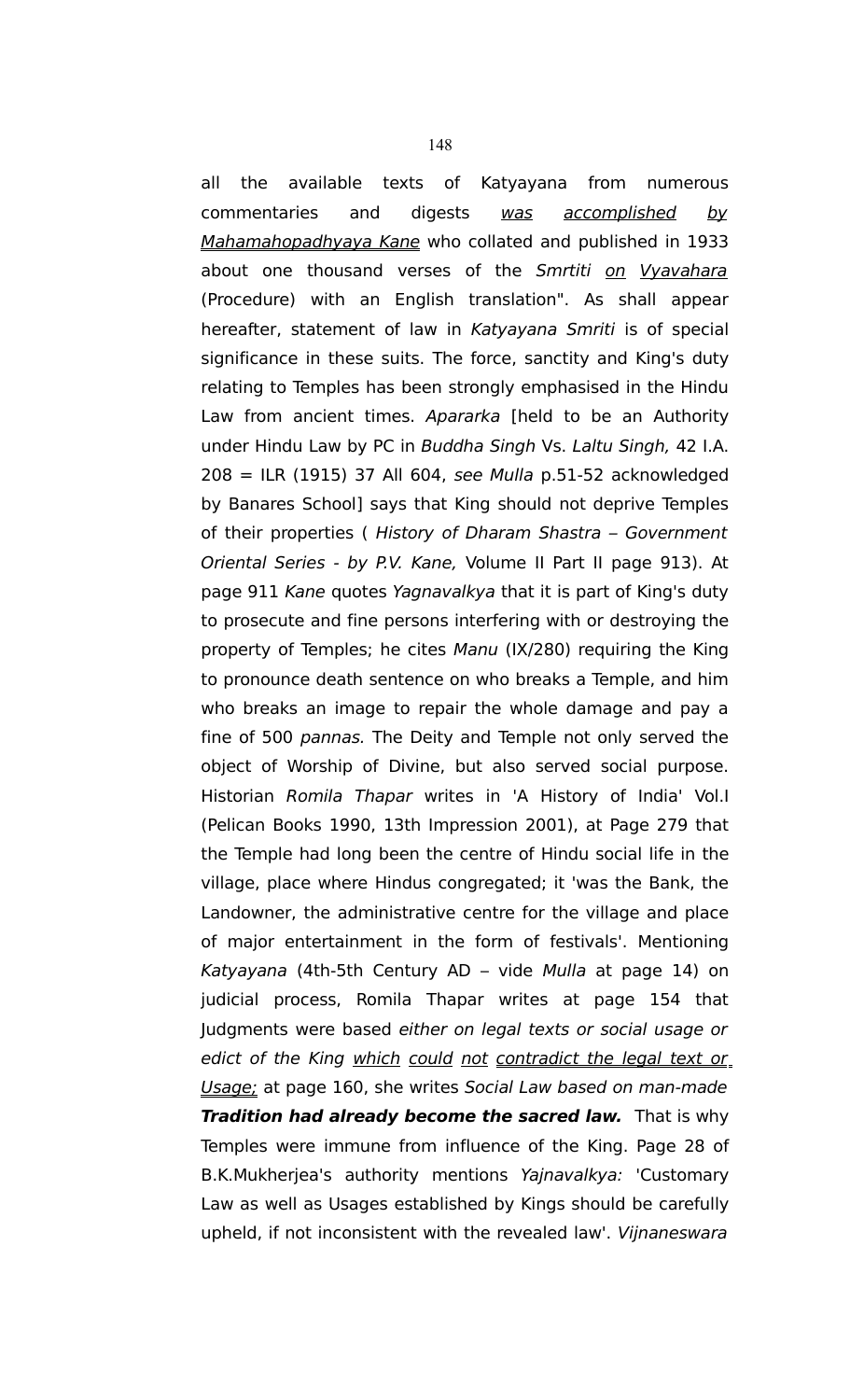commented upon this text as follows: Duties arising under any Custom, such as preservation of pastures for cow and of water and management of Temples (Devgriha) and the like should also be carefully observed without infringing the duties prescribed by Shrutis and Smritis ……….. The same view finds expression in Shukra-Niti where the duty of protecting endowments has been spoken of as one of the primary duties of the King. Thus the duty of Kings to protect endowments rested on the basis of immemorial customs which were as sacred as written texts". In Appendix I (Summary of Pran Nath Saraswati's "Hindu Law of Endowments") at page 507, mention is made that "On conquest the Temples should be respected". In D.F.Mulla's 'Principles of Hindu Law', Chapter II on Sources of Hindu Law, Text No. 3 mentions: "Whatever Customs, Practices and Family Usages prevail in a Country shall be preserved intact when it comes under subjection by (conquest) – Yajnavalkya I, 343". At page 81 of "Yajnavalkyasmriti", translated by Manmatha Nath Dutt, published by Parimal Publications Delhi (1st Edn 2005), verse no.343 reads as follows: 'When a foreign kingdom is brought under subjection, he should observe the conduct, law and family practices obtaining in the same kingdom'. In Chapter 7 of the "Laws of Manu" (Penguin Classics, Edn 2000) at page 149, Manu's edicts nos. 201 to 203 lay down that on conquest, the King-conqueror "should make authoritative their own laws (i.e. of the vanquished) as they have been declared……" In a very early decision, PC held: "The important principle to be observed by Courts in dealing with constitution and rules of religious brotherhoods attached to Hindu Temples is to ascertain, if possible, the special laws and usages governing the particular community whose affairs have become subject of litigation": Raja Muttu Ramalinga Setupati Vs. Perianayagum Pillai, 1 IA 209; at page 234, it goes on to say: "The subject of devastanum lands is of a great importance to the happiness of the people, and the attention paid to the interest of the pagodas ........ has been attended with *most* beneficial consequences to the people in different parts of peninsula" (i.e India).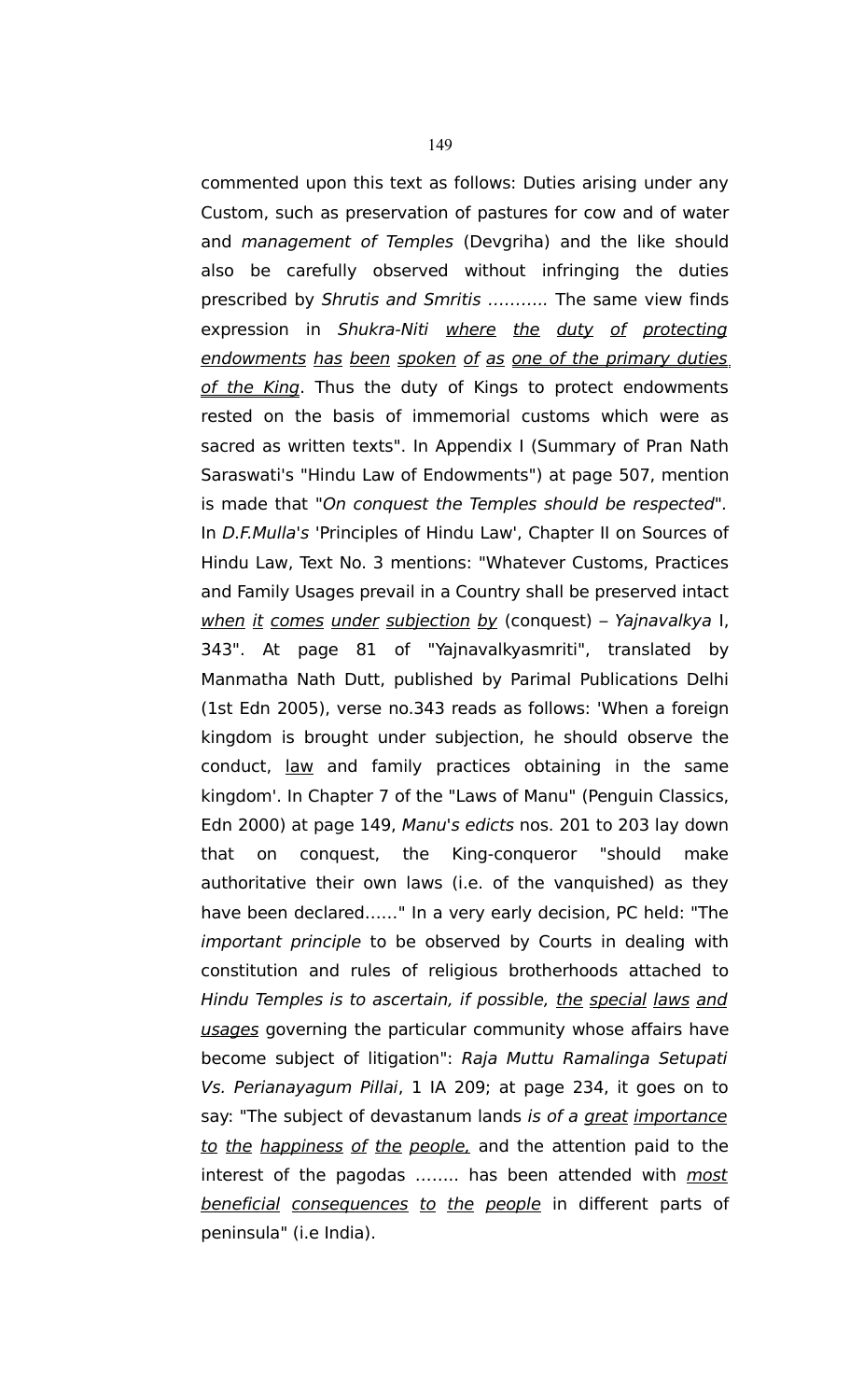5. Such has been the Hindu Law since ancient times. There has been no change of that law either by any Emperor or by any Legislature, hence the law as found originally in India relating to Hindu Deity must be applied. In the case of S. Darshan Lal Vs. Dr. R.S.S Dalliwall, 1952 All 825 (DB), it is stated in para 16: "In an inhabited country, obtained by conquest or cessation, law already prevailing therein continues to prevail except to the extent English Law has been introduced, and also except to the extent to which such law is not civilised law at all………." The Court reiterated that view in para 18. This dictum which was laid down in the context of applicability of English Law in Indian territories conquered/ceded, constitutes a reasonable premise for application of then prevailing Hindu law at the time of conquest by Babar. Indeed, Privy Council held in Mosque known as Masjid Shahid Ganj Vs. Shiromani Gurdwara Prabandhak Committee, Amritsar, 1940 PC 116 at page 120 Col. 2, that "There is every presumption in favour of the proposition that a change of sovereignty would not affect private rights to property". It is nobody's case nor any evidence that during the Muslim rule commencing from late 12th/early 13th Century (Mohd Ghauri/Qutubbin Aibak who established 'Slave Dynasty' from 1206 AD) modified any of these laws. Similarly, it is nobody's case nor any evidence that during Mughal rule from Babar till the advent of governance by East India Company (from 1757 with the Battle of Plassey) or that of British rule from 1858 (with Queen's Proclamation), any modification in these provisions of Hindu Law was made. The British had established regular COURTS to administer justice; it was by OUDH LAWS ACT 18 of 1876 that the British provided what laws were to be administered in OUDH which includes Ayodhya and Faizabad; that Statute holds good even today by virtue of Article 372(1) of Constitution of India. A number of Acts were framed governing various relationships and situations in the Hindu Society, like Hindu Women's Right to Property Act, Hindu Succession Act, Hindu Marriage Act, Hindu Minority & Guardianship Act etc., both during the British times and postindependence of India, but none was framed to set out the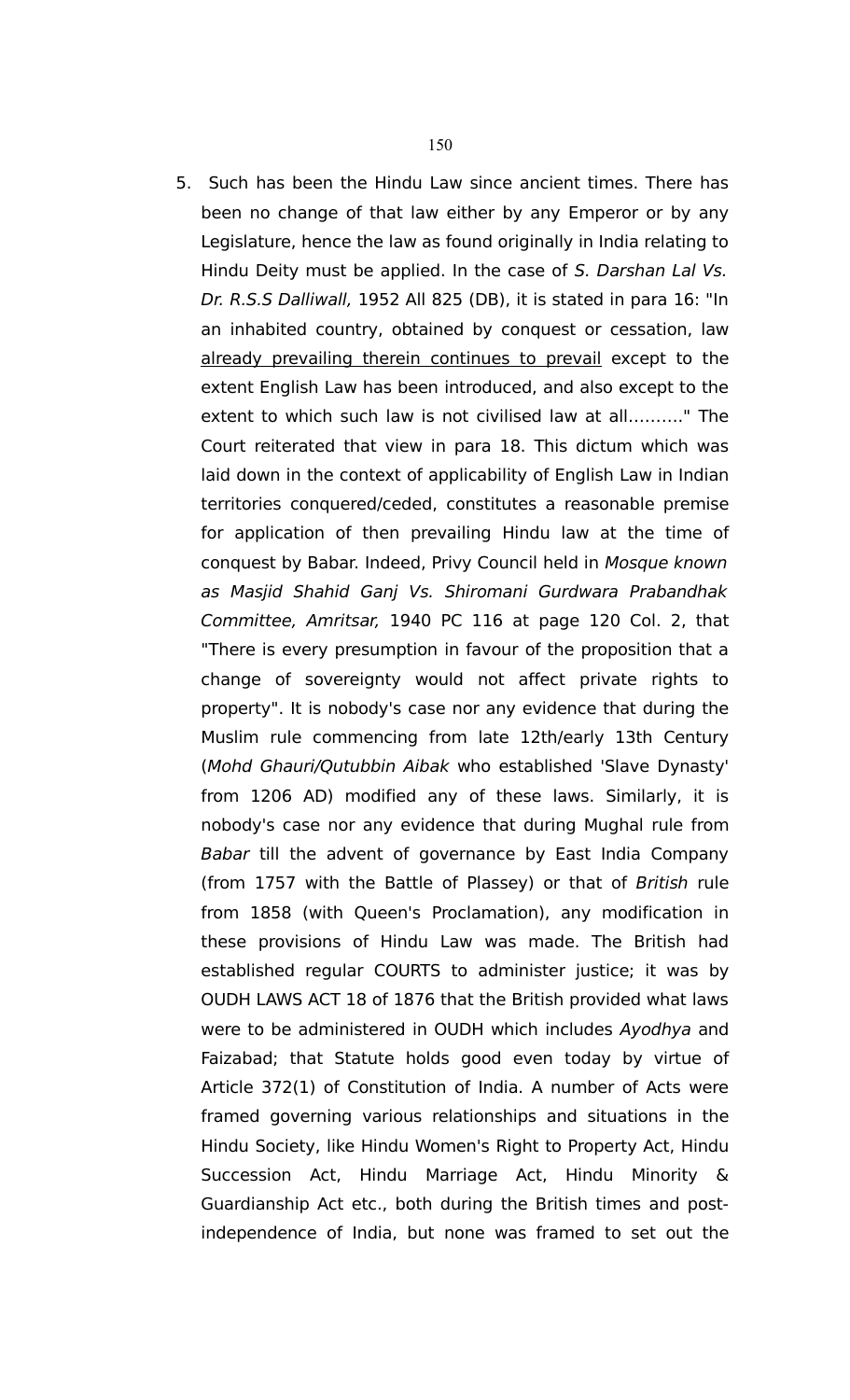rights, obligations and antecedents of Hindu Deity; hence Hindu Law as known to *Dharma Shastras* continue to apply to Hindu Deities. The Code of Civil Procedure covers a variety of Suits, e.g. relating to persons of Unsound Mind, Minors, Corporations, State Agencies but is totally silent on Hindu Deities. The general provisions of Limitation Act could not over-ride the special & clear Hindu Law found in the Dharma Shastras which had ensured the rights of Deity to hold good in perpetuity, without interference by the State (King). Only those provisions of period of limitation laid down by Dharma Shastras could be affected by Limitation Act which were modified by any statute law on specific subjects of Dharma Shastra provisions; there has never been any statute law governing Hindu Deity & Deity's property including the Temple which is 'His house'. The rights of Deities, Ram Janma Bhumi and Bhagwan Shri Ramlala, have to be determined **exclusively/solely** on the basis of the Hindu Law as known to Dharma Shastras and not imperfect analogies drawn from imperfect comparisons. In Bhyah Ram Singh Vs. Bhyah Ujagar Singh, 13 MIA 373, PC ruled firmly that where there is a text of Hindu Law directly on a point, nothing from any foreign source should be introduced into it, nor should Courts interpret the text by application to the **language of strained analogies** ( p. 41 of Mukherji).

6. It is pointed out at pages 67 to 69 of Mulla's "Principles of Hindu Law" that in a very early decision (4 MIA 97-98) Privy Council conceded that *'it is quite impossible for us* to feel any confidence in our opinion……….founded upon authorities (Hindu Dharmashastras) to which we have access only through translations, and when the doctrines themselves, and the reasons by which they are supported or impugned, are drawn from religious traditions, ancient usages and more modern habits of Hindoos, with which we cannot be familiar". These suits are very different from any litigation which figured in the past; they are admittedly of National importance and must be dealt with on a thorough scrutiny of what the true law is. With the adoption of Constitution of India, with promises contained in Articles 13, 14 and Preamble, the decisions of PC have only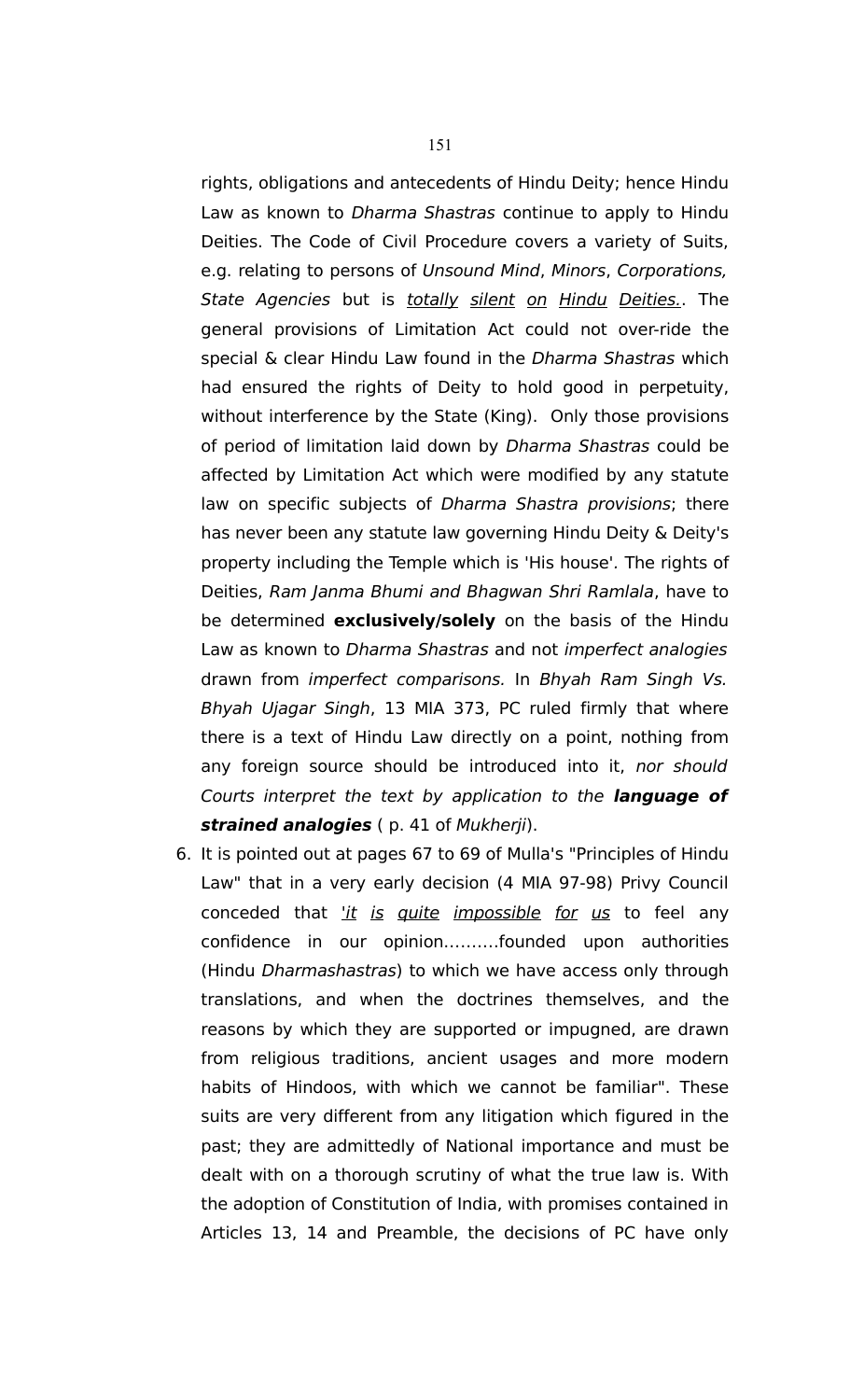'persuasive' rather than 'binding' effect: See 1968 SC 1165, Nair Service Society Vs. K.C.Alexandar. Full effect must be given to Hindu Dharmashastras, specially in the light of Oudh Laws Act in these cases.

7. Preamble to Oudh Laws Act of 1876, "declares and amends the laws to be administered in Oudh" and only in Oudh (Section1). So far as it goes, therefore, it is *exhaustive* of the Laws which the Courts of Oudh must apply in matters covered by the Act. This position continues even today by virtue of Article 372(1) of the Constitution of India. Section 3(b)(1) lays down what laws are to be applied in questions regarding 'any religious usage or institution, and requires the Courts to apply "any custom applicable to the parties concerned which is not contrary to justice, equity or good conscience, or has not been by this or any other enactment, altered or abolished and has not been declared to be void by any competent authority". Section 3(b) (2) requires to apply "the Muhammadan law in cases where parties are Muhammadans, and the Hindu law in cases where parties are Hindus, except in so far as such law has been, by this or any other enactment, altered or abolished, or has been modified by any such custom as is above referred to". Reading the two clauses together, the Section sets out the laws which must be applied to '*parties concerned*'. In rights/obligations concerning Muhammadans, the Muslim law must be applied; in those concerning Hindus, the Hindu Law must be applied and after determination of those rights/obligations, if rights/equities have to be judged between Muhammedans and Hindus, then Equity, Justice and Good Conscience have to be applied for determination of the 'Relief'. Section 3(f) requires to apply "…….all enactments for the time being in force and expressly, or by necessary implication, applying to ………….. Oudh or some part of Oudh". This demands that the Statute Law in force for the time being must be applied. It would be appreciated that this provision itself is **Statutory**, so that the provision makes the Hindu/Mohammedan Law, so to say, to be a Statutory Law akin to 'referential legislation'. Instead of incorporating specific provisions of Hindu/Mohammedan Law into the Oudh Laws Act,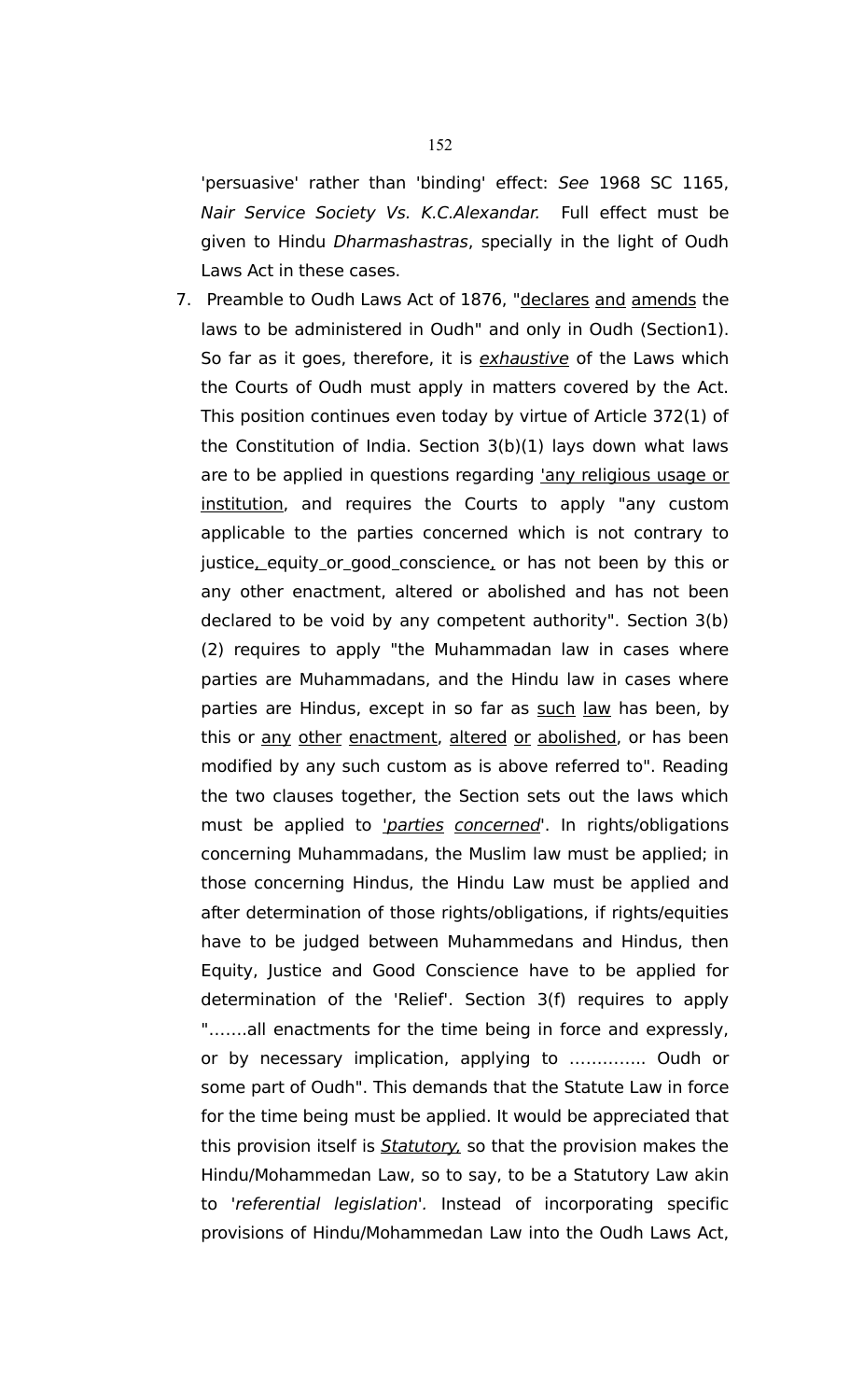it simply requires those laws to be applied, wherever they may be found. In the case of Bajya Vs. Gopikabai, 1978 SC 793, two categories of referential incorporation are recognised: (1) provision of another Statute is incorporated and (2) the 'law concerning a particular subject as a genus' is incorporated; in case (2), the legislative intent is to include all subsequent amendments made from time to time in the general law on the adopted subject. Oudh Laws Act belongs to 2nd category; the important point is that there has never been any legislation on Hindu Deities, hence the original Dharmashastra law continues to apply.

- 8. Section 3(g) requires that "in cases not provided for by the former part of this section, or by any other law for the time being in force, the Courts shall act according to justice, equity and good conscience". Section 4 says that "all local customs and mercantile usages shall be regarded as valid, unless they are contrary to justice, equity or good conscience…….." Simply put, the provision accords primacy to 'personal law' (subject to any other law for the time being in force) and applies justice, equity and good conscience only when there is no personal law and that although local custom shall be deemed to be valid, yet Custom will have to stand the test of justice, equity and good conscience. Fundamentally, therefore, Hindu Law has to be applied on the rights/property and incidental matters concerning Hindu Deity and Temples unless such law has been modified by any statute or Custom; no such statute was ever enacted and no case of any modifying Custom ever arose in these cases.
- 9. However, Section 16 of Oudh Laws Act lays down the "Rule of Limitation" and applies Act XIV of 1859 to Oudh with effect from 4.7.1862. Act XIV of 1859 provided for one uniform law of limitation for all Courts in British India, but had not provided for extinction or acquisition of rights/title on the basis of possession. Section 16 of Oudh Laws Act goes no further. Even so, Section 3(f) mentioned that "all enactments for the time being in force and expressly or by necessary implication applying to the territories…….of Oudh or some part of Oudh"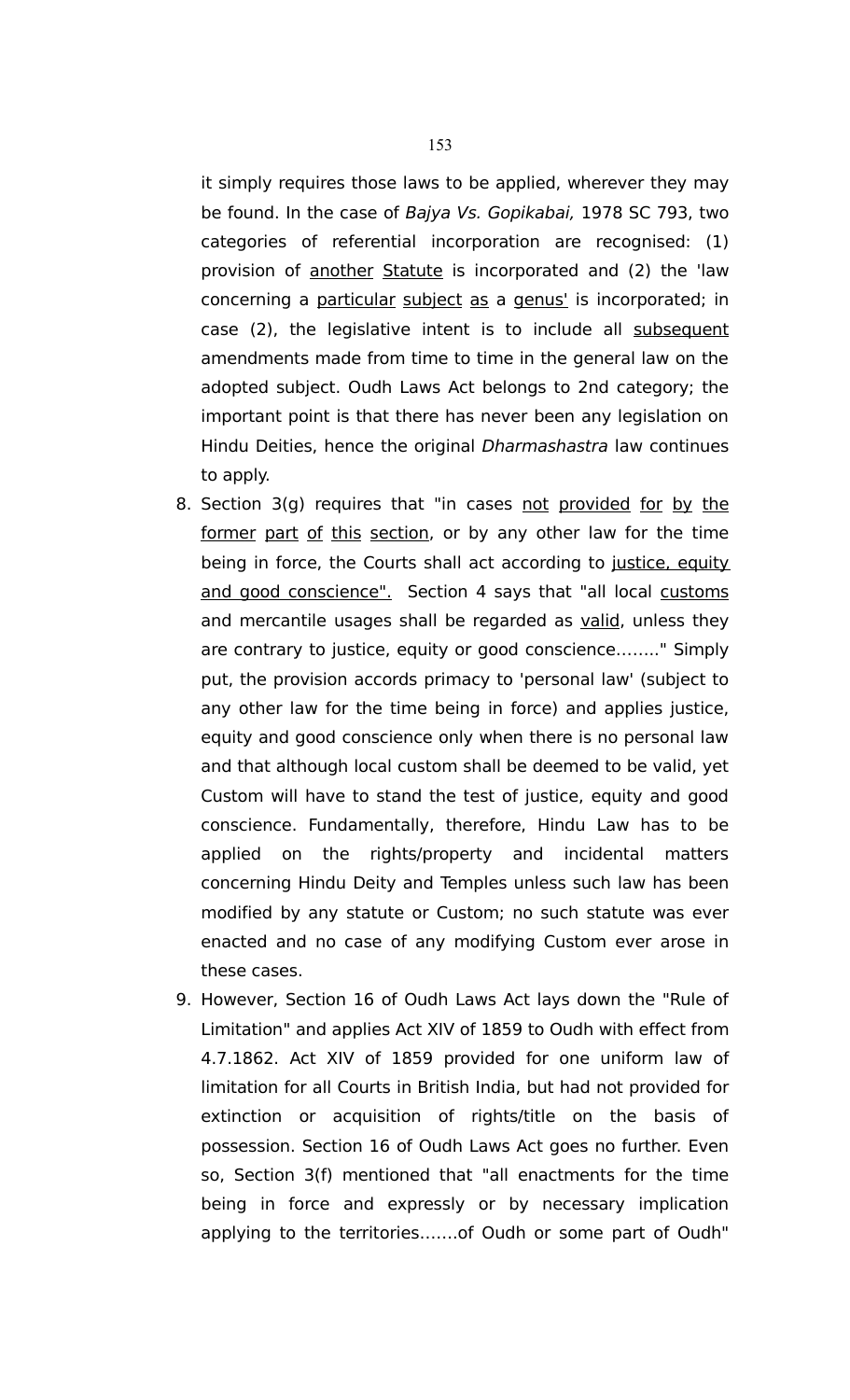will be applied by the Courts; Limitation Act of 1871 could fall within this category but for its exclusion as shall appear shortly. Extinction/acquisition of rights came to be provided for the first time by Sections 27 to 29 of Limitation Act IX of 1871 (vide page 8 of Vol. 1 of "Obhrai's Limitation and Prescription" on Limitation Act IX of 1908 published by Eastern Law House, Lahore and page 7 of Vol. 1 of Sanjiva Row's "Limitation Act 1963" Edn 1987 published by Law Book Co, Allahabad). Since the substantive rights of Deity under Hindu Law clearly provided that its rights are perpetual and cannot be extinguished under any circumstance, it must be treated to be a Statute Law under the Oudh Laws Act; it has only to be found out whether the provision for extinction under Act IX of 1871 is such as falls within the restrictive clauses of Section 3(b)(2) of the Oudh Laws Act. The only restrictive stipulation in that clause is: "except insofar as such law has been, by this or any other enactment, altered or abolished". Firstly, an Act of 1871 cannot alter or abolish any provision of 1876 Act. It is also significant that although Limitation Act 1871, which had provided for extinction/acquisition of ownership right on the basis of possession, was already on the Statute Book when Oudh Laws Act was enacted 4 years later and gave Statutory status to Hindu Law by 'referential legislation', Oudh Laws Act did not make a specific provision to curtail the *substantive right* of the Deity under Hindu Law. Secondly, the provision of 'altering/abolishing' enactment must alter or abolish the *Hindu* Law, it is not enough to provide for alteration/abolition of rights 'generally.' Limitation Acts of 1877 and 1908 similarly contained provison for extinction of rights similar to Act of 1871, which is not enough to alter or abolish the Hindu Law regarding Hindu Deities. The Hindu Law of Deities and law of limitation under these enactments need to be harmoniously construed. In this exercise, the procedure provided in a Statute for enforcement of substantive rights conferred thereby should be construed as far as possible so as to give effect to and not nullify those rights: 1941 Mad 158, Palani Goundan Vs. Peria Gounden. Procedural enactments should be construed in such a manner as to render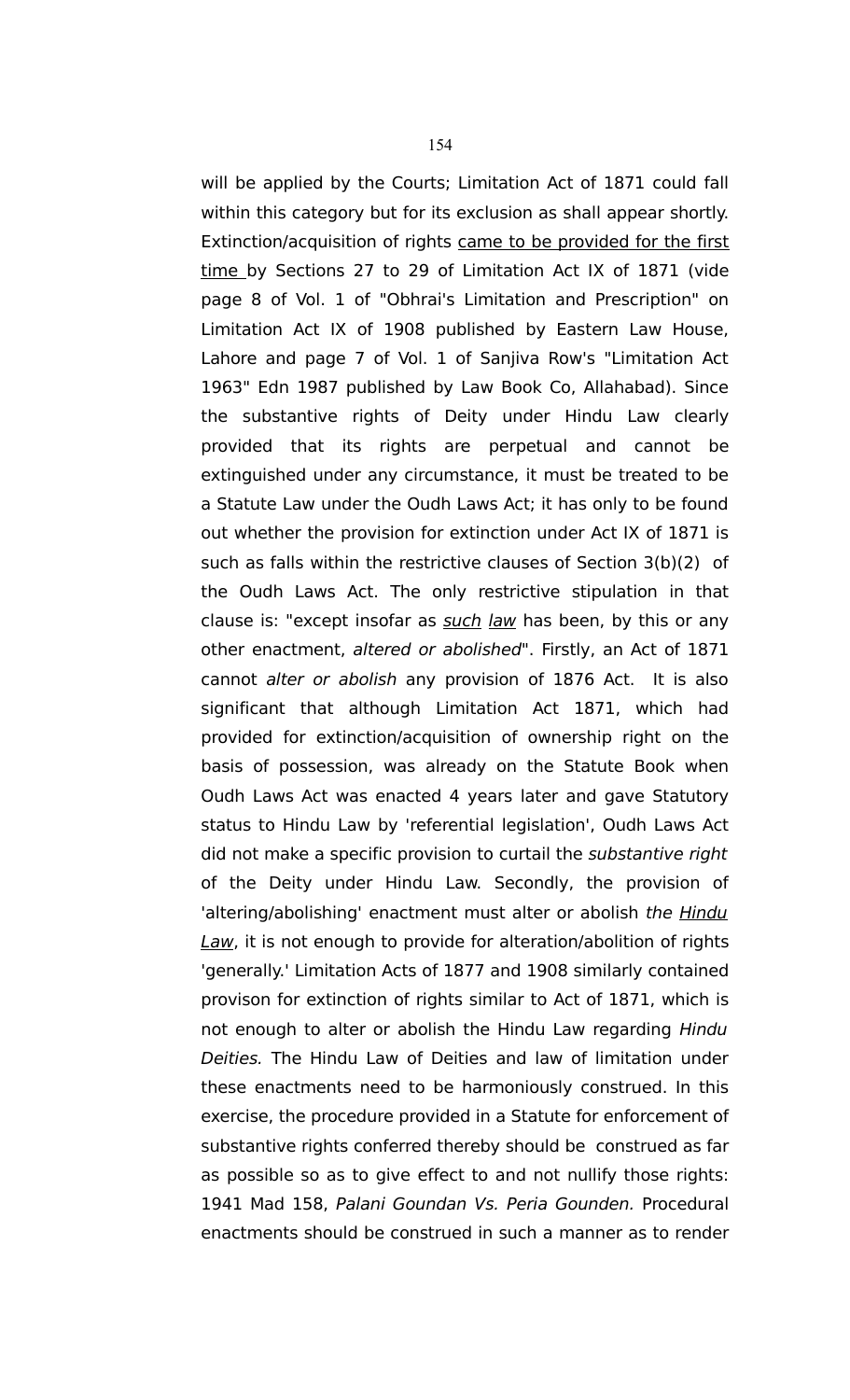the enforcement of substantive rights effective: 1959 SC 422 (426), Velluswami Vs. Raj Nainar; 1989 SC 2206, M.V.Vali Press Vs. Fernandee Lopez. Finally, stipulations of Hindu Law regarding Deity, recognised by Section 3(b)(2) of Oudh Laws Act are 'particular' and 'special'; they shall over-ride the 'general' stipulation of Limitation Acts. There is no essential Jurisprudential or Constitutional requirement that for every right/remedy a period of limitation must be enacted; more so in respect of Hindu Deity which is conceived of by Hindu Dharmashastra Law as Immortal, Indefeasible, Timeless, Omnipresent & Eternal. After all, Transfer of Property Act or Indian Trusts Act admittedly does not apply to Hindu Deity. Hence, provisions of extinguishing rights under any of the Limitation Acts would be ineffective over the perpetual rights of Deity under Hindu Law. Here, notice may be taken of Manu's edict no. 200 of Chapter 8 (at page 174 of "The Laws of Manu", Penguin Classics, Edn 2000) which lays down: 'If a man is seen to be making use of something, but no title at all is to be seen, then the title is the proof (of ownership), not the use; this is a fixed rule'. Thus, according to Hindu Law, 'title' not 'possession' establishes ownership and that concept cannot be disturbed summarily through vague interpretations of general provisions relating to Limitation.

10. Same result seems to flow from the principle of Reading Down a general provision in the context of the law as a whole, vide All Saints High School Vs. Govt of A.P. (1980) 2 SCC 478 para 112. Since the plain meaning of Section 3(b)(2) of Oudh Laws Act specifically confines the laws of Hindu religious institutions to the Hindu Personal Law, i.e., the Dharmashastra Law, which unmistakably confers absolute perpetual and indefeasible rights on Deity and His property, a mere general provision that the law of limitation would apply to any suit instituted in respect of 'any' property which may also include Deity and/or His property, thereby denying right of suit after expiry of a certain period of limitation will have to be 'Read Down' to prevent deprivation of Deity's clear perpetual rights.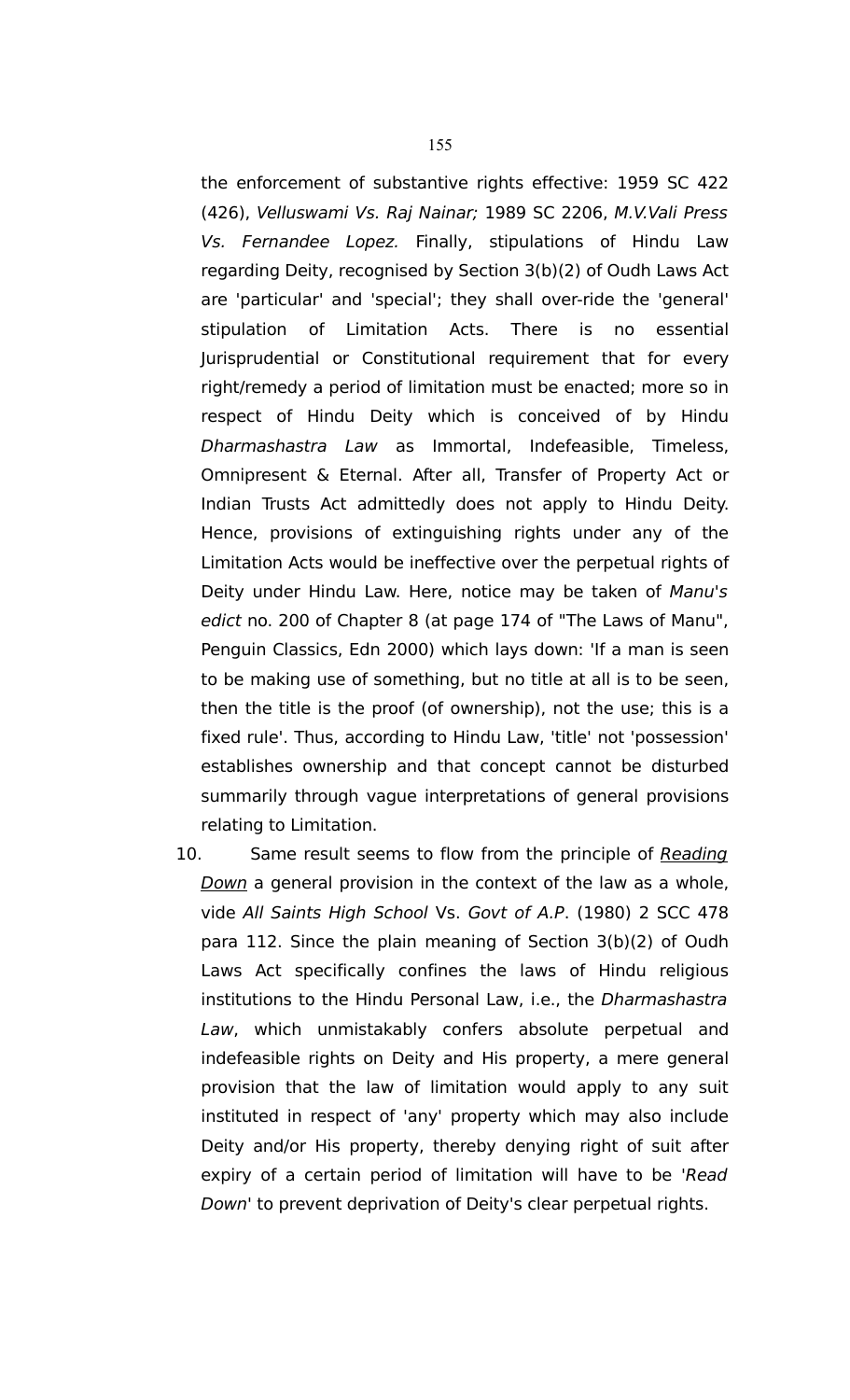156 Sri M.M Pandey, Advocate, further submitted that Ram

Janmabhumi continued to exist as a Swayambhu Deity, owning Itself and the Temple, hence no question of extinction of title by Limitation or dispossession could arise. The important aspect of Hindu Law relating to Deities, thus, is that the Deity is never divested of its rights in its property; in the case of self-revealed Idol, coupled with the faith of its followers, there is no independent consecration and the real owner of the property dedicated to a Temple, is deemed to be God Himself represented through a particular Idol or Deity which is merely a symbol: Gokulnath ji Maharaj Vs.Nathji Bhogilal, 1953 All 552. Alternatively, from the angle of Limitation Act, since the Deity who is the owner of the property, suffers from physical disability, its interests have to be looked after **in perpetuity**, Manathu Naitha Desikar Vs. Sundarlingam 1971 Mad 1(FB – para 20). In a bunch of WPs, decided by a DB of Rajasthan High Court, Ram Lal & another Vs. Board of Revenue & Others, 1990 (1) RLR 161, the DB held in para 8: 'It will not be out of place here to mention that there are series of judgments of Hon'ble Supreme Court and the Hon'ble Supreme Court has held that the Deity or Idol should ordinarily be considered as minor in perpetuity'. In para 10, the High Court again said: 'For the reasons mentioned above, we are of the view that the deity/idol should be treated as a minor in perpetuity........When the offerings are offered to the deity, the offerings become the property of the deity and not of the temple. Deity owns the offerings and the Pujari or the Shebait shall not be the owner of the offerings and the property of the deity'. This decision was followed in Temple of Thakurji Vs. State of Rajasthan & others, 1998 Raj 85 (para 11). These decisions also laid emphasis on the obligation of the State to protect the interests of the Deity as a perpetual minor. In Sri Banamali Neogi & others Vs. Sri Asoke Kumar Chattopadhyayay & others, 96 CWN 886 (para 10), Calcutta High Court held Deity to be a perpetual minor. Similarly, in Trilochan Das Adhikari & another Vs. Simanchal Rath & others, 1994(II) OLR 602, Orissa High Court held Deity to be perpetual minor. In foot-note (j) at page 12 of Mulla's Principles of Hindu Law, it is stated that grounds of disability were recognised in Hindu Law, for instance there was exemption from limitation in case of minors, property of King and deposits involving the element of Trust;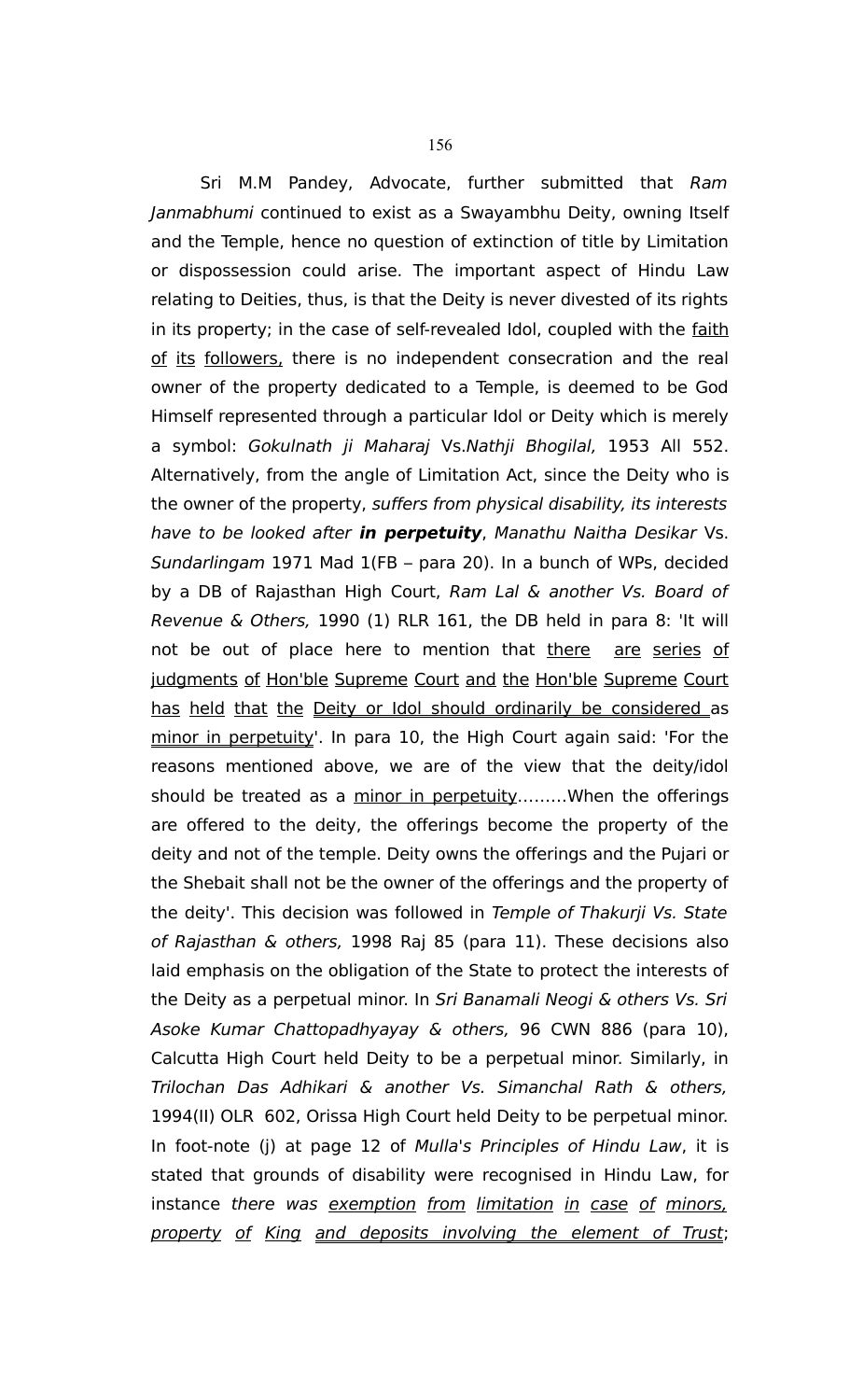obviously, dedication to Deity involves "Trust"; Indian Trusts Act does not apply, vide Section 1 of the Act. In Bishwanath Vs. Radha Ballabh  $ji$ , 1967 SC 1044, it was held that an Idol is in the position of a minor and when the person representing it leaves it in a lurch, a person interested in the **worship** can certainly be clothed with an adhoc power of representation to protect its interests.

11. According to Katyayana, Temple property is never lost even if it is enjoyed by strangers for hundreds of years (P.V.Kane Volume III page 327-328); even the king cannot deprive temples of their properties (see para 43 above). In Ramareddy Vs. Ranga (1925 ILR 49 Mad 543) it is held that managers and even purchasers from them for consideration could never hold the endowed properties adversely to the Deity and there could be never adverse possession leading to acquisition of title in such cases. The Idol/Deity which is an embodiment of Supreme God and is a Juristic Person, represents the 'Infinite – the Timeless' cannot be confined by the shackles of Time. Brihadaranakya Upanishad (referred to in Mulla's Principles of Hindu Law at page 8) lays down: Om Purnam adah, purnam idam, purnat purnam udachyate; purnasaya purnam adaya, purnam evavasisyate ['That is Full, this is Full. From the Full does the Full proceed. After the coming of the Full from the Full, the Full alone remains'  $-$  at page (v) of Brihadaranyaka Upanishad by Krishnanand, pubished by the Divine Life Society, P.O. Shivananadanagar, District Tehri-Garhwal UP- 1984 Edn.] In Mahant Ram Saroop Das Ji Vs. S.P.Sahi, Special Officer-incharge of Hindu Religious Trusts, 1959 SC 951 (para10), it recognised that "a Deity is immortal and it is difficult to visualise that a Hindu private debutter will fail ………… Even if the Idol gets broken, or is lost or is stolen, another image may be consecrated, and it cannot be said that the original object has ceased to exist". In Idol of Thakurji Govind Deoji Maharaj Jaipur Vs. Board of Revenue Rajasthan, Jaipur, 1965 SC 906 (para 6), it is laid down: "An Idol which is juridical person is not subject to death because the Hindu concept is that the Idol lives for ever ……" Timelessness, thus, abounding in the Hindu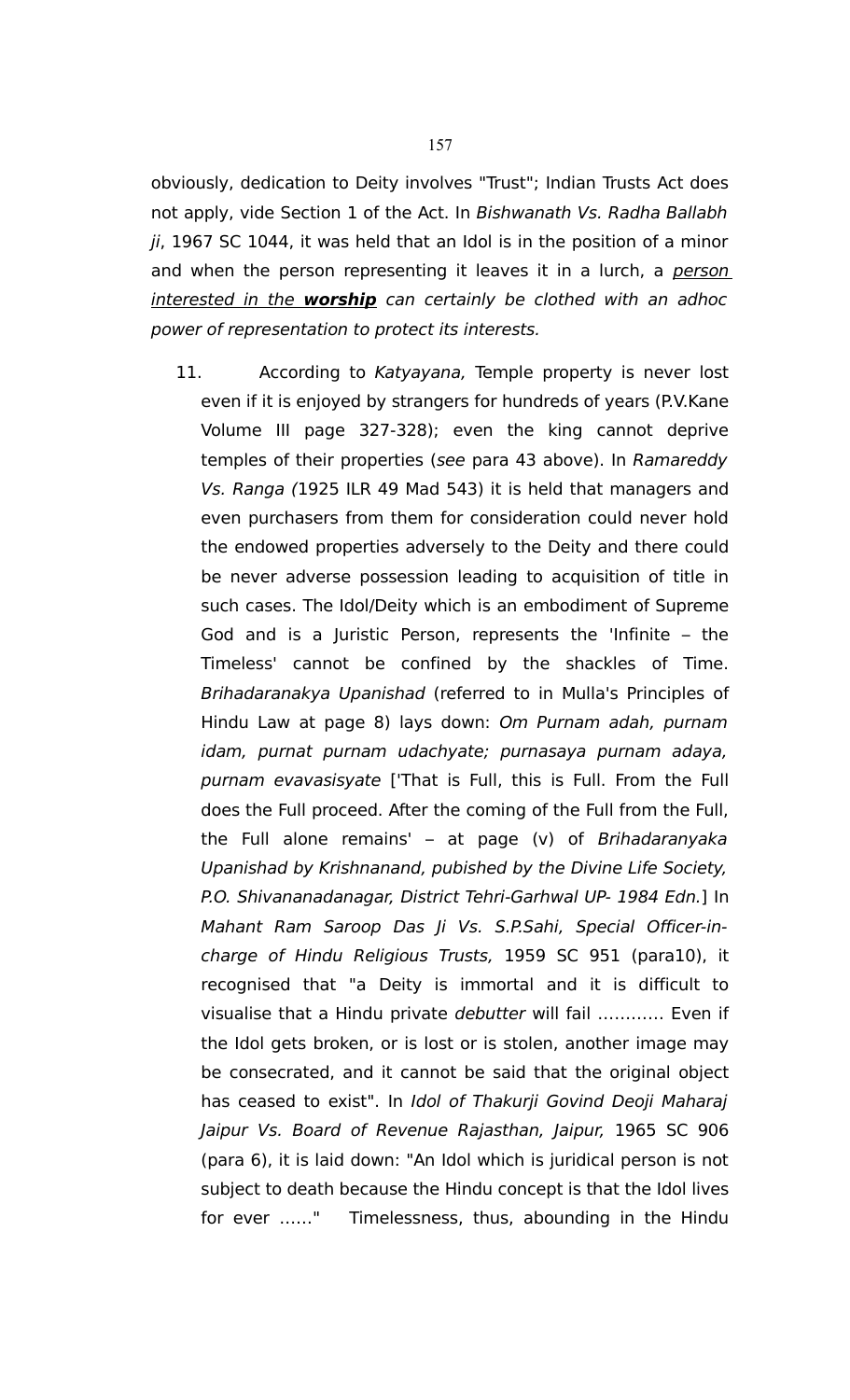Deity, there cannot be any question of the Deity losing its rights by lapse of time. Jurisprudentially also, there seems to be no essential impediment in a provision which protects the property rights of disabled persons, like a Deity, to remain outside the vicissitudes of human frailties for ensuring permanent sustenance to it and therefore to keep it out of reach of human beings, including the King. Every law is designed to serve some social purpose; the vesting of rights in Deity, which serve the social purpose indicated above since ancient times, is quite in order to serve social good (See Para 43).

12. A significant recent decision of English Courts has recognised the concept of Hindu Idol's disability and representation by 'next friend', namely (1991) 4 All E.R. 638, Bumper Development Corporation Ltd Vs. Commissioner of Police of the Metropolis & Others (including Union of India and other Indian Parties); a decision rendered by the Trial Court was upheld by Court of Appeal and House Lords refused Leave to Appeal against CA decision, popularly known as Nataraj Case. In Tamil Nadu, near a 12th Century Temple which had laid in ruins since 13th Century, (called Pathur Temple), and remained unworshipped since centuries (at pages 643 & 640), a bronze Hindu Idol, known as Siva Nataraj, was found by a labourer, Ramamoorthi, in 1976 during excavation of the ruins. The Nataraj Idol was sold through several hands and ultimately reached London market; criminal investigation for offence of theft of Idol was started and London Metropolitan Police seized it. Bumper Development Corporation laid claim to it as purchaser and sued for its possession and damages. Several other Claimants were impleaded to the suit: these included Union of India, State of Tamil Nadu, Thiru Sadagopan (Claimant No 3) as "the fit person" of the Temple and Temple itself (Claimant No. 4) through Claimant No3. (The concept of "fit person" is same as "Next Friend" at page 643). During pendency of the proceedings, a Sivalingam (which too was found buried in the ruins of the Temple) was reinstated as an object of worship at the site of the Temple. The Trial Judge, relying upon B.K.Mukherjea's Hindu Law of Religious and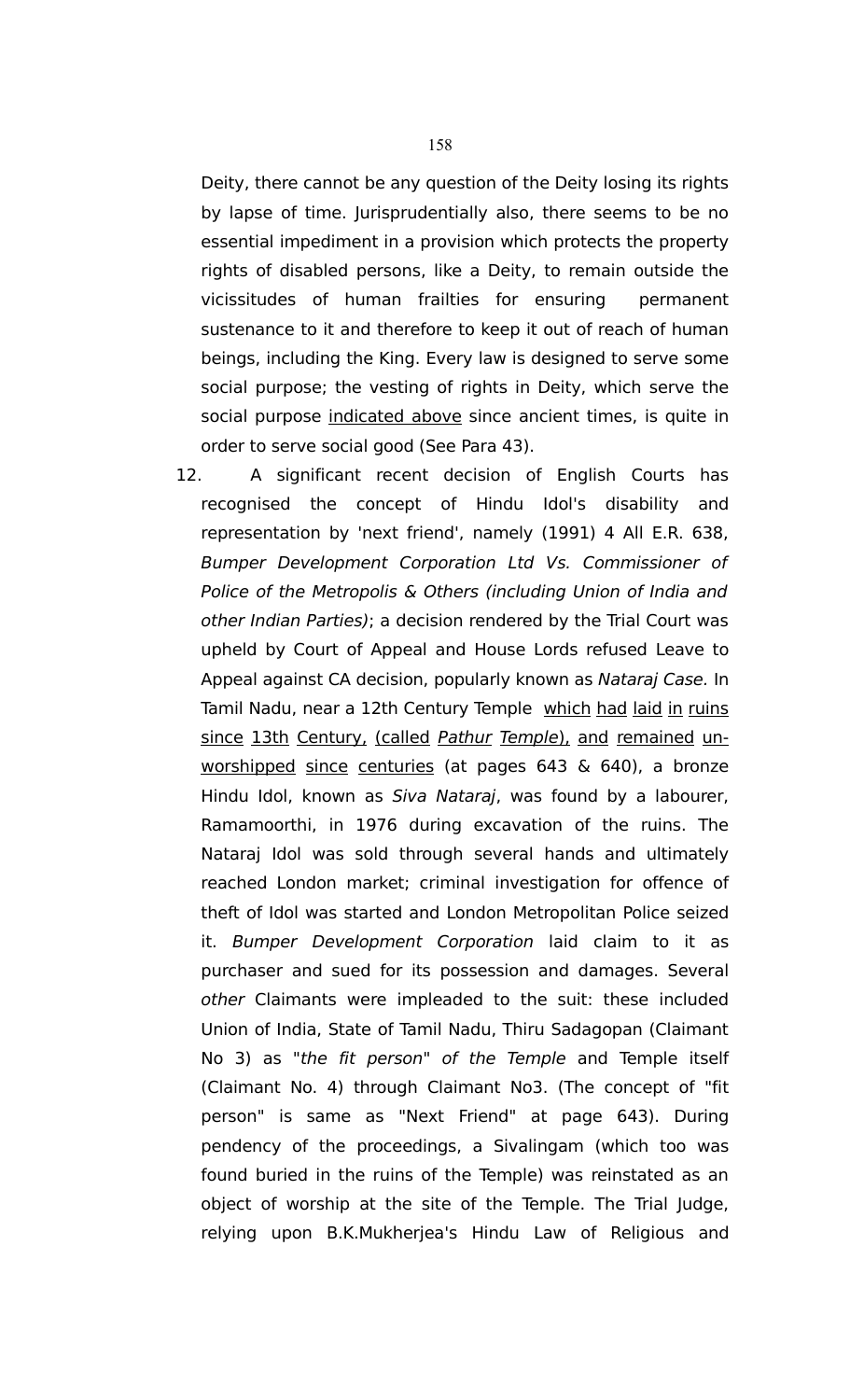Charitable Trusts (page 646 of Report) held that Claimant No4 (Temple) suing through Claimant No. 3 as 'fit person, or custodian or next friend' (page 643 of Report) had proved his title superior to that of Bumper and 'the pious intention of 12th Century notable who gave the land and built the Pathur Temple remained in being and was personified by the Sivalingam of the Temple which itself had a title superior to that of Bumper'. The Court of Appeal upheld the finding of the Trial Court Judge that under Hindu Law, the Temple was a juristic entity and Claimant No. 3 (next friend Thiru Sadagopan) had the right to sue and be sued on behalf of the Temple. The right of the Temple through the Next Friend to possess the Nataraj Idol was upheld (page 648 of Report); House of Lords refused Leave to Appeal (page 649 of Report). This 20th Century decision of English Courts has striking similarity with the present Ram Janmabhumi case: 12th Century Temple remained in ruins & un-worshipped through centuries (in our case it was 11th-12th Century Vishnu-Hari Temple which was demolished in 1528 and Babri Mosque, DS was erected at its place, so that the Temple/Deity 'remained in ruins with existing foundations'). During the pendency of Bumper Development Corporation case, a Shivalingam, found buried in the ruins of the Temple was 'reinstated'. In our case, ASI found an ancient 'Circular Shrine' embedded in disputed area, DS was destroyed on 6.12.1992, and at its place a makeshift Temple was erected at Ram Janma Bhumi with Bhagwan Shri Ramlala installed in it; so both Deities Plffs 1 & 2 of OOS 5 of 1989 got into position. In Bumper case, the 'pious intention of 12th Century' dedication was held by the Trial Court 'to remain in being' as personified by the Sivalingam of the Temple, a juristic entity, which was represented by 'Next Friend. The same concept is laid down in the case of Adangi Nageswara Rao Vs. Sri Ankamma Devatha Temple, 1973 Andhra Weekly Reporter 379 (paras  $6 \& 8$  – see para 36 of these Arguments). So also, in our case, Vishnu-Hari Temple of 11th-12th Century must be deemed 'to remain in being' on erection of make-shift Temple coupled with Circular Shrine and the Deity/Temple – Plaintiffs 1 & 2 must be held to be duly represented through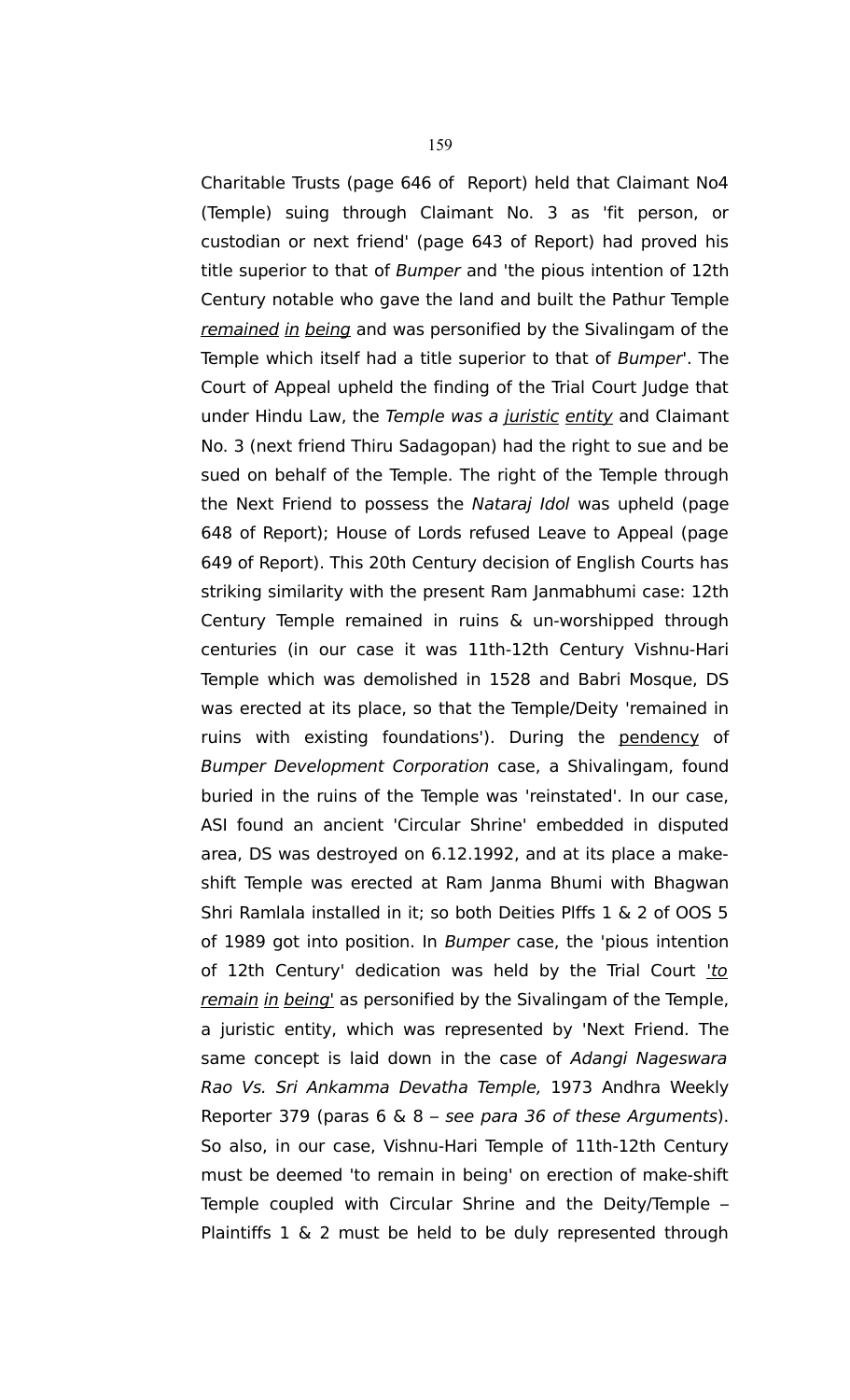Plaintiff No. 3 in OOS 5 of 1989 as Next Friend.

13. As mentioned earlier, a Hindu Deity is a Class by itself (See Para 40), there is no exact analogy or parallel. Its affairs are managed by a Shebait, but the Shebait is neither owner nor trustee of the Deity or its property as known to Indian Trusts Act (Section 1). 'Beneficiary' of the dedication (actual or assumed) is the Deity and every Worshipper/Devotee; the latter has interest enough to force the Shebait to perform his functions duly even through a Court action, if necessary. Supreme Court has held in the case of Bishwanath Vs. Sri Thakur Radha Ballabhji (1967 SC 1044) that worshippers of an Idol are its beneficiaries, though only in a spiritual sense, and persons who go in only for the purpose of devotion have, according to Hindu Law and religion, a greater and deeper interest in temples than mere servants who serve there for some pecuniary advantage; it goes on to say: "That is why decisions have permitted a worshipper in such circumstances to represent the Idol and to recover the property for the Idol". It is the duty of the State (King) to protect the Deity and its property – a shade of this duty is found in Section 92 CPC. [In para 40 of Guruvayur Devasom Managing Committee Vs. C.K.Rajan, 2004 SC 561, the Supreme Court has held, "In any event, as a Hindu Temple is a juristic person, the very fact that S. 92 of the Code of Civil Procedure, seeks to protect the same, for the self-same purpose, Arts. 226 and 32 could also be taken recourse to."] Shebait cannot alienate the property of the Deity. In Thyrammal Vs.Kanakammal (2005) 1 SCC 457 (para 15,16 & 17), the Supreme Court has held that a religious endowment does not create title in respect of the dedicated property in any body's favour, and property dedicated for religious charitable purpose for which the owner of the property or donor has indicated no administrator or manager, a property dedicated for general public use **is itself raised to the category of a Juristic Person and such a property vests in the property itself as a Juristic Person**. This special legal status squarely applies to Asthan Ram Janma Bhumi, Plaintiff No.2 in OOS 5 of 1989; the spot where Ram was born, and all properties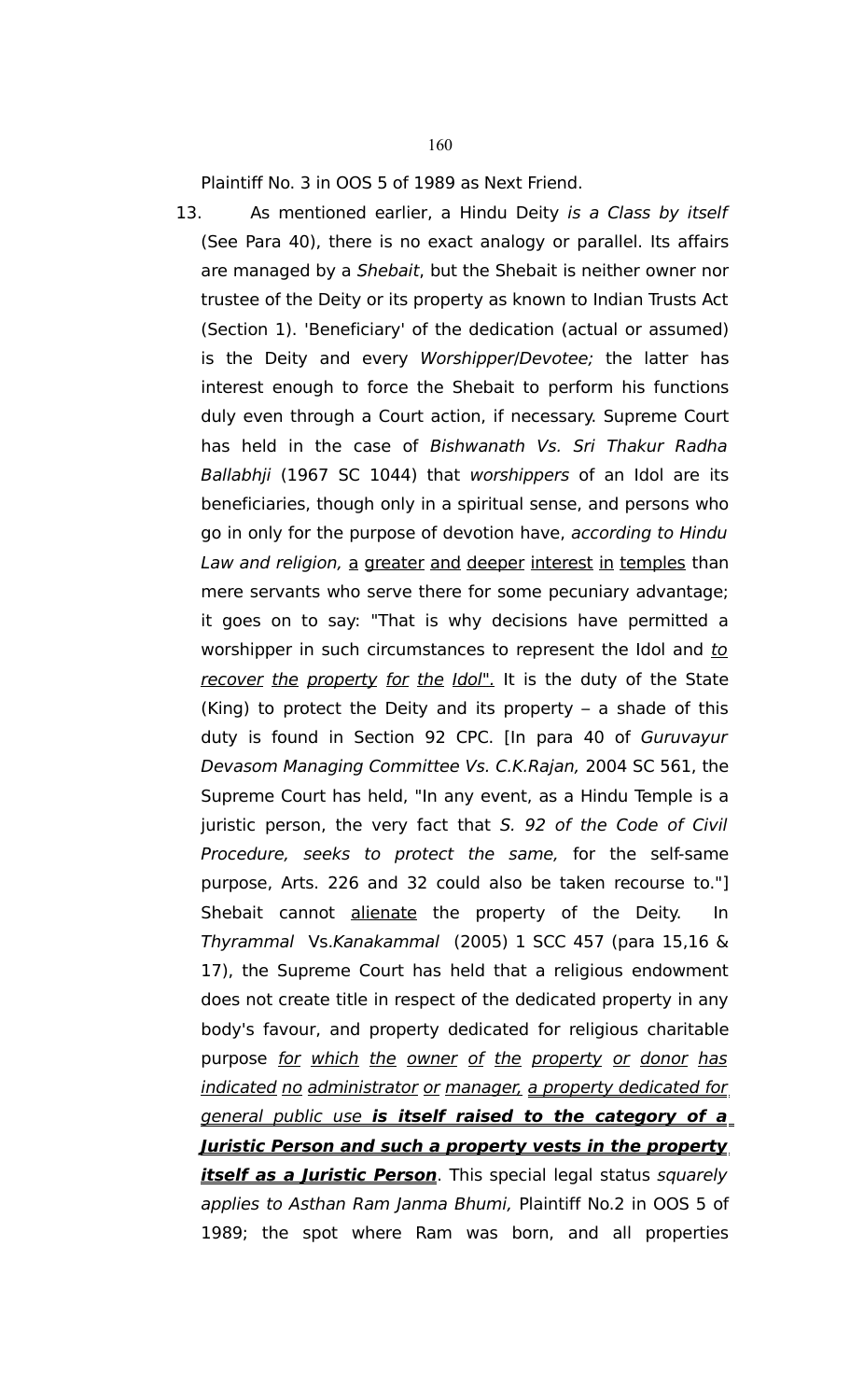appurtenant thereto belong to and vest in the spot itself as juristic person. In Acharya Maharaishi Narendra Prasad ji Vs. State of Gujarat, (1975) 1 SCC 2098 (para 26), while upholding the right of State to acquire the property of Deity under Article 31 of the Constitution, laid down an exception by holding: "If on the other hand, acquisition of property of religious denominations by the State can be proved to be such as to destroy or completely negative its right to own or acquire movable and immovable property for even the survival of a religious institution, the question may have to be examined in a different light". This dictum was reaffirmed by SC in Ismail Farooqui's case, 1995 SC 605 (para 79); it was further held in para 77: "The protection under Article 25 and 26 of the Constitution is to religious practice which forms an essential and integral part of the religion"; the law stated in para 78 is: "While offer of prayer or worship is a religious practice, its offering at every location where such prayers can be offered would not be an essential part of such religious practice *unless* the place has a particular significance for that religion so as to form an essential or integral part thereof. Places of worship of any religion having particular significance for the religion, **stand on a different footing and have to be treated differently and more reverentially**". This decision of the Supreme Court is in this very case and has to be respected fully. In the summary contained in para 82, the Supreme Court observed: "Obviously, the acquisition of any religious place is to be made only in unusual and extraordinary situations for a larger public purpose **keeping in view that such acquisition should not result in extinction of the right to practice the religion, if the significance of that be such**". Undoubtedly, Asthan Ram Janma Bhumi , Plaintiff No. 2 of OOS 5 of 1989, belongs to this very category of Deity – Class entirely by *itself*; hence the State can not acquire either the Deity or its property.

14. Oudh Laws Act has laid emphasis on application of principles of equity, justice and good conscience; but it is necessary to appreciate in what fields or areas, the Act requires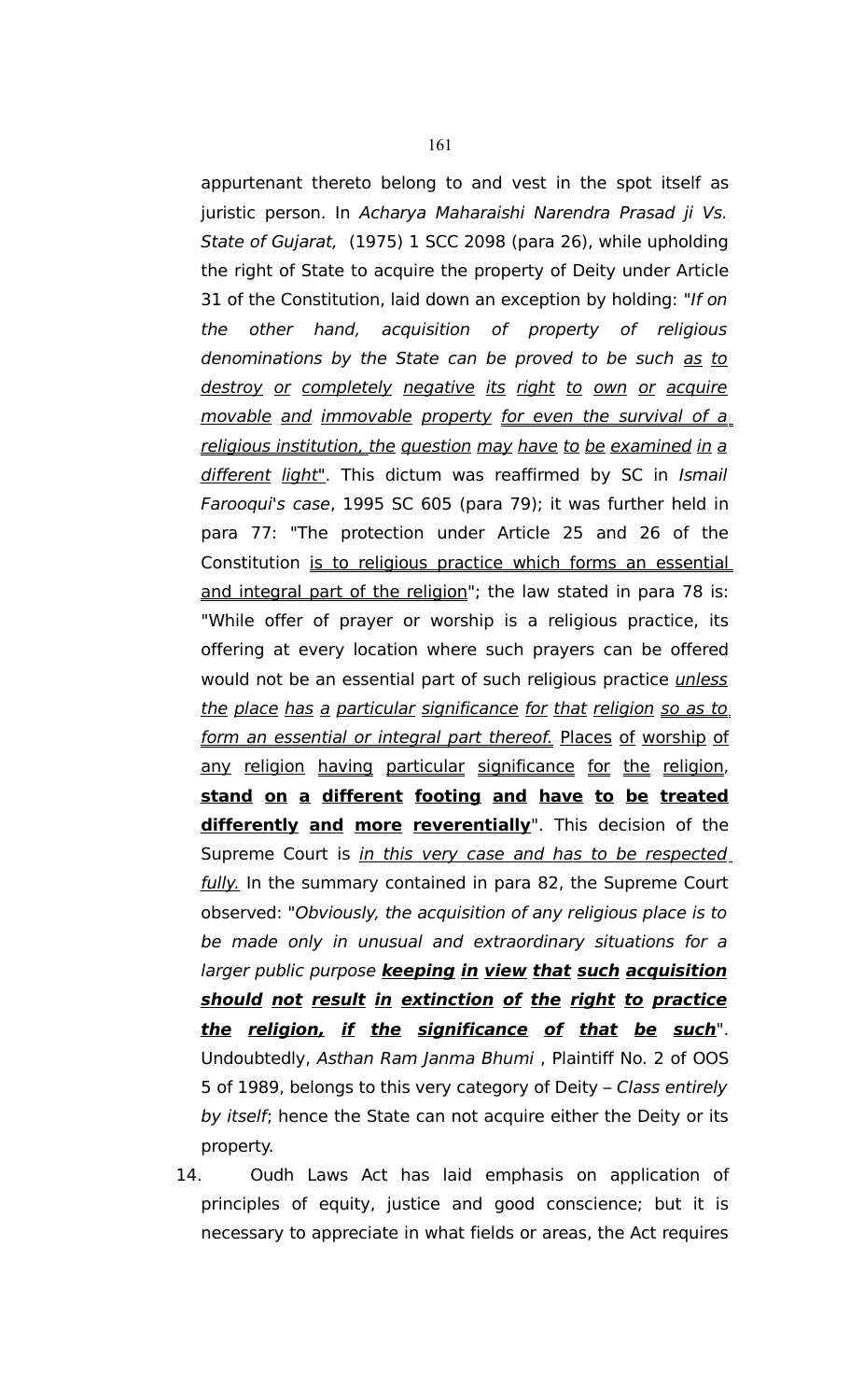those principles to be applied. Clause (g) of Section 3, lays down the broad principle that "in cases not provided for by the former part of this section or by any other law for the time being in force", Court has to act in accordance with justice, equity and good conscience. Section 3(b)(2) clearly stipulates that in matters relating to Hindu religious institutions, the Hindu Law shall apply; hence Clause (g) will not apply. Justice, equity and good conscience is made applicable to 'Custom' under Section 3(b)(1), but the law regarding Deity is part of 'personal law' under Section 3(b)(2) as distinguished from 'customary law'. Mulla mentions at page 65, that principles of Equity, Justice & Good Conscience were invoked only in cases for which no specific rules existed. In Gurunath Vs.Kamalabai 1955 S.C. 206, it has been held that in the absence of any clear Shastric text, Courts have authority to decide on principles of justice, equity and good conscience.

- 15. It is a settled principle that 'Equity' follows 'Law', i.e. where Law is applicable, considerations of Equity do not come into play (vide, Halsbury's Laws of England 4th Edn, Vol 16, para 1204). Since Hindu Law specifically prescribes that the rights of Deity are not destroyed by another's possession howsoever long, 'equity' cannot be applied to deprive the rights of Deity on the basis of possession.
- 16. On facts in these cases, justice, equity and good conscience are in favour of Plaintiffs of OOS 5 of 1989 rather than Plaintiffs of OOS 4 of 1989. In para 1204 of Halsbury's Laws of England (supra) it is stated that lequity implies a system of law which is more consonant than the ordinary law with opinions current for the time being as to just regulation of mutual rights and duties of men living in a civilised society. When Babar became Emperor as a conqueror and did not frame any law governing Hindu Deities/Temples, the Hindu Law prevailing at that time had to be applied by him as indicated above.
- 17. In general, when the word 'conscience' was used, this denoted the conscience of the Defdt., and the Court by decree in personam prevented him making an unconscionable use of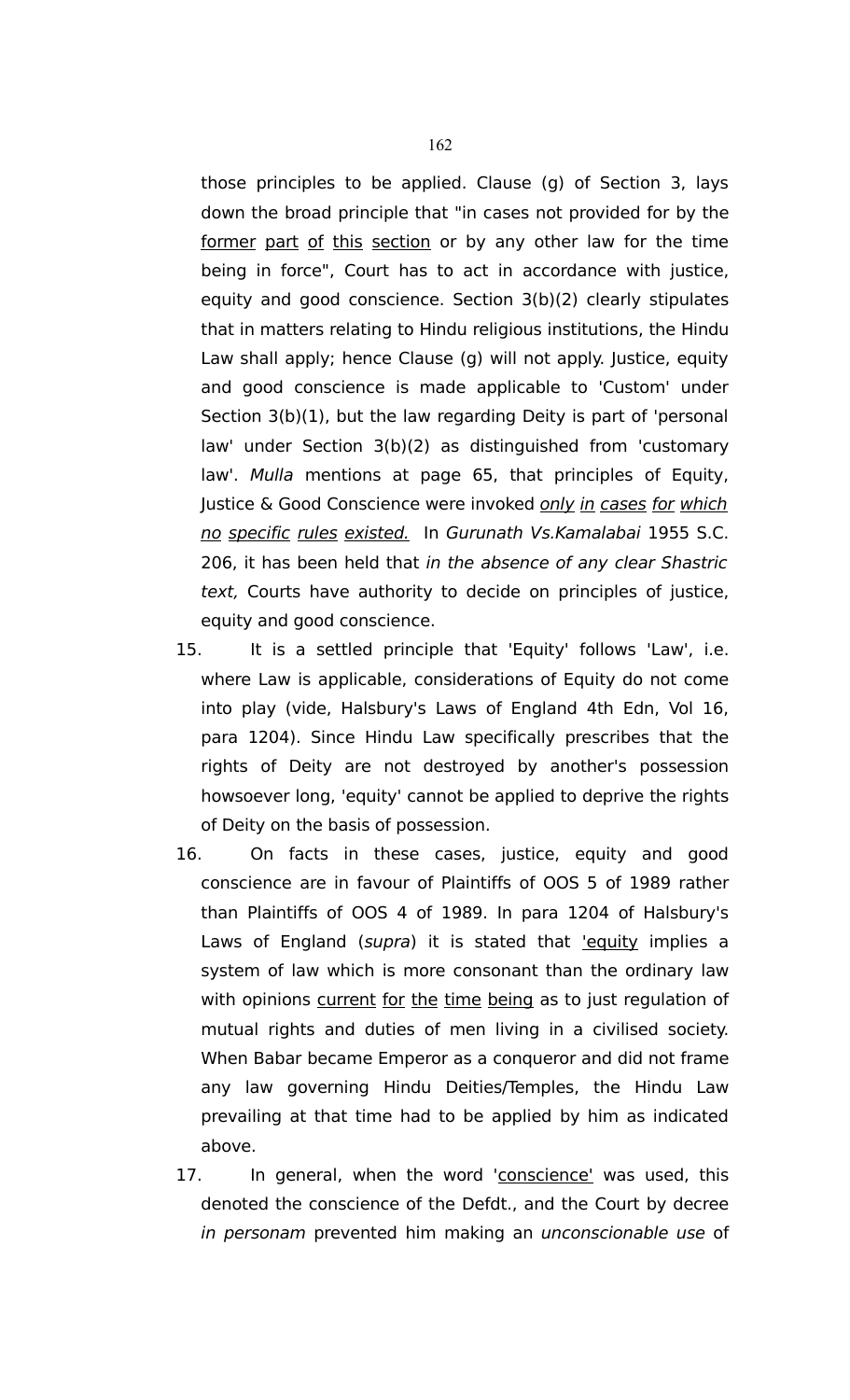his rights at common law. The correction of Defendant's conscience was the ground of the interference of equity in case of fraud, breach of trust and 'wrong and oppression generally (Ft.Note 1, HLE Supra). The special imperfections of medieval common law, as to its administration were that its judgments were not capable of being adapted to meet special circumstances or were turned into a means of oppression. The Court of Chancery, in so far as it remedied these defects, afforded an improved system of attaining justice, but this was the difference between law and equity. Law and equity have both the same end, which is to do right. Where it differed from the law, this was in order to moderate its rigour, to supply its omissions, to assist the legal remedy, or to relieve against the evasion of the law or the abuse of legal rights; it supplied its omissions by exacting conscientious conduct from the defendant when the law recognised no binding obligation (Ft. Note 3, HLE Supra). Babar could not be permitted, in equity or good conscience, arbitrarily to deprive the Deity of its rights and possession at the DA. (See also paras 50, 51 and 52 of these Arguments).

18. An application of these principles of equity to the present suits, entitles the Plaintiffs of OOS 5 of 1989 to the relief sought. The pith and substance of the plaint case in OOS 5 of 1989 is that DS/DA is the birthplace of Bhagwan Shri Ram, that before Babar's invasion, a Temple stood there, that worship of the birthplace and the temple by Hindu public had been going on since ancient/immemorial time, that the temple was destroyed by the hordes of Babar and at its site Babri Masjid was constructed, that a structure raised by force of arms on Deities' land after destroying their temple, could not be treated to be a legal/valid mosque according to Islam, and the Quran as shown above. In view of this command of Quran, conversion of Temple into Mosque did not create a valid dedication of the property to Allah in fact or in law (para 24 of Plaint). In reply to these pleadings, Sunni Central Boards of Wakf, Defdt. No 4, stated (in para 24 of WS) that the quotation of Quran was 'out of context', 'not correct' 'nor complete'; but SB did not set out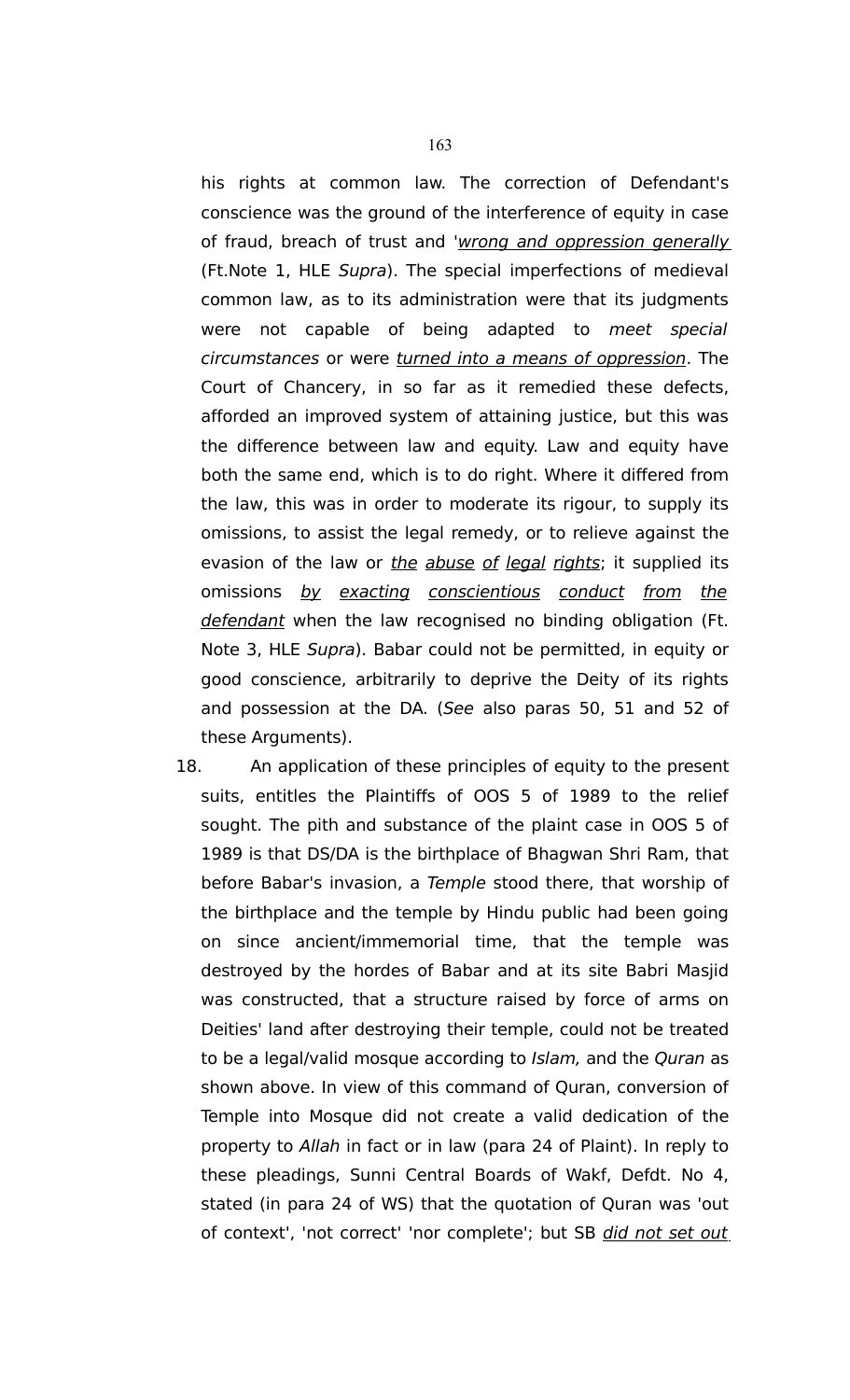any context, nor the 'correct' or 'complete' quotation in WS or anywhere in evidence. Regarding Plaintiff's case of failed dedication to Allah, the reply is that Babar was the Emperor, "the vacant land on which the Babri Masjid was built lay in the State territory and did not belong to anyone and it could very. well be used for the purpose of the Mosque and specially so when the Emperor himself consented and gave approval for construction of the said Mosque". This is incorrect. Babar never became Emperor – See Para 33A. The land was a Hindu Deity as birthplace of Bhagwan Shree Ram, hence was owned by the Deity, whose Temple was standing thereat, as Deity's House in possession of Bhagwan Shree Ram; therefore it could not vest in the Conqueror/Emperor. As conqueror, it was Babar's duty to protect the birthplace/temple. A significant fact stated by Supreme Court in *Ismail Farooqui's case*, (1994) 6 SCC 360 (para 11) is that in the White Paper (Chapter II, para 2.8) of the Central Government preceding the Acquisition of Certain Areas at Ayodhya Ordinance No. 8 of 1993, re-enacted as Central Act No. 33 of 1993, Muslim leaders had stated that if it was proved that a Hindu Temple had existed on the site of the Disputed Structure and was demolished on Babar's orders for construction of Babri Masjid, the Muslims would voluntarily hand over the disputed shrine to Hindus. It is also important that according to para 4 of the Supreme Court Judgment, the Acquisition "Bill was introduced in the Parliament leading to the above enactment and the said Reference to this Court was made in the historical background set out in the White paper". The legal effect is that since these facts stand proved, the Central Govt. itself would be estopped from denying the remedy sought by the Plaintiffs in OOS 5 of 1989, and would have to feed the estoppel by grant by the equitable doctrine of Estoppel, vide, Renu Devi V. Mahendra Singh & Others (2003)10 SCC 200.

19. Further, these very established facts would amount to "wrong and oppression" and "unconscionable use" of his rights as Emperor, if at all, in as much as he violated settled Usage/Custom of Hindu Community which Babar was bound to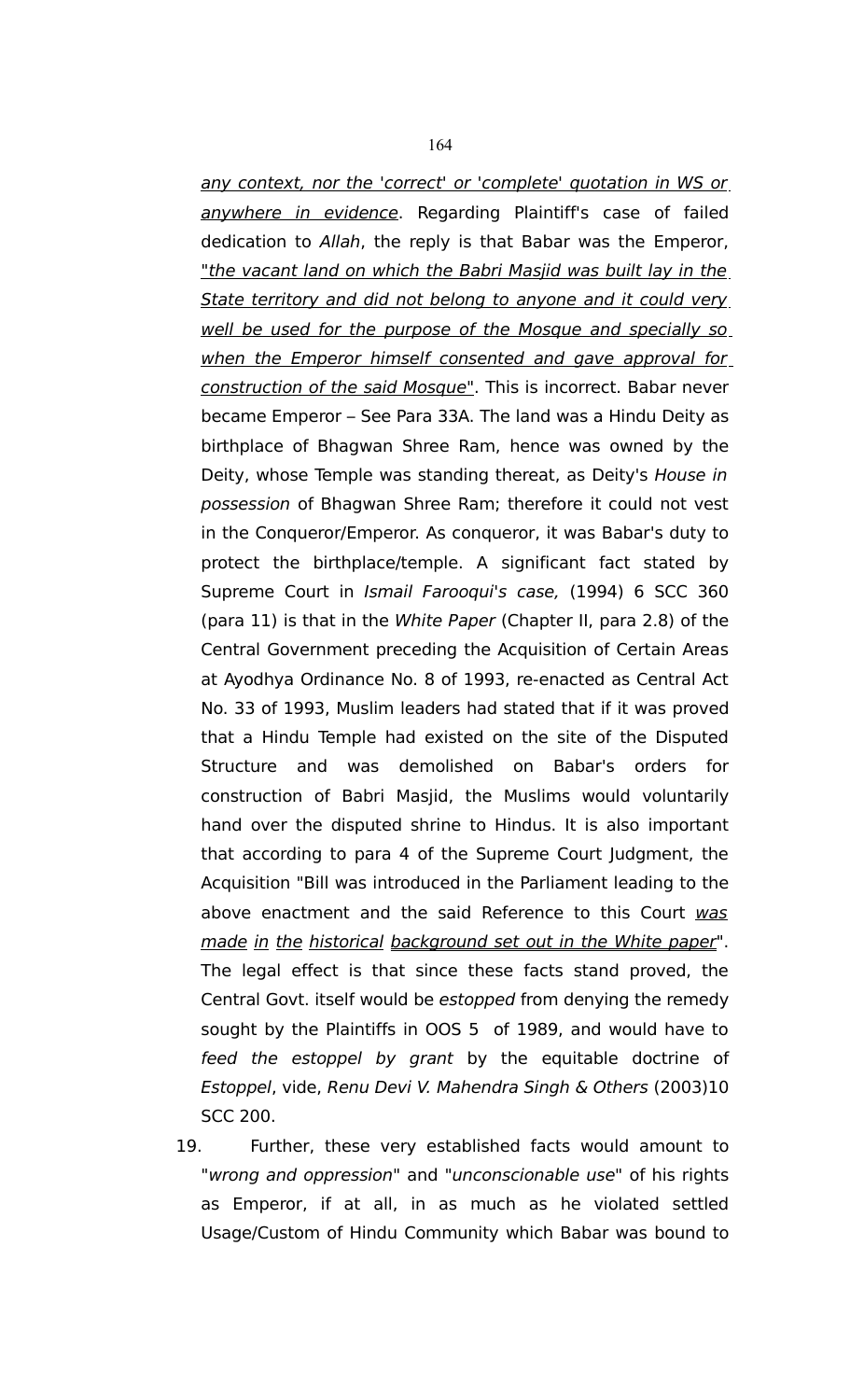protect as 'conqueror' enjoined by Hindu Law (the Law of the 'Subject"). In the case of S. Darshan Lal Vs. Dr. R.S.S Dalliwall, 1952 All 825 (DB), it is stated in para 16: "In an inhabited country, obtained by conquest or cessation, law already prevailing therein continues to prevail except to the extent English Law has been introduced, and also except to the extent to which such law is not civilised law at all………." Earlier, PC had ruled in Mosque known as Masjid Shahidganj Vs. Shiromani Gurdwara Parbandhak Committee, 1940 PC 116 at page 120, 'There is every presumption in favour of the proposition that a change of sovereignty would not affect private rights to property'. It also constituted violation of injunctions of Babar's own religion contained in the Quran, and equity would require Babar to purge his own conscience of the 'wrong, oppression, and violation of Holy Laws of his own Subjects and those of his own religion'. Similar equities would prevail between the present parties to these suits in as much as 'wrongs' committed by Babar, could not become 'right' by mere lapse of time, and would continue to be wrongs even today. The 'general law' of extinction of rights contained in the Limitation Act is not enough to over-ride the substantive rights of the Deity under 'special' Hindu Law; no law of limitation can apply to the rights and property of Deity as discussed earlier.

As an independent special Class of person, there is no constitutional impropriety or illegality in having laws exclusively applicable to the Plaintiff-Deities of OOS 5 of 1989. A recent analogy is provided by The Public Waqfs (Extension) of Limitation Act, 1959 which accords a privilege to all the Muslim Public Waqfs in the period of limitation for certain types of civil suits upto  $31<sup>st</sup>$  day of December 1970 for the only reason that in the wake of the partition of India Mutawallis of certain properties had migrated to Pakistan or those who stayed behind could not institute civil proceedings for recovery of possession of these properties. On this basis limitation has been extended in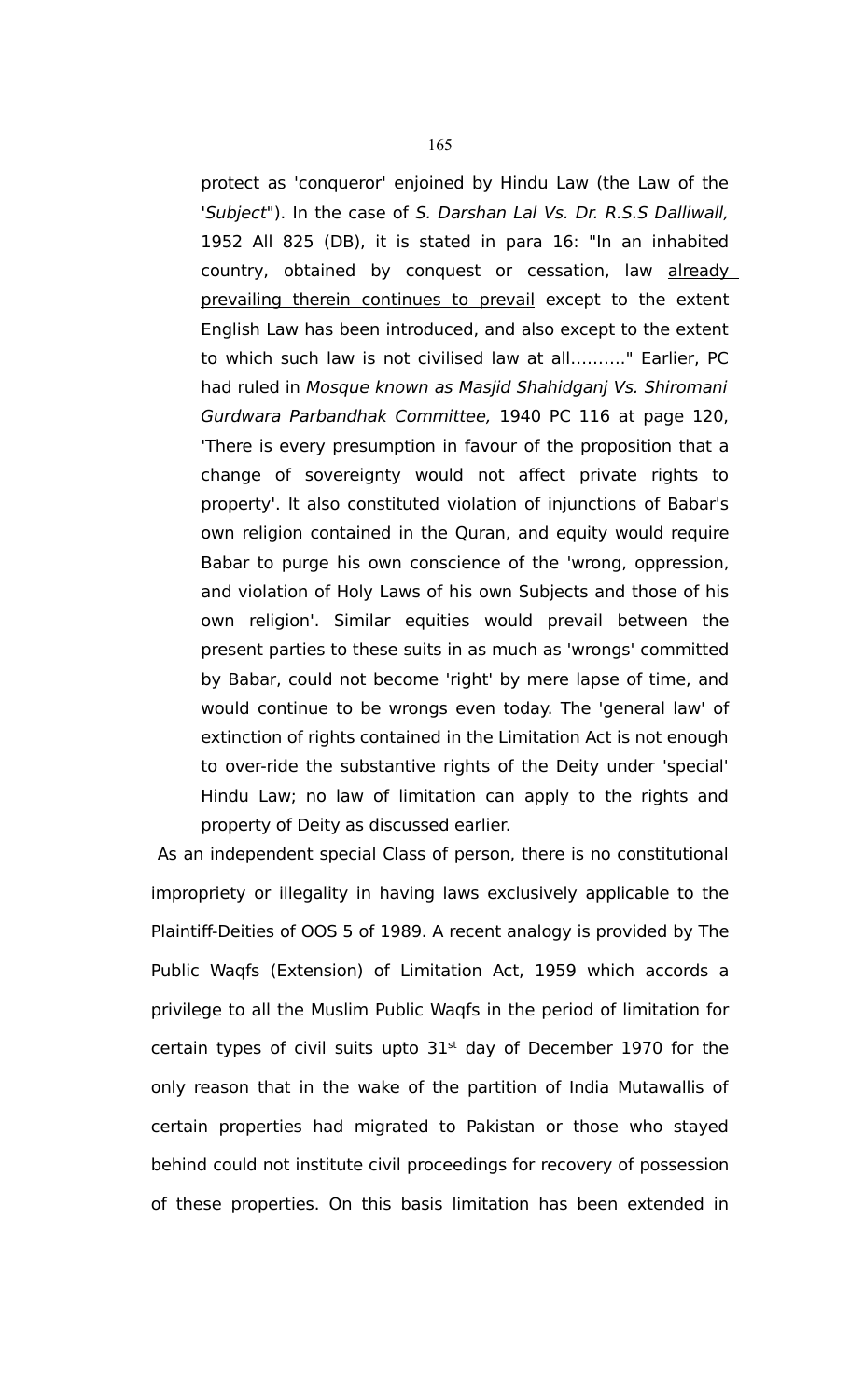respect of all Public Waqfs. Similarly, laws exclusively applicable to Hindu deities could be had and read in the light of Oudh Laws Act, 1876, could apply the Hindu Dharma Shastra Law, which contains substantive as well as provisions relating to Limitation qua Hindu Deities. The legal position under the Hindu Dharma Shastra Law being as the one indicated above, destruction of Hindu Temple at the site of DS or erection of Babri Masjid over it could never deprive the two Deities, Ram Janma Bhumi & Bhagwan Shri Ramlala of their ownership of the disputed property/area; the Indian Law of Limitation is not applicable at all. Decision of Supreme Court in Shah Bano's case was upset by the Parliament on the ground of sensitivities of Muslim Community for Muslim Personal Law. Muslim Personal Law (Shariat) Application Act, 1937 was framed to apply personal law to Muslims. Sensitivities of Muslims stand even today in the way of adoption of a Common Civil Code for India envisaged by Article 44 of Directive Principles of State Policy in our Constitution. The Constitutional protection, if any, for such laws should also support special laws in the case of Hindu Deity, on principles of equality, particularly in view of Oudh Laws Act 1876 and Article 372(1) of the Constitution.

On behalf of the defendants only this much has been said that plaintiff nos. 1 and 2 are not the deities. They are not infants. The suit for limitation has been filed beyond limitation and Section 6 of Limitation Act does not come in operation in this case. Accordingly the suit is liable to be dismissed being barred by limitation. In this regard.

At the cost of repetition, I would crave to refer that while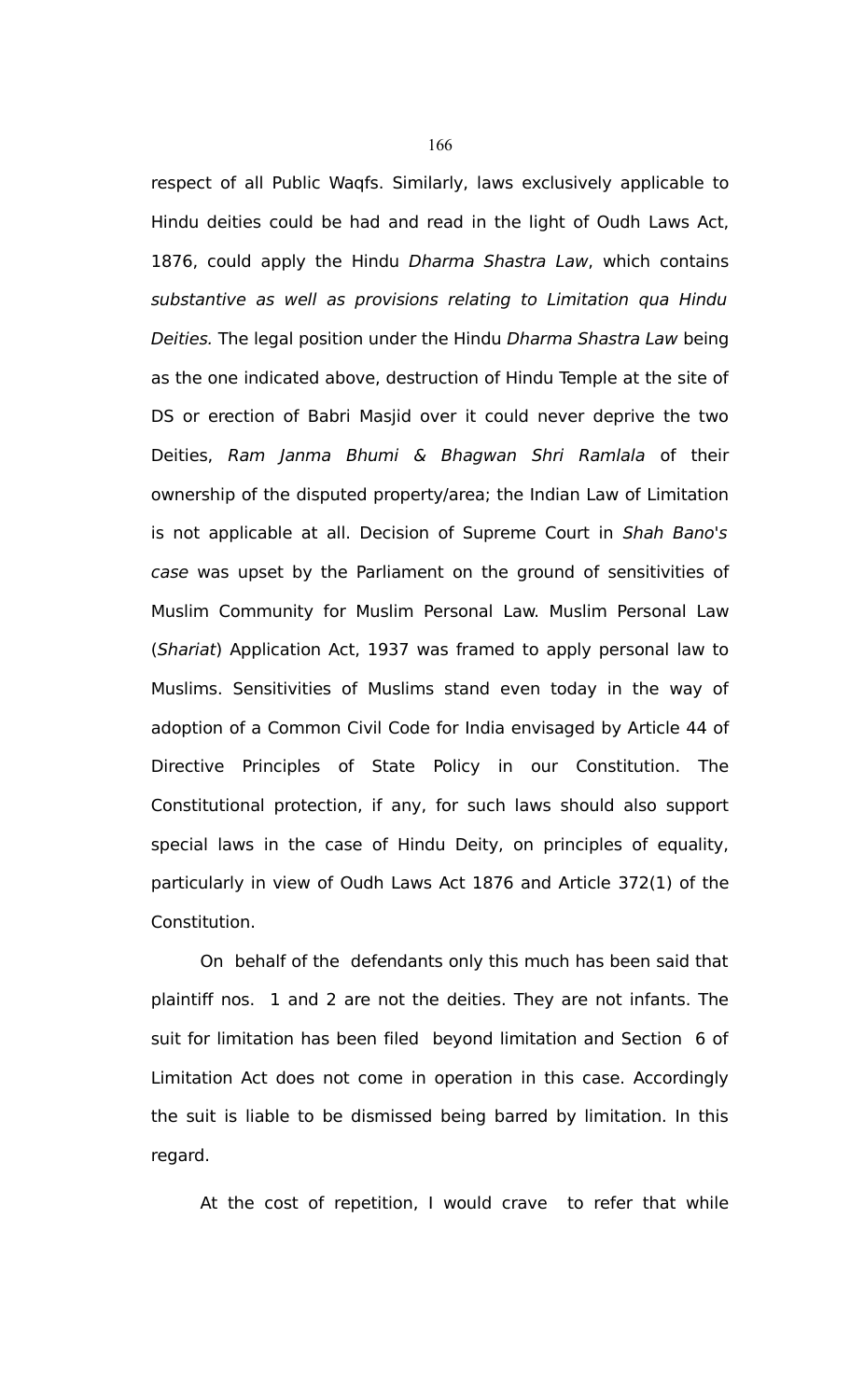deciding issue nos. 1 and 2 I have given findings that plaintiff nos. 1 and 2 are juridical persons. I have already referred extracts of Hindu Law on Religious and Charitable Trust on the point of Hindu idols, the deity and religious faith. In this regard certain cases have also been referred to establish that Asthan and Chabutra and deities,the plaintiffs (no. 1 and 2) are juristic persons and they will be deemed under the law law as child and for the reasons that deity is a child. It is not disputed that in view of the decision, referred to above, the idols are minors. Thus, I am referring the finding on issue nos. 1,2 and 6 for the sake of brevity. Thus, in view of the findings of this Court on issue nos. 1,2 and 6, plaintiff nos. 1 and 2 are the juridical persons.

I agree with the view of Sri Ravi Shanker and Sri Bhat Senior Advocates that no limitation runs against deities which are perpetual minors. In this context, I have also to add that the deities are perpetual infants and Hindu idol being juridical person is capable of holding properties. Thus, the benefit of Section 6 of Limitation Act is all the time available to minors I.,e, deities in this case. They are considered to be under disability . Under Section 6 of the Limitation Act the ground for extension of limitation are minority, lunacy, and idiocy of the person . In the instant case plaintiff nos. 1 and 2 will be deemed to be disable on account of of their minority. Even in England church has been regarded as under age. Right from 1903 to 1967 and thereafter also the Indian Courts have always treated idols as infants perpetually. In this regard decision of Hon'ble the apex court in AIR 1967 S.C. Page 1044 Bishwanath and another Vs. Shri Thakur Radhaballabhji and others which has considered the earlier decisions of Privy Council and different High Court of this country held that an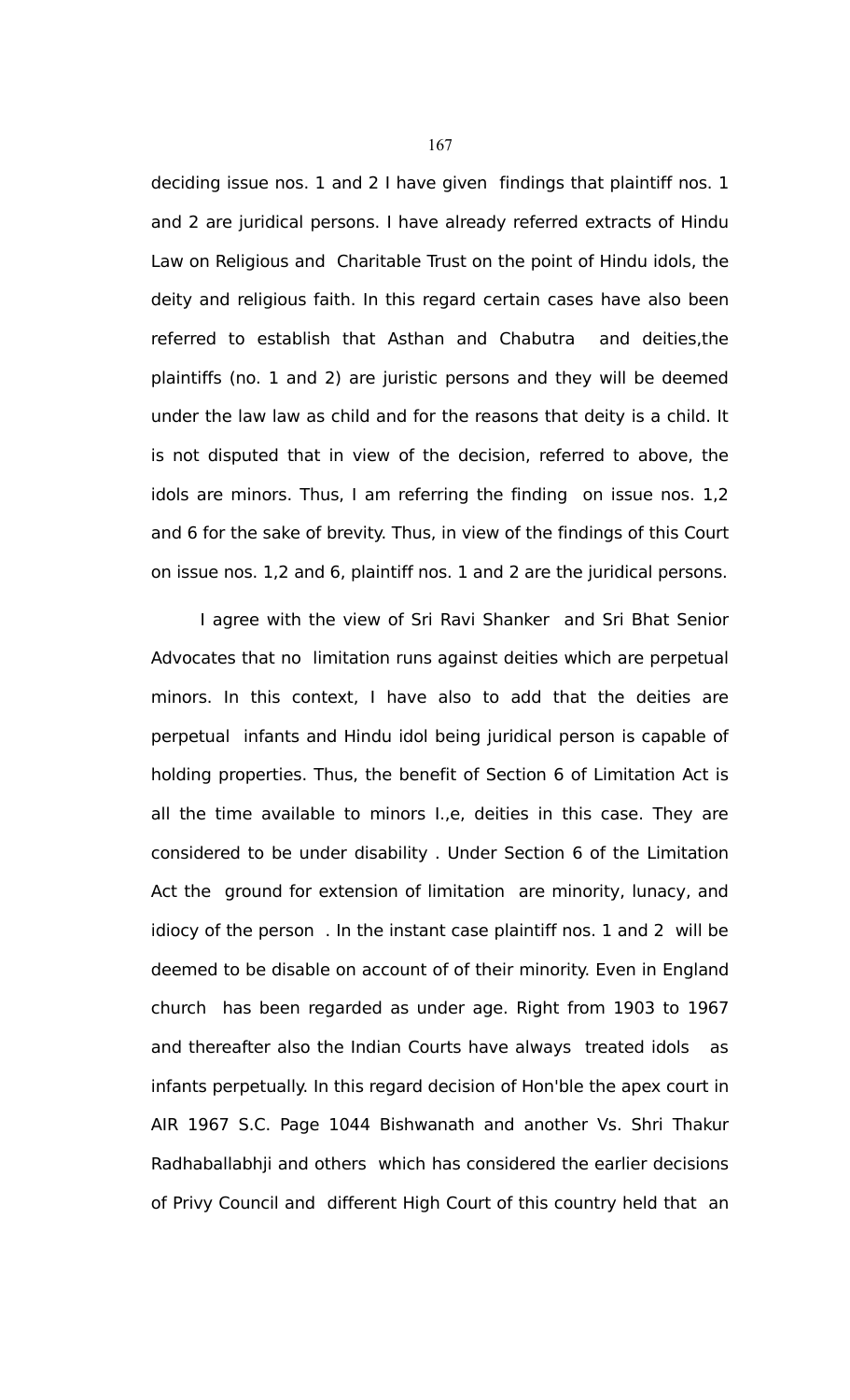idol is in a position of minor. Consequently, in view of Section 6 of Limitation Act for the purpose of Limitation Act provisions of Section 6 would be made applicable. In this case benefit of Section 6 is not limited to the period after the cessation of the disability but applies also to the period during which disability exists. The plaintiff can only sue through next friend . During the continuance of the disability whether the period of limitation expired or not, Section 6 applies to every minor including the deities. It is a settled proposition of law that a person entitled to bring the suit can claim benefit of Section 6. The plaintiffs have claimed this benefit. Section 6 of the Limitation Act prescribes that the plaintiff or applicant must be under the disability on the date from which the period of limitation is reckoned. In this case the defendants have not pointed out and have not opposed the claim of deities,i,e, plaintiff nos. 1 and 2 that they were not under the disability. Once it is proved that plaintiffs no. 1 and 2 are the deities, they are required to sue on behalf of the next friend either he may be Shebait or worshipper vide AIR 1967 Supreme Court 1044 Bishwanath and another Vs. Shri Thakur Radabhallabhji and others . Accordingly the worshipper P.W.3 , the next friend filed the suit on behalf of the deities. Thus, the disability is starting point of limitation. In this regard it would also be expedient to mention as a general rule the infancy is a personal privilege of which no one can take advantage but the infants themselves**.** In this context **AIR 1956 MADRAS 15 (V. 43 C. 6 JAN.), Thayammal vs. Rangaswami Reddy and others,para 9 i**s reproduced as under;

"It is well established that the special provision of Section 6, Limitation Act confers a purely personal exemption on a certain class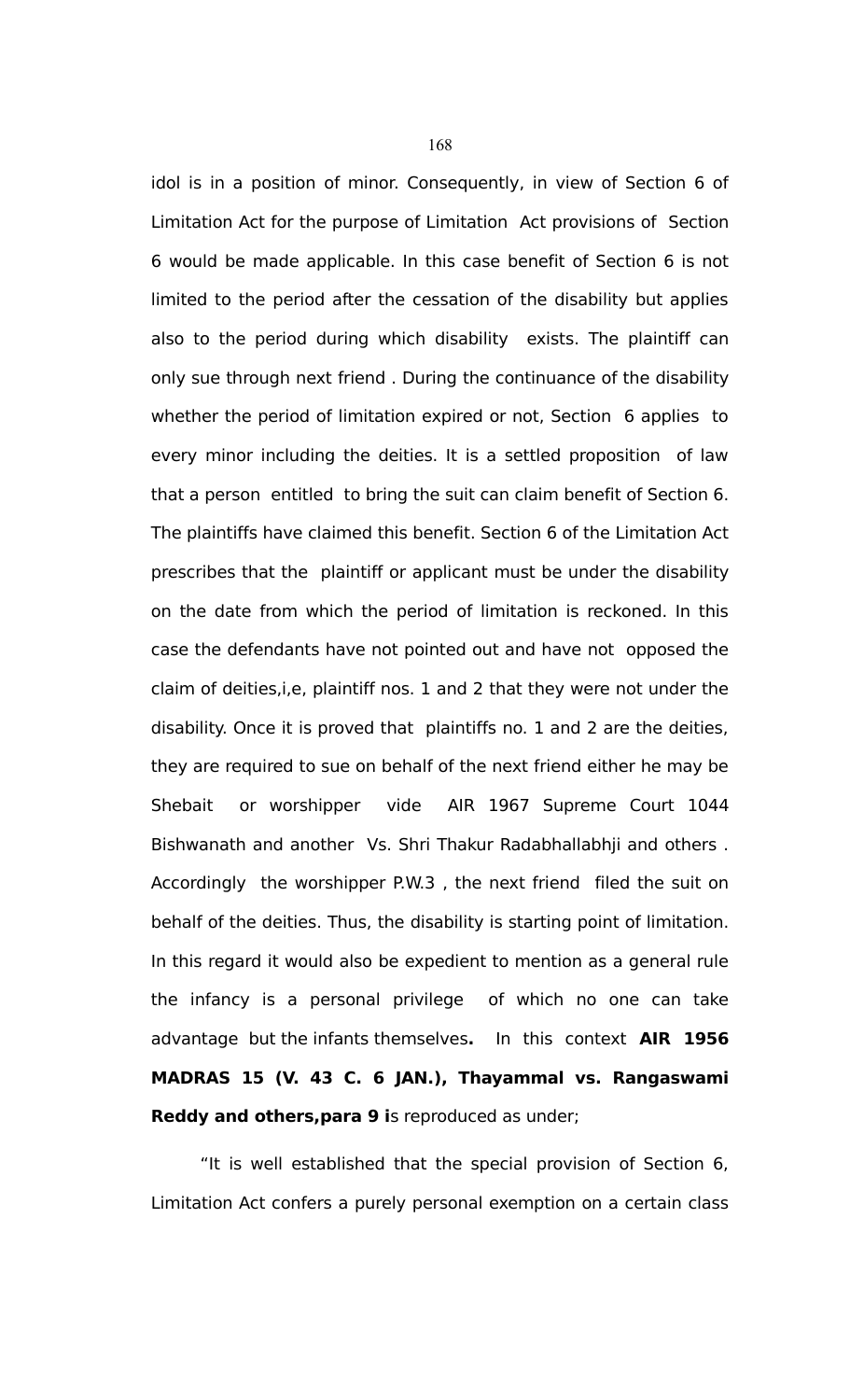of persons, and the exemption as such cannot be taken advantage of by the transferee from the person under disability. It is sufficient to refer to two of the leading authorities, the decision of the Full Bench of the Calcutta High Court in – 'Rudra Kant Surma Sircar vs. Nobo Kishore Surma Biswas', 9 Cal. 663 (FB) (A), and the decision of our Court in – 'Rangaswami Chetti vs. Thangavelu Chetti, AIR 1919 Mad 317 (B)."

 Further **AIR 1962 PATNA 182 (V. 49 C 43), Lalji Sah & Others Vs. Sat Narain Bhagat & Others** Para 22 is reproduced as under. This view is based on the decision of Privy Council.

"This section provides that the period of limitation prescribed for a person who does not suffer from any legal disability shall be computed in the case of a minor, from the date of cessation of his minority : see Batuk Prasad vs. Rudra Das, AIR 1950 Pat 206. It is also well settled that the privilege given to a minor under this section is not one that could be availed of by him only, but while the minor's disability lasts his guardian or next friend also can bring a suit or make an application though the ordinary period of limitation for such a suit or application has run out (see Phoolbas Koonwar vs. Lala Jogeshwar Sahay, ILR 1 Cal 226 (PC): Khodabux vs. Budree Narain Singh, ILR 7 Cal 137; Jagadindra Nath Roy vs. Hementa Kumari Devi, ILR 32 Cal 129 (PC) and Satyendra Narain Sinha vs. Pitamber Singh, AIR 1938 Pat 92). Hence the plea of limitation fails."

**AIR 1971 MADRAS 1 (V 58 C 1), K. Manathunainatha Desikar Vs. Sundaralingam (Minor represented by his next friend M. Swaminathan) & Ors.** Para 20 is reproduced as under:-

"The founder, when the dedication is complete divests himself of all proprietary rights in the property endowed. The deity, a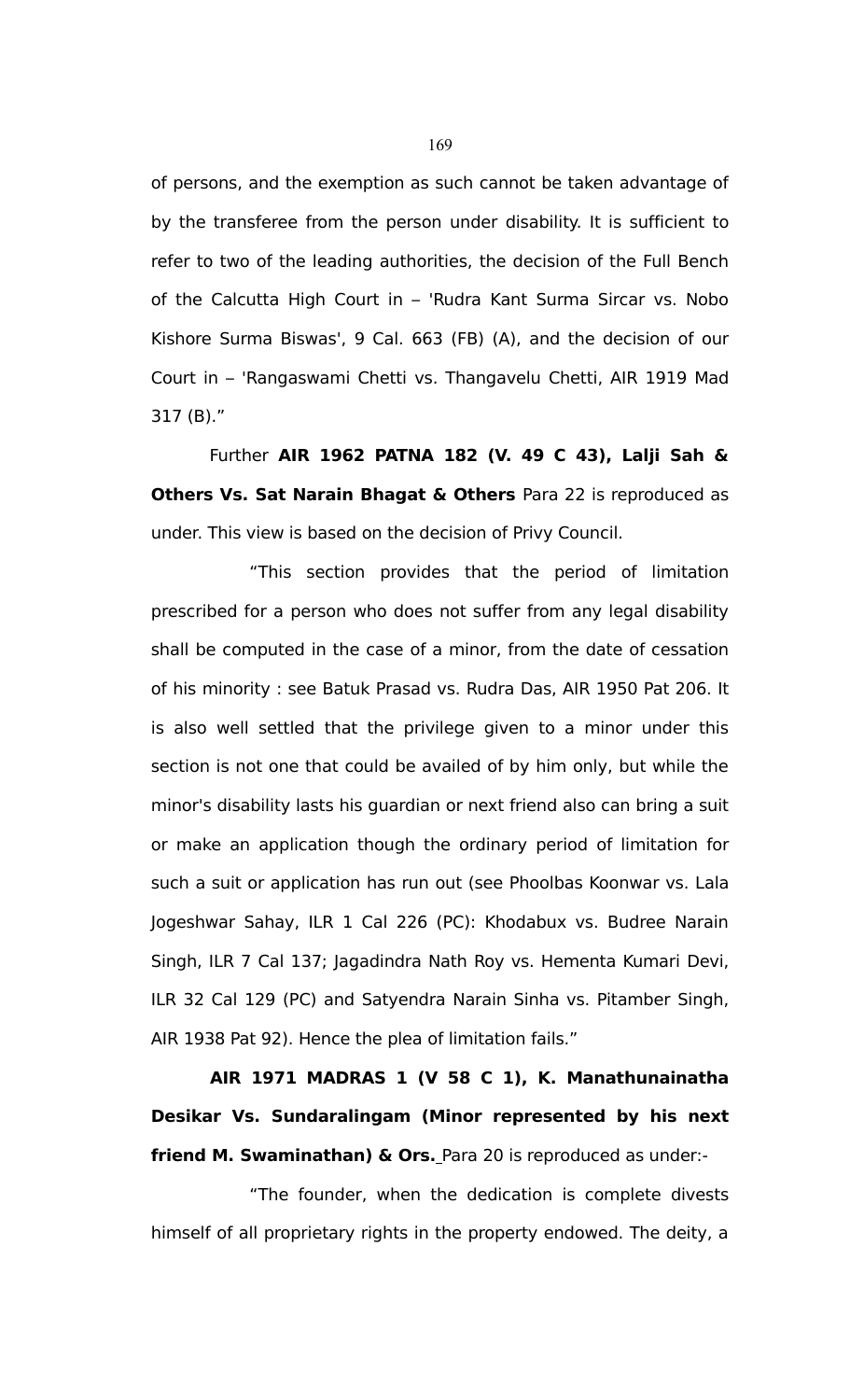juristic entity, is the proprietor who never dies but labours under physical disability which renders it necessary that its interests should be looked after in perpetuity. As a concomitant a power has been recognised in the founder to appoint and provide for a manager to look after the affairs of the deity which has become the owner of the property. The office which he creates for attending to the affairs of the deity is a thing of his own creation and if it is bare office without perquisites, there is no property in it in the Hindu law sense of the term. There is one observation of their Lordships of the Judicial Committee in Tagore case, 1872-73 Ind App. Supp. Vol.47, which is significant in this context. They stated:-

"The power of parting with property once acquired, so as to confer the same property upon another, must take effect either by inheritance or transfer, each according to law."

On the basis of the aforesaid proposition of law the deities are entitled to the benefit of Section 6 by their next friend in this case and the suit will not be deemed to be barred by limitation.

Personal privilege given to the minor under Section 6 of Limitation Act has been availed in this case by the next friend, plaintiff no. 3. I further find that the defendants have failed to point out any circumstance under which the benefit of Section 6 should not be given to plaintiff nos. 1 and 2.

Hon'ble the apex court in Bishwanath and another Vs. Shri Thakur Radhabhallabhji and others AIR 1967 S.C. 1044 recognized the rights of a worshipper and a person interested in the worship of idol was found to be clothed with an ad hoc power of representation to protect its interest. Thus, plaintiff no. 3 has come out with a case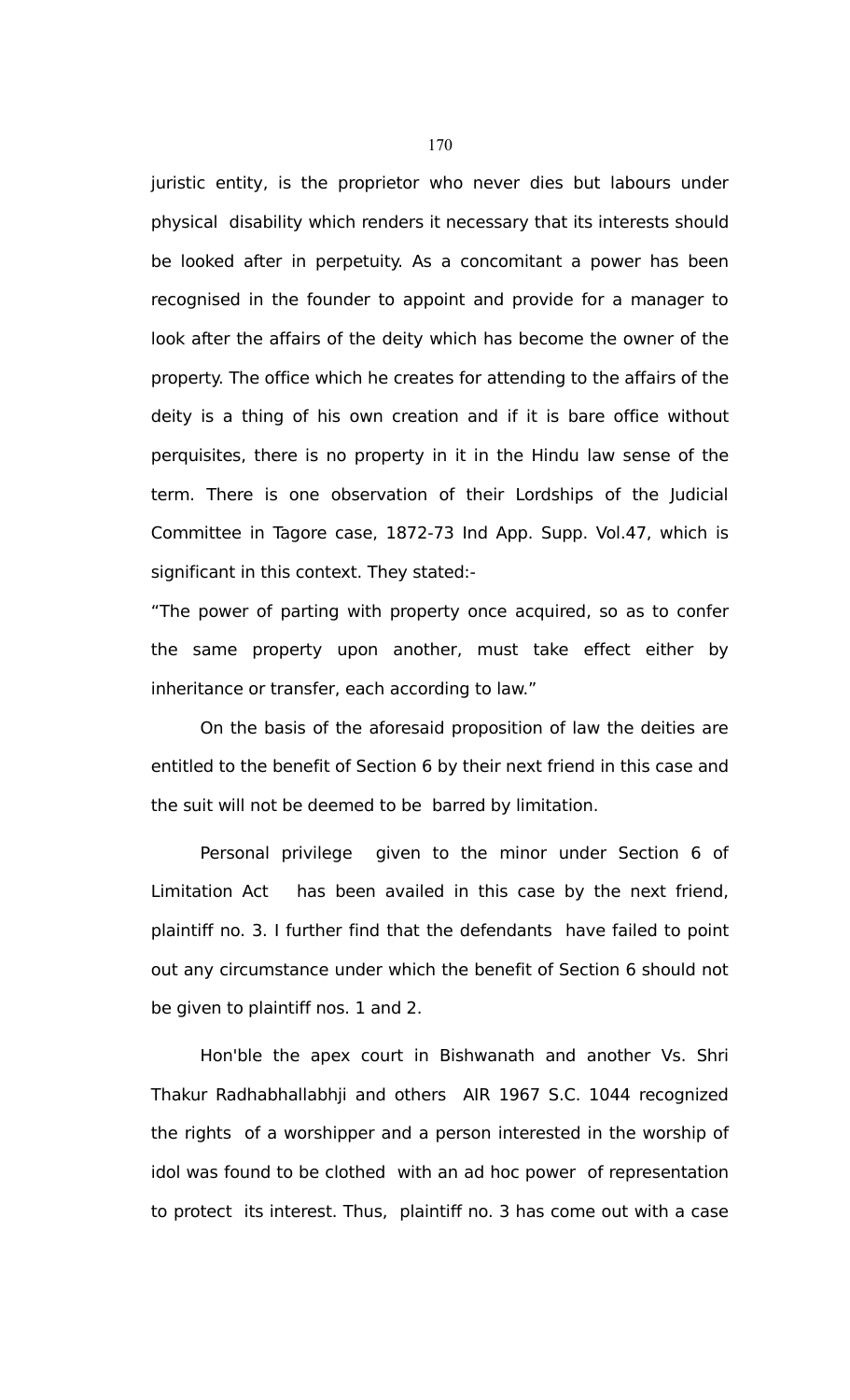that as per trust deed the worshippers have decided in the interest of worship of idol to remove the disability of the idols as there is dereliction of deities by the person responsible not managing the affairs of the idols in their interest. Consequently, in view of the decision of the apex court in AIR 1967 SC 1044 (Supra) referred to above even this Court is competent to appoint a next friend to look after the interest of plaintiff nos. 1 and 2 by appointing next friend to safeguard the interest of the deity as some human being is required to represent the deity before the court of law. Thus, definitely plaintiff nos. 1 and 2 , the deities,the idol in person have properly been represented by next friend, plaintiff no.3 and plaintiff nos. 1 and 2 have proved their disability and sufficient cause of not filing the case within the time and have further proved that their case is not barred by Secretion 6 of the Limitation Act and against them being infants according to the principle of personal privilege the provisions of period of limitation do not apply.

To sum up I hold that plaintiff nos. 1 and 2 are infant juridical persons and they are entitled for the benefit of Section 6 of the Limitation Act. Accordingly the suit is not barred by limitation.

Issue no. 13 is decided in favour of the plaintiffs and against defendants.

## **ISSUE NO. 30**

**To what relief, if any, are plaintiffs or any of them entitled ?**

## **FINDINGS**

In view of my findings on issues nos. 1 to 29, it transpires that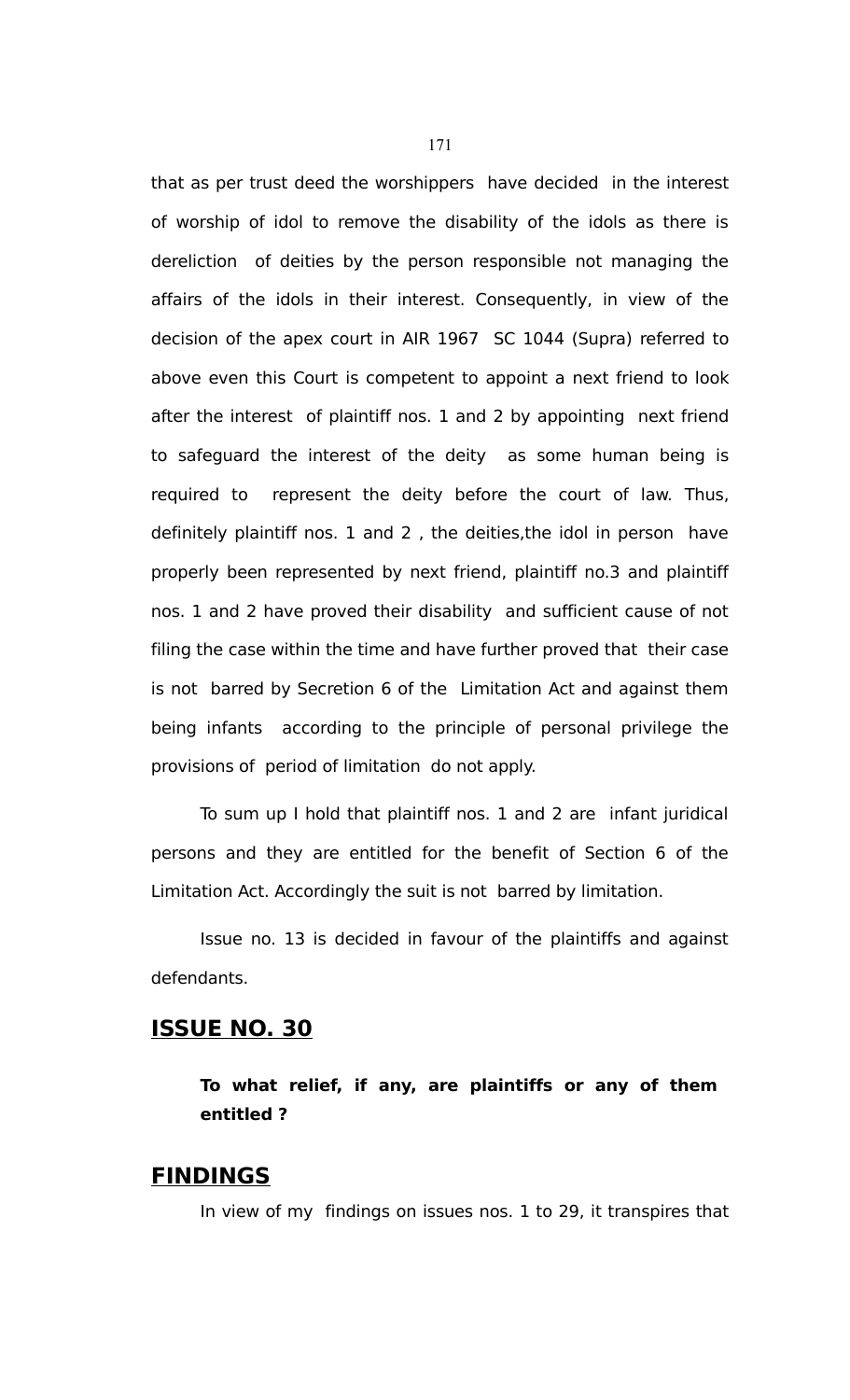in leading O.O.S. No. 4 of 1989 and also in this case it is manifestly established by public record, gazetteers, history accounts and oral evidence that the premises, in dispute, is the place where Lord Ram was born as son of Emperor Dashrath of solar dynasty. According to the traditions and faith of devotees of Lord Ram, the place where

He manifested Himself has ever been called as Sri Ram Janmbhumi by all and sundry through ages. Thus, the Asthan, Ram Janmbhumi, plaintiff no. 2 has been an object of worship as a deity by the devotees of Lord Ram as it personifies the spirit of divine worshipped in the form of Ram Lala or Lord Ram, the child. I have already observed that Ram Janmbhumi is also a deity and a juridical person. I am also of the opinion that the Hindus worship the divine place in the form of an incarnation and, therefore adopt the form of incarnation as their Ishtdeo. The Hindus can mediate upon the formless and shapeless divine, I,e, plaintiff no. 2. The spirit of Divine is indestructible. Birth place is sacred place for Hindus and Lord Ram, who is said to be incarnation of God, was born at this place.The Hindus since times immemorial and for many generations constantly hold in great esteem and reverence the Ram Janmbhumi where they believe that Lord Ram was born. It is established by tradition and classical legal literature relating to the Hindus and according to their belief and faith that the place is regarded as a deity. This place, according to Hindu religion is symbol and embodiment of spiritual purpose and the property is dedicated and vested with plaintiff no. 2. This place being worshipped as idol from times immemorial and dedicated property vests in idol as juristic person. According to the religious customs of Hindus and recognition established by courts of law, plaintiff no. 1 is a juristic entity and it has juridical status. Its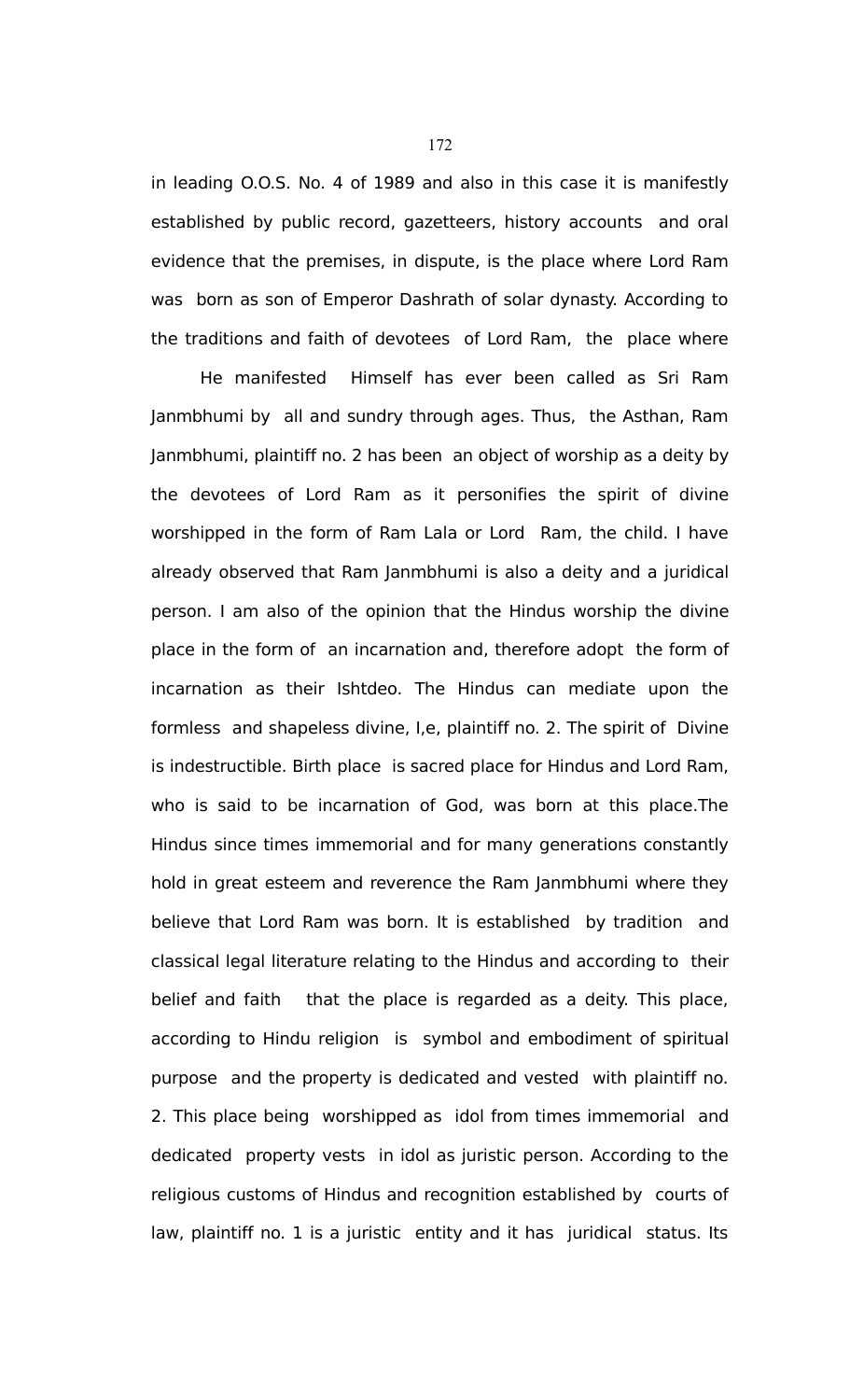interests are attended by the person ,i.e, next friend. According to the Smirit, if an image is broken or lost another may be substituted in its place; when so substituted it is not a new personality but the same deity and properties vested in the lost or mutilated idol becomes vested in the substituted deity .Thus, the place according to the Smirit have to be considered as a deity like Agni and Vayu being worshipped. They are shapeless and formless but they attain the divinity. If the public go for worship and consider that there is divine presence then it is temple which has already been held by Hon'ble apex court in 1999(5) **SCC page 50 Ram Janki Deity Vs. State of Bihar.**

In view of the findings referred to above and the assertions in the plaint, the plaintiff no. 2 is the deity and public is going for worship from times immemorial with a feeling of presence of deity divine. Therefore, it is deemed to be a temple. Even if the temple is destroyed, it would not change the character of the deity and the place will remain a juridical person. Nature of Hindu religion is monism. It believes in one supreme being , who manifests Himself in many form. This is the reason why Hindus start adoring in deity.According to Hindu notion, what is worshipped in a temple , it is not stone image or image made of wood. It is the God behind image which is the object of worship. The real owner of the property dedicated to a temple is deemed to be God himself represented through a particular idol or deity which is merely a symbol vide **Gokul Nath Ji Mahraj Vs. Nathji Bhogilal AIR 1953 Allahabad 552.** Thus, after the length of time it is impossible to prove byl affirmative evidence that there was any consecration ever by faith and belief. It is believed that the place is the place which was